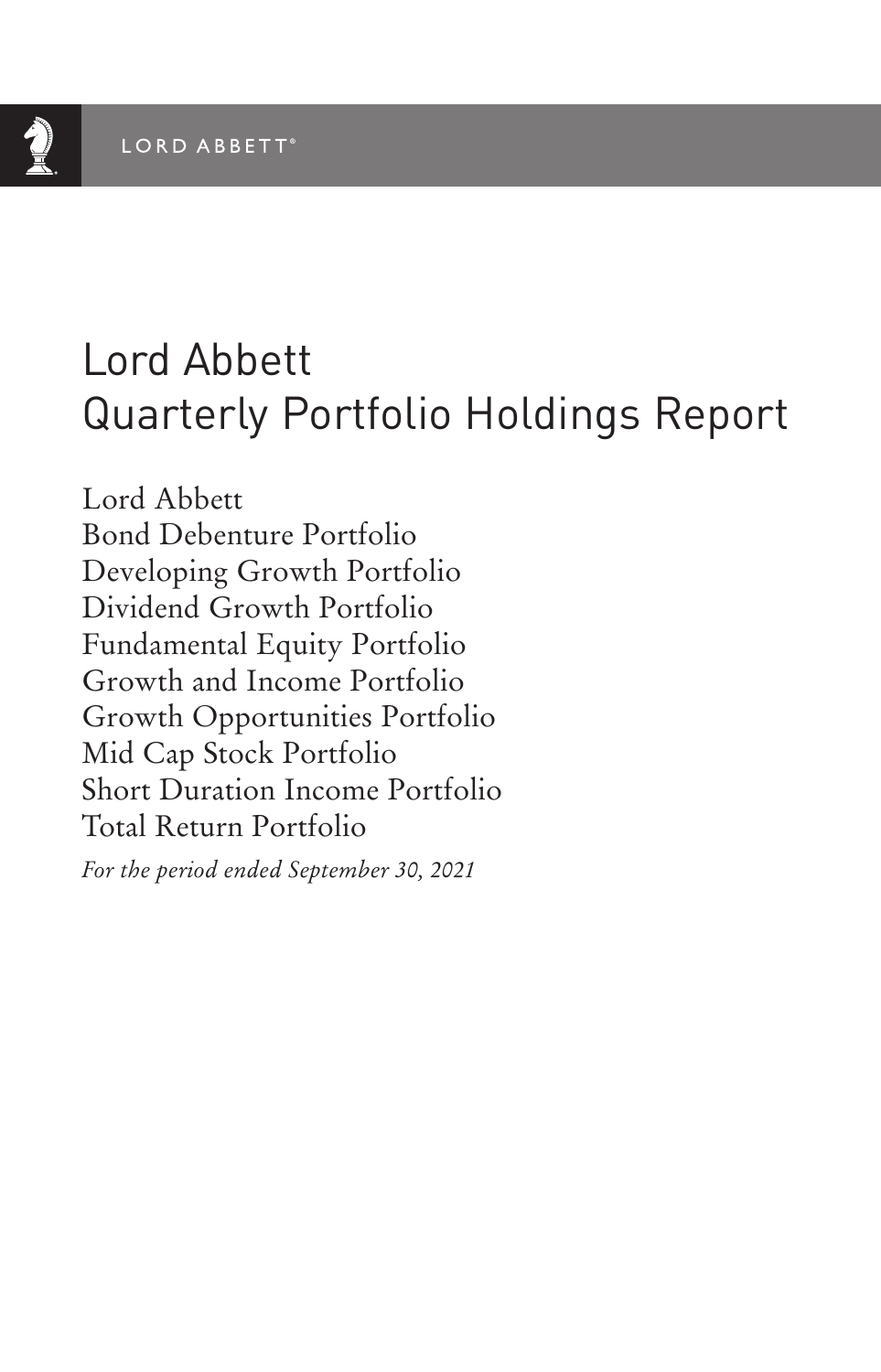## **Schedule of Investments (unaudited)**

| Investments                                                          | Interest<br>Rate                                  | <b>Maturity</b><br>Date | Principal<br>Amount<br>(000) | Fair<br>Value   |
|----------------------------------------------------------------------|---------------------------------------------------|-------------------------|------------------------------|-----------------|
| LONG-TERM INVESTMENTS 99.52%                                         |                                                   |                         |                              |                 |
| <b>ASSET-BACKED SECURITIES 6.37%</b>                                 |                                                   |                         |                              |                 |
| Automobiles 0.82%                                                    |                                                   |                         |                              |                 |
| Carvana Auto Receivables Trust<br>NP1 2020-N1A E <sup>+</sup>        | 5.20%                                             | 7/15/2027               | \$1,250                      | \$<br>1,334,238 |
| Exeter Automobile Receivables Trust<br>2021-2A E <sup>+</sup>        | 2.90%                                             | 7/17/2028               | 1,224                        | 1,225,828       |
| Hertz Vehicle Financing III LP 2021-2A D <sup>+</sup>                | 4.34%                                             | 12/27/2027              | 5,000                        | 5,043,069       |
| Westlake Automobile Receivables Trust<br>2021-1A F <sup>+</sup>      | 3.91%                                             | 9/15/2027               | 3,118                        | 3,125,124       |
| Total                                                                |                                                   |                         |                              | 10,728,259      |
| Credit Card 0.30%                                                    |                                                   |                         |                              |                 |
| Genesis Sales Finance Master Trust<br>2021-AA A <sup>+</sup>         | 1.20%                                             | 12/21/2026              | 1,298                        | 1,295,573       |
| Perimeter Master Note Business Trust<br>2019-2A A <sup>+</sup>       | 4.23%                                             | 5/15/2024               | 2,555                        | 2,647,399       |
| Total                                                                |                                                   |                         |                              | 3,942,972       |
| Others 5.25%                                                         |                                                   |                         |                              |                 |
| AMMC CLO XII Ltd. 2013-12A DR <sup>+</sup>                           | 2.828% (3 Mo.<br>$LIBOR + 2.70\%$ <sup>*</sup>    | 11/10/2030              | 391                          | 381,832         |
| Apex Credit CLO LLC 2017-2A B <sup>+</sup>                           | 1.972% (3 Mo.<br>$LIBOR + 1.85\%$ <sup>*</sup>    | 9/20/2029               | 522                          | 523,443         |
| Apidos CLO XXXV 2021-35A D <sup>+</sup>                              | 2.849% (3 Mo.<br>$LIBOR + 2.65\%$ <sup>*</sup>    | 4/20/2034               | 680                          | 680,116         |
| Applebee's Funding LLC/IHOP Funding<br>LLC 2019-1A A2I <sup>+</sup>  | 4.194%                                            | 6/7/2049                | 1,599                        | 1,633,852       |
| Applebee's Funding LLC/IHOP Funding<br>LLC 2019-1A A2II <sup>+</sup> | 4.723%                                            | 6/7/2049                | 1,089                        | 1,148,334       |
| Avant Loans Funding Trust 2021-REV1 A <sup>+</sup>                   | 1.21%                                             | 7/15/2030               | 1,367                        | 1,368,886       |
| Bain Capital Credit CLO 2019-2A D <sup>+</sup>                       | $4.034\%$ (3 Mo.<br>$LIBOR + 3.90\%$ <sup>*</sup> | 10/17/2032              | 260                          | 260,167         |
| Battalion CLO XV Ltd. 2019-16A B <sup>+</sup>                        | 2.134% (3 Mo.<br>$LIBOR + 2.00\%$ <sup>*</sup>    | 12/19/2032              | 1,714                        | 1,718,627       |
| Benefit Street Partners CLO XIX Ltd.<br>2019-19A B <sup>+</sup>      | 2.126% (3 Mo.<br>$LIBOR + 2.00\%$ <sup>*</sup>    | 1/15/2033               | 578                          | 579,787         |
| BlueMountain CLO XXVIII Ltd.<br>2021-28A D <sup>+</sup>              | 3.026% (3 Mo.<br>$LIBOR + 2.90\%$ <sup>*</sup>    | 4/15/2034               | 970                          | 970,182         |
| Carlyle US CLO Ltd. 2019-4A B <sup>+</sup>                           | 2.826% (3 Mo.<br>$LIBOR + 2.70\%$ <sup>*</sup>    | 1/15/2033               | 1,141                        | 1,146,196       |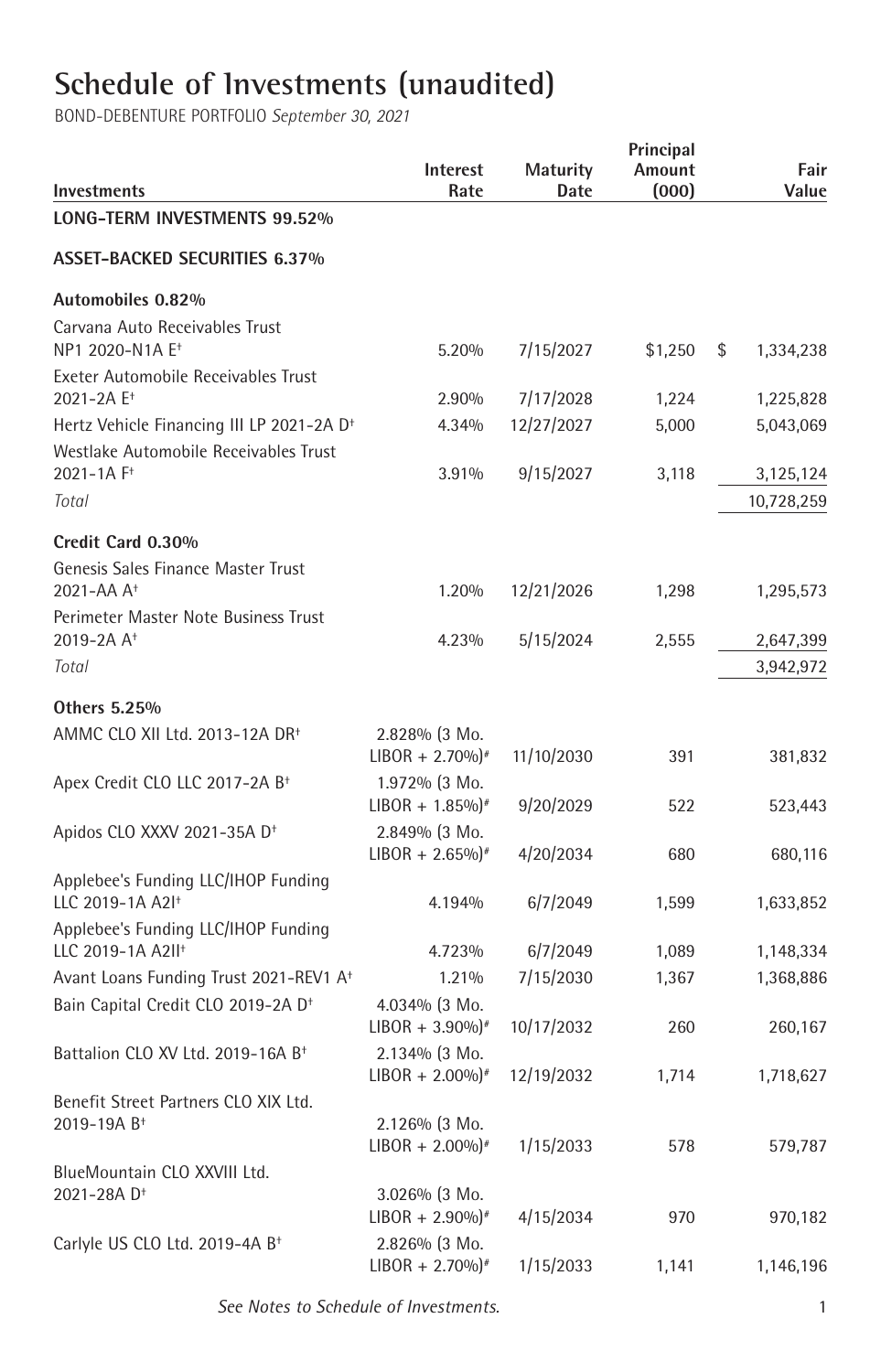| <b>Investments</b>                                 | Interest<br>Rate                               | <b>Maturity</b><br>Date | Principal<br>Amount<br>(000) | Fair<br>Value |
|----------------------------------------------------|------------------------------------------------|-------------------------|------------------------------|---------------|
| Others (continued)                                 |                                                |                         |                              |               |
| Carlyle US CLO Ltd. 2021-1A B <sup>+</sup>         | 1.991% (3 Mo.                                  |                         |                              |               |
|                                                    | $LIBOR + 1.80\%$ <sup>*</sup>                  | 4/15/2034               | \$750                        | \$<br>750,589 |
| Carlyle US CLO Ltd. 2021-1A C <sup>+</sup>         | 2.991% (3 Mo.                                  |                         |                              |               |
|                                                    | $LIBOR + 2.80\%$ <sup>*</sup>                  | 4/15/2034               | 970                          | 970,056       |
| Cedar Funding XIV CLO Ltd. 2021-14A C <sup>+</sup> | 1.938% (3 Mo.                                  |                         |                              |               |
|                                                    | $LIBOR + 1.85\%$ <sup>*</sup>                  | 7/15/2033               | 600                          | 599,996       |
| CIFC Funding Ltd. 2021-1A D <sup>+</sup>           | 3.075% (3 Mo.                                  |                         |                              |               |
|                                                    | $LIBOR + 2.95\%$ <sup>*</sup>                  | 4/25/2033               | 920                          | 923,440       |
| Dryden 61 CLO Ltd. 2018-61A DR <sup>+</sup>        | 3.234% (3 Mo.                                  |                         |                              |               |
|                                                    | $LIBOR + 3.10\%$ <sup>*</sup>                  | 1/17/2032               | 1,110                        | 1,114,153     |
| Dryden 61 CLO Ltd. 2018-61A CR <sup>+</sup>        | 1.884% (3 Mo.                                  |                         |                              |               |
|                                                    | $LIBOR + 1.75\%$ <sup>*</sup>                  | 1/17/2032               | 522                          | 521,535       |
| Eaton Vance CLO Ltd. 2013-1A C3R <sup>+</sup>      | 3.526% (3 Mo.                                  |                         |                              |               |
|                                                    | $LIBOR + 3.40\%$ <sup>*</sup>                  | 1/15/2034               | 810                          | 819,285       |
| Elmwood CLO VIII Ltd. 2021-1A C1 <sup>+</sup>      | 2.084% (3 Mo.                                  |                         |                              |               |
|                                                    | $LIBOR + 1.95\%$ <sup>*</sup>                  | 1/20/2034               | 1,080                        | 1,080,230     |
| Elmwood CLO VIII Ltd. 2021-1A D1 <sup>+</sup>      | 3.134% (3 Mo.<br>$LIBOR + 3.00\%$ <sup>*</sup> | 1/20/2034               | 810                          | 813,164       |
|                                                    |                                                |                         |                              |               |
| Greywolf CLO III Ltd. 2020-3RA A1R <sup>+</sup>    | 1.428% (3 Mo.<br>$LIBOR + 1.29\%$ <sup>*</sup> | 4/15/2033               | 1,399                        | 1,402,432     |
| Halcyon Loan Advisors Funding Ltd.                 |                                                |                         |                              |               |
| 2015-2A CR+                                        | 2.275% (3 Mo.                                  |                         |                              |               |
|                                                    | $LIBOR + 2.15\%$ <sup>*</sup>                  | 7/25/2027               | 465                          | 458,185       |
| Halcyon Loan Advisors Funding Ltd.                 |                                                |                         |                              |               |
| 2017-2A A2 <sup>+</sup>                            | 1.834% (3 Mo.                                  |                         |                              |               |
|                                                    | $LIBOR + 1.70\%$ <sup>*</sup>                  | 1/17/2030               | 680                          | 681,043       |
| Hardee's Funding LLC 2018-1A A2II <sup>+</sup>     | 4.959%                                         | 6/20/2048               | 1,300                        | 1,387,430     |
| Kayne CLO 10 Ltd. 2021-10A D <sup>+</sup>          | Zero Coupon <sup>#(a)</sup>                    | 4/23/2034               | 370                          | 369,378       |
| Kayne CLO 5 Ltd. 2019-5A A <sup>+</sup>            | 1.475% (3 Mo.                                  |                         |                              |               |
|                                                    | $LIBOR + 1.35\%$ <sup>*</sup>                  | 7/24/2032               | 2,300                        | 2,302,959     |
| Kayne CLO Ltd. 2018 1A DR <sup>+</sup>             | 2.776% (3 Mo.                                  |                         |                              |               |
|                                                    | $LIBOR + 2.65\%$ <sup>*</sup>                  | 7/15/2031               | 410                          | 404,416       |
| Kayne CLO Ltd. 2020-7A A1 <sup>+</sup>             | 1.334% (3 Mo.                                  |                         |                              |               |
|                                                    | $LIBOR + 1.20\%$ <sup>*</sup>                  | 4/17/2033               | 3,316                        | 3,326,907     |
| KKR CLO 29 Ltd-29A C <sup>+</sup>                  | 2.126% (3 Mo.                                  |                         |                              |               |
|                                                    | $LIBOR + 2.00\%$ <sup>*</sup>                  | 1/15/2032               | 350                          | 348,748       |
| KKR CLO Ltd.18 D <sup>+</sup>                      | 3.734% (3 Mo.                                  |                         |                              |               |
|                                                    | $LIBOR + 3.60\%$ <sup>*</sup>                  | 7/18/2030               | 390                          | 390,521       |
| Lendmark Funding Trust 2021-1A A <sup>+</sup>      | 1.90%                                          | 11/20/2031              | 1,472                        | 1,482,821     |
| Marble Point CLO XVII Ltd. 2020-1A A <sup>+</sup>  | 1.434% (3 Mo.                                  |                         |                              |               |
|                                                    | $LIBOR + 1.30\%$ <sup>*</sup>                  | 4/20/2033               | 2,050                        | 2,052,214     |
| Marble Point CLO XVII Ltd. 2020-1A B <sup>+</sup>  | 1.904% (3 Mo.                                  |                         |                              |               |
|                                                    | $LIBOR + 1.77\%$ <sup>*</sup>                  | 4/20/2033               | 652                          | 656,676       |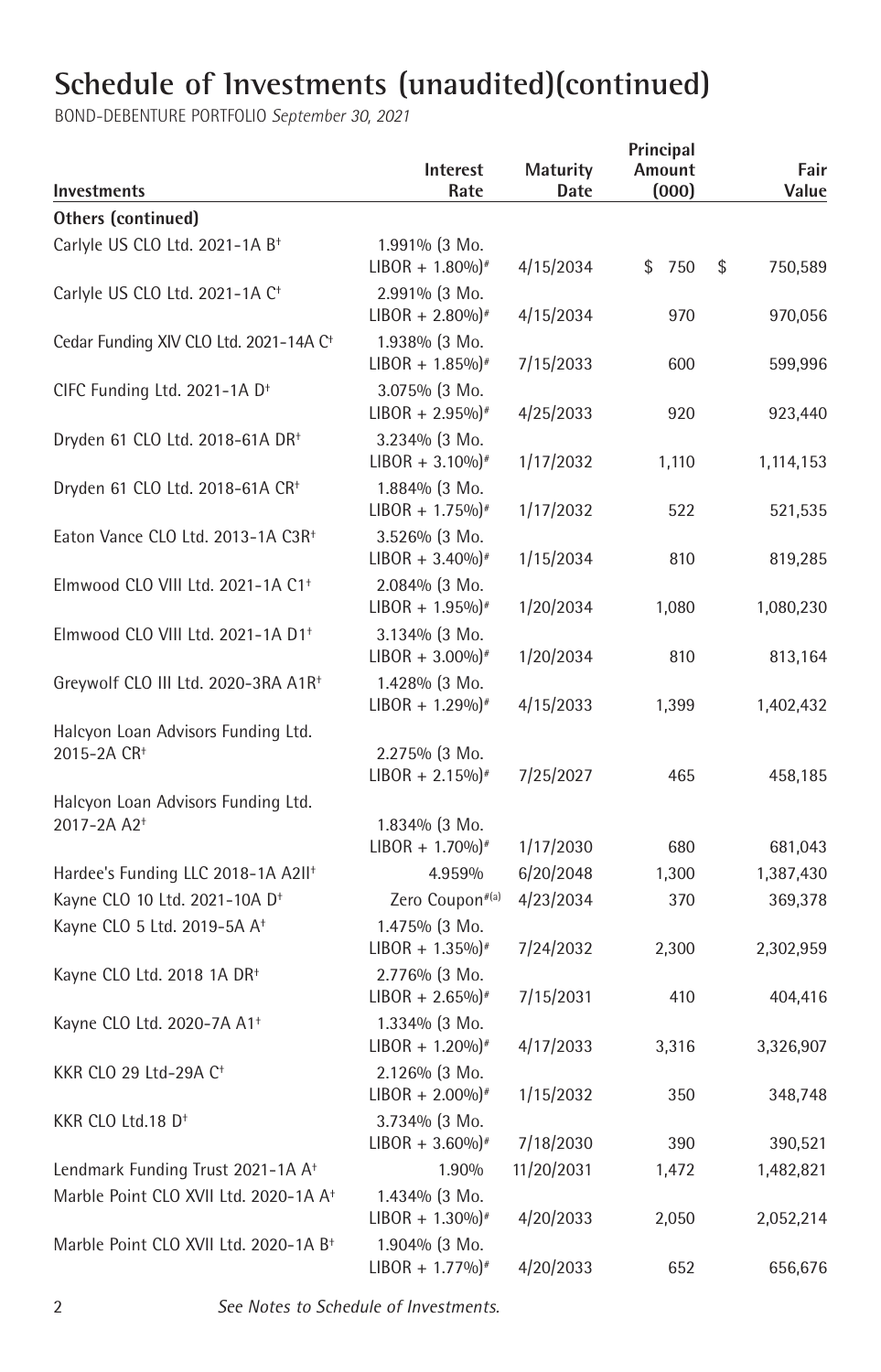BOND-DEBENTURE PORTFOLIO *September 30, 2021*

| Investments                                                      | <b>Interest</b><br>Rate                        | <b>Maturity</b><br>Date | Principal<br>Amount<br>(000) | Fair<br>Value     |
|------------------------------------------------------------------|------------------------------------------------|-------------------------|------------------------------|-------------------|
| Others (continued)                                               |                                                |                         |                              |                   |
| Mariner Finance Issuance Trust                                   |                                                |                         |                              |                   |
| 2021-AA A <sup>+</sup>                                           | 1.86%                                          | 3/20/2036               | \$2,573                      | \$<br>2,597,264   |
| Mountain View CLO 2017-1A BR <sup>+</sup>                        | 1.876% (3 Mo.                                  |                         |                              |                   |
|                                                                  | $LIBOR + 1.75\%$ <sup>*</sup>                  | 10/16/2029              | 762                          | 763,893           |
| Mountain View CLO LLC 2016-1A DR <sup>+</sup>                    | 3.833% (3 Mo.                                  |                         |                              |                   |
|                                                                  | $LIBOR + 3.70\%$ <sup>*</sup>                  | 4/14/2033               | 530                          | 530,220           |
| Neuberger Berman Loan Advisers CLO Ltd.                          |                                                |                         |                              |                   |
| 2019-35A A1 <sup>+</sup>                                         | 1.474% (3 Mo.                                  |                         |                              |                   |
|                                                                  | $LIBOR + 1.34\%$ <sup>*</sup>                  | 1/19/2033               | 750                          | 751,370           |
| Oaktree CLO 2019-4 Ltd. BR <sup>+(b)</sup>                       | Zero Coupon#(a)                                | 10/20/2032              | 1,460                        | 1,460,000(c)      |
| Oaktree CLO Ltd. 2020-1A DR <sup>+</sup>                         | 3.276% (3 Mo.                                  |                         |                              |                   |
|                                                                  | $LIBOR + 3.15\%$ <sup>*</sup>                  | 7/15/2034               | 935                          | 930,017           |
| Oaktree CLO Ltd. 2021-1A D <sup>+</sup>                          | Zero Coupon#(a)                                | 7/15/2034               | 425                          | 425,057           |
| OCP CLO Ltd. 2019-16A DR+                                        | 3.269% (3 Mo.                                  |                         |                              |                   |
|                                                                  | $LIBOR + 3.15\%$ <sup>*</sup>                  | 4/10/2033               | 500                          | 500,084           |
| OCP CLO Ltd. 2021-21A C <sup>+</sup>                             | Zero Coupon#(a)                                | 7/20/2034               | 620                          | 620,034           |
| Octagon Investment Partners 48 Ltd.                              |                                                |                         |                              |                   |
| 2020-3A A <sup>+</sup>                                           | 1.634% (3 Mo.                                  |                         |                              |                   |
|                                                                  | $LIBOR + 1.50\%$ <sup>*</sup>                  | 10/20/2031              | 2,000                        | 2,003,340         |
| Octagon Investment Partners XXI Ltd.<br>2014-1A CR3 <sup>+</sup> | 2.875% (3 Mo.                                  |                         |                              |                   |
|                                                                  | $LIBOR + 2.75\%$ <sup>*</sup>                  | 2/14/2031               | 900                          | 894,384           |
| OHA Credit Funding 8 Ltd. 2021-8A C <sup>+</sup>                 | 2.088% (3 Mo.                                  |                         |                              |                   |
|                                                                  | $LIBOR + 1.90\%$ <sup>*</sup>                  | 1/18/2034               | 810                          | 810,205           |
| OHA Credit Funding 8 Ltd. 2021-8A D <sup>+</sup>                 | 3.038% (3 Mo.                                  |                         |                              |                   |
|                                                                  | $LIBOR + 2.85\%$ <sup>*</sup>                  | 1/18/2034               | 650                          | 650,156           |
| OHA Credit Funding 9 Ltd. 2021-9A C <sup>+</sup>                 | 2.084% (3 Mo.                                  |                         |                              |                   |
|                                                                  | $LIBOR + 1.90\%$ <sup>*</sup>                  | 7/19/2035               | 720                          | 720,021           |
| OHA Credit Funding 9 Ltd. 2021-9A D <sup>+</sup>                 | 3.134% (3 Mo.                                  |                         |                              |                   |
|                                                                  | $LIBOR + 2.95\%$ <sup>*</sup>                  | 7/19/2035               | 640                          | 640,003           |
| OneMain Financial Issuance Trust                                 |                                                |                         |                              |                   |
| 2020-2A D <sup>+</sup>                                           | 3.45%                                          | 9/14/2035               | 1,583                        | 1,674,453         |
| Palmer Square CLO Ltd. 2021-1A C <sup>+</sup>                    | 2.834% (3 Mo.                                  |                         |                              |                   |
|                                                                  | $LIBOR + 2.70\%$ <sup>*</sup>                  | 4/20/2034               | 510                          | 510,087           |
| Planet Fitness Master Issuer LLC                                 |                                                |                         |                              |                   |
| 2019-1A A2 <sup>+</sup>                                          | 3.858%                                         | 12/5/2049               | 851                          | 866,812           |
| Planet Fitness Master Issuer LLC                                 |                                                |                         |                              |                   |
| 2018-1A A2I <sup>+</sup>                                         | 4.262%                                         | 9/5/2048                | 1,508                        | 1,515,010         |
| Planet Fitness Master Issuer LLC<br>2018-1A A2II <sup>+</sup>    | 4.666%                                         |                         |                              |                   |
|                                                                  |                                                | 9/5/2048                | 1,886                        | 1,943,282         |
| Regata XII Funding Ltd. 2019-1A CR <sup>+(b)</sup>               | Zero Coupon <sup>#(a)</sup> 10/15/2032         |                         | 1,120                        | $1,120,000^{(c)}$ |
| Regatta XVI Funding Ltd. 2019-2A B <sup>+</sup>                  | 2.176% (3 Mo.<br>$LIBOR + 2.05\%$ <sup>*</sup> | 1/15/2033               | 2,300                        | 2,303,746         |
|                                                                  |                                                |                         |                              |                   |

 *See Notes to Schedule of Investments.* 3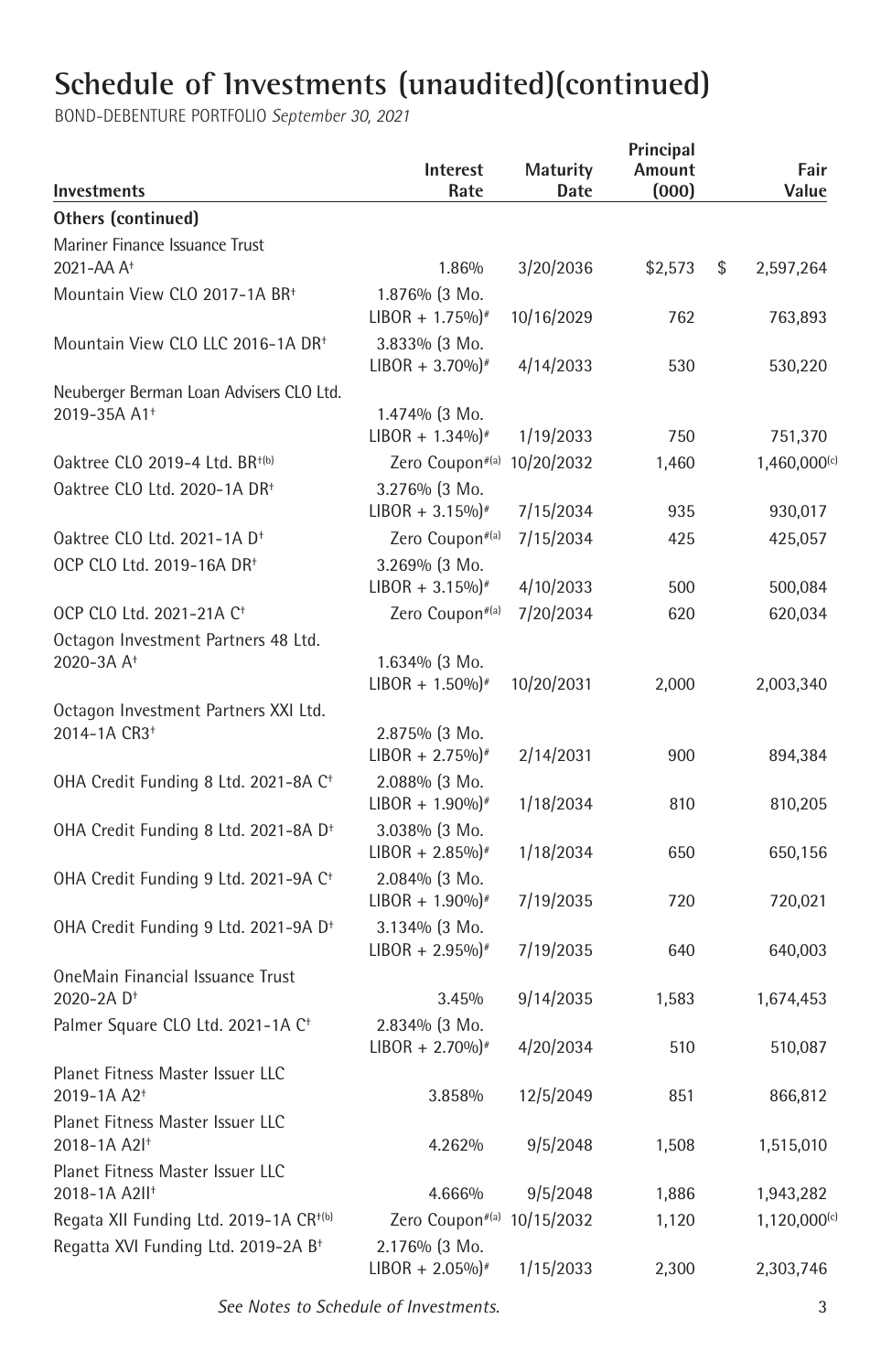| Investments                                                                   | Interest<br>Rate                               | Maturity<br>Date | Principal<br>Amount<br>(000) | Fair<br>Value   |
|-------------------------------------------------------------------------------|------------------------------------------------|------------------|------------------------------|-----------------|
| <b>Others (continued)</b>                                                     |                                                |                  |                              |                 |
| Regatta XVIII Funding Ltd. 2021-1A B <sup>+</sup>                             | 1.576% (3 Mo.<br>$LIBOR + 1.45\%$ <sup>*</sup> | 1/15/2034        | \$1,060                      | \$<br>1,060,041 |
| Regatta XVIII Funding Ltd. 2021-1A D <sup>+</sup>                             | 2.876% (3 Mo.<br>$LIBOR + 2.75\%$ <sup>*</sup> | 1/15/2034        | 1,060                        | 1,060,111       |
| Signal Peak CLO 4 Ltd. 2017-4A D <sup>+</sup>                                 | 3.175% (3 Mo.<br>$LIBOR + 3.05\%$ <sup>*</sup> | 10/26/2029       | 694                          | 697,479         |
| Sunrun Demeter Issuer 2021-2A A <sup>+</sup>                                  | 2.27%                                          | 1/30/2057        | 1,448                        | 1,450,621       |
| TCI-Flatiron CLO Ltd. 2018-1A BR <sup>+</sup>                                 | 1.53% (3 Mo.<br>$LIBOR + 1.40\%$ <sup>*</sup>  | 1/29/2032        | 250                          | 248,160         |
| TCI-Flatiron CLO Ltd. 2018-1A DR <sup>+</sup>                                 | 2.88% (3 Mo.<br>$LIBOR + 2.75\%$ <sup>*</sup>  | 1/29/2032        | 250                          | 250,029         |
| TRP - TRIP Rail Master Funding LLC<br>2021-2 $A+$                             | 2.15%                                          | 6/19/2051        | 1,548                        | 1,563,131       |
| TRP LLC 2021-1 A <sup>+</sup>                                                 | 2.07%                                          | 6/19/2051        | 1,095                        | 1,101,232       |
| VERDE CLO Ltd. 2019-1A DR+                                                    | 3.376% (3 Mo.<br>$LIBOR + 3.25\%$ <sup>*</sup> | 4/15/2032        | 2,000                        | 2,003,022       |
| Wind River CLO Ltd. 2021-2A D <sup>+</sup>                                    | 3.223% (3 Mo.<br>$LIBOR + 3.15\%$ <sup>*</sup> | 7/20/2034        | 390                          | 390,040         |
| Zaxby's Funding LLC 2021-1A A2 <sup>+</sup>                                   | 3.238%                                         | 7/30/2051        | 1,592                        | 1,626,419       |
| Total                                                                         |                                                |                  |                              | 68,947,323      |
| Total Asset-Backed Securities (cost \$83,317,794)                             |                                                |                  |                              | 83,618,554      |
|                                                                               |                                                |                  | <b>Shares</b><br>(000)       |                 |
| <b>COMMON STOCKS 10.98%</b>                                                   |                                                |                  |                              |                 |
| Air Freight & Logistics 0.15%<br>Expeditors International of Washington, Inc. |                                                |                  | 16                           | 1,943,129       |
| Airlines 0.15%<br>Alaska Air Group, Inc.*                                     |                                                |                  | 35                           | 2,030,549       |
| Auto Components 0.03%<br>Chassix Holdings, Inc.                               |                                                |                  | 59                           | 446,063(c)      |
| Automobiles 0.16%<br>Porsche Automobil Holding SE <sup>(d)</sup>              |                                                |                  | <b>EUR</b><br>21             | 2,072,147       |
| <b>Banks 0.59%</b>                                                            |                                                |                  |                              |                 |
| Signature Bank                                                                |                                                |                  | 14                           | 3,882,713       |
| SVB Financial Group*                                                          |                                                |                  | 6                            | 3,894,217       |
| Total                                                                         |                                                |                  |                              | 7,776,930       |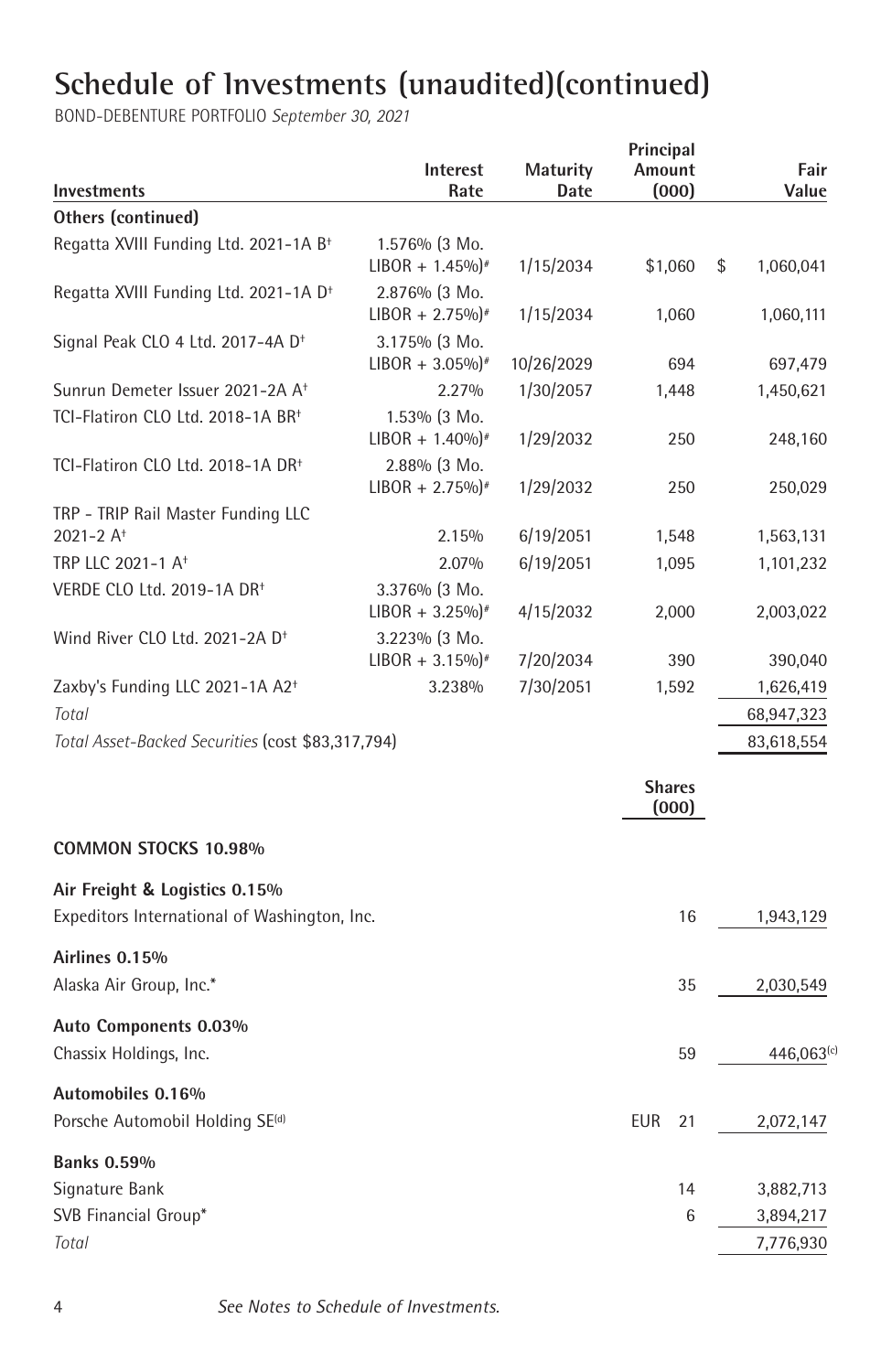| <b>Investments</b>                                    | <b>Shares</b><br>(000) | Fair<br>Value   |
|-------------------------------------------------------|------------------------|-----------------|
| Beverages 0.17%                                       |                        |                 |
| Brown - Forman Corp. Class B                          | 19                     | \$<br>1,269,102 |
| Treasury Wine Estates Ltd. (Australia) <sup>(d)</sup> | <b>AUD 108</b>         | 949,740         |
| Total                                                 |                        | 2,218,842       |
| Biotechnology 0.55%                                   |                        |                 |
| Alnylam Pharmaceuticals, Inc.*                        | 11                     | 2,076,910       |
| Horizon Therapeutics plc*                             | 12                     | 1,312,837       |
| Intellia Therapeutics, Inc.*                          | 8                      | 1,114,384       |
| Novavax, Inc.*                                        | 13                     | 2,764,271       |
| Total                                                 |                        | 7,268,402       |
| Capital Markets 0.75%                                 |                        |                 |
| Allfunds Group plc*(d)                                | <b>EUR 74</b>          | 1,429,056       |
| Blackstone Group, Inc. (The)                          | 28                     | 3,200,397       |
| Goldman Sachs Group, Inc. (The)                       | 7                      | 2,560,397       |
| MSCI, Inc.                                            | 4                      | 2,623,162       |
| Total                                                 |                        | 9,813,012       |
| <b>Consumer Finance 0.10%</b>                         |                        |                 |
| Upstart Holdings, Inc.*                               | 4                      | 1,379,046       |
| Distributors 0.05%                                    |                        |                 |
| Pool Corp.                                            | 1                      | 637,714         |
| Electric - Generation 0.00%                           |                        |                 |
| Frontera Generation Holdings LLC                      | 9                      | $20,720^{(c)}$  |
| Electronic Equipment, Instruments & Components 0.10%  |                        |                 |
| Trimble, Inc.*                                        | 17                     | 1,381,635       |
| Entertainment 0.26%                                   |                        |                 |
| Netflix, Inc.*                                        | $\overline{2}$         | 1,336,645       |
| Sea Ltd. ADR*                                         | 6                      | 2,018,517       |
| Total                                                 |                        | 3,355,162       |
| Food & Staples Retailing 0.11%                        |                        |                 |
| Kroger Co. (The)                                      | 34                     | 1,388,164       |
| Food Products 0.20%                                   |                        |                 |
| Hershey Co. (The)                                     | 15                     | 2,574,292       |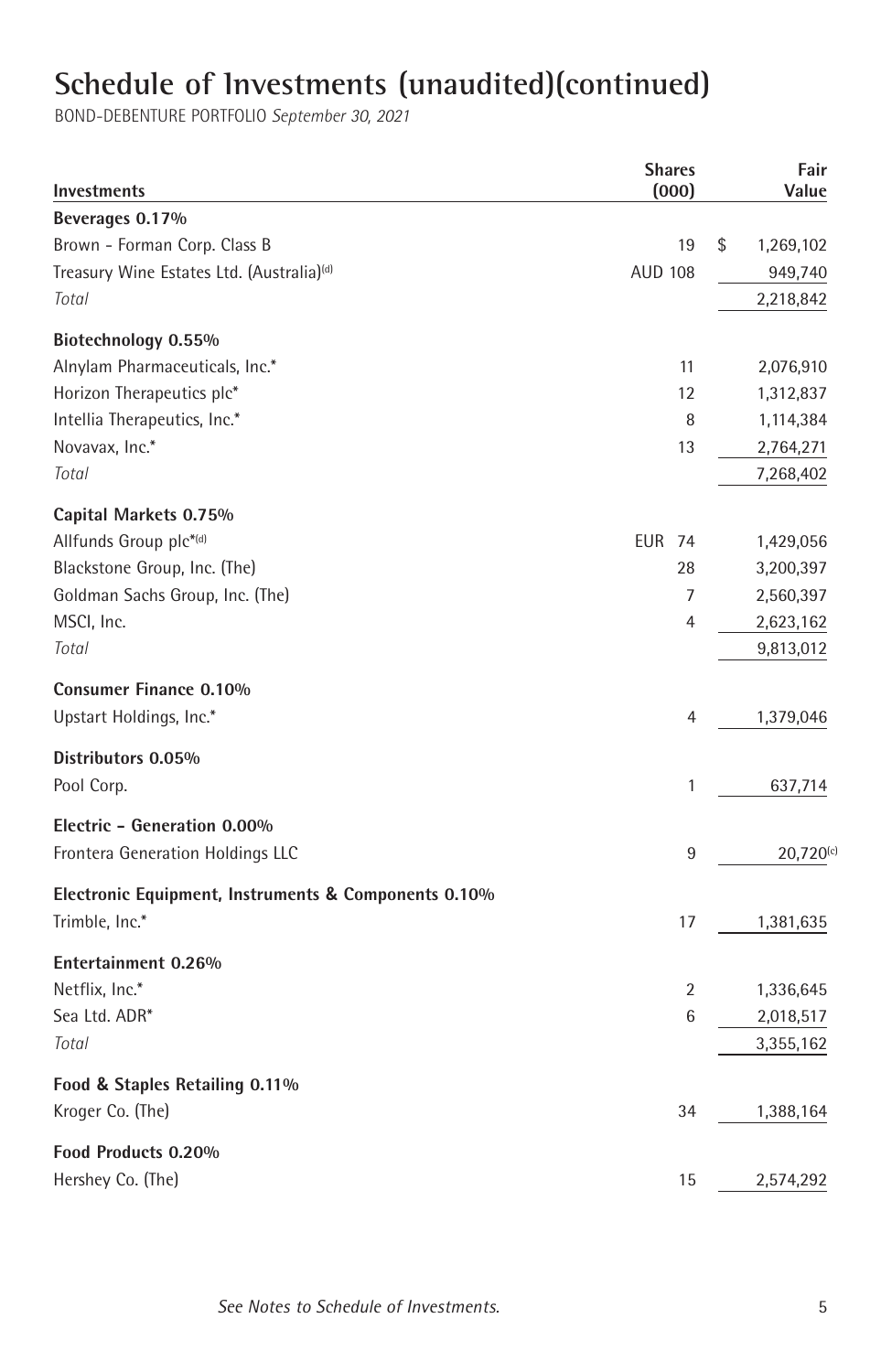| <b>Investments</b>                           | <b>Shares</b><br>(000) | Fair<br>Value   |
|----------------------------------------------|------------------------|-----------------|
| Health Care Equipment & Supplies 0.48%       |                        |                 |
| Cooper Cos., Inc. (The)                      | 3                      | \$<br>1,231,664 |
| Dexcom, Inc.*                                | 4                      | 1,964,321       |
| Edwards Lifesciences Corp.*                  | 27                     | 3,100,935       |
| Total                                        |                        | 6,296,920       |
| Health Care Providers & Services 0.08%       |                        |                 |
| AMN Healthcare Services, Inc.*               | 9                      | 1,049,274       |
| Hotels, Restaurants & Leisure 1.14%          |                        |                 |
| Airbnb, Inc. Class A*                        | 16                     | 2,627,804       |
| Caesars Entertainment, Inc.*                 | 41                     | 4,561,937       |
| Domino's Pizza, Inc.                         | $\overline{4}$         | 2,072,868       |
| Hilton Worldwide Holdings, Inc.*             | 24                     | 3,216,746       |
| Vail Resorts, Inc.                           | 8                      | 2,554,480       |
| Total                                        |                        | 15,033,835      |
| <b>Information Technology Services 0.32%</b> |                        |                 |
| Adyen NV <sup>+*(d)</sup>                    | EUR 1                  | 2,180,382       |
| Square, Inc. Class A*                        | 8                      | 1,975,562       |
| Total                                        |                        | 4,155,944       |
| Interactive Media & Services 0.15%           |                        |                 |
| Snap, Inc. Class A*                          | 27                     | 1,995,820       |
| Internet & Direct Marketing Retail 0.22%     |                        |                 |
| DoorDash, Inc. Class A*                      | 14                     | 2,927,594       |
| Life Sciences Tools & Services 0.14%         |                        |                 |
| Illumina, Inc.*                              | 5                      | 1,880,002       |
| Machinery 0.35%                              |                        |                 |
| Pentair plc (United Kingdom) <sup>(e)</sup>  | 37                     | 2,674,382       |
| RBC Bearings, Inc.*                          | 9                      | 1,949,906       |
| Total                                        |                        | 4,624,288       |
| Metals & Mining 0.26%                        |                        |                 |
| Alcoa Corp.*                                 | 69                     | 3,360,857       |
| Miscellaneous Financials 0.03%               |                        |                 |
| UTEX Industries, Inc.                        | 8                      | 393,840         |
| Oil, Gas & Consumable Fuels 1.56%            |                        |                 |
| Cameco Corp. (Canada) <sup>(e)</sup>         | 61                     | 1,322,314       |
| Cheniere Energy, Inc.                        | 27                     | 2,676,060       |
|                                              |                        |                 |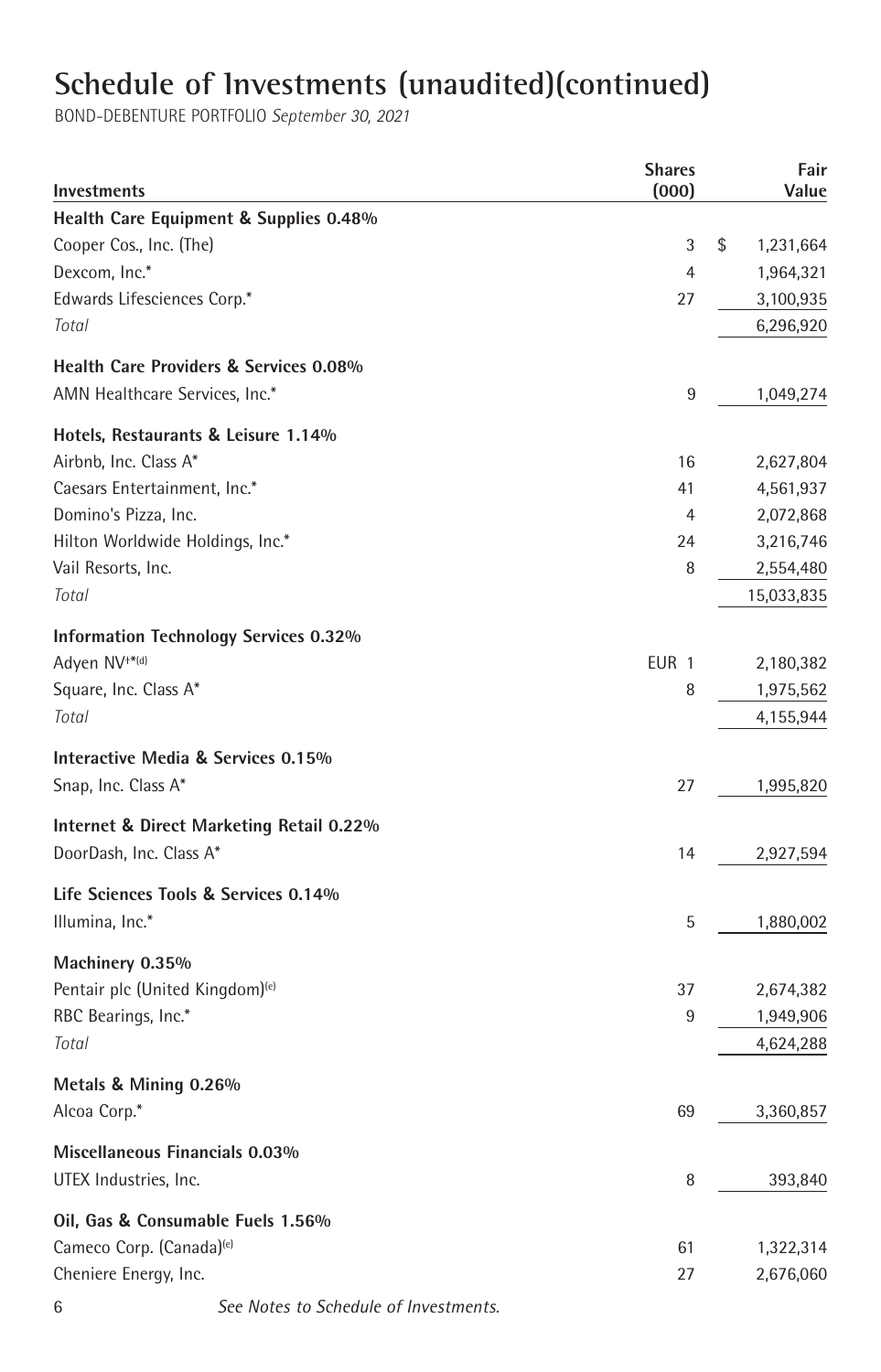| <b>Investments</b>                             | <b>Shares</b><br>(000) | Fair<br>Value   |
|------------------------------------------------|------------------------|-----------------|
| Oil, Gas & Consumable Fuels (continued)        |                        |                 |
| Continental Resources, Inc.                    | 95                     | \$<br>4,376,405 |
| Devon Energy Corp.                             | 140                    | 4,971,436       |
| PDC Energy, Inc.                               | 85                     | 4,035,969       |
| Southwestern Energy Co.*                       | 565                    | 3,128,942       |
| Total                                          |                        | 20,511,126      |
| Personal Products 0.09%                        |                        |                 |
| Gibson Brands, Inc.                            | 9                      | 1,110,257(c)    |
| Revlon, Inc. Class A                           | 149                    | 19,121          |
| Total                                          |                        | 1,129,378       |
| Professional Services 0.16%                    |                        |                 |
| Equifax, Inc.                                  | 8                      | 2,122,646       |
| Real Estate Management & Development 0.16%     |                        |                 |
| CBRE Group, Inc. Class A*                      | 21                     | 2,040,081       |
| Road & Rail 0.34%                              |                        |                 |
| Old Dominion Freight Line, Inc.                | 15                     | 4,410,098       |
| Semiconductors & Semiconductor Equipment 0.35% |                        |                 |
| KLA Corp.                                      | 7                      | 2,415,162       |
| NVIDIA Corp.                                   | 10                     | 2,158,607       |
| Total                                          |                        | 4,573,769       |
| Software 0.84%                                 |                        |                 |
| Datadog, Inc. Class A*                         | 19                     | 2,694,696       |
| HubSpot, Inc.*                                 | 4                      | 2,613,764       |
| Intuit, Inc.                                   | 5                      | 2,597,741       |
| Oracle Corp.                                   | 16                     | 1,383,014       |
| Palantir Technologies, Inc. Class A*           | 70                     | 1,688,065       |
| Total                                          |                        | 10,977,280      |
| Specialty Retail 0.12%                         |                        |                 |
| Claires Holdings LLC                           | $\mathbf{1}$           | $302,381^{(c)}$ |
| O'Reilly Automotive, Inc.*                     | $\overline{2}$         | 1,317,445       |
| Total                                          |                        | 1,619,826       |
| Textiles, Apparel & Luxury Goods 0.41%         |                        |                 |
| Lululemon Athletica, Inc. (Canada)*(e)         | 10                     | 4,047,405       |
| Moncler SpA <sup>(d)</sup>                     | <b>EUR 21</b>          | 1,308,248       |
| Total                                          |                        | 5,355,653       |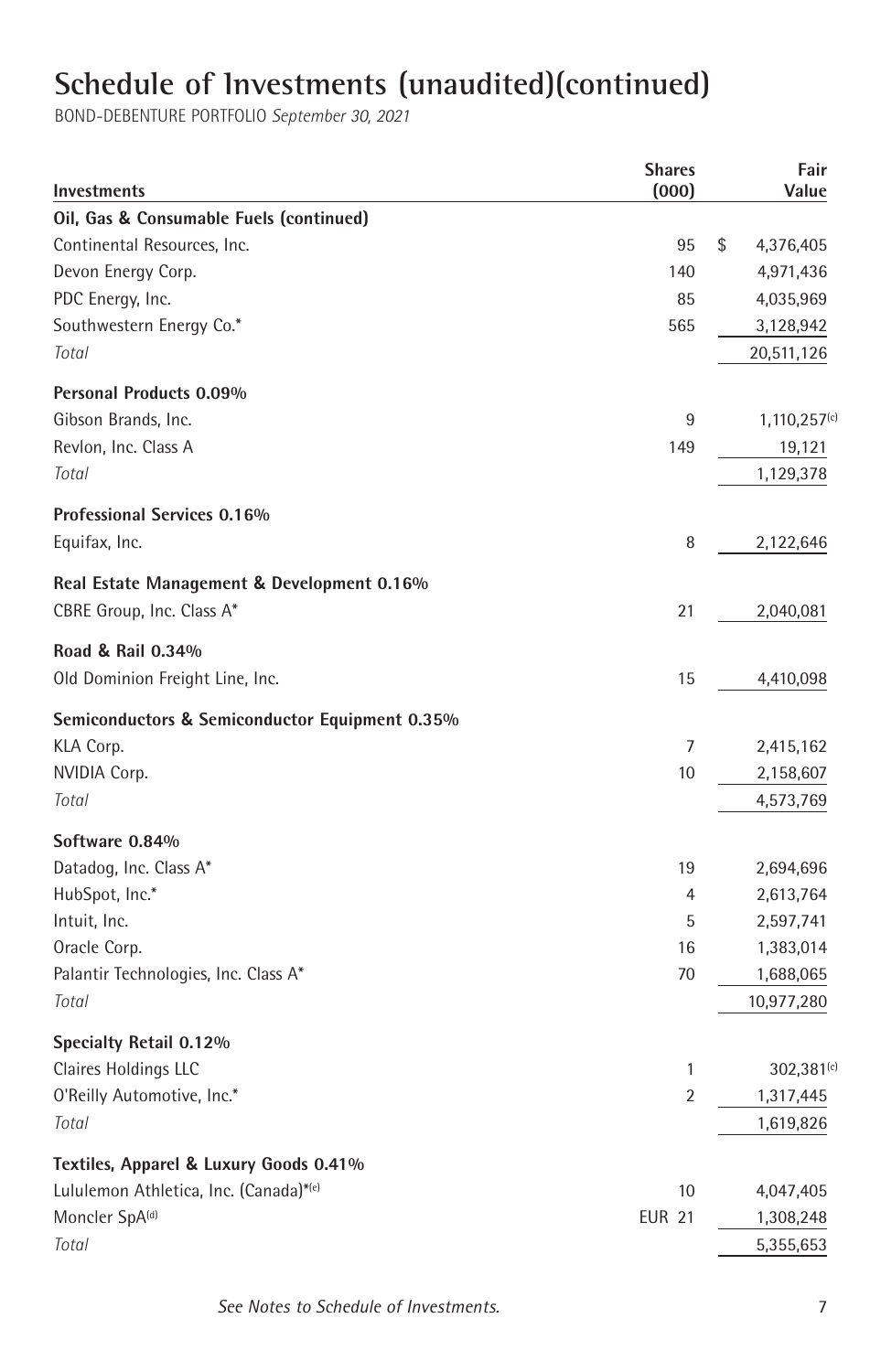| <b>Investments</b>                                |                  |                         | <b>Shares</b><br>(000)       | Fair<br>Value   |
|---------------------------------------------------|------------------|-------------------------|------------------------------|-----------------|
| Trading Companies & Distributors 0.31%            |                  |                         |                              |                 |
| SiteOne Landscape Supply, Inc.*                   |                  |                         | 7                            | \$<br>1,301,542 |
| United Rentals, Inc.*                             |                  |                         | 8                            | 2,811,651       |
| Total                                             |                  |                         |                              | 4,113,193       |
| Transportation Infrastructure 0.01%               |                  |                         |                              |                 |
| ACBL Holdings Corp.                               |                  |                         | 4                            | 92,561          |
| Water Utilities 0.09%                             |                  |                         |                              |                 |
| American Water Works Co., Inc.                    |                  |                         | $\overline{7}$               | 1,195,451       |
| Total Common Stocks (cost \$139,880,633)          |                  |                         |                              | 144,165,243     |
|                                                   | Interest<br>Rate | <b>Maturity</b><br>Date | Principal<br>Amount<br>(000) |                 |
| <b>CONVERTIBLE BONDS 0.19%</b>                    |                  |                         |                              |                 |
| <b>Auto Manufacturers</b><br>Tesla, Inc.          |                  |                         |                              |                 |
| (cost \$2,348,079)                                | 2.00%            | 5/15/2024               | \$<br>206                    | 2,571,295       |
| <b>CORPORATE BONDS 64.28%</b>                     |                  |                         |                              |                 |
| Advertising 0.27%                                 |                  |                         |                              |                 |
| Clear Channel Outdoor Holdings, Inc. <sup>+</sup> | 7.50%            | 6/1/2029                | 468                          | 487,305         |
| Clear Channel Outdoor Holdings, Inc. <sup>+</sup> | 7.75%            | 4/15/2028               | 1,277                        | 1,345,754       |
| Midas OpCo Holdings LLC <sup>+</sup>              | 5.625%           | 8/15/2029               | 1,659                        | 1,718,724       |
| Total                                             |                  |                         |                              | 3,551,783       |
| Aerospace/Defense 0.98%                           |                  |                         |                              |                 |
| Bombardier, Inc. (Canada) <sup>+(e)</sup>         | $6.00\%$         | 2/15/2028               | 82                           | 83,033          |
| Bombardier, Inc. (Canada) <sup>+(e)</sup>         | 7.125%           | 6/15/2026               | 1,943                        | 2,042,579       |
| Howmet Aerospace, Inc.                            | 3.00%            | 1/15/2029               | 1,302                        | 1,314,825       |
| Raytheon Technologies Corp.                       | 4.125%           | 11/16/2028              | 1,625                        | 1,850,683       |
| TransDigm, Inc.                                   | 5.50%            | 11/15/2027              | 5,007                        | 5,151,251       |
| TransDigm, Inc. <sup>+</sup>                      | 6.25%            | 3/15/2026               | 1,048                        | 1,093,850       |
| TransDigm, Inc.                                   | 6.375%           | 6/15/2026               | 1,282                        | 1,324,190       |
| Total                                             |                  |                         |                              | 12,860,411      |
| Agriculture 0.33%                                 |                  |                         |                              |                 |
| Viterra Finance BV (Netherlands) <sup>+(e)</sup>  | 2.00%            | 4/21/2026               | 2,357                        | 2,375,167       |
| Viterra Finance BV (Netherlands) <sup>+(e)</sup>  | 3.20%            | 4/21/2031               | 1,984                        | 2,017,745       |
| Total                                             |                  |                         |                              | 4,392,912       |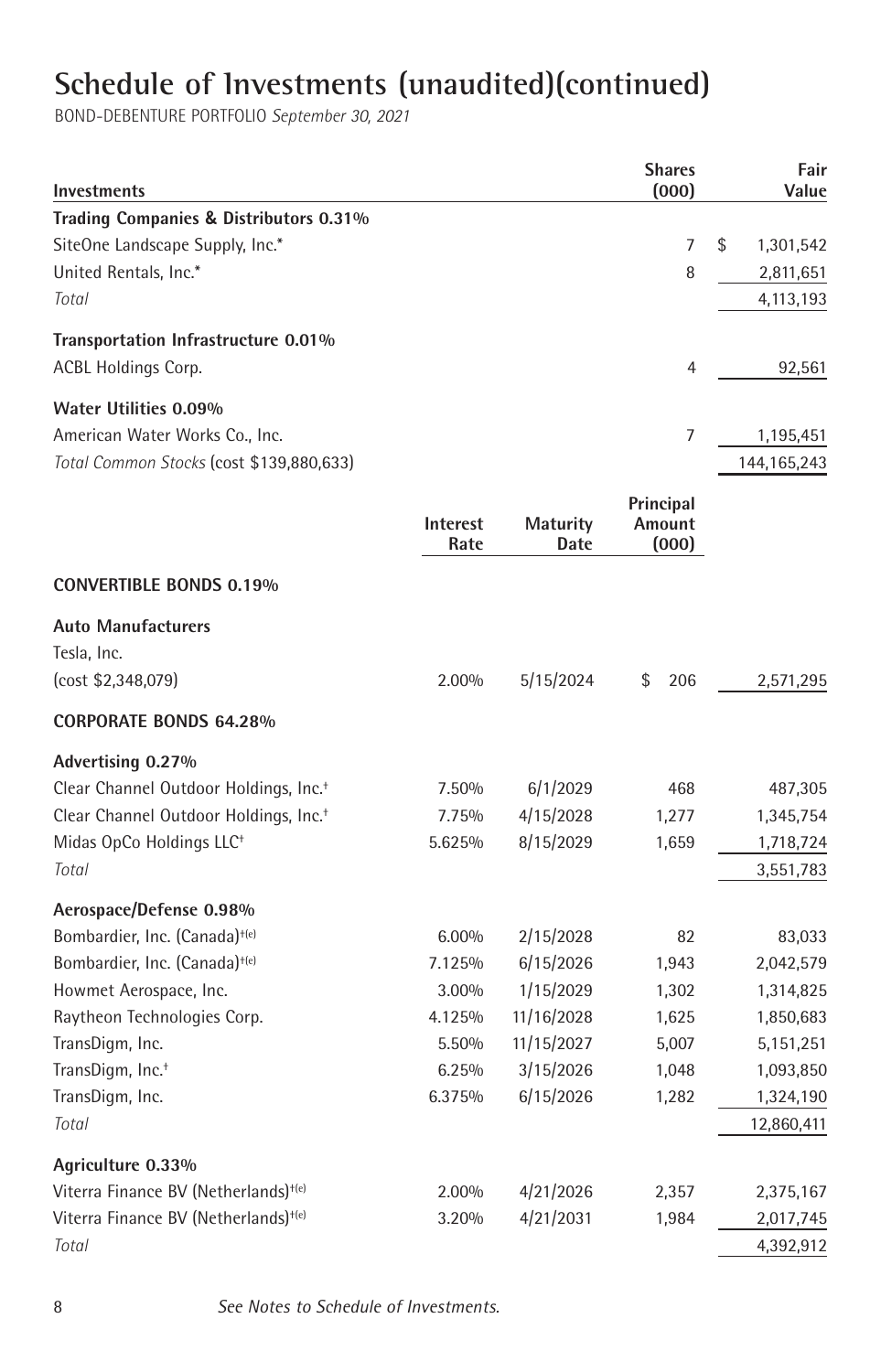| Investments                                                                              | Interest<br>Rate | <b>Maturity</b><br>Date | Principal<br>Amount<br>(000) | Fair<br>Value         |
|------------------------------------------------------------------------------------------|------------------|-------------------------|------------------------------|-----------------------|
| Airlines 1.60%                                                                           |                  |                         |                              |                       |
| Air Canada (Canada) <sup>+(e)</sup>                                                      | 3.875%           | 8/15/2026               | \$1,675                      | \$<br>1,692,253       |
| Alaska Airlines 2020-1 Class A                                                           |                  |                         |                              |                       |
| Pass Through Trust <sup>+</sup>                                                          | 4.80%            | 8/15/2027               | 1,472                        | 1,642,756             |
| American Airlines Group, Inc. <sup>+</sup>                                               | 5.00%            | 6/1/2022                | 1,904                        | 1,908,760             |
| American Airlines, Inc./AAdvantage<br>Loyalty IP Ltd. <sup>+</sup>                       | 5.75%            | 4/20/2029               | 1,695                        | 1,828,481             |
| Azul Investments LLP <sup>+</sup>                                                        | 5.875%           | 10/26/2024              | 1,671                        | 1,577,148             |
| Delta Air Lines 2019-1 Class AA<br>Pass Through Trust                                    | 3.204%           | 4/25/2024               | 1,949                        | 2,059,591             |
| Delta Air Lines, Inc. <sup>+</sup>                                                       | 7.00%            | 5/1/2025                | 2,118                        | 2,470,925             |
| Delta Air Lines, Inc./SkyMiles IP Ltd. <sup>+</sup>                                      | 4.75%            | 10/20/2028              | 1,773                        | 1,977,991             |
| Hawaiian Brand Intellectual Property                                                     |                  |                         |                              |                       |
| Ltd./HawaiianMiles Loyalty Ltd. <sup>+</sup>                                             | 5.75%            | 1/20/2026               | 1,195                        | 1,252,126             |
| JetBlue 2019-1 Class A Pass Through Trust                                                | 2.95%            | 5/15/2028               | 950                          | 963,806               |
| Mileage Plus Holdings LLC/Mileage Plus<br>Intellectual Property Assets Ltd. <sup>+</sup> | 6.50%            | 6/20/2027               | 1,000                        | 1,088,710             |
| United Airlines 2020-1 Class A                                                           |                  |                         |                              |                       |
| Pass Through Trust                                                                       | 5.875%<br>4.375% | 10/15/2027<br>4/15/2026 | 1,087<br>615                 | 1,218,615             |
| United Airlines, Inc. <sup>+</sup>                                                       |                  | 4/15/2029               | 684                          | 631,913               |
| United Airlines, Inc. <sup>+</sup><br>Total                                              | 4.625%           |                         |                              | 707,735<br>21,020,810 |
| Apparel 0.25%                                                                            |                  |                         |                              |                       |
| Levi Strauss & Co. <sup>+</sup>                                                          | 3.50%            | 3/1/2031                | 1,907                        | 1,928,453             |
| Wolverine World Wide, Inc. <sup>+</sup>                                                  | 4.00%            | 8/15/2029               | 1,287                        | 1,301,479             |
| Total                                                                                    |                  |                         |                              | 3,229,932             |
| Auto Manufacturers 1.58%                                                                 |                  |                         |                              |                       |
| Allison Transmission, Inc. <sup>+</sup>                                                  | 3.75%            | 1/30/2031               | 2,455                        | 2,390,556             |
| Ford Motor Co.                                                                           | 4.75%            | 1/15/2043               | 2,581                        | 2,708,450             |
| Ford Motor Co.                                                                           | 5.291%           | 12/8/2046               | 186                          | 207,390               |
| Ford Motor Co.                                                                           | 6.625%           | 10/1/2028               | 400                          | 480,508               |
| Ford Motor Co.                                                                           | 7.45%            | 7/16/2031               | 725                          | 946,923               |
| Ford Motor Co.                                                                           | 9.00%            | 4/22/2025               | 4,063                        | 4,890,958             |
| Ford Motor Co.                                                                           | 9.625%           | 4/22/2030               | 1,510                        | 2,139,255             |
| Ford Motor Credit Co. LLC                                                                | 4.00%            | 11/13/2030              | 1,908                        | 1,986,705             |
| General Motors Co.                                                                       | 6.125%           | 10/1/2025               | 1,043                        | 1,222,502             |
| General Motors Financial Co., Inc.                                                       | 2.70%            | 6/10/2031               | 1,873                        | 1,868,684             |
| General Motors Financial Co., Inc.                                                       | 5.25%            | 3/1/2026                | 1,632                        | 1,865,868             |
| Total                                                                                    |                  |                         |                              | 20,707,799            |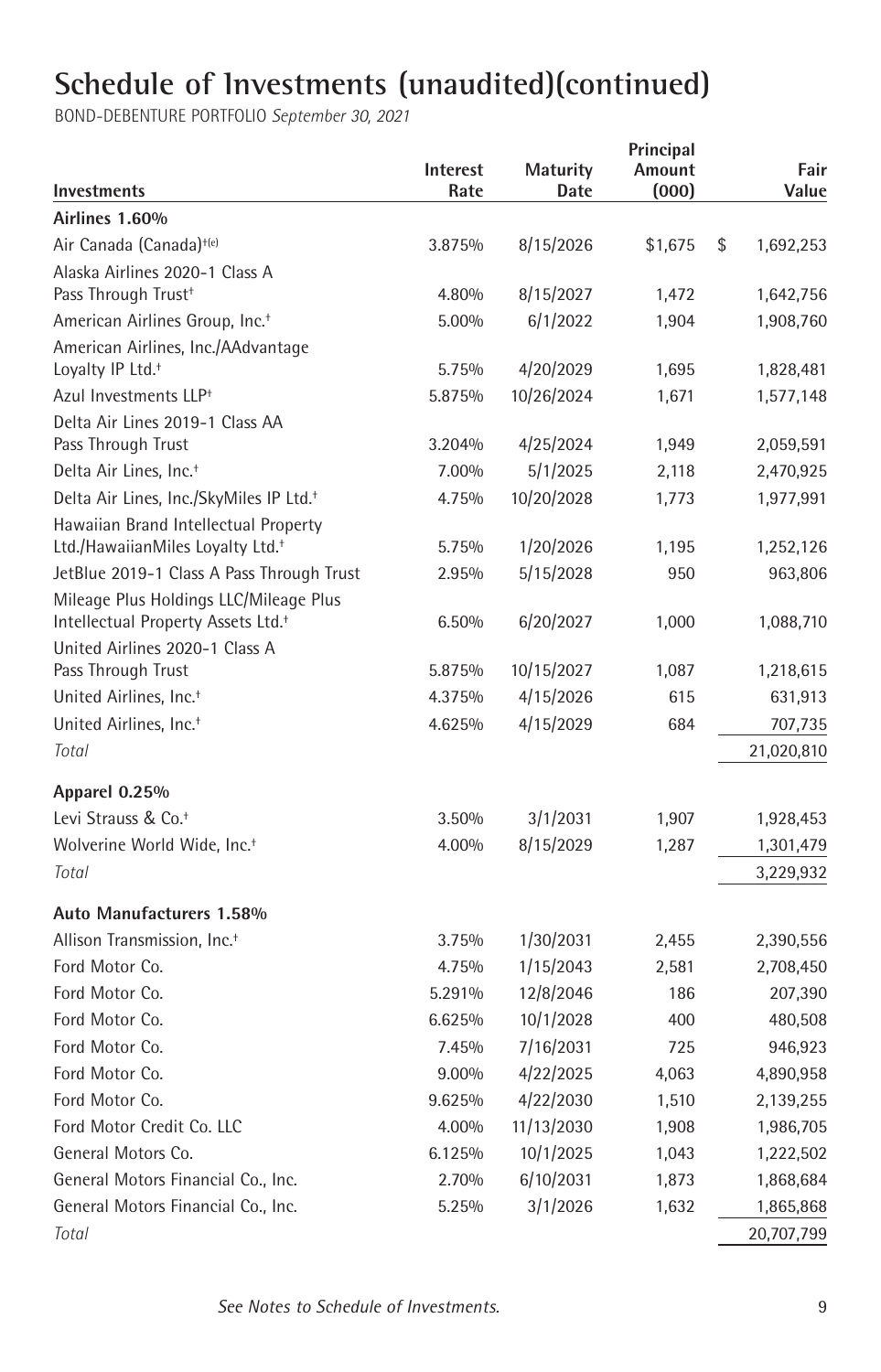| Investments                                                                    | Interest<br>Rate                                      | <b>Maturity</b><br>Date | Principal<br>Amount<br>(000) | Fair<br>Value          |
|--------------------------------------------------------------------------------|-------------------------------------------------------|-------------------------|------------------------------|------------------------|
| Auto Parts & Equipment 0.41%                                                   |                                                       |                         |                              |                        |
| Adient Global Holdings Ltd. <sup>+</sup>                                       | 4.875%                                                | 8/15/2026               | \$1,158                      | \$<br>1,186,973        |
| Clarios Global LP/Clarios US Finance Co. <sup>+</sup>                          | 8.50%                                                 | 5/15/2027               | 1,643                        | 1,749,795              |
| Lear Corp.                                                                     | 4.25%                                                 | 5/15/2029               | 1,100                        | 1,231,745              |
| Lear Corp.                                                                     | 5.25%                                                 | 5/15/2049               | 1,025                        | 1,276,156              |
| Total                                                                          |                                                       |                         |                              | 5,444,669              |
| <b>Banks 3.58%</b>                                                             |                                                       |                         |                              |                        |
| Alfa Bank AO Via Alfa Bond Issuance                                            |                                                       |                         |                              |                        |
| plc (Ireland) <sup>+(e)</sup>                                                  | 5.50% (5 Yr.                                          |                         |                              |                        |
|                                                                                | Treasury CMT + 4.55%) <sup>#</sup>                    | 10/26/2031              | 2,361                        | 2,417,723              |
| Australia & New Zealand Banking<br>Group Ltd. (United Kingdom) <sup>+(e)</sup> | 6.75%                                                 |                         |                              |                        |
|                                                                                | $(USD Swap + 5.17%)$                                  | (f)                     | 1,026                        | 1,197,799              |
| Banco Mercantil del Norte SA <sup>+</sup>                                      | 7.625% (10 Yr.                                        |                         |                              |                        |
|                                                                                | Treasury CMT + $5.35\%$ )*                            | (f)                     | 1,072                        | 1,197,022              |
| Banco Nacional de Comercio                                                     |                                                       |                         |                              |                        |
| Exterior SNC <sup>+</sup>                                                      | 2.72% (5 Yr.                                          |                         |                              |                        |
|                                                                                | Treasury CMT + $2.00\%$ <sup>*</sup>                  | 8/11/2031               | 965                          | 971,031                |
| Bangkok Bank pcl (Hong Kong) <sup>+(e)</sup>                                   | 5.00% (5 Yr.                                          |                         |                              |                        |
|                                                                                | Treasury CMT + 4.73%) <sup>*</sup>                    | (f)                     | 1,606                        | 1,672,247              |
| Bank of America Corp.                                                          | 4.45%                                                 | 3/3/2026                | 1,137                        | 1,273,764              |
| Bank of Ireland Group plc (Ireland) <sup>+(e)</sup>                            | 2.029% (1 Yr.<br>Treasury CMT + $1.10\%$ <sup>#</sup> | 9/30/2027               | 1,201                        |                        |
| Bank OZK                                                                       | 2.75% (SOFR + 2.09%) <sup>#</sup>                     | 10/1/2031               | 2,069                        | 1,201,650<br>2,073,464 |
| BankUnited, Inc.                                                               | 4.875%                                                | 11/17/2025              | 1,178                        | 1,331,447              |
| CIT Group, Inc.                                                                | 6.125%                                                | 3/9/2028                | 2,793                        | 3,379,865              |
| Citigroup, Inc.                                                                | 4.45%                                                 | 9/29/2027               | 2,009                        | 2,286,259              |
| <b>Fifth Third Bancorp</b>                                                     | 8.25%                                                 | 3/1/2038                | 377                          | 626,057                |
| Global Bank Corp. (Panama) <sup>+(e)</sup>                                     | 5.25% (3 Mo.                                          |                         |                              |                        |
|                                                                                | $LIBOR + 3.30\%$ <sup>*</sup>                         | 4/16/2029               | 1,746                        | 1,844,212              |
| Goldman Sachs Group, Inc. (The)                                                | 3.50%                                                 | 11/16/2026              | 1,020                        | 1,102,737              |
| Goldman Sachs Group, Inc. (The)                                                | 4.25%                                                 | 10/21/2025              | 1,100                        | 1,218,758              |
| Home BancShares, Inc.                                                          | 5.625% (3 Mo.                                         |                         |                              |                        |
|                                                                                | $LIBOR + 3.58\%$ <sup>*</sup>                         | 4/15/2027               | 1,156                        | 1,176,424              |
| Huntington Bancshares, Inc.                                                    | 5.70% (3 Mo.                                          |                         |                              |                        |
|                                                                                | $LIBOR + 2.88\%$ <sup>*</sup>                         | (f)                     | 1,217                        | 1,246,581              |
| ING Groep NV (Netherlands) <sup>(e)</sup>                                      | 5.75% (5 Yr.                                          |                         |                              |                        |
|                                                                                | Treasury CMT + $4.34\%$ <sup>*</sup>                  | (f)                     | 2,044                        | 2,238,619              |
| Intesa Sanpaolo SpA (Italy) <sup>+(e)</sup>                                    | 4.198%                                                | 6/1/2032                | 1,821                        | 1,868,533              |
| JPMorgan Chase & Co.                                                           | 3.54% (3 Mo.<br>$LIBOR + 1.38\%$ <sup>*</sup>         | 5/1/2028                | 1,306                        | 1,427,361              |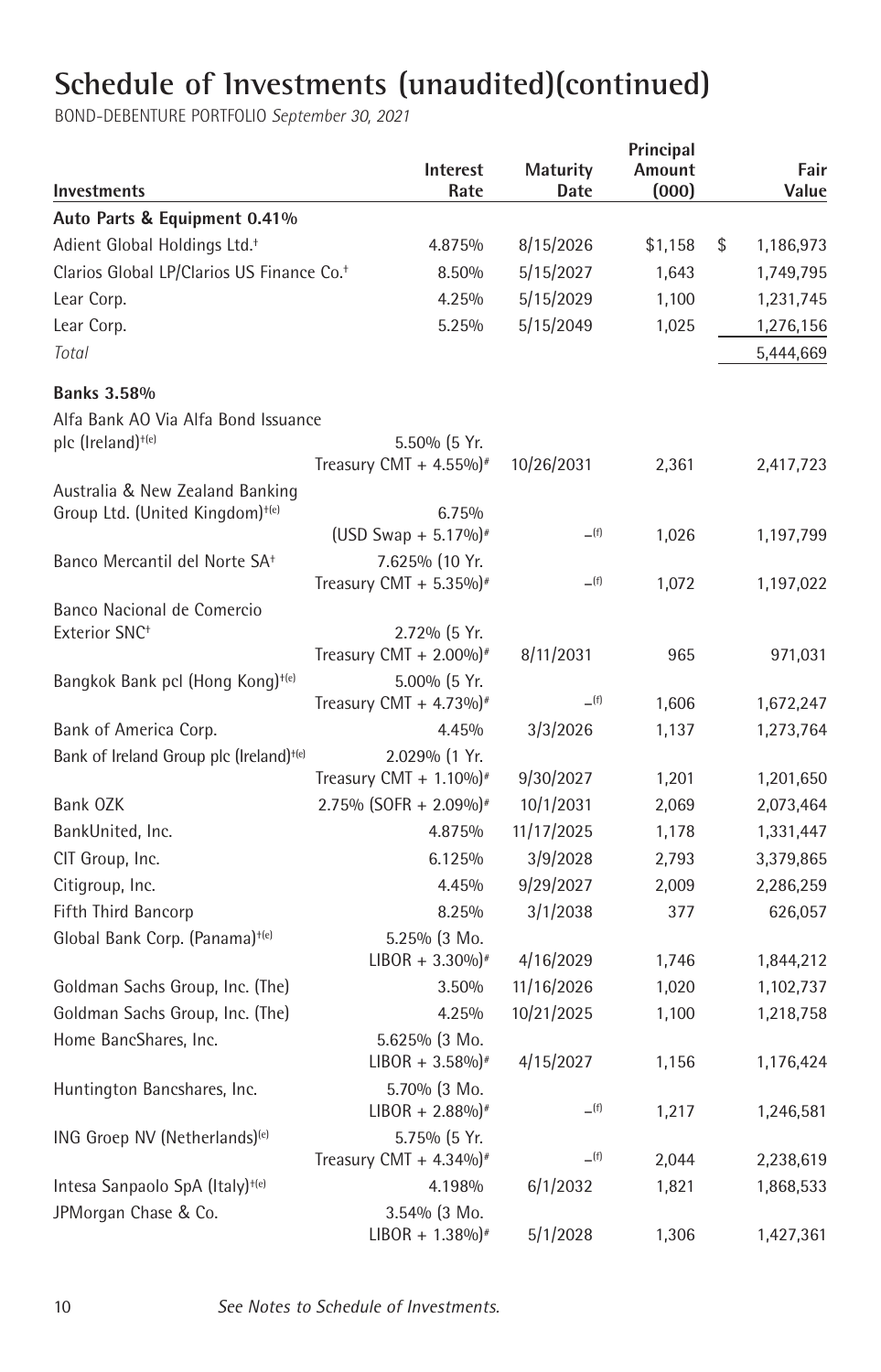| Investments                                          | Interest<br>Rate                                     | <b>Maturity</b><br>Date | Principal<br>Amount<br>(000) | Fair<br>Value   |
|------------------------------------------------------|------------------------------------------------------|-------------------------|------------------------------|-----------------|
| <b>Banks (continued)</b>                             |                                                      |                         |                              |                 |
| JPMorgan Chase & Co.                                 | $6.10\%$ (3 Mo.<br>$LIBOR + 3.33\%$ <sup>*</sup>     | (f)                     | \$1,088                      | \$<br>1,183,118 |
| Macquarie Bank Ltd. (United Kingdom) <sup>+(e)</sup> | 6.125% (5 Yr.                                        |                         |                              |                 |
|                                                      | Swap rate + $3.70\%$ <sup>*</sup>                    | (f)                     | 1,636                        | 1,794,422       |
| Morgan Stanley                                       | 3.125%                                               | 7/27/2026               | 1,144                        | 1,231,933       |
| Popular, Inc.                                        | 6.125%                                               | 9/14/2023               | 1,370                        | 1,472,750       |
| <b>SVB Financial Group</b>                           | 3.125%                                               | 6/5/2030                | 1,247                        | 1,335,353       |
| <b>SVB Financial Group</b>                           | 4.10% (10 Yr.                                        |                         |                              |                 |
|                                                      | Treasury CMT + $3.06\%$ <sup>*</sup>                 | (f)                     | 1,230                        | 1,270,344       |
| UniCredit SpA (Italy) <sup>+(e)</sup>                | 5.861%                                               |                         |                              |                 |
|                                                      | (USD Swap + 3.70%) <sup>#</sup>                      | 6/19/2032               | 1,488                        | 1,656,067       |
| United Overseas Bank Ltd.                            |                                                      |                         |                              |                 |
| $(Sinqapore)^{+(e)}$                                 | 2.00% (5 Yr.<br>Treasury CMT + $1.23\%$ <sup>*</sup> | 10/14/2031              | 1,420                        | 1,420,796       |
| <b>US Bancorp</b>                                    | 3.00%                                                | 7/30/2029               | 1,090                        | 1,171,472       |
| Webster Financial Corp.                              | 4.10%                                                | 3/25/2029               | 1,622                        | 1,794,104       |
| Western Alliance Bancorp                             | 3.00% (SOFR + 2.25%) <sup>*</sup>                    | 6/15/2031               | 893                          | 912,749         |
| Total                                                |                                                      |                         |                              | 46,994,661      |
| Beverages 0.26%                                      |                                                      |                         |                              |                 |
| Bacardi Ltd. <sup>+</sup>                            | 2.75%                                                | 7/15/2026               | 1,749                        | 1,834,267       |
| Brown-Forman Corp.                                   | 4.50%                                                | 7/15/2045               | 1,192                        | 1,522,445       |
| Total                                                |                                                      |                         |                              | 3,356,712       |
|                                                      |                                                      |                         |                              |                 |
| Biotechnology 0.27%                                  |                                                      |                         |                              |                 |
| Biogen, Inc.                                         | 3.15%                                                | 5/1/2050                | 2,338                        | 2,232,923       |
| Regeneron Pharmaceuticals, Inc.                      | 2.80%                                                | 9/15/2050               | 1,403                        | 1,297,944       |
| Total                                                |                                                      |                         |                              | 3,530,867       |
| <b>Building Materials 0.71%</b>                      |                                                      |                         |                              |                 |
| Builders FirstSource, Inc. <sup>+</sup>              | 4.25%                                                | 2/1/2032                | 1,262                        | 1,291,973       |
| Carrier Global Corp.                                 | 2.70%                                                | 2/15/2031               | 1,608                        | 1,656,896       |
| Lennox International, Inc.                           | 1.70%                                                | 8/1/2027                | 1,111                        | 1,103,799       |
| Masonite International Corp. <sup>+</sup>            | 5.375%                                               | 2/1/2028                | 952                          | 1,003,646       |
| Owens Corning, Inc.                                  | 4.30%                                                | 7/15/2047               | 1,670                        | 1,928,289       |
| Owens Corning, Inc.                                  | 4.40%                                                | 1/30/2048               | 755                          | 885,185         |
| Vulcan Materials Co.                                 | 4.50%                                                | 6/15/2047               | 1,186                        | 1,440,646       |
| Total                                                |                                                      |                         |                              | 9,310,434       |
| Chemicals 0.85%                                      |                                                      |                         |                              |                 |
| CF Industries, Inc. <sup>+</sup>                     | 4.50%                                                | 12/1/2026               | 1,047                        | 1,194,487       |
| Chemours Co. (The) <sup>+</sup>                      | 5.75%                                                | 11/15/2028              | 1,291                        | 1,353,549       |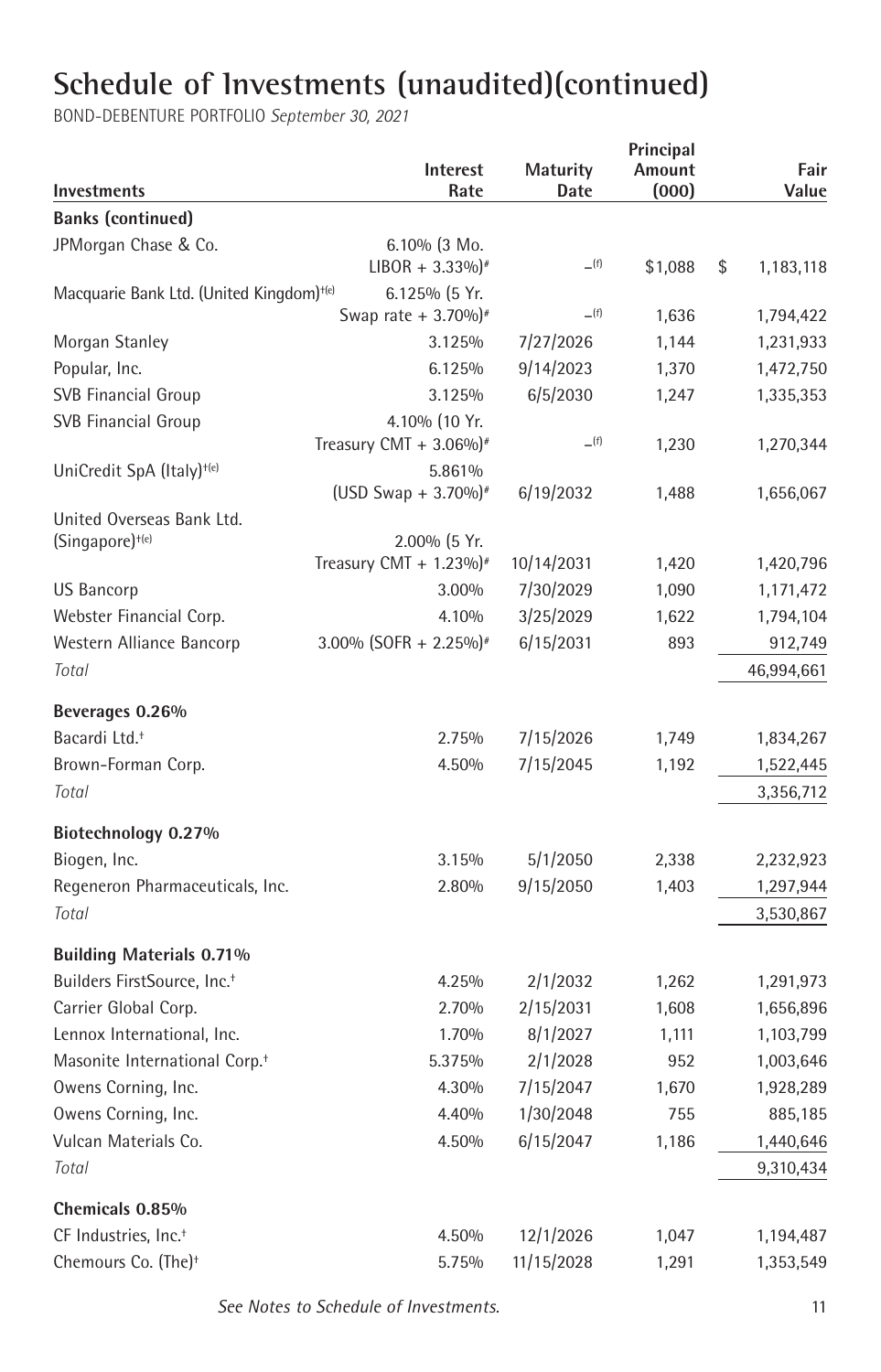| <b>Investments</b>                                                   | Interest<br>Rate | <b>Maturity</b><br>Date | Principal<br>Amount<br>(000) | Fair<br>Value          |
|----------------------------------------------------------------------|------------------|-------------------------|------------------------------|------------------------|
| <b>Chemicals (continued)</b>                                         |                  |                         |                              |                        |
| FMC Corp.                                                            | 3.45%            | 10/1/2029               | \$1,050                      | \$<br>1,134,354        |
| Ingevity Corp. <sup>+</sup>                                          | 3.875%           | 11/1/2028               | 1,275                        | 1,273,406              |
| OCP SA (Morocco) <sup>+(e)</sup>                                     | 3.75%            | 6/23/2031               | 1,943                        | 1,941,945              |
| Rain CII Carbon LLC/CII Carbon Corp. <sup>+</sup>                    | 7.25%            | 4/1/2025                | 293                          | 300,691                |
| SCIH Salt Holdings, Inc. <sup>+</sup>                                | 4.875%           | 5/1/2028                | 548                          | 551,425                |
| SCIH Salt Holdings, Inc. <sup>+</sup>                                | 6.625%           | 5/1/2029                | 824                          | 792,087                |
| Sociedad Quimica y Minera de Chile SA (Chile) <sup>+(e)</sup>        | 3.50%            | 9/10/2051               | 1,589                        | 1,533,782              |
| Tronox. Inc. <sup>+</sup>                                            | 4.625%           | 3/15/2029               | 1,090                        | 1,085,913              |
| Total                                                                |                  |                         |                              | 11,161,639             |
| Coal 0.09%                                                           |                  |                         |                              |                        |
| Warrior Met Coal. Inc. <sup>+</sup>                                  | 8.00%            | 11/1/2024               | 1,107                        | 1,124,989              |
| <b>Commercial Services 2.16%</b>                                     |                  |                         |                              |                        |
| Adani Ports & Special Economic Zone Ltd.                             |                  |                         |                              |                        |
| $(India)$ <sup>+(e)</sup>                                            | 4.375%           | 7/3/2029                | 1,680                        | 1,768,538              |
| Ahern Rentals, Inc. <sup>+</sup>                                     | 7.375%           | 5/15/2023               | 1,440                        | 1,382,400              |
| Avis Budget Car Rental LLC/Avis Budget<br>Finance, Inc. <sup>+</sup> | 4.75%            | 4/1/2028                | 284                          | 293,199                |
| Avis Budget Car Rental LLC/Avis Budget                               |                  |                         |                              |                        |
| Finance, Inc. <sup>+</sup>                                           | 5.375%<br>4.858% | 3/1/2029                | 1,601<br>700                 | 1,694,234              |
| Cleveland Clinic Foundation (The)<br>CoStar Group, Inc. <sup>+</sup> | 2.80%            | 1/1/2114<br>7/15/2030   | 1,100                        | 1,008,537              |
| Georgetown University (The)                                          | 2.943%           | 4/1/2050                | 1,246                        | 1,119,591<br>1,229,163 |
| Global Payments, Inc.                                                | 2.90%            | 5/15/2030               | 1,747                        | 1,803,893              |
| Global Payments, Inc.                                                | 4.15%            | 8/15/2049               | 1,042                        | 1,172,050              |
| Hertz Corp. (The) <sup>+</sup>                                       | 5.50%            | 10/15/2024              | 987                          | 24,675                 |
| Hertz Corp. (The) <sup>+</sup>                                       | 6.00%            | 1/15/2028               | 1,887                        | 122,655                |
| ITR Concession Co. LLC <sup>+</sup>                                  | 5.183%           | 7/15/2035               | 785                          | 893,807                |
| Johns Hopkins University                                             | 2.813%           | 1/1/2060                | 692                          | 706,573                |
| Mersin Uluslararasi Liman Isletmeciligi                              |                  |                         |                              |                        |
| AS (Turkey) <sup>+(e)</sup>                                          | 5.375%           | 11/15/2024              | 1,675                        | 1,754,938              |
| Metropolitan Museum of Art (The)                                     | 3.40%            | 7/1/2045                | 1,975                        | 2,213,599              |
| PayPal Holdings, Inc.                                                | 3.25%            | 6/1/2050                | 2,136                        | 2,307,817              |
| Quanta Services, Inc.                                                | 2.90%            | 10/1/2030               | 914                          | 946,161                |
| Square, Inc. <sup>+</sup>                                            | 3.50%            | 6/1/2031                | 2,279                        | 2,340,487              |
| Triton Container International Ltd. <sup>+</sup>                     | 2.05%            | 4/15/2026               | 1,690                        | 1,696,497              |
| Triton Container International Ltd. <sup>+</sup>                     | 3.15%            | 6/15/2031               | 930                          | 939,867                |
| United Rentals North America, Inc.                                   | 3.875%           | 2/15/2031               | 552                          | 566,490                |
| United Rentals North America, Inc.                                   | 4.00%            | 7/15/2030               | 1,168                        | 1,213,260              |
| United Rentals North America, Inc.                                   | 4.875%           | 1/15/2028               | 1,039                        | 1,099,802              |
| Total                                                                |                  |                         |                              | 28,298,233             |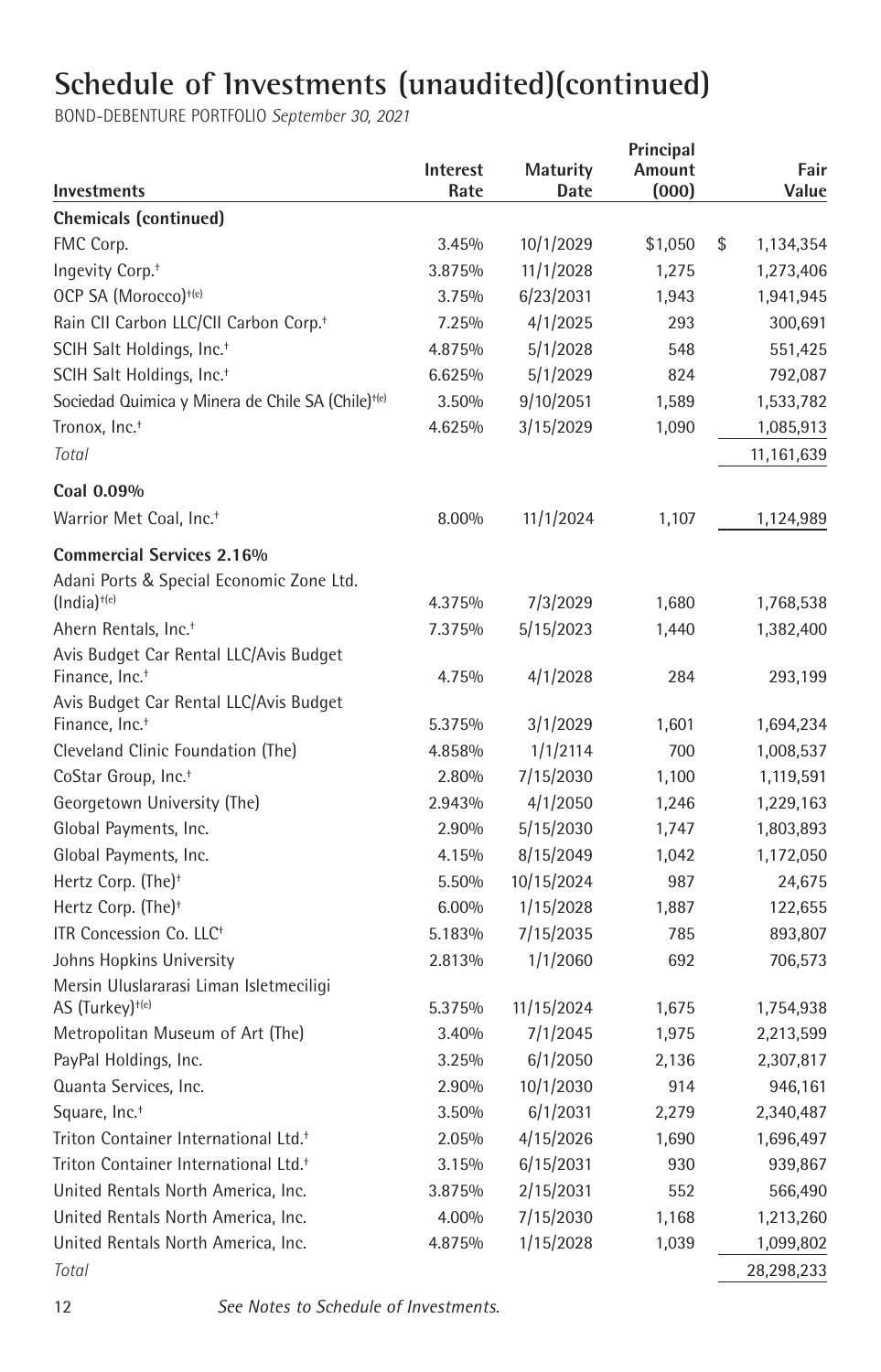| Investments                                                         | Interest<br>Rate                   | <b>Maturity</b><br>Date | Principal<br>Amount<br>(000) | Fair<br>Value   |
|---------------------------------------------------------------------|------------------------------------|-------------------------|------------------------------|-----------------|
| Computers 0.82%                                                     |                                    |                         |                              |                 |
| Crowdstrike Holdings, Inc.                                          | 3.00%                              | 2/15/2029               | \$7,532                      | \$<br>7,516,183 |
| Presidio Holdings, Inc. <sup>+</sup>                                | 4.875%                             | 2/1/2027                | 322                          | 332,867         |
| Teledyne FLIR LLC                                                   | 2.50%                              | 8/1/2030                | 1,137                        | 1,147,132       |
| Western Digital Corp.                                               | 4.75%                              | 2/15/2026               | 1,570                        | 1,740,769       |
| Total                                                               |                                    |                         |                              | 10,736,951      |
| Distribution/Wholesale 0.29%                                        |                                    |                         |                              |                 |
| Ferguson Finance plc (United Kingdom) <sup>+(e)</sup>               | 3.25%                              | 6/2/2030                | 1,929                        | 2,063,400       |
| H&E Equipment Services, Inc. <sup>+</sup>                           | 3.875%                             | 12/15/2028              | 1,801                        | 1,796,227       |
| Total                                                               |                                    |                         |                              | 3,859,627       |
| Diversified Financial Services 2.23%                                |                                    |                         |                              |                 |
| AG Issuer LLC <sup>+</sup>                                          | 6.25%                              | 3/1/2028                | 1,204                        | 1,264,429       |
| Ally Financial, Inc.                                                | 8.00%                              | 11/1/2031               | 1,543                        | 2,227,428       |
| Blackstone Holdings Finance Co. LLC <sup>+</sup>                    | 2.00%                              | 1/30/2032               | 1,609                        | 1,547,057       |
| Blackstone Private Credit Fund <sup>+</sup>                         | 2.625%                             | 12/15/2026              | 1,798                        | 1,793,210       |
| Blue Owl Finance LLC <sup>+(b)</sup>                                | 4.125%                             | 10/7/2051               | 1,334                        | 1,300,797       |
| Charles Schwab Corp. (The)                                          | 5.375% (5 Yr.                      |                         |                              |                 |
|                                                                     | Treasury CMT + 4.97%) <sup>#</sup> | (f)                     | 1,091                        | 1,215,101       |
| Coinbase Global, Inc. <sup>+</sup>                                  | 3.375%                             | 10/1/2028               | 1,353                        | 1,301,694       |
| Coinbase Global, Inc. <sup>+</sup>                                  | 3.625%                             | 10/1/2031               | 704                          | 670,120         |
| Global Aircraft Leasing Co. Ltd. PIK 7.25% <sup>+</sup>             | 6.50%                              | 9/15/2024               | 2,083                        | 2,043,065       |
| Nationstar Mortgage Holdings, Inc. <sup>+</sup>                     | 5.125%                             | 12/15/2030              | 901                          | 904,153         |
| Navient Corp.                                                       | 6.125%                             | 3/25/2024               | 1,728                        | 1,852,416       |
| Navient Corp.                                                       | 6.75%                              | 6/25/2025               | 1,609                        | 1,759,844       |
| Navient Corp.                                                       | 6.75%                              | 6/15/2026               | 1,172                        | 1,294,919       |
| Neuberger Berman Group LLC/Neuberger                                |                                    |                         |                              |                 |
| Berman Finance Corp. <sup>+</sup>                                   | 4.875%                             | 4/15/2045               | 1,377                        | 1,591,441       |
| OneMain Finance Corp.                                               | 4.00%                              | 9/15/2030               | 2,501                        | 2,491,621       |
| OneMain Finance Corp.                                               | 7.125%                             | 3/15/2026               | 1,617                        | 1,875,720       |
| Rocket Mortgage LLC/Rocket Mortgage<br>Co-Issuer, Inc. <sup>+</sup> | 3.625%                             | 3/1/2029                | 1,828                        | 1,850,850       |
| Rocket Mortgage LLC/Rocket Mortgage                                 |                                    |                         |                              |                 |
| Co-Issuer, Inc. <sup>+</sup>                                        | 3.875%                             | 3/1/2031                | 1,102                        | 1,113,020       |
| USAA Capital Corp. <sup>+</sup>                                     | 2.125%                             | 5/1/2030                | 1,129                        | 1,138,499       |
| Total                                                               |                                    |                         |                              | 29,235,384      |
| Electric 2.79%                                                      |                                    |                         |                              |                 |
| AES Corp. (The)                                                     | 2.45%                              | 1/15/2031               | 995                          | 982,627         |
| Alfa Desarrollo SpA (Chile) <sup>+(e)</sup>                         | 4.55%                              | 9/27/2051               | 1,684                        | 1,644,847       |
| Atlantic City Electric Co.                                          | 4.00%                              | 10/15/2028              | 1,149                        | 1,303,722       |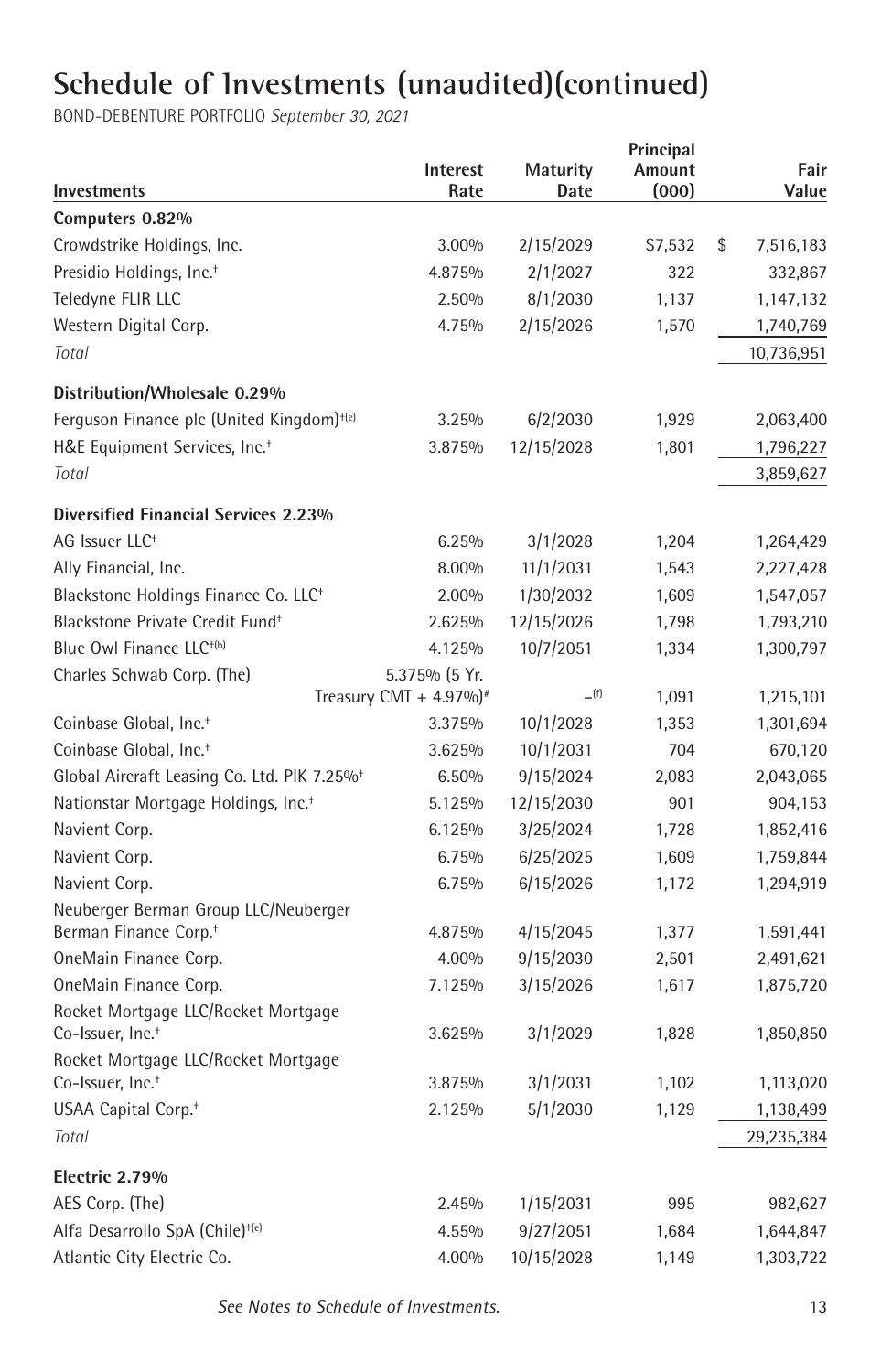| <b>Investments</b>                                          | <b>Interest</b><br>Rate | <b>Maturity</b><br>Date | Principal<br>Amount<br>(000) | Fair<br>Value   |
|-------------------------------------------------------------|-------------------------|-------------------------|------------------------------|-----------------|
| Electric (continued)                                        |                         |                         |                              |                 |
| Ausgrid Finance Pty Ltd. (Australia) <sup>+(e)</sup>        | 4.35%                   | 8/1/2028                | \$1,217                      | \$<br>1,370,354 |
| Black Hills Corp.                                           | 4.35%                   | 5/1/2033                | 1,155                        | 1,335,160       |
| Calpine Corp. <sup>+</sup>                                  | 3.75%                   | 3/1/2031                | 1,350                        | 1,301,063       |
| Calpine Corp. <sup>+</sup>                                  | 4.625%                  | 2/1/2029                | 1,513                        | 1,492,196       |
| Calpine Corp. <sup>+</sup>                                  | 5.00%                   | 2/1/2031                | 1,101                        | 1,102,376       |
| Calpine Corp. <sup>+</sup>                                  | 5.125%                  | 3/15/2028               | 963                          | 976,467         |
| Clearway Energy Operating LLC <sup>+</sup>                  | 4.75%                   | 3/15/2028               | 1,381                        | 1,463,653       |
| DPL, Inc.                                                   | 4.35%                   | 4/15/2029               | 1,363                        | 1,484,341       |
| El Paso Electric Co.                                        | 5.00%                   | 12/1/2044               | 1,203                        | 1,477,428       |
| Empresa de Transmision Electrica SA                         |                         |                         |                              |                 |
| $(Panama)$ <sup>+(e)</sup>                                  | 5.125%                  | 5/2/2049                | 1,205                        | 1,348,871       |
| Enel Finance International NV (Netherlands) <sup>+(e)</sup> | 3.50%                   | 4/6/2028                | 1,829                        | 2,003,196       |
| Entergy Arkansas LLC                                        | 4.95%                   | 12/15/2044              | 1,109                        | 1,213,973       |
| FirstEnergy Corp.                                           | 4.40%                   | 7/15/2027               | 2,118                        | 2,325,323       |
| Indianapolis Power & Light Co. <sup>+</sup>                 | 4.05%                   | 5/1/2046                | 1,608                        | 1,869,625       |
| Louisville Gas & Electric Co.                               | 4.375%                  | 10/1/2045               | 1,017                        | 1,207,400       |
| Monongahela Power Co. <sup>+</sup>                          | 3.55%                   | 5/15/2027               | 1,188                        | 1,301,582       |
| NextEra Energy Operating Partners LP <sup>+</sup>           | 3.875%                  | 10/15/2026              | 1,887                        | 2,010,051       |
| NextEra Energy Operating Partners LP <sup>+</sup>           | 4.50%                   | 9/15/2027               | 1,709                        | 1,840,567       |
| NRG Energy, Inc.                                            | 5.75%                   | 1/15/2028               | 2,523                        | 2,686,995       |
| NSG Holdings LLC/NSG Holdings, Inc. <sup>+</sup>            | 7.75%                   | 12/15/2025              | 1,076                        | 1,163,619       |
| Pattern Energy Operations LP/Pattern                        |                         |                         |                              |                 |
| Energy Operations, Inc. <sup>+</sup>                        | 4.50%                   | 8/15/2028               | 673                          | 702,444         |
| Union Electric Co.                                          | 2.625%                  | 3/15/2051               | 1,064                        | 1,011,066       |
| Total                                                       |                         |                         |                              | 36,618,946      |
| Electronics 0.34%                                           |                         |                         |                              |                 |
| Allegion plc (Ireland) <sup>(e)</sup>                       | 3.50%                   | 10/1/2029               | 918                          | 994,177         |
| Amphenol Corp.                                              | 2.80%                   | 2/15/2030               | 1,875                        | 1,966,513       |
| Flex Ltd.                                                   | 4.875%                  | 5/12/2030               | 1,277                        | 1,482,189       |
| Total                                                       |                         |                         |                              | 4,442,879       |
| Energy - Alternate Sources 0.46%                            |                         |                         |                              |                 |
| TerraForm Power Operating LLC <sup>+</sup>                  | 4.75%                   | 1/15/2030               | 1,484                        | 1,554,490       |
| TerraForm Power Operating LLC <sup>+</sup>                  | 5.00%                   | 1/31/2028               | 1,000                        | 1,075,000       |
| Topaz Solar Farms LLC <sup>+</sup>                          | 5.75%                   | 9/30/2039               | 2,786                        | 3,351,487       |
| Total                                                       |                         |                         |                              | 5,980,977       |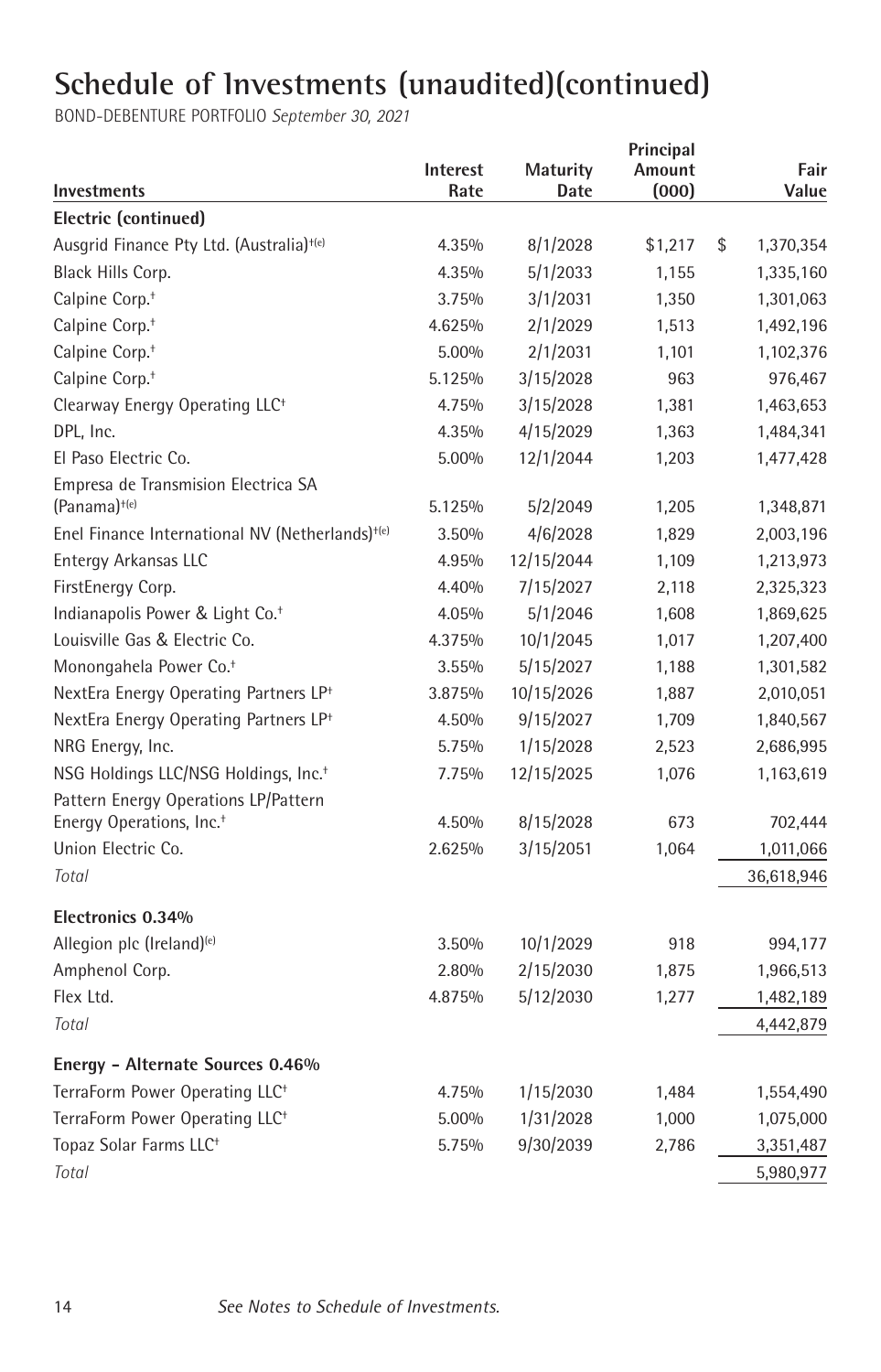| Investments                                                 | <b>Interest</b><br>Rate | <b>Maturity</b><br>Date | Principal<br>Amount<br>(000) | Fair<br>Value   |
|-------------------------------------------------------------|-------------------------|-------------------------|------------------------------|-----------------|
| Engineering & Construction 0.40%                            |                         |                         |                              |                 |
| Aeropuerto Internacional de Tocumen SA                      |                         |                         |                              |                 |
| (Panama) <sup>+(e)</sup>                                    | 5.125%                  | 8/11/2061               | \$1,935                      | \$<br>2,033,037 |
| Cellnex Finance Co. S.A. (Spain) <sup>+(e)</sup>            | 3.875%                  | 7/7/2041                | 871                          | 857,025         |
| Fluor Corp.                                                 | 4.25%                   | 9/15/2028               | 2,291                        | 2,367,393       |
| Total                                                       |                         |                         |                              | 5,257,455       |
| <b>Entertainment 1.64%</b>                                  |                         |                         |                              |                 |
| Caesars Entertainment, Inc. <sup>+</sup>                    | 4.625%                  | 10/15/2029              | 1,045                        | 1,059,369       |
| Caesars Entertainment, Inc. <sup>+</sup>                    | 8.125%                  | 7/1/2027                | 3,047                        | 3,429,322       |
| Caesars Resort Collection LLC/CRC Finco, Inc. <sup>+</sup>  | 5.75%                   | 7/1/2025                | 619                          | 653,339         |
| Churchill Downs, Inc. <sup>+</sup>                          | 4.75%                   | 1/15/2028               | 1,137                        | 1,191,008       |
| Churchill Downs, Inc. <sup>+</sup>                          | 5.50%                   | 4/1/2027                | 671                          | 697,001         |
| Cinemark USA, Inc. <sup>+</sup>                             | 5.25%                   | 7/15/2028               | 1,303                        | 1,285,331       |
| Live Nation Entertainment, Inc. <sup>+</sup>                | 3.75%                   | 1/15/2028               | 1,216                        | 1,210,300       |
| Merlin Entertainments Ltd. (United Kingdom) <sup>+(e)</sup> | 5.75%                   | 6/15/2026               | 360                          | 372,343         |
| Midwest Gaming Borrower LLC/Midwest                         |                         |                         |                              |                 |
| Gaming Finance Corp+                                        | 4.875%                  | 5/1/2029                | 1,773                        | 1,808,460       |
| Mohegan Gaming & Entertainment <sup>+</sup>                 | 8.00%                   | 2/1/2026                | 2,695                        | 2,812,502       |
| Penn National Gaming, Inc. <sup>+</sup>                     | 5.625%                  | 1/15/2027               | 1,136                        | 1,171,500       |
| Resorts World Las Vegas LLC/RWLV Capital, Inc. <sup>+</sup> | 4.625%                  | 4/16/2029               | 1,300                        | 1,327,660       |
| Scientific Games International, Inc. <sup>+</sup>           | 7.00%                   | 5/15/2028               | 1,198                        | 1,293,840       |
| Scientific Games International, Inc. <sup>+</sup>           | 7.25%                   | 11/15/2029              | 1,145                        | 1,287,996       |
| SeaWorld Parks & Entertainment, Inc. <sup>+</sup>           | 5.25%                   | 8/15/2029               | 1,320                        | 1,352,175       |
| WMG Acquisition Corp. <sup>+</sup>                          | 3.00%                   | 2/15/2031               | 590                          | 576,725         |
| Total                                                       |                         |                         |                              | 21,528,871      |
| <b>Environmental Control 0.28%</b>                          |                         |                         |                              |                 |
| Madison IAQ LLC <sup>+</sup>                                | 4.125%                  | 6/30/2028               | 1,177                        | 1,178,489       |
| Madison IAQ LLC <sup>+</sup>                                | 5.875%                  | 6/30/2029               | 1,372                        | 1,384,080       |
| Waste Pro USA, Inc. <sup>+</sup>                            | 5.50%                   | 2/15/2026               | 1,143                        | 1,156,019       |
| Total                                                       |                         |                         |                              | 3,718,588       |
| Food 1.92%                                                  |                         |                         |                              |                 |
| Albertsons Cos, Inc./Safeway, Inc./New                      |                         |                         |                              |                 |
| Albertsons LP/Albertsons LLC <sup>+</sup>                   | 4.875%                  | 2/15/2030               | 2,535                        | 2,734,631       |
| Arcor SAIC (Argentina) <sup>+(e)</sup>                      | 6.00%                   | 7/6/2023                | 924                          | 910,066         |
| Campbell Soup Co.                                           | 3.125%                  | 4/24/2050               | 2,321                        | 2,252,616       |
| FAGE International SA/FAGE USA Dairy                        |                         |                         |                              |                 |
| Industry, Inc. (Luxembourg) <sup>+(e)</sup>                 | 5.625%                  | 8/15/2026               | 1,241                        | 1,278,093       |
| JBS USA LUX SA/JBS USA Finance, Inc. <sup>+</sup>           | 6.75%                   | 2/15/2028               | 2,538                        | 2,753,755       |
| Kraft Heinz Foods Co.                                       | 4.375%                  | 6/1/2046                | 3,713                        | 4,232,291       |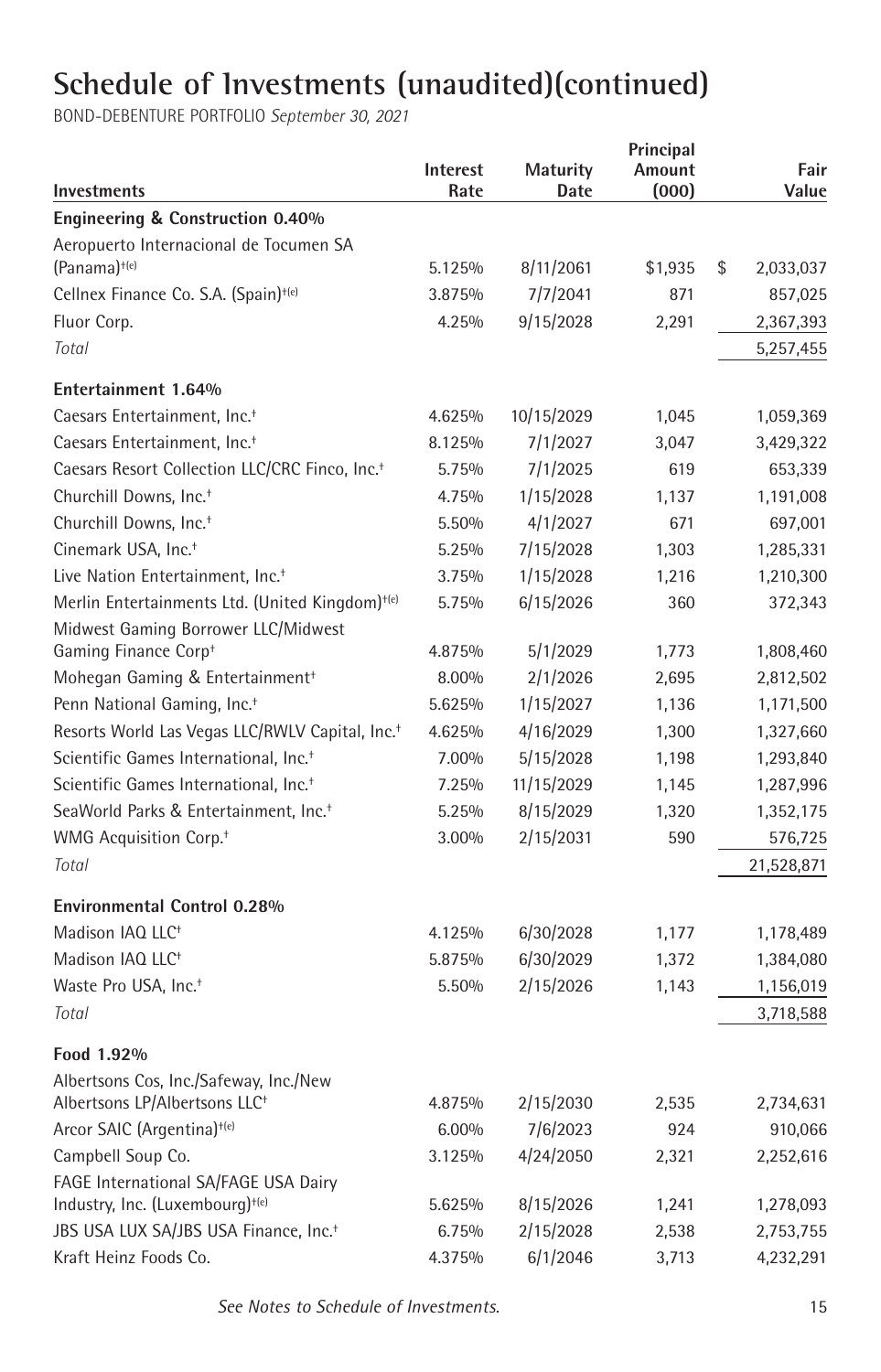| Investments                                                 | Interest<br>Rate | <b>Maturity</b><br>Date | Principal<br>Amount<br>(000) | Fair<br>Value   |
|-------------------------------------------------------------|------------------|-------------------------|------------------------------|-----------------|
| Food (continued)                                            |                  |                         |                              |                 |
| Kraft Heinz Foods Co.                                       | 4.875%           | 10/1/2049               | \$3,083                      | \$<br>3,759,435 |
| Kraft Heinz Foods Co.                                       | 5.00%            | 6/4/2042                | 813                          | 998,748         |
| Kraft Heinz Foods Co.                                       | 5.20%            | 7/15/2045               | 1,302                        | 1,633,536       |
| McCormick & Co., Inc.                                       | 2.50%            | 4/15/2030               | 1,046                        | 1,070,555       |
| SEG Holding LLC/SEG Finance Corp. <sup>+</sup>              | 5.625%           | 10/15/2028              | 1,140                        | 1,189,875       |
| Smithfield Foods, Inc. <sup>+</sup>                         | 5.20%            | 4/1/2029                | 1,021                        | 1,173,478       |
| Sysco Corp.                                                 | 2.40%            | 2/15/2030               | 1,250                        | 1,270,189       |
| Total                                                       |                  |                         |                              | 25,257,268      |
| Forest Products & Paper 0.09%                               |                  |                         |                              |                 |
| Suzano Austria GmbH (Brazil) <sup>(e)</sup>                 | 3.75%            | 1/15/2031               | 1,147                        | 1,179,689       |
| Gas 0.11%                                                   |                  |                         |                              |                 |
| Brooklyn Union Gas Co. (The) <sup>+</sup>                   | 3.407%           | 3/10/2026               | 1,368                        | 1,466,909       |
| Health Care - Products 0.35%                                |                  |                         |                              |                 |
| Alcon Finance Corp. <sup>+</sup>                            | 2.60%            | 5/27/2030               | 1,552                        | 1,585,894       |
| Boston Scientific Corp.                                     | 7.00%            | 11/15/2035              | 973                          | 1,382,661       |
| Edwards Lifesciences Corp.                                  | 4.30%            | 6/15/2028               | 1,411                        | 1,618,336       |
| Total                                                       |                  |                         |                              | 4,586,891       |
| Health Care - Services 3.59%                                |                  |                         |                              |                 |
| Anthem, Inc.                                                | 2.25%            | 5/15/2030               | 1,799                        | 1,806,375       |
| <b>Ascension Health</b>                                     | 3.945%           | 11/15/2046              | 1,017                        | 1,221,637       |
| Centene Corp.                                               | 2.45%            | 7/15/2028               | 988                          | 994,175         |
| Centene Corp.                                               | 2.50%            | 3/1/2031                | 1,253                        | 1,237,338       |
| Centene Corp.                                               | 3.00%            | 10/15/2030              | 827                          | 848,709         |
| Centene Corp.                                               | 3.375%           | 2/15/2030               | 2,131                        | 2,208,888       |
| Centene Corp.                                               | 4.625%           | 12/15/2029              | 2,201                        | 2,401,401       |
| Charles River Laboratories International, Inc. <sup>+</sup> | 3.75%            | 3/15/2029               | 1,139                        | 1,164,628       |
| CHS/Community Health Systems, Inc. <sup>+</sup>             | 4.75%            | 2/15/2031               | 2,297                        | 2,314,228       |
| HCA, Inc.                                                   | 5.50%            | 6/15/2047               | 3,862                        | 5,016,294       |
| HCA, Inc.                                                   | 7.69%            | 6/15/2025               | 1,240                        | 1,493,034       |
| Kaiser Foundation Hospitals                                 | 4.15%            | 5/1/2047                | 873                          | 1,066,151       |
| Legacy LifePoint Health LLC <sup>+</sup>                    | 4.375%           | 2/15/2027               | 1,635                        | 1,632,956       |
| Memorial Sloan-Kettering Cancer Center                      | 4.20%            | 7/1/2055                | 1,478                        | 1,879,836       |
| Molina Healthcare, Inc. <sup>+</sup>                        | 3.875%           | 11/15/2030              | 1,131                        | 1,183,309       |
| Montefiore Obligated Group                                  | 5.246%           | 11/1/2048               | 1,553                        | 1,808,068       |
| Mount Sinai Hospitals Group, Inc.                           | 3.737%           | 7/1/2049                | 1,566                        | 1,731,489       |
| New York & Presbyterian Hospital (The)                      | 4.063%           | 8/1/2056                | 1,020                        | 1,288,539       |
| NYU Langone Hospitals                                       | 4.368%           | 7/1/2047                | 1,191                        | 1,410,739       |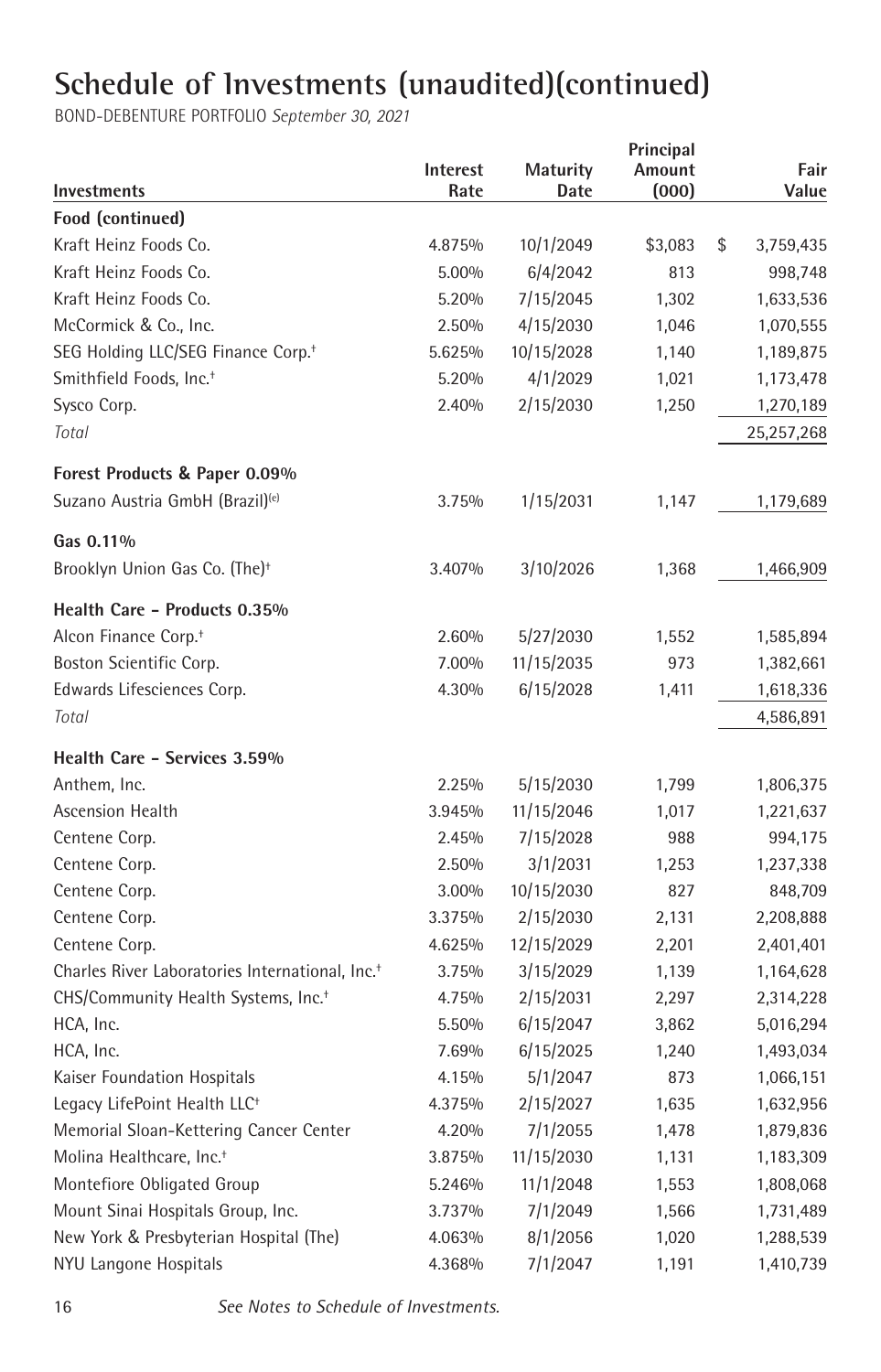| Investments                                                | <b>Interest</b><br>Rate       | <b>Maturity</b><br>Date | Principal<br>Amount<br>(000) | Fair<br>Value   |
|------------------------------------------------------------|-------------------------------|-------------------------|------------------------------|-----------------|
| Health Care - Services (continued)                         |                               |                         |                              |                 |
| Providence St. Joseph Health Obligated Group               | 2.532%                        | 10/1/2029               | \$1,160                      | \$<br>1,211,309 |
| Quest Diagnostics, Inc.                                    | 2.80%                         | 6/30/2031               | 896                          | 936,856         |
| Rede D'or Finance Sarl (Luxembourg) <sup>+(e)</sup>        | 4.95%                         | 1/17/2028               | 1,512                        | 1,587,615       |
| RegionalCare Hospital Partners Holdings,                   |                               |                         |                              |                 |
| Inc./LifePoint Health, Inc. <sup>+</sup>                   | 9.75%                         | 12/1/2026               | 996                          | 1,053,270       |
| RP Escrow Issuer LLC <sup>+</sup>                          | 5.25%                         | 12/15/2025              | 975                          | 1,004,304       |
| Seattle Children's Hospital                                | 2.719%                        | 10/1/2050               | 1,022                        | 996,837         |
| Surgery Center Holdings, Inc. <sup>+</sup>                 | 10.00%                        | 4/15/2027               | 1,129                        | 1,220,731       |
| Tenet Healthcare Corp. <sup>+</sup>                        | 6.125%                        | 10/1/2028               | 2,221                        | 2,335,959       |
| Tenet Healthcare Corp.                                     | 6.75%                         | 6/15/2023               | 1,513                        | 1,632,905       |
| Universal Health Services, Inc. <sup>+</sup>               | 2.65%                         | 10/15/2030              | 1,146                        | 1,152,635       |
| Universal Health Services, Inc. <sup>+</sup>               | 2.65%                         | 1/15/2032               | 1,372                        | 1,360,288       |
| Total                                                      |                               |                         |                              | 47,200,503      |
| Home Builders 0.53%                                        |                               |                         |                              |                 |
| Beazer Homes USA, Inc.                                     | 7.25%                         | 10/15/2029              | 1,164                        | 1,283,810       |
| NVR, Inc.                                                  | 3.00%                         | 5/15/2030               | 2,122                        | 2,222,160       |
| PulteGroup, Inc.                                           | 6.375%                        | 5/15/2033               | 1,715                        | 2,255,654       |
| Toll Brothers Finance Corp.                                | 4.875%                        | 3/15/2027               | 1,084                        | 1,219,500       |
| Total                                                      |                               |                         |                              | 6,981,124       |
| Home Furnishings 0.08%                                     |                               |                         |                              |                 |
| Leggett & Platt, Inc.                                      | 4.40%                         | 3/15/2029               | 974                          | 1,108,825       |
| Housewares 0.33%                                           |                               |                         |                              |                 |
| Newell Brands, Inc.                                        | 4.70%                         | 4/1/2026                | 2,705                        | 2,985,725       |
| Newell Brands, Inc.                                        | 5.875%                        | 4/1/2036                | 1,082                        | 1,345,250       |
| Total                                                      |                               |                         |                              | 4,330,975       |
| Insurance 1.58%                                            |                               |                         |                              |                 |
| AIA Group Ltd. (Hong Kong) <sup>+(e)</sup>                 | 3.375%                        | 4/7/2030                | 1,304                        | 1,407,388       |
| Arch Capital Finance LLC                                   | 4.011%                        | 12/15/2026              | 1,172                        | 1,320,273       |
| Assurant, Inc.                                             | 2.65%                         | 1/15/2032               | 1,575                        | 1,563,262       |
| Assurant, Inc.                                             | 3.70%                         | 2/22/2030               | 1,158                        | 1,258,908       |
| AXIS Specialty Finance plc (United Kingdom) <sup>(e)</sup> | 5.15%                         | 4/1/2045                | 1,595                        | 1,908,102       |
| Brown & Brown, Inc.                                        | 2.375%                        | 3/15/2031               | 1,370                        | 1,366,809       |
| Farmers Insurance Exchange <sup>+</sup>                    | 4.747% (3 Mo.                 |                         |                              |                 |
|                                                            | $LIBOR + 3.23\%$ <sup>*</sup> | 11/1/2057               | 1,230                        | 1,406,177       |
| Fidelity National Financial, Inc.                          | 4.50%                         | 8/15/2028               | 1,693                        | 1,928,296       |
| HUB International Ltd. <sup>+</sup>                        | 7.00%                         | 5/1/2026                | 573                          | 593,055         |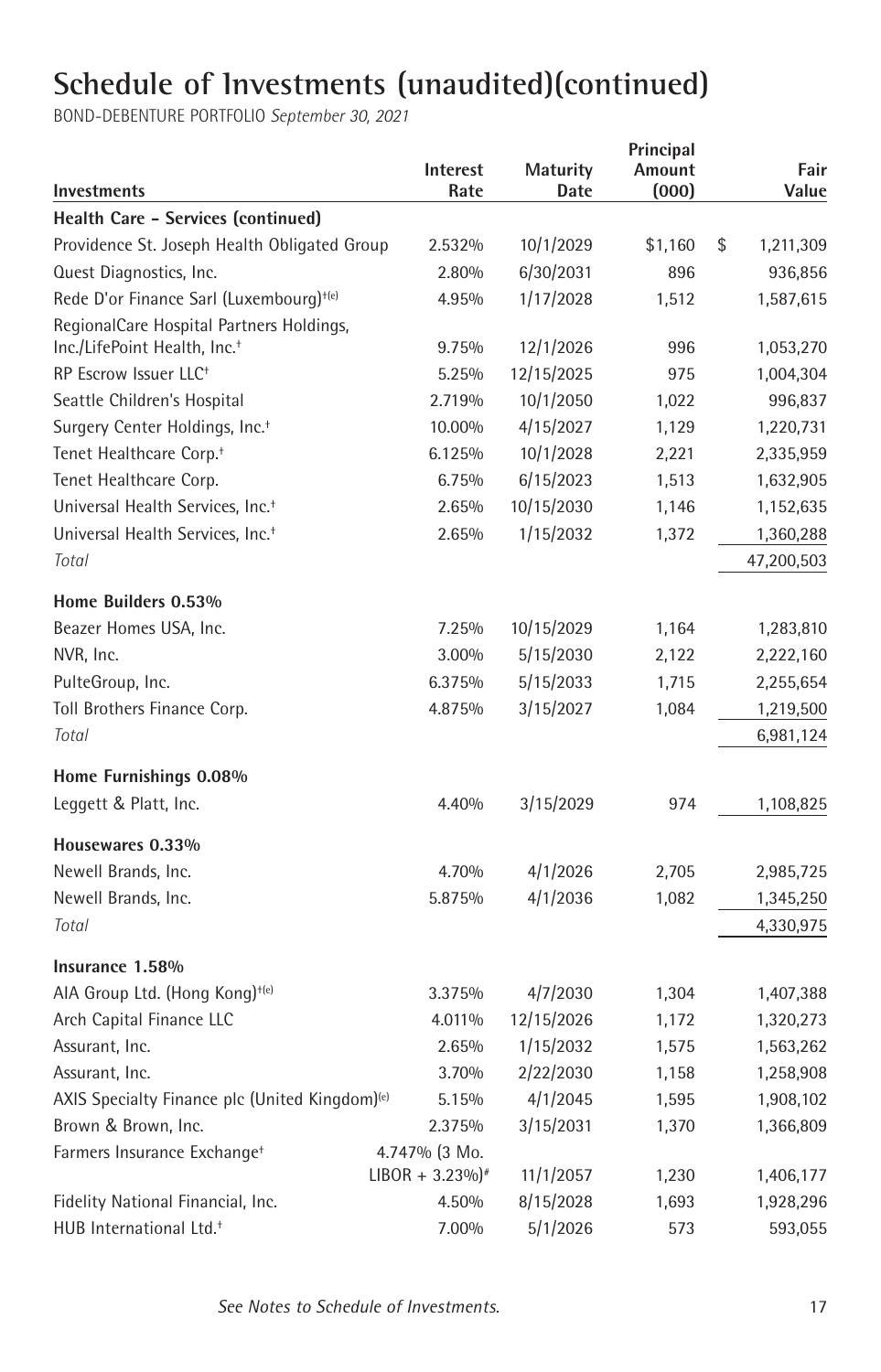| Investments                                                         | Interest<br>Rate | <b>Maturity</b><br>Date | Principal<br>Amount<br>(000) | Fair<br>Value           |
|---------------------------------------------------------------------|------------------|-------------------------|------------------------------|-------------------------|
| Insurance (continued)                                               |                  |                         |                              |                         |
| Northwestern Mutual Life Insurance Co. (The) <sup>+</sup>           | 3.85%            | 9/30/2047               | \$1,456                      | \$<br>1,664,164         |
| PartnerRe Finance B LLC                                             | 3.70%            | 7/2/2029                | 1,237                        | 1,365,556               |
| Selective Insurance Group, Inc.                                     | 5.375%           | 3/1/2049                | 1,169                        | 1,505,290               |
| Teachers Insurance & Annuity Association                            |                  |                         |                              |                         |
| of America <sup>+</sup>                                             | 4.27%            | 5/15/2047               | 889                          | 1,075,523               |
| Teachers Insurance & Annuity Association<br>of America <sup>+</sup> | 4.90%            | 9/15/2044               | 724                          | 943,458                 |
| Transatlantic Holdings, Inc.                                        | 8.00%            | 11/30/2039              | 934                          |                         |
| Total                                                               |                  |                         |                              | 1,445,856<br>20,752,117 |
| Internet 2.20%                                                      |                  |                         |                              |                         |
| Amazon.com, Inc.                                                    | 5.20%            | 12/3/2025               | 3,295                        | 3,832,790               |
| Arches Buyer, Inc. <sup>+</sup>                                     | 4.25%            | 6/1/2028                | 1,200                        | 1,218,180               |
| Arches Buyer, Inc. <sup>+</sup>                                     | 6.125%           | 12/1/2028               | 1,140                        | 1,163,467               |
| Go Daddy Operating Co. LLC/GD                                       |                  |                         |                              |                         |
| Finance Co., Inc. <sup>+</sup>                                      | 5.25%            | 12/1/2027               | 1,235                        | 1,289,031               |
| GrubHub Holdings, Inc. <sup>+</sup>                                 | 5.50%            | 7/1/2027                | 1,218                        | 1,265,198               |
| Match Group Holdings II LLC <sup>+</sup>                            | 4.125%           | 8/1/2030                | 2,271                        | 2,367,517               |
| Match Group Holdings II LLC <sup>+</sup>                            | 5.00%            | 12/15/2027              | 1,647                        | 1,726,015               |
| Netflix, Inc. <sup>(d)</sup>                                        | 3.625%           | 5/15/2027               | EUR 3,466                    | 4,645,251               |
| Netflix, Inc. <sup>+(d)</sup>                                       | 3.625%           | 6/15/2030               | EUR 1,020                    | 1,418,904               |
| Netflix, Inc. <sup>+(d)</sup>                                       | 3.875%           | 11/15/2029              | 765<br>EUR                   | 1,074,445               |
| Netflix, Inc.                                                       | 4.875%           | 4/15/2028               | \$2,136                      | 2,464,410               |
| Tencent Holdings Ltd. (China) <sup>+(e)</sup>                       | 3.925%           | 1/19/2038               | 1,245                        | 1,323,072               |
| Uber Technologies, Inc. <sup>+</sup>                                | 4.50%            | 8/15/2029               | 1,864                        | 1,880,310               |
| Uber Technologies, Inc. <sup>+</sup>                                | 6.25%            | 1/15/2028               | 808                          | 867,590                 |
| Uber Technologies, Inc. <sup>+</sup>                                | 7.50%            | 9/15/2027               | 324                          | 354,173                 |
| Uber Technologies, Inc. <sup>+</sup>                                | 8.00%            | 11/1/2026               | 1,265                        | 1,338,528               |
| VeriSign, Inc.                                                      | 2.70%            | 6/15/2031               | 613                          | 623,783                 |
| Total                                                               |                  |                         |                              | 28,852,664              |
| <b>Investment Companies 0.10%</b>                                   |                  |                         |                              |                         |
| Temasek Financial I Ltd. (Singapore) <sup>+(e)</sup>                | 2.50%            | 10/6/2070               | 1,480                        | 1,355,596               |
| Iron - Steel $0.28\%$                                               |                  |                         |                              |                         |
| CSN Resources SA (Brazil) <sup>+(e)</sup>                           | 4.625%           | 6/10/2031               | 1,280                        | 1,265,600               |
| United States Steel Corp.                                           | 6.875%           | 3/1/2029                | 2,294                        | 2,448,799               |
| Total                                                               |                  |                         |                              | 3,714,399               |
| Leisure Time 1.37%                                                  |                  |                         |                              |                         |
| Carnival Corp. <sup>+</sup>                                         | 4.00%            | 8/1/2028                | 3,464                        | 3,502,970               |
| Carnival Corp. <sup>+</sup>                                         | 5.75%            | 3/1/2027                | 1,212                        | 1,254,420               |
| See Notes to Schedule of Investments.<br>18                         |                  |                         |                              |                         |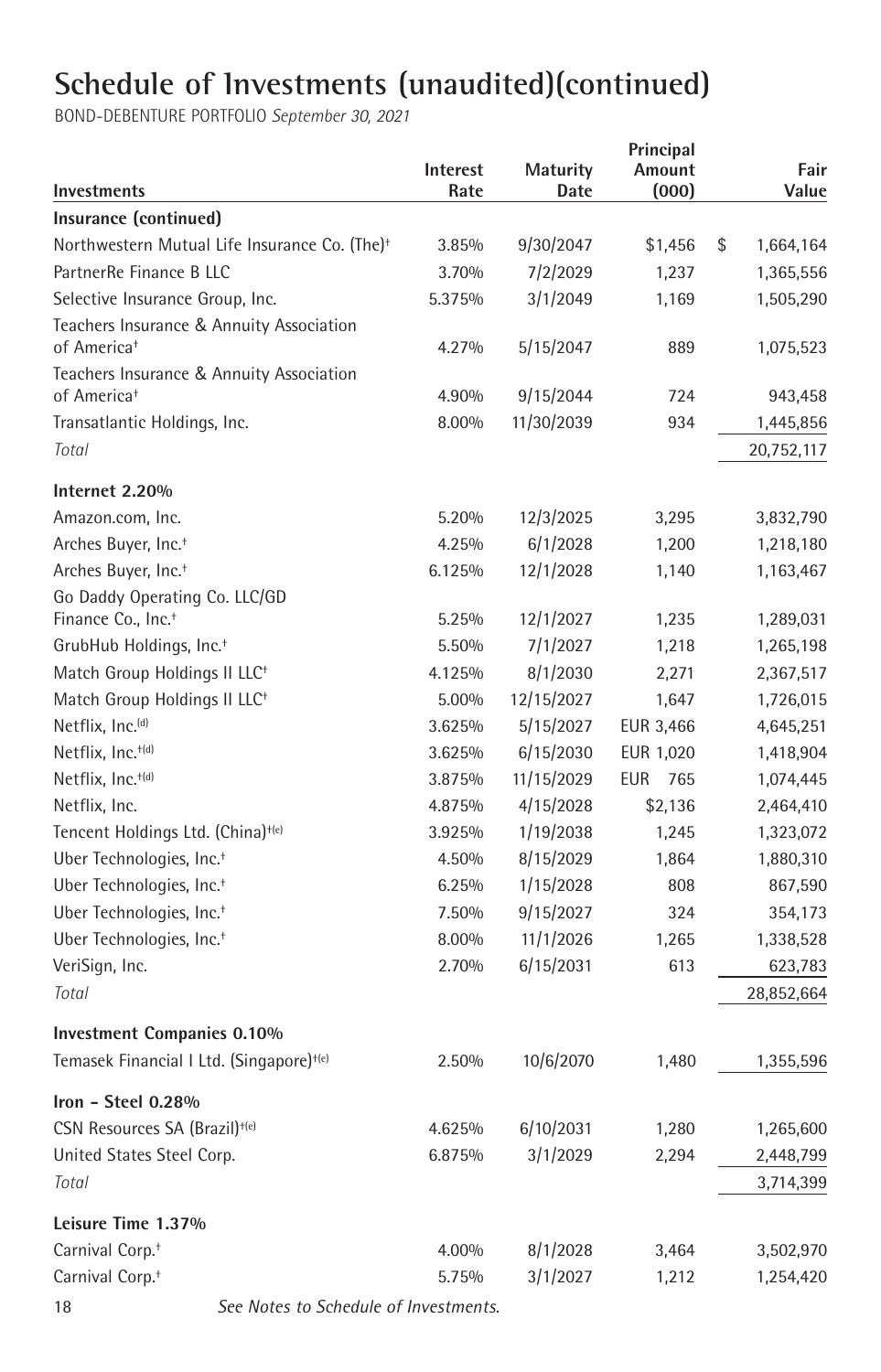| Investments                                                     | <b>Interest</b><br>Rate | <b>Maturity</b><br>Date | Principal<br>Amount<br>(000) | Fair<br>Value |
|-----------------------------------------------------------------|-------------------------|-------------------------|------------------------------|---------------|
| Leisure Time (continued)                                        |                         |                         |                              |               |
| Carnival Corp. <sup>+</sup>                                     | 7.625%                  | 3/1/2026                | \$748                        | \$<br>799,425 |
| Carnival Corp. <sup>+</sup>                                     | 9.875%                  | 8/1/2027                | 1,155                        | 1,334,442     |
| Carnival Corp. <sup>+</sup>                                     | 11.50%                  | 4/1/2023                | 2,462                        | 2,751,285     |
| Life Time, Inc. <sup>+</sup>                                    | 5.75%                   | 1/15/2026               | 1,438                        | 1,490,127     |
| NCL Corp. Ltd. <sup>+</sup>                                     | 5.875%                  | 3/15/2026               | 2,637                        | 2,706,472     |
| Pinnacle Bidco plc <sup>+(d)</sup>                              | 5.50%                   | 2/15/2025               | EUR 1,129                    | 1,349,612     |
| Royal Caribbean Cruises Ltd.                                    | 3.70%                   | 3/15/2028               | \$1,318                      | 1,264,450     |
| Royal Caribbean Cruises Ltd. <sup>+</sup>                       | 9.125%                  | 6/15/2023               | 1,374                        | 1,494,988     |
| Total                                                           |                         |                         |                              | 17,948,191    |
| Lodging 0.83%                                                   |                         |                         |                              |               |
| Boyd Gaming Corp.                                               | 4.75%                   | 12/1/2027               | 1,201                        | 1,239,366     |
| Genting New York LLC/GENNY Capital, Inc. <sup>+</sup>           | 3.30%                   | 2/15/2026               | 1,306                        | 1,295,795     |
| Hilton Domestic Operating Co., Inc.                             | 4.875%                  | 1/15/2030               | 2,132                        | 2,289,789     |
| Melco Resorts Finance Ltd. (Hong Kong) <sup>+(e)</sup>          | 5.75%                   | 7/21/2028               | 1,262                        | 1,292,433     |
| Travel + Leisure Co.                                            | 6.00%                   | 4/1/2027                | 1,612                        | 1,789,432     |
| Wynn Las Vegas LLC/Wynn<br>Las Vegas Capital Corp. <sup>+</sup> | 5.25%                   | 5/15/2027               | 1,346                        | 1,361,398     |
| Wynn Las Vegas LLC/Wynn                                         | 5.50%                   |                         |                              |               |
| Las Vegas Capital Corp. <sup>+</sup>                            |                         | 3/1/2025                | 1,640                        | 1,674,850     |
| Total                                                           |                         |                         |                              | 10,943,063    |
| Machinery: Construction & Mining 0.10%                          |                         |                         |                              |               |
| Terex Corp. <sup>+</sup>                                        | 5.00%                   | 5/15/2029               | 1,235                        | 1,281,312     |
| Machinery - Diversified 0.55%                                   |                         |                         |                              |               |
| Dover Corp.                                                     | 2.95%                   | 11/4/2029               | 1,320                        | 1,407,223     |
| <b>IDEX Corp.</b>                                               | 3.00%                   | 5/1/2030                | 1,082                        | 1,142,392     |
| Maxim Crane Works Holdings Capital LLC <sup>+</sup>             | 10.125%                 | 8/1/2024                | 1,080                        | 1,107,000     |
| TK Elevator Holdco GmbH <sup>+(d)</sup>                         | 6.625%                  | 7/15/2028               | EUR 600                      | 740,047       |
| Westinghouse Air Brake Technologies Corp.                       | 3.45%                   | 11/15/2026              | \$1,338                      | 1,432,617     |
| Xylem, Inc.                                                     | 3.25%                   | 11/1/2026               | 1,231                        | 1,337,295     |
| Total                                                           |                         |                         |                              | 7,166,574     |
| Media 2.02%                                                     |                         |                         |                              |               |
| AMC Networks, Inc.                                              | 4.75%                   | 8/1/2025                | 1,317                        | 1,351,571     |
| Cable Onda SA (Panama) <sup>+(e)</sup>                          | 4.50%                   | 1/30/2030               | 1,365                        | 1,434,397     |
| Cable One, Inc. <sup>+</sup>                                    | 4.00%                   | 11/15/2030              | 1,926                        | 1,921,185     |
| CCO Holdings LLC/CCO Holdings Capital Corp. <sup>+</sup>        | 5.125%                  | 5/1/2027                | 2,783                        | 2,901,445     |
| Clear Channel Worldwide Holdings, Inc. <sup>+</sup>             | 5.125%                  | 8/15/2027               | 1,148                        | 1,189,477     |
| CSC Holdings LLC <sup>+</sup>                                   | 5.50%                   | 4/15/2027               | 1,257                        | 1,310,234     |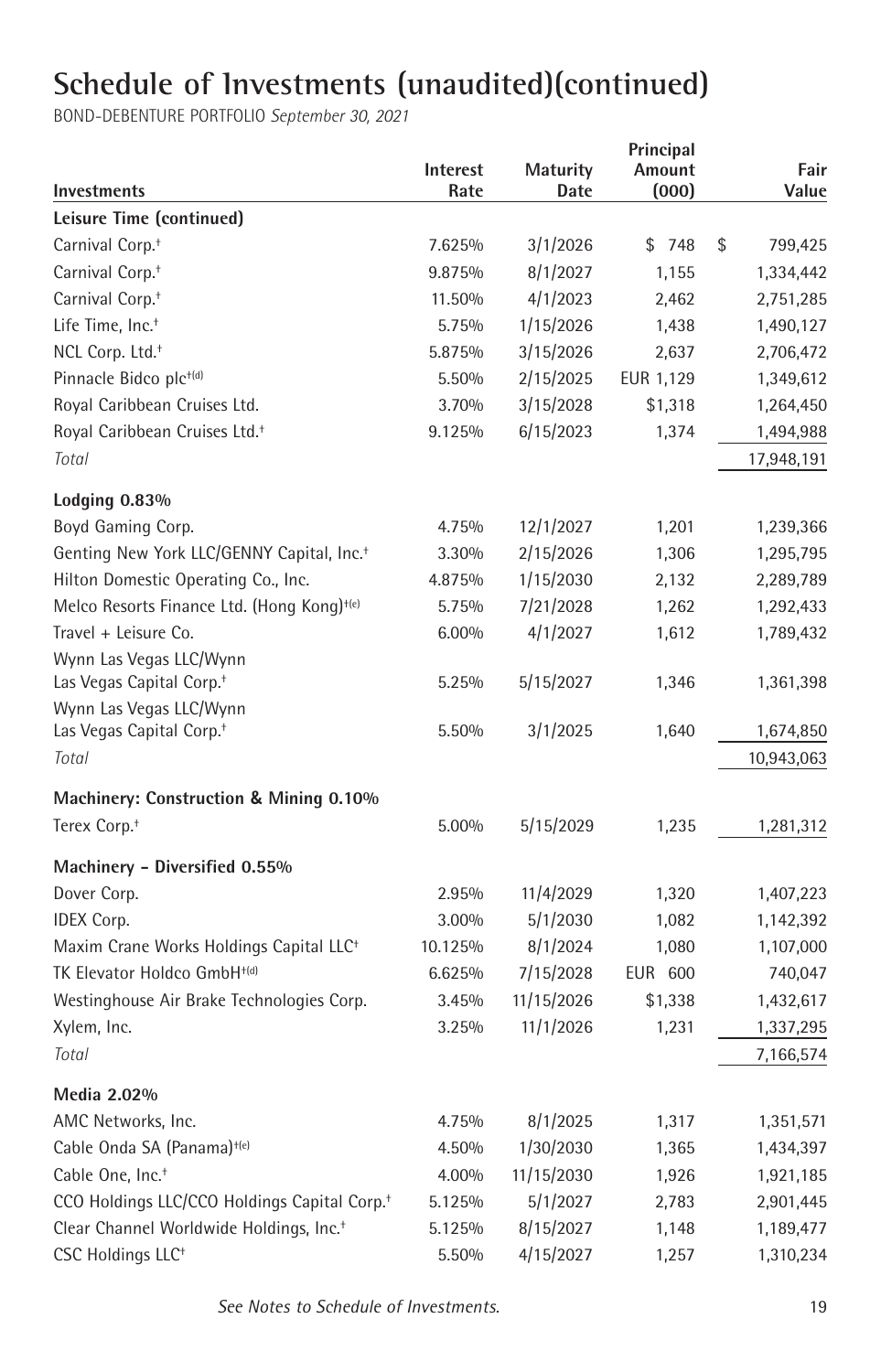BOND-DEBENTURE PORTFOLIO *September 30, 2021*

| Investments                                                 | Interest<br>Rate              | Maturity<br>Date | Principal<br>Amount<br>(000) | Fair<br>Value    |
|-------------------------------------------------------------|-------------------------------|------------------|------------------------------|------------------|
| Media (continued)                                           |                               |                  |                              |                  |
| Diamond Sports Group LLC/Diamond                            |                               |                  |                              |                  |
| Sports Finance Co. <sup>+</sup>                             | 5.375%                        | 8/15/2026        | \$2,019                      | \$<br>1,335,064  |
| Diamond Sports Group LLC/Diamond                            |                               |                  |                              |                  |
| Sports Finance Co. <sup>+</sup>                             | 6.625%                        | 8/15/2027        | 2,255                        | 990,351          |
| DISH DBS Corp.                                              | 7.75%                         | 7/1/2026         | 3,228                        | 3,649,173        |
| News Corp. <sup>+</sup>                                     | 3.875%                        | 5/15/2029        | 1,559                        | 1,603,821        |
| Nexstar Media, Inc. <sup>+</sup>                            | 4.75%                         | 11/1/2028        | 1,280                        | 1,329,453        |
| Nexstar Media, Inc. <sup>+</sup>                            | 5.625%                        | 7/15/2027        | 1,122                        | 1,188,451        |
| Radiate Holdco LLC/Radiate Finance, Inc. <sup>+</sup>       | 4.50%                         | 9/15/2026        | 635                          | 656,431          |
| Radiate Holdco LLC/Radiate Finance, Inc. <sup>+</sup>       | 6.50%                         | 9/15/2028        | 1,399                        | 1,428,491        |
| UPC Broadband Finco BV (Netherlands) <sup>+(e)</sup>        | 4.875%                        | 7/15/2031        | 2,867                        | 2,938,990        |
| Urban One, Inc. <sup>+</sup>                                | 7.375%                        | 2/1/2028         | 1,159                        | 1,244,198        |
| Total                                                       |                               |                  |                              | 26,472,732       |
|                                                             |                               |                  |                              |                  |
| Metal Fabricate - Hardware 0.06%                            |                               |                  |                              |                  |
| Roller Bearing Co. of America, Inc. <sup>+(b)</sup>         | 4.375%                        | 10/15/2029       | 734                          | 753,268          |
| <b>Mining 1.86%</b>                                         |                               |                  |                              |                  |
| Alcoa Nederland Holding BV (Netherlands) <sup>+(e)</sup>    | 4.125%                        | 3/31/2029        | 1,745                        | 1,818,081        |
| Anglo American Capital plc (United Kingdom) <sup>+(e)</sup> | 3.95%                         | 9/10/2050        | 1,101                        | 1,180,708        |
| Anglo American Capital plc (United Kingdom) <sup>+(e)</sup> | 5.625%                        | 4/1/2030         | 1,100                        | 1,328,336        |
| Antofagasta plc (Chile) <sup>+(e)</sup>                     | 2.375%                        | 10/14/2030       | 1,164                        | 1,124,727        |
| Corp. Nacional del Cobre de Chile (Chile) <sup>+(e)</sup>   | 3.75%                         | 1/15/2031        | 998                          | 1,075,194        |
| FMG Resources August 2006 Pty Ltd.                          |                               |                  |                              |                  |
| $(Australia)$ <sup>+(e)</sup>                               | 4.375%                        | 4/1/2031         | 2,395                        | 2,477,867        |
| Freeport-McMoRan, Inc.                                      | 4.125%                        | 3/1/2028         | 1,375                        | 1,426,562        |
| Freeport-McMoRan, Inc.                                      | 4.25%                         | 3/1/2030         | 2,039                        | 2,161,340        |
| Freeport-McMoRan, Inc.                                      | 4.375%                        | 8/1/2028         | 1,084                        | 1,135,490        |
| Freeport-McMoRan, Inc.                                      | 4.625%                        | 8/1/2030         | 1,277                        | 1,382,352        |
| Glencore Funding LLC <sup>+</sup>                           | 3.875%                        | 4/27/2051        | 952                          | 997,495          |
| Hecla Mining Co.                                            | 7.25%                         | 2/15/2028        | 1,053                        | 1,135,634        |
| Kaiser Aluminum Corp. <sup>+</sup>                          | 4.50%                         | 6/1/2031         | 1,528                        | 1,568,110        |
| Mirabela Nickel Ltd.                                        | 1.00%                         | 9/10/2044        | 15                           | 2 <sup>(g)</sup> |
| Newmont Corp.                                               | 2.25%                         | 10/1/2030        | 2,118                        | 2,108,484        |
| Novelis Corp. <sup>+</sup>                                  | 4.75%                         | 1/30/2030        | 1,571                        | 1,655,755        |
| Teck Resources Ltd. (Canada) <sup>(e)</sup>                 | 3.90%                         | 7/15/2030        | 691                          | 751,047          |
| Yamana Gold, Inc. (Canada) <sup>+(e)</sup>                  | 2.63%                         | 8/15/2031        | 1,153                        | 1,127,790        |
| Total                                                       |                               |                  |                              | 24,454,974       |
| Miscellaneous Manufacturing 0.10%                           |                               |                  |                              |                  |
| General Electric Co.                                        | 3.446% (3 Mo.                 |                  |                              |                  |
|                                                             | $LIBOR + 3.33\%$ <sup>*</sup> | (f)              | 1,283                        | 1,258,698        |

20 *See Notes to Schedule of Investments.*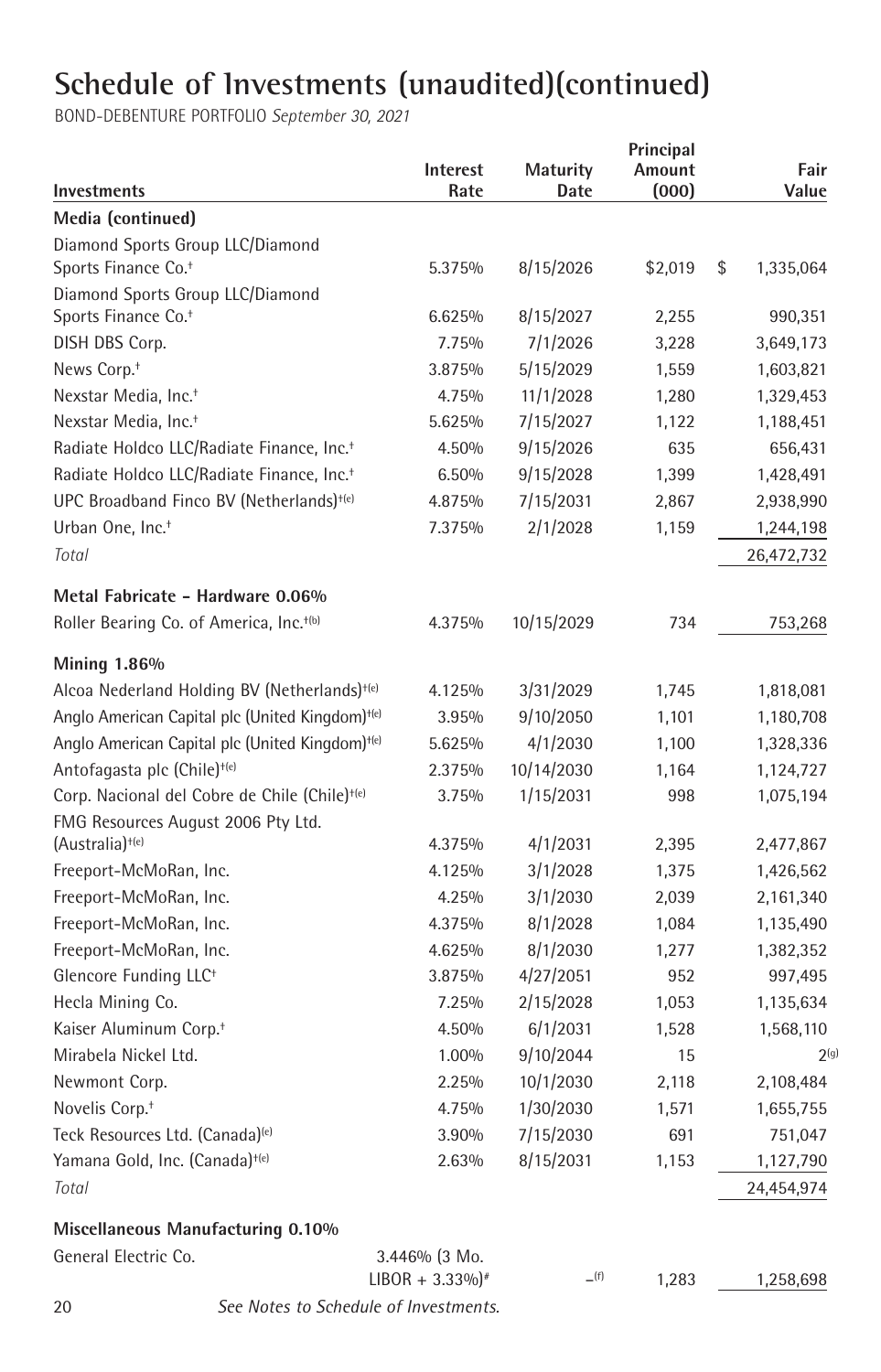| Investments                                                 | <b>Interest</b><br>Rate | <b>Maturity</b><br>Date | Principal<br>Amount<br>(000) | Fair<br>Value   |
|-------------------------------------------------------------|-------------------------|-------------------------|------------------------------|-----------------|
| Oil & Gas 8.95%                                             |                         |                         |                              |                 |
| Antero Resources Corp. <sup>+</sup>                         | 5.375%                  | 3/1/2030                | \$1,170                      | \$<br>1,233,648 |
| Apache Corp.                                                | 4.25%                   | 1/15/2030               | 1,920                        | 2,072,467       |
| Apache Corp.                                                | 4.75%                   | 4/15/2043               | 698                          | 757,072         |
| Apache Corp.                                                | 5.10%                   | 9/1/2040                | 2,518                        | 2,823,257       |
| California Resources Corp. <sup>+</sup>                     | 7.125%                  | 2/1/2026                | 1,743                        | 1,841,619       |
| Callon Petroleum Co.                                        | 6.125%                  | 10/1/2024               | 1,005                        | 989,322         |
| Callon Petroleum Co.                                        | 6.375%                  | 7/1/2026                | 1,761                        | 1,687,646       |
| Callon Petroleum Co. <sup>+</sup>                           | 8.00%                   | 8/1/2028                | 691                          | 683,475         |
| Cenovus Energy, Inc. (Canada) <sup>(e)</sup>                | 2.65%                   | 1/15/2032               | 753                          | 739,484         |
| Cenovus Energy, Inc. (Canada) <sup>(e)</sup>                | 3.75%                   | 2/15/2052               | 810                          | 788,253         |
| Cenovus Energy, Inc. (Canada) <sup>(e)</sup>                | 5.375%                  | 7/15/2025               | 589                          | 671,144         |
| Cenovus Energy, Inc. (Canada) <sup>(e)</sup>                | 5.40%                   | 6/15/2047               | 1,743                        | 2,142,124       |
| Centennial Resource Production LLC <sup>+</sup>             | 5.375%                  | 1/15/2026               | 2,211                        | 2,173,546       |
| Centennial Resource Production LLC <sup>+</sup>             | 6.875%                  | 4/1/2027                | 2,838                        | 2,895,753       |
| Comstock Resources, Inc. <sup>+</sup>                       | 5.875%                  | 1/15/2030               | 446                          | 464,462         |
| Comstock Resources, Inc. <sup>+</sup>                       | 6.75%                   | 3/1/2029                | 1,213                        | 1,311,556       |
| Continental Resources, Inc.                                 | 4.375%                  | 1/15/2028               | 2,148                        | 2,378,910       |
| Continental Resources, Inc. <sup>+</sup>                    | 5.75%                   | 1/15/2031               | 2,285                        | 2,764,850       |
| CrownRock LP/CrownRock Finance, Inc. <sup>+</sup>           | 5.00%                   | 5/1/2029                | 1,172                        | 1,225,150       |
| Diamondback Energy, Inc.                                    | 3.50%                   | 12/1/2029               | 1,922                        | 2,056,732       |
| Diamondback Energy, Inc.                                    | 4.40%                   | 3/24/2051               | 3,011                        | 3,421,298       |
| Diamondback Energy, Inc.                                    | 4.75%                   | 5/31/2025               | 1,296                        | 1,448,413       |
| Encino Acquisition Partners Holdings LLC <sup>+</sup>       | 8.50%                   | 5/1/2028                | 1,265                        | 1,295,075       |
| Endeavor Energy Resources LP/EER Finance, Inc. <sup>+</sup> | 5.50%                   | 1/30/2026               | 1,131                        | 1,179,661       |
| Endeavor Energy Resources LP/EER Finance, Inc. <sup>+</sup> | 5.75%                   | 1/30/2028               | 1,114                        | 1,173,878       |
| EQT Corp. <sup>+</sup>                                      | 3.625%                  | 5/15/2031               | 630                          | 657,248         |
| EQT Corp.                                                   | 6.625%                  | 2/1/2025                | 1,604                        | 1,837,863       |
| Exxon Mobil Corp.                                           | 3.043%                  | 3/1/2026                | 1,101                        | 1,188,861       |
| Helmerich & Payne, Inc. <sup>+</sup>                        | 2.90%                   | 9/29/2031               | 1,714                        | 1,719,473       |
| Hilcorp Energy I LP/Hilcorp Finance Co. <sup>+</sup>        | 5.75%                   | 2/1/2029                | 1,014                        | 1,043,153       |
| Hilcorp Energy I LP/Hilcorp Finance Co. <sup>+</sup>        | 6.00%                   | 2/1/2031                | 897                          | 923,282         |
| Hilcorp Energy I LP/Hilcorp Finance Co. <sup>+</sup>        | 6.25%                   | 11/1/2028               | 1,234                        | 1,281,028       |
| Laredo Petroleum, Inc. <sup>+</sup>                         | 7.75%                   | 7/31/2029               | 1,442                        | 1,447,407       |
| Laredo Petroleum, Inc.                                      | 10.125%                 | 1/15/2028               | 2,908                        | 3,148,201       |
| Lukoil Securities BV (Netherlands) <sup>+(e)</sup>          | 3.875%                  | 5/6/2030                | 1,150                        | 1,210,432       |
| Matador Resources Co.                                       | 5.875%                  | 9/15/2026               | 838                          | 867,355         |
| MC Brazil Downstream Trading SARL                           |                         |                         |                              |                 |
| (Luxembourg) <sup>+(e)</sup>                                | 7.25%                   | 6/30/2031               | 1,320                        | 1,329,148       |
| MEG Energy Corp. (Canada) <sup>+(e)</sup>                   | 5.875%                  | 2/1/2029                | 1,812                        | 1,855,850       |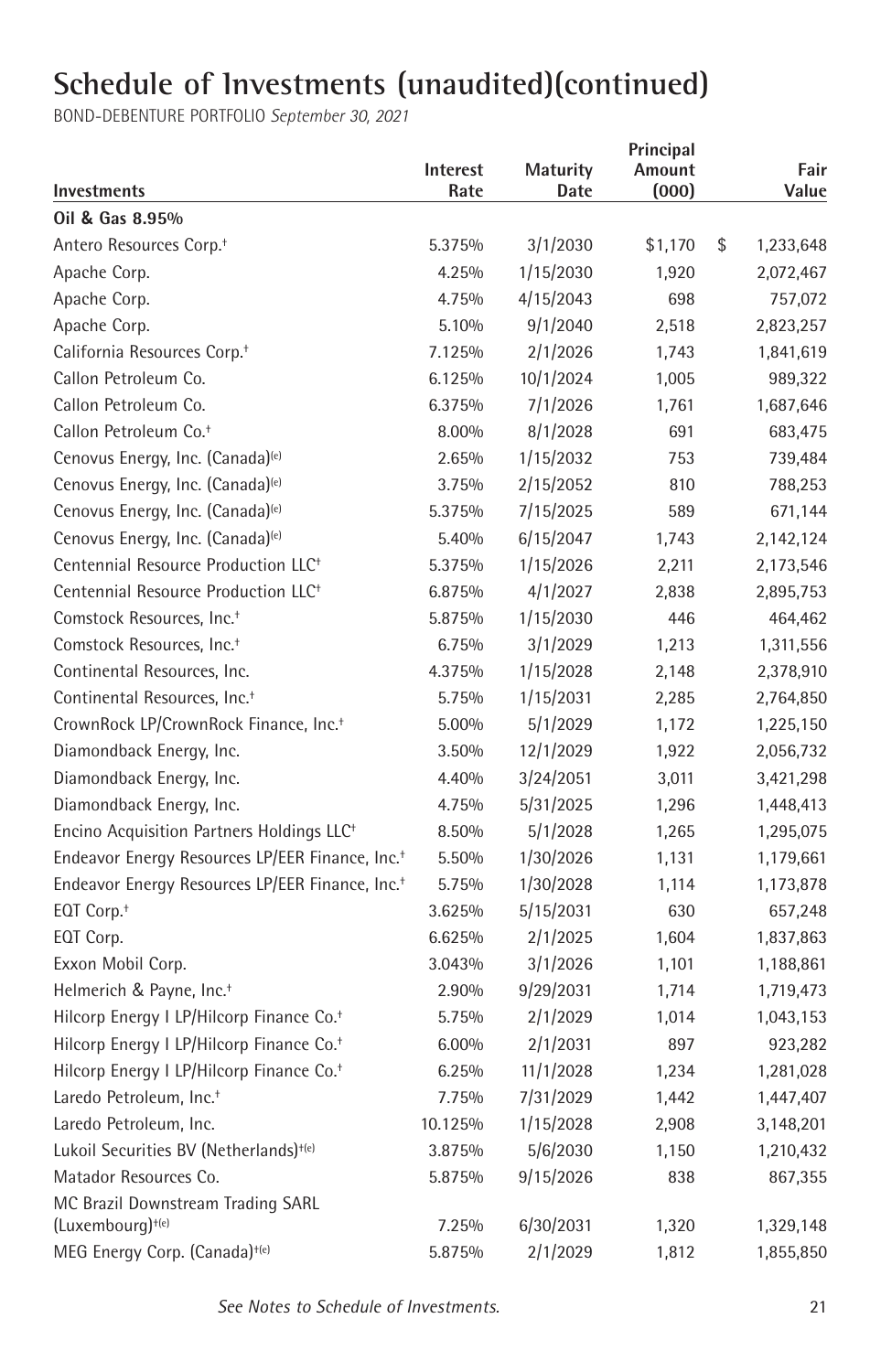| <b>Investments</b>                                                            | <b>Interest</b><br>Rate | <b>Maturity</b><br>Date | Principal<br>Amount<br>(000) | Fair<br>Value   |
|-------------------------------------------------------------------------------|-------------------------|-------------------------|------------------------------|-----------------|
| Oil & Gas (continued)                                                         |                         |                         |                              |                 |
| MEG Energy Corp. (Canada) <sup>+(e)</sup>                                     | 7.125%                  | 2/1/2027                | \$3,885                      | \$<br>4,083,912 |
| Murphy Oil Corp.                                                              | 5.875%                  | 12/1/2027               | 1,175                        | 1,224,350       |
| Murphy Oil Corp.                                                              | 6.375%                  | 7/15/2028               | 1,140                        | 1,206,975       |
| Occidental Petroleum Corp.                                                    | 3.50%                   | 8/15/2029               | 3,381                        | 3,443,109       |
| Occidental Petroleum Corp.                                                    | 4.10%                   | 2/15/2047               | 735                          | 700,216         |
| Occidental Petroleum Corp.                                                    | 4.40%                   | 8/15/2049               | 1,017                        | 999,742         |
| Occidental Petroleum Corp.                                                    | 6.125%                  | 1/1/2031                | 4,380                        | 5,263,555       |
| Occidental Petroleum Corp.                                                    | 6.625%                  | 9/1/2030                | 837                          | 1,032,649       |
| Occidental Petroleum Corp.                                                    | 7.50%                   | 5/1/2031                | 613                          | 797,820         |
| Ovintiv, Inc.                                                                 | 6.50%                   | 8/15/2034               | 735                          | 992,483         |
| Ovintiv, Inc.                                                                 | 6.50%                   | 2/1/2038                | 1,948                        | 2,685,011       |
| Ovintiv, Inc.                                                                 | 6.625%                  | 8/15/2037               | 233                          | 320,179         |
| Parsley Energy LLC/Parsley Finance Corp. <sup>+</sup>                         | 5.625%                  | 10/15/2027              | 802                          | 858,381         |
| Patterson-UTI Energy, Inc.                                                    | 3.95%                   | 2/1/2028                | 796                          | 800,381         |
| Patterson-UTI Energy, Inc.                                                    | 5.15%                   | 11/15/2029              | 1,562                        | 1,604,631       |
| PDC Energy, Inc.                                                              | 5.75%                   | 5/15/2026               | 2,368                        | 2,468,640       |
| Petroleos Mexicanos (Mexico) <sup>(e)</sup>                                   | 5.95%                   | 1/28/2031               | 1,389                        | 1,348,337       |
| Petroleos Mexicanos (Mexico) <sup>(e)</sup>                                   | 6.84%                   | 1/23/2030               | 2,317                        | 2,396,288       |
| Precision Drilling Corp. (Canada) <sup>+(e)</sup>                             | 6.875%                  | 1/15/2029               | 1,295                        | 1,354,570       |
| Qatar Petroleum (Qatar) <sup>+(e)</sup>                                       | 3.30%                   | 7/12/2051               | 2,264                        | 2,291,213       |
| Range Resources Corp.                                                         | 5.00%                   | 3/15/2023               | 911                          | 946,301         |
| Range Resources Corp. <sup>+</sup>                                            | 8.25%                   | 1/15/2029               | 1,900                        | 2,139,970       |
| Saudi Arabian Oil Co. (Saudi Arabia) <sup>+(e)</sup>                          | 4.375%                  | 4/16/2049               | 1,441                        | 1,640,420       |
| Shell International Finance BV (Netherlands) <sup>(e)</sup>                   | 6.375%                  | 12/15/2038              | 1,473                        | 2,176,507       |
| SM Energy Co.                                                                 | 5.625%                  | 6/1/2025                | 493                          | 496,648         |
| SM Energy Co.                                                                 | 6.625%                  | 1/15/2027               | 2,149                        | 2,207,270       |
| SM Energy Co.                                                                 | 6.75%                   | 9/15/2026               | 2,506                        | 2,562,611       |
| Southwestern Energy Co. <sup>+</sup>                                          | 5.375%                  | 2/1/2029                | 904                          | 968,238         |
| Southwestern Energy Co.                                                       | 5.375%                  | 3/15/2030               | 1,821                        | 1,967,545       |
| Southwestern Energy Co.                                                       | 6.45%                   | 1/23/2025               | 1,106                        | 1,219,166       |
| Southwestern Energy Co.                                                       | 7.75%                   | 10/1/2027               | 1,120                        | 1,211,336       |
| Southwestern Energy Co.                                                       | 8.375%                  | 9/15/2028               | 1,608                        | 1,823,440       |
| Tengizchevroil Finance Co. International Ltd.<br>(Kazakhstan) <sup>+(e)</sup> | 3.25%                   | 8/15/2030               | 1,185                        | 1,203,794       |
| Texaco Capital, Inc.                                                          | 8.625%                  | 11/15/2031              | 722                          | 1,121,302       |
| Viper Energy Partners LP+                                                     | 5.375%                  | 11/1/2027               | 1,155                        | 1,206,542       |
| Total                                                                         |                         |                         |                              | 117,491,628     |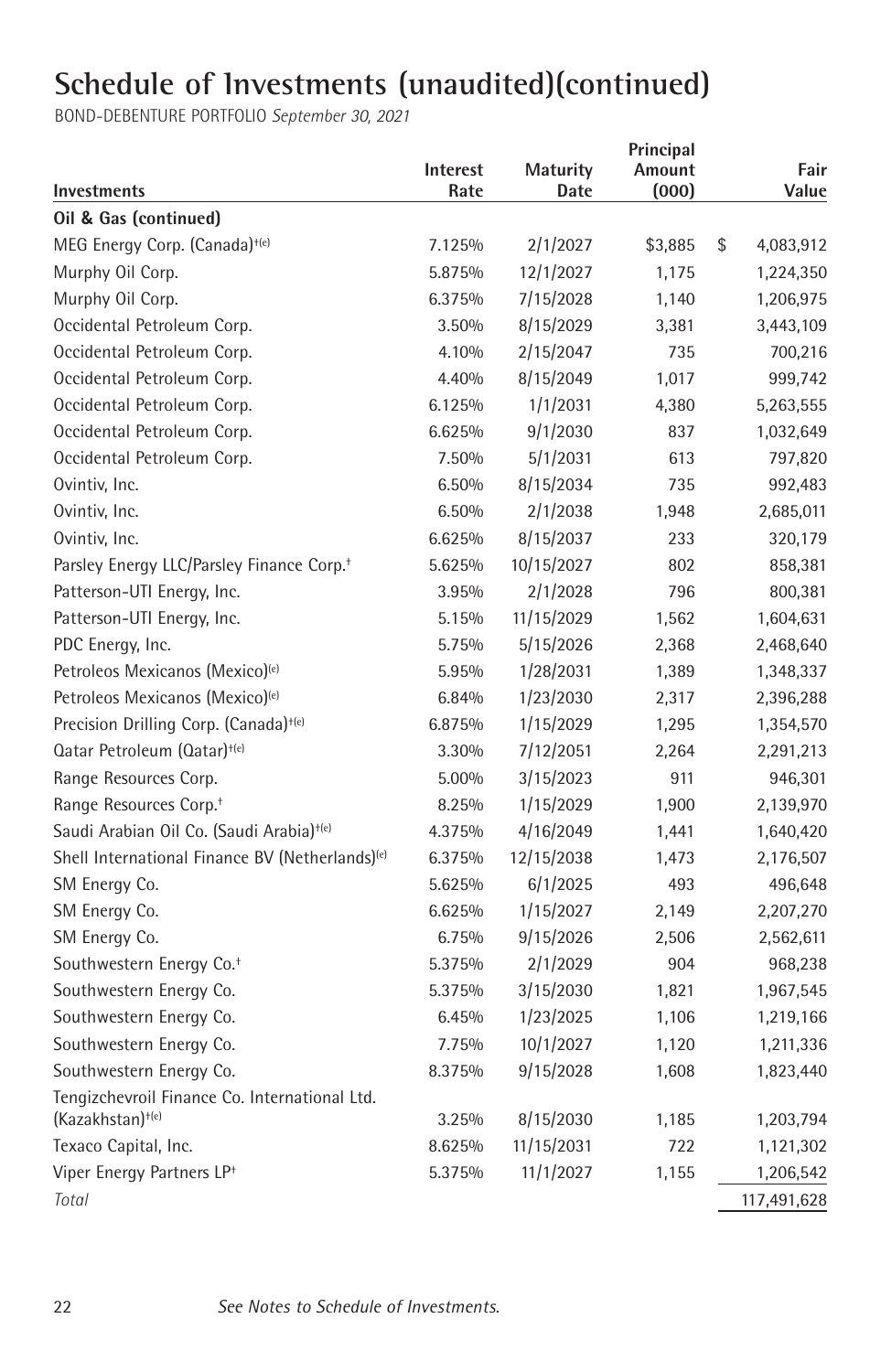| Investments                                            | <b>Interest</b><br>Rate            | <b>Maturity</b><br>Date | Principal<br>Amount<br>(000) | Fair<br>Value   |
|--------------------------------------------------------|------------------------------------|-------------------------|------------------------------|-----------------|
| Oil & Gas Services 0.37%                               |                                    |                         |                              |                 |
| Oceaneering International, Inc.                        | 4.65%                              | 11/15/2024              | \$1,454                      | \$<br>1,484,897 |
| Oceaneering International, Inc.                        | $6.00\%$                           | 2/1/2028                | 2,094                        | 2,129,326       |
| TechnipFMC plc (United Kingdom) <sup>+(e)</sup>        | 6.50%                              | 2/1/2026                | 1,172                        | 1,257,310       |
| Total                                                  |                                    |                         |                              | 4,871,533       |
| Packaging & Containers 0.46%                           |                                    |                         |                              |                 |
| Ball Corp.                                             | 2.875%                             | 8/15/2030               | 2,889                        | 2,807,747       |
| Crown Cork & Seal Co., Inc.                            | 7.375%                             | 12/15/2026              | 1,295                        | 1,609,458       |
| Klabin Austria GmbH (Austria) <sup>+(e)</sup>          | 3.20%                              | 1/12/2031               | 302                          | 288,413         |
| Sealed Air Corp. <sup>+</sup>                          | 6.875%                             | 7/15/2033               | 1,060                        | 1,386,735       |
| Total                                                  |                                    |                         |                              | 6,092,353       |
| Pharmaceuticals 0.64%                                  |                                    |                         |                              |                 |
| Bausch Health Cos, Inc. <sup>+</sup>                   | 5.00%                              | 1/30/2028               | 4,006                        | 3,806,561       |
| Bausch Health Cos, Inc. <sup>+</sup>                   | 5.25%                              | 1/30/2030               | 1,109                        | 1,035,828       |
| CVS Health Corp.                                       | 3.625%                             | 4/1/2027                | 1,079                        | 1,188,946       |
| Jazz Securities DAC (Ireland) <sup>+(e)</sup>          | 4.375%                             | 1/15/2029               | 1,088                        | 1,128,855       |
| Zoetis, Inc.                                           | 3.90%                              | 8/20/2028               | 1,159                        | 1,303,608       |
| Total                                                  |                                    |                         |                              | 8,463,798       |
| Pipelines 2.37%                                        |                                    |                         |                              |                 |
| Abu Dhabi Crude Oil Pipeline LLC                       |                                    |                         |                              |                 |
| (United Arab Emirates) <sup>+(e)</sup>                 | 4.60%                              | 11/2/2047               | 1,779                        | 2,105,726       |
| Al Candelaria Spain SLU (Spain) <sup>+(e)</sup>        | 5.75%                              | 6/15/2033               | 1,095                        | 1,090,067       |
| Al Candelaria Spain SLU (Spain) <sup>+(e)</sup>        | 7.50%                              | 12/15/2028              | 1,300                        | 1,412,957       |
| <b>Buckeye Partners LP</b>                             | 6.375% (3 Mo.                      |                         |                              |                 |
|                                                        | $LIBOR + 4.02\%$ <sup>*</sup>      | 1/22/2078               | 2,470                        | 2,273,721       |
| Cheniere Energy Partners LP <sup>+</sup>               | 3.25%                              | 1/31/2032               | 1,448                        | 1,454,588       |
| Colonial Enterprises, Inc. <sup>+</sup>                | 3.25%                              | 5/15/2030               | 748                          | 806,569         |
| CQP Holdco LP/BIP-V Chinook<br>Holdco LLC <sup>+</sup> | 5.50%                              | 6/15/2031               | 2,120                        | 2,257,376       |
| Energy Transfer LP                                     | 6.50% (5 Yr.                       |                         |                              |                 |
|                                                        | Treasury CMT + 5.69%) <sup>#</sup> | (f)                     | 1,317                        | 1,374,777       |
| Florida Gas Transmission Co. LLC <sup>+</sup>          | 4.35%                              | 7/15/2025               | 1,145                        | 1,261,283       |
| Galaxy Pipeline Assets Bidco Ltd.                      |                                    |                         |                              |                 |
| (United Arab Emirates) <sup>+(e)</sup>                 | 3.25%                              | 9/30/2040               | 2,201                        | 2,223,603       |
| NGPL PipeCo LLC <sup>+</sup>                           | 3.25%                              | 7/15/2031               | 1,215                        | 1,245,810       |
| NGPL PipeCo LLC <sup>+</sup>                           | 4.875%                             | 8/15/2027               | 2,012                        | 2,285,078       |
| Northern Natural Gas Co. <sup>+</sup>                  | 4.30%                              | 1/15/2049               | 811                          | 946,141         |
| Sabal Trail Transmission LLC <sup>+</sup>              | 4.246%                             | 5/1/2028                | 1,125                        | 1,267,623       |
| Sabine Pass Liquefaction LLC                           | 4.20%                              | 3/15/2028               | 775                          | 865,899         |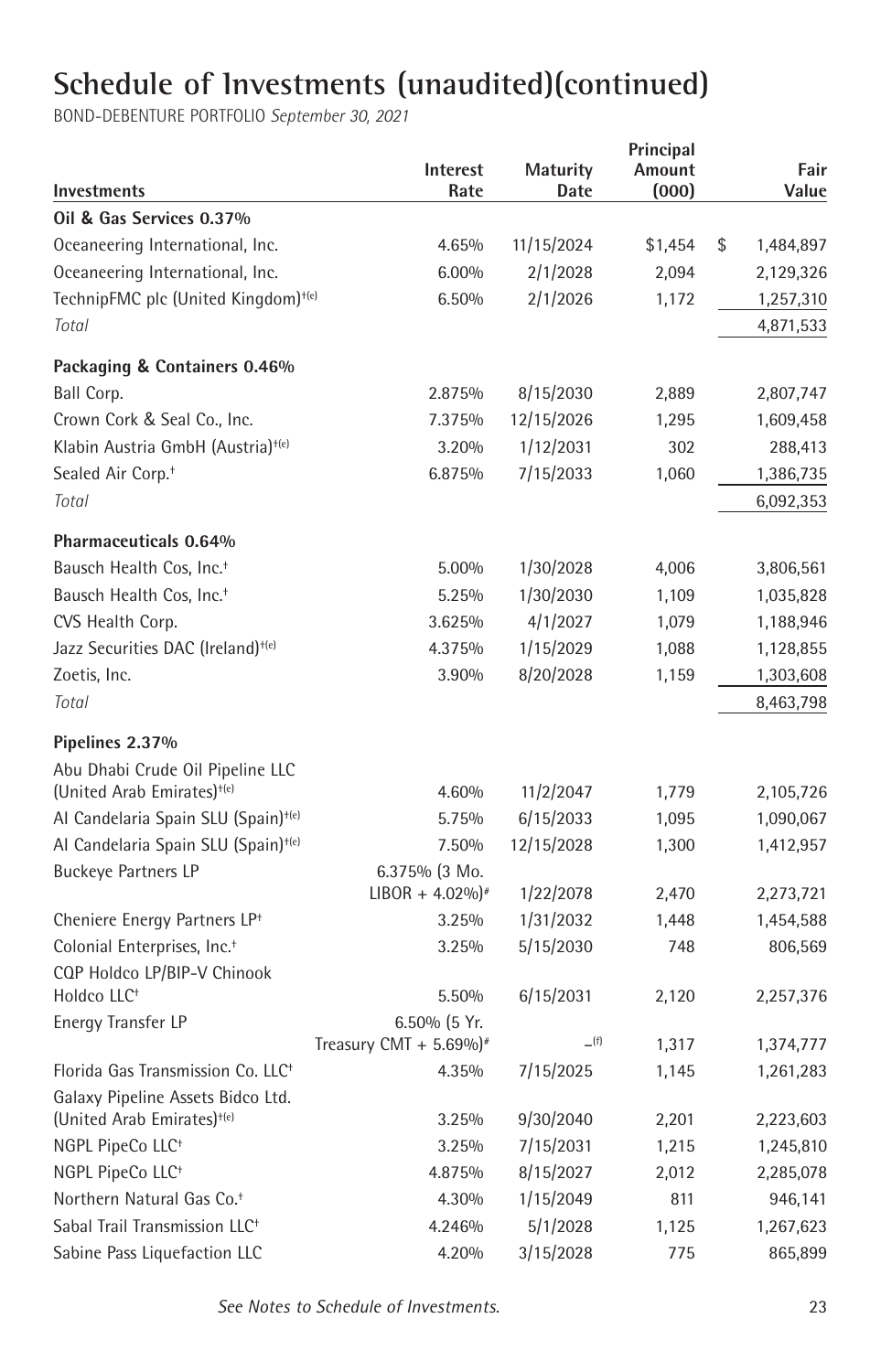| Investments                                                                       | Interest<br>Rate | Maturity<br>Date | Principal<br>Amount<br>(000) | Fair<br>Value   |
|-----------------------------------------------------------------------------------|------------------|------------------|------------------------------|-----------------|
| Pipelines (continued)                                                             |                  |                  |                              |                 |
| Sabine Pass Liquefaction LLC                                                      | 4.50%            | 5/15/2030        | \$2,290                      | \$<br>2,641,063 |
| Transportadora de Gas Internacional SA ESP                                        |                  |                  |                              |                 |
| $(Colombia)$ <sup>+(e)</sup>                                                      | 5.55%            | 11/1/2028        | 1,306                        | 1,486,293       |
| Venture Global Calcasieu Pass LLC <sup>+</sup>                                    | 3.875%           | 8/15/2029        | 889                          | 916,826         |
| Venture Global Calcasieu Pass LLC <sup>+</sup>                                    | 4.125%           | 8/15/2031        | 889                          | 927,894         |
| Western Midstream Operating LP                                                    | 5.30%            | 2/1/2030         | 2,002                        | 2,214,712       |
| Total                                                                             |                  |                  |                              | 31,058,006      |
| Real Estate 0.53%                                                                 |                  |                  |                              |                 |
| Canary Wharf Group Investment Holdings plc <sup>+(d)</sup>                        | 3.375%           | 4/23/2028        | GBP 875                      | 1,202,493       |
| Corp. Inmobiliaria Vesta SAB de CV (Mexico) <sup>+(e)</sup>                       | 3.625%           | 5/13/2031        | \$1,186                      | 1,204,086       |
| Hunt Cos., Inc. <sup>+</sup>                                                      | 5.25%            | 4/15/2029        | 2,981                        | 2,925,449       |
| Kennedy-Wilson, Inc.                                                              | 4.75%            | 3/1/2029         | 814                          | 829,263         |
| Kennedy-Wilson, Inc.                                                              | 5.00%            | 3/1/2031         | 814                          | 833,333         |
| Total                                                                             |                  |                  |                              | 6,994,624       |
| <b>REITS 2.14%</b>                                                                |                  |                  |                              |                 |
| Alexandria Real Estate Equities, Inc.                                             | 2.00%            | 5/18/2032        | 1,019                        | 988,687         |
| Alexandria Real Estate Equities, Inc.                                             | 4.90%            | 12/15/2030       | 645                          | 780,627         |
| American Campus Communities Operating                                             |                  |                  |                              |                 |
| Partnership LP                                                                    | 3.875%           | 1/30/2031        | 1,916                        | 2,139,416       |
| American Homes 4 Rent LP                                                          | 3.375%           | 7/15/2051        | 1,385                        | 1,408,013       |
| American Homes 4 Rent LP                                                          | 4.90%            | 2/15/2029        | 859                          | 1,005,904       |
| Crown Castle International Corp.                                                  | 4.15%            | 7/1/2050         | 1,917                        | 2,182,229       |
| CyrusOne LP/CyrusOne Finance Corp.                                                | 2.15%            | 11/1/2030        | 1,373                        | 1,291,897       |
| GLP Capital LP/GLP Financing II, Inc.                                             | 4.00%            | 1/15/2031        | 1,278                        | 1,380,048       |
| Goodman US Finance Four LLC <sup>+</sup>                                          | 4.50%            | 10/15/2037       | 1,137                        | 1,320,985       |
| Goodman US Finance Three LLC <sup>+</sup>                                         | 3.70%            | 3/15/2028        | 769                          | 833,360         |
| Host Hotels & Resorts LP                                                          | 3.50%            | 9/15/2030        | 1,746                        | 1,815,113       |
| Invitation Homes Operating Partnership LP                                         | 2.00%            | 8/15/2031        | 1,147                        | 1,102,330       |
| Ladder Capital Finance Holdings LLLP/Ladder<br>Capital Finance Corp. <sup>+</sup> | 4.75%            | 6/15/2029        | 1,154                        | 1,147,307       |
| <b>MGM Growth Properties Operating</b>                                            |                  |                  |                              |                 |
| Partnership LP/MGP Finance Co-Issuer, Inc. <sup>+</sup>                           | 4.625%           | 6/15/2025        | 889                          | 959,009         |
| MPT Operating Partnership LP/MPT Finance Corp.                                    | 5.00%            | 10/15/2027       | 1,192                        | 1,257,560       |
| Park Intermediate Holdings LLC/PK Domestic                                        |                  |                  |                              |                 |
| Property LLC/PK Finance Co-Issuer <sup>+</sup>                                    | 5.875%           | 10/1/2028        | 1,138                        | 1,204,766       |
| Prologis LP                                                                       | 4.375%           | 2/1/2029         | 1,106                        | 1,288,531       |
| Rayonier LP                                                                       | 2.75%            | 5/17/2031        | 1,674                        | 1,668,207       |
| SBA Communications Corp.                                                          | 3.875%           | 2/15/2027        | 1,936                        | 2,008,600       |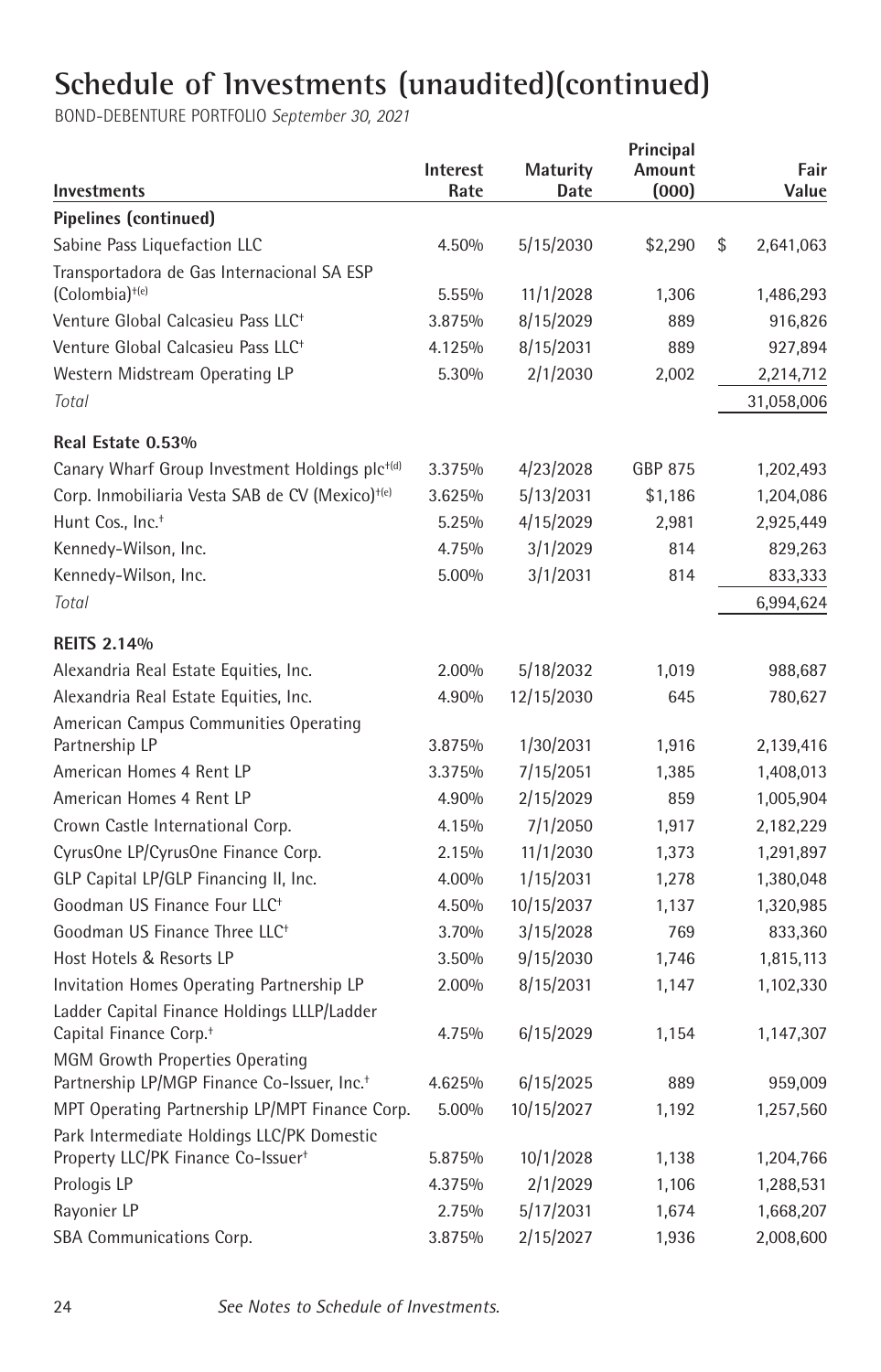BOND-DEBENTURE PORTFOLIO *September 30, 2021*

| Investments                                                     | <b>Interest</b><br>Rate | <b>Maturity</b><br>Date | Principal<br>Amount<br>(000) | Fair<br>Value   |
|-----------------------------------------------------------------|-------------------------|-------------------------|------------------------------|-----------------|
| <b>REITS</b> (continued)                                        |                         |                         |                              |                 |
| Vornado Realty LP                                               | 3.40%                   | 6/1/2031                | \$1,218                      | \$<br>1,261,889 |
| Weyerhaeuser Co.                                                | 7.375%                  | 3/15/2032               | 716                          | 1,020,548       |
| Total                                                           |                         |                         |                              | 28,065,026      |
| <b>Retail 2.43%</b>                                             |                         |                         |                              |                 |
| AutoNation, Inc.                                                | 4.75%                   | 6/1/2030                | 684                          | 798,356         |
| Bath & Body Works, Inc.                                         | 6.875%                  | 11/1/2035               | 2,257                        | 2,835,356       |
| Best Buy Co., Inc.                                              | 4.45%                   | 10/1/2028               | 1,332                        | 1,534,148       |
| Carvana Co. <sup>+</sup>                                        | 5.625%                  | 10/1/2025               | 1,252                        | 1,295,864       |
| Carvana Co. <sup>+</sup>                                        | 5.875%                  | 10/1/2028               | 1,760                        | 1,819,761       |
| Costco Wholesale Corp.                                          | 1.75%                   | 4/20/2032               | 1,511                        | 1,482,925       |
| Dollar General Corp.                                            | 3.50%                   | 4/3/2030                | 1,350                        | 1,485,884       |
| Gap, Inc. (The) <sup>+</sup>                                    | 3.625%                  | 10/1/2029               | 629                          | 631,359         |
| Gap, Inc. (The) <sup>+</sup>                                    | 3.875%                  | 10/1/2031               | 629                          | 629,786         |
| IRB Holding Corp. <sup>+</sup>                                  | 7.00%                   | 6/15/2025               | 843                          | 896,088         |
| Kohl's Corp.                                                    | 5.55%                   | 7/17/2045               | 1,411                        | 1,692,878       |
| Macy's Retail Holdings LLC                                      | 4.50%                   | 12/15/2034              | 846                          | 833,149         |
| Macy's Retail Holdings LLC <sup>+</sup>                         | 5.875%                  | 4/1/2029                | 864                          | 941,090         |
| Murphy Oil USA, Inc.                                            | 4.75%                   | 9/15/2029               | 1,180                        | 1,250,800       |
| Nordstrom, Inc.                                                 | 4.25%                   | 8/1/2031                | 1,191                        | 1,207,621       |
| Penske Automotive Group, Inc.                                   | 3.50%                   | 9/1/2025                | 751                          | 773,530         |
| PetSmart, Inc./PetSmart Finance Corp. <sup>+</sup>              | 4.75%                   | 2/15/2028               | 1,455                        | 1,496,831       |
| PetSmart, Inc./PetSmart Finance Corp. <sup>+</sup>              | 7.75%                   | 2/15/2029               | 1,214                        | 1,326,362       |
| Rite Aid Corp.                                                  | 7.70%                   | 2/15/2027               | 752                          | 689,028         |
| Staples, Inc. <sup>+</sup>                                      | 7.50%                   | 4/15/2026               | 1,299                        | 1,319,141       |
| Starbucks Corp.                                                 | 4.45%                   | 8/15/2049               | 1,287                        | 1,575,765       |
| Stonegate Pub Co. Financing 2019 plc(d)                         | 8.00%                   | 7/13/2025               | GBP<br>906                   | 1,267,133       |
| Stonegate Pub Co. Financing 2019 plc(d)                         | 8.25%                   | 7/31/2025               | GBP 1,221                    | 1,734,079       |
| Tiffany & Co.                                                   | 4.90%                   | 10/1/2044               | \$1,816                      | 2,440,324       |
| Total                                                           |                         |                         |                              | 31,957,258      |
| Savings & Loans 0.00%                                           |                         |                         |                              |                 |
| Washington Mutual Bank(h)                                       | 6.875%                  | 6/15/2011               | 1,250                        | $125^{(g)}$     |
| Semiconductors 0.55%                                            |                         |                         |                              |                 |
| KLA Corp.                                                       | 4.10%                   | 3/15/2029               | 776                          | 883,717         |
| Lam Research Corp.                                              | 4.875%                  | 3/15/2049               | 808                          | 1,090,404       |
| Microchip Technology, Inc.                                      | 4.25%                   | 9/1/2025                | 978                          | 1,022,875       |
| Micron Technology, Inc.<br>NXP BV/NXP Funding LLC/NXP USA, Inc. | 5.327%                  | 2/6/2029                | 1,388                        | 1,652,275       |
| $(Netherlands)$ <sup>+(e)</sup>                                 | 3.40%                   | 5/1/2030                | 1,117                        | 1,213,267       |

 *See Notes to Schedule of Investments.* 25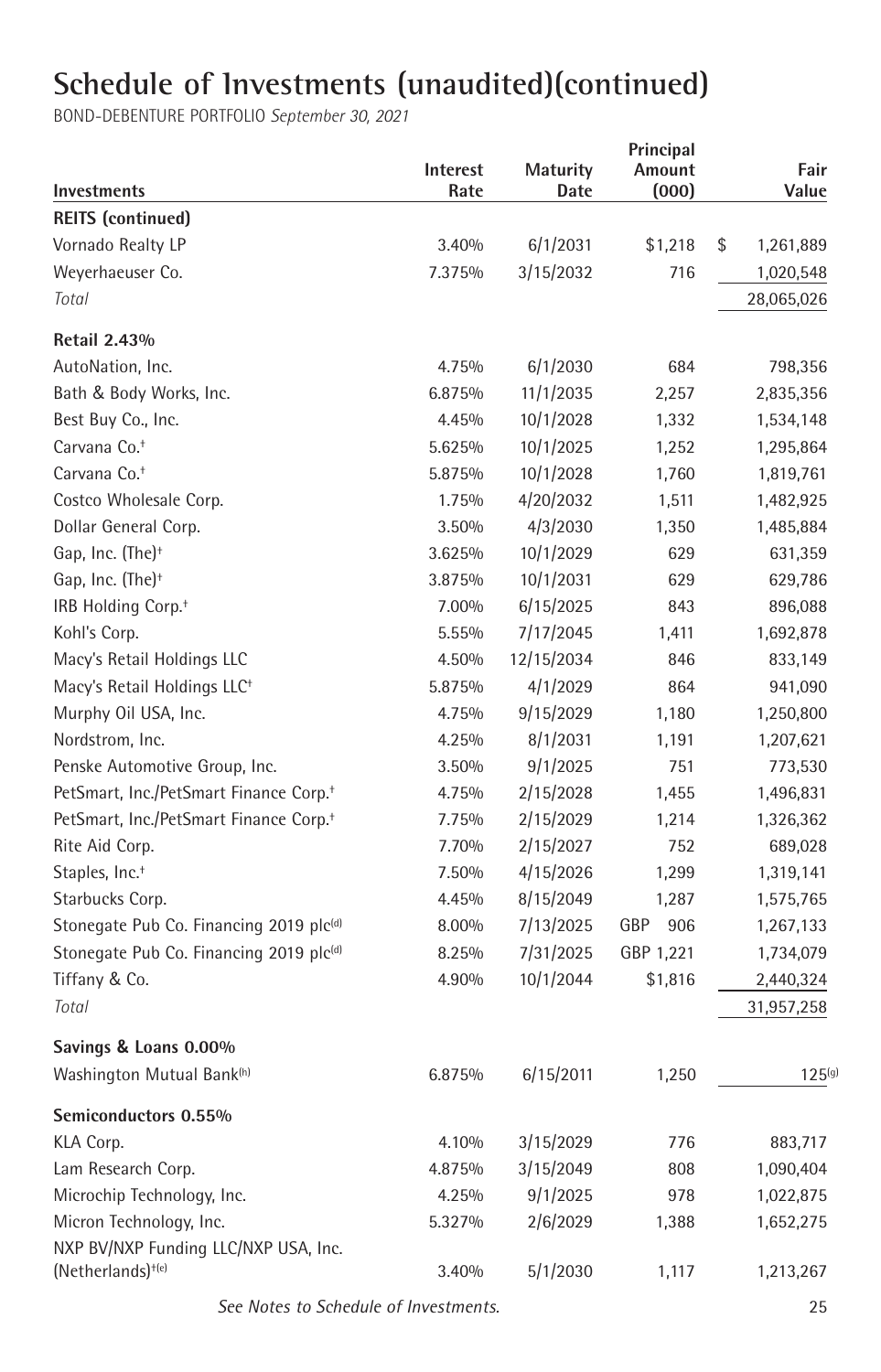| Investments                                                           | <b>Interest</b><br>Rate | <b>Maturity</b><br>Date | Principal<br>Amount<br>(000) | Fair<br>Value |
|-----------------------------------------------------------------------|-------------------------|-------------------------|------------------------------|---------------|
| Semiconductors (continued)                                            |                         |                         |                              |               |
| ON Semiconductor Corp. <sup>+</sup>                                   | 3.875%                  | 9/1/2028                | \$<br>98                     | \$<br>101,308 |
| SK Hynix, Inc. (South Korea) <sup>+(e)</sup>                          | 2.375%                  | 1/19/2031               | 1,331                        | 1,293,007     |
| Total                                                                 |                         |                         |                              | 7,256,853     |
| Software 1.86%                                                        |                         |                         |                              |               |
| Activision Blizzard, Inc.                                             | 2.50%                   | 9/15/2050               | 1,687                        | 1,464,057     |
| Autodesk, Inc.                                                        | 3.50%                   | 6/15/2027               | 1,446                        | 1,586,495     |
| Intuit, Inc.                                                          | 1.65%                   | 7/15/2030               | 1,150                        | 1,121,883     |
| MSCI, Inc. <sup>+</sup>                                               | 3.25%                   | 8/15/2033               | 1,228                        | 1,243,608     |
| MSCI, Inc. <sup>+</sup>                                               | 3.875%                  | 2/15/2031               | 2,447                        | 2,569,350     |
| MSCI, Inc. <sup>+</sup>                                               | 4.00%                   | 11/15/2029              | 1,167                        | 1,236,962     |
| Playtika Holding Corp. (Israel) <sup>+(e)</sup>                       | 4.25%                   | 3/15/2029               | 852                          | 855,783       |
| PTC, Inc. <sup>+</sup>                                                | 4.00%                   | 2/15/2028               | 1,077                        | 1,106,617     |
| Roper Technologies, Inc.                                              | 1.75%                   | 2/15/2031               | 1,917                        | 1,829,592     |
| salesforce.com, Inc.                                                  | 3.70%                   | 4/11/2028               | 1,580                        | 1,774,660     |
| ServiceNow, Inc.                                                      | 1.40%                   | 9/1/2030                | 1,297                        | 1,217,397     |
| Twilio, Inc.                                                          | 3.625%                  | 3/15/2029               | 4,170                        | 4,271,122     |
| Twilio, Inc.                                                          | 3.875%                  | 3/15/2031               | 3,004                        | 3,079,280     |
| Veritas US, Inc./Veritas Bermuda Ltd. <sup>+</sup>                    | 7.50%                   | 9/1/2025                | 1,087                        | 1,131,839     |
| Total                                                                 |                         |                         |                              | 24,488,645    |
| Telecommunications 2.41%                                              |                         |                         |                              |               |
| Altice France Holding SA (Luxembourg) <sup>+(e)</sup>                 | 6.00%                   | 2/15/2028               | 934                          | 898,433       |
| Altice France Holding SA (Luxembourg) <sup>+(e)</sup>                 | 10.50%                  | 5/15/2027               | 1,789                        | 1,958,687     |
| Connect Finco SARL/Connect US Finco LLC                               |                         |                         |                              |               |
| $(Luxembourq)^{+(e)}$                                                 | 6.75%                   | 10/1/2026               | 2,264                        | 2,371,676     |
| Frontier Communications Holdings LLC <sup>+</sup>                     | 5.00%                   | 5/1/2028                | 1,549                        | 1,628,386     |
| Frontier Communications Holdings LLC <sup>+</sup>                     | 5.875%                  | 10/15/2027              | 882                          | 938,228       |
| Frontier Communications Holdings LLC <sup>+</sup>                     | 6.75%                   | 5/1/2029                | 1,194                        | 1,259,963     |
| Hughes Satellite Systems Corp.                                        | 5.25%                   | 8/1/2026                | 1,111                        | 1,254,041     |
| Motorola Solutions, Inc.                                              | 4.60%                   | 5/23/2029               | 1,513                        | 1,758,199     |
| Sprint Capital Corp.                                                  | 6.875%                  | 11/15/2028              | 5,656                        | 7,246,750     |
| Switch Ltd. <sup>+</sup>                                              | 3.75%                   | 9/15/2028               | 1,106                        | 1,123,972     |
| T-Mobile USA, Inc.                                                    | 3.375%                  | 4/15/2029               | 2,457                        | 2,566,336     |
| T-Mobile USA, Inc.                                                    | 3.875%                  | 4/15/2030               | 1,099                        | 1,214,059     |
| Vmed 02 UK Financing I plc<br>(United Kingdom) <sup>+(e)</sup>        | 4.25%                   | 1/31/2031               | 2,494                        | 2,490,882     |
| VTR Comunicaciones SpA (Chile) <sup>+(e)</sup>                        | 5.125%                  | 1/15/2028               | 327                          | 347,415       |
| Windstream Escrow LLC/Windstream<br>Escrow Finance Corp. <sup>+</sup> | 7.75%                   | 8/15/2028               | 1,122                        | 1,173,629     |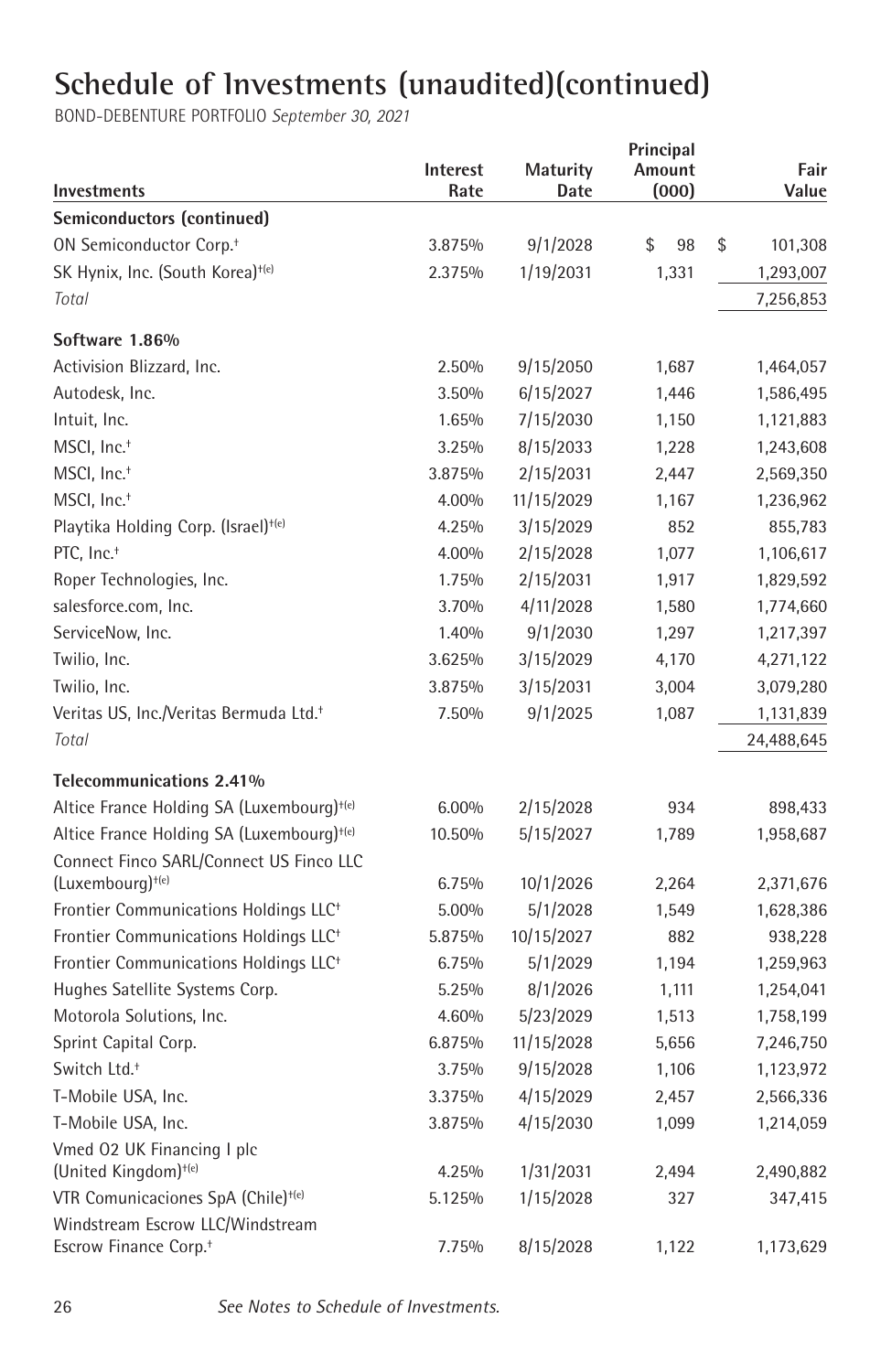| Investments                                            | Interest<br>Rate | Maturity<br>Date | Principal<br>Amount<br>(000) | Fair<br>Value   |
|--------------------------------------------------------|------------------|------------------|------------------------------|-----------------|
| <b>Telecommunications (continued)</b>                  |                  |                  |                              |                 |
| Xiaomi Best Time International Ltd.                    |                  |                  |                              |                 |
| (Hong Kong) <sup>+(e)</sup>                            | 4.10%            | 7/14/2051        | \$1,186                      | \$<br>1,208,763 |
| Zayo Group Holdings, Inc. <sup>+</sup>                 | 4.00%            | 3/1/2027         | 1,051                        | 1,047,300       |
| Zayo Group Holdings, Inc. <sup>+</sup>                 | 6.125%           | 3/1/2028         | 1,183                        | 1,200,958       |
| Total                                                  |                  |                  |                              | 31,687,677      |
| Toys/Games/Hobbies 0.40%                               |                  |                  |                              |                 |
| Hasbro, Inc.                                           | 3.90%            | 11/19/2029       | 2,327                        | 2,571,627       |
| Hasbro, Inc.                                           | 5.10%            | 5/15/2044        | 1,761                        | 2,132,417       |
| Mattel, Inc. <sup>+</sup>                              | 5.875%           | 12/15/2027       | 512                          | 555,520         |
| Total                                                  |                  |                  |                              | 5,259,564       |
| Transportation 0.53%                                   |                  |                  |                              |                 |
| Autoridad del Canal de Panama (Panama) <sup>+(e)</sup> | 4.95%            | 7/29/2035        | 1,000                        | 1,229,809       |
| Central Japan Railway Co. (Japan) <sup>+(e)</sup>      | 4.25%            | 11/24/2045       | 1,524                        | 1,846,789       |
| CH Robinson Worldwide, Inc.                            | 4.20%            | 4/15/2028        | 1,736                        | 1,967,823       |
| FedEx Corp. 2020-1 Class AA Pass Through Trust         | 1.875%           | 2/20/2034        | 1,870                        | 1,855,217       |
| Total                                                  |                  |                  |                              | 6,899,638       |
| Total Corporate Bonds (cost \$795,531,850)             |                  |                  |                              | 844,018,029     |
| FLOATING RATE LOANS <sup>(i)</sup> 7.66%               |                  |                  |                              |                 |
| Aerospace/Defense 0.22%                                |                  |                  |                              |                 |
| Alloy Finco Limited 2020 USD                           |                  |                  |                              |                 |
| Term Loan B2 (Jersey) <sup>(e)</sup>                   | 8.50% (3 Mo.     |                  |                              |                 |
|                                                        | $LIBOR + 6.50\%$ | 3/6/2024         | 656                          | 660,536         |
| Alloy Finco Limited USD Holdco                         |                  |                  |                              |                 |
| PIK Term Loan 13.50% (Jersey) <sup>(e)</sup>           | 0.50%            | 3/6/2025         | 1,099                        | 1,079,332       |
| TransDigm, Inc. 2020 Term Loan F                       | 2.334% (1 Mo.    |                  |                              |                 |
|                                                        | $LIBOR + 2.25\%$ | 12/9/2025        | 1,224                        | 1,210,392       |
| Total                                                  |                  |                  |                              | 2,950,260       |
| Air Transportation 0.11%                               |                  |                  |                              |                 |
| SkyMiles IP Ltd. 2020 Skymiles                         |                  |                  |                              |                 |
| Term Loan B                                            | 4.75% (3 Mo.     |                  |                              |                 |
|                                                        | $LIBOR + 3.75\%$ | 10/20/2027       | 1,317                        | 1,402,526       |
| Auto Parts & Equipment 0.07%                           |                  |                  |                              |                 |
| Truck Hero, Inc. 2021 Term Loan B                      | 4.00% (1 Mo.     |                  |                              |                 |
|                                                        | $LIBOR + 3.25\%$ | 1/31/2028        | 952                          | 950,972         |
| Beverages 0.09%                                        |                  |                  |                              |                 |
| Triton Water Holdings, Inc.                            |                  |                  |                              |                 |
| Term Loan (Spain) <sup>(e)</sup>                       | 4.00% (3 Mo.     |                  |                              |                 |
|                                                        | $LIBOR + 3.50\%$ | 3/31/2028        | 1,145                        | 1,144,757       |
| See Notes to Schedule of Investments.                  |                  |                  |                              | 27              |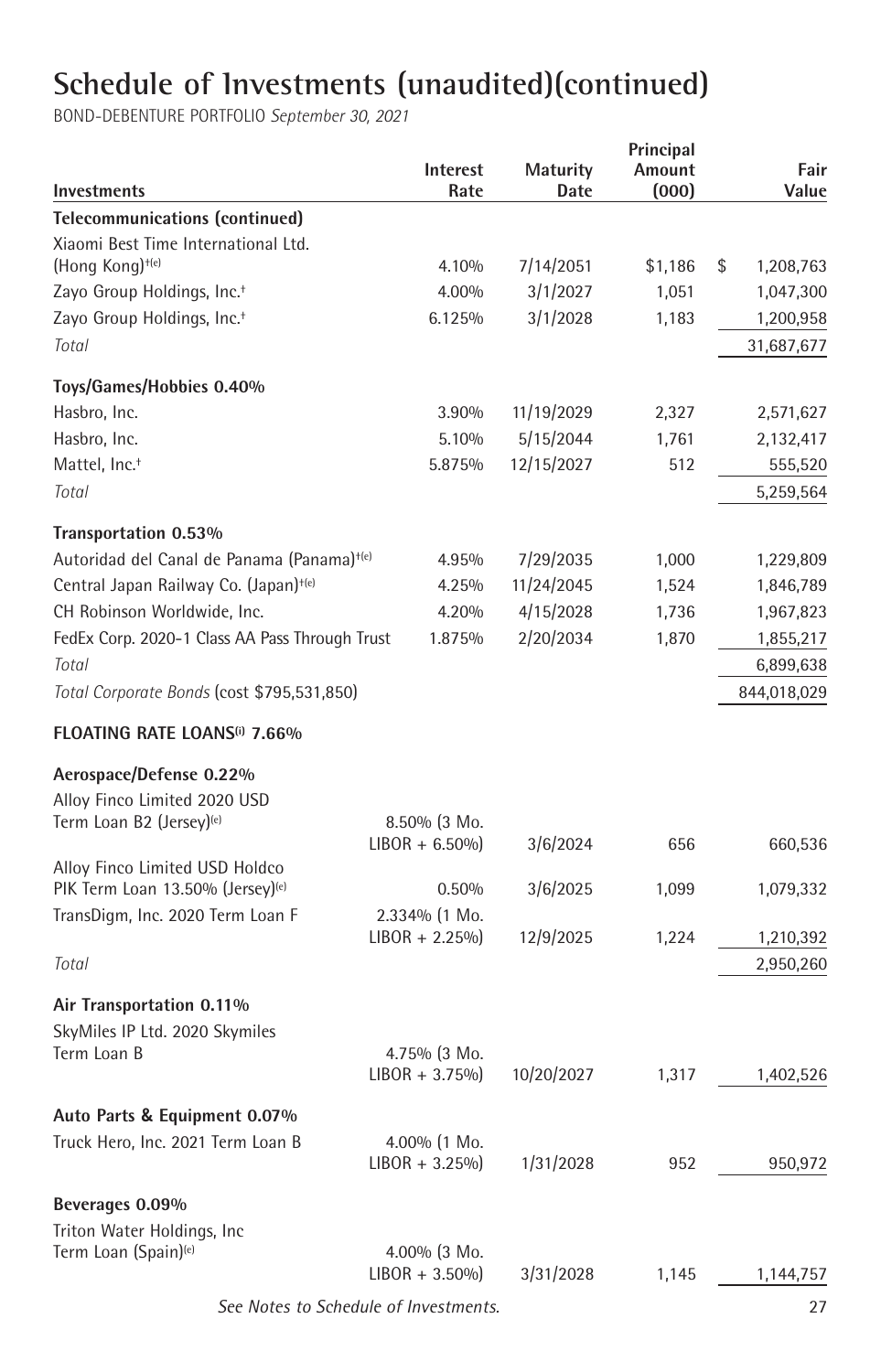|                                           |                  |                 | Principal |                          |
|-------------------------------------------|------------------|-----------------|-----------|--------------------------|
|                                           | Interest         | <b>Maturity</b> | Amount    | Fair                     |
| Investments                               | Rate             | Date            | (000)     | Value                    |
| Building & Construction 0.18%             |                  |                 |           |                          |
| Centuri Group, Inc Term Loan B            | 3.00% (3 Mo.     |                 |           |                          |
|                                           | $LIBOR + 2.50\%$ | 8/27/2028       | \$1,283   | \$<br>1,284,049          |
| USIC Holdings, Inc. 2021 Term Loan        | 3.584% (1 Mo.    |                 |           |                          |
|                                           | $LIBOR + 3.50\%$ | 5/12/2028       | 1,019     | 1,019,936                |
| Total                                     |                  |                 |           | 2,303,985                |
| <b>Building Materials 0.13%</b>           |                  |                 |           |                          |
| ACProducts, Inc. 2021 Term Loan B         | 4.75% (3 Mo.     |                 |           |                          |
|                                           | $LIBOR + 4.25\%$ | 5/17/2028       | 1,743     | 1,742,421                |
| Cable & Satellite Television 0.18%        |                  |                 |           |                          |
| Cablevision Lightpath LLC Term Loan B     | 3.75% (1 Mo.     |                 |           |                          |
|                                           | $LIBOR + 3.25\%$ | 11/30/2027      | 591       | 591,946                  |
| Virgin Media Bristol LLC USD Term Loan N  | 2.584% (1 Mo.    |                 |           |                          |
|                                           | $LIBOR + 2.50\%$ | 1/31/2028       | 1,776     | 1,766,081                |
| Total                                     |                  |                 |           | 2,358,027                |
| Chemicals 0.15%                           |                  |                 |           |                          |
| Messer Industries GmbH 2018 USD           |                  |                 |           |                          |
| Term Loan                                 | 2.584% (3 Mo.    |                 |           |                          |
|                                           | $LIBOR + 2.50\%$ | 3/1/2026        | 1,060     | 1,055,962                |
| Starfruit Finco B.V 2018 USD Term Loan B  |                  |                 |           |                          |
| (Netherlands) <sup>(e)</sup>              | 2.832% (1 Mo.    |                 |           |                          |
|                                           | $LIBOR + 2.75\%$ | 10/1/2025       | 919       | 913,749                  |
| Total                                     |                  |                 |           | 1,969,711                |
| Consumer/Commercial/Lease Financing 0.09% |                  |                 |           |                          |
| Blackhawk Network Holdings, Inc 2018      |                  |                 |           |                          |
| 1st Lien Term Loan                        | 3.084% (1 Mo.    |                 |           |                          |
|                                           | $LIBOR + 3.00\%$ | 6/15/2025       | 1,207     | 1,199,555                |
| Diversified Capital Goods 0.09%           |                  |                 |           |                          |
| LSF11 A5 Holdco LLC Term Loan B           | (i)              | 9/30/2028       | 1,134     | 1,136,398 <sup>(k)</sup> |
| UTEX Industries Inc. 2020 First Out       |                  |                 |           |                          |
| Exit Term Loan A                          | $8.50\%$ (1 Mo.  |                 |           |                          |
|                                           | $LIBOR + 7.00\%$ | 12/3/2025       | 47        | 47,823                   |
| UTEX Industries Inc. 2020 Second Out      |                  |                 |           |                          |
| Term Loan                                 | $5.25\%$ (1 Mo.  |                 |           |                          |
|                                           | $LIBOR + 5.25\%$ | 12/3/2025       | 54        | 53,656                   |
| Total                                     |                  |                 |           | 1,237,877                |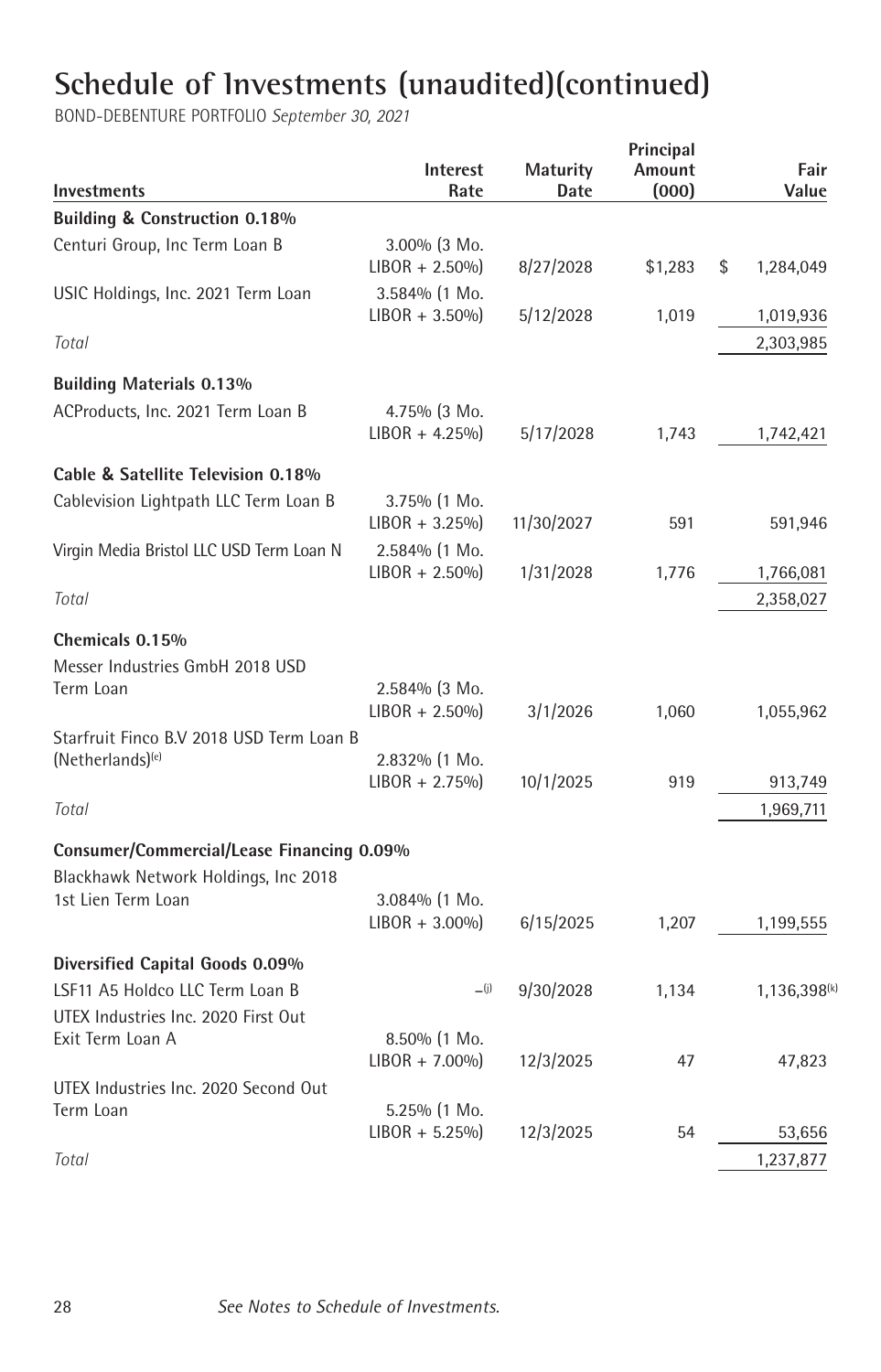| Investments                                        | <b>Interest</b><br>Rate            | <b>Maturity</b><br>Date | Principal<br>Amount<br>(000) | Fair<br>Value            |
|----------------------------------------------------|------------------------------------|-------------------------|------------------------------|--------------------------|
| Electric: Generation 0.10%                         |                                    |                         |                              |                          |
| EFS Cogen Holdings I LLC 2020                      |                                    |                         |                              |                          |
| Term Loan B                                        | 4.50% (3 Mo.                       |                         |                              |                          |
|                                                    | $LIBOR + 3.50\%$                   | 10/1/2027               | \$1,094                      | \$<br>1,098,942          |
| Frontera Generation Holdings LLC 2021              |                                    |                         |                              |                          |
| 2nd Lien Term Loan                                 | 3.75%                              |                         |                              |                          |
|                                                    | (Prime Rate + .50%)                | 7/28/2028               | 129                          | 73,421                   |
| Frontera Generation Holdings LLC<br>2021 Term Loan |                                    |                         |                              |                          |
|                                                    | 14.00% (3 Mo.<br>$LIBOR + 13.00\%$ | 6/30/2026               | 134                          | $142,003^{(k)}$          |
| Total                                              |                                    |                         |                              | 1,314,366                |
|                                                    |                                    |                         |                              |                          |
| Electric: Integrated 0.11%                         |                                    |                         |                              |                          |
| Astoria Energy LLC 2020 Term Loan B                | 4.50% (3 Mo.                       |                         |                              |                          |
|                                                    | $LIBOR + 3.50\%$                   | 12/10/2027              | 1,496                        | 1,503,360                |
|                                                    |                                    |                         |                              |                          |
| Electronics 0.10%                                  |                                    |                         |                              |                          |
| Atlas CC Acquisition Corp Term Loan B              | 5.00% (3 Mo.                       |                         |                              |                          |
|                                                    | $LIBOR + 4.25\%$                   | 5/25/2028               | 1,265                        | 1,271,015                |
| Gas Distribution 0.35%                             |                                    |                         |                              |                          |
| CQP Holdco LP 2021 Term Loan B                     | 4.25% (1 Mo.                       |                         |                              |                          |
|                                                    | $LIBOR + 3.75\%$                   | 6/5/2028                | 1,858                        | 1,854,212                |
| NorthRiver Midstream Finance LP 2018               |                                    |                         |                              |                          |
| Term Loan B (Canada) <sup>(e)</sup>                | 3.395% (3 Mo.                      |                         |                              |                          |
|                                                    | $LIBOR + 3.25\%$                   | 10/1/2025               | 1,580                        | 1,578,625                |
| Oryx Midstream Holdings LLC Term Loan B            | (i)                                | 9/29/2028               | 1,188                        | 1,188,476 <sup>(k)</sup> |
| Total                                              |                                    |                         |                              | 4,621,313                |
| Health Facilities 0.23%                            |                                    |                         |                              |                          |
| Heartland Dental, LLC 2018                         |                                    |                         |                              |                          |
| 1st Lien Term Loan                                 | 3.585% (1 Mo.                      |                         |                              |                          |
|                                                    | $LIBOR + 3.50\%$                   | 4/30/2025               | 1,202                        | 1,193,322                |
| Select Medical Corporation 2017                    |                                    |                         |                              |                          |
| Term Loan B                                        | 2.34% (1 Mo.                       |                         |                              |                          |
|                                                    | $LIBOR + 2.25\%$                   | 3/6/2025                | 1,822                        | 1,813,968                |
| Total                                              |                                    |                         |                              | 3,007,290                |
| <b>Health Services 0.45%</b>                       |                                    |                         |                              |                          |
| Global Medical Response, Inc. 2020                 |                                    |                         |                              |                          |
| Term Loan B                                        | 5.75% (3 Mo.                       |                         |                              |                          |
|                                                    | $LIBOR + 4.75\%$                   | 10/2/2025               | 1,846                        | 1,855,067                |
| National Mentor Holdings, Inc.                     |                                    |                         |                              |                          |
| 2021 Delayed Draw Term Loan <sup>(1)</sup>         | 3.75%                              | 3/2/2028                | 84                           | 83,661                   |
|                                                    |                                    |                         |                              |                          |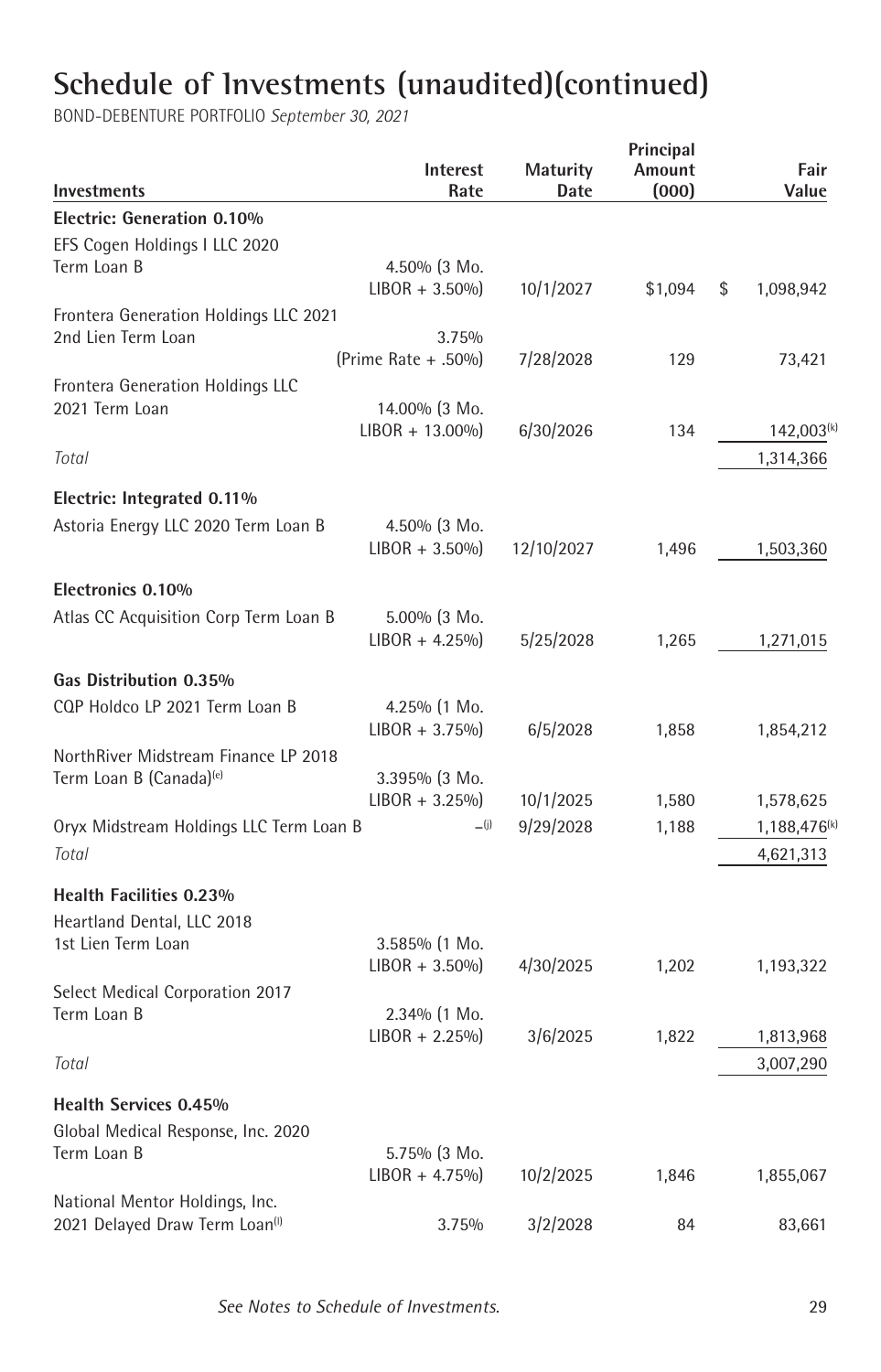| <b>Investments</b>                                   | Interest<br>Rate                  | Maturity<br>Date | Principal<br>Amount<br>(000) | Fair<br>Value   |
|------------------------------------------------------|-----------------------------------|------------------|------------------------------|-----------------|
| <b>Health Services (continued)</b>                   |                                   |                  |                              |                 |
| National Mentor Holdings, Inc.                       |                                   |                  |                              |                 |
| 2021 Term Loan                                       | 4.50% (1 Mo.                      |                  |                              |                 |
|                                                      | $LIBOR + 3.75\%$                  |                  |                              |                 |
|                                                      | $(3 \text{ Mo. LIBOR} + 3.75\%)$  | 2/18/2028        | \$1,798                      | \$<br>1,799,750 |
| National Mentor Holdings, Inc.                       |                                   |                  |                              |                 |
| 2021 Term Loan C                                     | 4.50% (3 Mo.                      |                  |                              |                 |
|                                                      | $LIBOR + 3.75\%$                  | 3/2/2028         | 57                           | 56,758          |
| RegionalCare Hospital Partners Holdings,             |                                   |                  |                              |                 |
| Inc. 2018 Term Loan B                                | 3.835% (1 Mo.                     |                  |                              |                 |
|                                                      | $LIBOR + 3.75\%$                  | 11/16/2025       | 971                          | 971,001         |
| U.S. Renal Care, Inc. 2019 Term Loan B               | 5.084% (1 Mo.                     |                  |                              |                 |
|                                                      | $LIBOR + 5.00\%$                  | 6/26/2026        | 1,172                        | 1,171,991       |
| Total                                                |                                   |                  |                              | 5,938,228       |
| Hotels 0.11%                                         |                                   |                  |                              |                 |
| Four Seasons Hotels Limited New                      |                                   |                  |                              |                 |
| 1st Lien Term Loan (Canada) <sup>(e)</sup>           | 2.087% (1 Mo.                     |                  |                              |                 |
|                                                      | $LIBOR + 2.00\%$                  | 11/30/2023       | 1,503                        | 1,500,473       |
| Insurance Brokerage 0.09%                            |                                   |                  |                              |                 |
|                                                      |                                   |                  |                              |                 |
| Hub International Limited 2018                       |                                   |                  |                              |                 |
| Term Loan B                                          | 2.875% (3 Mo.<br>$LIBOR + 2.75\%$ | 4/25/2025        | 1,155                        | 1,144,826       |
|                                                      |                                   |                  |                              |                 |
| Investments & Miscellaneous Financial Services 0.32% |                                   |                  |                              |                 |
| HighTower Holdings LLC 2021                          |                                   |                  |                              |                 |
| Delayed Draw Term Loan <sup>(1)</sup>                | 4.00%                             | 4/21/2028        | 382                          | 382,893         |
| HighTower Holdings LLC 2021                          |                                   |                  |                              |                 |
| Term Loan B                                          | 4.75% (3 Mo.                      |                  |                              |                 |
|                                                      | $LIBOR + 4.00\%$                  | 4/21/2028        | 1,818                        | 1,820,553       |
| Hudson River Trading LLC 2021                        |                                   |                  |                              |                 |
| Term Loan                                            | 3.084% (1 Mo.                     |                  |                              |                 |
|                                                      | $LIBOR + 3.00\%$                  | 3/20/2028        | 1,958                        | 1,949,251       |
| Total                                                |                                   |                  |                              | 4,152,697       |
| Machinery 0.11%                                      |                                   |                  |                              |                 |
| Vertical US Newco Inc Term Loan B                    | $4.00\%$ (3 Mo.                   |                  |                              |                 |
|                                                      | $LIBOR + 3.50\%$                  | 7/29/2027        | 1,423                        | 1,427,040       |
| Managed Care 0.08%                                   |                                   |                  |                              |                 |
| MedRisk, Inc. 2021 Term Loan B                       |                                   |                  |                              |                 |
|                                                      | 4.50% (1 Mo.<br>$LIBOR + 3.75\%$  | 5/10/2028        | 1.004                        | 1,004,558       |
|                                                      |                                   |                  |                              |                 |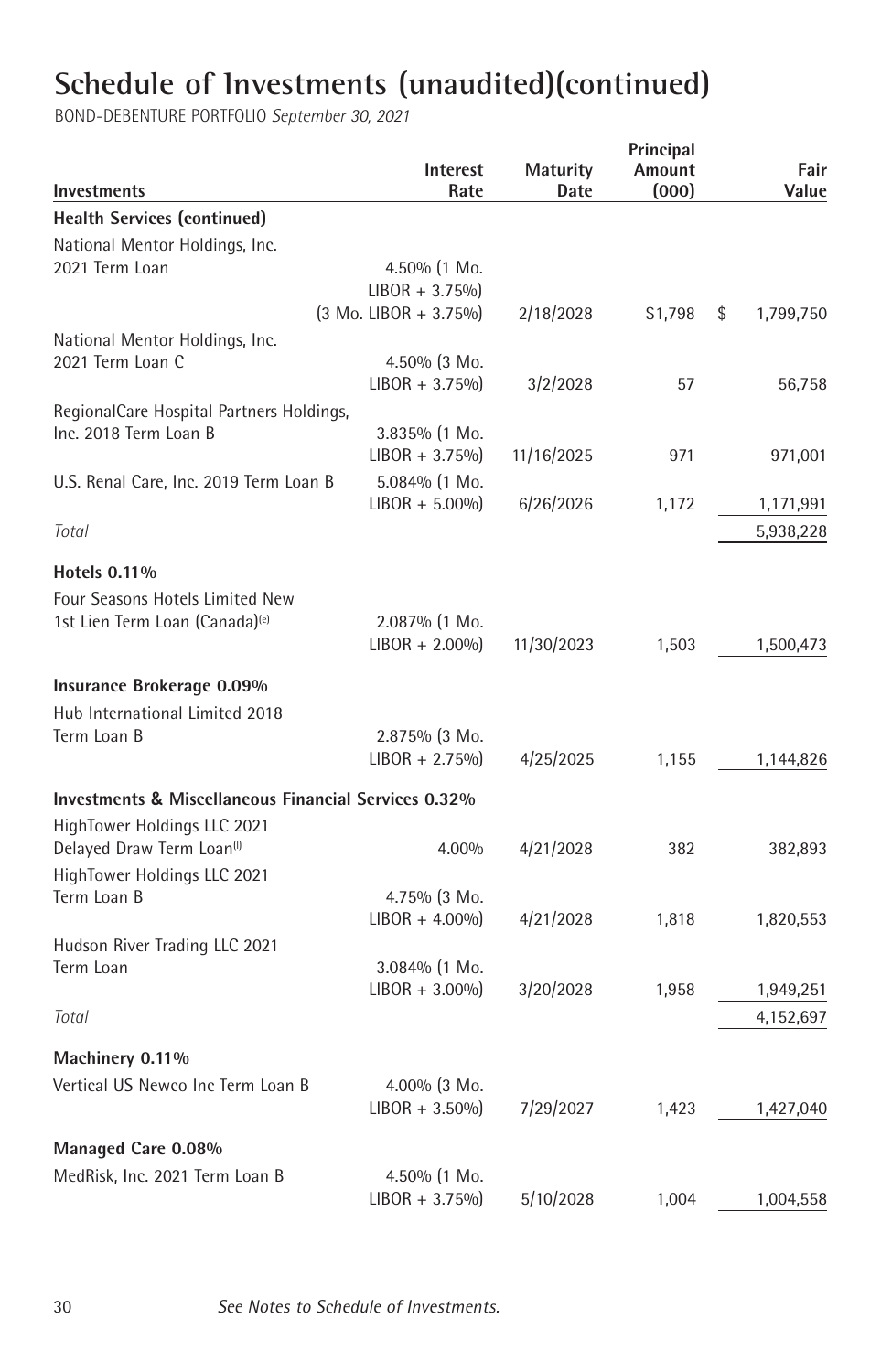| Investments                                                                                                  | Interest<br>Rate                    | <b>Maturity</b><br>Date | Principal<br>Amount<br>(000) | Fair<br>Value            |
|--------------------------------------------------------------------------------------------------------------|-------------------------------------|-------------------------|------------------------------|--------------------------|
| Manufacturing 0.22%                                                                                          |                                     |                         |                              |                          |
| ASP Unifrax Holdings Inc 2021<br>Bridge Term Loan <sup>(1)</sup>                                             | (i)                                 | 8/2/2028                | \$1,686                      | \$<br>1,686,000          |
| ASP Unifrax Holdings Inc 2021<br>Unsecured Bridge Facility <sup>(1)</sup>                                    | (i)                                 | 8/2/2029                | 1,205                        | 1,205,000                |
| Total                                                                                                        |                                     |                         |                              | 2,891,000                |
| Media: Content 0.48%                                                                                         |                                     |                         |                              |                          |
| Gray Television, Inc. 2021<br>Second Lien Bridge Term Loan <sup>(1)</sup><br>Nexstar Broadcasting, Inc. 2018 | (i)                                 | 8/12/2022               | 3,757                        | $3,756,758^{(k)}$        |
| Term Loan B3                                                                                                 | 2.334% (1 Mo.                       |                         |                              |                          |
|                                                                                                              | $LIBOR + 2.25\%$                    | 1/17/2024               | 1,021                        | 1,020,782                |
| Univision Communications, Inc.<br>2021 Term Loan B                                                           | (i)                                 | 5/5/2028                | 1,470                        | 1,469,247                |
| Total                                                                                                        |                                     |                         |                              | 6,246,787                |
| <b>Medical Products 0.38%</b>                                                                                |                                     |                         |                              |                          |
| Medline Industries, Inc. Bridge Term Loan <sup>(1)</sup><br>Medline Industries, Inc. Unsecured Bridge        | (i)                                 | 8/4/2022                | 2,399                        | 2,398,781 <sup>(k)</sup> |
| Term Loan <sup>(1)</sup>                                                                                     | (i)                                 | 8/4/2022                | 2,587                        | 2,586,617 <sup>(k)</sup> |
| Total                                                                                                        |                                     |                         |                              | 4,985,398                |
| Personal & Household Products 0.10%                                                                          |                                     |                         |                              |                          |
| FGI Operating Company, LLC                                                                                   |                                     |                         |                              |                          |
| Exit Term Loan                                                                                               | 10.132% (3 Mo.<br>$LIBOR + 10.00\%$ | 5/16/2022               | 83                           | $10,375^{(k)}$           |
| Springs Windows Fashions, LLC 2021                                                                           |                                     |                         |                              |                          |
| Term Loan B                                                                                                  | (i)                                 | 9/17/2028               | 1,339                        | 1,331,218                |
| Total                                                                                                        |                                     |                         |                              | 1,341,593                |
| Rail 0.13%                                                                                                   |                                     |                         |                              |                          |
| Genesee & Wyoming Inc.                                                                                       |                                     |                         |                              |                          |
| (New) Term Loan                                                                                              | 2.132% (3 Mo.                       |                         |                              |                          |
|                                                                                                              | $LIBOR + 2.00\%$                    | 12/30/2026              | 1,714                        | 1,705,447                |
| Recreation & Travel 0.29%                                                                                    |                                     |                         |                              |                          |
| Alterra Mountain Company                                                                                     |                                     |                         |                              |                          |
| Term Loan B1                                                                                                 | 2.834% (1 Mo.<br>$LIBOR + 2.75\%$   | 7/31/2024               | 1,118                        |                          |
| Delta 2 (LUX) S.a.r.l. 2018 USD                                                                              |                                     |                         |                              | 1,112,248                |
| Term Loan (Luxembourg) <sup>(e)</sup>                                                                        | 3.50% (1 Mo.                        |                         |                              |                          |
|                                                                                                              | $LIBOR + 2.50\%$                    | 2/1/2024                | 1,198                        | 1,196,301                |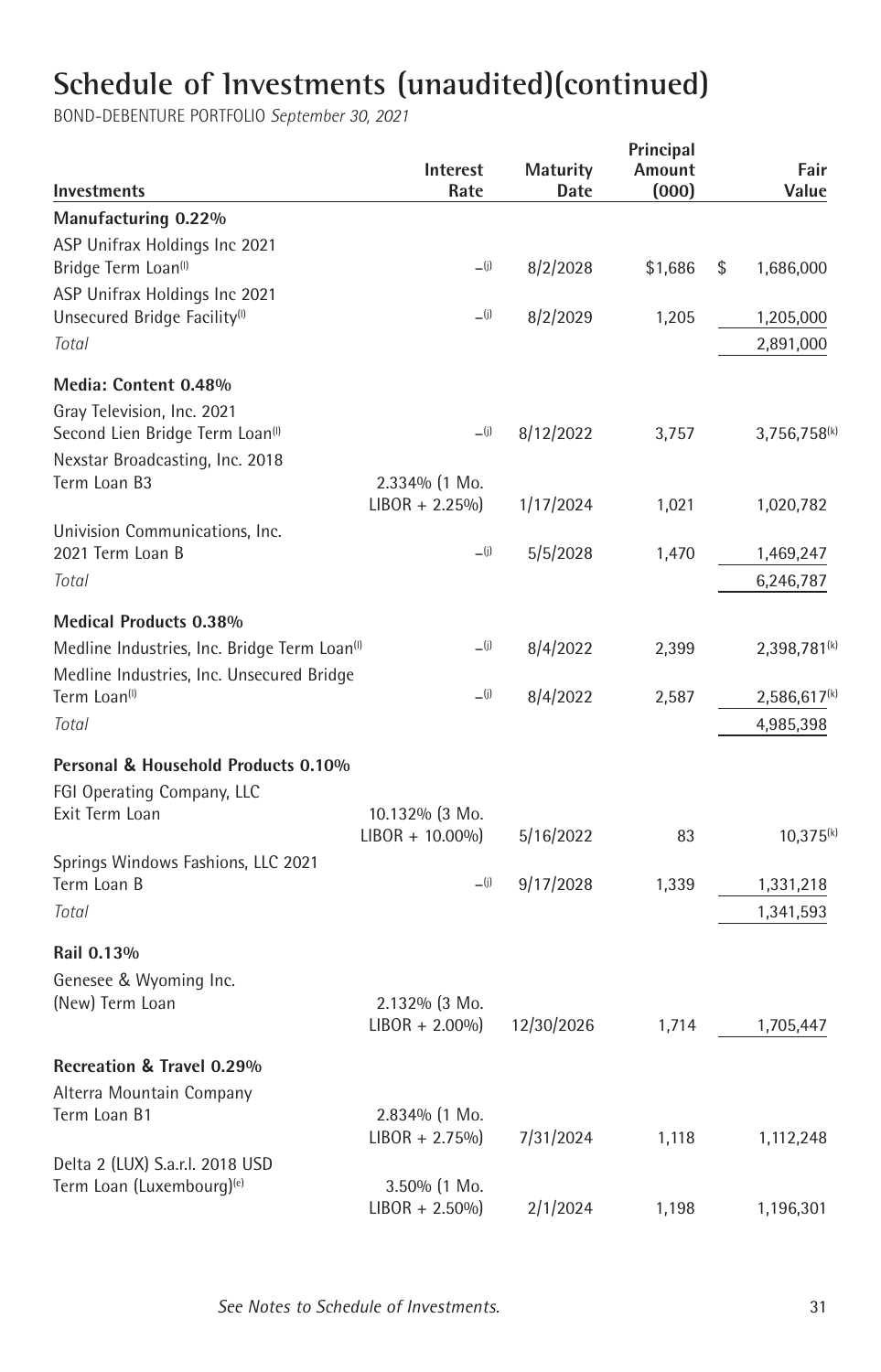| Investments                              | <b>Interest</b><br>Rate          | <b>Maturity</b><br>Date | Principal<br>Amount<br>(000) | Fair<br>Value |
|------------------------------------------|----------------------------------|-------------------------|------------------------------|---------------|
| Recreation & Travel (continued)          |                                  |                         |                              |               |
| Motion Finco Sarl Delayed Draw           |                                  |                         |                              |               |
| Term Loan B2 (Luxembourg) <sup>(e)</sup> | 3.382% (3 Mo.                    |                         |                              |               |
|                                          | $LIBOR + 3.25\%$                 | 11/12/2026              | \$184                        | \$<br>178,883 |
| Motion Finco Sarl USD                    |                                  |                         |                              |               |
| Term Loan B1 (Luxembourg) <sup>(e)</sup> | 3.382% (3 Mo.                    |                         |                              |               |
|                                          | $LIBOR + 3.25\%$                 | 11/12/2026              | 1,393                        | 1,351,379     |
| Total                                    |                                  |                         |                              | 3,838,811     |
| Restaurants 0.27%                        |                                  |                         |                              |               |
| IRB Holding Corp 2020 Term Loan B        | 3.75% (3 Mo.                     |                         |                              |               |
|                                          | $LIBOR + 2.75\%$                 |                         |                              |               |
|                                          | $(6 \text{ Mo. LIBOR} + 2.75\%)$ | 2/5/2025                | 1,753                        | 1,753,460     |
| Panera Bread Company Term Loan A         | 2.334% (1 Mo.                    |                         |                              |               |
|                                          | $LIBOR + 2.25\%$                 | 7/18/2022               | 1,756                        | 1,729,423     |
| Total                                    |                                  |                         |                              | 3,482,883     |
| Software/Services 0.97%                  |                                  |                         |                              |               |
| Cornerstone OnDemand, Inc. 2021          |                                  |                         |                              |               |
| Term Loan B                              | 3.334% (1 Mo.                    |                         |                              |               |
|                                          | $LIBOR + 3.25\%$                 | 4/22/2027               | 948                          | 947,965       |
| LogMeln, Inc. Term Loan B                | 4.833% (1 Mo.                    |                         |                              |               |
|                                          | $LIBOR + 4.75\%$                 | 8/31/2027               | 3,973                        | 3,975,428     |
| Magenta Buyer LLC 2021 USD               |                                  |                         |                              |               |
| 1st Lien Term Loan                       | 5.75% (3 Mo.                     |                         |                              |               |
|                                          | $LIBOR + 5.00\%$                 | 7/27/2028               | 1,342                        | 1,344,049     |
| Peraton Corp. Term Loan B                | 4.50% (1 Mo.                     |                         |                              |               |
|                                          | $LIBOR + 3.75\%$                 | 2/1/2028                | 1,187                        | 1,189,545     |
| Polaris Newco LLC USD Term Loan B        | 4.50% (6 Mo.                     |                         |                              |               |
|                                          | $LIBOR + 4.00\%$                 | 6/2/2028                | 1,513                        | 1,518,220     |
| RealPage, Inc 1st Lien Term Loan         | 3.75% (1 Mo.                     |                         |                              |               |
|                                          | $LIBOR + 3.25\%$                 | 4/24/2028               | 1,404                        | 1,401,478     |
| Tibco Software Inc. 2020 Term Loan B3    | 3.834% (1 Mo.                    |                         |                              |               |
|                                          | $LIBOR + 3.75\%$                 | 6/30/2026               | 1,182                        | 1,176,910     |
| Ultimate Software Group Inc (The)        |                                  |                         |                              |               |
| Term Loan B                              | 3.834% (1 Mo.                    |                         |                              |               |
|                                          | $LIBOR + 3.75\%$                 | 5/4/2026                | 1,195                        | 1,198,305     |
| Total                                    |                                  |                         |                              | 12,751,900    |
| Specialty Retail 0.66%                   |                                  |                         |                              |               |
| Birkenstock GmbH & Co. KG USD            |                                  |                         |                              |               |
| Term Loan B (Germany) <sup>(e)</sup>     | 4.25% (3 Mo.                     |                         |                              |               |
|                                          | $LIBOR + 3.75\%$                 | 4/27/2028               | 882                          | 882,707       |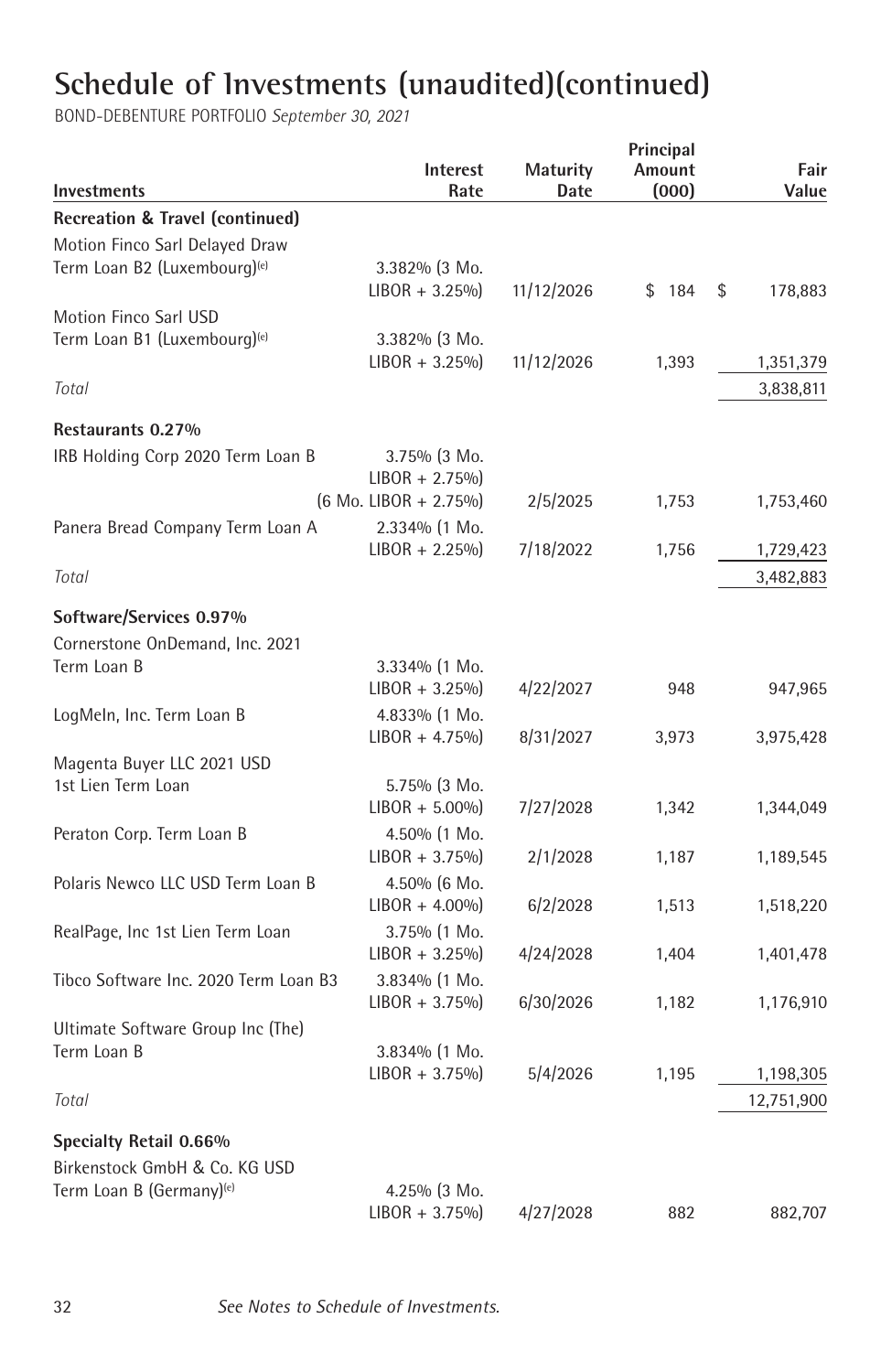| Investments                             | Interest<br>Rate  | Maturity<br>Date | Principal<br>Amount<br>(000) | Fair<br>Value |
|-----------------------------------------|-------------------|------------------|------------------------------|---------------|
| <b>Specialty Retail (continued)</b>     |                   |                  |                              |               |
| BJ's Wholesale Club, Inc. 2017          |                   |                  |                              |               |
| 1st Lien Term Loan                      | 2.083% (1 Mo.     |                  |                              |               |
|                                         | $LIBOR + 2.00\%$  | 2/3/2024         | \$908                        | \$<br>909,709 |
| Claire's Stores, Inc. 2019 Term Loan B  | $6.584\%$ (1 Mo.  |                  |                              |               |
|                                         | $LIBOR + 6.50\%$  | 12/18/2026       | 675                          | 669,131       |
| Foundation Building Materials Holding   |                   |                  |                              |               |
| Company LLC 2021 Term Loan              | 3.75% (3 Mo.      |                  |                              |               |
|                                         | $LIBOR + 3.25\%$  | 2/3/2028         | 681                          | 676,798       |
| Harbor Freight Tools USA, Inc.          |                   |                  |                              |               |
| 2021 Term Loan B                        | 3.25% (1 Mo.      |                  |                              |               |
|                                         | $LIBOR + 2.75\%$  | 10/19/2027       | 906                          | 907,075       |
| Mavis Tire Express Services Corp.       |                   |                  |                              |               |
| 2021 Term Loan B                        | 4.75% (1 Mo.      |                  |                              |               |
|                                         | $LIBOR + 4.00\%$  | 5/4/2028         | 1,414                        | 1,419,020     |
| Michaels Companies, Inc. 2021           |                   |                  |                              |               |
| Term Loan B                             | 5.00% (3 Mo.      |                  |                              |               |
|                                         | $LIBOR + 4.25\%$  | 4/15/2028        | 720                          | 721,238       |
| Petco Health and Wellness Company, Inc. |                   |                  |                              |               |
| 2021 Term Loan B                        | $4.00\%$ (3 Mo.   |                  |                              |               |
|                                         | $LIBOR + 3.25\%$  | 3/3/2028         | 1,574                        | 1,575,544     |
| Winterfell Financing Sarl EUR           |                   |                  |                              |               |
| Term Loan B(d)                          | 3.50% (3 Mo.      |                  |                              |               |
|                                         | EURIBOR $+3.50\%$ | 5/4/2028         | <b>EUR 806</b>               | 927,841       |
| Total                                   |                   |                  |                              | 8,689,063     |
|                                         |                   |                  |                              |               |
| Support: Services 0.67%                 |                   |                  |                              |               |
| Avis Budget Car Rental, LLC             |                   |                  |                              |               |
| 2020 Term Loan B                        | 1.84% (1 Mo.      |                  |                              |               |
|                                         | $LIBOR + 1.75\%$  | 8/6/2027         | \$1,225                      | 1,201,384     |
| Brown Group Holding, LLC                |                   |                  |                              |               |
| Term Loan B                             | $3.25\%$ (3 Mo.   |                  |                              |               |
|                                         | $LIBOR + 2.75\%$  | 6/7/2028         | 1,127                        | 1,127,893     |
| CoreLogic, Inc. Term Loan               | 4.00% (1 Mo.      |                  |                              |               |
|                                         | $LIBOR + 3.50\%$  | 6/2/2028         | 1,658                        | 1,658,695     |
| Drive Chassis HoldCo, LLC 2019          |                   |                  |                              |               |
| 2nd Lien Term Loan                      | 7.119% (3 Mo.     |                  |                              |               |
|                                         | $LIBOR + 7.00\%$  | 4/10/2026        | 1,300                        | 1,321,131     |
| Pike Corporation 2021 Incremental       |                   |                  |                              |               |
| Term Loan B                             | 3.09% (1 Mo.      |                  |                              |               |
|                                         | $LIBOR + 3.00\%$  | 1/21/2028        | 896                          | 897,308       |
| Rent-A-Center, Inc. 2021 First Lien     |                   |                  |                              |               |
| Term Loan B                             | 3.374% (3 Mo.     |                  |                              |               |
|                                         | $LIBOR + 3.25\%$  | 2/17/2028        | 471                          | 473,111       |
|                                         |                   |                  |                              |               |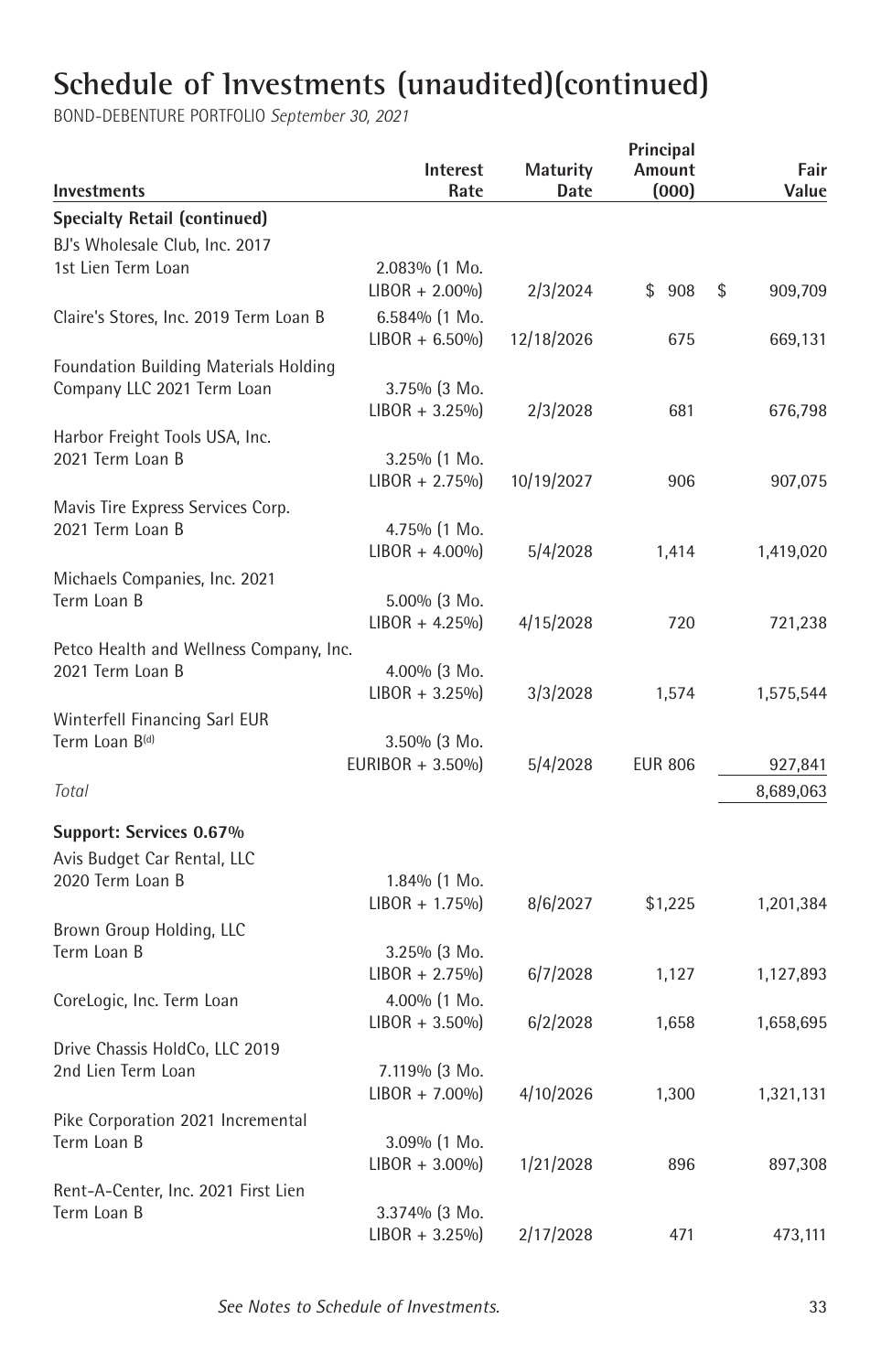| Investments                                              | Interest<br>Rate | <b>Maturity</b><br>Date | Principal<br>Amount<br>(000) | Fair<br>Value   |
|----------------------------------------------------------|------------------|-------------------------|------------------------------|-----------------|
| <b>Support: Services (continued)</b>                     |                  |                         |                              |                 |
| Team Health Holdings, Inc.                               |                  |                         |                              |                 |
| 1st Lien Term Loan                                       | 3.75% (1 Mo.     |                         |                              |                 |
|                                                          | $LIBOR + 2.75\%$ | 2/6/2024                | \$1,296                      | \$<br>1,266,722 |
| WEX Inc. 2021 Term Loan                                  | 2.334% (1 Mo.    |                         |                              |                 |
|                                                          | $LIBOR + 2.25\%$ | 3/31/2028               | 854                          | 851,212         |
| Total                                                    |                  |                         |                              | 8,797,456       |
| Technology Hardware & Equipment 0.13%                    |                  |                         |                              |                 |
| Atlas CC Acquisition Corp Term Loan C                    | $5.00\%$ (3 Mo.  |                         |                              |                 |
|                                                          | $LIBOR + 4.25\%$ | 5/25/2028               | 257                          | 258,511         |
| Delta TopCo, Inc. 2020 Term Loan B                       | 4.50% (3 Mo.     |                         |                              |                 |
|                                                          | $LIBOR + 3.75\%$ | 12/1/2027               | 1,450                        | 1,453,658       |
| Total                                                    |                  |                         |                              | 1,712,169       |
| Total Floating Rate Loans (cost \$99,563,361)            |                  |                         |                              | 100,587,764     |
| <b>FOREIGN GOVERNMENT OBLIGATIONS 2.27%</b>              |                  |                         |                              |                 |
| Angola 0.25%                                             |                  |                         |                              |                 |
| Republic of Angola <sup>+(e)</sup>                       | 9.125%           | 11/26/2049              | 1,720                        | 1,753,403       |
| Republic of Angola <sup>+(e)</sup>                       | 9.375%           | 5/8/2048                | 1,483                        | 1,535,320       |
| Total                                                    |                  |                         |                              |                 |
|                                                          |                  |                         |                              | 3,288,723       |
| Bermuda 0.13%                                            |                  |                         |                              |                 |
| Bermuda Government International Bond <sup>+</sup>       | 2.375%           | 8/20/2030               | 896                          | 891,520         |
| Bermuda Government International Bond <sup>+</sup>       | 3.375%           | 8/20/2050               | 794                          | 799,637         |
| Total                                                    |                  |                         |                              | 1,691,157       |
| Cayman Islands 0.10%                                     |                  |                         |                              |                 |
| Ivory Coast Government International                     |                  |                         |                              |                 |
| $Bond+(d)$                                               | 5.875%           | 10/17/2031              | EUR 1,090                    | 1,320,100       |
|                                                          |                  |                         |                              |                 |
| Colombia 0.21%                                           |                  |                         |                              |                 |
| Colombia Government International Bond <sup>(e)</sup>    | 5.20%            | 5/15/2049               | \$2,773                      | 2,769,229       |
| Costa Rica 0.25%                                         |                  |                         |                              |                 |
| Costa Rica Government International Bond <sup>+(e)</sup> | 7.158%           | 3/12/2045               | 3,251                        | 3,263,191       |
|                                                          |                  |                         |                              |                 |
| Ecuador 0.15%                                            |                  |                         |                              |                 |
| Ecuador Government International Bond <sup>+(e)</sup>    | 5.00%            | 7/31/2030               | 2,246                        | 1,892,133       |
| Eqypt 0.13%                                              |                  |                         |                              |                 |
| Arab Republic of Eqypt <sup>+(e)</sup>                   | 5.577%           | 2/21/2023               | 1,626                        | 1,676,577       |
|                                                          |                  |                         |                              |                 |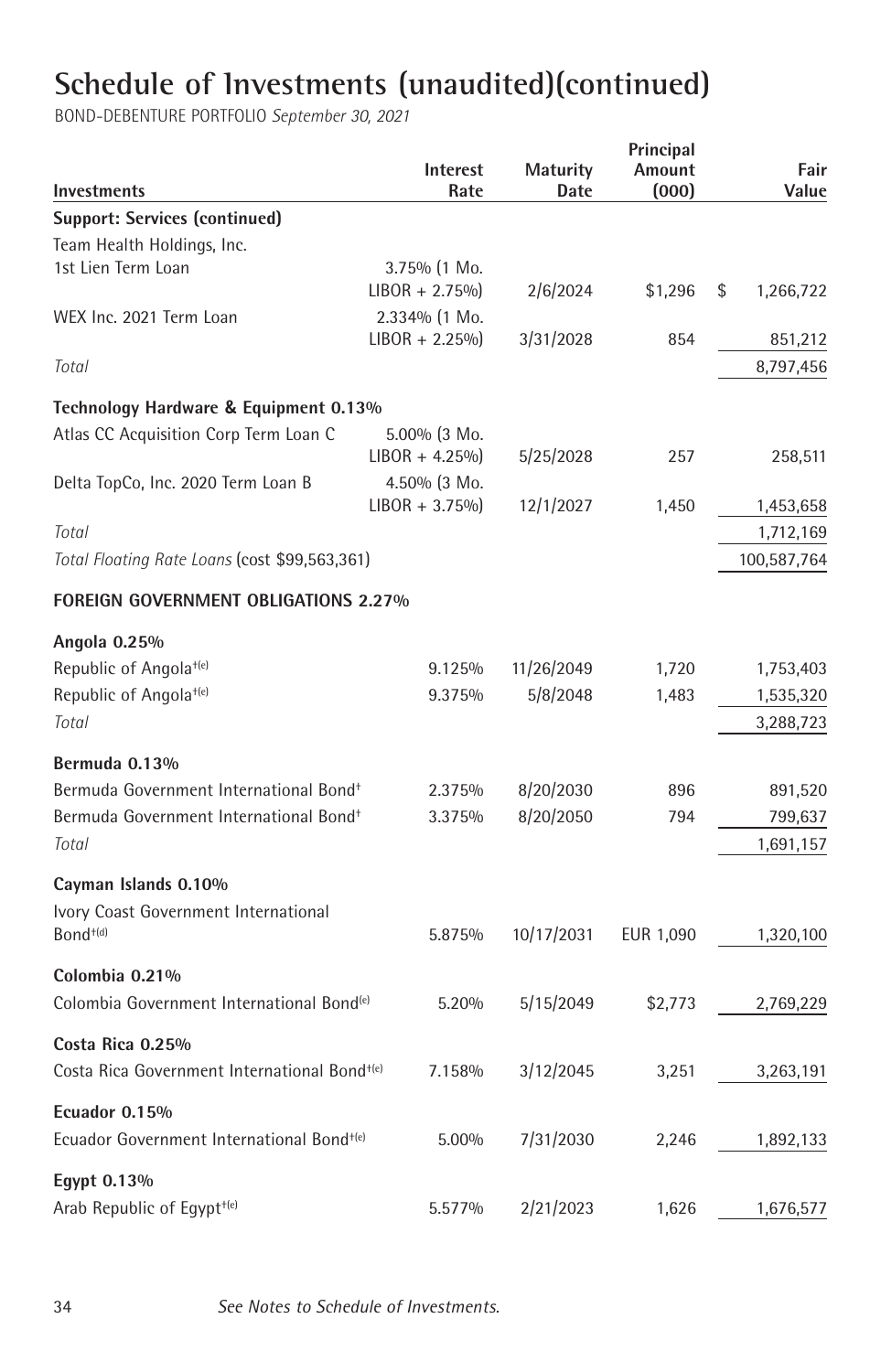| Investments                                              | <b>Interest</b><br>Rate | <b>Maturity</b><br>Date | Principal<br>Amount<br>(000) | Fair<br>Value   |
|----------------------------------------------------------|-------------------------|-------------------------|------------------------------|-----------------|
| Ghana 0.15%                                              |                         |                         |                              |                 |
| Republic of Ghana <sup>+(e)</sup>                        | 6.375%                  | 2/11/2027               | \$2,079                      | \$<br>1,962,316 |
| Kenya 0.32%                                              |                         |                         |                              |                 |
| Republic of Kenya <sup>+(e)</sup>                        | 7.25%                   | 2/28/2028               | 1,918                        | 2,112,424       |
| Republic of Kenya <sup>+(e)</sup>                        | 8.25%                   | 2/28/2048               | 1,924                        | 2,086,414       |
| Total                                                    |                         |                         |                              | 4,198,838       |
| Oman 0.10%                                               |                         |                         |                              |                 |
| Oman Sovereign Sukuk Co. <sup>+(e)</sup>                 | 4.875%                  | 6/15/2030               | 1,253                        | 1,320,638       |
| Senegal 0.09%                                            |                         |                         |                              |                 |
| Senegal Government International Bond <sup>+(d)</sup>    | 5.375%                  | 6/8/2037                | EUR 1,071                    | 1,225,557       |
| South Africa 0.17%                                       |                         |                         |                              |                 |
| Republic of South Africa <sup>(e)</sup>                  | 5.75%                   | 9/30/2049               | \$2,334                      | 2,229,483       |
| Sri Lanka 0.13%                                          |                         |                         |                              |                 |
| Republic of Sri Lanka <sup>+(e)</sup>                    | 5.875%                  | 7/25/2022               | 2,340                        | 1,719,900       |
| United Arab Emirates 0.09%                               |                         |                         |                              |                 |
| Abu Dhabi Government International <sup>+(e)</sup>       | 3.125%                  | 5/3/2026                | 1,107                        | 1,198,405       |
| Total Foreign Government Obligations (cost \$29,845,896) |                         |                         |                              | 29,756,247      |
| <b>MUNICIPAL BONDS 2.54%</b>                             |                         |                         |                              |                 |
| Air Transportation 0.08%                                 |                         |                         |                              |                 |
| County of Miami-Dade FL Aviation Revenue                 | 4.28%                   | 10/1/2041               | 950                          | 1,046,119       |
| Education 0.52%                                          |                         |                         |                              |                 |
| California State University                              | 3.899%                  | 11/1/2047               | 1,975                        | 2,306,480       |
| Ohio University                                          | 5.59%                   | 12/1/2114               | 1,000                        | 1,482,516       |
| Permanent University Fund - Texas A&M                    |                         |                         |                              |                 |
| <b>University System</b>                                 | 3.66%                   | 7/1/2047                | 1,070                        | 1,158,491       |
| Regents of the University of California<br>Medical Ce    | 3.006%                  | 5/15/2050               | 885                          | 906,745         |
| Regents of the University of California                  |                         |                         |                              |                 |
| Medical Center                                           | 6.548%                  | 5/15/2048               | 600                          | 927,645         |
| Total                                                    |                         |                         |                              | 6,781,877       |
| General Obligation 0.63%                                 |                         |                         |                              |                 |
| City of Chicago IL                                       | 6.314%                  | 1/1/2044                | 475                          | 624,971         |
| City of Chicago IL                                       | 7.781%                  | 1/1/2035                | 405                          | 561,650         |
| City of Portland OR                                      | 7.701%                  | 6/1/2022                | 550                          | 576,355         |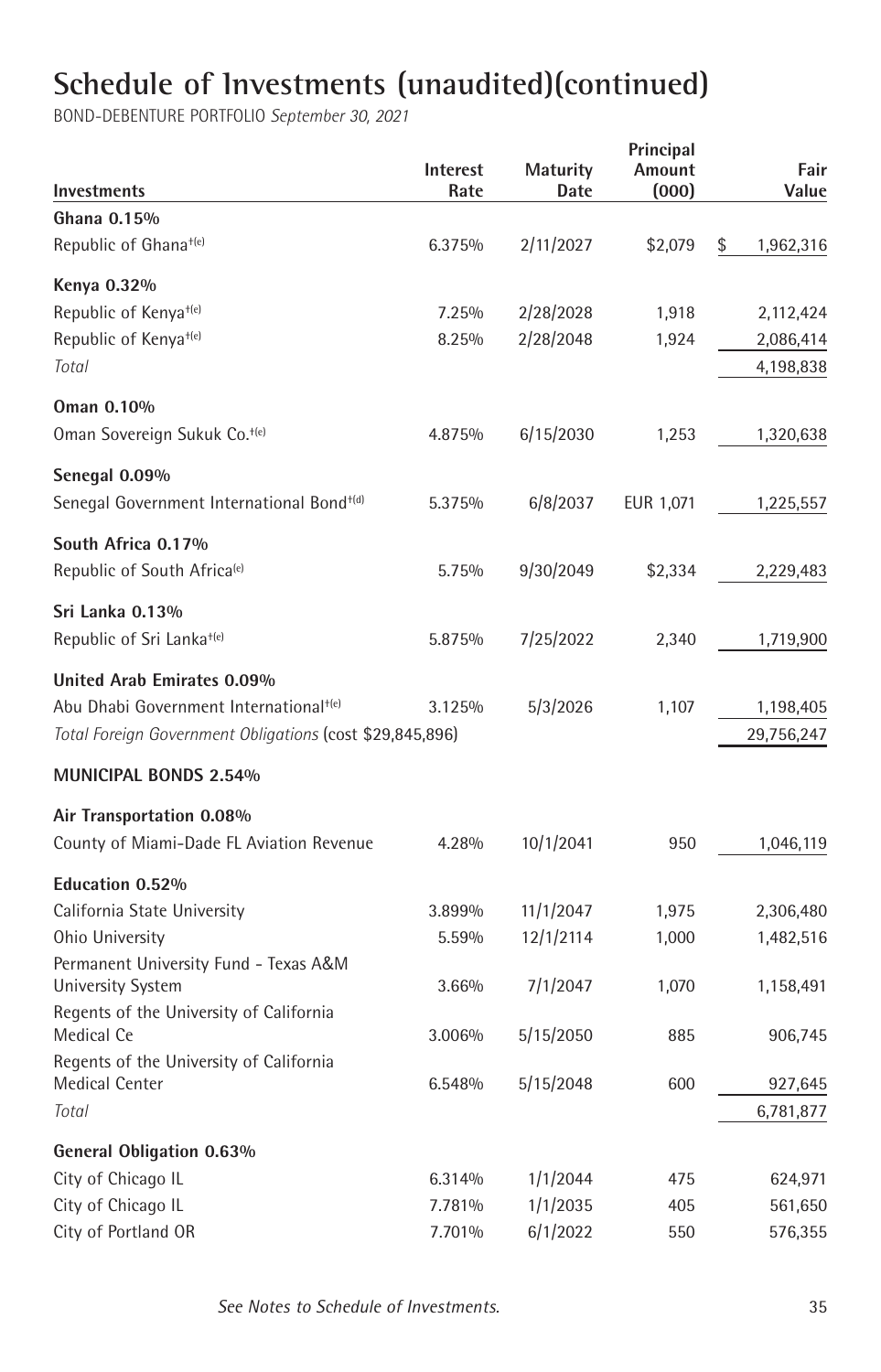| Investments                                              | Interest<br>Rate | Maturity<br>Date | Principal<br>Amount<br>(000) | Fair<br>Value   |
|----------------------------------------------------------|------------------|------------------|------------------------------|-----------------|
| <b>General Obligation (continued)</b>                    |                  |                  |                              |                 |
| Commonwealth of Pennsylvania                             | 5.45%            | 2/15/2030        | \$836                        | \$<br>1,031,363 |
| District of Columbia                                     | 5.591%           | 12/1/2034        | 795                          | 1,021,441       |
| State of Illinois                                        | 5.10%            | 6/1/2033         | 3,010                        | 3,510,636       |
| University of North Carolina at Chapel Hill              | 3.847%           | 12/1/2034        | 855                          | 1,009,044       |
| Total                                                    |                  |                  |                              | 8,335,460       |
| Lease Obligation 0.07%                                   |                  |                  |                              |                 |
| State of Wisconsin                                       | 3.294%           | 5/1/2037         | 790                          | 873,164         |
| Miscellaneous 0.29%                                      |                  |                  |                              |                 |
| County of Miami-Dade FL                                  | 2.786%           | 10/1/2037        | 575                          | 572,370         |
| <b>Dallas Convention Center Hotel</b>                    |                  |                  |                              |                 |
| Development Corp.,                                       | 7.088%           | 1/1/2042         | 1,210                        | 1,704,303       |
| New York City Industrial Development Agency <sup>+</sup> | 11.00%           | 3/1/2029         | 1,135                        | 1,531,927       |
| Total                                                    |                  |                  |                              | 3,808,600       |
| Revenue - Utilities - Other 0.10%                        |                  |                  |                              |                 |
| City of San Antonio TX Electric & Gas                    |                  |                  |                              |                 |
| Systems Revenue                                          | 5.718%           | 2/1/2041         | 980                          | 1,372,970       |
| Tax Revenue 0.28%                                        |                  |                  |                              |                 |
| Massachusetts School Building Authority                  | 5.715%           | 8/15/2039        | 1,220                        | 1,683,380       |
| Memphis-Shelby County Industrial                         |                  |                  |                              |                 |
| Development Board <sup>(h)</sup>                         | 7.00%            | 7/1/2045         | 1,415                        | 1,264,150       |
| New York State Dormitory Authority                       | 3.19%            | 2/15/2043        | 310                          | 330,922         |
| <b>Regional Transportation District Sales</b>            |                  |                  |                              |                 |
| <b>Tax Revenue</b>                                       | 2.387%           | 11/1/2037        | 455                          | 443,138         |
| Total                                                    |                  |                  |                              | 3,721,590       |
| Taxable Revenue - Water & Sewer 0.05%                    |                  |                  |                              |                 |
| City & County Honolulu HI Wastewater                     |                  |                  |                              |                 |
| System Revenue                                           | 1.623%           | 7/1/2031         | 390                          | 379,107         |
| City & County Honolulu HI Wastewater                     |                  |                  |                              |                 |
| System Revenue                                           | 2.574%           | 7/1/2041         | 260                          | 258,407         |
| Total                                                    |                  |                  |                              | 637,514         |
| Transportation 0.52%                                     |                  |                  |                              |                 |
| Chicago Transit Authority Sales                          |                  |                  |                              |                 |
| Tax Receipts Fund                                        | 6.20%            | 12/1/2040        | 1,030                        | 1,415,100       |
| Foothill-Eastern Transportation Corridor Agency          | 4.094%           | 1/15/2049        | 787                          | 831,548         |
| Metropolitan Transportation Authority                    | 5.175%           | 11/15/2049       | 1,000                        | 1,371,556       |
| Metropolitan Transportation Authority                    | 6.668%           | 11/15/2039       | 525                          | 755,288         |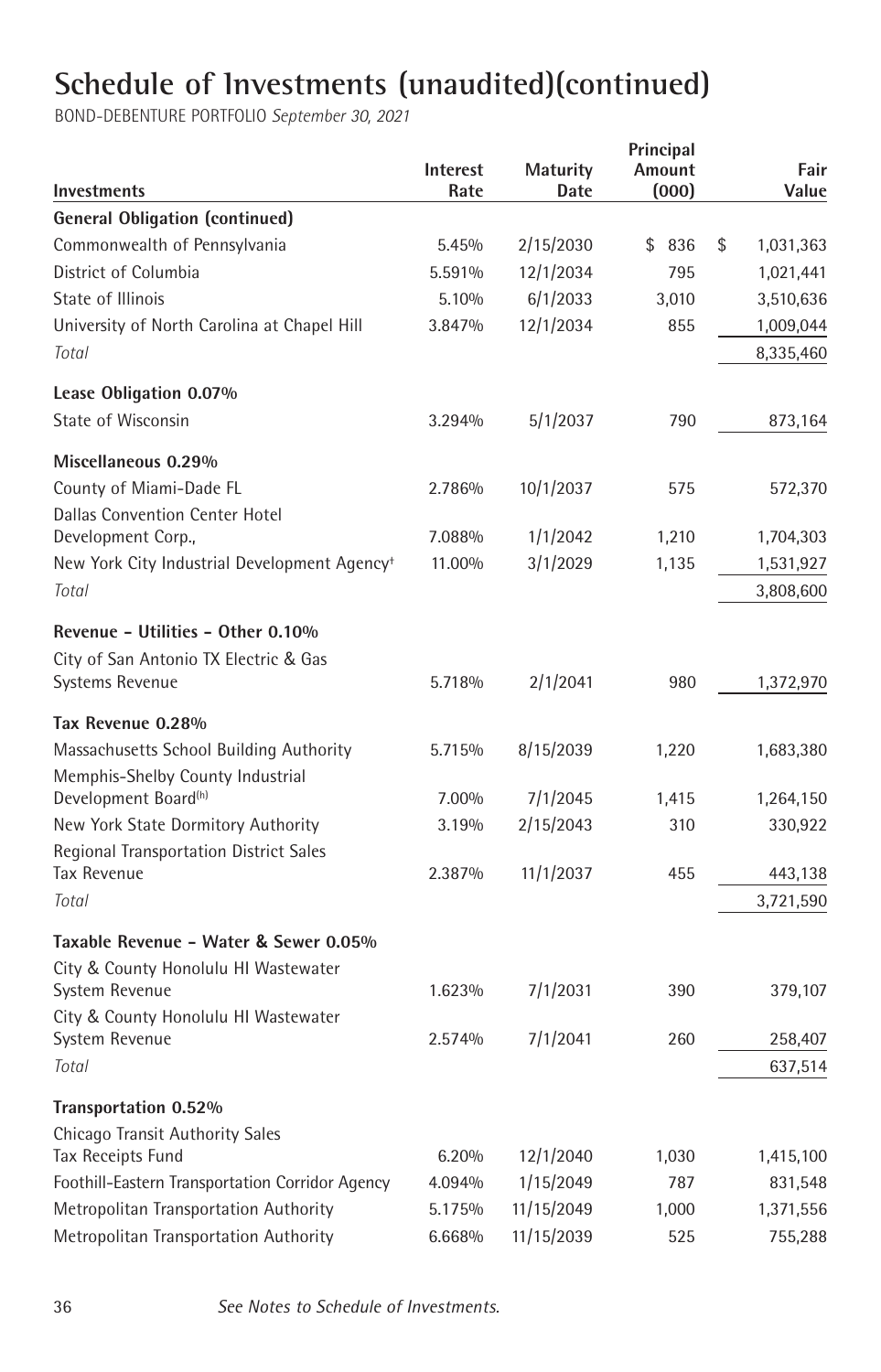| Investments                                                              | <b>Interest</b><br>Rate                        | <b>Maturity</b><br>Date | Principal<br>Amount<br>(000) | Fair<br>Value   |
|--------------------------------------------------------------------------|------------------------------------------------|-------------------------|------------------------------|-----------------|
| Transportation (continued)                                               |                                                |                         |                              |                 |
| New Jersey Transportation Trust Fund Authority                           | 4.131%                                         | 6/15/2042               | \$1,075                      | \$<br>1,227,754 |
| Port of Seattle WA                                                       | 3.755%                                         | 5/1/2036                | 1,105                        | 1,203,491       |
| Total                                                                    |                                                |                         |                              | 6,804,737       |
| Total Municipal Bonds (cost \$30,711,084)                                |                                                |                         |                              | 33,382,031      |
| NON-AGENCY COMMERCIAL MORTGAGE-BACKED SECURITIES 5.16%                   |                                                |                         |                              |                 |
| Angel Oak Mortgage Trust 2020-1 A1 <sup>+</sup>                          |                                                | 2.466% (m) 12/25/2059   | 302                          | 304,205         |
| Atrium Hotel Portfolio Trust                                             |                                                |                         |                              |                 |
| 2018-ATRM A <sup>+</sup>                                                 | 1.034% (1 Mo.                                  |                         |                              |                 |
|                                                                          | $LIBOR + .95\%$ <sup>*</sup>                   | 6/15/2035               | 2,083                        | 2,086,991       |
| BBCMS Mortgage Trust 2018-C2 C                                           |                                                | 5.135% (m) 12/15/2051   | 1,011                        | 1,138,239       |
| <b>BBCMS Mortgage Trust</b><br>2019-BWAY A <sup>+</sup>                  | $1.04\%$ (1 Mo.                                |                         |                              |                 |
|                                                                          | $LIBOR + .96\%$ <sup>*</sup>                   | 11/15/2034              | 1,750                        | 1,747,325       |
| Benchmark Mortgage                                                       |                                                |                         |                              |                 |
| Trust 2019-B12 WMA <sup>+</sup>                                          | $4.388\%$ <sup>#(m)</sup>                      | 8/15/2052               | 2,892                        | 2,883,064       |
| BHMS 2018-ATLS A <sup>+</sup>                                            | 1.334% (1 Mo.                                  |                         |                              |                 |
|                                                                          | $LIBOR + 1.25\%$ <sup>*</sup>                  | 7/15/2035               | 3,300                        | 3,313,613       |
| BX 2021-MFM1 B <sup>+</sup>                                              | 1.034% (1 Mo.<br>$LIBOR + .95\%$               | 1/15/2034               | 400                          | 400,816         |
| BX 2021-MFM1 C <sup>+</sup>                                              | 1.284% (1 Mo.<br>$LIBOR + 1.20\%$ <sup>*</sup> | 1/15/2034               | 250                          | 250,627         |
| <b>BX Commercial Mortgage</b><br>Trust 2020-VIV4 A <sup>+</sup>          | 2.843%                                         | 3/9/2044                | 829                          | 865,957         |
| BX Commercial Mortgage                                                   |                                                |                         |                              |                 |
| Trust 2021-VOLT A <sup>+</sup>                                           | $0.80\%$ (1 Mo.                                |                         |                              |                 |
|                                                                          | $LIBOR + .70\%$                                | 9/15/2036               | 2,630                        | 2,635,149       |
| CF Trust 2019-BOSS A1                                                    | 4.75% (1 Mo.<br>$LIBOR + 3.25\%$ <sup>*</sup>  | 12/15/2021              | 1,340                        | 1,235,711       |
| Citigroup Commercial Mortgage                                            |                                                |                         |                              |                 |
| Trust 2016-GC36 C                                                        | $4.909\%$ <sup>#(m)</sup>                      | 2/10/2049               | 480                          | 500,700         |
| Citigroup Commercial Mortgage                                            |                                                |                         |                              |                 |
| Trust 2016-P3 D <sup>+</sup>                                             | $2.804\%$ <sup>#(m)</sup>                      | 4/15/2049               | 828                          | 689,184         |
| COMM Mortgage Trust 2014-UBS5 AM                                         | $4.193\%$ <sup><math>#</math>(m)</sup>         | 9/10/2047               | 1,161                        | 1,242,457       |
| COMM Mortgage Trust 2020-SBX C <sup>+</sup>                              | $2.056\%$ <sup>#(m)</sup>                      | 1/10/2038               | 350                          | 352,797         |
| COMM Mortgage Trust 2020-SBX D <sup>+</sup>                              | $2.399\%$ <sup>#(m)</sup>                      | 1/10/2038               | 500                          | 502,078         |
| Commercial Mortgage Pass-Through<br>Certificates 2020-SBX A <sup>+</sup> | 1.67%                                          | 1/10/2038               | 450                          | 455,487         |
| Credit Suisse Mortgage Capital Certificates                              |                                                |                         |                              |                 |
| 2019-ICE4 C <sup>+</sup>                                                 | 1.514% (1 Mo.                                  |                         |                              |                 |
|                                                                          | $LIBOR + 1.43\%$ <sup>*</sup>                  | 5/15/2036               | 3,000                        | 3,006,480       |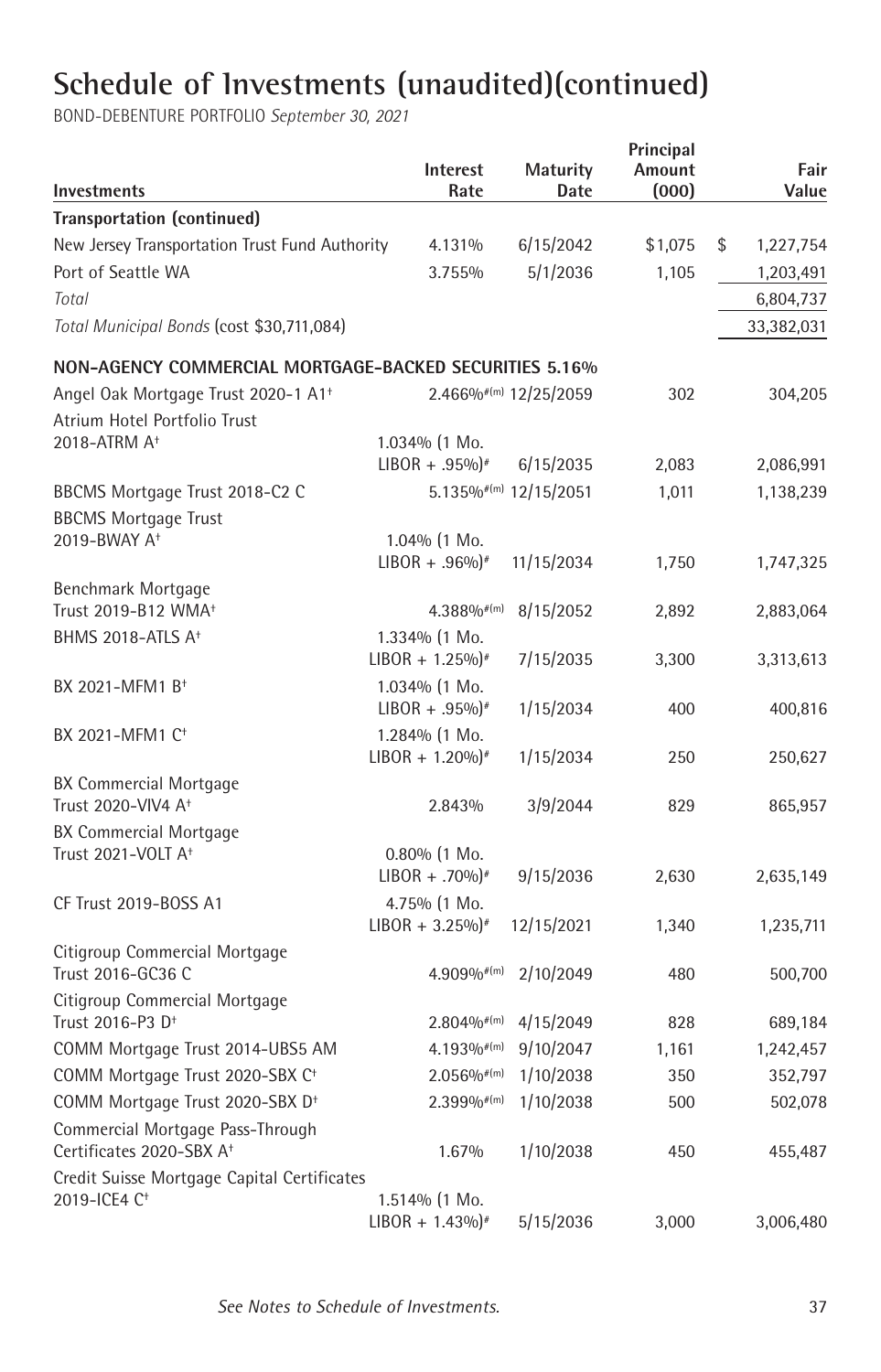| Investments                                                                     | Interest<br>Rate                               | <b>Maturity</b><br>Date | Principal<br>Amount<br>(000) |    | Fair<br>Value |  |
|---------------------------------------------------------------------------------|------------------------------------------------|-------------------------|------------------------------|----|---------------|--|
| NON-AGENCY COMMERCIAL MORTGAGE-BACKED SECURITIES (continued)                    |                                                |                         |                              |    |               |  |
| Credit Suisse Mortgage Capital Certificates                                     |                                                |                         |                              |    |               |  |
| 2019-ICE4 D <sup>+</sup>                                                        | $1.684\%$ (1 Mo.                               |                         |                              |    |               |  |
|                                                                                 | $LIBOR + 1.60\%$ <sup>*</sup>                  | 5/15/2036               | \$924                        | \$ | 928,009       |  |
| Credit Suisse Mortgage Capital Certificates                                     |                                                |                         |                              |    |               |  |
| 2021-BRIT A                                                                     | 3.709%                                         | 5/15/2023               | 4,500                        |    | 4,516,399     |  |
| CSMC 2020-AFC1 Trust A1 <sup>+</sup>                                            | $2.24\%$ <sup>#(m)</sup>                       | 2/25/2050               | 792                          |    | 799,704       |  |
| <b>CSMC 2021-BPNY A<sup>+</sup></b>                                             | 3.798% (1 Mo.<br>LIBOR + $3.71\%$ <sup>*</sup> | 8/15/2023               | 2,420                        |    | 2,420,232     |  |
| Deephaven Residential Mortgage<br>Trust 2020-1 A1 <sup>+</sup>                  | $2.339\%$ $\#$ (m)                             | 1/25/2060               | 425                          |    | 427,918       |  |
| Fontainebleau Miami Beach<br>Trust 2019-FBLU A <sup>+</sup>                     | 3.144%                                         | 12/10/2036              | 780                          |    | 817,229       |  |
| Fontainebleau Miami Beach                                                       |                                                |                         |                              |    |               |  |
| Trust 2019-FBLU B <sup>+</sup>                                                  | 3.447%                                         | 12/10/2036              | 800                          |    | 838,684       |  |
| GCAT Trust 2020-NQM1 A1 <sup>+</sup>                                            | 2.247%                                         | 1/25/2060               | 277                          |    | 279,024       |  |
| Great Wolf Trust 2019-WOLF A <sup>+</sup>                                       | 1.118% (1 Mo.<br>$LIBOR + 1.03\%$ <sup>*</sup> | 12/15/2036              | 3,317                        |    | 3,319,807     |  |
| Great Wolf Trust 2019-WOLF D <sup>+</sup>                                       | 2.017% (1 Mo.<br>$LIBOR + 1.93\%$ <sup>*</sup> | 12/15/2036              | 2,923                        |    | 2,909,544     |  |
| GS Mortgage Securities Corp.                                                    |                                                |                         |                              |    |               |  |
| Trust 2021-RENT E <sup>+</sup>                                                  | 2.834% (1 Mo.                                  |                         |                              |    |               |  |
|                                                                                 | $LIBOR + 2.75\%$ <sup>*</sup>                  | 11/21/2035              | 650                          |    | 651,312       |  |
| GS Mortgage Securities Corp.<br>Trust 2021-RENT F <sup>+</sup>                  |                                                |                         |                              |    |               |  |
|                                                                                 | 3.734% (1 Mo.<br>$LIBOR + 3.65\%$ <sup>*</sup> | 11/21/2035              | 500                          |    | 501,523       |  |
| GS Mortgage Securities Corp.                                                    |                                                |                         |                              |    |               |  |
| Trust 2021-RENT G <sup>+</sup>                                                  | 5.784% (1 Mo.                                  |                         |                              |    |               |  |
|                                                                                 | $LIBOR + 5.70\%$ <sup>*</sup>                  | 11/21/2035              | 100                          |    | 101,269       |  |
| GS Mortgage Securities Corp.                                                    |                                                |                         |                              |    |               |  |
| Trust 2021-RSMZ MZ <sup>+</sup>                                                 | 9.584% (1 Mo.                                  |                         |                              |    |               |  |
|                                                                                 | $LIBOR + 9.50\%$ <sup>*</sup>                  | 6/15/2026               | 4,000                        |    | 4,010,913     |  |
| <b>GS Mortgage Securities</b>                                                   |                                                |                         |                              |    |               |  |
| Trust 2020-GSA2 E <sup>+</sup>                                                  | 2.25%                                          | 12/12/2053              | 550                          |    | 449,806       |  |
| Hilton Orlando Trust 2018-ORL A <sup>+</sup>                                    | 1.004% (1 Mo.<br>$LIBOR + .92\%$ <sup>*</sup>  | 12/15/2034              | 557                          |    | 557,607       |  |
| HPLY Trust 2019-HIT A <sup>+</sup>                                              | 1.084% (1 Mo.<br>$LIBOR + 1.00\%$ <sup>*</sup> | 11/15/2036              | 1,043                        |    | 1,044,386     |  |
| JPMCC Commercial Mortgage Securities<br>Trust 2017-JP5 C                        | $4.009\%$ <sup>#(m)</sup>                      | 3/15/2050               | 821                          |    | 863,789       |  |
| JPMorgan Chase Commercial Mortgage<br>Securities Trust 2017-MARK A <sup>+</sup> | 3.392%                                         | 6/5/2032                | 1,000                        |    | 1,007,446     |  |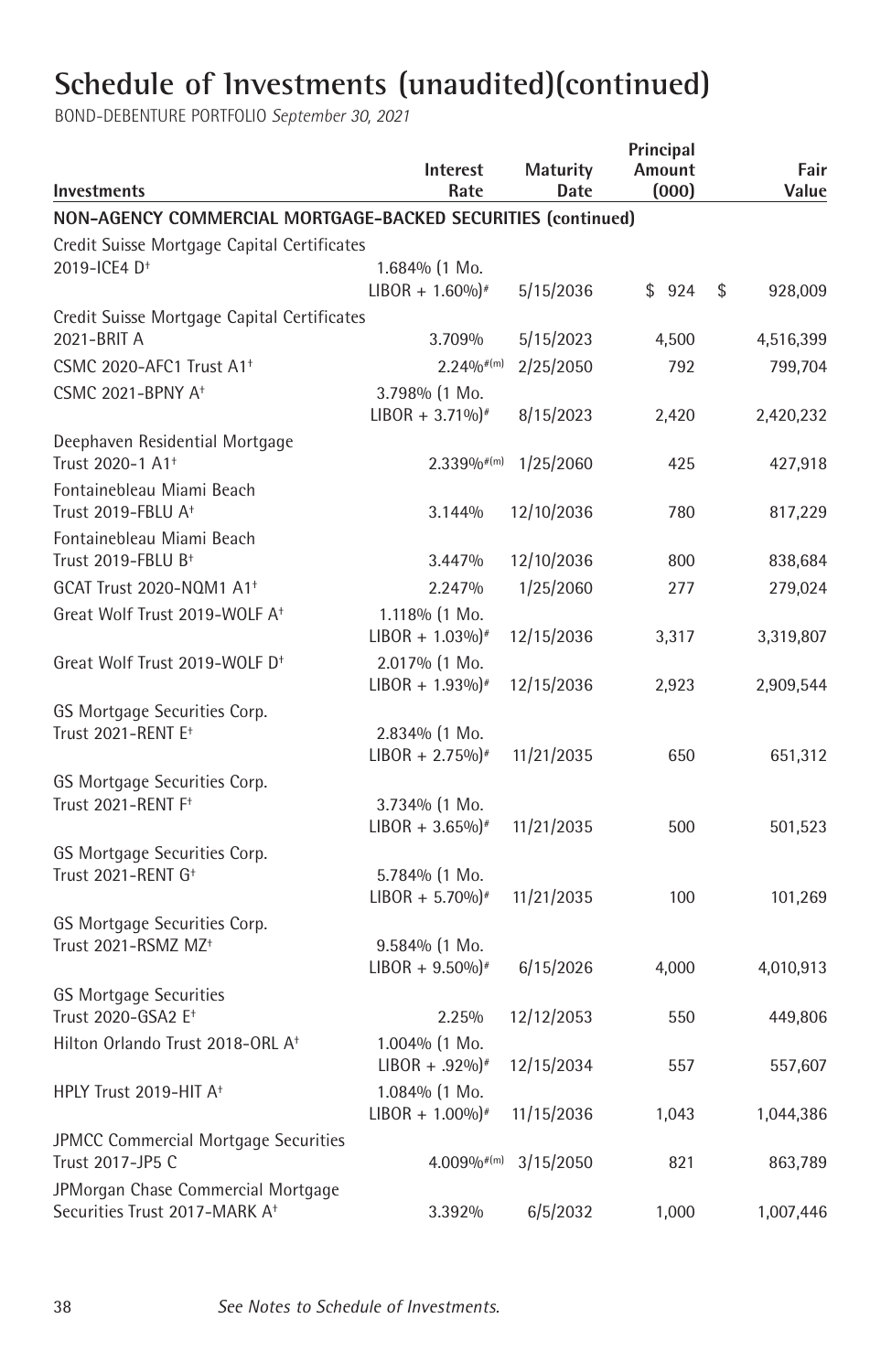| Investments                                                                     | Interest<br>Rate                                  | <b>Maturity</b><br>Date | Principal<br>Amount<br>(000) | Fair<br>Value |
|---------------------------------------------------------------------------------|---------------------------------------------------|-------------------------|------------------------------|---------------|
| NON-AGENCY COMMERCIAL MORTGAGE-BACKED SECURITIES (continued)                    |                                                   |                         |                              |               |
| JPMorgan Chase Commercial Mortgage                                              |                                                   |                         |                              |               |
| Securities Trust 2020-ACE A+                                                    | 3.287%                                            | 1/10/2037               | \$550                        | \$<br>572,760 |
| JPMorgan Chase Commercial Mortgage<br>Securities Trust 2020-ACE B <sup>+</sup>  | 3.64%                                             | 1/10/2037               | 490                          | 503,430       |
| JPMorgan Chase Commercial Mortgage<br>Securities Trust 2021-BOLT D <sup>+</sup> | $6.784\%$ (1 Mo.<br>$LIBOR + 6.70\%$ <sup>*</sup> | 8/15/2033               | 2,110                        | 2,112,511     |
| KIND Trust 2021-KIND E <sup>+</sup>                                             | $3.334\%$ (1 Mo.<br>$LIBOR + 3.25\%$ <sup>*</sup> | 8/15/2038               | 2,420                        | 2,429,244     |
| <b>KKR Industrial Portfolio</b>                                                 |                                                   |                         |                              |               |
| Trust 2021-KDIP D <sup>+</sup>                                                  | 1.334% (1 Mo.<br>$LIBOR + 1.25\%$ <sup>*</sup>    | 12/15/2037              | 350                          | 350,138       |
| <b>KKR Industrial Portfolio</b>                                                 |                                                   |                         |                              |               |
| Trust 2021-KDIP E <sup>+</sup>                                                  | $1.634\%$ (1 Mo.<br>$LIBOR + 1.55\%$ <sup>*</sup> | 12/15/2037              | 570                          | 569,926       |
| <b>KKR Industrial Portfolio</b>                                                 |                                                   |                         |                              |               |
| Trust 2021-KDIP F <sup>+</sup>                                                  | 2.134% (1 Mo.<br>$LIBOR + 2.05\%$ <sup>*</sup>    | 12/15/2037              | 626                          | 628,046       |
| Life Mortgage Trust 2021-BMR E <sup>+</sup>                                     | 1.834% (1 Mo.<br>$LIBOR + 1.75\%$ <sup>*</sup>    | 3/15/2038               | 1,200                        | 1,204,610     |
| New Residential Mortgage Loan<br>Trust 2020-NQM1 A1 <sup>+</sup>                | $2.464\%$ <sup>#(m)</sup>                         | 1/26/2060               | 278                          | 280,303       |
| One New York Plaza                                                              |                                                   |                         |                              |               |
| Trust 2020-1NYP B <sup>+</sup>                                                  | 1.584% (1 Mo.<br>$LIBOR + 1.50\%$ <sup>*</sup>    | 1/15/2026               | 600                          | 603,311       |
| One New York Plaza                                                              |                                                   |                         |                              |               |
| Trust 2020-1NYP C <sup>+</sup>                                                  | 2.284% (1 Mo.<br>$LIBOR + 2.20\%$ <sup>*</sup>    | 1/15/2026               | 1,380                        | 1,391,444     |
| One New York Plaza                                                              |                                                   |                         |                              |               |
| Trust 2020-1NYP D <sup>+</sup>                                                  | 2.834% (1 Mo.<br>$LIBOR + 2.75\%$ <sup>*</sup>    | 1/15/2026               | 500                          | 505,029       |
| PFP Ltd. 2019-6 A <sup>+</sup>                                                  | 1.135% (1 Mo.                                     |                         |                              |               |
|                                                                                 | $LIBOR + 1.05\%$ <sup>*</sup>                     | 4/14/2037               | 741                          | 739,989       |
| PFP Ltd. 2019-6 C <sup>+</sup>                                                  | 2.185% (1 Mo.                                     |                         |                              |               |
|                                                                                 | $LIBOR + 2.10\%$ <sup>*</sup>                     | 4/14/2037               | 1,995                        | 1,995,898     |
| Residential Mortgage Loan<br>Trust 2020-1 A1 <sup>+</sup>                       | $2.376\%$ <sup>#(m)</sup>                         | 2/25/2024               | 207                          | 208,875       |
| SLG Office Trust 2021-OVA E <sup>+</sup>                                        | 2.851%                                            | 7/15/2041               | 2,310                        | 2,248,199     |
| Starwood Mortgage Residential<br>Trust 2020-1 A1 <sup>+</sup>                   |                                                   |                         |                              |               |
| Verus Securitization Trust 2020-1 A1 <sup>+</sup>                               | $2.275\%$ <sup>#(m)</sup>                         | 2/25/2050               | 361                          | 364,112       |
|                                                                                 | 2.417%                                            | 1/25/2060               | 398                          | 403,375       |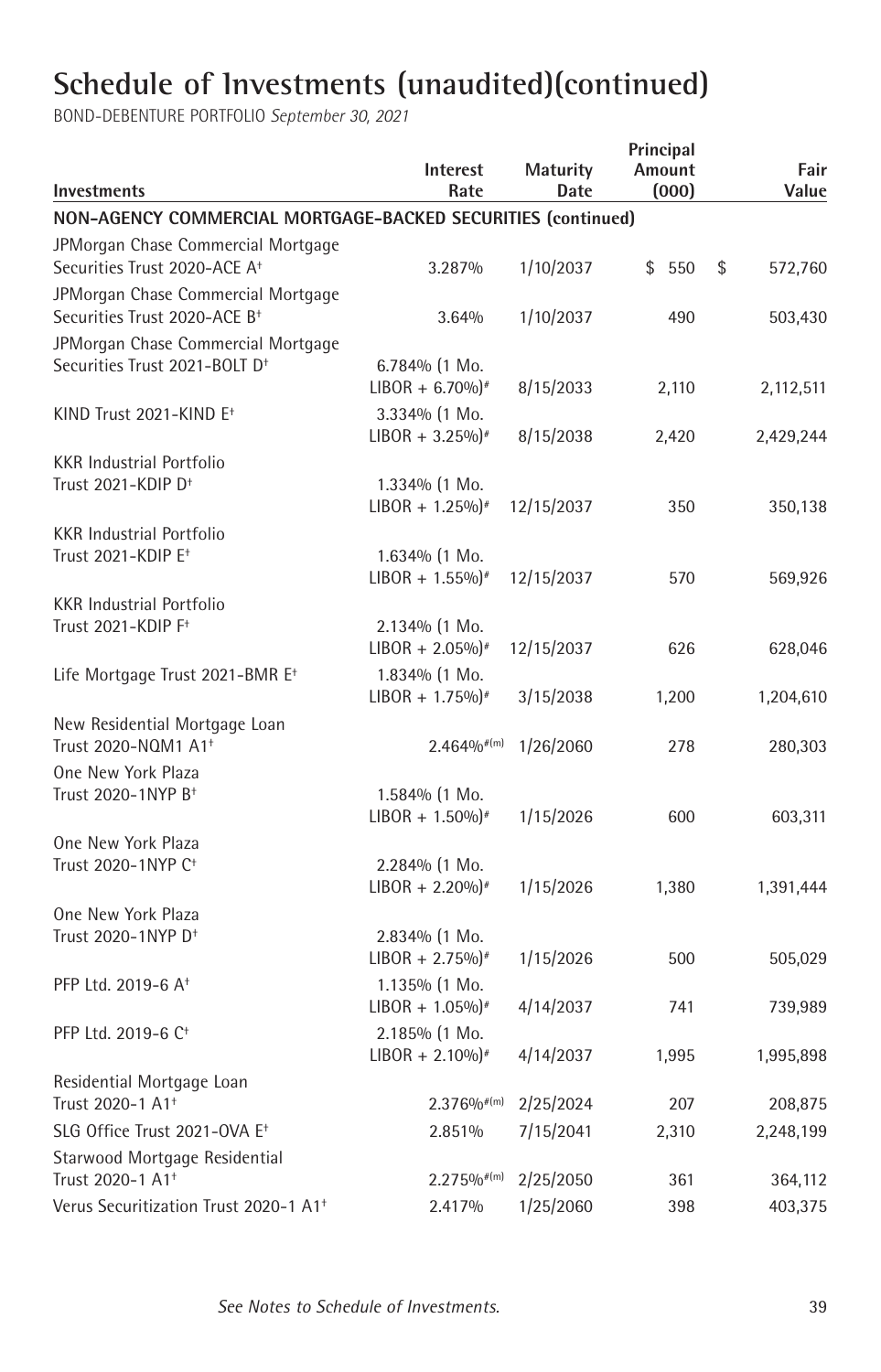|                |                                                                                                                                                                      |                               |                 | Principal     |                 |
|----------------|----------------------------------------------------------------------------------------------------------------------------------------------------------------------|-------------------------------|-----------------|---------------|-----------------|
|                |                                                                                                                                                                      | <b>Interest</b>               | <b>Maturity</b> | Amount        | Fair            |
|                | <b>Investments</b>                                                                                                                                                   | Rate                          | Date            | (000)         | Value           |
|                | NON-AGENCY COMMERCIAL MORTGAGE-BACKED SECURITIES (continued)                                                                                                         |                               |                 |               |                 |
|                | Wells Fargo Commercial Mortgage                                                                                                                                      |                               |                 |               |                 |
|                | Trust 2020-SDAL A <sup>+</sup>                                                                                                                                       | 1.094% (1 Mo.                 |                 |               |                 |
|                |                                                                                                                                                                      | $LIBOR + 1.01\%$ <sup>*</sup> | 2/15/2037       | \$582         | \$<br>582,162   |
|                | Total Non-Agency Commercial Mortgage-Backed Securities (cost \$67,216,065)                                                                                           |                               |                 |               | 67,748,843      |
|                |                                                                                                                                                                      |                               |                 |               |                 |
|                |                                                                                                                                                                      |                               |                 |               |                 |
|                |                                                                                                                                                                      | <b>Dividend</b>               |                 | <b>Shares</b> |                 |
|                |                                                                                                                                                                      | Rate                          |                 | (000)         |                 |
|                | <b>PREFERRED STOCKS 0.07%</b>                                                                                                                                        |                               |                 |               |                 |
|                | <b>Transportation Infrastructure</b>                                                                                                                                 |                               |                 |               |                 |
|                | ACBL Holdings Corp. Series A                                                                                                                                         | Zero Coupon                   |                 | 14            | 366,716         |
|                | ACBL Holdings Corp. Series B                                                                                                                                         | Zero Coupon                   |                 | 17            | 547,267         |
|                | Total Preferred Stocks (cost \$765,325)                                                                                                                              |                               |                 |               | 913,983         |
|                |                                                                                                                                                                      |                               |                 |               |                 |
|                | Total Investments in Securities 99.52% (cost \$1,249,180,087)                                                                                                        |                               |                 |               | 1,306,761,989   |
|                | Less Unfunded Loan Commitments (0.92%) (cost \$12,099,068)                                                                                                           |                               |                 |               | (12,099,710)    |
|                | Net Investments in Securities 98.60% (cost \$1,237,081,019)                                                                                                          |                               |                 |               | 1,294,662,279   |
|                | Other Assets and Liabilities - Net <sup>(n)</sup> 1.40%                                                                                                              |                               |                 |               | 18,374,484      |
|                | Net Assets 100.00%                                                                                                                                                   |                               |                 |               | \$1,313,036,763 |
|                | AUD<br>Australian Dollar.                                                                                                                                            |                               |                 |               |                 |
|                | EUR<br>Euro.                                                                                                                                                         |                               |                 |               |                 |
|                | British Pound.<br>GBP<br>ADR<br>American Depositary Receipt.                                                                                                         |                               |                 |               |                 |
|                | CMT<br>Constant Maturity Rate.                                                                                                                                       |                               |                 |               |                 |
|                | Custodian Receipt.<br>CR.                                                                                                                                            |                               |                 |               |                 |
| <b>EURIBOR</b> | Euro Interbank Offered Rate.                                                                                                                                         |                               |                 |               |                 |
|                | London Interbank Offered Rate.<br><b>LIBOR</b>                                                                                                                       |                               |                 |               |                 |
|                | PIK<br>Payment-in-kind.                                                                                                                                              |                               |                 |               |                 |
| ŧ              | <b>SOFR</b><br>Secured Over Night Financing Rate.<br>Security was purchased pursuant to Rule 144A under the Securities Act of 1933 and, unless registered under such |                               |                 |               |                 |
|                | Act or exempted from registration, may only be resold to qualified institutional buyers. At September 30, 2021, the                                                  |                               |                 |               |                 |
|                | total value of Rule 144A securities was \$577,165,013 which represents 43.99% of net assets.                                                                         |                               |                 |               |                 |
| $\#$           | Variable rate security. The interest rate represents the rate in effect at September 30, 2021.                                                                       |                               |                 |               |                 |
| $\ast$         | Non-income producing security.                                                                                                                                       |                               |                 |               |                 |
| (a)            | Variable Rate is Fixed to Float: Rate remains fixed or at Zero Coupon until designated future date.                                                                  |                               |                 |               |                 |
| (b)            | Securities purchased on a when-issued basis.                                                                                                                         |                               |                 |               |                 |
| (c)            | Level 3 Investment as described in Note 2(b) in the Notes to Financials. Security valued utilizing third party pricing                                               |                               |                 |               |                 |
|                | information without adjustment. Such valuations are based on unobservable inputs. A significant change in third                                                      |                               |                 |               |                 |
| (d)            | party information could result in a significantly lower or higher value of such Level 3 investments.<br>Investment in non-U.S. dollar denominated securities.        |                               |                 |               |                 |
| (e)            | Foreign security traded in U.S. dollars.                                                                                                                             |                               |                 |               |                 |
|                |                                                                                                                                                                      |                               |                 |               |                 |

- 
- (f) Security is perpetual in nature and has no stated maturity.<br>(g) Level 3 Investment as described in Note 2(b) in the Notes to Financials. Security fair valued by the Pricing Committee.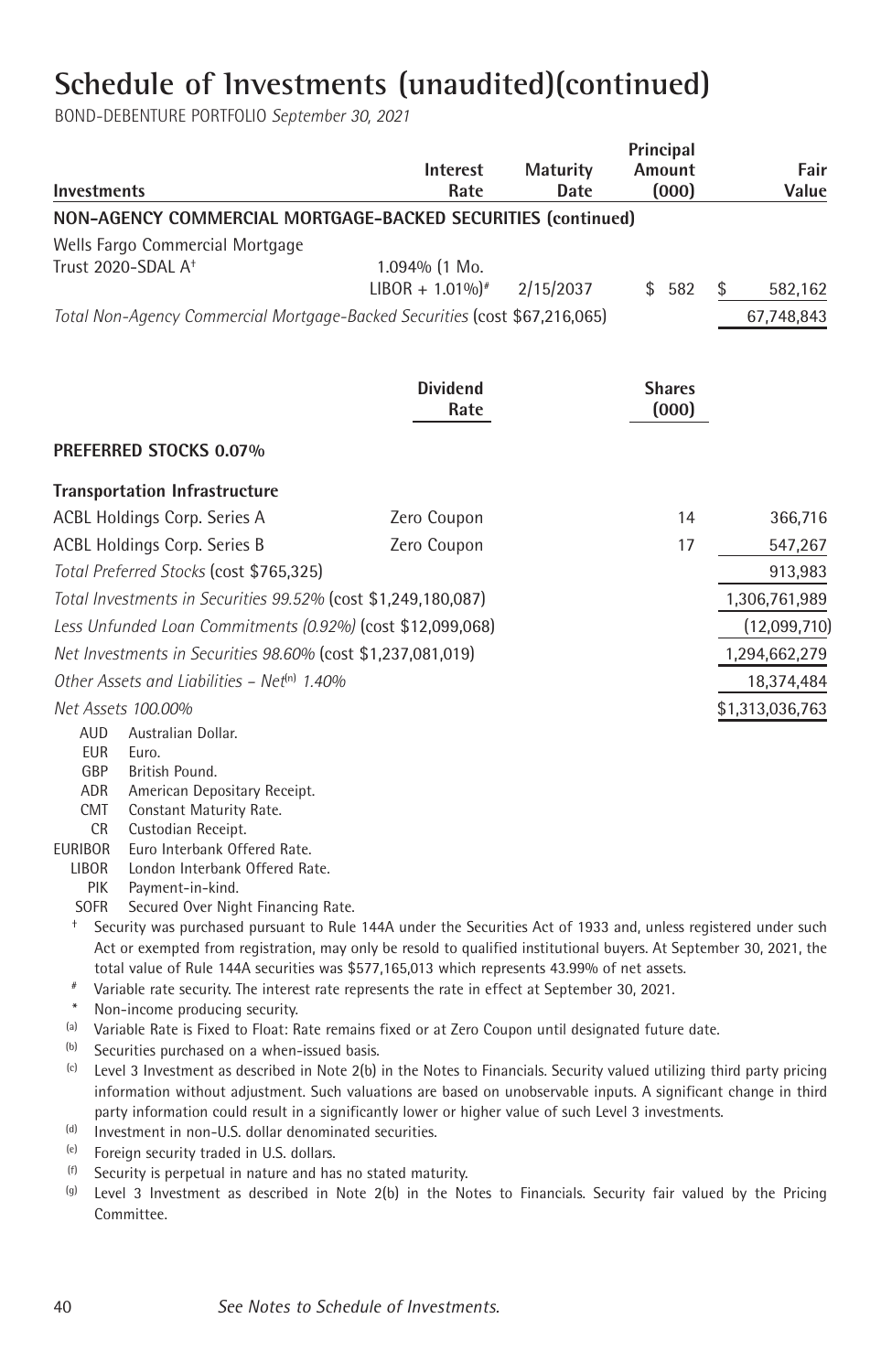BOND-DEBENTURE PORTFOLIO *September 30, 2021*

- 
- (h) Defaulted (non-income producing security).<br>(i) Floating Rate Loans in which the Fund invests generally pay interest at rates which are periodically re-determined at a margin above the London Interbank Offered Rate ("LIBOR") or the prime rate offered by major U.S. banks. The rate(s) shown is the rate(s) in effect at September 30, 2021.<br>
(i) Interest rate to be determined.<br>
(k) Level 3 Investment as described in Note 2(b) in the Notes to Financials. Floating Rate Loans categorized as Level 3
- 
- are valued based on a single quotation obtained from a dealer. Accounting principles generally accepted in the United States of America do not require the Fund to create quantitative unobservable inputs that were not developed by the Fund. Therefore, the Fund does not have access to unobservable inputs and cannot disclose such
- 
- inputs in the valuation.<br>
(i) Security partially/fully unfunded.<br>
(iii) Interest rate is based on the weighted average interest rates of the underlying mortgages within the mortgage pool.<br>
(iii) Other Assets and Liabiliti
- exchange contracts, futures contracts and swaps as follows:

#### **Centrally Cleared Credit Default Swaps on Index/Issuer - Buy Protection at September 30, 2021(1) :**

| Referenced<br>Index/Issuer                | Central<br><b>Clearing Party</b>               | Fund<br>Pavs<br>(Quarterly) | <b>Termination</b><br>Date | Notional<br>Amount | Notional<br>Value | Payments                 | Unrealized<br>Upfront <sup>(2)</sup> Appreciation <sup>(3)</sup> |
|-------------------------------------------|------------------------------------------------|-----------------------------|----------------------------|--------------------|-------------------|--------------------------|------------------------------------------------------------------|
|                                           | ICC Rite Aid <sup>(4)(5)</sup> Bank of America | 5.00%                       | 12/20/2026                 | 933.333 \$<br>\$   |                   | 761.066 \$ 167.648       | 4,619                                                            |
| Markit CDX.<br>$NA.EM.36^{(4)(6)}$        | <b>Bank of America</b>                         | 1.00%                       | 12/20/2026                 | 17.120.000         | 16.436.061        | (588.788)                | 95,151                                                           |
| Markit CDX.<br>NA.HY.36 <sup>(4)(7)</sup> | Bank of America                                | 5.00%                       | 6/20/2026                  | 18.906.000         | 20.646.239        | 1,826,516<br>\$1,405,376 | 86,277<br>\$186.047                                              |

 (1) If the Fund is a buyer of protection and a credit event occurs, as defined under the terms of that particular swap agreement, the Fund will either (i) receive from the seller of protection an amount equal to the notional amount of the swap and make delivery of the referenced obligation or underlying securities comprising the referenced index or (ii) pay a net settlement amount in the form of cash or securities equal to the notional amount of the swap less the recovery value of the referenced obligation or underlying securities.

- (2) Upfront payments received by Central Clearing Party are presented net of amortization (See Note 2(b)).
- (3) Total unrealized appreciation on Credit Default Swaps on Index/Issuer amounted to \$186,047. Total unrealized depreciation on Credit Default Swaps on Index/Issuer amounted to \$0.
- (4) Central Clearinghouse: Intercontinental Exchange (ICE).<br>  $\frac{[5]}{[5]}$  Moody's Credit Bating: Baa2
- <sup>(5)</sup> Moody's Credit Rating: Baa3.<br><sup>(6)</sup> The Peferanced Index is for t
- The Referenced Index is for the Centrally Cleared Credit Default Swaps on Indexes, which is comprised of a basket of emerging markets sovereign issuers.
- $(7)$  The Referenced Index is for the Centrally Cleared Credit Default Swaps on Indexes, which is comprised of a basket of high yield securities.

#### **Credit Default Swaps on Indexes - Sell Protection at September 30, 2021(1) :**

|              |              |             |                    |           |           |                                      |                                                       | Credit                |
|--------------|--------------|-------------|--------------------|-----------|-----------|--------------------------------------|-------------------------------------------------------|-----------------------|
|              |              |             |                    |           |           |                                      |                                                       | Default               |
|              |              |             |                    |           |           |                                      |                                                       | Swap                  |
|              |              | Fund        |                    |           |           |                                      |                                                       | Unrealized Agreements |
| Referenced   | Swap         | Receives    | <b>Termination</b> | Notional  | Notional  | Payments                             | Appreciation/ Receivable at                           |                       |
| $Index^*$    | Counterparty | (Quarterly) | Date               | Amount    | Value     | Unfortunately of ront <sup>(2)</sup> | Depreciation <sup>(3)</sup> Fair Value <sup>(4)</sup> |                       |
| Markit CMBX. |              |             |                    |           |           |                                      |                                                       |                       |
| NA.AA.8      | Citibank     | 1.500%      | 10/17/2057         | 1.000.000 | 1.008.982 | \$5.044                              | \$3.938                                               | \$8.982               |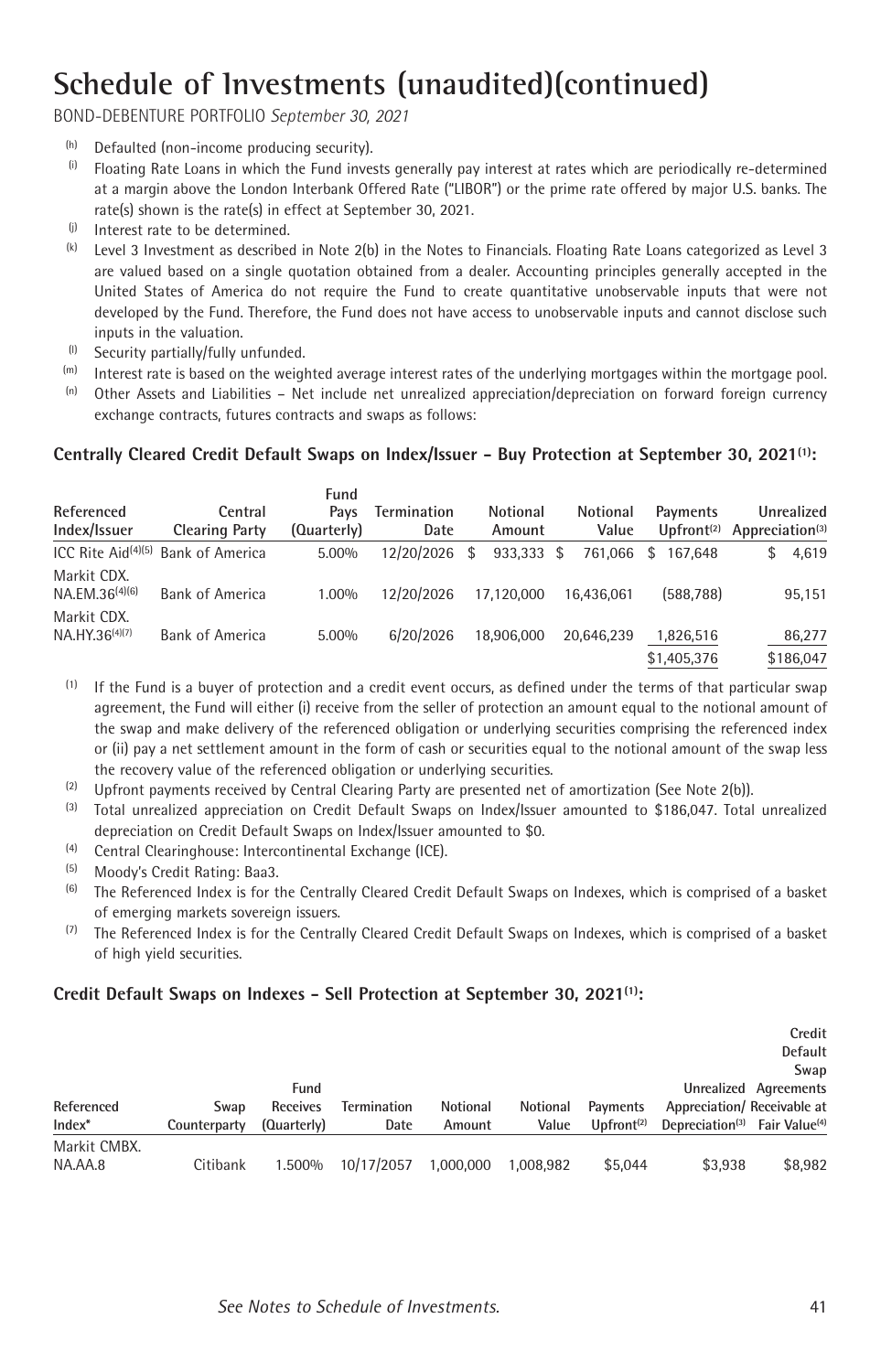BOND-DEBENTURE PORTFOLIO *September 30, 2021*

|                            |                                                                                                                                                                                                                                 |             |                    |           |           |                                                              |                     | Credit                                                          |
|----------------------------|---------------------------------------------------------------------------------------------------------------------------------------------------------------------------------------------------------------------------------|-------------|--------------------|-----------|-----------|--------------------------------------------------------------|---------------------|-----------------------------------------------------------------|
|                            |                                                                                                                                                                                                                                 |             |                    |           |           |                                                              |                     | Default                                                         |
|                            |                                                                                                                                                                                                                                 |             |                    |           |           |                                                              |                     | Swap                                                            |
|                            |                                                                                                                                                                                                                                 | Fund        |                    |           |           |                                                              |                     | Unrealized Agreements                                           |
| Referenced                 | Swap                                                                                                                                                                                                                            | Receives    | <b>Termination</b> | Notional  | Notional  | Payments                                                     | Appreciation/       | Payable at                                                      |
| $Index^*$                  | Counterparty                                                                                                                                                                                                                    | (Quarterly) | Date               | Amount    | Value     | $Unfortunately of$ ront <sup><math>(2)</math></sup>          | Depreciation $(3)$  | Fair Value <sup>(4)</sup>                                       |
| Markit CMBX.<br>NA.AA.7    | Citibank                                                                                                                                                                                                                        | 1.500%      | 1/17/2047          | 500.000   | 492.110   | (6.136)<br>\$                                                | \$(1,754)           | (7,890)<br>\$                                                   |
| Markit CMBX.<br>NA.BBB-.9  | Citibank                                                                                                                                                                                                                        | 3.000%      | 9/17/2058          | 1.200.000 | 1.107.262 | (127.937)                                                    | 35.199              | (92, 738)                                                       |
| Markit CMBX.<br>NA.BBB-.10 | Morgan Stanley                                                                                                                                                                                                                  | 3.000%      | 11/17/2059         | 1.200.000 | 1.094.989 | (149.949)                                                    | 44.938              | (105.011)                                                       |
| Markit CMBX.<br>NA.BBB-.12 | Morgan Stanley                                                                                                                                                                                                                  | 3.000%      | 8/17/2061          | 1.200.000 | 1.144.549 | (82.303)<br>\$(366.325)                                      | 26.852<br>\$105.235 | (55, 451)<br>\$(261,090)                                        |
|                            | $\tau$ , in the the state is the state of the state of the state of the state of the state of the state of the state of the state of the state of the state of the state of the state of the state of the state of the state of |             |                    |           |           | $A$ ( $\alpha$ $\alpha$ <sup>3</sup> $\alpha$ <sup>3</sup> ) |                     | $A \rightarrow A \rightarrow B$ $A \rightarrow A \rightarrow A$ |

*Total Credit Default Swaps on Indexes - Sell Protection* \$(361,281) \$109,173 \$(252,108)

\* The Referenced Index is for the Credit Default Swaps on Indexes, which is comprised of a basket of commercial

- mortgage-backed securities.<br>(1) If the Fund is a seller of protection and a credit event occurs, as defined under the terms of that particular swap agreement, the Fund will either (i) pay to the buyer of protection an amount equal to the notional amount of the swap and take delivery of the referenced obligation or underlying securities comprising the referenced index or (ii) pay a net settlement amount in the form of cash or securities equal to the notional amount of the swap less the recovery value of the referenced obligation or underlying securities.<br><sup>(2)</sup> Upfront payments received by Central Clearing Party are presented net of amortization.
- 
- (3) Total unrealized appreciation on Credit Default Swaps in Indexes amounted to \$110,927. Total unrealized depreciation on Credit Default Swaps on Indexes amounted to \$1,754.
- (4) Includes upfront payments received.

#### **Open Forward Foreign Currency Exchange Contracts at September 30, 2021:**

| Forward<br>Foreign<br>Currency<br>Exchange<br>Contracts | <b>Transaction</b><br>Type | Counterparty                                                            | Expiration<br>Date | Foreian<br>Currency   | $U.S.$ \$<br>Cost on<br>Origination<br>Date | $U.S.$ \$<br>Current<br>Value | Unrealized<br>Appreciation |
|---------------------------------------------------------|----------------------------|-------------------------------------------------------------------------|--------------------|-----------------------|---------------------------------------------|-------------------------------|----------------------------|
| Australian dollar                                       |                            | <b>Buy Standard Chartered</b>                                           |                    |                       |                                             |                               |                            |
|                                                         |                            | Bank                                                                    | 12/1/2021          | 124.000               | \$<br>89.105 \$                             | 89.666                        | \$<br>561                  |
| Australian dollar                                       | Sell                       | <b>State Street Bank</b>                                                |                    |                       |                                             |                               |                            |
|                                                         |                            | and Trust                                                               | 12/1/2021          | 1.797.000             | 1.312.293                                   | 1.299.440                     | 12,853                     |
| British pound                                           | Sell                       | Barclays Bank plc                                                       | 12/7/2021          | 3.150.000             | 4.367.132                                   | 4.244.454                     | 122,678                    |
| Euro                                                    | Sell                       | State Street Bank                                                       |                    |                       |                                             |                               |                            |
|                                                         |                            | and Trust                                                               | 12/10/2021         | 18.074.000            | 21,405,888                                  | 20,963,654                    | 442,234                    |
| Japanese yen                                            | Sell                       | Goldman Sachs                                                           |                    | 11/8/2021 213,500,000 | 1.951.547                                   | 1.918.774                     | 32,773                     |
|                                                         |                            | Unrealized Appreciation on Forward Foreign Currrency Exchange Contracts |                    |                       |                                             |                               | \$611.099                  |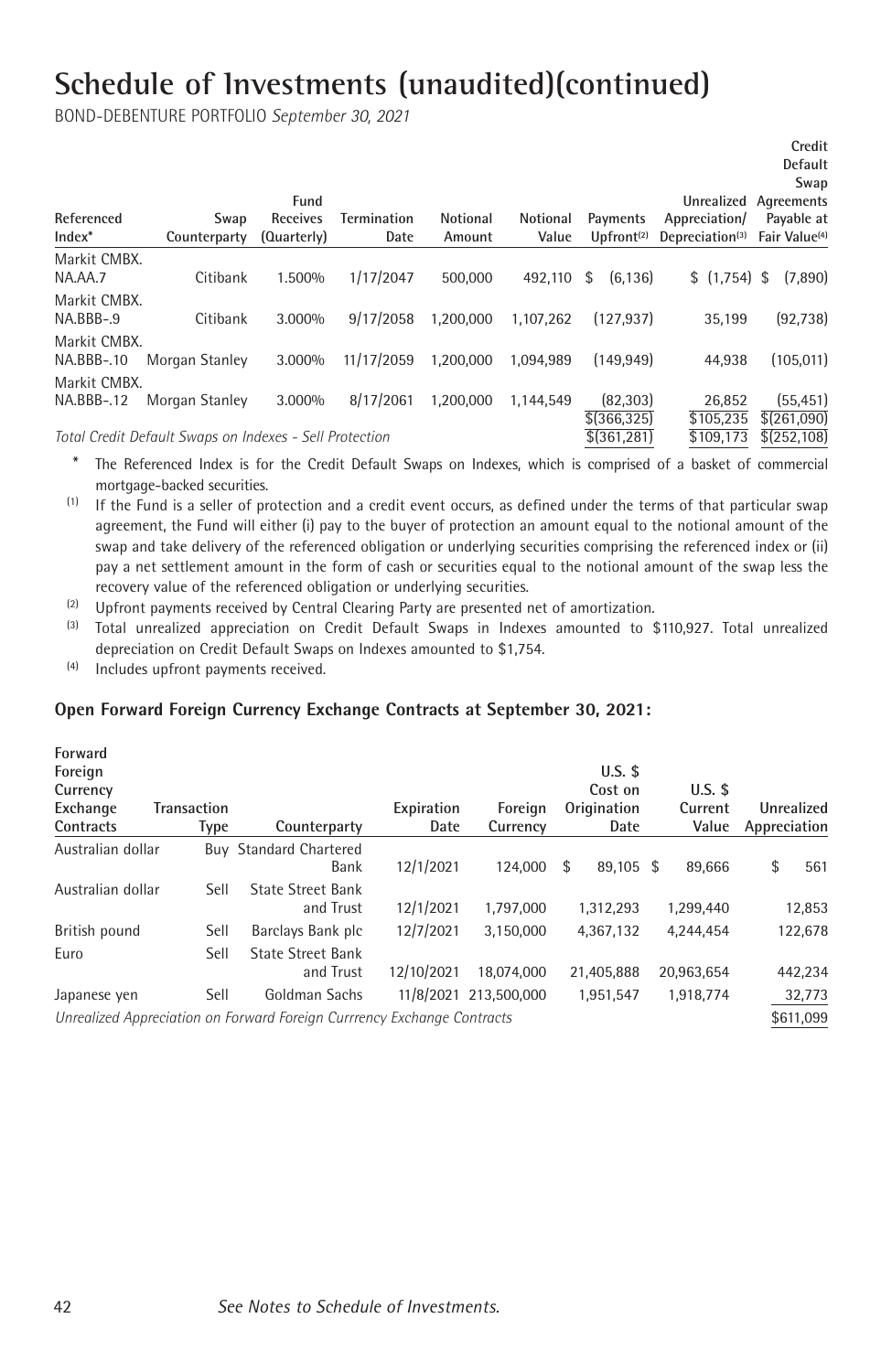BOND-DEBENTURE PORTFOLIO *September 30, 2021*

| Forward           |                    |                                                                         |            |             |             |           |              |
|-------------------|--------------------|-------------------------------------------------------------------------|------------|-------------|-------------|-----------|--------------|
| Foreign           |                    |                                                                         |            |             | $U.S.$ \$   |           |              |
| Currency          |                    |                                                                         |            |             | Cost on     | $U.S.$ \$ |              |
| Exchange          | <b>Transaction</b> |                                                                         | Expiration | Foreign     | Origination | Current   | Unrealized   |
| Contracts         | <b>Type</b>        | Counterparty                                                            | Date       | Currency    | Date        | Value     | Depreciation |
| Australian dollar | Buy                | <b>Bank of America</b>                                                  | 12/1/2021  | 73,000      | \$52,812    | \$52,787  | \$<br>(25)   |
| Australian dollar | Buy                | Goldman Sachs                                                           | 12/1/2021  | 268,000     | 193,835     | 193,795   | (40)         |
| Euro              | Buy                | <b>Bank of America</b>                                                  | 12/10/2021 | 121,000     | 142,163     | 140,345   | (1, 818)     |
| Euro              | Buy                | Morgan Stanley                                                          | 12/10/2021 | 314,000     | 369,683     | 364,202   | (5, 481)     |
| Euro              | Buy                | <b>State Street Bank</b>                                                |            |             |             |           |              |
|                   |                    | and Trust                                                               | 12/10/2021 | 134,000     | 158,498     | 155,424   | (3,074)      |
| Japanese yen      | Buy                | <b>BNP Paribas S.A.</b>                                                 | 11/8/2021  | 16,000,000  | 145,818     | 143,796   | (2,022)      |
| Japanese yen      | Buy                | Morgan Stanley                                                          | 11/8/2021  | 15,000,000  | 136,770     | 134,808   | (1, 962)     |
| Japanese yen      | Buy                | Morgan Stanley                                                          | 11/8/2021  | 19,000,000  | 172,820     | 170,757   | (2,063)      |
| Japanese yen      |                    | <b>Buy Standard Chartered</b>                                           |            |             |             |           |              |
|                   |                    | Bank                                                                    | 11/8/2021  | 109,000,000 | 994,310     | 979,608   | (14, 702)    |
| Japanese yen      | Buy                | <b>State Street Bank</b>                                                |            |             |             |           |              |
|                   |                    | and Trust                                                               | 11/8/2021  | 11.000.000  | 100,215     | 98,860    | (1, 355)     |
| Japanese yen      | Buy                | <b>State Street Bank</b>                                                |            |             |             |           |              |
|                   |                    | and Trust                                                               | 11/8/2021  | 26,000,000  | 236,868     | 233,668   | (3,200)      |
| Euro              | Sell               | Morgan Stanley                                                          | 12/10/2021 | 106,000     | 122,903     | 122,947   | (44)         |
|                   |                    | Unrealized Depreciation on Forward Foreign Currrency Exchange Contracts |            |             |             |           | \$(35,786)   |

#### **Open Futures Contracts at September 30, 2021:**

|                                                         |               |           |          | <b>Notional</b>    | <b>Notional</b> | Unrealized      |
|---------------------------------------------------------|---------------|-----------|----------|--------------------|-----------------|-----------------|
| <b>Type</b>                                             | Expiration    | Contracts | Position | Amount             | Value           | Appreciation    |
| U.S. 10-Year Treasury Note                              | December 2021 | 212       | Short    | $$^{(27.950.479)}$ | \$(27.901.188)  | \$<br>49,291    |
| U.S. 5-Year Treasury Note                               | December 2021 | 1,068     | Short    | (132,058,659)      | (131,088,657)   | 970,002         |
| U.S. Ultra Treasury Bond                                | December 2021 | 154       | Short    | (29.788.707)       | (29, 423, 625)  | 365,082         |
| Total Unrealized Appreciation on Open Futures Contracts |               |           |          |                    | \$1,384,375     |                 |
|                                                         |               |           |          | <b>Notional</b>    | Notional        | Unrealized      |
|                                                         |               |           |          |                    |                 |                 |
| <b>Type</b>                                             | Expiration    | Contracts | Position | Amount             | Value           | Depreciation    |
| U.S. 10-Year Ultra                                      |               |           |          |                    |                 |                 |
| <b>Treasury Note</b>                                    | December 2021 | 12        | Long     | 1,780,892<br>-S    | \$<br>1,743,000 | \$<br>(37, 892) |
| U.S. 2-Year Treasury Note                               | December 2021 | 589       | Long     | 129,679,405        | 129,612,211     | (67, 194)       |
| U.S. Long Bond                                          | December 2021 | 123       | Short    | (19, 556, 764)     | (19,583,906)    | (27, 142)       |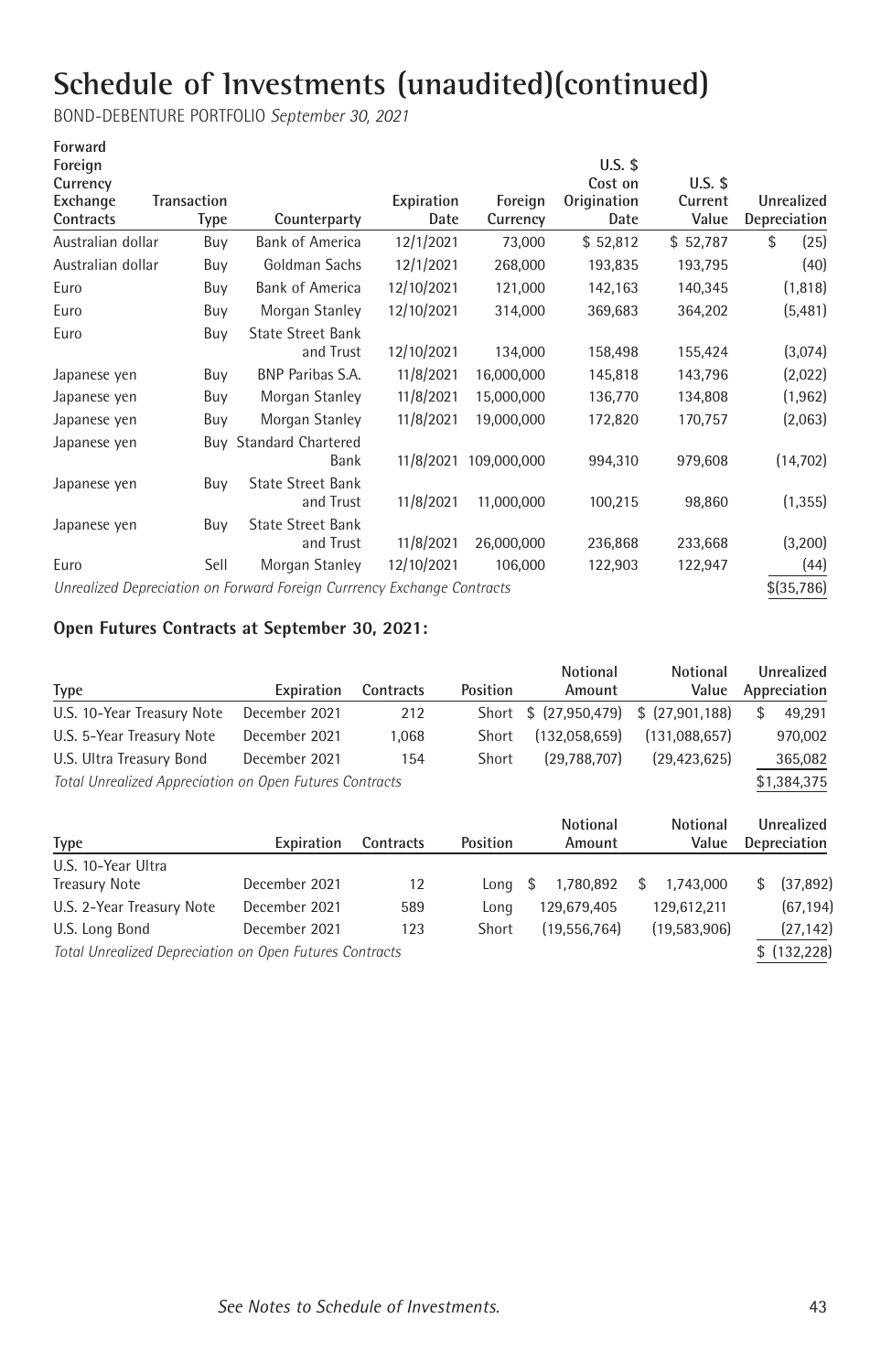BOND-DEBENTURE PORTFOLIO *September 30, 2021*

The following is a summary of the inputs used as of September 30, 2021 in valuing the Fund's investments carried at fair value<sup>(1)</sup>:

| Investment Type <sup>(2)</sup>   | Level 1        | Level 2          | Level 3         | <b>Total</b>    |
|----------------------------------|----------------|------------------|-----------------|-----------------|
| <b>Long-Term Investments</b>     |                |                  |                 |                 |
| Asset-Backed Securities          |                |                  |                 |                 |
| Others                           | \$             | \$<br>66,367,323 | $$2,580,000$ \$ | 68,947,323      |
| Remaining Industries             |                | 14,671,231       |                 | 14,671,231      |
| <b>Common Stocks</b>             |                |                  |                 |                 |
| Auto Components                  |                |                  | 446,063         | 446,063         |
| Automobiles                      |                | 2,072,147        |                 | 2,072,147       |
| <b>Beverages</b>                 | 1,269,102      | 949,740          |                 | 2,218,842       |
| Electric-Generation              |                |                  | 20,720          | 20,720          |
| Information Technology Services  | 1,975,562      | 2,180,382        |                 | 4,155,944       |
| Miscellaneous Financials         |                | 393,840          |                 | 393,840         |
| <b>Personal Products</b>         |                | 19,121           | 1,110,257       | 1,129,378       |
| Specialty Retail                 | 1,317,445      |                  | 302,381         | 1,619,826       |
| Textiles, Apparel & Luxury Goods | 4,047,405      | 1,308,248        |                 | 5,355,653       |
| Transportation Infrastructure    |                | 92,561           |                 | 92,561          |
| Remaining Industries             | 126,660,269    |                  |                 | 126,660,269     |
| Convertible Bonds                |                | 2,571,295        |                 | 2,571,295       |
| Corporate Bonds                  |                |                  |                 |                 |
| Mining                           |                | 24,454,972       | $\overline{2}$  | 24,454,974      |
| Savings & Loans                  |                |                  | 125             | 125             |
| Remaining Industries             |                | 819,562,930      |                 | 819,562,930     |
| Floating Rate Loans              |                |                  |                 |                 |
| Diversified Capital Goods        | $\overline{a}$ | 101,479          | 1,136,398       | 1,237,877       |
| Electric: Generation             |                | 1,172,363        | 142,003         | 1,314,366       |
| <b>Gas Distribution</b>          |                | 3,432,837        | 1,188,476       | 4,621,313       |
| Media: Content                   |                | 2,490,029        | 3,756,758       | 6,246,787       |
| <b>Medical Products</b>          |                |                  | 4,985,398       | 4,985,398       |
| Personal & Household Products    |                | 1,331,218        | 10,375          | 1,341,593       |
| Remaining Industries             |                | 80,840,430       |                 | 80,840,430      |
| Less Unfunded Commitments        |                | (3,357,554)      | (8,742,156)     | (12,099,710)    |
| Foreign Government Obligations   |                | 29,756,247       |                 | 29,756,247      |
| <b>Municipal Bonds</b>           |                | 33,382,031       |                 | 33,382,031      |
| Non-Agency Commercial            |                |                  |                 |                 |
| Mortgage-Backed Securities       |                | 67,748,843       |                 | 67,748,843      |
| <b>Preferred Stocks</b>          |                | 913,983          |                 | 913,983         |
| Total                            | \$135,269,783  | \$1,152,455,696  | \$6,936,800     | \$1,294,662,279 |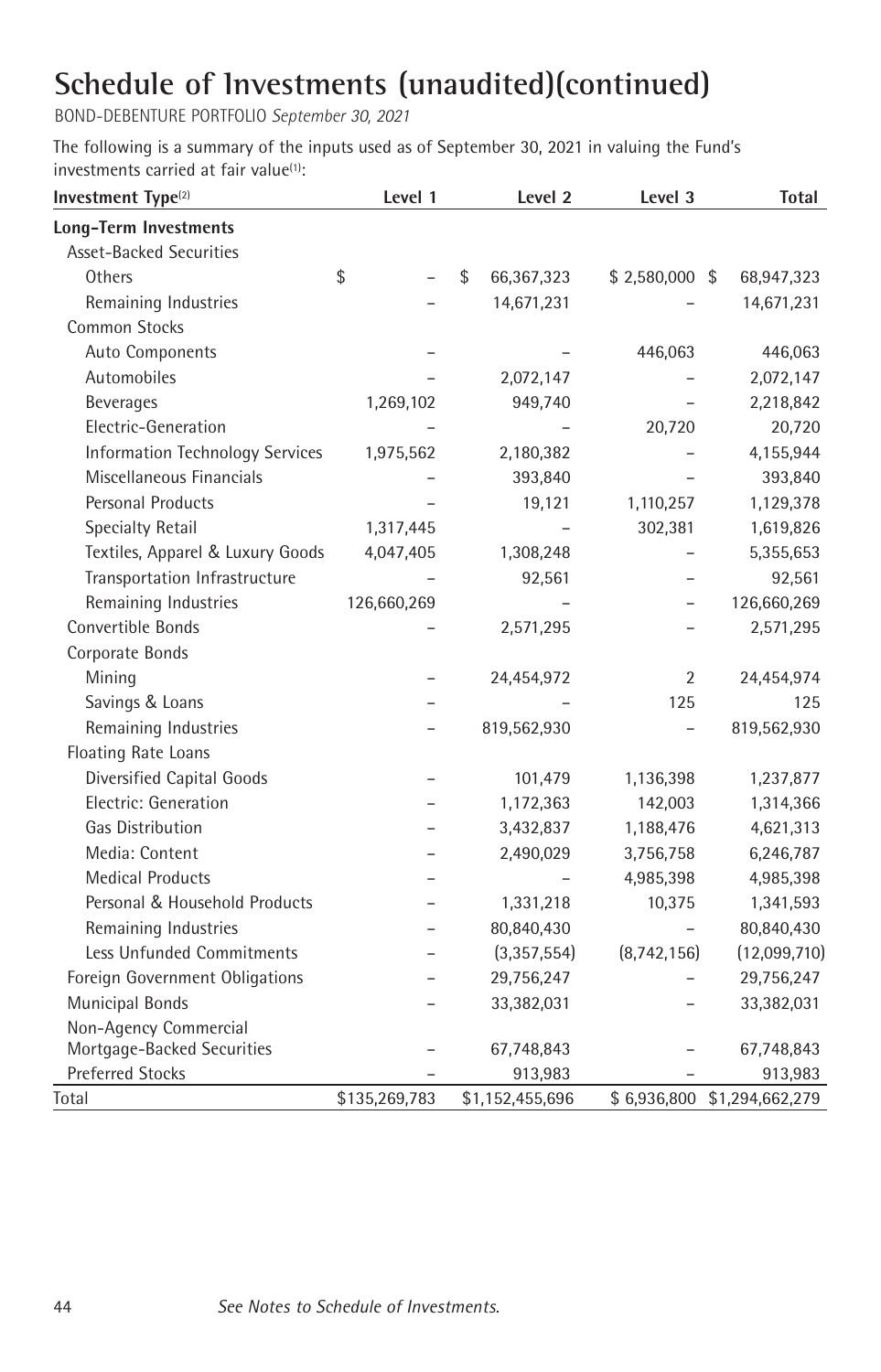BOND-DEBENTURE PORTFOLIO *September 30, 2021*

| Investment $Type(2)$                            | Level 1         | Level 2       | Level 3                               | Total      |
|-------------------------------------------------|-----------------|---------------|---------------------------------------|------------|
| <b>Other Financial Instruments</b>              |                 |               |                                       |            |
| Centrally Cleared Credit Default Swap Contracts |                 |               |                                       |            |
| Assets                                          | \$              | \$<br>186,047 | \$<br>-\$<br>$\overline{\phantom{0}}$ | 186,047    |
| Liabilities                                     |                 |               |                                       |            |
| Credit Default Swap Contracts                   |                 |               |                                       |            |
| Assets                                          |                 | 8,982         |                                       | 8,982      |
| <b>Liabilities</b>                              |                 | (261,090)     |                                       | (261,090)  |
| Forward Foreign Currency Exchange Contracts     |                 |               |                                       |            |
| Assets                                          |                 | 611,099       |                                       | 611,099    |
| <b>Liabilities</b>                              |                 | (35, 786)     |                                       | (35, 786)  |
| <b>Futures Contracts</b>                        |                 |               |                                       |            |
| Assets                                          | 1,384,375       |               |                                       | 1,384,375  |
| Liabilities                                     | (132, 228)      |               |                                       | (132, 228) |
| Total                                           | \$<br>1,252,147 | \$<br>509,252 | \$<br>\$<br>-                         | 1,761,399  |

 $^{(1)}$  Refer to Note 2(b) for a description of fair value measurements and the three-tier hierarchy of inputs.

<sup>(1)</sup> Refer to Note 2(b) for a description of fair value measurements and the three-tier hierarchy of inputs.<br><sup>(2)</sup> See Schedule of Investments for fair values in each industry and identification of foreign issuers and/or The table above is presented by Investment Type. Industries are presented within an Investment Type should such Investment Type include securities classified as two or more levels within the three-tier fair value hierarchy. Each Level 3 security is identified on the Schedule of Investments along with the valuation technique utilized.

A reconciliation of Level 3 investments is presented when the Fund has a material amount of Level 3 investments at the beginning or end of the period in relation to the Fund's net assets. Management has determined not to provide a reconciliation as the balance of Level 3 investments was not considered to be material to the Fund's net assets at the beginning or end of the period.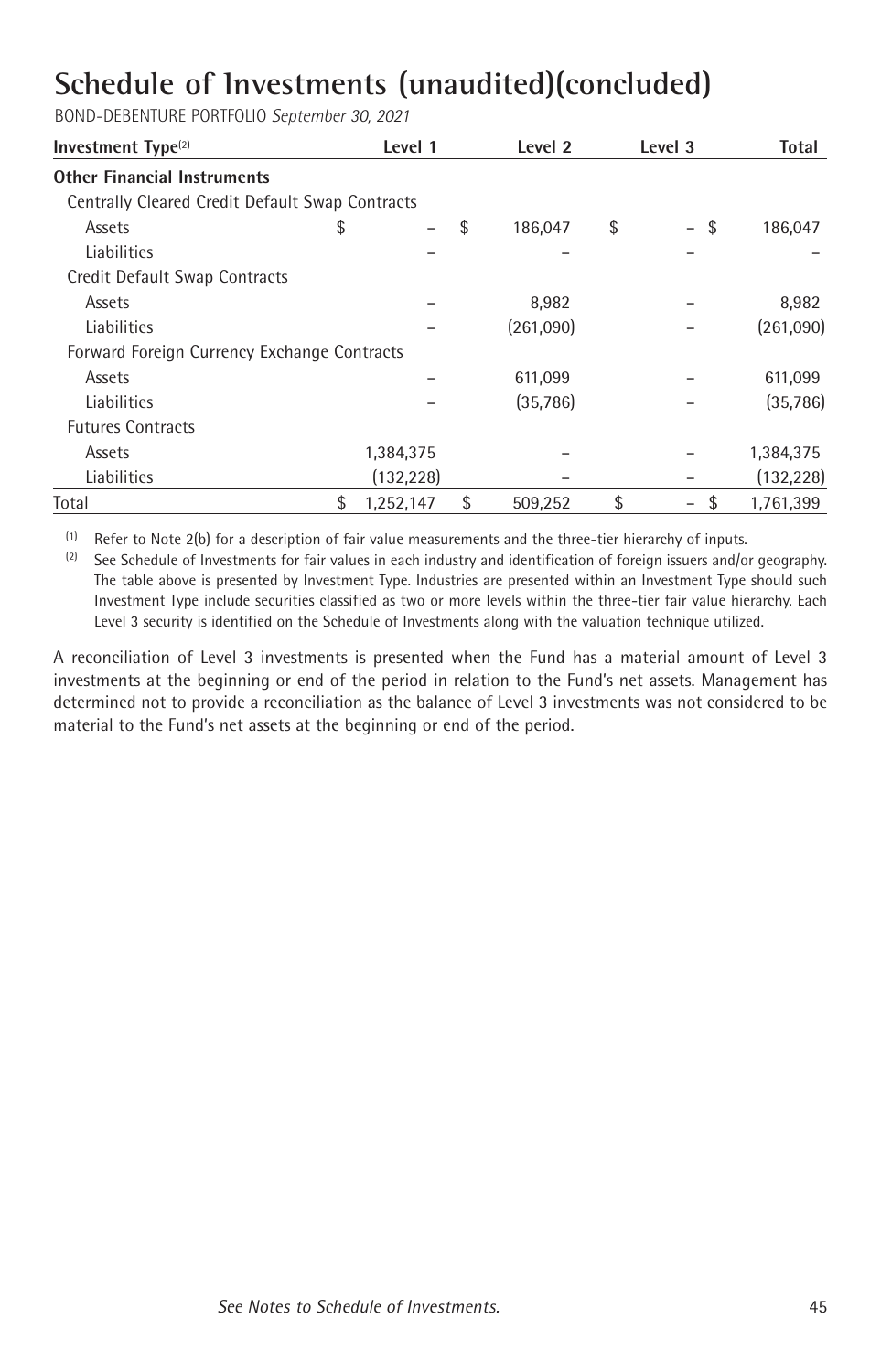# **Schedule of Investments (unaudited)**

|                                                                           |                  | Fair<br>Value |
|---------------------------------------------------------------------------|------------------|---------------|
| Investments                                                               | <b>Shares</b>    | (000)         |
| LONG-TERM INVESTMENTS 98.47%                                              |                  |               |
| COMMON STOCKS 98.47%                                                      |                  |               |
| Aerospace & Defense 2.79%                                                 |                  |               |
| Axon Enterprise, Inc.*                                                    | 14,822           | \$<br>2,594   |
| CAE, Inc. (Canada)*(a)                                                    | 29,645           | 886           |
| Total                                                                     |                  | 3,480         |
| Auto Components 1.91%                                                     |                  |               |
| Fox Factory Holding Corp.*                                                | 10,186           | 1,472         |
| Gentherm, Inc.*                                                           | 11,137           | 902           |
| Total                                                                     |                  | 2,374         |
| <b>Banks 2.46%</b>                                                        |                  |               |
| Silvergate Capital Corp. Class A*                                         | 13,784           | 1,592         |
| Western Alliance Bancorp                                                  | 13,471           | 1,466         |
| Total                                                                     |                  | 3,058         |
| Beverages 1.46%                                                           |                  |               |
| Celsius Holdings, Inc.*                                                   | 12,961           | 1,168         |
| Duckhorn Portfolio, Inc. (The)*(b)                                        | 28,367           | 649           |
| Total                                                                     |                  | 1,817         |
| Biotechnology 14.17%                                                      |                  |               |
| Acceleron Pharma, Inc.*                                                   | 5,338            | 919           |
| ALX Oncology Holdings, Inc.*                                              | 12,872           | 951           |
| Arena Pharmaceuticals, Inc.*<br>Biohaven Pharmaceutical Holding Co. Ltd.* | 10,226<br>2,299  | 609<br>319    |
| Blueprint Medicines Corp.*                                                | 10,839           | 1,114         |
| Bridgebio Pharma, Inc.*                                                   | 18,533           | 869           |
| CareDx, Inc.*                                                             | 20,958           | 1,328         |
| Curis, Inc.*                                                              | 55,678           | 436           |
| Editas Medicine, Inc.*                                                    | 16,530           | 679           |
| Intellia Therapeutics, Inc.*                                              | 11,697           | 1,569         |
| Karuna Therapeutics, Inc.*                                                | 5,106            | 624           |
| Krystal Biotech, Inc.*                                                    | 17,864           | 933           |
| Mirati Therapeutics, Inc.*                                                | 9,986            | 1,767         |
| Natera, Inc.*<br>Rocket Pharmaceuticals, Inc.*                            | 19,774<br>17,798 | 2,203<br>532  |
| SpringWorks Therapeutics, Inc.*                                           | 7,156            | 454           |
| TG Therapeutics, Inc.*                                                    | 25,777           | 858           |
| Turning Point Therapeutics, Inc.*                                         | 8,748            | 581           |
| Ultragenyx Pharmaceutical, Inc.*                                          | 10,021           | 904           |
| Total                                                                     |                  | 17,649        |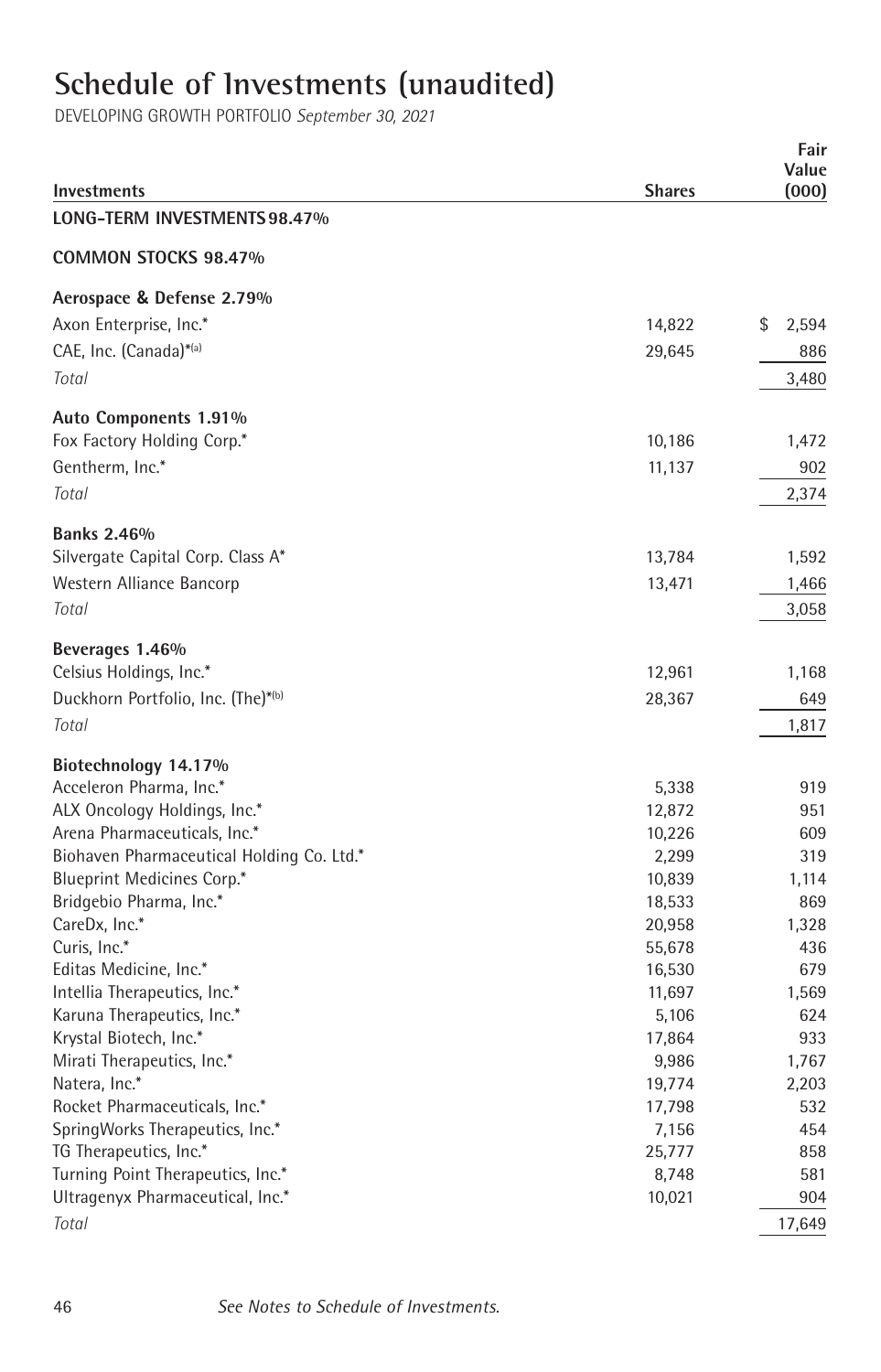| Investments                                          | <b>Shares</b> | Fair<br>Value<br>(000) |
|------------------------------------------------------|---------------|------------------------|
| <b>Building Products 1.99%</b>                       |               |                        |
| AZEK Co., Inc. (The)*                                | 41,509        | \$<br>1,516            |
| Trex Co., Inc.*                                      | 9,383         | 957                    |
| Total                                                |               |                        |
|                                                      |               | 2,473                  |
| Capital Markets 2.00%                                |               |                        |
| Evercore, Inc. Class A                               | 11,353        | 1,517                  |
| Open Lending Corp. Class A*                          | 26,941        | 972                    |
| Total                                                |               | 2,489                  |
| Chemicals 1.86%                                      |               |                        |
| Amyris, Inc.*                                        | 74,583        | 1,024                  |
| Balchem Corp.                                        | 8,956         | 1,299                  |
| Total                                                |               | 2,323                  |
| <b>Communications Equipment 1.80%</b>                |               |                        |
| Calix, Inc.*                                         | 45,257        | 2,237                  |
| <b>Construction Materials 0.88%</b>                  |               |                        |
| Eagle Materials, Inc.                                | 8,384         | 1,100                  |
| Diversified Consumer Services 0.23%                  |               |                        |
| Duolingo, Inc.*                                      | 1,728         | 287                    |
| Electronic Equipment, Instruments & Components 1.12% |               |                        |
| Littelfuse, Inc.                                     | 5,117         | 1,398                  |
| Energy Equipment & Services 0.20%                    |               |                        |
| MELI Kaszek Pioneer Corp. Class A*                   | 23,055        | 255                    |
| Health Care Equipment & Supplies 6.82%               |               |                        |
| Axonics, Inc.*                                       | 31,505        | 2,051                  |
| Figs, Inc. Class A*(b)                               | 27,560        | 1,024                  |
| Inmode Ltd. (Israel)*(a)                             | 15,335        | 2,445                  |
| Ortho Clinical Diagnostics Holdings plc*             | 30,214        | 558                    |
| Shockwave Medical, Inc.*                             | 11,713        | 2,411                  |
| Total                                                |               | 8,489                  |
| Health Care Technology 2.35%                         |               |                        |
| Inspire Medical Systems, Inc.*                       | 8,424         | 1,962                  |
| Phreesia, Inc.*                                      | 15,642        | 965                    |
| Total                                                |               | 2,927                  |
| Hotels, Restaurants & Leisure 2.03%                  |               |                        |
| Marriott Vacations Worldwide Corp.                   | 8,522         | 1,341                  |
| Papa John's International, Inc.                      | 9,363         | 1,189                  |
| Total                                                |               | 2,530                  |
| See Notes to Schedule of Investments.                |               | 47                     |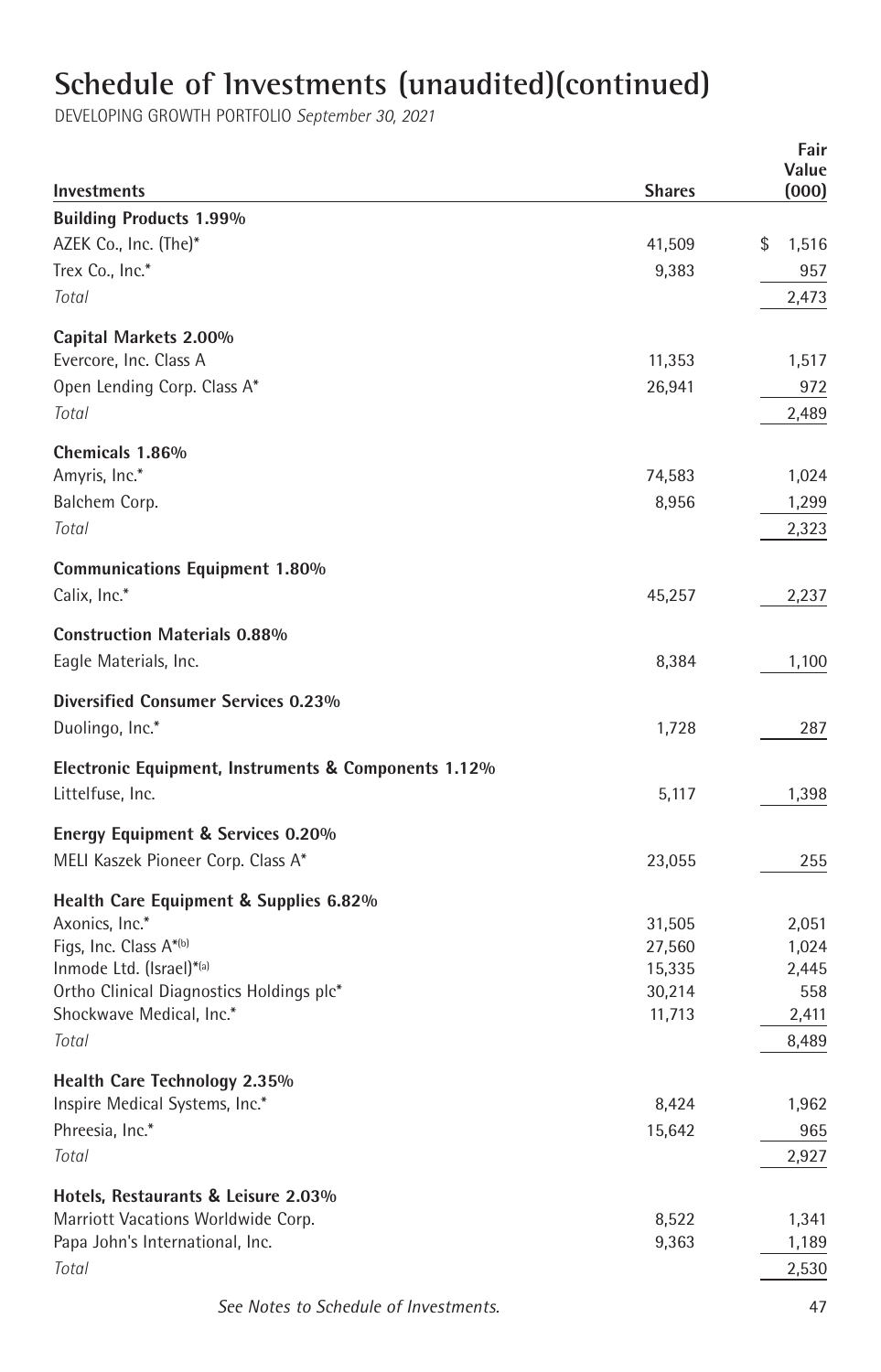|                                              |               | Fair<br>Value |
|----------------------------------------------|---------------|---------------|
| Investments                                  | <b>Shares</b> | (000)         |
| Household Durables 5.10%                     |               |               |
| LGI Homes, Inc.*                             | 13,918        | \$<br>1,975   |
| Sonos, Inc.*                                 | 49,846        | 1,613         |
| Tempur Sealy International, Inc.             | 47,105        | 2,186         |
| Traeger, Inc.*                               | 27,282        | 571           |
| Total                                        |               | 6,345         |
| <b>Information Technology Services 5.84%</b> |               |               |
| BigCommerce Holdings, Inc.*                  | 15,640        | 792           |
| DigitalOcean Holdings, Inc.*(b)              | 12,650        | 982           |
| Endava plc ADR*                              | 16,784        | 2,280         |
| Globant SA (Uruguay)*(a)                     | 5,911         | 1,661         |
| Shift4 Payments, Inc. Class A*               | 20,017        | 1,552         |
| Total                                        |               | 7,267         |
| Insurance 0.54%                              |               |               |
| Goosehead Insurance, Inc. Class A            | 4,410         | 671           |
| Interactive Media & Services 2.96%           |               |               |
| Bumble, Inc. Class A*                        | 41,692        | 2,084         |
| Eventbrite, Inc. Class A*                    | 43,167        | 816           |
| ZipRecruiter, Inc. Class A*                  | 28,472        | 786           |
| Total                                        |               | 3,686         |
| Leisure Products 2.11%                       |               |               |
| Callaway Golf Co.*                           | 34,421        | 951           |
| YETI Holdings, Inc.*                         | 19,581        | 1,678         |
| Total                                        |               | 2,629         |
| Life Sciences Tools & Services 0.49%         |               |               |
| Quanterix Corp.*                             | 12,175        | 606           |
| Machinery 5.65%                              |               |               |
| Altra Industrial Motion Corp.                | 21,324        | 1,180         |
| Chart Industries, Inc.*                      | 14,020        | 2,679         |
| Evoqua Water Technologies Corp.*             | 32,835        | 1,233         |
| Kornit Digital Ltd. (Israel)*(a)             | 6,694         | 969           |
| RBC Bearings, Inc.*                          | 4,573         | 971           |
| Total                                        |               | 7,032         |
| Personal Products 1.05%                      |               |               |
| Beauty Health Co. (The)*(b)                  | 50,412        | 1,309         |
| Pharmaceuticals 1.10%                        |               |               |
| Intra-Cellular Therapies, Inc.*              | 36,714        | 1,369         |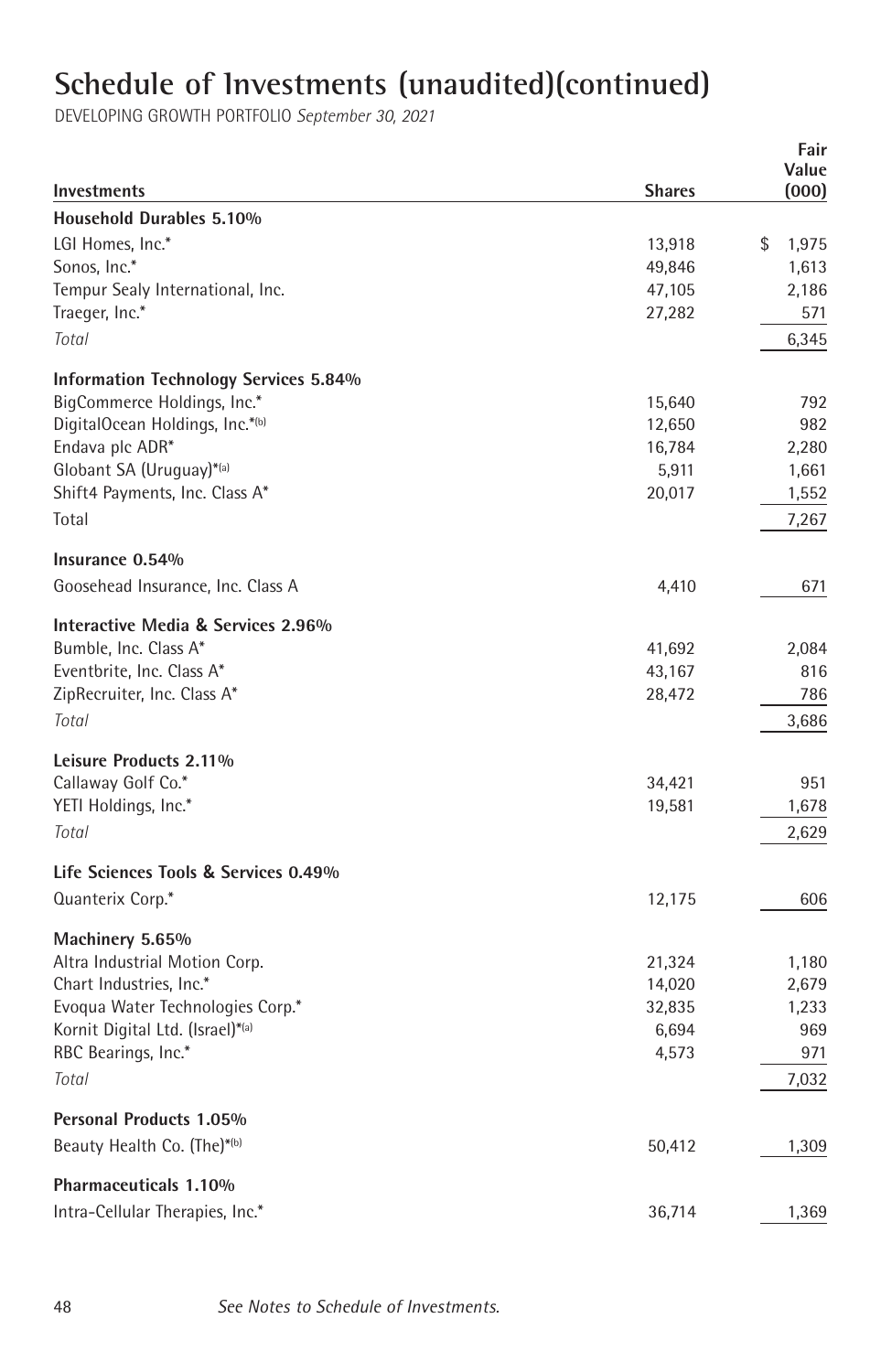| Investments                                            | <b>Shares</b>   | Fair<br>Value<br>(000) |
|--------------------------------------------------------|-----------------|------------------------|
| <b>Professional Services 1.81%</b>                     |                 |                        |
| Insperity, Inc.                                        | 10,309          | \$<br>1,141            |
| Upwork, Inc.*                                          | 24,687          | 1,112                  |
| Total                                                  |                 | 2,253                  |
|                                                        |                 |                        |
| Semiconductors & Semiconductor Equipment 9.29%         |                 |                        |
| Ambarella, Inc.*                                       | 9,449           | 1,471                  |
| Brooks Automation, Inc.                                | 15,756          | 1,613                  |
| CEVA, Inc.*                                            | 13,526          | 577                    |
| Diodes, Inc.*                                          | 24,451          | 2,215                  |
| MKS Instruments, Inc.                                  | 8,647           | 1,305                  |
| Semtech Corp.*                                         | 29,392          | 2,292                  |
| Silicon Motion Technology Corp. ADR                    | 15,716          | 1,084                  |
| SiTime Corp.*                                          | 4,945           | 1,010                  |
| Total                                                  |                 | 11,567                 |
| Software 9.59%                                         |                 |                        |
| Appian Corp.*(b)                                       | 5,767           | 534                    |
| Asana, Inc. Class A*                                   | 8,464           | 879                    |
| Cerence, Inc.*                                         | 8,759           | 842                    |
| Clear Secure, Inc. Class A*                            | 12,345          | 507                    |
| Everbridge, Inc.*                                      | 10,256          | 1,549                  |
| Jamf Holding Corp.*                                    | 21,864          | 842                    |
| Lightspeed Commerce, Inc. (Canada)*(a)                 | 10,126          | 976                    |
| Olo Inc. Class A*                                      | 18,129          | 544                    |
| Rapid7, Inc.*                                          | 18,258          | 2,064                  |
| Riskified Ltd. Class A (Israel)*(a)                    | 24,088          | 549                    |
| Sprinklr, Inc. Class A*                                | 22,341          | 391                    |
| Sprout Social, Inc. Class A*                           | 18,578          | 2,266                  |
| Total                                                  |                 | 11,943                 |
| Specialty Retail 4.45%                                 |                 |                        |
| Boot Barn Holdings, Inc.*                              | 7,493           | 666                    |
| Leslie's, Inc.*                                        | 23,255          | 478                    |
| National Vision Holdings, Inc.*                        | 30,967          | 1,758                  |
| Petco Health & Wellness Co., Inc.*(b)                  | 35,517          | 749                    |
| RH <sup>*</sup>                                        | 2,002           | 1,335                  |
| Torrid Holdings, Inc.*(b)                              | 35,632          | 550                    |
| Total                                                  |                 | 5,536                  |
|                                                        |                 |                        |
| Textiles, Apparel & Luxury Goods 3.25%<br>Crocs, Inc.* |                 |                        |
| Deckers Outdoor Corp.*                                 | 21,886<br>2,514 | 3,140<br>906           |
|                                                        |                 |                        |
| Total                                                  |                 | 4,046                  |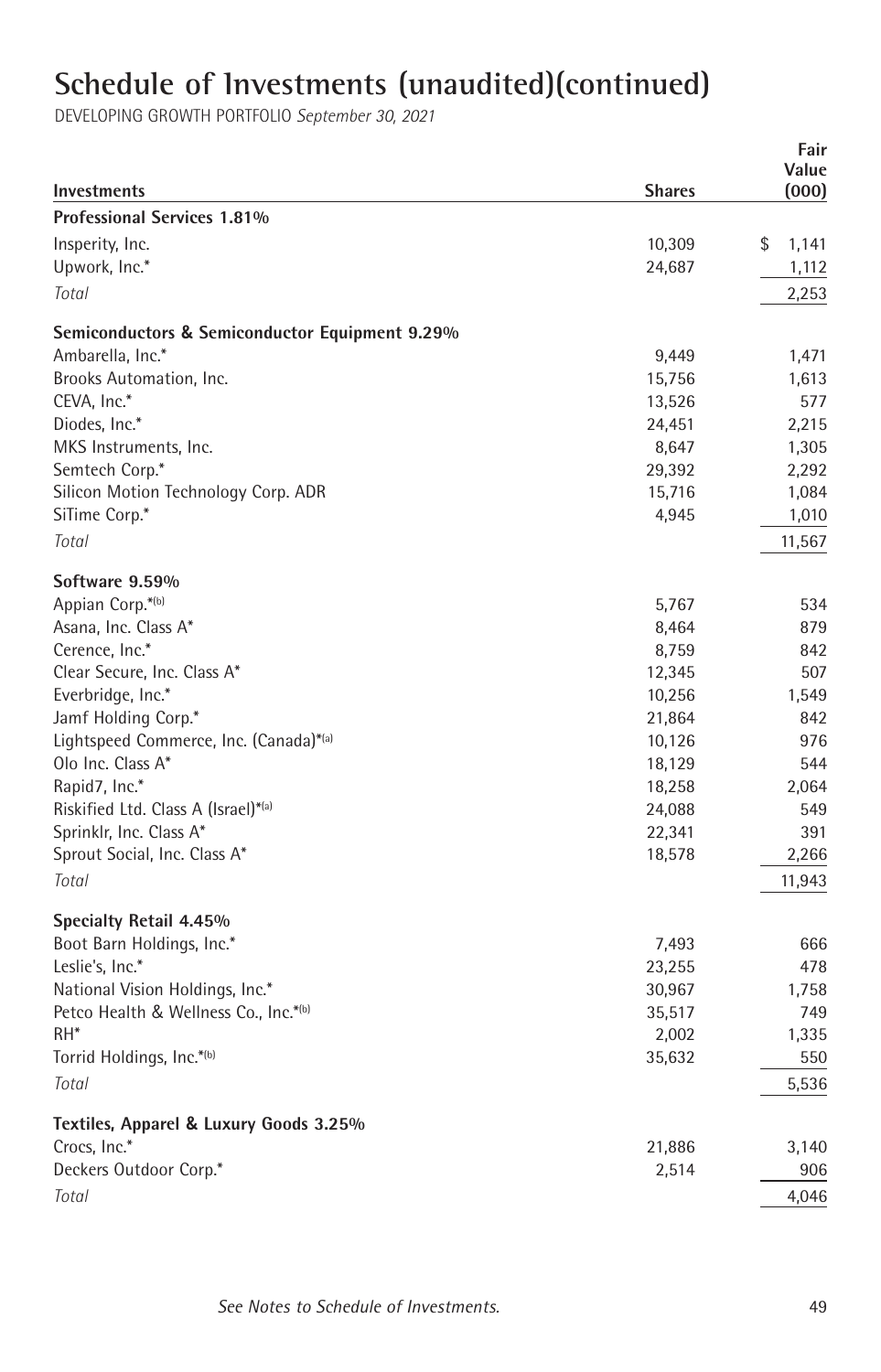DEVELOPING GROWTH PORTFOLIO *September 30, 2021*

|                                                                                                                                                                                                                                        |                              | Fair<br>Value |
|----------------------------------------------------------------------------------------------------------------------------------------------------------------------------------------------------------------------------------------|------------------------------|---------------|
| <b>Investments</b>                                                                                                                                                                                                                     | <b>Shares</b>                | (000)         |
| Trading Companies & Distributors 1.17%                                                                                                                                                                                                 |                              |               |
| Rush Enterprises, Inc. Class A                                                                                                                                                                                                         | 32,378                       | \$<br>1,462   |
| Total Common Stocks (cost \$103,304,656)                                                                                                                                                                                               |                              | 122,607       |
|                                                                                                                                                                                                                                        | Principal<br>Amount<br>(000) |               |
| <b>SHORT-TERM INVESTMENTS 4.07%</b>                                                                                                                                                                                                    |                              |               |
| Repurchase Agreements 0.79%<br>Repurchase Agreement dated 9/30/2021,<br>0.00% due 10/1/2021 with Fixed Income<br>Clearing Corp. collateralized by \$1,007,900<br>of U.S. Treasury Note at 1.25%<br>due 09/30/2028; value: \$1,002,703; |                              |               |
| proceeds: \$983,039<br>(cost \$983,039)                                                                                                                                                                                                | \$983                        | 983           |
|                                                                                                                                                                                                                                        |                              |               |
|                                                                                                                                                                                                                                        | <b>Shares</b>                |               |
| Money Market Fund 2.95%                                                                                                                                                                                                                |                              |               |
| Fidelity Government Portfolio <sup>(c)</sup><br>(cost \$3,671,955)                                                                                                                                                                     | 3,671,955                    | 3,672         |
| Time Deposit 0.33%                                                                                                                                                                                                                     |                              |               |
| CitiBank N.A.(c)                                                                                                                                                                                                                       |                              |               |
| (cost \$407,995)                                                                                                                                                                                                                       | 407,995                      | 408           |
| Total Short-Term Investments (cost \$5,062,989)                                                                                                                                                                                        |                              | 5,063         |
| Total Investments in Securities 102.54% (cost \$108,367,645)                                                                                                                                                                           |                              | 127,670       |
| Other Assets and Liabilities - Net (2.54)%                                                                                                                                                                                             |                              | (3, 158)      |
| Net Assets 100.00%                                                                                                                                                                                                                     |                              | \$124,512     |
| ADR<br>American Depositary Receipt.                                                                                                                                                                                                    |                              |               |
| March Commercial and directors and contact                                                                                                                                                                                             |                              |               |

\* Non-income producing security.<br>(a) Foreign security traded in U.S. d

 $\begin{bmatrix} \text{a} \\ \text{b} \end{bmatrix}$  Foreign security traded in U.S. dollars.

 $(b)$  All or a portion of these securities are temporarily on loan to unaffiliated broker/dealers.

 $(c)$  Security was purchased with the cash collateral from loaned securities.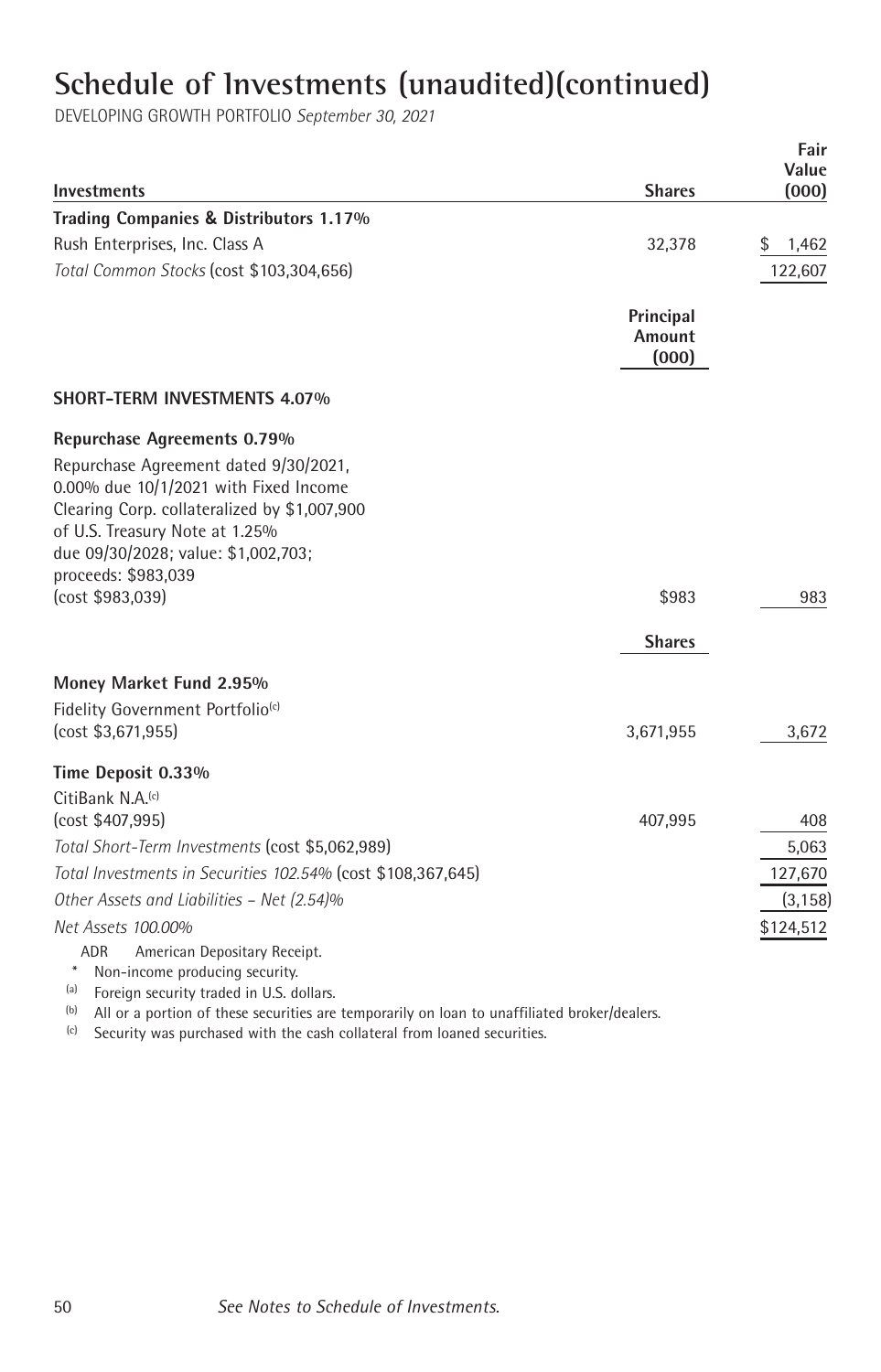DEVELOPING GROWTH PORTFOLIO *September 30, 2021*

The following is a summary of the inputs used as of September 30, 2021 in valuing the Fund's investments carried at fair value<sup>(1)</sup>:

| Investment $Type(2)$          | Level 1<br>(000) | Level 2<br>(000)               | Level 3<br>(000)               | Total<br>(000) |
|-------------------------------|------------------|--------------------------------|--------------------------------|----------------|
| Long-Term Investments         |                  |                                |                                |                |
| Common Stocks                 | \$122,607        | \$<br>$\overline{\phantom{0}}$ | \$<br>$\overline{\phantom{0}}$ | \$122.607      |
| <b>Short-Term Investments</b> |                  |                                |                                |                |
| Repurchase Agreements         |                  | 983                            |                                | 983            |
| Money Market Fund             | 3,672            |                                |                                | 3,672          |
| Time Deposit                  |                  | 408                            |                                | 408            |
| Total                         | \$126,279        | \$1,391                        | \$                             | \$127,670      |

(1) Refer to Note 2(b) for a description of fair value measurements and the three-tier hierarchy of inputs.

<sup>(2)</sup> See Schedule of Investments for fair values in each industry and identification of foreign issuers and/or geography.

A reconciliation of Level 3 investments is presented when the Fund has a material amount of Level 3 investments at the beginning or end of the period in relation to the Fund's net assets.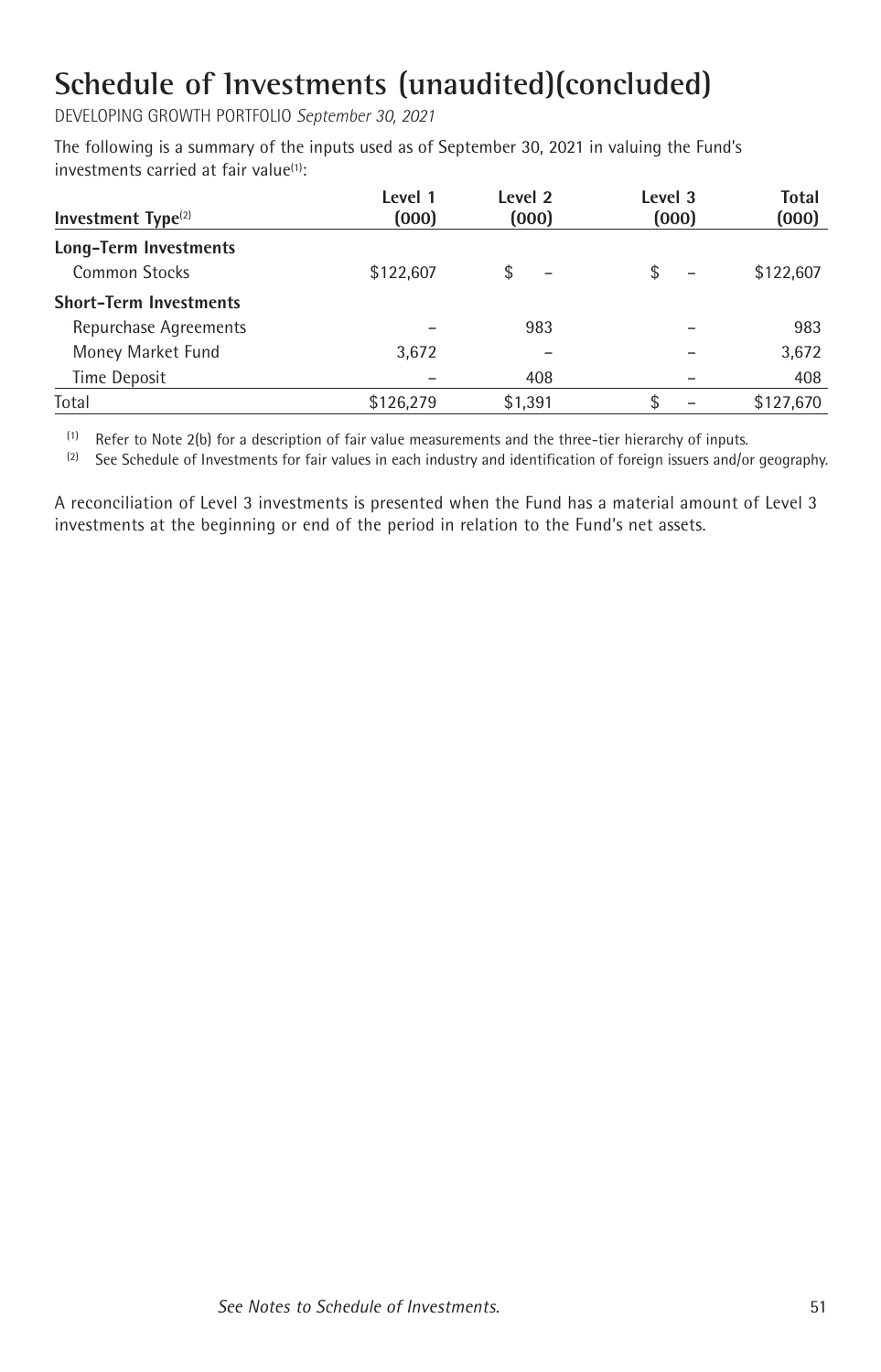# **Schedule of Investments (unaudited)**

DIVIDEND GROWTH PORTFOLIO *September 30, 2021*

| <b>Investments</b>                  | <b>Shares</b> | Fair<br>Value<br>(000) |
|-------------------------------------|---------------|------------------------|
| LONG-TERM INVESTMENTS 98.98%        |               |                        |
| <b>COMMON STOCKS 98.98%</b>         |               |                        |
| Aerospace & Defense 3.89%           |               |                        |
| Northrop Grumman Corp.              | 10,600        | \$<br>3,818            |
| Raytheon Technologies Corp.         | 45,316        | 3,895                  |
| Total                               |               | 7,713                  |
| Air Freight & Logistics 0.53%       |               |                        |
| FedEx Corp.                         | 4,800         | 1,053                  |
| <b>Banks 3.55%</b>                  |               |                        |
| JPMorgan Chase & Co.                | 42,900        | 7,022                  |
| Beverages 2.32%                     |               |                        |
| Coca-Cola Co. (The)                 | 87,568        | 4,595                  |
| Biotechnology 1.48%                 |               |                        |
| AbbVie, Inc.                        | 27,099        | 2,923                  |
| <b>Building Products 0.65%</b>      |               |                        |
| Masco Corp.                         | 23,200        | 1,289                  |
| Capital Markets 10.15%              |               |                        |
| Ameriprise Financial, Inc.          | 16,300        | 4,305                  |
| BlackRock, Inc.                     | 4,400         | 3,690                  |
| MarketAxess Holdings, Inc.          | 3,000         | 1,262                  |
| Moody's Corp.                       | 6,500         | 2,308                  |
| Morgan Stanley                      | 51,900        | 5,051                  |
| S&P Global, Inc.                    | 8,200         | 3,484                  |
| Total                               |               | 20,100                 |
| Chemicals 1.82%                     |               |                        |
| Air Products & Chemicals, Inc.      | 14,100        | 3,611                  |
| <b>Construction Materials 0.48%</b> |               |                        |
| Vulcan Materials Co.                | 5,652         | 956                    |
| <b>Consumer Finance 1.64%</b>       |               |                        |
| Discover Financial Services         | 26,500        | 3,256                  |
| Distributors 1.29%                  |               |                        |
| Pool Corp.                          | 5,900         | 2,563                  |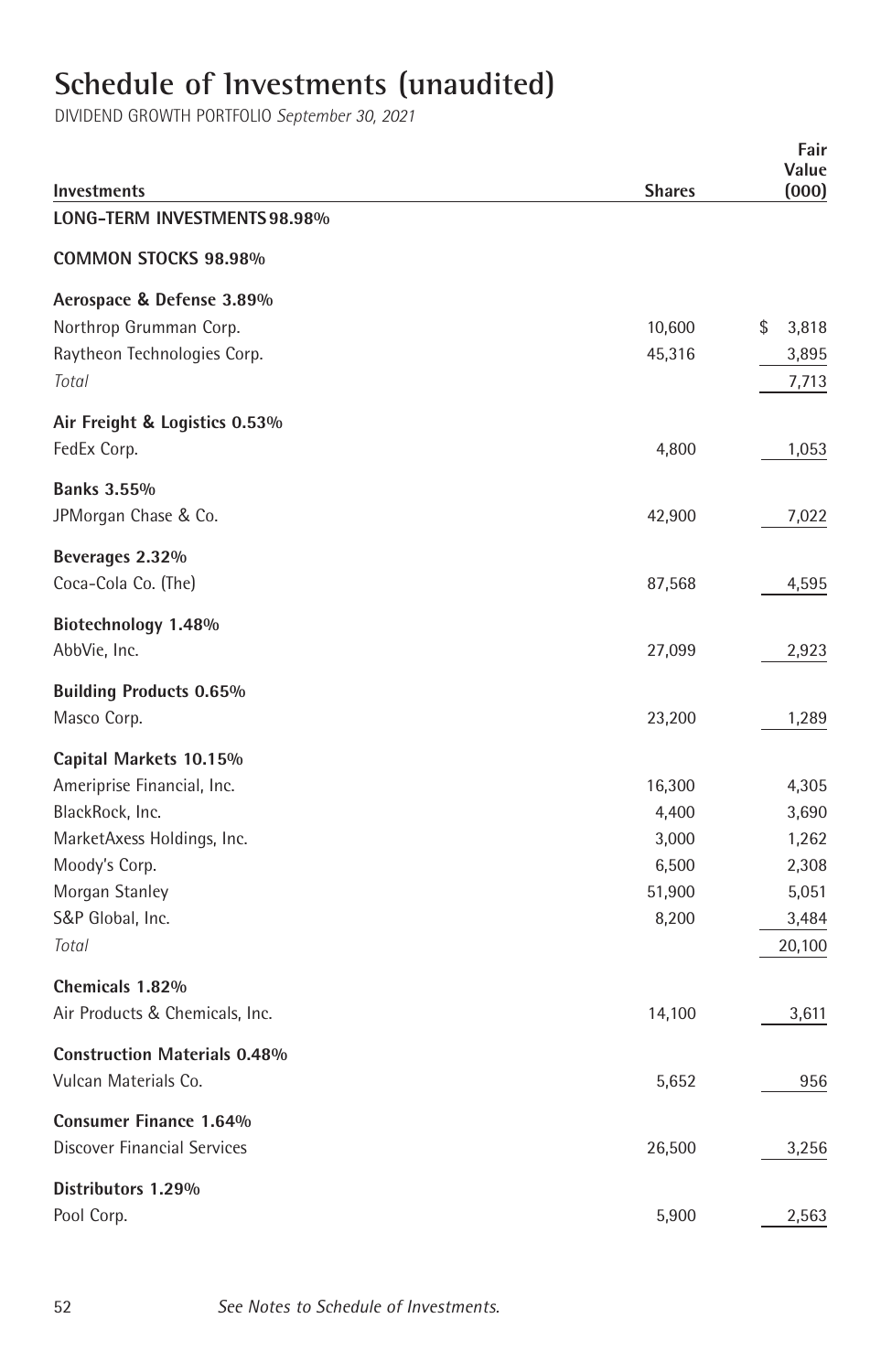DIVIDEND GROWTH PORTFOLIO *September 30, 2021*

| <b>Investments</b>                             | <b>Shares</b> | Fair<br>Value<br>(000) |
|------------------------------------------------|---------------|------------------------|
| Diversified Telecommunication Services 1.40%   |               |                        |
| Verizon Communications, Inc.                   | 51,400        | \$<br>2,776            |
| Electric: Utilities 1.91%                      |               |                        |
| NextEra Energy, Inc.                           | 48,300        | 3,792                  |
| Entertainment 0.41%                            |               |                        |
| Walt Disney Co. (The)*                         | 4,800         | 812                    |
| Equity Real Estate Investment Trusts 1.64%     |               |                        |
| American Tower Corp.                           | 12,200        | 3,238                  |
| Food & Staples Retailing 3.51%                 |               |                        |
| Sysco Corp.                                    | 48,500        | 3,807                  |
| Walmart, Inc.                                  | 22,580        | 3,147                  |
| Total                                          |               | 6,954                  |
| Health Care Equipment & Supplies 4.85%         |               |                        |
| Abbott Laboratories                            | 30,100        | 3,556                  |
| Danaher Corp.                                  | 10,800        | 3,288                  |
| West Pharmaceutical Services, Inc.             | 6,500         | 2,759                  |
| Total                                          |               | 9,603                  |
| Health Care Providers & Services 2.01%         |               |                        |
| UnitedHealth Group, Inc.                       | 10,200        | 3,986                  |
| Hotels, Restaurants & Leisure 1.47%            |               |                        |
| McDonald's Corp.                               | 12,074        | 2,911                  |
| Industrial Conglomerates 2.21%                 |               |                        |
| Honeywell International, Inc.                  | 20,600        | 4,373                  |
| <b>Information Technology Services 4.94%</b>   |               |                        |
| Accenture plc Class A (Ireland) <sup>(a)</sup> | 10,600        | 3,391                  |
| Jack Henry & Associates, Inc.                  | 18,200        | 2,986                  |
| Visa, Inc. Class A                             | 15,300        | 3,408                  |
| Total                                          |               | 9,785                  |
| Insurance 2.04%                                |               |                        |
| American Financial Group, Inc. OH              | 19,400        | 2,441                  |
| Chubb Ltd. (Switzerland) <sup>(a)</sup>        | 9,200         | 1,596                  |
| Total                                          |               | 4,037                  |
| Life Sciences Tools & Services 1.27%           |               |                        |
| Agilent Technologies, Inc.                     | 15,900        | 2,505                  |
|                                                |               |                        |

 *See Notes to Schedule of Investments.* 53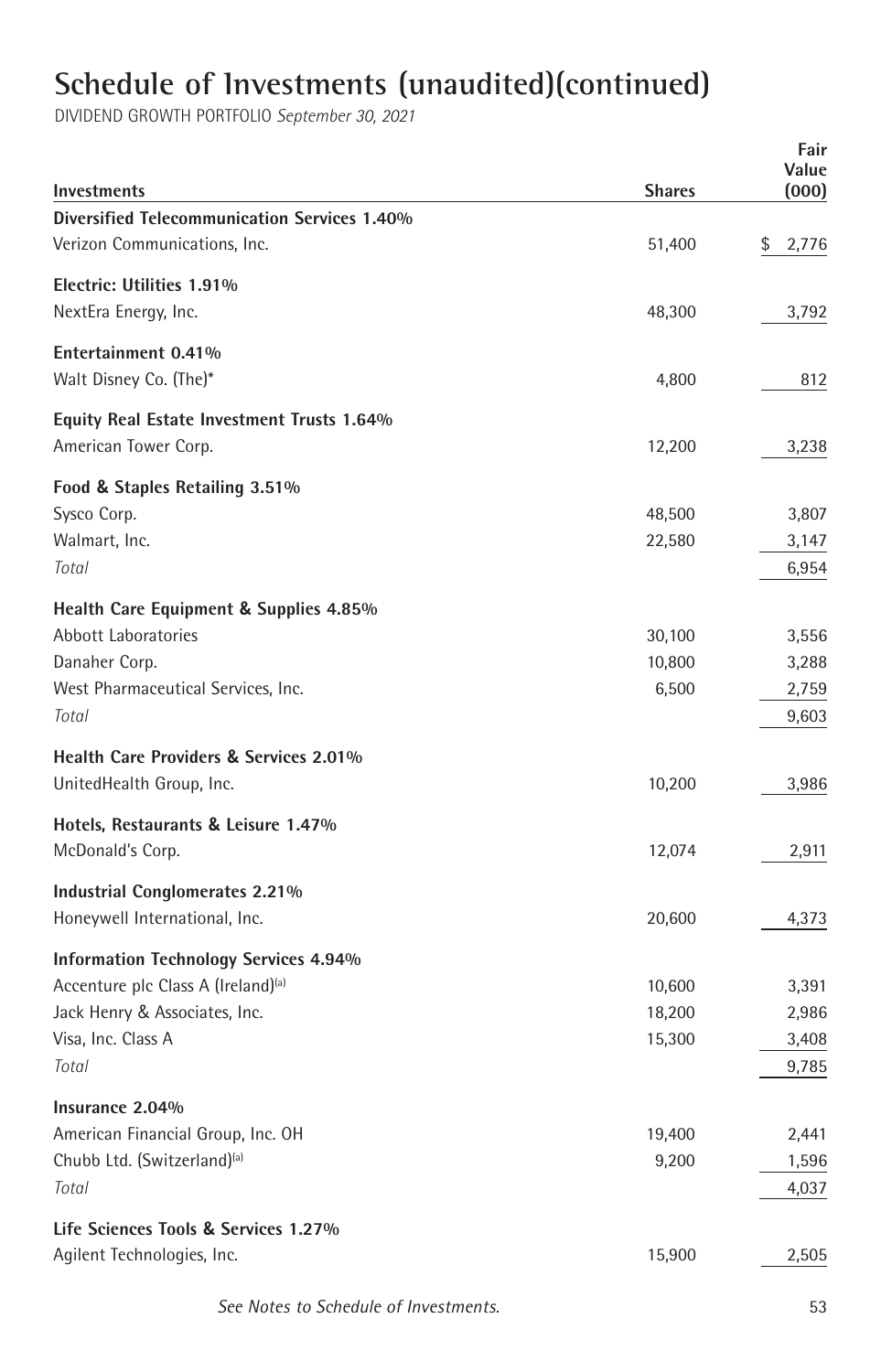DIVIDEND GROWTH PORTFOLIO *September 30, 2021*

|                                                |               | Fair           |
|------------------------------------------------|---------------|----------------|
| Investments                                    | <b>Shares</b> | Value<br>(000) |
| Machinery 3.68%                                |               |                |
| Dover Corp.                                    | 22,200        | \$<br>3,452    |
| Illinois Tool Works, Inc.                      | 10,400        | 2,149          |
| Stanley Black & Decker, Inc.                   | 9,600         | 1,683          |
| Total                                          |               | 7,284          |
| Media 2.09%                                    |               |                |
| Comcast Corp. Class A                          | 74,100        | 4,144          |
| Metals & Mining 0.80%                          |               |                |
| Reliance Steel & Aluminum Co.                  | 11,100        | 1,581          |
| Multi-Line Retail 1.37%                        |               |                |
| Dollar General Corp.                           | 12,800        | 2,715          |
| Multi-Utilities 0.75%                          |               |                |
| CMS Energy Corp.                               | 25,000        | 1,493          |
| Oil, Gas & Consumable Fuels 3.07%              |               |                |
| Marathon Petroleum Corp.                       | 60,300        | 3,727          |
| <b>Total Energies SE ADR</b>                   | 49,300        | 2,363          |
| Total                                          |               | 6,090          |
| Personal Products 1.79%                        |               |                |
| Estee Lauder Cos., Inc. (The) Class A          | 11,800        | 3,539          |
| Pharmaceuticals 1.36%                          |               |                |
| Zoetis, Inc.                                   | 13,900        | 2,699          |
| Road & Rail 1.97%                              |               |                |
| Union Pacific Corp.                            | 19,900        | 3,901          |
| Semiconductors & Semiconductor Equipment 9.82% |               |                |
| Analog Devices, Inc.                           | 22,900        | 3,835          |
| KLA Corp.                                      | 8,000         | 2,676          |
| Microchip Technology, Inc.                     | 21,866        | 3,356          |
| NVIDIA Corp.                                   | 21,700        | 4,496          |
| Texas Instruments, Inc.                        | 26,500        | 5,094          |
| Total                                          |               | 19,457         |
| Software 9.34%                                 |               |                |
| Intuit, Inc.                                   | 6,400         | 3,453          |
| Microsoft Corp.                                | 53,400        | 15,054         |
| Total                                          |               | 18,507         |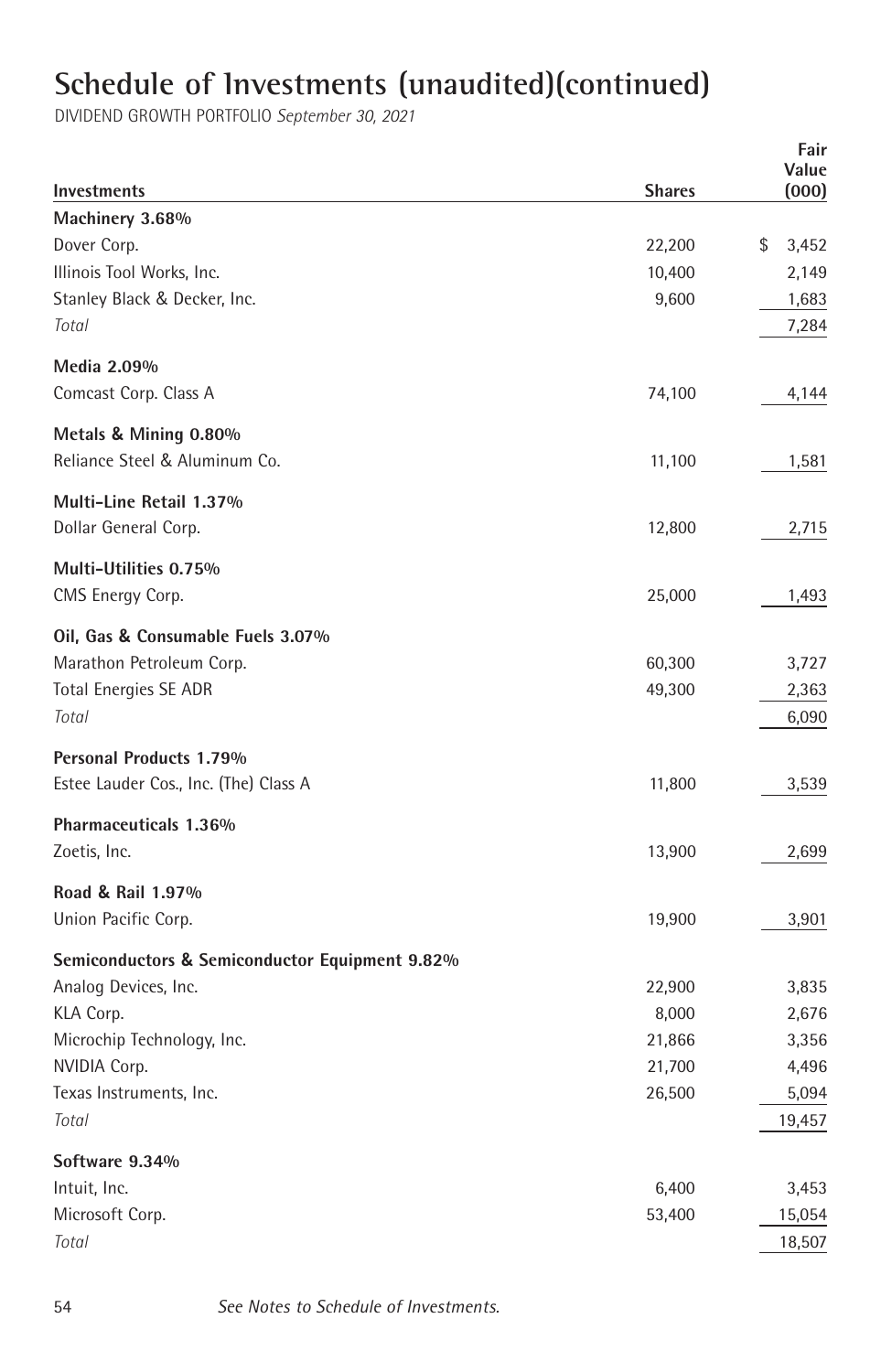DIVIDEND GROWTH PORTFOLIO *September 30, 2021*

| <b>Investments</b>                                                                                                                                                                                                                                               | <b>Shares</b>                       | Fair<br>Value<br>(000) |
|------------------------------------------------------------------------------------------------------------------------------------------------------------------------------------------------------------------------------------------------------------------|-------------------------------------|------------------------|
| Specialty Retail 5.42%                                                                                                                                                                                                                                           |                                     |                        |
| Home Depot, Inc. (The)                                                                                                                                                                                                                                           | 9,100                               | \$<br>2,987            |
| Lowe's Cos., Inc.                                                                                                                                                                                                                                                | 21,925                              | 4,448                  |
| TJX Cos., Inc. (The)                                                                                                                                                                                                                                             | 49,900                              | 3,292                  |
| Total                                                                                                                                                                                                                                                            |                                     | 10,727                 |
| Textiles, Apparel & Luxury Goods 2.06%                                                                                                                                                                                                                           |                                     |                        |
| NIKE, Inc. Class B                                                                                                                                                                                                                                               | 28,100                              | 4,081                  |
| Total Common Stocks (cost \$149,862,406)                                                                                                                                                                                                                         |                                     | 196,071                |
|                                                                                                                                                                                                                                                                  | Principal<br><b>Amount</b><br>(000) |                        |
| <b>SHORT-TERM INVESTMENTS 1.04%</b>                                                                                                                                                                                                                              |                                     |                        |
| Repurchase Agreements 1.04%<br>Repurchase Agreement dated 9/30/2021,<br>0.00% due 10/1/2021 with Fixed Income<br>Clearing Corp. collateralized by \$2,107,800<br>of U.S. Treasury Note at 1.250%<br>due 09/30/2028; value: \$2,096,932;<br>proceeds: \$2,055,785 |                                     |                        |
| (cost \$2,055,785)                                                                                                                                                                                                                                               | \$2,056                             | 2,056                  |
| Total Investments in Securities 100.02% (cost \$151,918,191)                                                                                                                                                                                                     |                                     | 198,127                |
| Other Assets and Liabilities - Net <sup>(b)</sup> (0.02)%                                                                                                                                                                                                        |                                     | (33)                   |
| Net Assets 100.00%<br>American Depositary Receipt.<br>ADR<br>Non-income producing security.<br>(a)<br>Foreign security traded in U.S. dollars.                                                                                                                   |                                     | \$198,094              |

<sup>(a)</sup> Foreign security traded in U.S. dollars.<br><sup>(b)</sup> Other Assets and Liabilities - Net include net unrealized depreciation on futures contracts as follows:

#### **Open Futures Contracts at September 30, 2021:**

|                      |                             |          | <b>Notional</b> | <b>Notional</b> | Unrealized         |
|----------------------|-----------------------------|----------|-----------------|-----------------|--------------------|
| <b>Type</b>          | <b>Expiration</b> Contracts | Position | Amount          |                 | Value Depreciation |
| E-Mini S&P 500 Index | December 2021               | Lona     | \$1.547.586     | \$1.504.213     | \$(43, 373)        |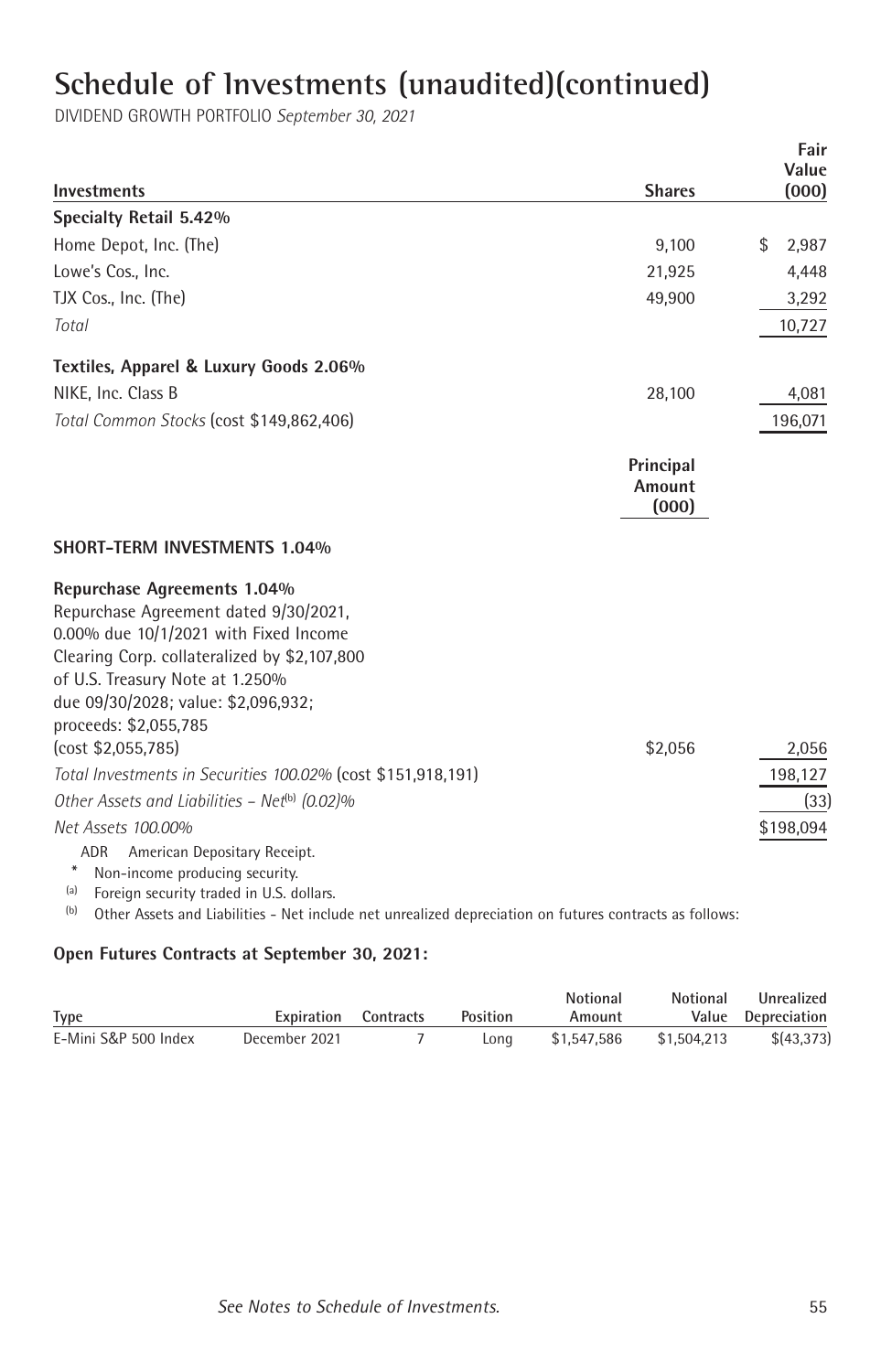DIVIDEND GROWTH PORTFOLIO *September 30, 2021*

The following is a summary of the inputs used as of September 30, 2021 in valuing the Fund's investments carried at fair value(1) :

| Investment Type <sup>(2)</sup>     | Level 1<br>(000) | Level <sub>2</sub> | (000)   | Level 3 | (000) | <b>Total</b><br>(000) |
|------------------------------------|------------------|--------------------|---------|---------|-------|-----------------------|
| Long-Term Investments              |                  |                    |         |         |       |                       |
| Common Stocks                      | \$196,071        | \$                 |         | \$      |       | \$196,071             |
| <b>Short-Term Investments</b>      |                  |                    |         |         |       |                       |
| Repurchase Agreements              |                  |                    | 2,056   |         |       | 2,056                 |
| Total                              | \$196,071        |                    | \$2,056 | \$      |       | \$198,127             |
| <b>Other Financial Instruments</b> |                  |                    |         |         |       |                       |
| <b>Futures Contracts</b>           |                  |                    |         |         |       |                       |
| Assets                             | \$               | \$                 |         | \$      |       | \$                    |
| Liabilities                        | (43)             |                    |         |         |       | (43)                  |
| Total                              | \$<br>(43)       | \$                 |         | \$      |       | \$<br>(43)            |

 $(1)$  Refer to Note 2(b) for a description of fair value measurements and the three-tier hierarchy of inputs.

 (2) See Schedule of Investments for fair values in each industry and identification of foreign issuers and/or geography.

A reconciliation of Level 3 investments is presented when the Fund has a material amount of Level 3 investments at the beginning or end of the period in relation to the Fund's net assets.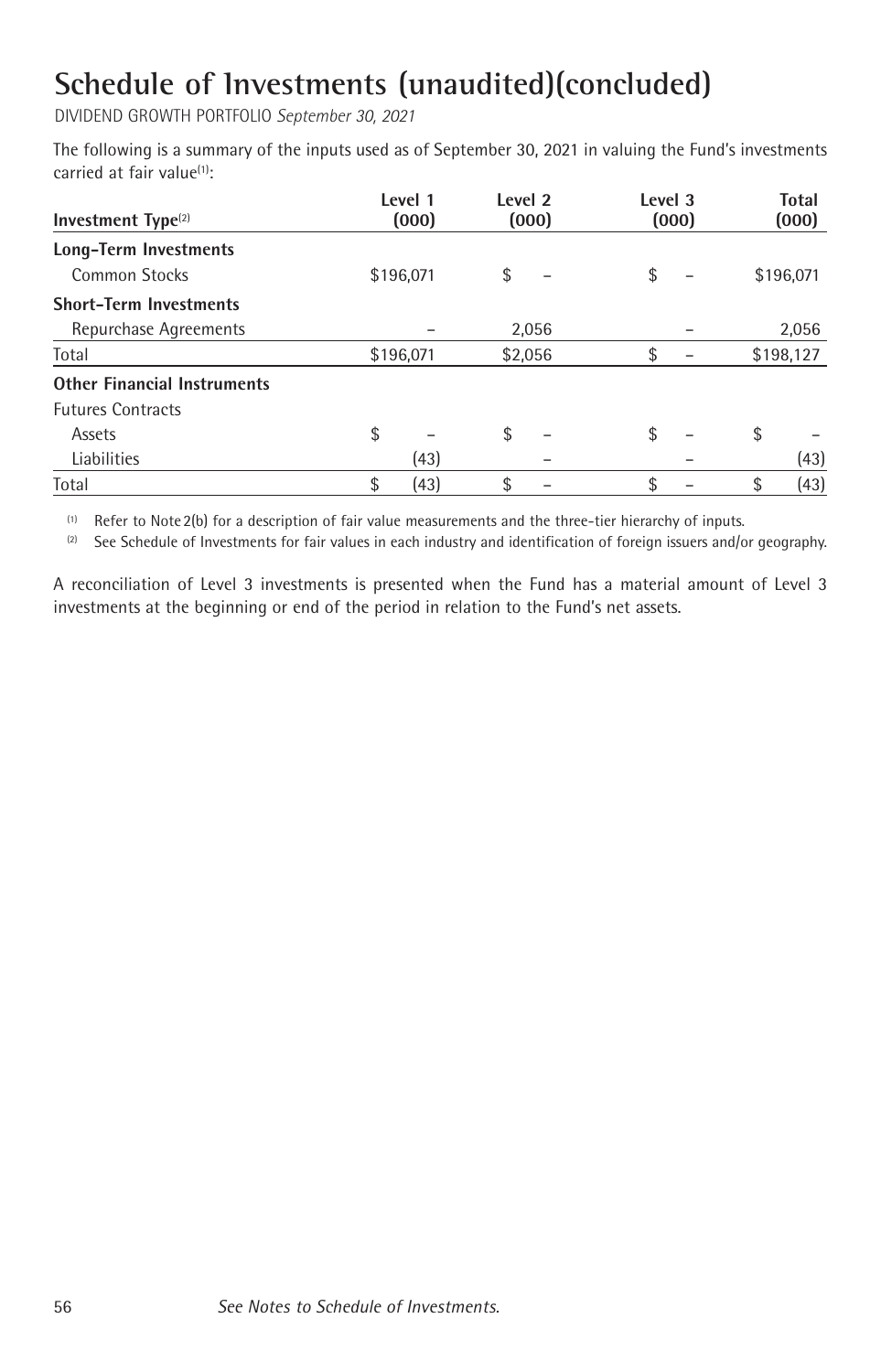# **Schedule of Investments (unaudited)**

| Investments                    | <b>Shares</b> | Fair<br>Value<br>(000) |
|--------------------------------|---------------|------------------------|
| LONG-TERM INVESTMENTS 99.66%   |               |                        |
| COMMON STOCKS 99.66%           |               |                        |
| Aerospace & Defense 3.21%      |               |                        |
| Lockheed Martin Corp.          | 13,150        | \$<br>4,538            |
| Raytheon Technologies Corp.    | 60,580        | 5,208                  |
| Total                          |               | 9,746                  |
| Automobiles 1.56%              |               |                        |
| General Motors Co.*            | 90,210        | 4,755                  |
| <b>Banks 9.03%</b>             |               |                        |
| CIT Group, Inc.                | 102,650       | 5,332                  |
| Citigroup, Inc.                | 78,210        | 5,489                  |
| East West Bancorp, Inc.        | 63,360        | 4,913                  |
| Wells Fargo & Co.              | 122,600       | 5,690                  |
| Western Alliance Bancorp       | 55,100        | 5,996                  |
| Total                          |               | 27,420                 |
| Beverages 0.97%                |               |                        |
| PepsiCo, Inc.                  | 19,580        | 2,945                  |
| Biotechnology 1.40%            |               |                        |
| AbbVie, Inc.                   | 39,580        | 4,269                  |
| <b>Building Products 3.10%</b> |               |                        |
| Carlisle Cos., Inc.            | 14,980        | 2,978                  |
| Masco Corp.                    | 61,850        | 3,436                  |
| Masonite International Corp.*  | 28,230        | 2,996                  |
| Total                          |               | 9,410                  |
| Capital Markets 5.23%          |               |                        |
| Ameriprise Financial, Inc.     | 18,310        | 4,836                  |
| Blackstone Group, Inc. (The)   | 42,430        | 4,936                  |
| Morgan Stanley                 | 62,710        | 6,103                  |
| Total                          |               | 15,875                 |
| Chemicals 3.26%                |               |                        |
| Avient Corp.                   | 65,330        | 3,028                  |
| PPG Industries, Inc.           | 26,180        | 3,744                  |
| Valvoline, Inc.                | 100,370       | 3,130                  |
| Total                          |               | 9,902                  |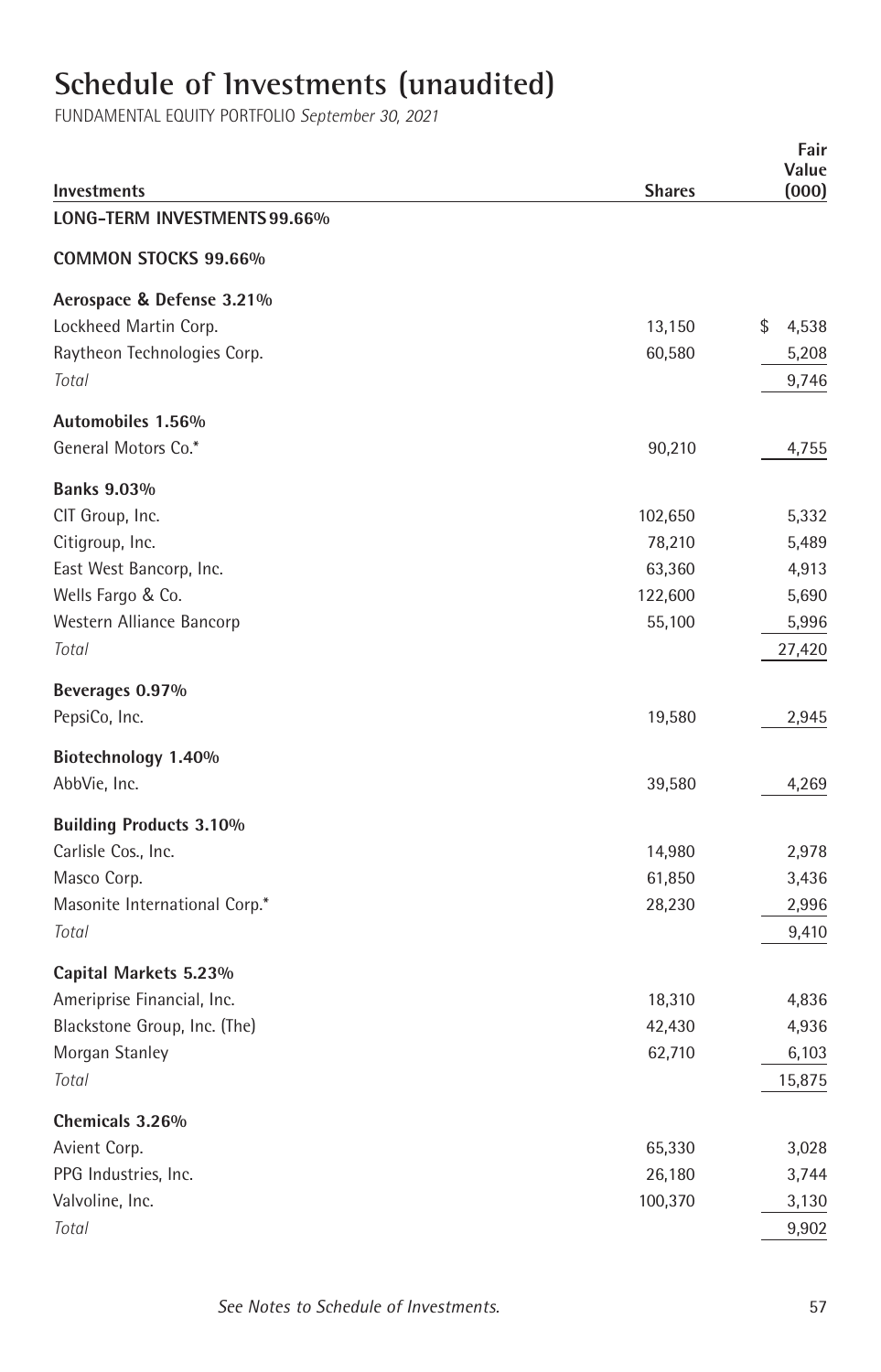|                                            |               | Fair           |
|--------------------------------------------|---------------|----------------|
| Investments                                | <b>Shares</b> | Value<br>(000) |
| Construction & Engineering 1.48%           |               |                |
| EMCOR Group, Inc.                          | 38,890        | \$<br>4,487    |
|                                            |               |                |
| Consumer Finance 1.22%                     |               |                |
| American Express Co.                       | 22,160        | 3,712          |
| Diversified Financial Services 1.50%       |               |                |
| Equitable Holdings, Inc.                   | 153,490       | 4,549          |
|                                            |               |                |
| Electric: Utilities 2.14%                  |               |                |
| NextEra Energy, Inc.                       | 31,660        | 2,486          |
| NRG Energy, Inc.<br>Total                  | 98,670        | 4,029          |
|                                            |               | 6,515          |
| Equity Real Estate Investment Trusts 2.96% |               |                |
| Alexandria Real Estate Equities, Inc.      | 15,070        | 2,880          |
| Host Hotels & Resorts, Inc.*               | 194,260       | 3,172          |
| Prologis, Inc.                             | 23,550        | 2,954          |
| Total                                      |               | 9,006          |
| Food & Staples Retailing 1.47%             |               |                |
| BJ's Wholesale Club Holdings, Inc.*        | 81,330        | 4,467          |
|                                            |               |                |
| Health Care Equipment & Supplies 3.30%     |               |                |
| Medtronic plc (Ireland)(a)                 | 47,380        | 5,939          |
| Zimmer Biomet Holdings, Inc.               | 27,870        | 4,079          |
| Total                                      |               | 10,018         |
| Health Care Providers & Services 4.32%     |               |                |
| CVS Health Corp.                           | 36,450        | 3,093          |
| McKesson Corp.                             | 15,460        | 3,083          |
| UnitedHealth Group, Inc.                   | 17,780        | 6,947          |
| Total                                      |               | 13,123         |
|                                            |               |                |
| Hotels, Restaurants & Leisure 2.81%        |               |                |
| Caesars Entertainment, Inc.*               | 50,120        | 5,627          |
| Domino's Pizza, Inc.                       | 6,120         | 2,919          |
| Total                                      |               | 8,546          |
| <b>Household Products 3.75%</b>            |               |                |
| Procter & Gamble Co. (The)                 | 53,370        | 7,461          |
| Spectrum Brands Holdings, Inc.             | 41,240        | 3,946          |
| Total                                      |               | 11,407         |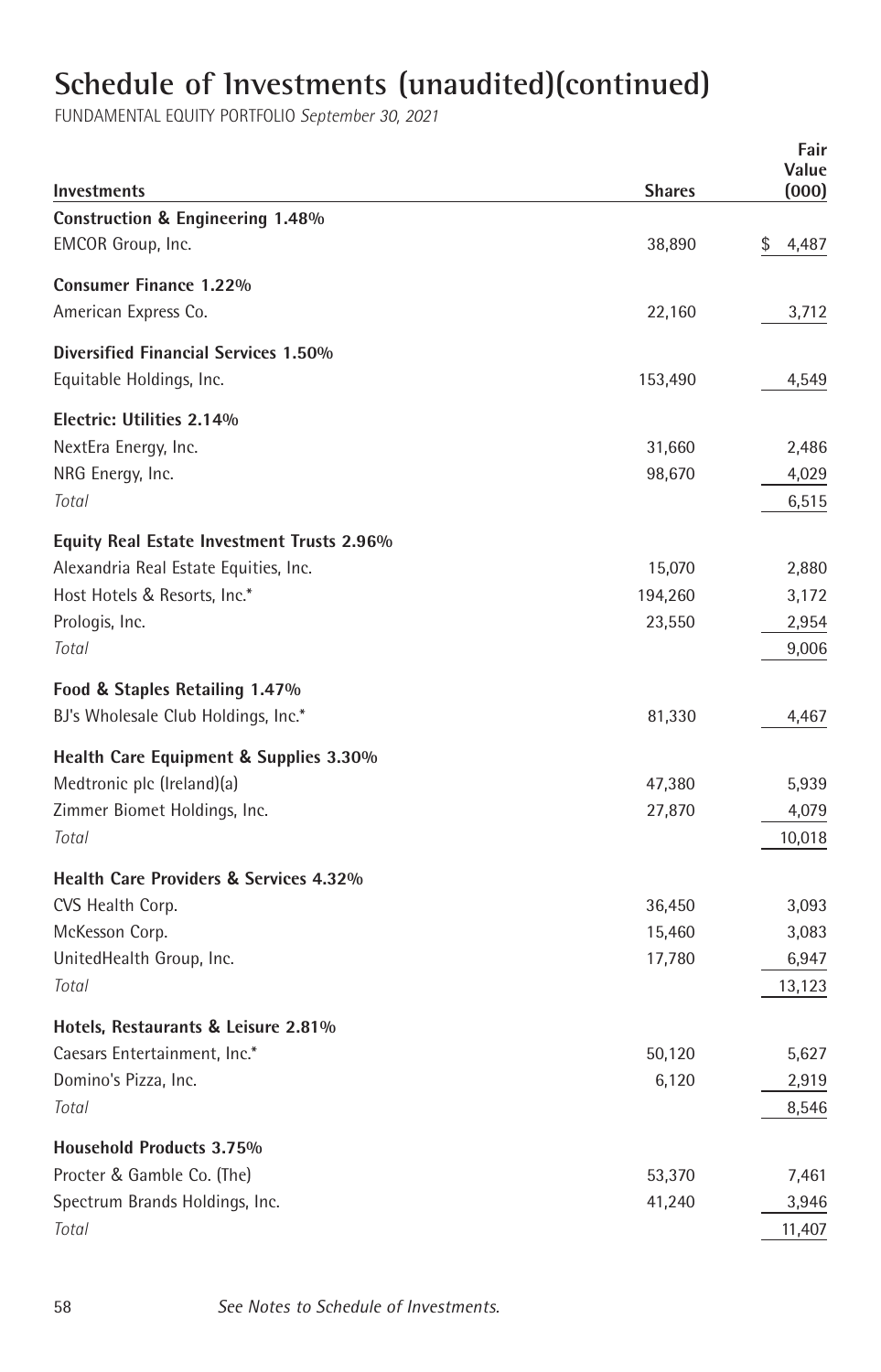|                                                               |                    | Fair           |
|---------------------------------------------------------------|--------------------|----------------|
| <b>Investments</b>                                            | <b>Shares</b>      | Value<br>(000) |
| Information Technology Services 1.68%                         |                    |                |
| Euronet Worldwide, Inc.*                                      | 40,030             | 5,095<br>\$    |
| Insurance 4.74%                                               |                    |                |
| American International Group, Inc.                            |                    |                |
| Arch Capital Group Ltd.*                                      | 111,400<br>100,010 | 6,115<br>3,818 |
| Fidelity National Financial, Inc.                             | 98,620             | 4,472          |
| Total                                                         |                    | 14,405         |
|                                                               |                    |                |
| Interactive Media & Services 2.91%<br>Alphabet, Inc. Class A* | 3,310              | 8,849          |
|                                                               |                    |                |
| Life Sciences Tools & Services 1.37%                          |                    |                |
| Thermo Fisher Scientific, Inc.                                | 7,260              | 4,148          |
| Machinery 2.48%                                               |                    |                |
| Allison Transmission Holdings, Inc.                           | 104,540            | 3,692          |
| Crane Co.                                                     | 40,390             | 3,830          |
| Total                                                         |                    | 7,522          |
| Media 2.87%                                                   |                    |                |
| Comcast Corp. Class A                                         | 127,570            | 7,135          |
| Nexstar Media Group, Inc. Class A                             | 10,500             | 1,596          |
| Total                                                         |                    | 8,731          |
| Metals & Mining 0.99%                                         |                    |                |
| Reliance Steel & Aluminum Co.                                 | 21,030             | 2,995          |
|                                                               |                    |                |
| Multi-Utilities 0.95%<br>CMS Energy Corp.                     | 48,430             | 2,893          |
|                                                               |                    |                |
| Oil, Gas & Consumable Fuels 5.99%                             |                    |                |
| Chesapeake Energy Corp.                                       | 54,100             | 3,332          |
| Marathon Petroleum Corp.                                      | 56,380             | 3,485          |
| Pioneer Natural Resources Co.                                 | 31,610             | 5,263          |
| Royal Dutch Shell plc Class A ADR                             | 137,150            | 6,113          |
| Total                                                         |                    | 18,193         |
| Pharmaceuticals 5.41%                                         |                    |                |
| Bristol-Myers Squibb Co.                                      | 69,080             | 4,088          |
| Eli Lilly & Co.                                               | 19,480             | 4,501          |
| Organon & Co.                                                 | 153,440            | 5,031          |
| Sanofi <sup>(b)</sup>                                         | EUR 29,080         | 2,799          |
| Total                                                         |                    | 16,419         |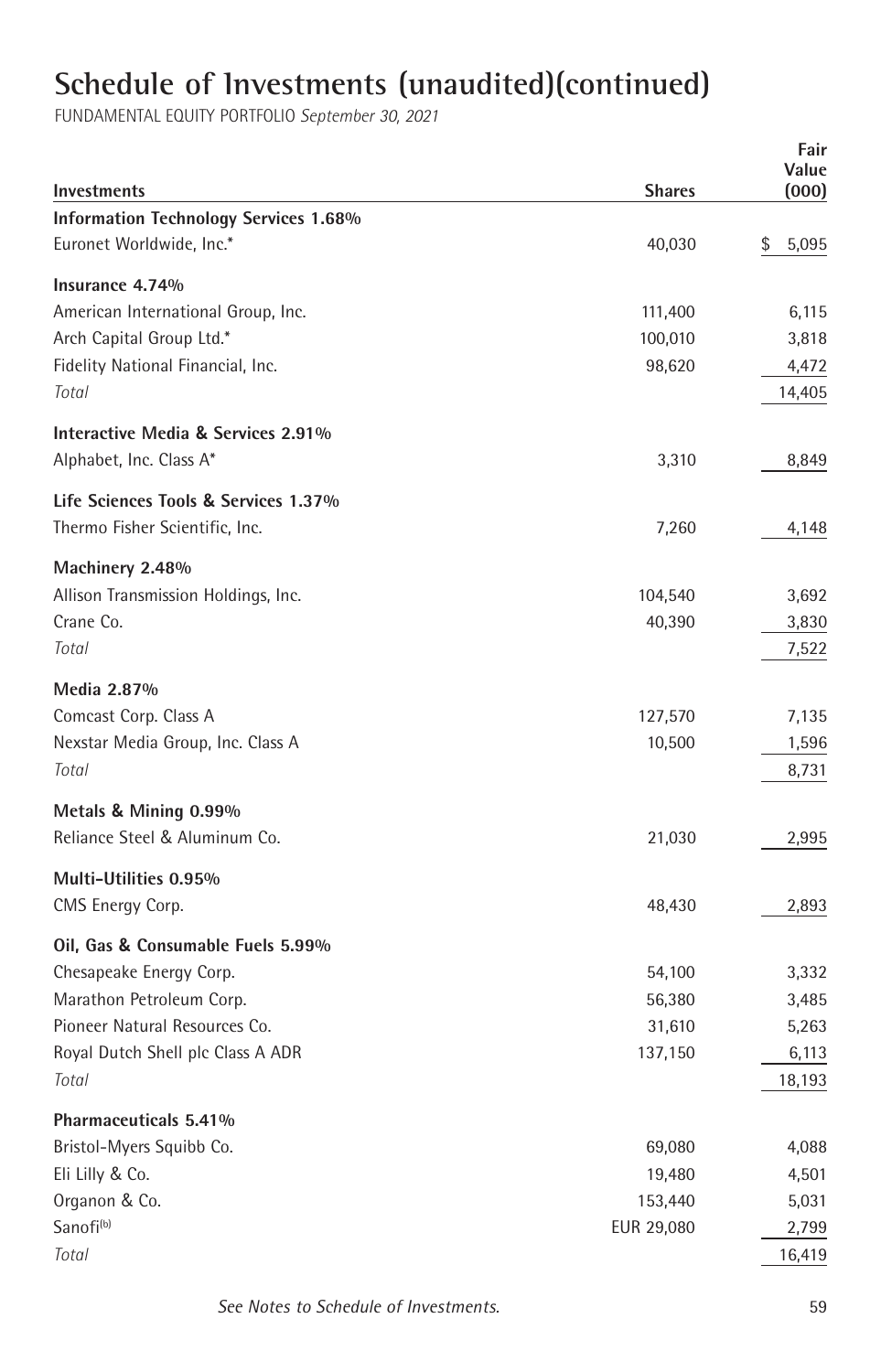|                                                  |               | Fair<br>Value |
|--------------------------------------------------|---------------|---------------|
| <b>Investments</b>                               | <b>Shares</b> | (000)         |
| Road & Rail 1.20%                                |               |               |
| Norfolk Southern Corp.                           | 15,290        | \$<br>3,658   |
| Semiconductors & Semiconductor Equipment 3.80%   |               |               |
| KLA Corp.                                        | 8,350         | 2,793         |
| Micron Technology, Inc.                          | 32,630        | 2,316         |
| Taiwan Semiconductor Manufacturing Co., Ltd. ADR | 23,840        | 2,662         |
| Texas Instruments, Inc.                          | 19,630        | 3,773         |
| Total                                            |               | 11,544        |
| Software 2.41%                                   |               |               |
| Microsoft Corp.                                  | 15,260        | 4,302         |
| Oracle Corp.                                     | 34,550        | 3,010         |
| Total                                            |               | 7,312         |
| Specialty Retail 3.71%                           |               |               |
| Lowe's Cos., Inc.                                | 21,760        | 4,414         |
| Sally Beauty Holdings, Inc.*                     | 145,390       | 2,450         |
| Williams-Sonoma, Inc.                            | 24,770        | 4,393         |
| Total                                            |               | 11,257        |
| Technology Hardware, Storage & Peripherals 2.96% |               |               |
| Apple, Inc.                                      | 27,630        | 3,910         |
| NetApp, Inc.                                     | 56,600        | 5,080         |
| Total                                            |               | 8,990         |
| <b>Tobacco 0.72%</b>                             |               |               |
| Philip Morris International, Inc.                | 22,960        | 2,176         |
| Trading Companies & Distributors 1.66%           |               |               |
| AerCap Holdings NV (Ireland)*(a)                 | 87,150        | 5,038         |
| <b>Wireless Telecommunication Services 1.10%</b> |               |               |
| T-Mobile US, Inc.*                               | 26,060        | 3,329         |
| Total Common Stocks (cost \$260,244,043)         |               | 302,706       |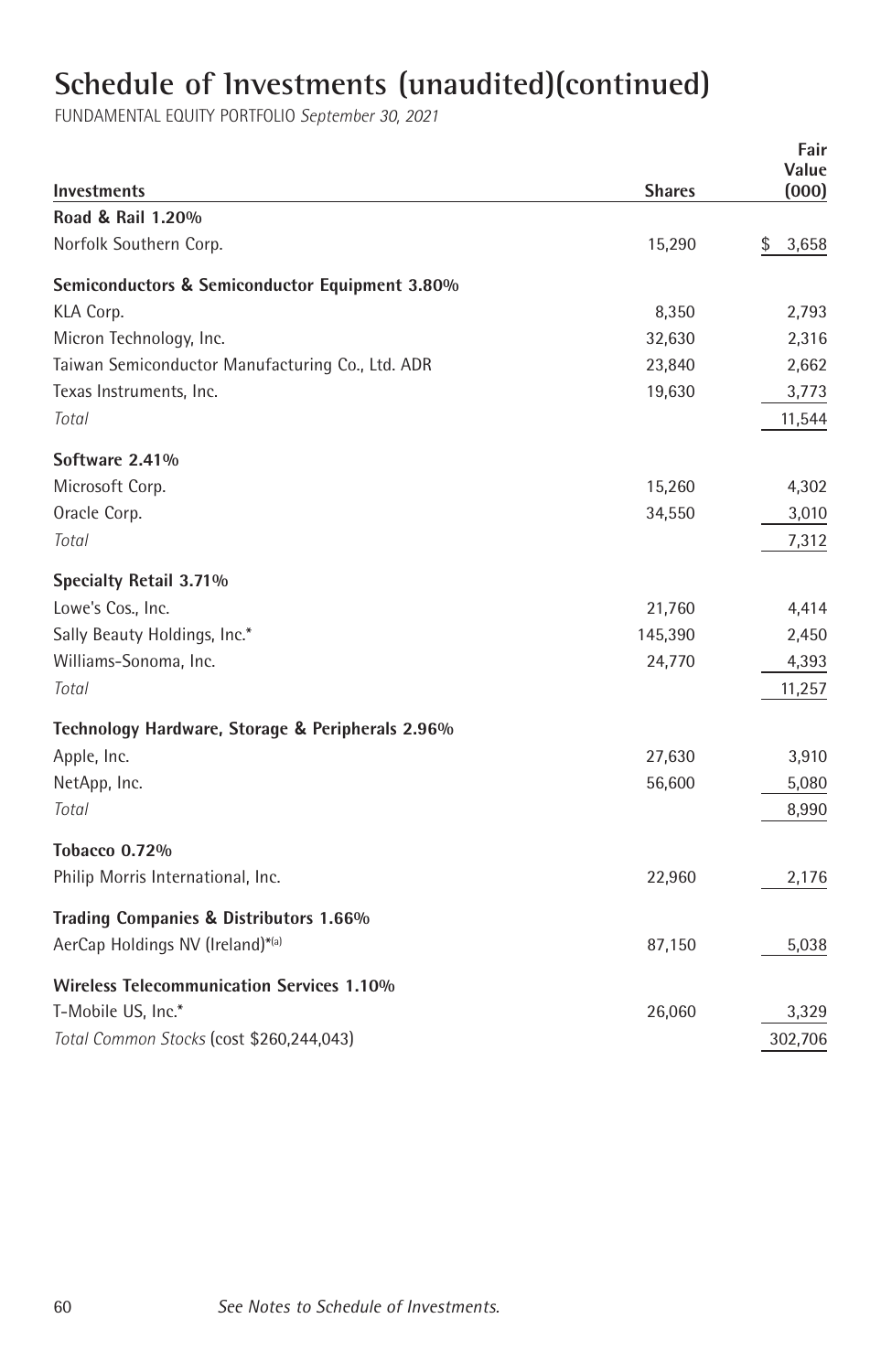FUNDAMENTAL EQUITY PORTFOLIO *September 30, 2021*

| Investments                                                 | Principal<br>Amount<br>(000) | Fair<br>Value<br>(000) |
|-------------------------------------------------------------|------------------------------|------------------------|
| SHORT-TERM INVESTMENT 0.25%                                 |                              |                        |
| Repurchase Agreements 0.25%                                 |                              |                        |
| Repurchase Agreement dated 9/30/2021.                       |                              |                        |
| 0.00% due 10/1/2021 with Fixed Income                       |                              |                        |
| Clearing Corp. collateralized by \$785,900                  |                              |                        |
| of U.S. Treasury Note at 1.25%                              |                              |                        |
| due 09/30/2028; value: \$781,848;                           |                              |                        |
| proceeds: \$766,423                                         |                              |                        |
| (cost \$766,423)                                            | \$766                        | \$<br>766              |
| Total Investments in Securities 99.91% (cost \$261,010,466) |                              | 303,472                |
| Other Assets and Liabilities - Net 0.09%                    |                              | 259                    |
| Net Assets 100.00%                                          |                              | \$303,731              |
| ADR<br>American Depositary Receipt.                         |                              |                        |
| <b>EUR</b><br>Euro.                                         |                              |                        |
| Non-income producing security.                              |                              |                        |

(a) Foreign security traded in U.S. dollars.

(b) Investment in non-U.S. dollar denominated securities.

The following is a summary of the inputs used as of September 30, 2021 in valuing the Fund's investments carried at fair value<sup>(1)</sup>:

| Investment $Type(2)$          | Level 1<br>(000) | Level 2<br>(000) | Level 3<br>(000)               | Total<br>(000) |
|-------------------------------|------------------|------------------|--------------------------------|----------------|
| Long-Term Investments         |                  |                  |                                |                |
| <b>Common Stocks</b>          |                  |                  |                                |                |
| <b>Pharmaceuticals</b>        | \$13,620         | \$2,799          | \$<br>$\overline{\phantom{0}}$ | \$16,419       |
| Remaining Industries          | 286,287          |                  |                                | 286,287        |
| <b>Short-Term Investments</b> |                  |                  |                                |                |
| Repurchase Agreements         |                  | 766              |                                | 766            |
| Total                         | \$299,907        | \$3,565          | \$                             | \$303,472      |

 $(1)$  Refer to Note 2(b) for a description of fair value measurements and the three-tier hierarchy of inputs.

 (2) See Schedule of Investments for fair values in each industry and identification of foreign issuers and/or geography.

A reconciliation of Level 3 investments is presented when the Fund has a material amount of Level 3 investments at the beginning or end of the period in relation to the Fund's net assets.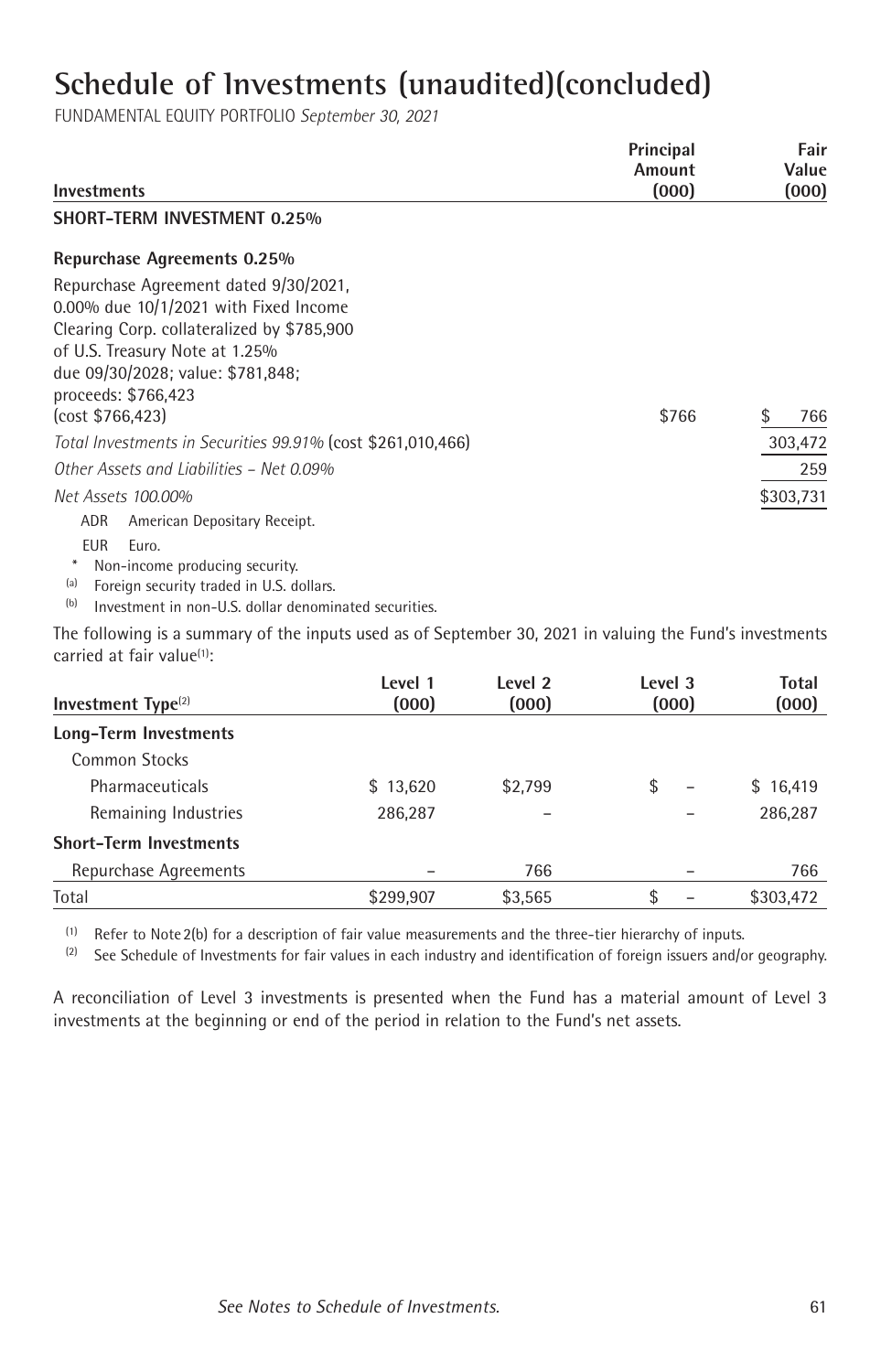# **Schedule of Investments (unaudited)**

| <b>Investments</b>                    | <b>Shares</b>      | Fair<br>Value<br>(000) |
|---------------------------------------|--------------------|------------------------|
| LONG-TERM INVESTMENTS 100.05%         |                    |                        |
| COMMON STOCKS 100.05%                 |                    |                        |
| Aerospace & Defense 3.76%             |                    |                        |
| Lockheed Martin Corp.                 | 26,750             | 9,232<br>\$            |
| Raytheon Technologies Corp.           | 148,420            | 12,758                 |
| Total                                 |                    | 21,990                 |
| Automobiles 1.77%                     |                    |                        |
| General Motors Co.*                   | 196,110            | 10,337                 |
|                                       |                    |                        |
| <b>Banks 9.66%</b><br>CIT Group, Inc. |                    |                        |
| Citigroup, Inc.                       | 208,480<br>161,930 | 10,831<br>11,364       |
| East West Bancorp, Inc.               | 135,380            | 10,497                 |
| Wells Fargo & Co.                     | 254,730            | 11,822                 |
| Western Alliance Bancorp              | 110,030            | 11,974                 |
| Total                                 |                    | 56,488                 |
| Beverages 0.96%                       |                    |                        |
| PepsiCo, Inc.                         | 37,430             | 5,630                  |
| Biotechnology 1.42%                   |                    |                        |
| AbbVie, Inc.                          | 76,730             | 8,277                  |
| <b>Building Products 2.83%</b>        |                    |                        |
| Carlisle Cos., Inc.                   | 43,070             | 8,562                  |
| Masco Corp.                           | 144,280            | 8,015                  |
| Total                                 |                    | 16,577                 |
| Capital Markets 5.53%                 |                    |                        |
| Ameriprise Financial, Inc.            | 40,180             | 10,612                 |
| Blackstone Group, Inc. (The)          | 88,780             | 10,329                 |
| Morgan Stanley                        | 117,010            | 11,386                 |
| Total                                 |                    | 32,327                 |
| Chemicals 2.92%                       |                    |                        |
| PPG Industries, Inc.                  | 56,120             | 8,026                  |
| Valvoline, Inc.                       | 289,810            | 9,036                  |
| Total                                 |                    | 17,062                 |
| <b>Communications Equipment 1.22%</b> |                    |                        |
| Cisco Systems, Inc.                   | 130,710            | 7,114                  |
|                                       |                    |                        |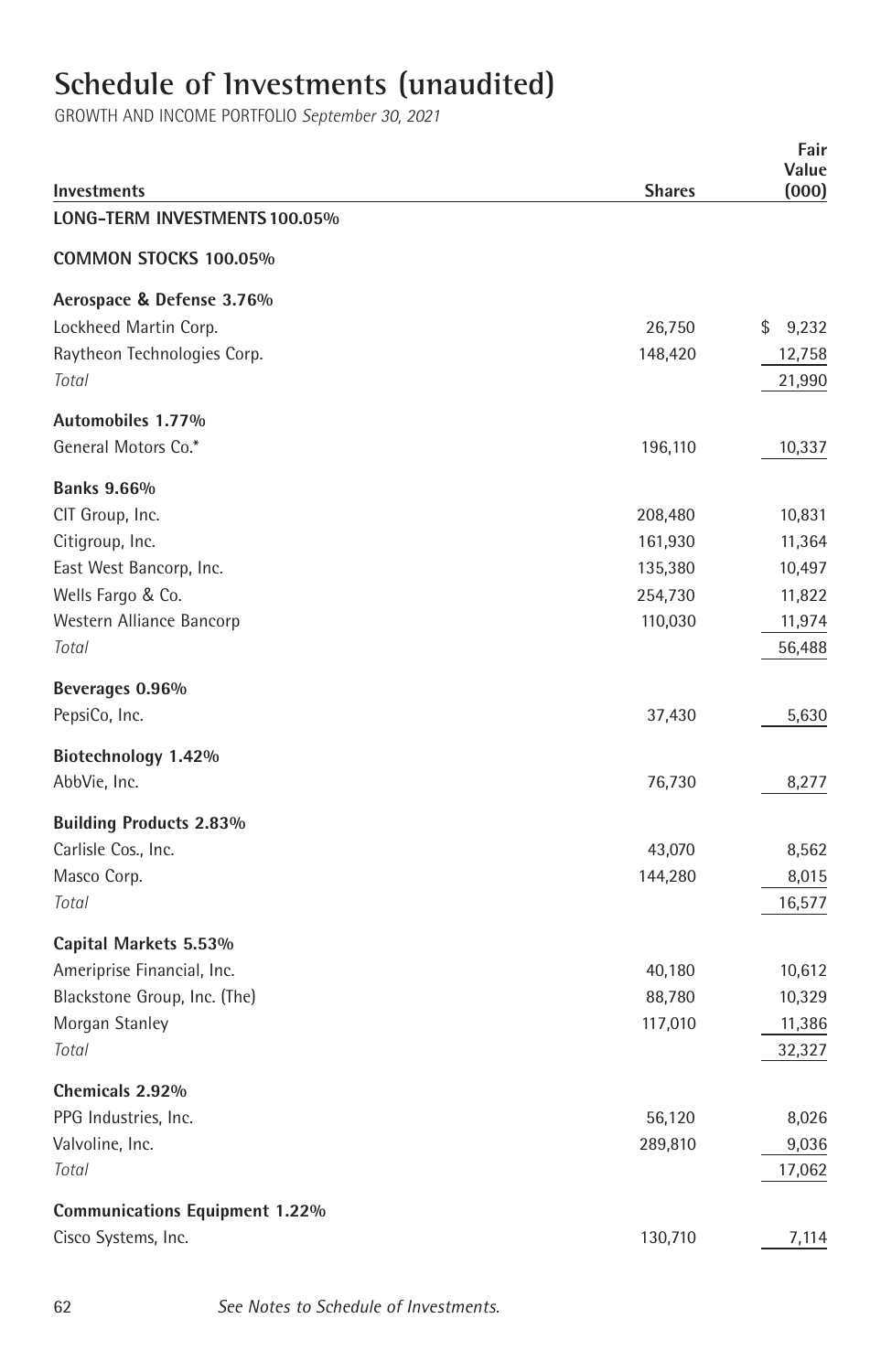|                                             |               | Fair        |
|---------------------------------------------|---------------|-------------|
|                                             |               | Value       |
| <b>Investments</b>                          | <b>Shares</b> | (000)       |
| Construction & Engineering 1.22%            |               |             |
| EMCOR Group, Inc.                           | 61,830        | \$<br>7,134 |
| <b>Consumer Finance 1.58%</b>               |               |             |
| American Express Co.                        | 55,290        | 9,263       |
| <b>Diversified Financial Services 1.49%</b> |               |             |
| Equitable Holdings, Inc.                    | 294,550       | 8,730       |
|                                             |               |             |
| Electric: Utilities 2.16%                   |               |             |
| NextEra Energy, Inc.                        | 60,390        | 4,742       |
| NRG Energy, Inc.                            | 192,570       | 7,862       |
| Total                                       |               | 12,604      |
| Equity Real Estate Investment Trusts 3.13%  |               |             |
| Alexandria Real Estate Equities, Inc.       | 30,420        | 5,813       |
| Host Hotels & Resorts, Inc.*                | 377,290       | 6,161       |
| Prologis, Inc.                              | 50,380        | 6,319       |
| Total                                       |               | 18,293      |
|                                             |               |             |
| Food & Staples Retailing 1.47%              |               |             |
| BJ's Wholesale Club Holdings, Inc.*         | 156,470       | 8,593       |
| Health Care Equipment & Supplies 3.16%      |               |             |
| Medtronic plc (Ireland) <sup>(a)</sup>      | 93,320        | 11,698      |
| Zimmer Biomet Holdings, Inc.                | 46,470        | 6,801       |
| Total                                       |               | 18,499      |
| Health Care Providers & Services 4.70%      |               |             |
| CVS Health Corp.                            | 70,120        | 5,950       |
| McKesson Corp.                              | 29,120        | 5,806       |
| UnitedHealth Group, Inc.                    | 40,190        | 15,704      |
| Total                                       |               | 27,460      |
|                                             |               |             |
| Hotels, Restaurants & Leisure 2.17%         |               |             |
| Caesars Entertainment, Inc.*                | 113,110       | 12,700      |
| Household Products 2.78%                    |               |             |
| Procter & Gamble Co. (The)                  | 116,480       | 16,284      |
|                                             |               |             |
| Insurance 4.74%                             |               |             |
| American International Group, Inc.          | 212,870       | 11,684      |
| Arch Capital Group Ltd.*                    | 192,410       | 7,346       |
| Fidelity National Financial, Inc.           | 190,990       | 8,660       |
| Total                                       |               | 27,690      |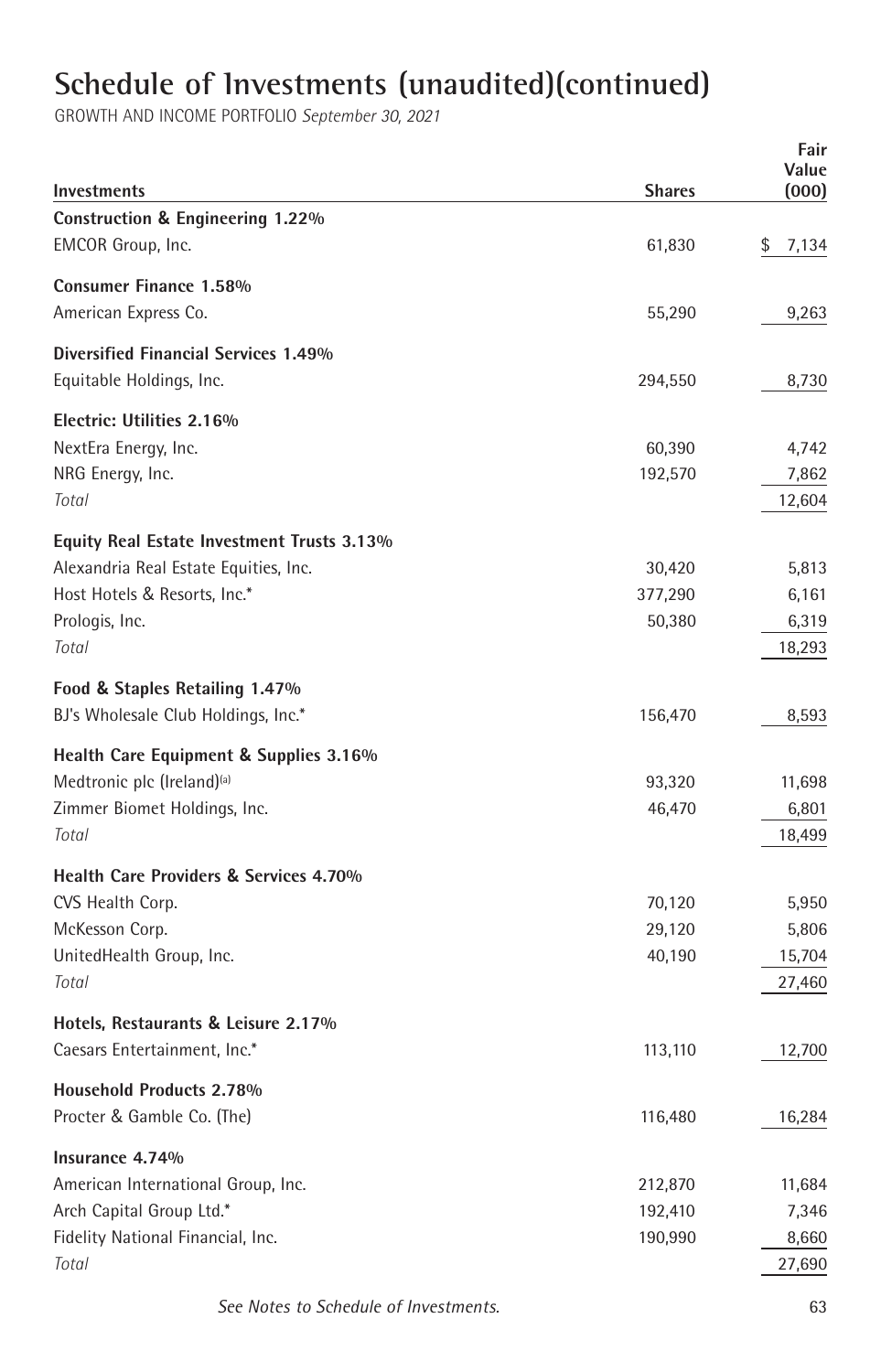|                                                           |                   | Fair             |
|-----------------------------------------------------------|-------------------|------------------|
| Investments                                               | <b>Shares</b>     | Value<br>(000)   |
| Interactive Media & Services 3.17%                        |                   |                  |
| Alphabet, Inc. Class A*                                   | 6,940             | \$18,554         |
|                                                           |                   |                  |
| Life Sciences Tools & Services 1.36%                      |                   |                  |
| Thermo Fisher Scientific, Inc.                            | 13,940            | 7,964            |
| Machinery 1.00%                                           |                   |                  |
| Allison Transmission Holdings, Inc.                       | 165,370           | 5,841            |
| Media 2.36%                                               |                   |                  |
| Comcast Corp. Class A                                     | 246,840           | 13,806           |
|                                                           |                   |                  |
| Metals & Mining 0.86%                                     |                   |                  |
| Reliance Steel & Aluminum Co.                             | 35,400            | 5,042            |
| Multi-Utilities 0.98%                                     |                   |                  |
| CMS Energy Corp.                                          | 95,880            | 5,727            |
|                                                           |                   |                  |
| Oil, Gas & Consumable Fuels 6.41%                         |                   |                  |
| Chesapeake Energy Corp.                                   | 114,560           | 7,056            |
| Marathon Petroleum Corp.<br>Pioneer Natural Resources Co. | 136,780           | 8,454            |
| Royal Dutch Shell plc Class A ADR                         | 61,030<br>264,700 | 10,162           |
| Total                                                     |                   | 11,798<br>37,470 |
|                                                           |                   |                  |
| Personal Products 0.77%                                   |                   |                  |
| Unilever plc(b)                                           | GBP 82,660        | 4,475            |
| Pharmaceuticals 6.04%                                     |                   |                  |
| Bristol-Myers Squibb Co.                                  | 177,850           | 10,523           |
| Eli Lilly & Co.                                           | 37,510            | 8,667            |
| Organon & Co.                                             | 293,630           | 9,628            |
| Sanofi <sup>(b)</sup>                                     | EUR 67,463        | 6,494            |
| Total                                                     |                   | 35,312           |
| Road & Rail 1.27%                                         |                   |                  |
| Norfolk Southern Corp.                                    | 30,970            | 7,409            |
|                                                           |                   |                  |
| Semiconductors & Semiconductor Equipment 4.73%            |                   |                  |
| KLA Corp.                                                 | 16,120            | 5,392            |
| Micron Technology, Inc.                                   | 64,000            | 4,543            |
| Taiwan Semiconductor Manufacturing Co., Ltd. ADR          | 57,870            | 6,461            |
| Texas Instruments, Inc.                                   | 58,470            | 11,239           |
| Total                                                     |                   | 27,635           |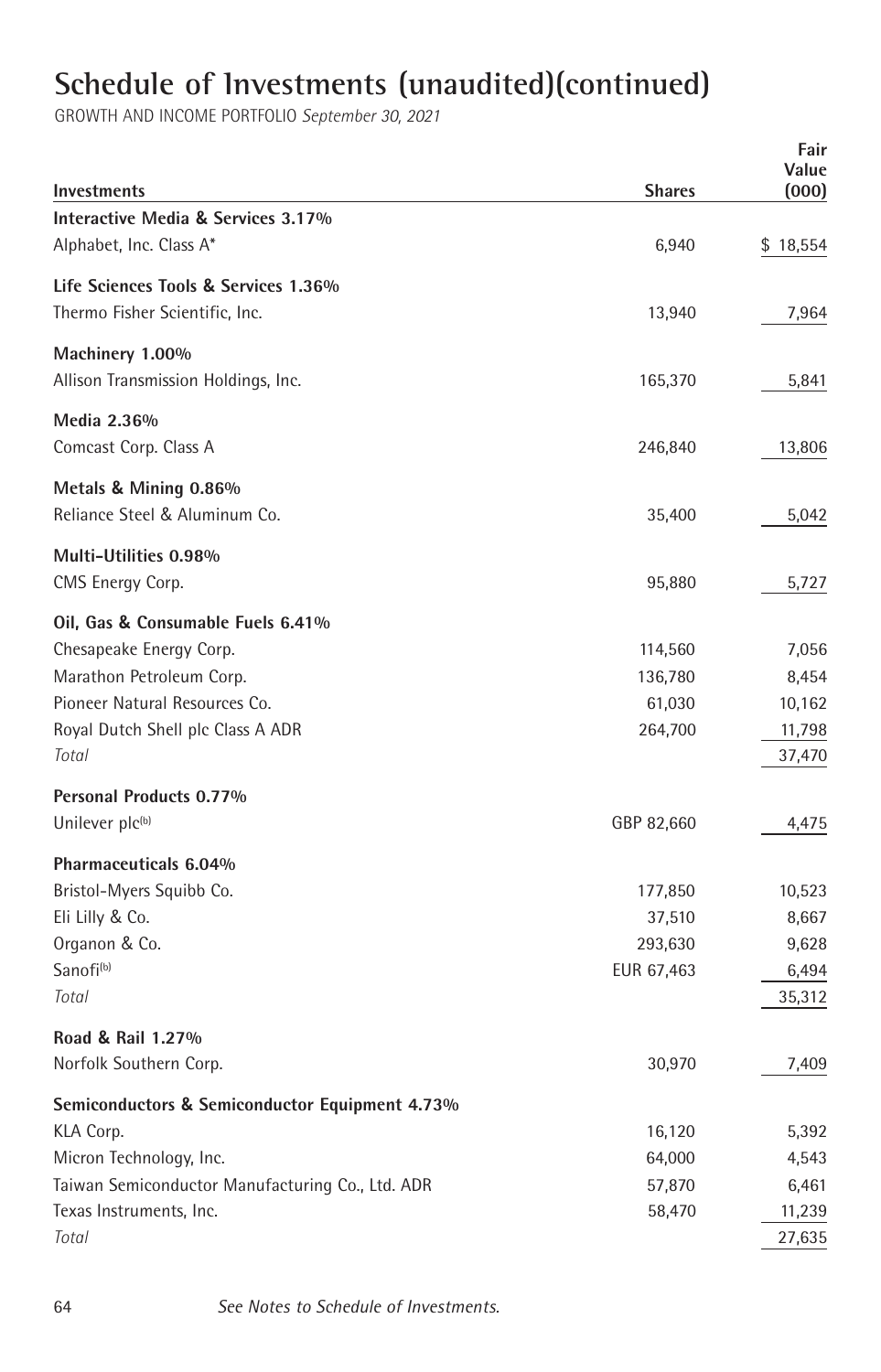| Investments                                                                                                                                                                                                                            | <b>Shares</b>                | Fair<br>Value<br>(000) |
|----------------------------------------------------------------------------------------------------------------------------------------------------------------------------------------------------------------------------------------|------------------------------|------------------------|
| Software 2.58%                                                                                                                                                                                                                         |                              |                        |
| Microsoft Corp.                                                                                                                                                                                                                        | 32,330                       | \$<br>9,115            |
| Oracle Corp.                                                                                                                                                                                                                           | 68,705                       | 5,986                  |
| Total                                                                                                                                                                                                                                  |                              | 15,101                 |
| Specialty Retail 2.92%                                                                                                                                                                                                                 |                              |                        |
| Lowe's Cos., Inc.                                                                                                                                                                                                                      | 48,780                       | 9,895                  |
| TJX Cos., Inc. (The)                                                                                                                                                                                                                   | 108,850                      | 7,182                  |
| Total                                                                                                                                                                                                                                  |                              | 17,077                 |
|                                                                                                                                                                                                                                        |                              |                        |
| Technology Hardware, Storage & Peripherals 3.25%                                                                                                                                                                                       |                              |                        |
| Apple, Inc.                                                                                                                                                                                                                            | 62,500                       | 8,844                  |
| NetApp, Inc.<br>Total                                                                                                                                                                                                                  | 113,080                      | 10,150<br>18,994       |
|                                                                                                                                                                                                                                        |                              |                        |
| Tobacco 1.01%<br>Philip Morris International, Inc.                                                                                                                                                                                     | 62,320                       | 5,907                  |
|                                                                                                                                                                                                                                        |                              |                        |
| Trading Companies & Distributors 1.70%                                                                                                                                                                                                 |                              |                        |
| AerCap Holdings NV (Ireland)*(a)                                                                                                                                                                                                       | 172,270                      | 9,959                  |
| <b>Wireless Telecommunication Services 0.97%</b>                                                                                                                                                                                       |                              |                        |
| T-Mobile US, Inc.*                                                                                                                                                                                                                     | 44,520                       | 5,688                  |
| Total Common Stocks (cost \$477,704,023)                                                                                                                                                                                               |                              | 585,013                |
|                                                                                                                                                                                                                                        | Principal<br>Amount<br>(000) |                        |
| <b>SHORT-TERM INVESTMENT 0.39%</b>                                                                                                                                                                                                     |                              |                        |
| Repurchase Agreements 0.39%                                                                                                                                                                                                            |                              |                        |
| Repurchase Agreement dated 9/30/2021,<br>$0.00\%$ due $10/1/2021$ with Fixed Income<br>Clearing Corp. collateralized by \$2,357,900<br>of U.S. Treasury Note at 1.250%<br>due 09/30/2028; value: \$2,345,743;<br>proceeds: \$2,299,744 |                              |                        |
| (cost \$2,299,744)                                                                                                                                                                                                                     | \$2,300                      | 2,300                  |
| Total Investments in Securities 100.44% (cost \$480,003,767)                                                                                                                                                                           |                              | 587,313                |
| Other Assets and Liabilities - Net (0.44)%                                                                                                                                                                                             |                              | (2,590)                |
| Net Assets 100.00%<br>ADR<br>American Depositary Receipt.<br><b>EUR</b><br>Euro.<br>GBP<br>British Pound.<br>Non-income producing security.<br>(a)                                                                                     |                              | \$584,723              |
| Foreign security traded in U.S. dollars.<br>(b)<br>Investment in non-U.S. dollar denominated securities.                                                                                                                               |                              |                        |
| See Notes to Schedule of Investments.                                                                                                                                                                                                  |                              | 65                     |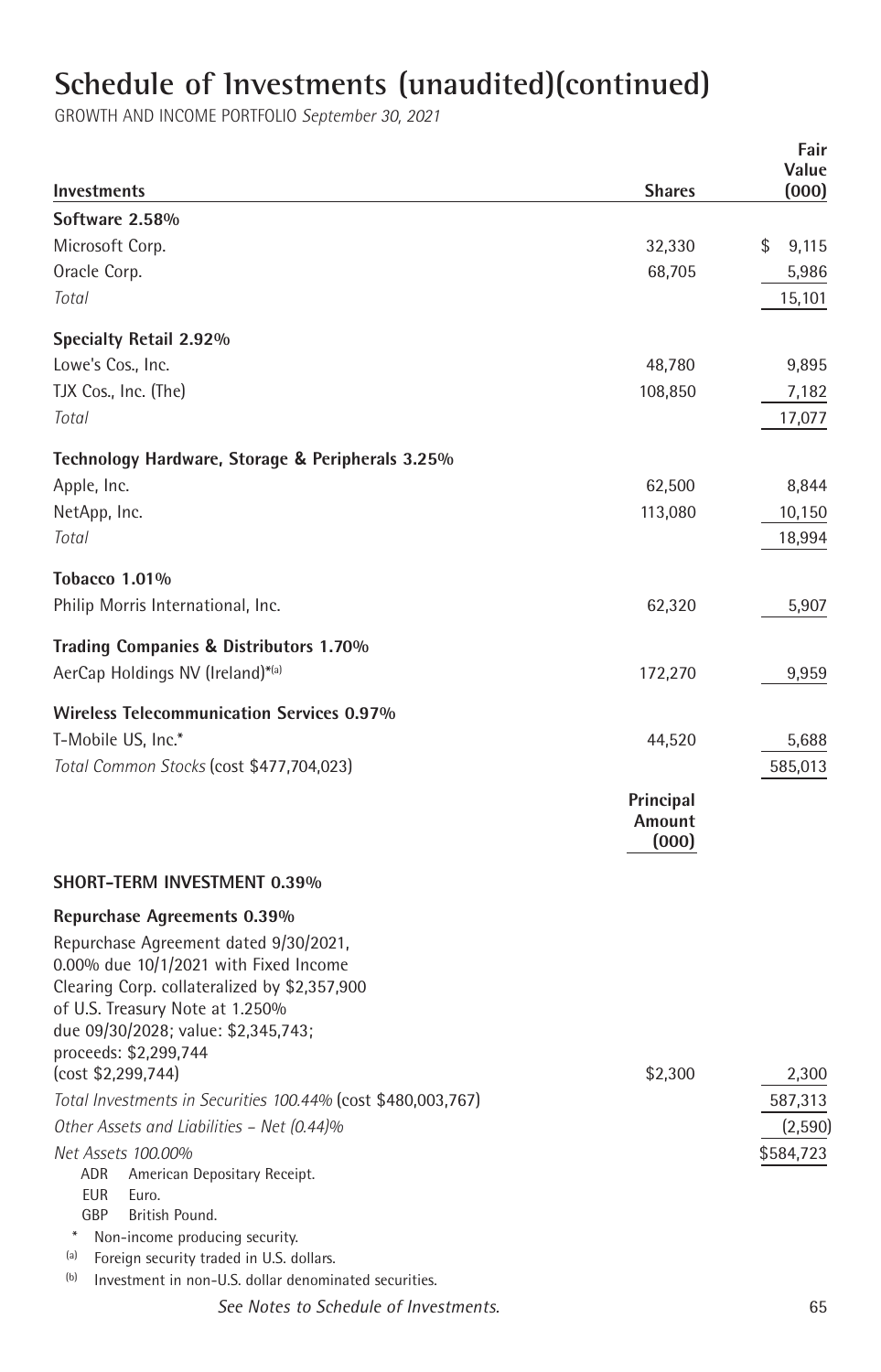GROWTH AND INCOME PORTFOLIO *September 30, 2021*

The following is a summary of the inputs used as of September 30, 2021 in valuing the Fund's investments carried at fair value(1) :

| Investment $Type(2)$          | Level 1<br>(000) | Level <sub>2</sub><br>(000) | Level 3<br>(000)               | Total<br>(000) |
|-------------------------------|------------------|-----------------------------|--------------------------------|----------------|
| Long-Term Investments         |                  |                             |                                |                |
| <b>Common Stocks</b>          |                  |                             |                                |                |
| Personal Products             | \$               | \$4,475                     | \$<br>$\overline{\phantom{0}}$ | 4,475<br>S     |
| Pharmaceuticals               | 28,818           | 6.494                       |                                | 35,312         |
| Remaining Industries          | 545,226          |                             |                                | 545,226        |
| <b>Short-Term Investments</b> |                  |                             |                                |                |
| Repurchase Agreements         |                  | 2,300                       |                                | 2,300          |
| Total                         | \$574.044        | \$13.269                    | \$                             | \$587.313      |

 (1) Refer to Note2(b) for a description of fair value measurements and the three-tier hierarchy of inputs.

<sup>(2)</sup> See Schedule of Investments for fair values in each industry and identification of foreign issuers and/or geography. The table above is presented by Investment Type. Industries are presented within an Investment Type should such Investment Type include securities classified as two or more levels within the three-tier fair value hierarchy.

A reconciliation of Level 3 investments is presented when the Fund has a material amount of Level 3 investments at the beginning or end of the period in relation to the Fund's net assets.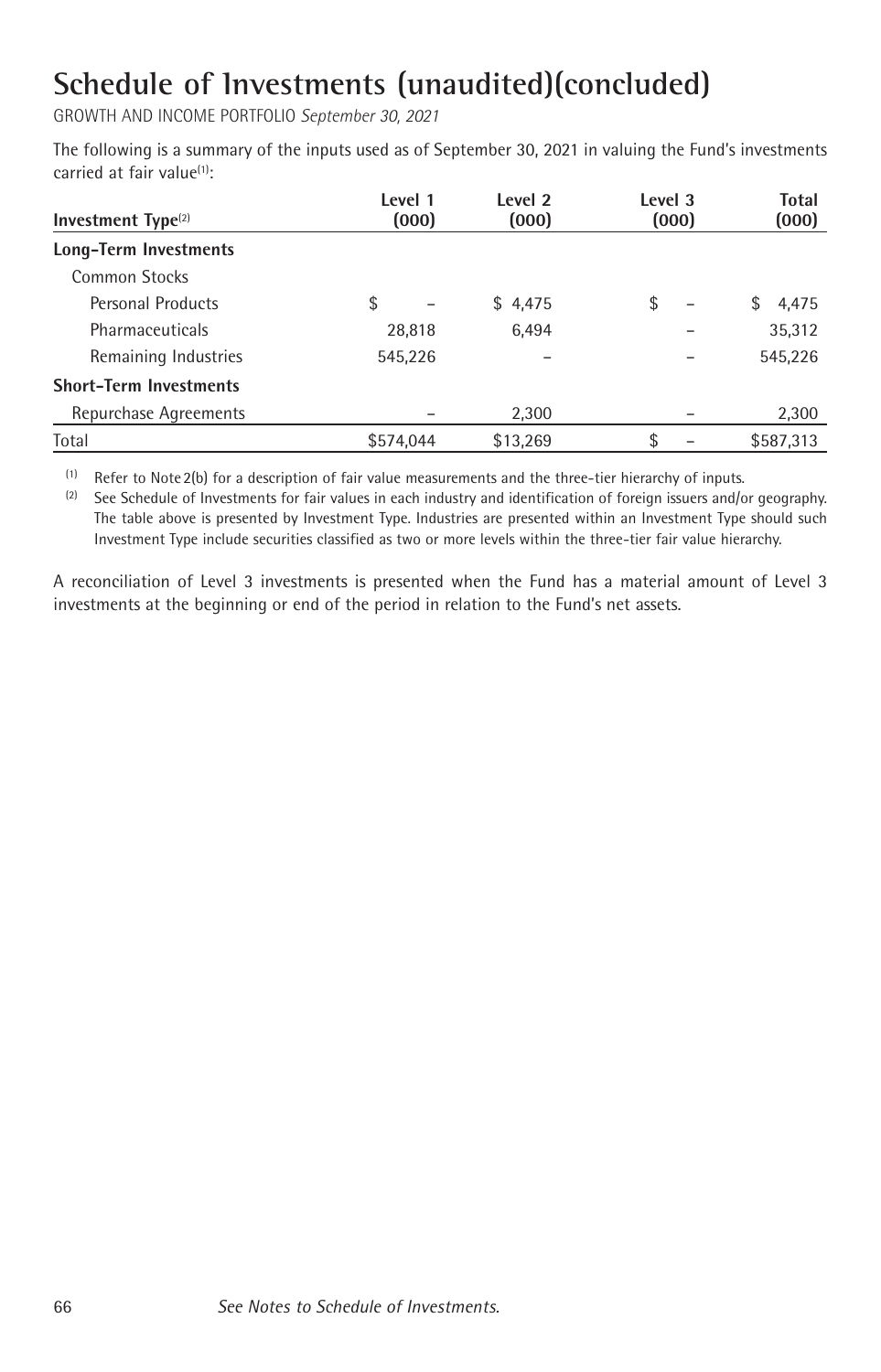# **Schedule of Investments (unaudited)**

| Investments                               | <b>Shares</b> | Fair<br>Value<br>(000) |
|-------------------------------------------|---------------|------------------------|
| LONG-TERM INVESTMENTS 99.80%              |               |                        |
| <b>COMMON STOCKS 99.80%</b>               |               |                        |
| Aerospace & Defense 3.19%                 |               |                        |
| CAE, Inc. (Canada)*(a)                    | 58,906        | \$<br>1,759            |
| TransDigm Group, Inc.*                    | 3,637         | 2,272                  |
| Total                                     |               | 4,031                  |
| Air Freight & Logistics 0.73%             |               |                        |
| GXO Logistics, Inc.*                      | 11,744        | 921                    |
|                                           |               |                        |
| <b>Banks 1.98%</b><br>First Republic Bank | 6,876         | 1,326                  |
| Western Alliance Bancorp                  | 10,727        | 1,168                  |
| Total                                     |               | 2,494                  |
|                                           |               |                        |
| Beverages 0.79%                           |               |                        |
| Brown-Forman Corp. Class B                | 14,869        | 996                    |
| Biotechnology 4.72%                       |               |                        |
| Arena Pharmaceuticals, Inc.*              | 5,610         | 334                    |
| Argenx SE ADR*                            | 2,720         | 821                    |
| Genmab A/S ADR*                           | 20,932        | 915                    |
| Ginkgo Bioworks Holdings, Inc.*           | 26,139        | 303                    |
| Mirati Therapeutics, Inc.*                | 924           | 164                    |
| Natera, Inc.*                             | 11,972        | 1,334                  |
| Novavax, Inc.*                            | 3,246         | 673                    |
| Seagen, Inc.*                             | 8,327         | 1,414                  |
| Total                                     |               | 5,958                  |
| Capital Markets 2.69%                     |               |                        |
| MarketAxess Holdings, Inc.                | 3,115         | 1,311                  |
| Moody's Corp.                             | 1,854         | 658                    |
| MSCI, Inc.                                | 2,339         | 1,423                  |
| Total                                     |               | 3,392                  |
| <b>Construction Materials 1.43%</b>       |               |                        |
| Vulcan Materials Co.                      | 10,634        | 1,799                  |
| Containers & Packaging 2.22%              |               |                        |
| Avery Dennison Corp.                      | 5,211         | 1,080                  |
| Ball Corp.                                | 19,105        | 1,719                  |
| Total                                     |               | 2,799                  |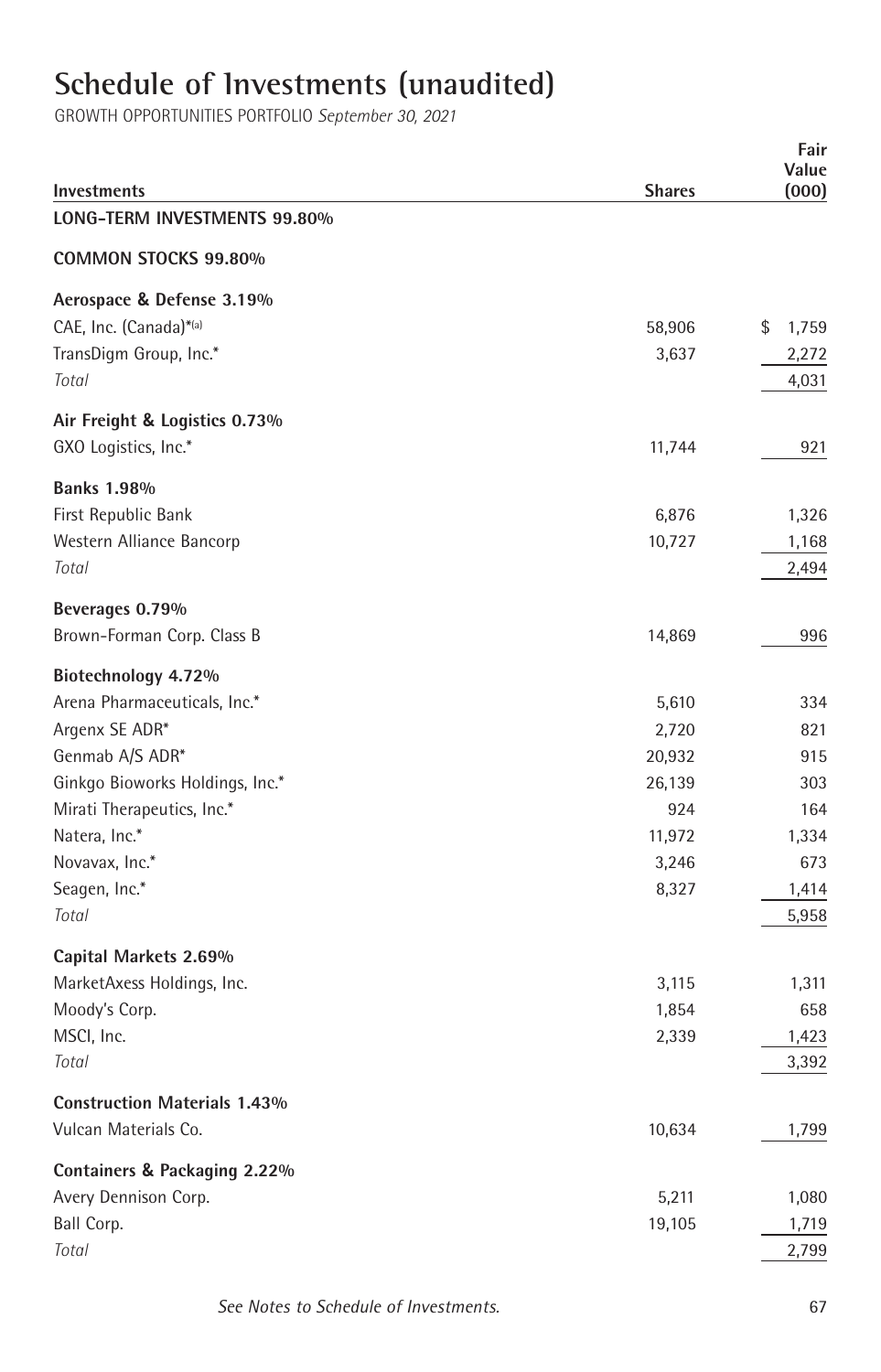| <b>Investments</b>                                   | <b>Shares</b> | Fair<br>Value<br>(000) |
|------------------------------------------------------|---------------|------------------------|
| <b>Diversified Consumer Services 1.46%</b>           |               |                        |
| Bright Horizons Family Solutions, Inc.*              | 8,078         | \$<br>1,126            |
| Chegg, Inc.*                                         | 10,525        | 716                    |
| Total                                                |               | 1,842                  |
| <b>Electrical Equipment 0.90%</b>                    |               |                        |
| AMETEK, Inc.                                         | 9,209         | 1,142                  |
| Electronic Equipment, Instruments & Components 2.61% |               |                        |
| Amphenol Corp. Class A                               | 30,833        | 2,258                  |
| Trimble, Inc.*                                       | 12,612        | 1,037                  |
| Total                                                |               | 3,295                  |
| <b>Entertainment 2.29%</b>                           |               |                        |
| Roku, Inc.*                                          | 5,915         | 1,853                  |
| Warner Music Group Corp. Class A                     | 24,115        | 1,031                  |
| Total                                                |               | 2,884                  |
| Equity Real Estate Investment Trusts 1.70%           |               |                        |
| SBA Communications Corp.                             | 6,476         | 2,141                  |
| Food & Staples Retailing 1.22%                       |               |                        |
| Sysco Corp.                                          | 19,642        | 1,542                  |
| Food Products 0.17%                                  |               |                        |
| Freshpet, Inc.*                                      | 1,497         | 214                    |
| Health Care Equipment & Supplies 7.17%               |               |                        |
| Align Technology, Inc.*                              | 1,845         | 1,228                  |
| Dexcom, Inc.*                                        | 5,112         | 2,796                  |
| IDEXX Laboratories, Inc.*                            | 2,871         | 1,785                  |
| Insulet Corp.*                                       | 4,920         | 1,398                  |
| ResMed, Inc.                                         | 2,658         | 700                    |
| West Pharmaceutical Services, Inc.                   | 2,680         | 1,138                  |
| Total                                                |               | 9,045                  |
| Health Care Technology 2.20%                         |               |                        |
| Inspire Medical Systems, Inc.*                       | 3,975         | 926                    |
| Veeva Systems, Inc. Class A*                         | 6,427         | 1,852                  |
| Total                                                |               | 2,778                  |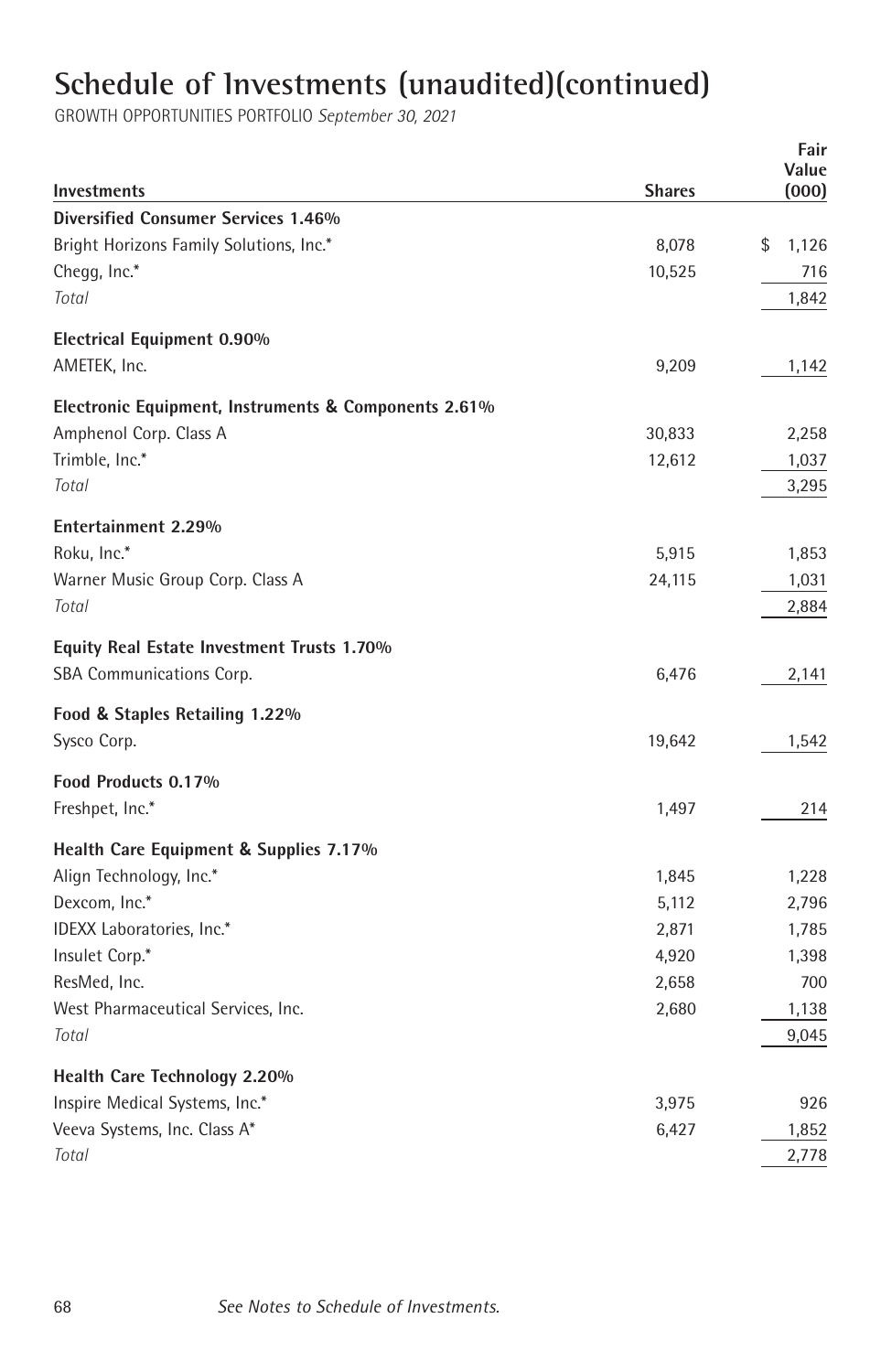| <b>Investments</b>                           | <b>Shares</b> | Fair<br>Value<br>(000) |
|----------------------------------------------|---------------|------------------------|
| Hotels. Restaurants & Leisure 5.27%          |               |                        |
| Chipotle Mexican Grill, Inc.*                | 1,523         | \$<br>2,768            |
| Churchill Downs, Inc.                        | 4,451         | 1,068                  |
| Hilton Worldwide Holdings, Inc.*             | 14,659        | 1,937                  |
| Wingstop, Inc.                               | 5,378         | 882                    |
| Total                                        |               | 6,655                  |
| <b>Household Products 0.66%</b>              |               |                        |
| Church & Dwight Co., Inc.                    | 10,045        | 829                    |
| Industrial Conglomerates 0.93%               |               |                        |
| Roper Technologies, Inc.                     | 2,624         | 1,171                  |
| <b>Information Technology Services 3.73%</b> |               |                        |
| Genpact Ltd.                                 | 30,324        | 1,441                  |
| Global Payments, Inc.                        | 3,077         | 485                    |
| Jack Henry & Associates, Inc.                | 10,360        | 1,699                  |
| Twilio, Inc. Class A*                        | 3,404         | 1,086                  |
| Total                                        |               | 4,711                  |
| Insurance 0.97%                              |               |                        |
| Goosehead Insurance, Inc. Class A            | 8,062         | 1,228                  |
| Interactive Media & Services 3.82%           |               |                        |
| Bumble, Inc. Class A*                        | 20,158        | 1,008                  |
| Match Group, Inc.*                           | 12,345        | 1,938                  |
| Pinterest, Inc. Class A*                     | 12,119        | 617                    |
| Snap, Inc. Class A*                          | 16,983        | 1,255                  |
| Total                                        |               | 4,818                  |
| Internet & Direct Marketing Retail 1.38%     |               |                        |
| Etsy, Inc.*                                  | 8,357         | 1,738                  |
| Life Sciences Tools & Services 5.56%         |               |                        |
| 10X Genomics, Inc. Class A*                  | 5,912         | 861                    |
| Agilent Technologies, Inc.                   | 14,021        | 2,209                  |
| Bio-Rad Laboratories, Inc. Class A*          | 1,409         | 1,051                  |
| Maravai LifeSciences Holdings, Inc. Class A* | 19,279        | 946                    |
| Quanterix Corp.*                             | 9,786         | 487                    |
| Repligen Corp.*                              | 5,061         | 1,462                  |
| Total                                        |               | 7,016                  |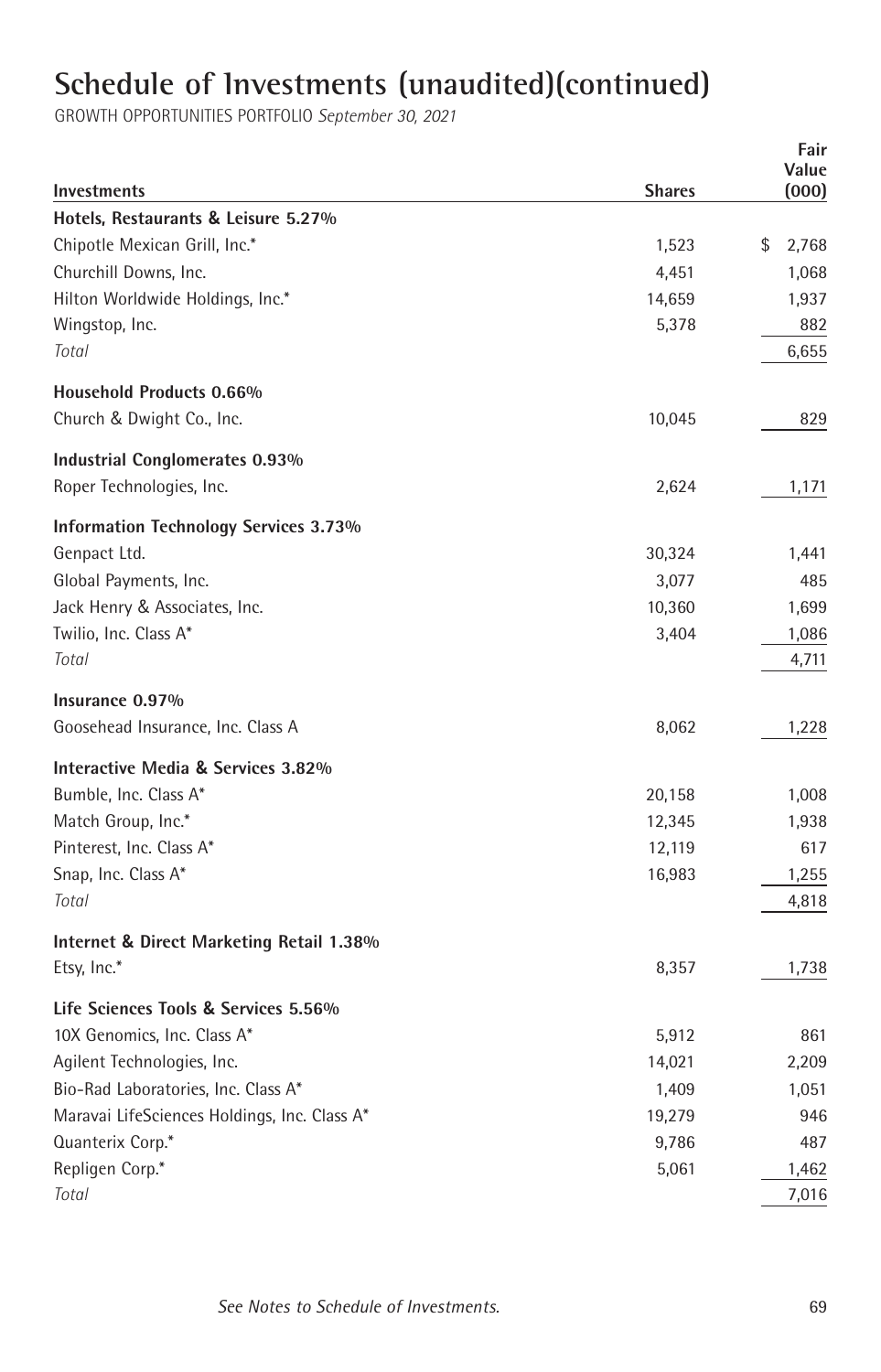|                                                    |               | Fair           |
|----------------------------------------------------|---------------|----------------|
| Investments                                        | <b>Shares</b> | Value<br>(000) |
| Machinery 3.08%                                    |               |                |
| Fortive Corp.                                      | 19,066        | \$<br>1,346    |
| Parker-Hannifin Corp.                              | 5,694         | 1,592          |
| Stanley Black & Decker, Inc.                       | 5,450         | 955            |
| Total                                              |               | 3,893          |
|                                                    |               |                |
| <b>Personal Products 0.58%</b>                     |               |                |
| Shiseido Co., Ltd. <sup>(b)</sup>                  | JPY 10,797    | 726            |
| Pharmaceuticals 1.95%                              |               |                |
| Catalent, Inc.*                                    | 10,345        | 1,376          |
| Zoetis, Inc.                                       | 5,593         | 1,086          |
| Total                                              |               | 2,462          |
| Road & Rail 3.62%                                  |               |                |
| LYFT, Inc. Class A*                                | 27,289        | 1,462          |
| Old Dominion Freight Line, Inc.                    | 8,241         | 2,357          |
| XPO Logistics, Inc.*                               | 9,490         | 755            |
| Total                                              |               | 4,574          |
| Semiconductors & Semiconductor Equipment 7.17%     |               |                |
| Analog Devices, Inc.                               | 11,451        | 1,918          |
| Brooks Automation, Inc.                            | 5,701         | 583            |
| Enphase Energy, Inc.*                              | 9,186         | 1,378          |
| Lam Research Corp.                                 | 1,588         | 904            |
| Microchip Technology, Inc.                         | 14,480        | 2,223          |
| NXP Semiconductors NV (Netherlands) <sup>(a)</sup> | 7,323         | 1,434          |
| Xilinx, Inc.                                       | 4,007         | 605            |
| Total                                              |               | 9,045          |
| Software 18.42%                                    |               |                |
| Bill.com Holdings, Inc.*                           | 1,646         | 439            |
| Cadence Design Systems, Inc.*                      | 16,695        | 2,528          |
| Crowdstrike Holdings, Inc. Class A*                | 7,491         | 1,841          |
| Datadog, Inc. Class A*                             | 10,507        | 1,485          |
| DocuSign, Inc.*                                    | 9,077         | 2,337          |
| Dynatrace, Inc.*                                   | 21,199        | 1,505          |
| Everbridge, Inc.*                                  | 8,392         | 1,268          |
| Fair Isaac Corp.*                                  | 1,589         | 632            |
| HubSpot, Inc.*                                     | 3,059         | 2,068          |
| Palantir Technologies, Inc. Class A*               | 38,378        | 923            |
| Palo Alto Networks, Inc.*                          | 5,448         | 2,610          |
|                                                    |               |                |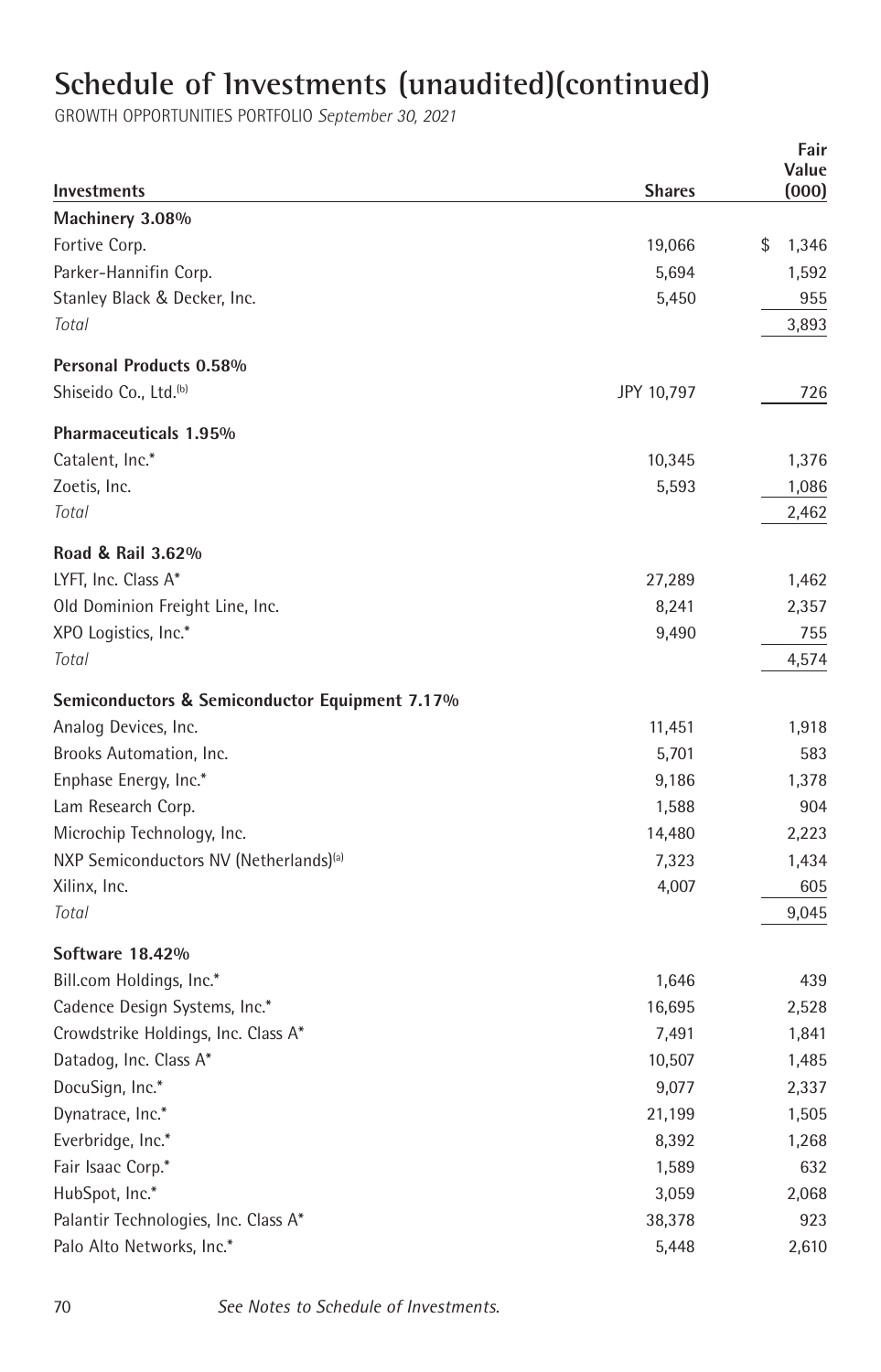| <b>Investments</b>                                                                                                                                                                                                                                      | <b>Shares</b>                | Fair<br>Value<br>(000) |
|---------------------------------------------------------------------------------------------------------------------------------------------------------------------------------------------------------------------------------------------------------|------------------------------|------------------------|
| Software (continued)                                                                                                                                                                                                                                    |                              |                        |
| Paycom Software, Inc.*                                                                                                                                                                                                                                  | 4,692                        | \$<br>2,326            |
| RingCentral, Inc. Class A*                                                                                                                                                                                                                              | 7,974                        | 1,734                  |
| Splunk, Inc.*                                                                                                                                                                                                                                           | 6,189                        | 896                    |
| Zendesk, Inc.*                                                                                                                                                                                                                                          | 5,648                        | 657                    |
| Total                                                                                                                                                                                                                                                   |                              | 23,249                 |
| Specialty Retail 3.80%                                                                                                                                                                                                                                  |                              |                        |
| Burlington Stores, Inc.*                                                                                                                                                                                                                                | 6,906                        | 1,959                  |
| Five Below, Inc.*                                                                                                                                                                                                                                       | 6,466                        | 1,143                  |
| Tractor Supply Co.                                                                                                                                                                                                                                      | 8,381                        | 1,698                  |
| Total                                                                                                                                                                                                                                                   |                              | 4,800                  |
| Textiles, Apparel & Luxury Goods 1.39%                                                                                                                                                                                                                  |                              |                        |
| Canada Goose Holdings, Inc. (Canada)*(a)                                                                                                                                                                                                                | 13,517                       | 482                    |
| Lululemon Athletica, Inc. (Canada)*(a)                                                                                                                                                                                                                  | 3,110                        | 1,258                  |
| On Holding AG Class A (Switzerland)*(a)(c)                                                                                                                                                                                                              | 388                          | 12                     |
| Total                                                                                                                                                                                                                                                   |                              | 1,752                  |
| Total Common Stocks (cost \$99,116,630)                                                                                                                                                                                                                 |                              | 125,940                |
|                                                                                                                                                                                                                                                         | Principal<br>Amount<br>(000) |                        |
| <b>SHORT-TERM INVESTMENTS 0.48%</b>                                                                                                                                                                                                                     |                              |                        |
| Repurchase Agreements 0.47%<br>Repurchase Agreement dated 9/30/2021, 0.00%<br>due 10/1/2021 with Fixed Income Clearing Corp.<br>collateralized by \$603,200 of U.S. Treasury<br>Note at 1.250% due 09/30/2028; value: \$600,090;<br>proceeds: \$588,305 |                              |                        |
| (cost \$588,305)                                                                                                                                                                                                                                        | \$588                        | 588                    |
|                                                                                                                                                                                                                                                         | <b>Shares</b>                |                        |
| Money Market Fund 0.01%                                                                                                                                                                                                                                 |                              |                        |
| Fidelity Government Portfolio <sup>(d)</sup>                                                                                                                                                                                                            |                              |                        |
| (cost \$10,972)                                                                                                                                                                                                                                         | 10,972                       | 11                     |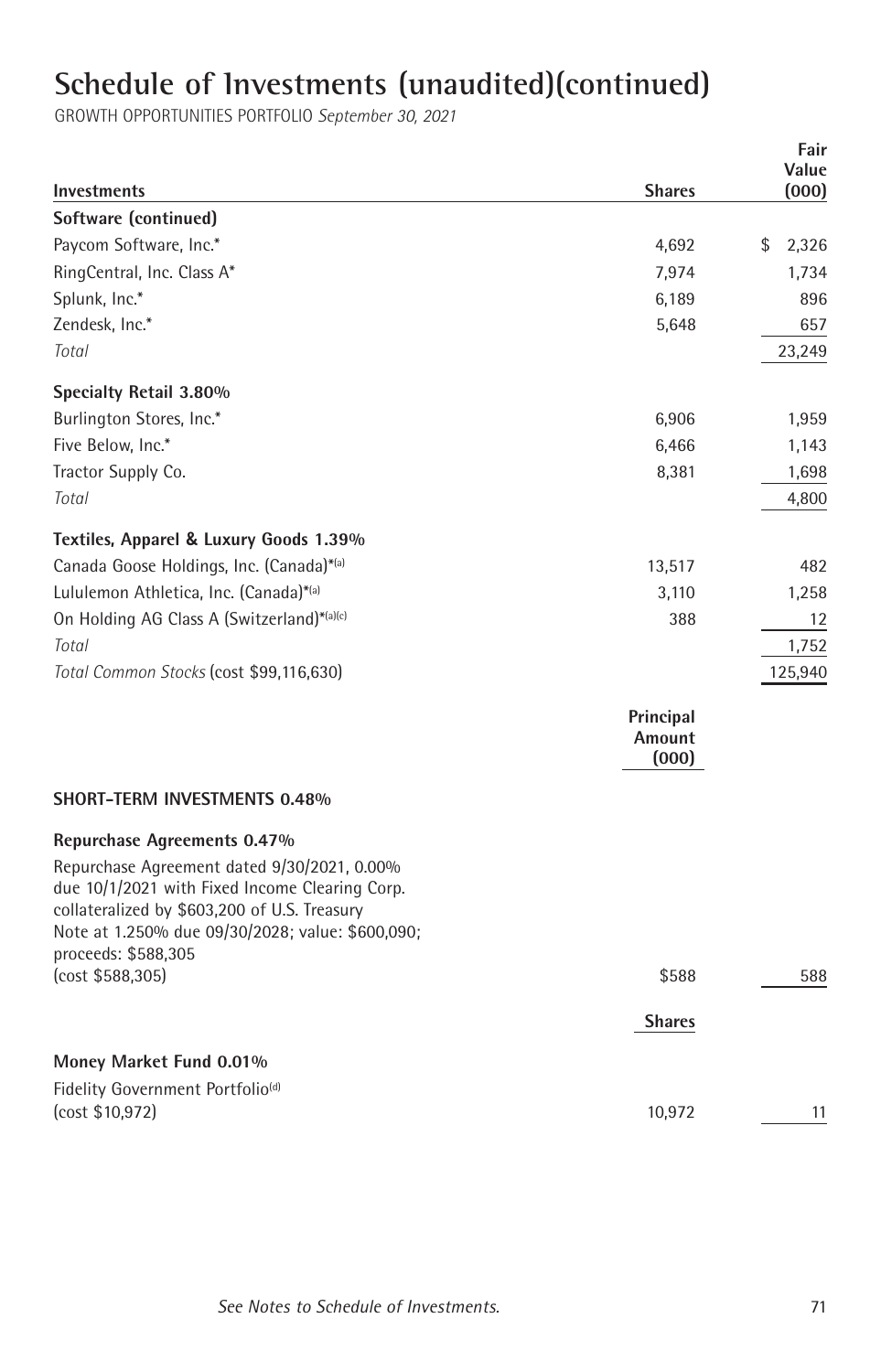GROWTH OPPORTUNITIES PORTFOLIO *September 30, 2021*

| <b>Investments</b>                                                                                  | <b>Shares</b> | Fair<br>Value<br>(000) |
|-----------------------------------------------------------------------------------------------------|---------------|------------------------|
| Time Deposit 0.00%                                                                                  |               |                        |
| Citibank N.A. <sup>(d)</sup><br>(cost \$1,220)                                                      | 1,220         | \$                     |
| Total Short-Term Investments (cost \$600,497)                                                       |               | 600                    |
| Total Investments in Securities 100.28% (cost \$99,717,127)                                         |               | 126,540                |
| Other Assets and Liabilities - Net (0.28)%                                                          |               | (352)                  |
| Net Assets 100.00%                                                                                  |               | \$126,188              |
| American Depositary Receipt.<br>ADR.                                                                |               |                        |
| JPY<br>Japanese Yen.                                                                                |               |                        |
| *<br>Non-income producing security.                                                                 |               |                        |
| (a)<br>Foreign security traded in U.S. dollars.                                                     |               |                        |
| (b)<br>Investment in non-U.S. dollar denominated securities.                                        |               |                        |
| (c)<br>All or a portion of these securities are temporarily on loan to unaffiliated broker/dealers. |               |                        |

 $(d)$  Security was purchased with the cash collateral from loaned securities.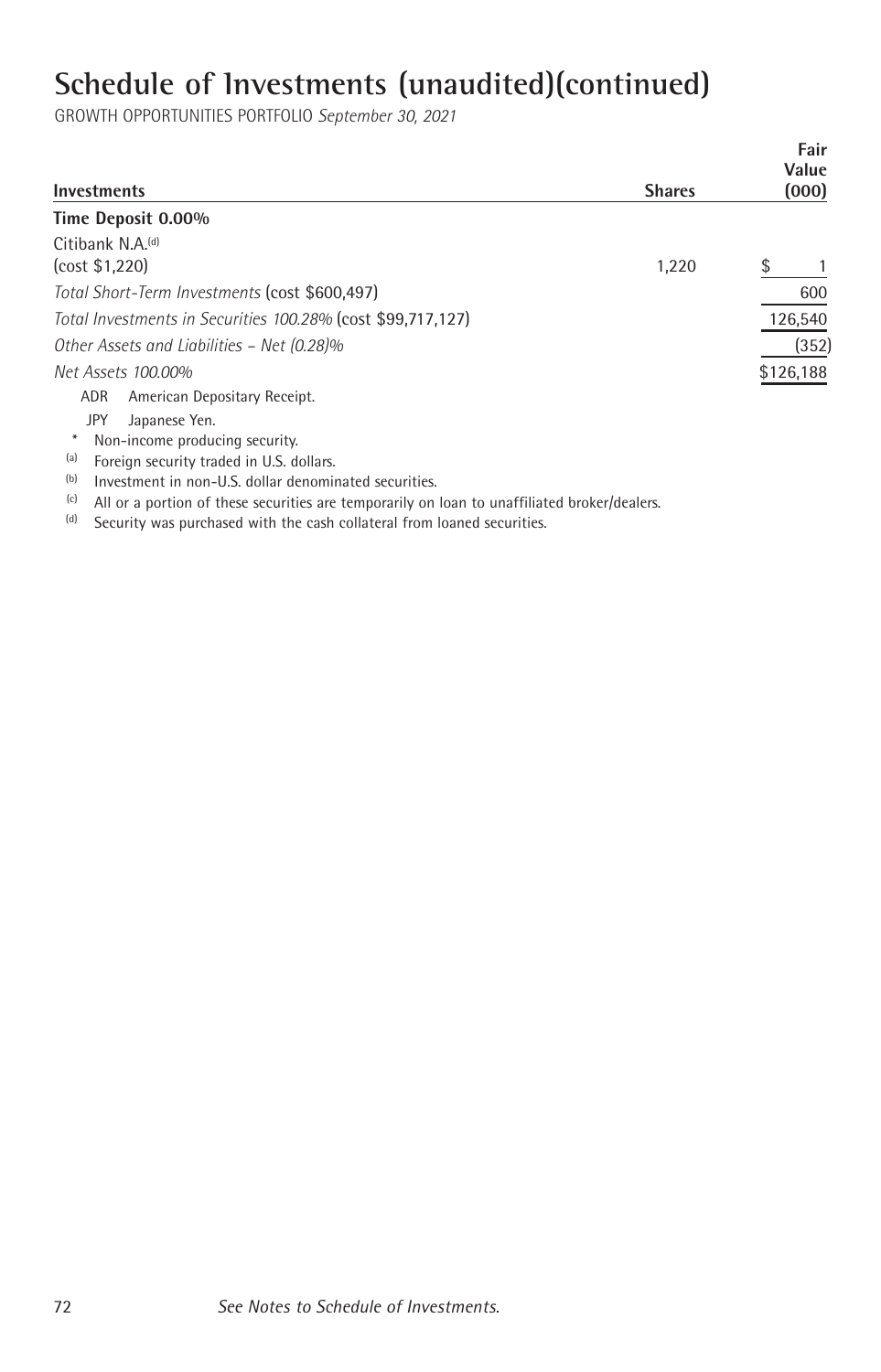GROWTH OPPORTUNITIES PORTFOLIO *September 30, 2021*

The following is a summary of the inputs used as of September 30, 2021 in valuing the Fund's investments carried at fair value<sup>(1)</sup>:

| Investment $Type(2)$          | Level 1<br>(000) | Level 2<br>(000) | Level 3<br>(000) | Total<br>(000) |
|-------------------------------|------------------|------------------|------------------|----------------|
| Long-Term Investments         |                  |                  |                  |                |
| Common Stocks                 |                  |                  |                  |                |
| Personal Products             | \$               | 726<br>\$        | \$               | \$<br>726      |
| Remaining Industries          | 125,214          |                  |                  | 125,214        |
| <b>Short-Term Investments</b> |                  |                  |                  |                |
| Repurchase Agreements         |                  | 588              |                  | 588            |
| Money Market Fund             | 11               |                  |                  | 11             |
| Time Deposit                  |                  |                  |                  |                |
| Total                         | \$125,225        | \$1.315          | \$               | \$126.540      |

 $(1)$  Refer to Note 2(b) for a description of fair value measurements and the three-tier hierarchy of inputs.

<sup>(2)</sup> See Schedule of Investments for fair values in each industry and identification of foreign issuers and/or geography.

A reconciliation of Level 3 investments is presented when the Fund has a material amount of Level 3 investments at the beginning or end of the period in relation to the Fund's net assets.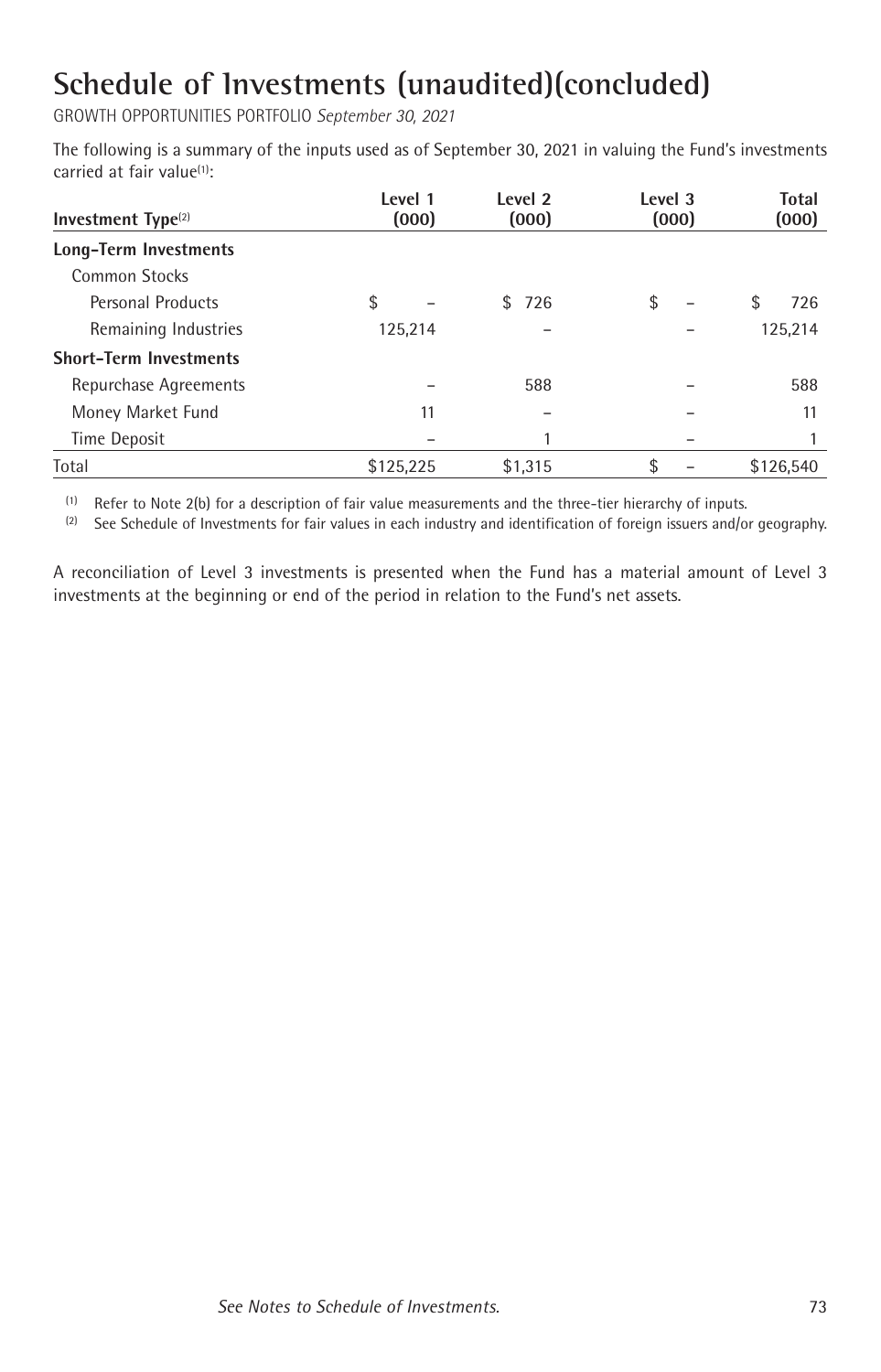#### **Schedule of Investments (unaudited)**

|                                |               | Fair<br>Value |
|--------------------------------|---------------|---------------|
| Investments                    | <b>Shares</b> | (000)         |
| LONG-TERM INVESTMENTS 99.77%   |               |               |
| COMMON STOCKS 99.77%           |               |               |
| Aerospace & Defense 1.59%      |               |               |
| Curtiss-Wright Corp.           | 35,070        | \$<br>4,425   |
| Airlines 1.09%                 |               |               |
| Delta Air Lines, Inc.*         | 71,260        | 3,036         |
| Auto Components 1.35%          |               |               |
| Lear Corp.                     | 23,880        | 3,737         |
| Automobiles 1.19%              |               |               |
| Harley-Davidson, Inc.          | 90,650        | 3,319         |
| <b>Banks 6.51%</b>             |               |               |
| CIT Group, Inc.                | 102,300       | 5,315         |
| Citizens Financial Group, Inc. | 82,040        | 3,854         |
| East West Bancorp, Inc.        | 68,850        | 5,339         |
| SVB Financial Group*           | 5,530         | 3,577         |
| Total                          |               | 18,085        |
| Beverages 1.21%                |               |               |
| Carlsberg A/S Class B(a)       | DKK 20,570    | 3,356         |
| Biotechnology 1.46%            |               |               |
| Horizon Therapeutics plc*      | 37,020        | 4,055         |
| <b>Building Products 3.16%</b> |               |               |
| Carlisle Cos., Inc.            | 20,470        | 4,069         |
| Masco Corp.                    | 84,960        | 4,720         |
| Total                          |               | 8,789         |
| Capital Markets 5.02%          |               |               |
| Ameriprise Financial, Inc.     | 22,890        | 6,046         |
| Cboe Global Markets, Inc.      | 22,820        | 2,826         |
| KKR & Co., Inc.                | 83,520        | 5,085         |
| Total                          |               | 13,957        |
| Chemicals 4.18%                |               |               |
| Axalta Coating Systems Ltd.*   | 134,310       | 3,921         |
| Corteva, Inc.                  | 65,640        | 2,762         |
| Valvoline, Inc.                | 157,670       | 4,916         |
| Total                          |               | 11,599        |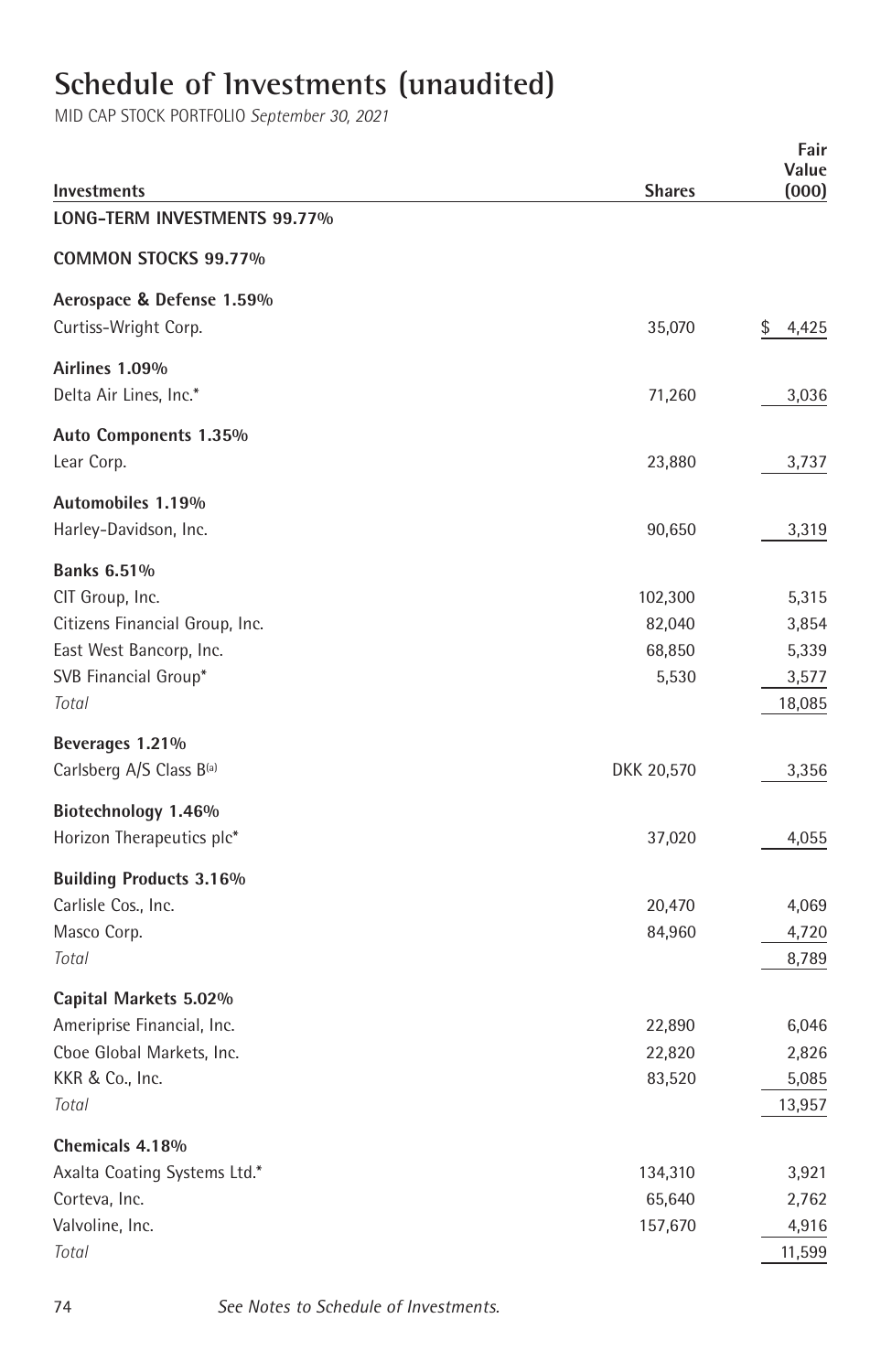|                                                      |                  | Fair           |  |  |
|------------------------------------------------------|------------------|----------------|--|--|
| Investments                                          | <b>Shares</b>    | Value<br>(000) |  |  |
| <b>Communications Equipment 1.58%</b>                |                  |                |  |  |
| F5 Networks, Inc.*                                   | 22,060           | \$<br>4,385    |  |  |
|                                                      |                  |                |  |  |
| Construction & Engineering 1.66%                     |                  |                |  |  |
| EMCOR Group, Inc.                                    | 40,020           | 4,618          |  |  |
| <b>Construction Materials 0.87%</b>                  |                  |                |  |  |
| Eagle Materials, Inc.                                | 18,530           | 2,430          |  |  |
|                                                      |                  |                |  |  |
| <b>Consumer Finance 1.73%</b>                        |                  |                |  |  |
| Discover Financial Services                          | 39,120           | 4,806          |  |  |
| Diversified Financial Services 1.53%                 |                  |                |  |  |
| Equitable Holdings, Inc.                             | 143,710          | 4,260          |  |  |
| Electric: Utilities 3.82%                            |                  |                |  |  |
| Entergy Corp.                                        | 36,140           | 3,589          |  |  |
| NRG Energy, Inc.                                     | 111,760          | 4,563          |  |  |
| Pinnacle West Capital Corp.                          | 34,090           | 2,467          |  |  |
| Total                                                |                  | 10,619         |  |  |
|                                                      |                  |                |  |  |
| <b>Electrical Equipment 1.65%</b>                    |                  |                |  |  |
| Hubbell, Inc.                                        | 25,420           | 4,593          |  |  |
| Electronic Equipment, Instruments & Components 1.30% |                  |                |  |  |
| Avnet, Inc.                                          | 97,490           | 3,604          |  |  |
| Energy Equipment & Services 0.88%                    |                  |                |  |  |
| NOV, Inc.*                                           | 187,250          | 2,455          |  |  |
|                                                      |                  |                |  |  |
| <b>Equity Real Estate Investment Trusts 7.79%</b>    |                  |                |  |  |
| Alexandria Real Estate Equities, Inc.                | 19,810           | 3,785          |  |  |
| Camden Property Trust                                | 31,180           | 4,598          |  |  |
| CoreSite Realty Corp.<br>Duke Realty Corp.           | 21,510<br>77,100 | 2,980<br>3,691 |  |  |
| Host Hotels & Resorts, Inc.*                         | 180,970          | 2,955          |  |  |
| Kimco Realty Corp.                                   | 175,020          | 3,632          |  |  |
| Total                                                |                  | 21,641         |  |  |
|                                                      |                  |                |  |  |
| Food & Staples Retailing 1.61%                       |                  |                |  |  |
| BJ's Wholesale Club Holdings, Inc.*                  | 81,500           | 4,476          |  |  |
| Health Care Equipment & Supplies 1.69%               |                  |                |  |  |
| Zimmer Biomet Holdings, Inc.                         | 32,030           | 4,688          |  |  |
|                                                      |                  |                |  |  |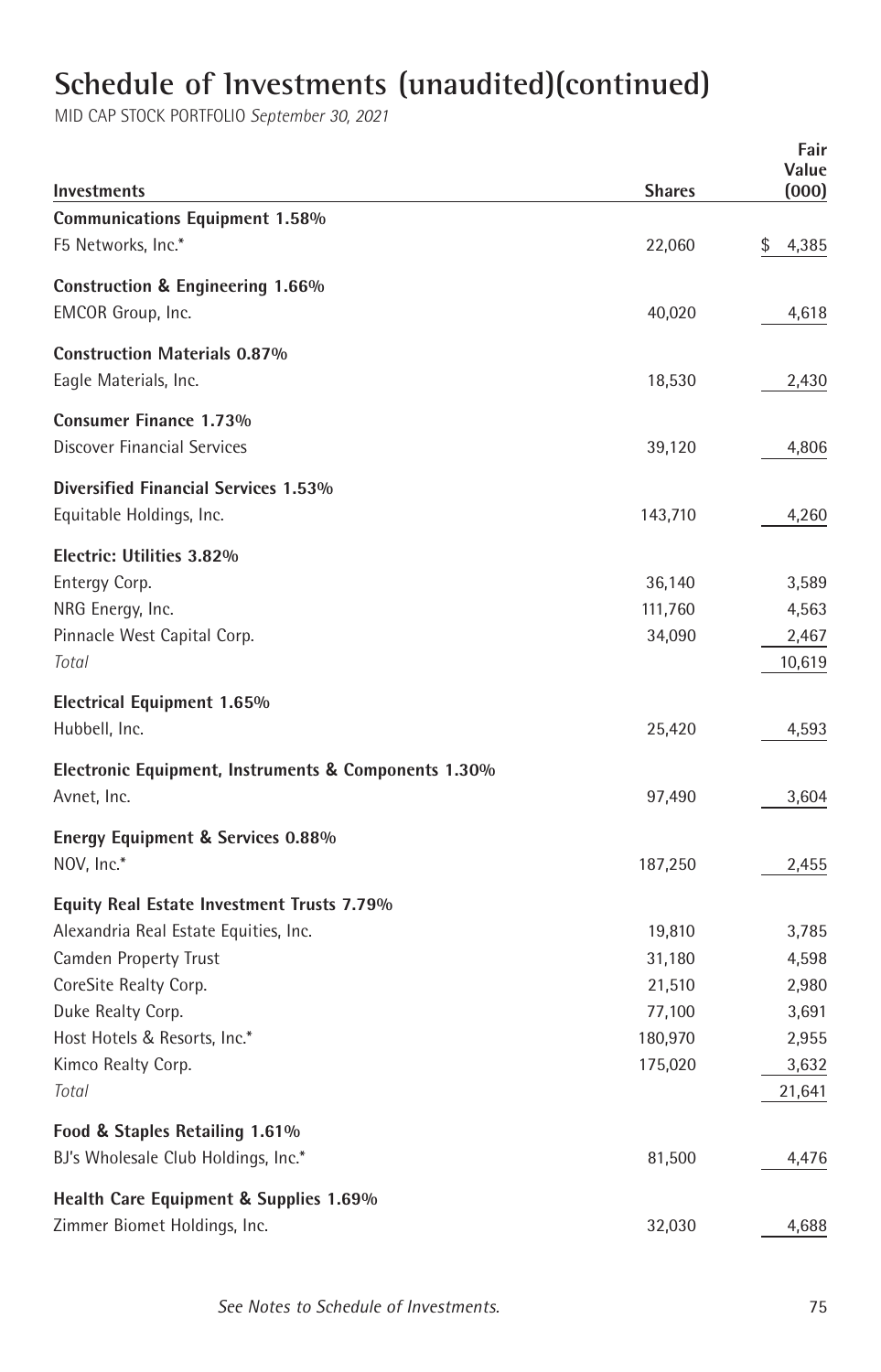| Investments                                   | <b>Shares</b> | Value<br>(000) |  |
|-----------------------------------------------|---------------|----------------|--|
| Health Care Providers & Services 4.25%        |               |                |  |
| AmerisourceBergen Corp.                       | 35,810        | \$<br>4,277    |  |
| Molina Healthcare, Inc.*                      | 14,480        | 3,929          |  |
| Quest Diagnostics, Inc.                       | 24,790        | 3,602          |  |
| Total                                         |               | 11,808         |  |
|                                               |               |                |  |
| Health Care Technology 1.38%                  |               |                |  |
| Cerner Corp.                                  | 54,260        | 3,826          |  |
| Hotels, Restaurants & Leisure 2.85%           |               |                |  |
| Caesars Entertainment, Inc.*                  | 46,870        | 5,263          |  |
| Domino's Pizza, Inc.                          | 5,590         | 2,666          |  |
| Total                                         |               | 7,929          |  |
| Household Durables 1.34%                      |               |                |  |
| Leggett & Platt, Inc.                         | 82,940        | 3,719          |  |
| <b>Household Products 1.55%</b>               |               |                |  |
| Spectrum Brands Holdings, Inc.                | 45,056        | 4,311          |  |
|                                               |               |                |  |
| <b>Information Technology Services 2.98%</b>  |               |                |  |
| Euronet Worldwide, Inc.*                      | 35,640        | 4,536          |  |
| Sabre Corp.*                                  | 316,400       | 3,746          |  |
| Total                                         |               | 8,282          |  |
| Insurance 5.96%                               |               |                |  |
| American Financial Group, Inc. OH             | 31,960        | 4,022          |  |
| Arch Capital Group Ltd.*                      | 107,450       | 4,102          |  |
| Fidelity National Financial, Inc.             | 93,600        | 4,244          |  |
| Hartford Financial Services Group, Inc. (The) | 59,690        | 4,193          |  |
| Total                                         |               | 16,561         |  |
| Machinery 5.19%                               |               |                |  |
| Allison Transmission Holdings, Inc.           | 78,210        | 2,762          |  |
| Crane Co.                                     | 45,190        | 4,284          |  |
| Cummins, Inc.                                 | 14,460        | 3,247          |  |
| Westinghouse Air Brake Technologies Corp.     | 47,750        | 4,117          |  |
| Total                                         |               | 14,410         |  |
| Media 1.95%                                   |               |                |  |
| Discovery, Inc. Class A*(b)                   | 102,350       | 2,598          |  |
| Nexstar Media Group, Inc. Class A             | 18,460        | 2,805          |  |
| Total                                         |               | 5,403          |  |
|                                               |               |                |  |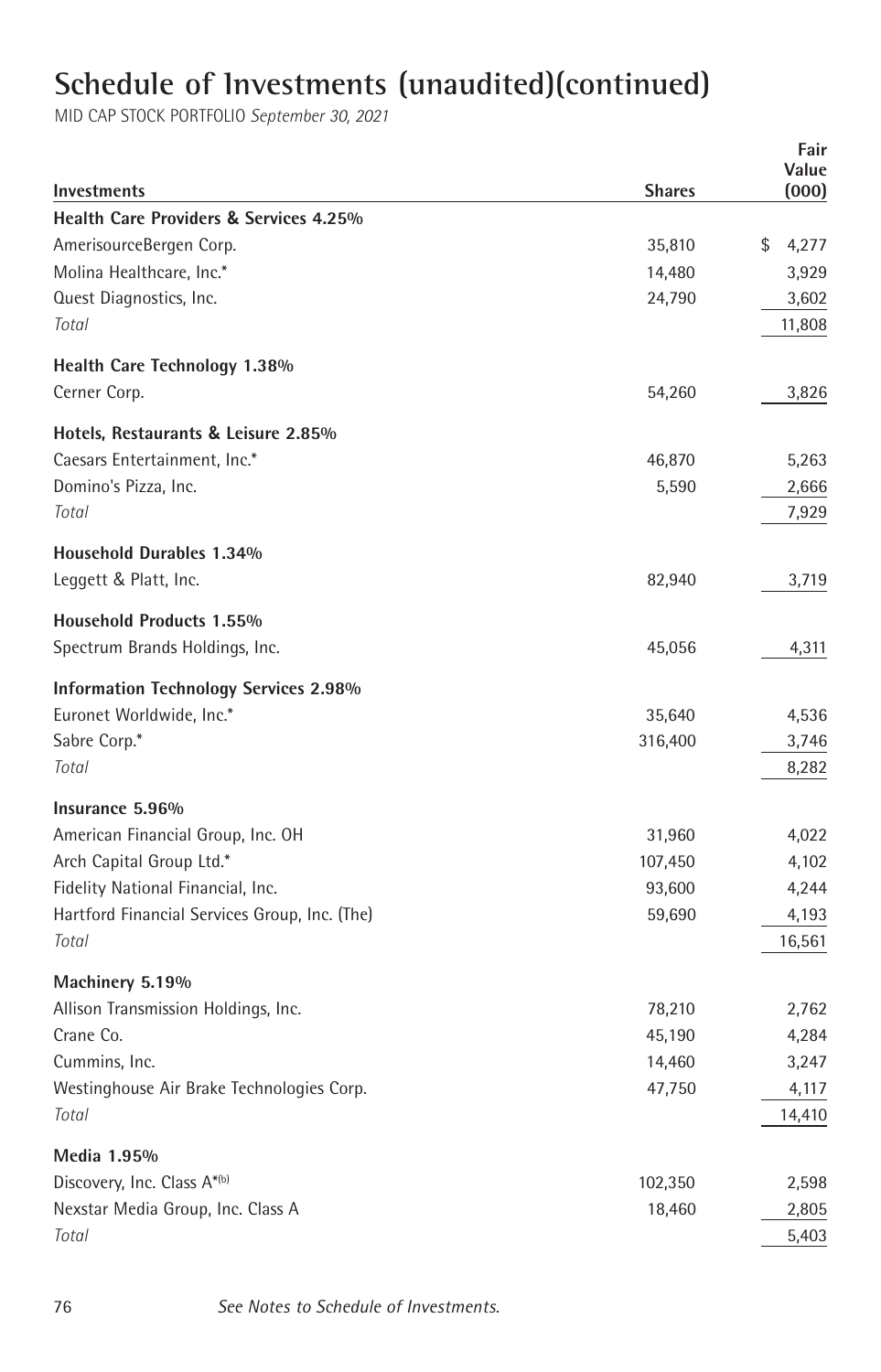|                                                  |               | Fair<br>Value |
|--------------------------------------------------|---------------|---------------|
| <b>Investments</b>                               | <b>Shares</b> | (000)         |
| Metals & Mining 1.19%                            |               |               |
| Reliance Steel & Aluminum Co.                    | 23,200        | \$<br>3,304   |
| Multi-Utilities 1.46%                            |               |               |
| CMS Energy Corp.                                 | 67,820        | 4,051         |
| Oil, Gas & Consumable Fuels 5.19%                |               |               |
| Chesapeake Energy Corp.                          | 46,480        | 2,863         |
| Marathon Petroleum Corp.                         | 52,210        | 3,227         |
| ONEOK, Inc.                                      | 48,980        | 2,840         |
| Pioneer Natural Resources Co.                    | 32,910        | 5,480         |
| Total                                            |               | 14,410        |
| Pharmaceuticals 1.69%                            |               |               |
| Organon & Co.                                    | 143,380       | 4,701         |
| Real Estate Management & Development 0.79%       |               |               |
| Realogy Holdings Corp.*                          | 124,800       | 2,189         |
| Semiconductors & Semiconductor Equipment 2.19%   |               |               |
| Brooks Automation, Inc.                          | 27,000        | 2,763         |
| Teradyne, Inc.                                   | 30,300        | 3,308         |
| Total                                            |               | 6,071         |
| Specialty Retail 3.17%                           |               |               |
| Burlington Stores, Inc.*                         | 14,350        | 4,069         |
| Williams-Sonoma, Inc.                            | 26,730        | 4,740         |
| Total                                            |               | 8,809         |
| Technology Hardware, Storage & Peripherals 2.05% |               |               |
| NetApp, Inc.                                     | 63,560        | 5,705         |
| Trading Companies & Distributors 1.72%           |               |               |
| AerCap Holdings NV (Ireland)*(c)                 | 82,610        | 4,776         |
| Total Common Stocks (cost \$226,899,475)         |               | 277,198       |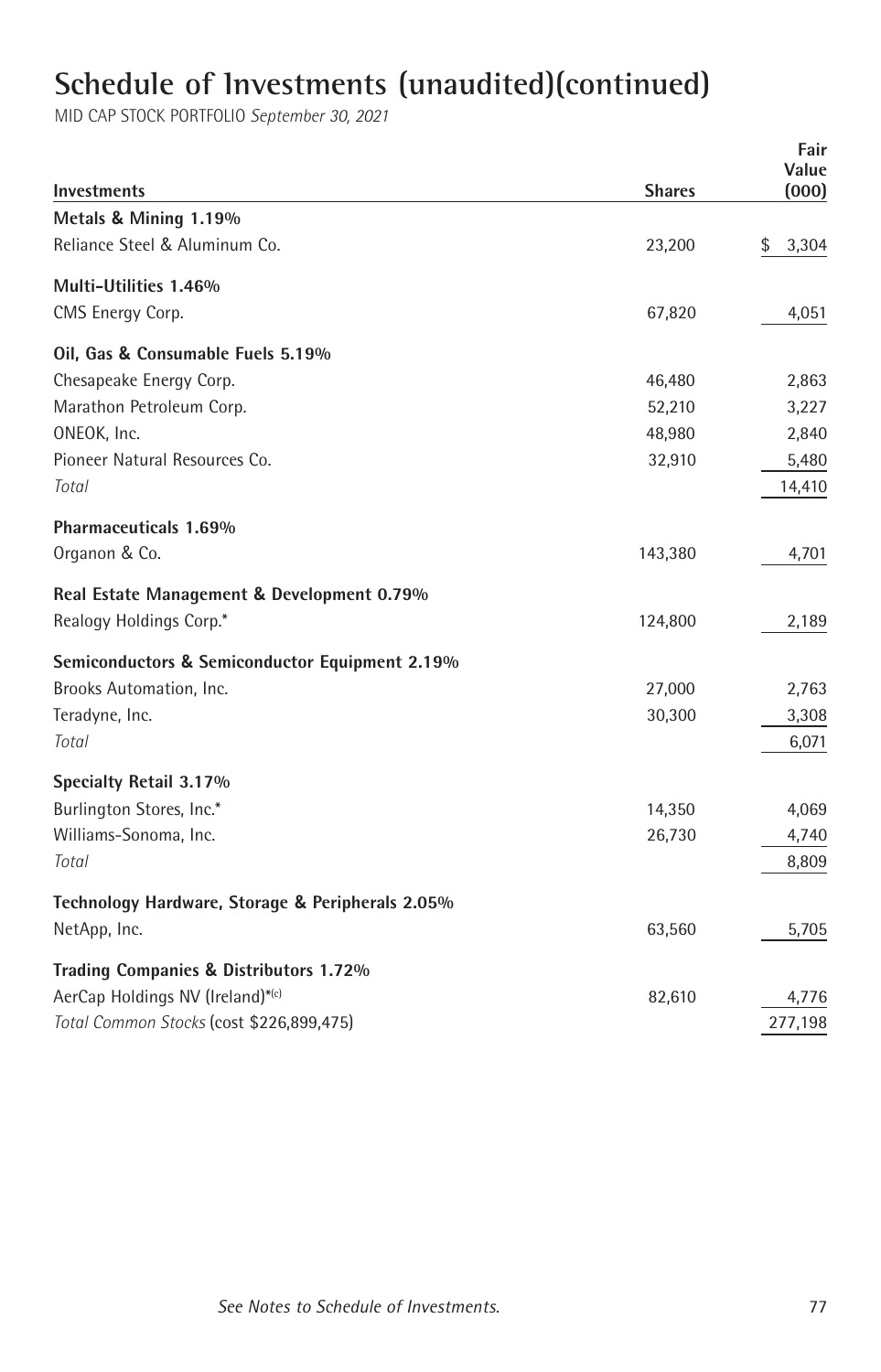| <b>Investments</b>                                                                                                                                                                                                                      | Principal<br>Amount<br>(000) | Fair<br>Value<br>(000) |
|-----------------------------------------------------------------------------------------------------------------------------------------------------------------------------------------------------------------------------------------|------------------------------|------------------------|
| <b>SHORT-TERM INVESTMENTS 1.45%</b>                                                                                                                                                                                                     |                              |                        |
| <b>Repurchase Agreements 0.50%</b>                                                                                                                                                                                                      |                              |                        |
| Repurchase Agreement dated 9/30/2021.<br>0.00% due 10/1/2021 with Fixed Income<br>Clearing Corp. collateralized by \$1,436,700<br>of U.S. Treasury Note at 1.250% due<br>09/30/2028; value: \$1,429,292;                                |                              |                        |
| proceeds: \$1,401,255                                                                                                                                                                                                                   |                              |                        |
| (cost \$1,401,255)                                                                                                                                                                                                                      | \$1,401                      | \$<br>1,401            |
|                                                                                                                                                                                                                                         | <b>Shares</b>                |                        |
| Money Market Fund 0.85%                                                                                                                                                                                                                 |                              |                        |
| Fidelity Government Portfolio <sup>(d)</sup>                                                                                                                                                                                            |                              |                        |
| (cost \$2,371,028)                                                                                                                                                                                                                      | 2,371,028                    | 2,371                  |
| Time Deposit 0.10%                                                                                                                                                                                                                      |                              |                        |
| CitiBank N.A. <sup>(d)</sup>                                                                                                                                                                                                            |                              |                        |
| (cost \$263,448)                                                                                                                                                                                                                        | 263,448                      | 263                    |
| Total Short-Term Investments (cost \$4,035,731)                                                                                                                                                                                         |                              | 4,035                  |
| Total Investments in Securities 101.22% (cost \$230,935,206)                                                                                                                                                                            |                              | 281,233                |
| Other Assets and Liabilities - Net (1.22)%                                                                                                                                                                                              |                              | (3, 395)               |
| Net Assets 100.00%                                                                                                                                                                                                                      |                              | \$277,838              |
| Danish Krone.<br>DKK<br>$\ast$<br>Non-income producing security.<br>Investment in non-U.S. dollar denominated securities.<br>(a)<br>(b)<br>All or a portion of these securities are temporarily on loan to unaffiliated broker/dealers. |                              |                        |

- (c) Foreign security traded in U.S. dollars.
- (d) Security was purchased with the cash collateral from loaned securities.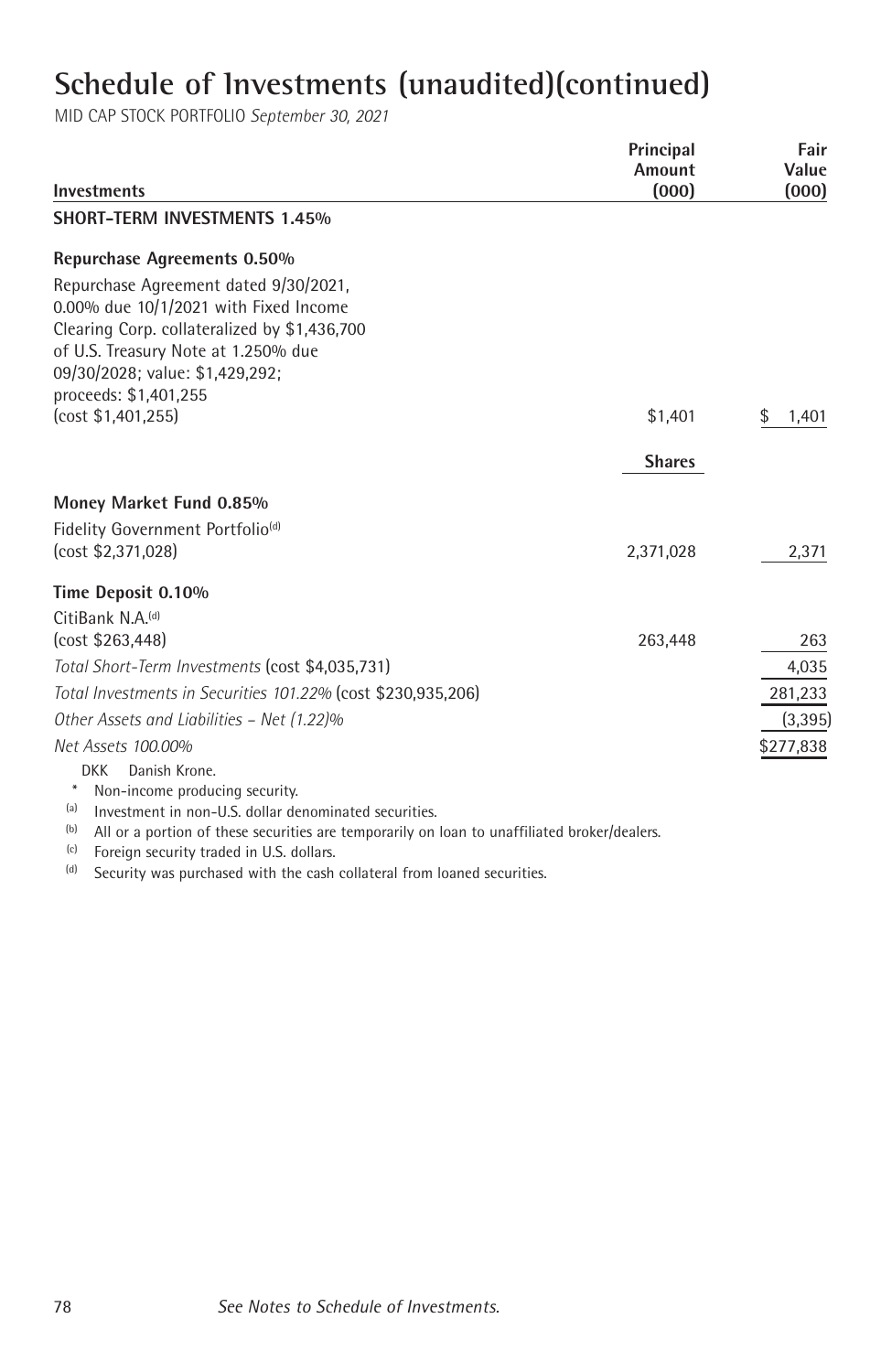MID CAP STOCK PORTFOLIO *September 30, 2021*

The following is a summary of the inputs used as of September 30, 2021 in valuing the Fund's investments carried at fair value<sup>(1)</sup>:

| Investment $Type(2)$          | Level 1<br>(000) | Level 2<br>(000) | Level 3<br>(000) | Total<br>(000) |
|-------------------------------|------------------|------------------|------------------|----------------|
| Long-Term Investments         |                  |                  |                  |                |
| Common Stocks                 |                  |                  |                  |                |
| <b>Beverages</b>              | \$               | \$3,356          | \$               | \$<br>3,356    |
| Remaining Industries          | 273,842          |                  |                  | 273,842        |
| <b>Short-Term Investments</b> |                  |                  |                  |                |
| Repurchase Agreements         |                  | 1.401            |                  | 1,401          |
| Money Market Fund             | 2,371            |                  |                  | 2,371          |
| Time Deposit                  |                  | 263              |                  | 263            |
| Total                         | \$276,213        | \$5,020          | \$               | \$281,233      |

(1) Refer to Note 2(b) for a description of fair value measurements and the three-tier hierarchy of inputs.

<sup>(2)</sup> See Schedule of Investments for fair values in each industry and identification of foreign issuers and/or geography.

A reconciliation of Level 3 investments is presented when the Fund has a material amount of Level 3 investments at the beginning or end of the period in relation to the Fund's net assets.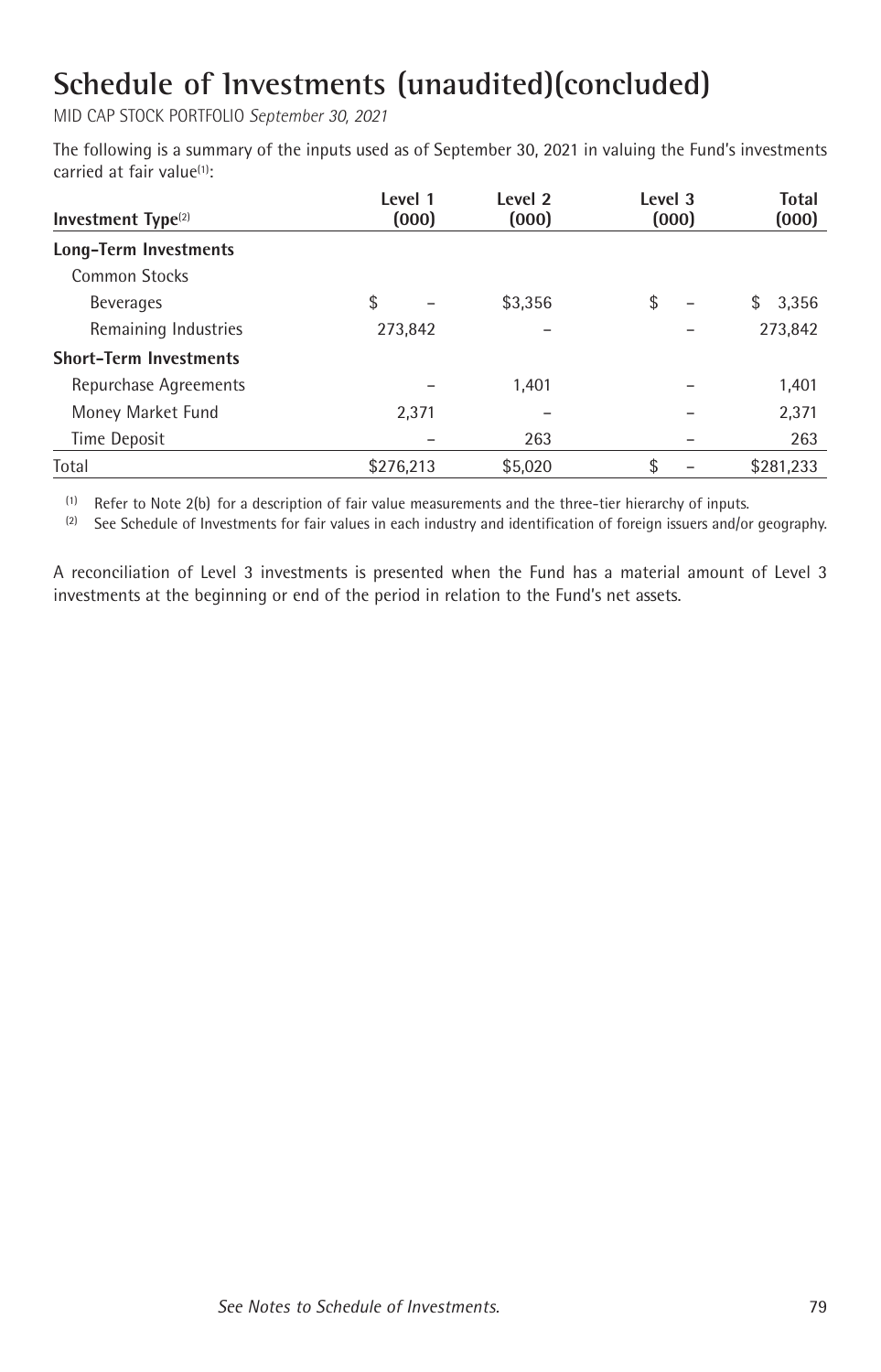# **Schedule of Investments (unaudited)**

| Investments                                                   | <b>Interest</b><br>Rate      | <b>Maturity</b><br>Date | Principal<br>Amount<br>(000) | Fair<br>Value |
|---------------------------------------------------------------|------------------------------|-------------------------|------------------------------|---------------|
| LONG-TERM INVESTMENTS 99.48%                                  |                              |                         |                              |               |
| <b>ASSET-BACKED SECURITIES 25.04%</b>                         |                              |                         |                              |               |
| Auto Floor Plan 1.59%                                         |                              |                         |                              |               |
| Ford Credit Floorplan Master Owner Trust 2019-1 A             | 2.84%                        | 3/15/2024               | \$<br>239                    | \$<br>241,820 |
| Ford Credit Floorplan Master Owner Trust 2019-2 A             | 3.06%                        | 4/15/2026               | 305                          | 323,077       |
| Hyundai Floorplan Master Owner Trust 2019-1 A <sup>+</sup>    | 2.68%                        | 4/15/2024               | 180                          | 182,347       |
| Mercedes-Benz Master Owner Trust 2019-BA A <sup>+</sup>       | 2.61%                        | 5/15/2024               | 147                          | 149,216       |
| NextGear Floorplan Master Owner Trust 2018-2A B <sup>+</sup>  | 4.01%                        | 10/15/2023              | 100                          | 100,154       |
| NextGear Floorplan Master Owner Trust 2018-2A A2 <sup>+</sup> | 3.69%                        | 10/15/2023              | 374                          | 374,471       |
| NextGear Floorplan Master Owner Trust                         |                              |                         |                              |               |
| 2020-1A A1 <sup>+</sup>                                       | $0.884%$ (1 Mo.              |                         |                              |               |
|                                                               | $LIBOR + .80\%$ <sup>*</sup> | 2/15/2025               | 530                          | 534,584       |
| Total                                                         |                              |                         |                              | 1,905,669     |
| Automobiles 9.81%                                             |                              |                         |                              |               |
| Ally Auto Receivables Trust 2019-3 A3                         | 1.93%                        | 5/15/2024               | 69                           | 69,176        |
| AmeriCredit Automobile Receivables Trust 2017-2 C             | 2.97%                        | 3/20/2023               | 3                            | 3,311         |
| AmeriCredit Automobile Receivables Trust 2020-1 B             | 1.48%                        | 1/21/2025               | 64                           | 64,747        |
| ARI Fleet Lease Trust 2020-A A2 <sup>+</sup>                  | 1.77%                        | 8/15/2028               | 46                           | 46,674        |
| Bank of The West Auto Trust 2017-1 A4 <sup>+</sup>            | 2.33%                        | 9/15/2023               | 75                           | 75,497        |
| CarMax Auto Owner Trust 2020-2 A3                             | 1.70%                        | 11/15/2024              | 28                           | 28,028        |
| CarMax Auto Owner Trust 2020-2 D                              | 5.75%                        | 5/17/2027               | 275                          | 301,303       |
| Carvana Auto Receivables Trust 2019-2A C <sup>+</sup>         | 3.00%                        | 6/17/2024               | 43                           | 43,618        |
| Carvana Auto Receivables Trust 2021-N1 A                      | 0.70%                        | 1/10/2028               | 60                           | 60,123        |
| CPS Auto Receivables Trust 2019-C C <sup>+</sup>              | 2.84%                        | 6/16/2025               | 77                           | 77,212        |
| CPS Auto Receivables Trust 2019-C D <sup>+</sup>              | 3.17%                        | 6/16/2025               | 200                          | 205,071       |
| CPS Auto Receivables Trust 2019-D B <sup>+</sup>              | 2.35%                        | 11/15/2023              | 14                           | 14,352        |
| CPS Auto Receivables Trust 2019-D C <sup>+</sup>              | 2.54%                        | 8/15/2024               | 100                          | 100,893       |
| CPS Auto Receivables Trust 2020-C B <sup>+</sup>              | 1.01%                        | 1/15/2025               | 260                          | 260,861       |
| Credit Acceptance Auto Loan Trust 2021-3A A <sup>+</sup>      | 1.00%                        | 5/15/2030               | 250                          | 250,330       |
| Drive Auto Receivables Trust 2017-2 D                         | 3.49%                        | 9/15/2023               | 11                           | 11,240        |
| Drive Auto Receivables Trust 2018-4 D                         | 4.09%                        | 1/15/2026               | 29                           | 29,322        |
| Drive Auto Receivables Trust 2018-5 C                         | 3.99%                        | 1/15/2025               | 32                           | 32,461        |
| Drive Auto Receivables Trust 2019-2 D                         | 3.69%                        | 8/17/2026               | 44                           | 45,425        |
| Drive Auto Receivables Trust 2019-2 C                         | 3.42%                        | 6/16/2025               | 54                           | 55,035        |
| Drive Auto Receivables Trust 2019-4 D                         | 2.70%                        | 2/16/2027               | 82                           | 84,061        |
| Drive Auto Receivables Trust 2019-4 C                         | 2.51%                        | 11/17/2025              | 107                          | 107,996       |
| Drive Auto Receivables Trust 2021-1 C                         | 1.02%                        | 6/15/2027               | 100                          | 100,474       |
| Drive Auto Receivables Trust 2021-1 D                         | 1.45%                        | 1/16/2029               | 100                          | 100,354       |
| Drive Auto Receivables Trust 2021-2 A2                        | 0.36%                        | 5/15/2024               | 200                          | 200,082       |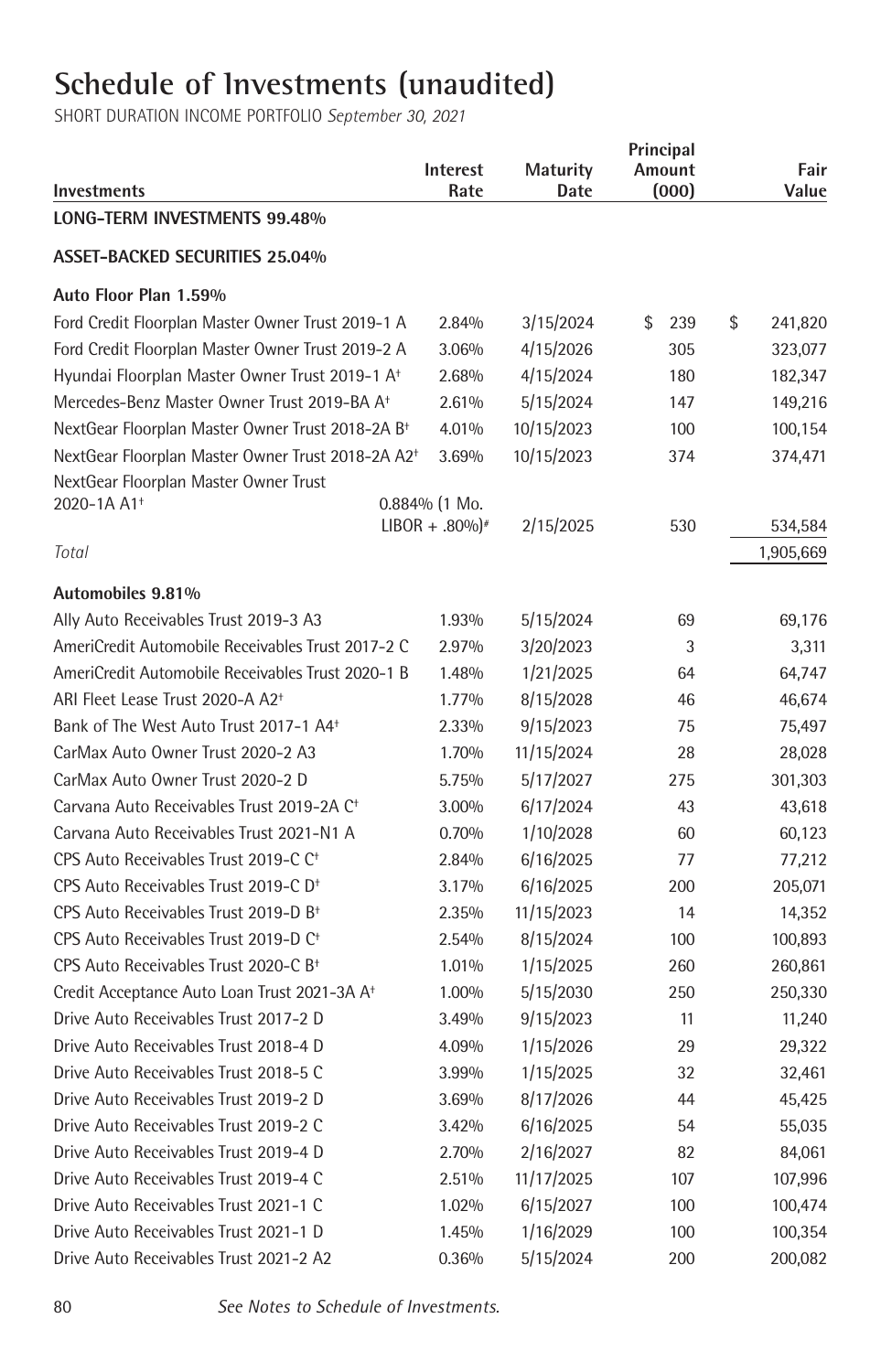| Investments                                                            | <b>Interest</b><br>Rate | <b>Maturity</b><br>Date | Principal<br>Amount<br>(000) | Fair<br>Value |
|------------------------------------------------------------------------|-------------------------|-------------------------|------------------------------|---------------|
| Automobiles (continued)                                                |                         |                         |                              |               |
| Drive Auto Receivables Trust 2021-2 D                                  | 1.39%                   | 3/15/2029               | \$<br>171                    | \$<br>170,629 |
| Enterprise Fleet Financing LLC 2020-2 A2 <sup>+</sup>                  | 0.61%                   | 7/20/2026               | 154                          | 154,050       |
| Exeter Automobile Receivables Trust 2019-4A B <sup>+</sup>             | 2.30%                   | 12/15/2023              | 6                            | 5,897         |
| Exeter Automobile Receivables Trust 2021-2A A2                         | 0.27%                   | 1/16/2024               | 80                           | 80,388        |
| Exeter Automobile Receivables Trust 2021-2A C                          | 0.98%                   | 6/15/2026               | 55                           | 55,139        |
| Exeter Automobile Receivables Trust 2021-2A D                          | 1.40%                   | 4/15/2027               | 100                          | 99,868        |
| Exeter Automobile Receivables Trust 2021-3 A2                          | 0.34%                   | 1/16/2024               | 150                          | 150,011       |
| Exeter Automobile Receivables Trust 2021-3 B                           | 0.69%                   | 1/15/2026               | 555                          | 556,317       |
| Exeter Automobile Receivables Trust 2021-3 D                           | 1.55%                   | 6/15/2027               | 115                          | 114,923       |
| Fifth Third Auto Trust 2019-1 A4                                       | 2.69%                   | 11/16/2026              | 50                           | 51,317        |
| Ford Credit Auto Lease Trust 2021-A A2                                 | 0.19%                   | 7/15/2023               | 215                          | 214,891       |
| Ford Credit Auto Lease Trust 2021-A A3                                 | 0.26%                   | 2/15/2024               | 209                          | 209,081       |
| Ford Credit Auto Owner Trust 2017-2 A <sup>+</sup>                     | 2.36%                   | 3/15/2029               | 100                          | 102,015       |
| Ford Credit Auto Owner Trust 2018-REV2 A <sup>+</sup>                  | 3.47%                   | 1/15/2030               | 200                          | 210,712       |
| Ford Credit Auto Owner Trust 2019-REV1 A <sup>+</sup>                  | 3.52%                   | 7/15/2030               | 200                          | 213,061       |
| Ford Credit Auto Owner Trust 2020-C A3                                 | 0.41%                   | 7/15/2025               | 155                          | 155,168       |
| Ford Credit Auto Owner Trust 2021-A A2                                 | 0.17%                   | 10/15/2023              | 270                          | 269,701       |
| Ford Credit Auto Owner Trust REV1 2021-1 A <sup>+</sup>                | 1.37%                   | 10/17/2033              | 150                          | 150,845       |
| Foursight Capital Automobile Receivables                               |                         |                         |                              |               |
| Trust 2020-1 A3 <sup>+</sup>                                           | 2.05%                   | 10/15/2024              | 92                           | 92,619        |
| GLS Auto Receivables Issuer Trust 2021-3 A <sup>+</sup>                | 0.42%                   | 1/15/2025               | 270                          | 270,059       |
| GM Financial Automobile Leasing Trust 2020-2 A3                        | 0.80%                   | 7/20/2023               | 73                           | 73,283        |
| GM Financial Automobile Leasing Trust 2020-3 A4                        | 0.51%                   | 10/21/2024              | 363                          | 363,945       |
| <b>GM Financial Consumer Automobile Receivables</b>                    |                         |                         |                              |               |
| Trust 2019-1 B                                                         | 3.37%                   | 8/16/2024               | 26                           | 26,691        |
| <b>GM Financial Consumer Automobile Receivables</b>                    |                         |                         |                              |               |
| Trust 2020-4 A3<br><b>GM Financial Consumer Automobile Receivables</b> | 0.38%                   | 8/18/2025               | 195                          | 195,156       |
| Trust 2021-1 A3                                                        | 0.35%                   | 10/16/2025              | 126                          | 126,041       |
| <b>GM Financial Consumer Automobile Receivables</b>                    |                         |                         |                              |               |
| Trust 2021-1 A2                                                        | 0.23%                   | 11/16/2023              | 101                          | 101,060       |
| GM Financial Leasing Trust 2021-1 A3                                   | 0.26%                   | 2/20/2024               | 267                          | 266,999       |
| GM Financial Leasing Trust 2021-1 A2                                   | 0.17%                   | 4/20/2023               | 293                          | 293,206       |
| Hertz Vehicle Financing III LP 2021-2A A <sup>+</sup>                  | 1.68%                   | 12/27/2027              | 155                          | 155,554       |
| Hertz Vehicle Financing LLC A <sup>+</sup>                             | 1.21%                   | 12/26/2025              | 175                          | 175,815       |
| Honda Auto Receivables Owner Trust 2020-2 A3                           | 0.82%                   | 7/15/2024               | 75                           | 75,395        |
| Honda Auto Receivables Owner Trust 2020-3 A3                           | 0.37%                   | 10/18/2024              | 156                          | 156,193       |
| Honda Auto Receivables Owner Trust 2021-1 A2                           | 0.16%                   | 7/21/2023               | 203                          | 202,977       |
| Honda Auto Receivables Owner Trust 2021-2 A2                           | 0.17%                   | 11/15/2023              | 270                          | 269,928       |
| Hyundai Auto Lease Securitization Trust 2021-A A2 <sup>+</sup>         | 0.25%                   | 4/17/2023               | 89                           | 89,256        |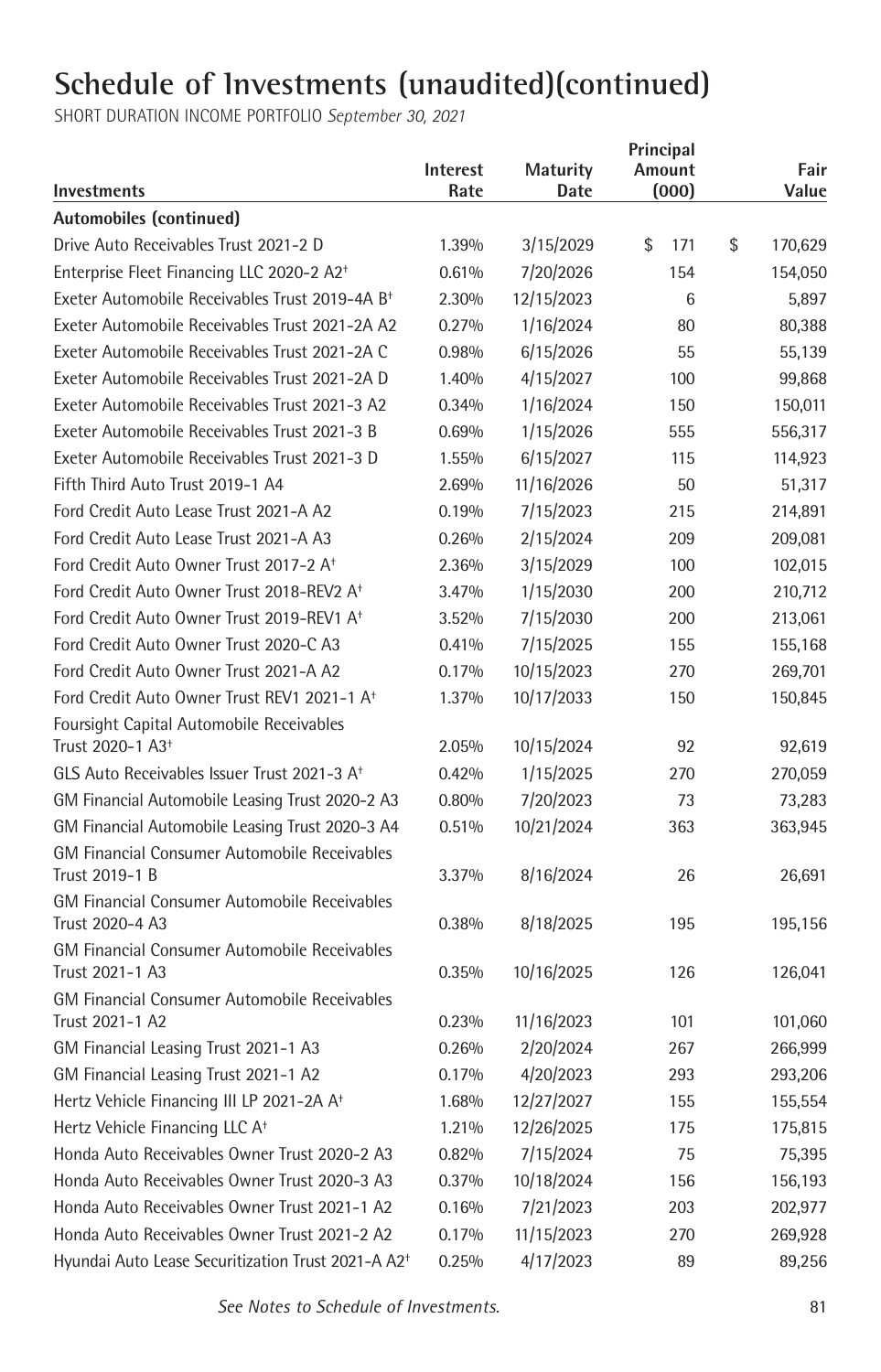SHORT DURATION INCOME PORTFOLIO *September 30, 2021*

|                                                               | <b>Interest</b>              | <b>Maturity</b> | Principal<br>Amount | Fair         |
|---------------------------------------------------------------|------------------------------|-----------------|---------------------|--------------|
| Investments                                                   | Rate                         | Date            | (000)               | Value        |
| Automobiles (continued)                                       |                              |                 |                     |              |
| Mercedes-Benz Auto Lease Trust 2021-A A2                      | 0.18%                        | 3/15/2023       | \$<br>89            | \$<br>89,008 |
| Mercedes-Benz Auto Lease Trust 2021-A A3                      | 0.25%                        | 1/16/2024       | 139                 | 139,056      |
| Nissan Auto Lease Trust 2020-B A3                             | 0.43%                        | 10/16/2023      | 178                 | 178,319      |
| Santander Drive Auto Receivables Trust 2018-4 C               | 3.56%                        | 7/15/2024       | 5                   | 4,568        |
| Santander Drive Auto Receivables Trust 2019-3 C               | 2.49%                        | 10/15/2025      | 103                 | 103,566      |
| Santander Drive Auto Receivables Trust 2020-2 D               | 2.22%                        | 9/15/2026       | 216                 | 220,343      |
| Santander Drive Auto Receivables Trust 2021-1 C               | 0.75%                        | 2/17/2026       | 111                 | 111,498      |
| Santander Drive Auto Receivables Trust 2021-2 A2              | 0.28%                        | 4/15/2024       | 190                 | 190,280      |
| Santander Drive Auto Receivables Trust 2021-2 D               | 1.35%                        | 7/15/2027       | 135                 | 135,652      |
| Santander Drive Auto Receivables Trust 2021-3 A2              | 0.29%                        | 5/15/2024       | 385                 | 385,108      |
| Santander Retail Auto Lease Trust 2019-B D <sup>+</sup>       | 3.31%                        | 6/20/2024       | 72                  | 73,708       |
| Santander Retail Auto Lease Trust 2021-A A3 <sup>+</sup>      | 0.51%                        | 7/22/2024       | 305                 | 305,282      |
| Santander Retail Auto Lease Trust 2021-C A2 <sup>+</sup>      | 0.29%                        | 4/22/2024       | 135                 | 134,774      |
| Santander Retail Auto Lease Trust 2021-C A3 <sup>+</sup>      | 0.50%                        | 3/20/2025       | 140                 | 140,022      |
| Toyota Auto Receivables Owner Trust 2020-D A3                 | 0.35%                        | 1/15/2025       | 161                 | 161,144      |
| Toyota Auto Receivables Owner Trust 2020-D A2                 | 0.23%                        | 5/15/2023       | 80                  | 80,215       |
| Volkswagen Auto Loan Enhanced Trust 2020-1 A3                 | 0.98%                        | 11/20/2024      | 141                 | 141,808      |
| Westlake Automobile Receivables Trust 2019-2A D <sup>+</sup>  | 3.20%                        | 11/15/2024      | 86                  | 88,195       |
| Westlake Automobile Receivables Trust 2019-3A B <sup>+</sup>  | 2.41%                        | 10/15/2024      | 87                  | 87,561       |
| Westlake Automobile Receivables Trust 2019-3A C <sup>+</sup>  | 2.49%                        | 10/15/2024      | 94                  | 95,156       |
| Westlake Automobile Receivables Trust 2021-2 A2A <sup>+</sup> | 0.32%                        | 4/15/2025       | 300                 | 300,116      |
| Westlake Automobile Receivables Trust 2021-2 C <sup>+</sup>   | 0.89%                        | 7/15/2026       | 100                 | 100,136      |
| World Omni Automobile Lease Securitization                    |                              |                 |                     |              |
| Trust 2020-B A3                                               | 0.45%                        | 2/15/2024       | 91                  | 91,169       |
| World Omni Select Auto Trust 2018-1A D <sup>+</sup>           | 4.13%                        | 1/15/2025       | 52                  | 52,682       |
| World Omni Select Auto Trust 2019-A C                         | 2.38%                        | 12/15/2025      | 15                  | 15,363       |
| World Omni Select Auto Trust 2019-A D                         | 2.59%                        | 12/15/2025      | 45                  | 45,942       |
| Total                                                         |                              |                 |                     | 11,736,507   |
| Credit Card 0.59%                                             |                              |                 |                     |              |
| Capital One Multi-Asset Execution Trust 2019-A2 A2            | 1.72%                        | 8/15/2024       | 41                  | 41,547       |
| Master Credit Card Trust II Series                            |                              |                 |                     |              |
| 2018-1A A <sup>+</sup>                                        | 0.574% (1 Mo.                |                 |                     |              |
|                                                               | $LIBOR + .49\%$ <sup>*</sup> | 7/21/2024       | 100                 | 100,537      |
| Synchrony Credit Card Master Note Trust 2017-2 B              | 2.82%                        | 10/15/2025      | 100                 | 102,485      |
| World Financial Network Credit Card Master                    |                              |                 |                     |              |
| Trust 2018-C A                                                | 3.55%                        | 8/15/2025       | 173                 | 173,241      |
| World Financial Network Credit Card Master                    |                              |                 |                     |              |
| Trust 2018-C M<br>World Financial Network Credit Card Master  | 3.95%                        | 8/15/2025       | 36                  | 36,043       |
| <b>Trust 2019-A A</b>                                         | 3.14%                        | 12/15/2025      | 97                  | 98,072       |
|                                                               |                              |                 |                     |              |

82 *See Notes to Schedule of Investments.*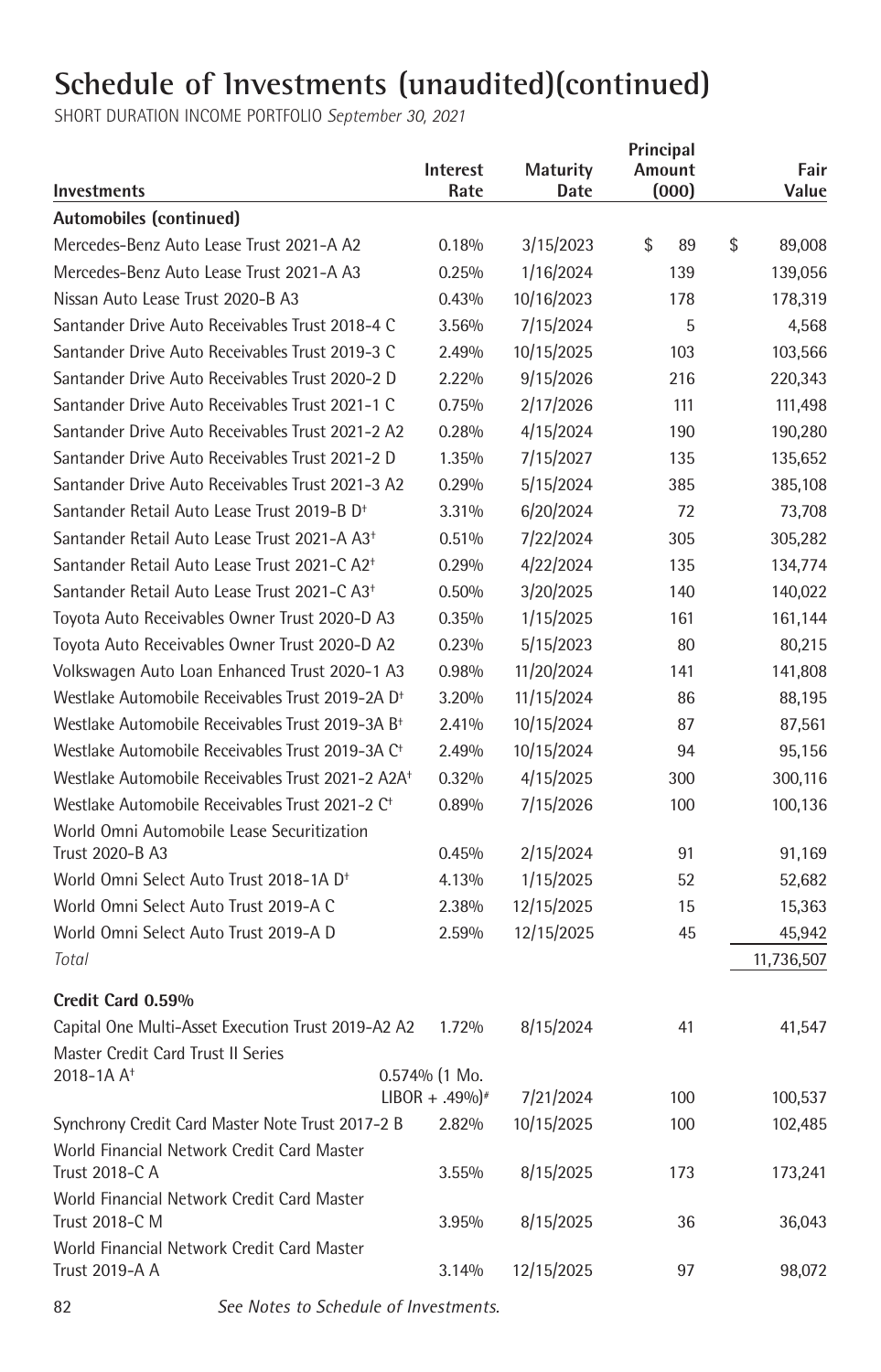| Investments                                                               | <b>Interest</b><br>Rate                           | <b>Maturity</b><br>Date | Principal<br>Amount<br>(000) | Fair<br>Value          |
|---------------------------------------------------------------------------|---------------------------------------------------|-------------------------|------------------------------|------------------------|
| <b>Credit Card (continued)</b>                                            |                                                   |                         |                              |                        |
| World Financial Network Credit Card Master                                |                                                   |                         |                              |                        |
| Trust 2019-B A                                                            | 2.49%                                             | 4/15/2026               | \$<br>8                      | \$<br>8,132            |
| World Financial Network Credit Card Master                                |                                                   |                         |                              |                        |
| Trust 2019-C A                                                            | 2.21%                                             | 7/15/2026               | 140                          | 142,657                |
| Total                                                                     |                                                   |                         |                              | 702,714                |
|                                                                           |                                                   |                         |                              |                        |
| Others 12.23%                                                             |                                                   |                         |                              |                        |
| ACAM 2019-FL1 Ltd. A <sup>+</sup>                                         | 1.565% (1 Mo. SOFR + 1.51%) <sup>#</sup>          | 11/17/2034              | 168                          | 168,897                |
| ACREC 2021-FL1 Ltd. A <sup>+(a)</sup>                                     | 1.235% (1 Mo.                                     |                         |                              |                        |
|                                                                           | $LIBOR + 1.15\%$ <sup>*</sup>                     | 10/18/2036              | 300                          | 300,300                |
| Affirm Asset Securitization Trust 2021-B A <sup>+</sup>                   | 1.03%                                             | 8/17/2026               | 175                          | 175,333                |
| Ammc Clo Ltd. 2016-19A BR <sup>+</sup>                                    | 1.926% (3 Mo.                                     |                         |                              |                        |
|                                                                           | $LIBOR + 1.80\%$ <sup>#</sup>                     | 10/16/2028              | 250                          | 250,445                |
| Amur Equipment Finance Receivables VI LLC                                 |                                                   |                         |                              |                        |
| 2018-2A A2 <sup>+</sup>                                                   | 3.89%                                             | 7/20/2022               | 18                           | 18,554                 |
| Amur Equipment Finance Receivables VII LLC                                |                                                   |                         |                              |                        |
| 2019-1A A2 <sup>+</sup>                                                   | 2.63%                                             | 6/20/2024               | 45                           | 45,757                 |
| Apidos CLO XXII 2015-22A A1R <sup>+</sup>                                 | 1.194% (3 Mo.                                     |                         |                              |                        |
|                                                                           | $LIBOR + 1.06\%$ <sup>#</sup>                     | 4/20/2031               | 250                          | 250,341                |
| Apidos CLO XXIV 2016-24A A1AL <sup>+</sup>                                | 1.084% (3 Mo.                                     |                         |                              |                        |
|                                                                           | $LIBOR + .95\%$ <sup>*</sup>                      | 10/20/2030              | 250                          | 250,132                |
| Apidos CLO XXXI 2019-31A A1R <sup>+</sup>                                 | 1.226% (3 Mo.                                     |                         |                              |                        |
|                                                                           | $LIBOR + 1.10\%$ <sup>#</sup>                     | 4/15/2031               | 250                          | 250,223                |
| Aqua Finance Trust <sup>+(a)</sup>                                        | 1.79%                                             | 7/17/2046               | 230                          | 230,312 <sup>(b)</sup> |
| Arbor Realty Collateralized Loan                                          |                                                   |                         |                              |                        |
| Obligation Ltd. 2021-FL2 A <sup>+</sup>                                   | $1.184\%$ (1 Mo.<br>$LIBOR + 1.10\%$ <sup>*</sup> | 5/15/2036               | 110                          | 110,172                |
|                                                                           |                                                   |                         |                              |                        |
| Arbor Realty Commercial<br>Real Estate Notes 2021-FL3 Ltd. A <sup>+</sup> | $1.155\%$ (1 Mo.                                  |                         |                              |                        |
|                                                                           | $LIBOR + 1.07\%$ <sup>*</sup>                     | 8/15/2034               | 150                          | 150,188                |
| Arbor Realty Commercial                                                   |                                                   |                         |                              |                        |
| Real Estate Notes Ltd. 2018-FL1 A <sup>+</sup>                            | 1.234% (1 Mo.                                     |                         |                              |                        |
|                                                                           | $LIBOR + 1.15\%$ <sup>*</sup>                     | 6/15/2028               | 100                          | 100,125                |
| ARES L CLO Ltd. AR <sup>+</sup>                                           | $1.176%$ (3 Mo.                                   |                         |                              |                        |
|                                                                           | $LIBOR + 1.05\%$ <sup>*</sup>                     | 1/15/2032               | 250                          | 249,845                |
| Bain Capital Credit CLO 2020-5 Ltd. A1 <sup>+</sup>                       | 1.354% (3 Mo.                                     |                         |                              |                        |
|                                                                           | $LIBOR + 1.22\%$ <sup>#</sup>                     | 1/20/2032               | 250                          | 250,397                |
| Bain Capital Credit CLO Ltd. 2017-1A A1R <sup>+</sup>                     | $1.104\%$ (3 Mo.                                  |                         |                              |                        |
|                                                                           | $LIBOR + .97\%$                                   | 7/20/2030               | 250                          | 249,995                |
| Barings CLO Ltd. 2019-3A A1R <sup>+</sup>                                 | 1.204% (3 Mo.                                     |                         |                              |                        |
|                                                                           | $LIBOR + 1.07\%$ <sup>*</sup>                     | 4/20/2031               | 250                          | 249,945                |
| BDS Ltd. 2021-FL7 A <sup>+</sup>                                          | 1.155% (1 Mo.                                     |                         |                              |                        |
|                                                                           | $LIBOR + 1.07\%$ <sup>*</sup>                     | 6/16/2036               | 200                          | 200,250                |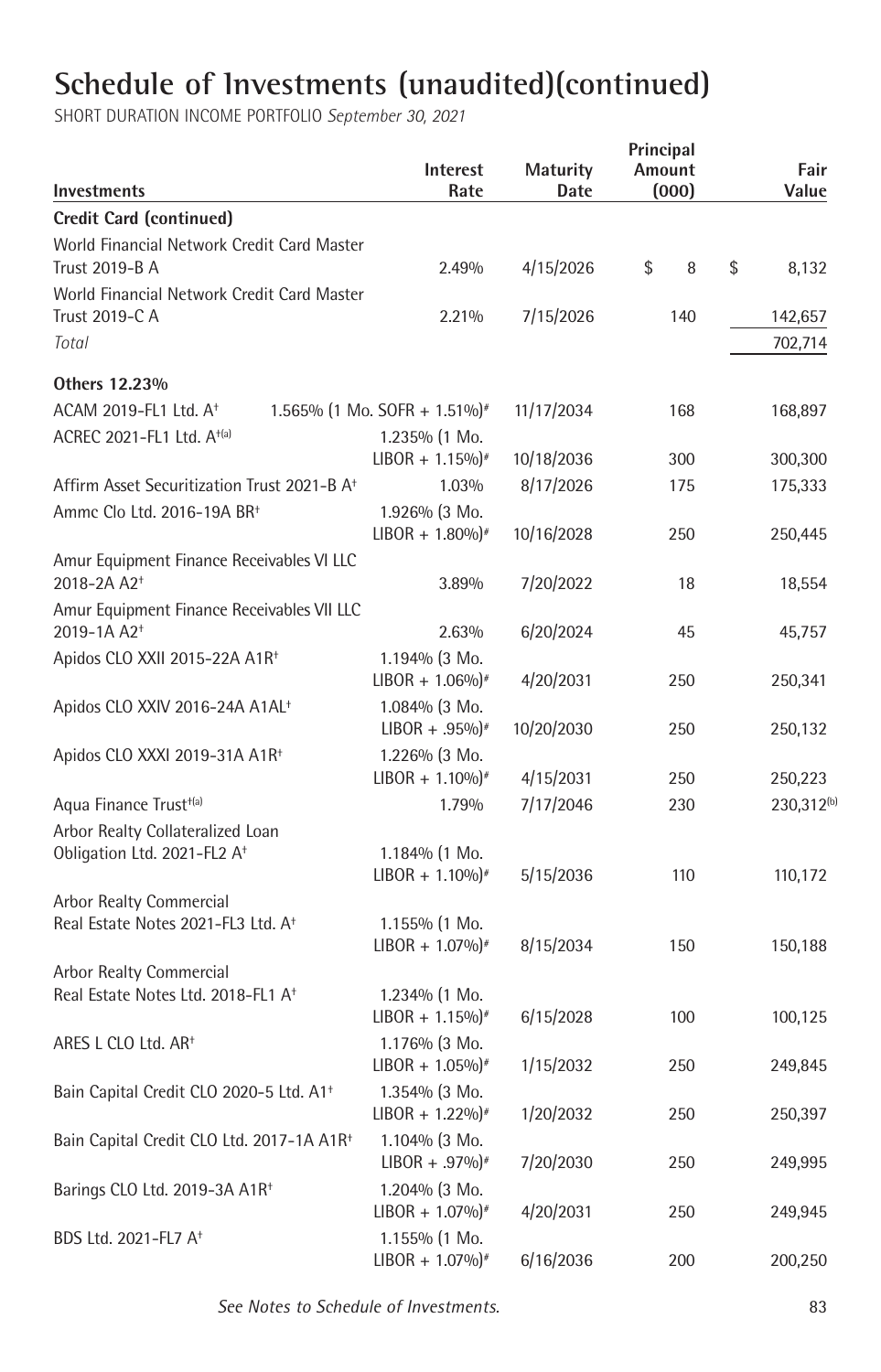SHORT DURATION INCOME PORTFOLIO *September 30, 2021*

| Investments                                                           | <b>Interest</b><br>Rate                           | <b>Maturity</b><br>Date | Principal<br>Amount<br>(000) | Fair<br>Value          |
|-----------------------------------------------------------------------|---------------------------------------------------|-------------------------|------------------------------|------------------------|
| <b>Others (continued)</b>                                             |                                                   |                         |                              |                        |
| Benefit Street Partners CLO IV Ltd.                                   |                                                   |                         |                              |                        |
| 2014-IVA ARRR+                                                        | $1.314\%$ (3 Mo.                                  |                         |                              |                        |
|                                                                       | $LIBOR + 1.18\%$ <sup>*</sup>                     | 1/20/2032               | \$<br>250                    | \$<br>250,309          |
| BlueMountain Fuji US CLO I Ltd.                                       |                                                   |                         |                              |                        |
| 2017-1A A1R <sup>+</sup>                                              | 1.114% (3 Mo.                                     |                         |                              |                        |
|                                                                       | $LIBOR + .98\%$ <sup>*</sup>                      | 7/20/2029               | 250                          | 250,045                |
| BSPRT 2019-FL5 Issuer Ltd. A <sup>+</sup>                             | 1.234% (1 Mo.<br>$LIBOR + 1.15\%$ <sup>*</sup>    |                         | 91                           | 90,905                 |
|                                                                       |                                                   | 5/15/2029               |                              |                        |
| Carlyle Global Market Strategies CLO Ltd.<br>2015-1A AR3 <sup>+</sup> | Zero Coupon#(c)                                   | 7/20/2031               | 250                          | 250,067                |
| Carlyle US CLO Ltd. 2017-3A A1AR <sup>+</sup>                         | 1.034% (3 Mo.                                     |                         |                              |                        |
|                                                                       | $LIBOR + .9\%$ <sup>*</sup>                       | 7/20/2029               | 250                          | 250,023                |
| Cedar Funding Ltd. 2021-14A A <sup>+</sup>                            | 1.188% (3 Mo.                                     |                         |                              |                        |
|                                                                       | $LIBOR + 1.10\%$ <sup>*</sup>                     | 7/15/2033               | 250                          | 250,022                |
| Cedar Funding X CLO Ltd. AR <sup>+(a)</sup>                           | Zero Coupon#(c)                                   | 10/20/2032              | 250                          | 250,125 <sup>(b)</sup> |
| Cedar Funding XI Clo Ltd. 2019-11A A1R <sup>+</sup>                   | 1.171% (3 Mo.                                     |                         |                              |                        |
|                                                                       | $LIBOR + 1.05\%$ <sup>*</sup>                     | 5/29/2032               | 220                          | 219,895                |
| CIFC Funding II Ltd. 2013-2A A1L2 <sup>+</sup>                        | Zero Coupon# <sup>(c)</sup>                       | 10/18/2030              | 250                          | 250,043                |
| CoreVest American Finance Trust 2018-1 A <sup>+</sup>                 | 3.804%                                            | 6/15/2051               | 42                           | 42,662                 |
| Dell Equipment Finance Trust 2021-2 A2 <sup>+</sup>                   | 0.33%                                             | 12/22/2026              | 120                          | 120,267 <sup>(b)</sup> |
| Diamond Resorts Owner Trust 2018-1 A <sup>+</sup>                     | 3.70%                                             | 1/21/2031               | 32                           | 33,297                 |
| Diamond Resorts Owner Trust 2018-1 B <sup>+</sup>                     | 4.19%                                             | 1/21/2031               | 26                           | 27,070                 |
| DLL LLC 2018-1 A4 <sup>+</sup>                                        | 3.27%                                             | 4/17/2026               | 38                           | 38,439                 |
| DLL Securitization Trust 2017-A A4 <sup>+</sup>                       | 2.43%                                             | 11/17/2025              | 4                            | 3,842                  |
| Dryden Senior Loan Fund 2017-47A A1R <sup>+</sup>                     | $1.106\%$ (3 Mo.                                  |                         |                              |                        |
|                                                                       | $LIBOR + .98\%$ <sup>*</sup>                      | 4/15/2028               | 250                          | 250,041                |
| Elmwood CLO VI Ltd. 2020-3A A <sup>+</sup>                            | 1.446% (3 Mo.                                     |                         |                              |                        |
|                                                                       | $LIBOR + 1.32\%$ <sup>#</sup>                     | 10/15/2031              | 250                          | 250,211                |
| Elmwood CLO X Ltd. A <sup>+</sup>                                     | 1.13% (3 Mo.                                      |                         |                              |                        |
|                                                                       | $LIBOR + 1.04\%$ <sup>*</sup>                     | 10/20/2034              | 250                          | 250,021                |
| Galaxy XIX CLO Ltd. 2015-19A A1RR <sup>+</sup>                        | 1.075% (3 Mo.                                     |                         |                              |                        |
|                                                                       | $LIBOR + .95\%$ <sup>*</sup>                      | 7/24/2030               | 150                          | 150,090                |
| Greystone Commercial Real Estate                                      |                                                   |                         |                              |                        |
| Notes Ltd. 2018-HC1 A <sup>+</sup>                                    | $1.634\%$ (1 Mo.<br>$LIBOR + 1.55\%$ <sup>*</sup> | 9/15/2028               | 124                          | 124,139                |
| Greystone Commercial Real Estate                                      |                                                   |                         |                              |                        |
| Notes Ltd. 2018-HC1 AS <sup>+</sup>                                   | 2.234% (1 Mo.                                     |                         |                              |                        |
|                                                                       | $LIBOR + 2.15\%$ <sup>*</sup>                     | 9/15/2028               | 38                           | 37,768                 |
| Greystone CRE Notes 2021-FL3 Ltd. A <sup>+</sup>                      | 1.104% (1 Mo.                                     |                         |                              |                        |
|                                                                       | $LIBOR + 1.02\%$ <sup>#</sup>                     | 7/15/2039               | 170                          | 170,150                |
| Halcyon Loan Advisors Funding Ltd.                                    |                                                   |                         |                              |                        |
| 2015-2A AR <sup>+</sup>                                               | 1.205% (3 Mo.                                     |                         |                              |                        |
|                                                                       | $LIBOR + 1.08\%$ <sup>*</sup>                     | 7/25/2027               | 23                           | 22,627                 |

84 *See Notes to Schedule of Investments.*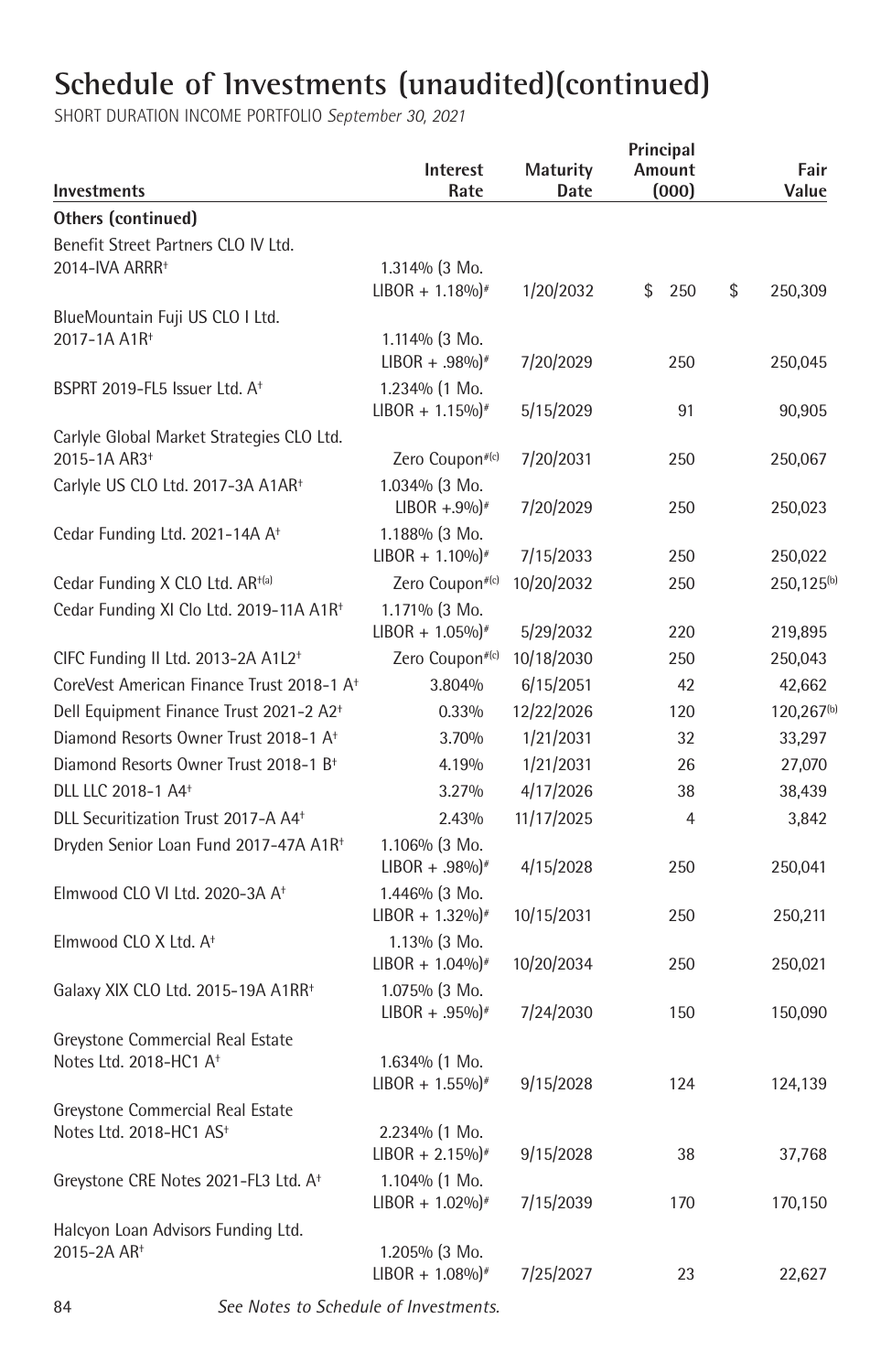| Investments                                             | <b>Interest</b><br>Rate                        | <b>Maturity</b><br>Date | Principal<br>Amount<br>(000) | Fair<br>Value     |
|---------------------------------------------------------|------------------------------------------------|-------------------------|------------------------------|-------------------|
| Others (continued)                                      |                                                |                         |                              |                   |
| HGI CRE CLO 2021-FL2 Ltd. A <sup>+</sup>                | 1.10% (1 Mo.                                   |                         |                              |                   |
|                                                         | $LIBOR + 1.00\%$ <sup>*</sup>                  | 9/19/2026               | \$<br>300                    | \$<br>303,000     |
| HPEFS Equipment Trust 2020-1A B <sup>+</sup>            | 1.89%                                          | 2/20/2030               | 100                          | 101,261           |
| HPEFS Equipment Trust 2020-1A A2 <sup>+</sup>           | 1.73%                                          | 2/20/2030               | 16                           | 15,626            |
| JFIN CLO Ltd. 2013-1A A1NR <sup>+</sup>                 | 1.524% (3 Mo.<br>$LIBOR + 1.39\%$ <sup>*</sup> | 1/20/2030               | 129                          | 129,838           |
| Kayne CLO II Ltd. 2018-2A AR <sup>+</sup>               | 1.206% (3 Mo.<br>$LIBOR + 1.08\%$ <sup>*</sup> | 10/15/2031              | 250                          | 250,389           |
| KKR Clo 24 Ltd. A1R <sup>+</sup>                        | 1.214% (3 Mo.<br>$LIBOR + 1.08\%$ <sup>*</sup> | 4/20/2032               | 250                          | 250,029           |
| KKR CLO 28 Ltd. A <sup>+</sup>                          | 1.256% (3 Mo.<br>$LIBOR + 1.14\%$ <sup>#</sup> | 3/15/2031               | 250                          | 250,376           |
| LFT CRE Ltd. 2021-FL1 $B^+$                             | 1.834% (1 Mo.<br>$LIBOR + 1.75\%$ <sup>*</sup> | 6/15/2039               | 200                          | 200,342           |
| LoanCore Issuer Ltd. 2019-CRE2 C <sup>+</sup>           | 2.084% (1 Mo.<br>$LIBOR + 2.00\%$ <sup>*</sup> | 5/15/2036               | 430                          | 429,333           |
| M360 2019-CRE2 LLC A <sup>+</sup>                       | 1.565% (1 Mo. SOFR + 1.51%) <sup>#</sup>       | 9/15/2034               | 109                          | 109,003           |
| Madison Park Funding XI Ltd.                            |                                                |                         |                              |                   |
| 2013-11A AR2 <sup>+</sup>                               | 1.038% (3 Mo.                                  |                         |                              |                   |
|                                                         | $LIBOR + .90\%$ <sup>*</sup>                   | 7/23/2029               | 250                          | 250,106           |
| Magnetite Ltd. 2021-29A A <sup>+</sup>                  | 1.116% (3 Mo.<br>$LIBOR + .99\%$               | 1/15/2034               | 250                          | 250,192           |
| MF1 2021-FL7 Ltd. A <sup>+</sup>                        | 1.175% (1 Mo.<br>$LIBOR + 1.08\%$ <sup>*</sup> | 10/18/2036              | 240                          | 240,144           |
| MF1 2021-FL7 Ltd. AS <sup>+</sup>                       | 1.545% (1 Mo.<br>$LIBOR + 1.45\%$ <sup>*</sup> | 10/18/2036              | 230                          | 230,402           |
| Mountain View CLO LLC 2017-1A AR <sup>+</sup>           | $1.216\%$ (3 Mo.                               |                         |                              |                   |
|                                                         | $LIBOR + 1.09\%$ <sup>*</sup>                  | 10/16/2029              | 250                          | 250,062           |
| MVW Owner Trust 2017-1A A <sup>+</sup>                  | 2.42%                                          | 12/20/2034              | 22                           | 21,934            |
| OCP Clo 2019-17 Ltd. A1R <sup>+</sup>                   | 1.174% (3 Mo.<br>$LIBOR + 1.04\%$ <sup>*</sup> | 7/20/2032               | 300                          | 299,166           |
| Octagon Investment Partners XIV Ltd.                    |                                                |                         |                              |                   |
| 2012-1A AARR <sup>+</sup>                               | 1.076% (3 Mo.<br>$LIBOR + .95\%$ <sup>*</sup>  | 7/15/2029               | 250                          | 250,027           |
| Octagon Investment Partners XVII Ltd. A1R2 <sup>+</sup> | 1.125% (3 Mo.<br>$LIBOR + 1.00\%$ <sup>#</sup> | 1/25/2031               | 250                          | 249,948           |
| Octagon Investment Partners XXI Ltd.                    |                                                |                         |                              |                   |
| 2014-1A AAR3 <sup>+</sup>                               | 1.125% (3 Mo.                                  |                         |                              |                   |
| OneMain Financial Issuance Trust 2018-2A A <sup>+</sup> | $LIBOR + 1.00\%$ <sup>#</sup><br>3.57%         | 2/14/2031               | 250<br>100                   | 250,175           |
| OneMain Financial Issuance Trust 2019-1A A <sup>+</sup> | 3.48%                                          | 3/14/2033<br>2/14/2031  | 61                           | 104,349<br>60,667 |
| OneMain Financial Issuance Trust 2019-1A B <sup>+</sup> | 3.79%                                          | 2/14/2031               | 100                          | 100,341           |
|                                                         |                                                |                         |                              |                   |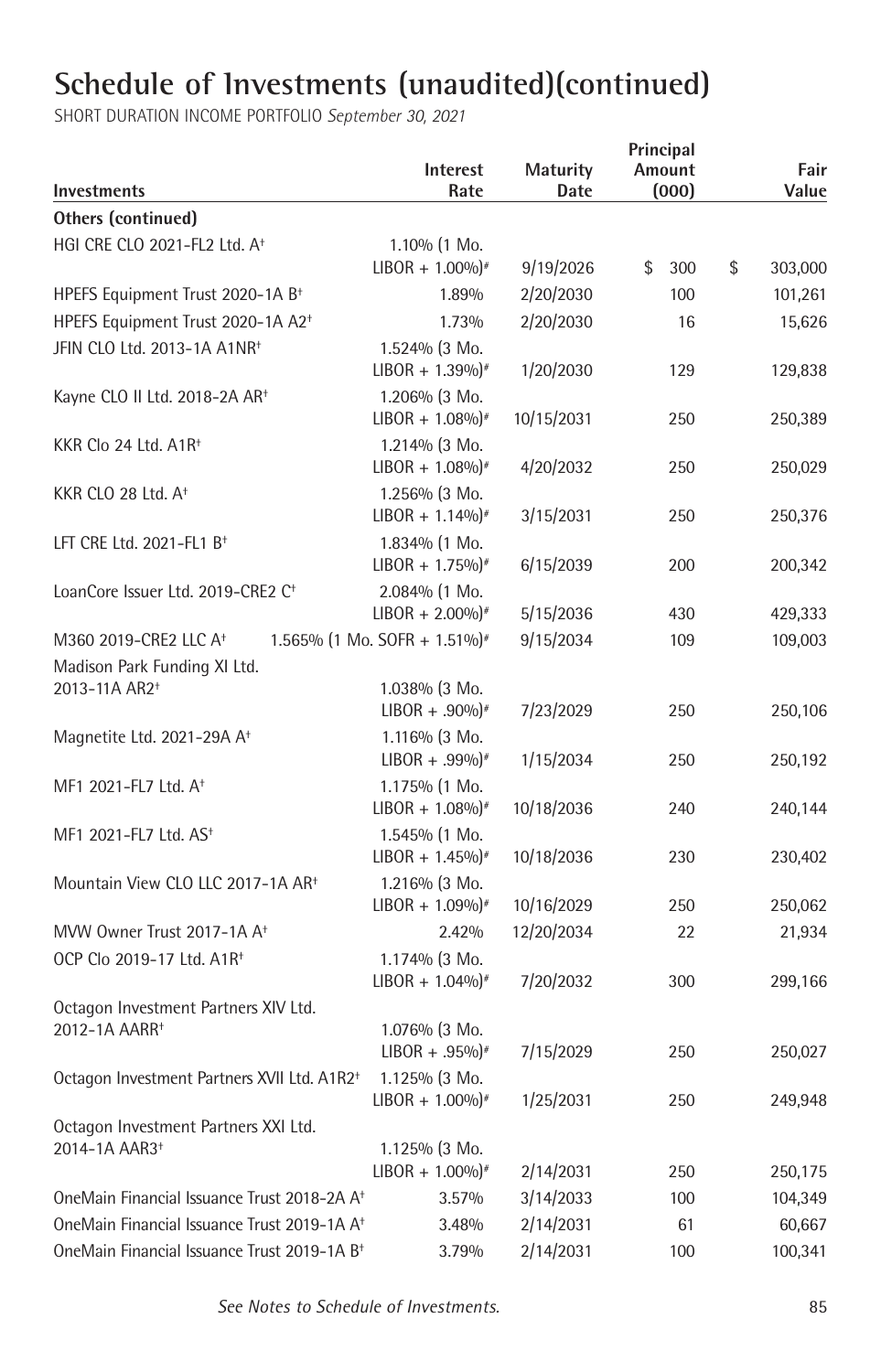SHORT DURATION INCOME PORTFOLIO *September 30, 2021*

| Investments                                                         | Interest<br>Rate              | <b>Maturity</b><br>Date | Principal<br>Amount<br>(000) |     | Fair<br>Value |
|---------------------------------------------------------------------|-------------------------------|-------------------------|------------------------------|-----|---------------|
| Others (continued)                                                  |                               |                         |                              |     |               |
| Orange Lake Timeshare Trust 2019-A A <sup>+</sup>                   | 3.06%                         | 4/9/2038                | \$                           | 23  | \$<br>23,905  |
| OZLM VIII Ltd. 2014-8A A1RR <sup>+</sup>                            | 1.304% (3 Mo.                 |                         |                              |     |               |
|                                                                     | $LIBOR + 1.17\%$ <sup>#</sup> | 10/17/2029              |                              | 248 | 248,364       |
| PFS Financing Corp. 2020-E A <sup>+</sup>                           | 1.00%                         | 10/15/2025              |                              | 136 | 137,147       |
| PFS Financing Corp. 2020-G A <sup>+</sup>                           | 0.97%                         | 2/15/2026               |                              | 108 | 108,700       |
| Planet Fitness Master Issuer LLC 2018-1A A2II <sup>+</sup>          | 4.666%                        | 9/5/2048                |                              | 97  | 99,963        |
| Prima Capital CRE Securitization 2015-5A C <sup>+</sup>             | 4.50%                         | 12/24/2050              |                              | 32  | 31,956        |
| Progress Residential 2021-SFR8 Trust F <sup>+</sup>                 | 3.181%                        | 10/17/2038              |                              | 290 | 288,289       |
| Romark CLO Ltd. A2R <sup>+</sup>                                    | 1.788% (3 Mo.                 |                         |                              |     |               |
|                                                                     | $LIBOR + 1.65\%$ <sup>#</sup> | 10/23/2030              |                              | 340 | 339,357       |
| SCF Equipment Leasing LLC 2019-2A A1 <sup>+</sup>                   | 2.22%                         | 6/20/2024               |                              | 26  | 25,841        |
| SCF Equipment Leasing LLC 2019-2A A2 <sup>+</sup>                   | 2.47%                         | 4/20/2026               |                              | 177 | 181,150       |
| SCF Equipment Leasing LLC 2021-1A A3 <sup>+</sup>                   | 0.83%                         | 8/21/2028               |                              | 500 | 499,361       |
| TCI-Flatiron CLO Ltd. 2016-1 AR2 <sup>+</sup>                       | 1.284% (3 Mo.                 |                         |                              |     |               |
|                                                                     | $LIBOR + 1.15\%$ <sup>*</sup> | 1/17/2032               |                              | 250 | 250,477       |
| TCI-Flatiron CLO Ltd. 2018-1A ANR <sup>+</sup>                      | 1.19% (3 Mo.                  |                         |                              |     |               |
|                                                                     | $LIBOR + 1.06\%$ <sup>*</sup> | 1/29/2032               |                              | 250 | 250,469       |
| Upstart Securitization Trust 2021-2 A <sup>+</sup>                  | 0.91%                         | 6/20/2031               |                              | 125 | 125,486       |
| Verizon Owner Trust 2020-B A                                        | 0.47%                         | 2/20/2025               |                              | 136 | 136,353       |
| Verizon Owner Trust 2020-C A                                        | 0.41%                         | 4/21/2025               |                              | 205 | 205,395       |
| Total                                                               |                               |                         |                              |     | 14,632,192    |
| Rec Vehicle Loan ABS 0.07%                                          |                               |                         |                              |     |               |
| Octane Receivables Trust 2021-1A A <sup>+</sup>                     | 0.93%                         | 3/22/2027               |                              | 82  | 82,578        |
|                                                                     |                               |                         |                              |     |               |
| Student Loan 0.75%                                                  |                               |                         |                              |     |               |
| Navient Private Education Refi                                      |                               |                         |                              |     |               |
| Loan Trust 2020-FA A <sup>+</sup>                                   | 1.22%                         | 7/15/2069               |                              | 130 | 131,234       |
| Navient Private Education<br>Refi Loan Trust 2021-CA A <sup>+</sup> | 1.06%                         | 10/15/2069              |                              | 297 | 297,472       |
| Navient Private Education Refi                                      |                               |                         |                              |     |               |
| Loan Trust 2021-F A <sup>+</sup>                                    | 1.11%                         | 2/18/2070               |                              | 200 | 199,963(b)    |
| Nelnet Student Loan Trust 2021-A APT1 <sup>+</sup>                  | 1.36%                         | 4/20/2062               |                              | 115 | 114,968       |
| SLC Student Loan Trust 2008-1 A4A                                   | 1.716% (3 Mo.                 |                         |                              |     |               |
|                                                                     | $LIBOR + 1.60\%$ <sup>*</sup> | 12/15/2032              |                              | 40  | 40,123        |
| <b>SMB Private Education Loan Trust</b>                             |                               |                         |                              |     |               |
| 2021-A A1 <sup>+</sup>                                              | $0.584%$ (1 Mo.               |                         |                              |     |               |
|                                                                     | $LIBOR + .50\%$ <sup>*</sup>  | 1/15/2053               |                              | 59  | 59,157        |
| Towd Point Asset Trust 2018-SL1 A <sup>+</sup>                      | $0.686%$ (1 Mo.               |                         |                              |     |               |
|                                                                     | $LIBOR + .60\%$ <sup>*</sup>  | 1/25/2046               |                              | 49  | 48,363        |
| Total                                                               |                               |                         |                              |     | 891,280       |
| Total Asset-Backed Securities (cost \$29,847,298)                   |                               |                         |                              |     | 29,950,940    |

86 *See Notes to Schedule of Investments.*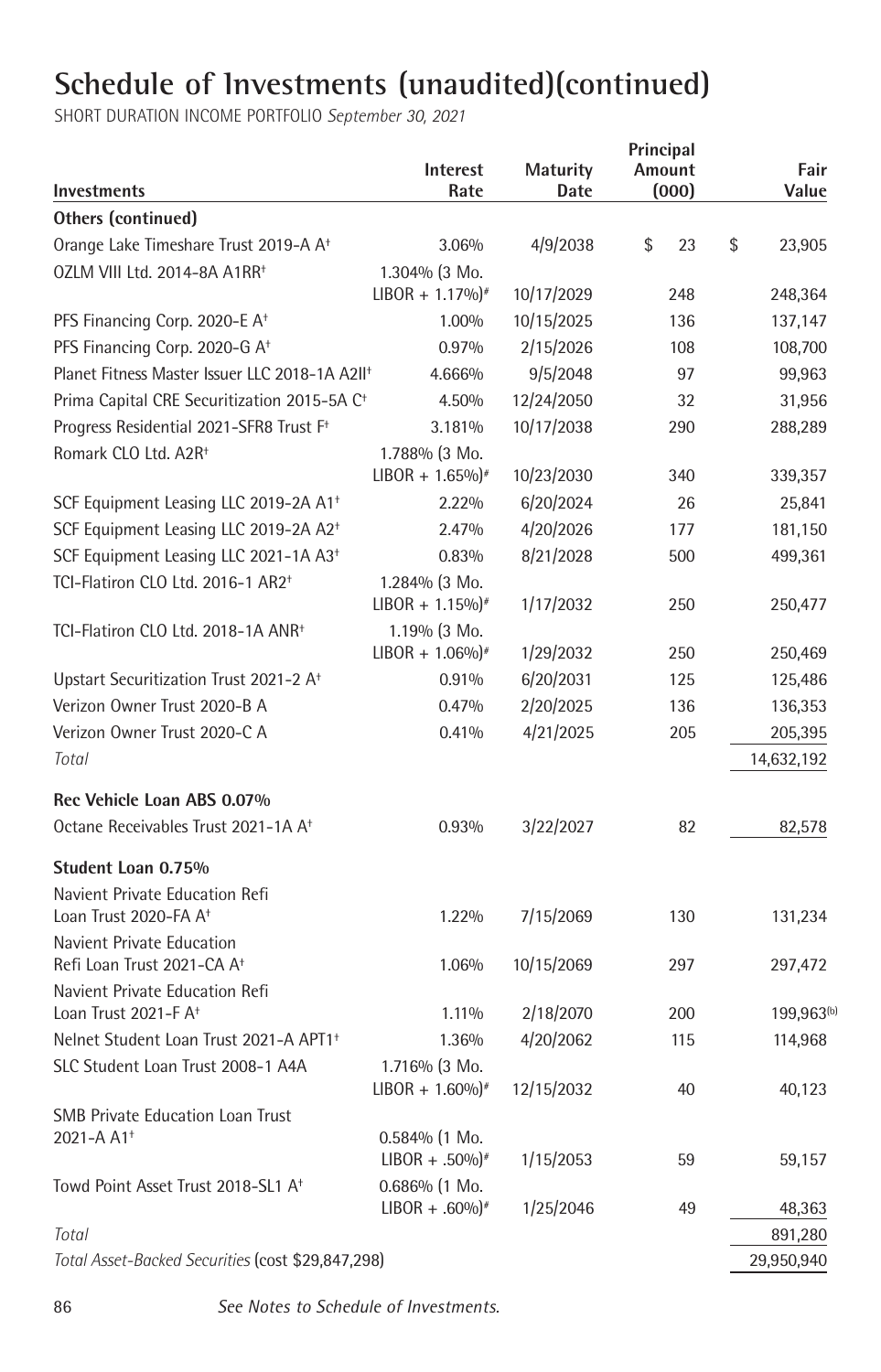| Investments                                                                                           |                         |                  | <b>Shares</b><br>(000)       | Fair<br>Value |
|-------------------------------------------------------------------------------------------------------|-------------------------|------------------|------------------------------|---------------|
| <b>COMMON STOCKS 0.00%</b>                                                                            |                         |                  |                              |               |
| <b>Miscellaneous Financials</b><br>UTEX Industries, Inc. (cost \$210)                                 |                         |                  | (d)                          | \$<br>288     |
|                                                                                                       | <b>Interest</b><br>Rate | Maturity<br>Date | Principal<br>Amount<br>(000) |               |
| <b>CONVERTIBLE BONDS 0.09%</b>                                                                        |                         |                  |                              |               |
| <b>Internet</b><br>Weibo Corp. (China) <sup>(e)</sup><br>(cost \$107,815)                             | 1.25%                   | 11/15/2022       | \$<br>110                    | 107,525       |
| <b>CORPORATE BONDS 46.39%</b>                                                                         |                         |                  |                              |               |
| Aerospace/Defense 1.49%<br>BAE Systems plc (United Kingdom) <sup>+(e)</sup>                           | 4.75%                   | 10/11/2021       | 400                          | 400,316       |
| Boeing Co. (The)                                                                                      | 2.80%                   | 3/1/2023         | 316                          | 324,827       |
| Boeing Co. (The)                                                                                      | 4.508%                  | 5/1/2023         | 179                          | 189,152       |
| Boeing Co. (The)                                                                                      | 4.875%                  | 5/1/2025         | 488                          | 543,332       |
| Howmet Aerospace, Inc.                                                                                | 5.125%                  | 10/1/2024        | 58                           | 64,035        |
| Howmet Aerospace, Inc.                                                                                | 6.875%                  | 5/1/2025         | 128                          | 149,922       |
| Kratos Defense & Security Solutions, Inc. <sup>+</sup>                                                | 6.50%                   | 11/30/2025       | 17                           | 17,646        |
| TransDigm, Inc. <sup>+</sup>                                                                          | 8.00%                   | 12/15/2025       | 86                           | 91,805        |
| Total                                                                                                 |                         |                  |                              | 1,781,035     |
| Agriculture 1.32%                                                                                     |                         |                  |                              |               |
| <b>BAT Capital Corp.</b>                                                                              | 2.789%                  | 9/6/2024         | 54                           | 56,807        |
| <b>BAT Capital Corp.</b>                                                                              | 3.222%                  | 8/15/2024        | 832                          | 882,322       |
| Imperial Brands Finance plc (United Kingdom) <sup>+(e)</sup>                                          | 3.125%                  | 7/26/2024        | 400                          | 421,000       |
| Reynolds American, Inc.                                                                               | 4.45%                   | 6/12/2025        | 14                           | 15,440        |
| Viterra Finance BV (Netherlands) <sup>+(e)</sup>                                                      | 2.00%                   | 4/21/2026        | 200                          | 201,542       |
| Total                                                                                                 |                         |                  |                              | 1,577,111     |
| Airlines 0.21%                                                                                        |                         |                  |                              |               |
| Air Canada 2015-1 Class B<br>Pass-Through Trust (Canada) <sup>+(e)</sup><br>Air Canada 2015-2 Class B | 3.875%                  | 3/15/2023        | 11                           | 11,077        |
| Pass-Through Trust (Canada) <sup>+(e)</sup><br>American Airlines 2014-1 Class B                       | 5.00%                   | 12/15/2023       | 6                            | 5,952         |
| Pass-Through Trust                                                                                    | 4.375%                  | 10/1/2022        | 42                           | 42,108        |
| American Airlines Group, Inc. <sup>+</sup>                                                            | 3.75%                   | 3/1/2025         | 92                           | 83,016        |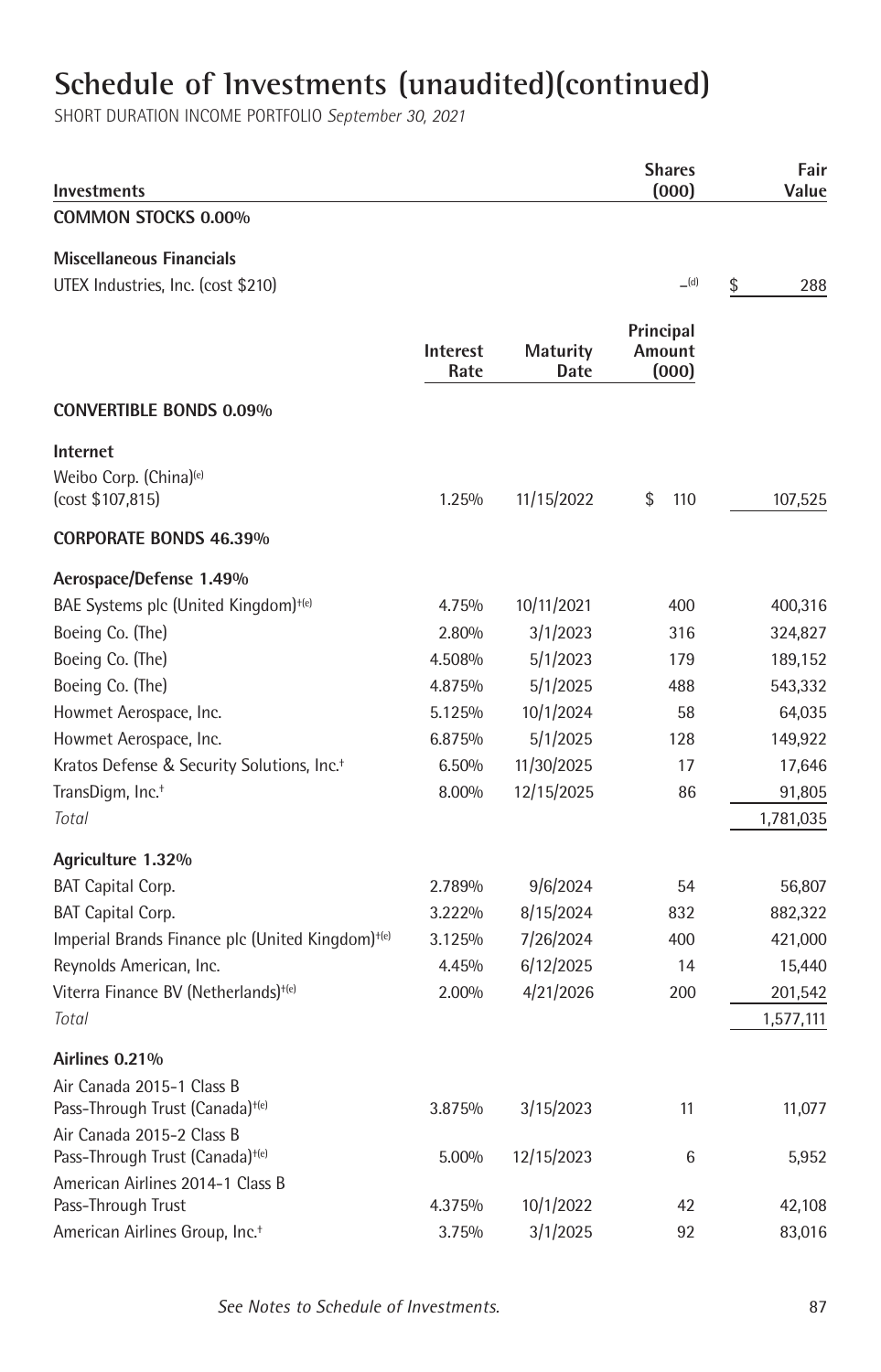| Investments                                                   | <b>Interest</b><br>Rate      | <b>Maturity</b><br>Date | Principal<br>Amount<br>(000) | Fair<br>Value |
|---------------------------------------------------------------|------------------------------|-------------------------|------------------------------|---------------|
| Airlines (continued)                                          |                              |                         |                              |               |
| Hawaiian Airlines 2013-1 Class B                              |                              |                         |                              |               |
| Pass-Through Certificates                                     | 4.95%                        | 1/15/2022               | \$<br>50                     | \$<br>50,368  |
| Spirit Loyalty Cayman Ltd./Spirit IP Cayman Ltd. <sup>+</sup> | 8.00%                        | 9/20/2025               | 24                           | 27,375        |
| United Airlines 2014-1 Class B Pass-Through Trust             | 4.75%                        | 4/11/2022               | $\overline{7}$               | 6,916         |
| US Airways 2013-1 Class B Pass-Through Trust                  | 5.375%                       | 11/15/2021              | 29                           | 28,539        |
| Total                                                         |                              |                         |                              | 255,351       |
| Apparel 0.12%                                                 |                              |                         |                              |               |
| PVH Corp.                                                     | 4.625%                       | 7/10/2025               | 38                           | 41,869        |
| William Carter Co. (The) <sup>+</sup>                         | 5.50%                        | 5/15/2025               | 101                          | 106,247       |
| Total                                                         |                              |                         |                              | 148,116       |
| Auto Manufacturers 3.53%                                      |                              |                         |                              |               |
| Daimler Finance North America LLC <sup>+</sup>                | 0.791% (3 Mo.                |                         |                              |               |
|                                                               | $LIBOR + .67\%$ <sup>*</sup> | 11/5/2021               | 150                          | 150,095       |
| Ford Motor Co.                                                | 8.50%                        | 4/21/2023               | 300                          | 330,357       |
| Ford Motor Credit Co. LLC                                     | 2.979%                       | 8/3/2022                | 300                          | 303,648       |
| Ford Motor Credit Co. LLC                                     | 3.087%                       | 1/9/2023                | 200                          | 203,190       |
| Ford Motor Credit Co. LLC                                     | 3.81%                        | 1/9/2024                | 200                          | 206,750       |
| Ford Motor Credit Co. LLC                                     | 4.25%                        | 9/20/2022               | 306                          | 313,344       |
| General Motors Co.                                            | 5.40%                        | 10/2/2023               | 157                          | 171,273       |
| General Motors Co.                                            | 6.125%                       | 10/1/2025               | 24                           | 28,130        |
| General Motors Financial Co., Inc.                            | 1.135% (3 Mo.                |                         |                              |               |
|                                                               | $LIBOR + .99\%$ <sup>#</sup> | 1/5/2023                | 64                           | 64,641        |
| General Motors Financial Co., Inc.                            | 2.75%                        | 6/20/2025               | 134                          | 140,153       |
| General Motors Financial Co., Inc.                            | 2.90%                        | 2/26/2025               | 54                           | 56,675        |
| General Motors Financial Co., Inc.                            | 3.15%                        | 6/30/2022               | 79                           | 80,430        |
| General Motors Financial Co., Inc.                            | 3.70%                        | 5/9/2023                | 139                          | 145,063       |
| General Motors Financial Co., Inc.                            | 3.95%                        | 4/13/2024               | 140                          | 149,667       |
| General Motors Financial Co., Inc.                            | 4.25%                        | 5/15/2023               | 23                           | 24,306        |
| General Motors Financial Co., Inc.                            | 5.10%                        | 1/17/2024               | 132                          | 144,131       |
| General Motors Financial Co., Inc.                            | 5.25%                        | 3/1/2026                | 61                           | 69,741        |
| Hyundai Capital America <sup>+</sup>                          | 0.80%                        | 1/8/2024                | 160                          | 159,357       |
| Hyundai Capital America <sup>+</sup>                          | 0.875%                       | 6/14/2024               | 160                          | 159,201       |
| Hyundai Capital America <sup>+</sup>                          | 1.00%                        | 9/17/2024               | 47                           | 46,849        |
| Hyundai Capital America <sup>+</sup>                          | 1.25%                        | 9/18/2023               | 218                          | 219,928       |
| Hyundai Capital America <sup>+</sup>                          | 1.30%                        | 1/8/2026                | 81                           | 79,737        |
| Hyundai Capital America <sup>+</sup>                          | 1.50%                        | 6/15/2026               | 91                           | 90,063        |
| Hyundai Capital America <sup>+</sup>                          | 3.25%                        | 9/20/2022               | 31                           | 31,787        |
| Hyundai Capital America <sup>+</sup>                          | 5.875%                       | 4/7/2025                | 137                          | 156,642       |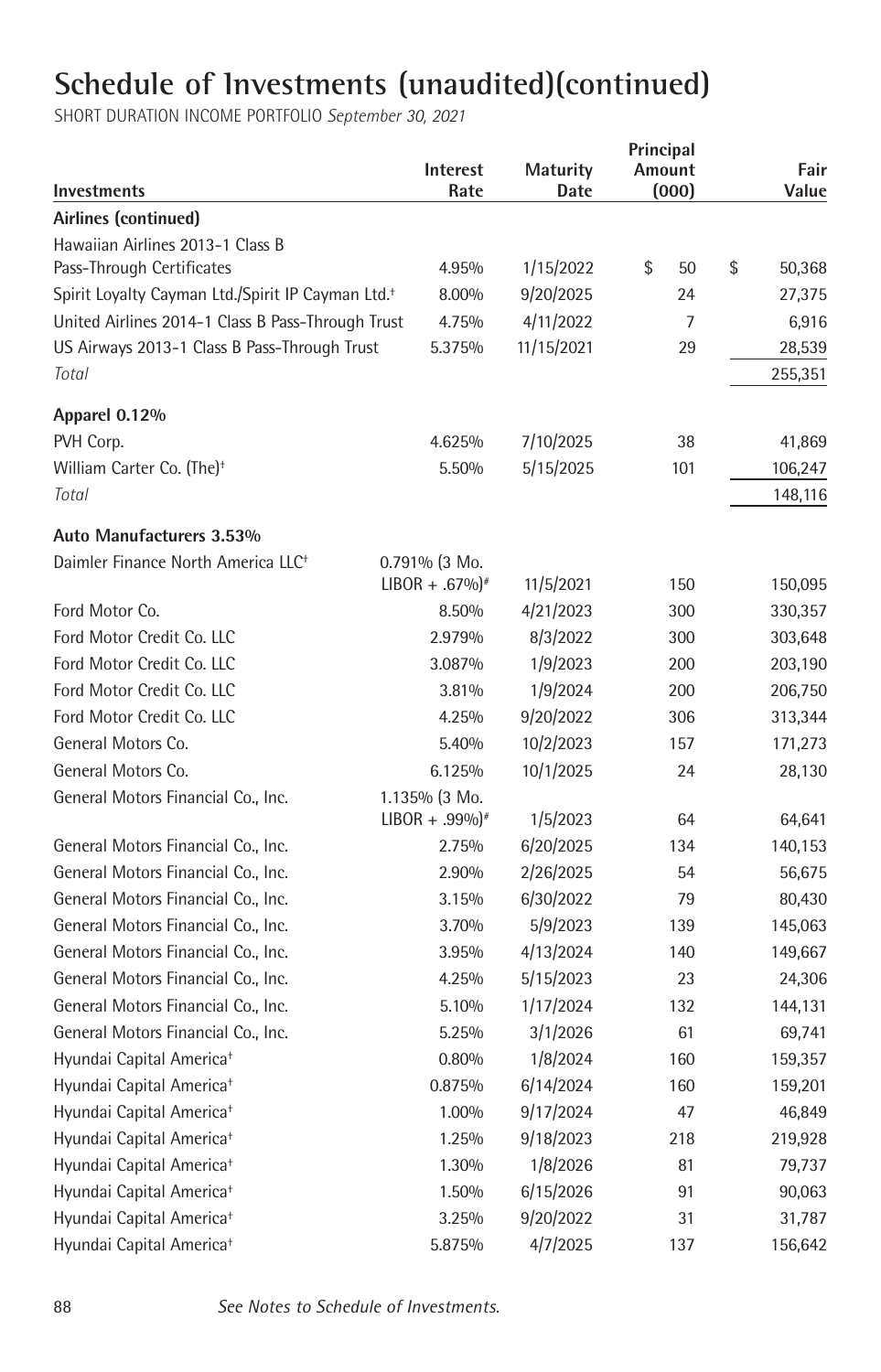SHORT DURATION INCOME PORTFOLIO *September 30, 2021*

| Investments                                                               | Interest<br>Rate                                   | <b>Maturity</b><br>Date | Principal<br>Amount<br>(000) | Fair<br>Value |
|---------------------------------------------------------------------------|----------------------------------------------------|-------------------------|------------------------------|---------------|
| Auto Manufacturers (continued)                                            |                                                    |                         |                              |               |
| Volkswagen Group of America Finance LLC <sup>+</sup>                      | 1.063% (3 Mo.<br>$LIBOR + .94\%$ <sup>*</sup>      | 11/12/2021              | \$700                        | \$<br>700,734 |
| Total                                                                     |                                                    |                         |                              | 4,225,892     |
| Auto Parts & Equipment 0.41%                                              |                                                    |                         |                              |               |
| ZF North America Capital, Inc. <sup>+</sup>                               | 4.75%                                              | 4/29/2025               | 450                          | 486,873       |
| <b>Banks 11.64%</b>                                                       |                                                    |                         |                              |               |
| ABN AMRO Bank NV (Netherlands) <sup>(e)</sup>                             | 6.25%                                              | 4/27/2022               | 400                          | 413,260       |
| AIB Group plc (Ireland) <sup>+(e)</sup>                                   | 4.263% (3 Mo.<br>$LIBOR + 1.87\%$ <sup>*</sup>     | 4/10/2025               | 400                          | 428,999       |
| Australia & New Zealand Banking<br>Group Ltd. (Australia) <sup>+(e)</sup> | 4.40%                                              | 5/19/2026               | 200                          | 224,079       |
| Bank of America Corp.                                                     | $0.523\%$ (SOFR + .41%) <sup>*</sup>               | 6/14/2024               | 151                          | 150,978       |
| Bank of America Corp.                                                     | $0.981\%$ (SOFR + .91%) <sup>#</sup>               | 9/25/2025               | 37                           | 37,062        |
| Bank of America Corp.                                                     | 1.319% (SOFR + 1.15%) <sup>#</sup>                 | 6/19/2026               | 89                           | 89,011        |
| Bank of America Corp.                                                     | 3.95%                                              | 4/21/2025               | 136                          | 148,271       |
| Bank of America Corp.                                                     | 4.00%                                              | 1/22/2025               | 248                          | 269,601       |
| Bank of America Corp.                                                     | 4.20%                                              | 8/26/2024               | 175                          | 191,490       |
| Bank of Ireland Group plc (Ireland) <sup>+(e)</sup>                       | 2.029% (1 Yr.                                      |                         |                              |               |
|                                                                           | Treasury CMT + $1.10\%$ <sup>*</sup>               | 9/30/2027               | 200                          | 200,108       |
| BankUnited, Inc.                                                          | 4.875%                                             | 11/17/2025              | 211                          | 238,485       |
| Barclays plc (United Kingdom) <sup>(e)</sup>                              | 4.375%                                             | 9/11/2024               | 200                          | 217,987       |
| BBVA Bancomer SA <sup>+</sup>                                             | 6.75%                                              | 9/30/2022               | 150                          | 157,938       |
| CIT Group, Inc.                                                           | 3.929% (SOFR + 3.83%)*                             | 6/19/2024               | 41                           | 42,957        |
| CIT Group, Inc.                                                           | 4.75%                                              | 2/16/2024               | 49                           | 52,369        |
| CIT Group, Inc.                                                           | 5.00%                                              | 8/15/2022               | 50                           | 51,813        |
| CIT Group, Inc.                                                           | 5.00%                                              | 8/1/2023                | 489                          | 523,230       |
| Citigroup, Inc.                                                           | 1.678% (SOFR + 1.67%) <sup>*</sup>                 | 5/15/2024               | 95                           | 96,878        |
| Citigroup, Inc.                                                           | 3.106% (SOFR + 2.84%) <sup>*</sup>                 | 4/8/2026                | 402                          | 426,963       |
| Citigroup, Inc.                                                           | 3.142% (3 Mo.<br>$LIBOR + .72\%$ <sup>*</sup>      | 1/24/2023               | 98                           | 98,829        |
| Citigroup, Inc.                                                           | 3.352% (3 Mo.                                      |                         |                              |               |
|                                                                           | $LIBOR + .90\%$ <sup>*</sup>                       | 4/24/2025               | 121                          | 128,550       |
| Citigroup, Inc.                                                           | 3.875%                                             | 3/26/2025               | 20                           | 21,731        |
| Citigroup, Inc.                                                           | 4.05%                                              | 7/30/2022               | 55                           | 56,677        |
| Citigroup, Inc.                                                           | 4.40%                                              | 6/10/2025               | 347                          | 383,980       |
| Credit Suisse Group AG<br>(Switzerland) <sup>+(e)</sup>                   | 2.193% (SOFR + 2.04%) <sup>*</sup>                 | 6/5/2026                | 250                          | 254,796       |
| Credit Suisse Group AG (Switzerland) <sup>(e)</sup>                       | 3.75%                                              | 3/26/2025               | 250                          | 269,723       |
| Danske Bank A/S (Denmark) <sup>+(e)</sup>                                 | 0.976% (1 Yr.<br>Treasury CMT + .55%) <sup>#</sup> | 9/10/2025               | 200                          | 199,726       |

 *See Notes to Schedule of Investments.* 89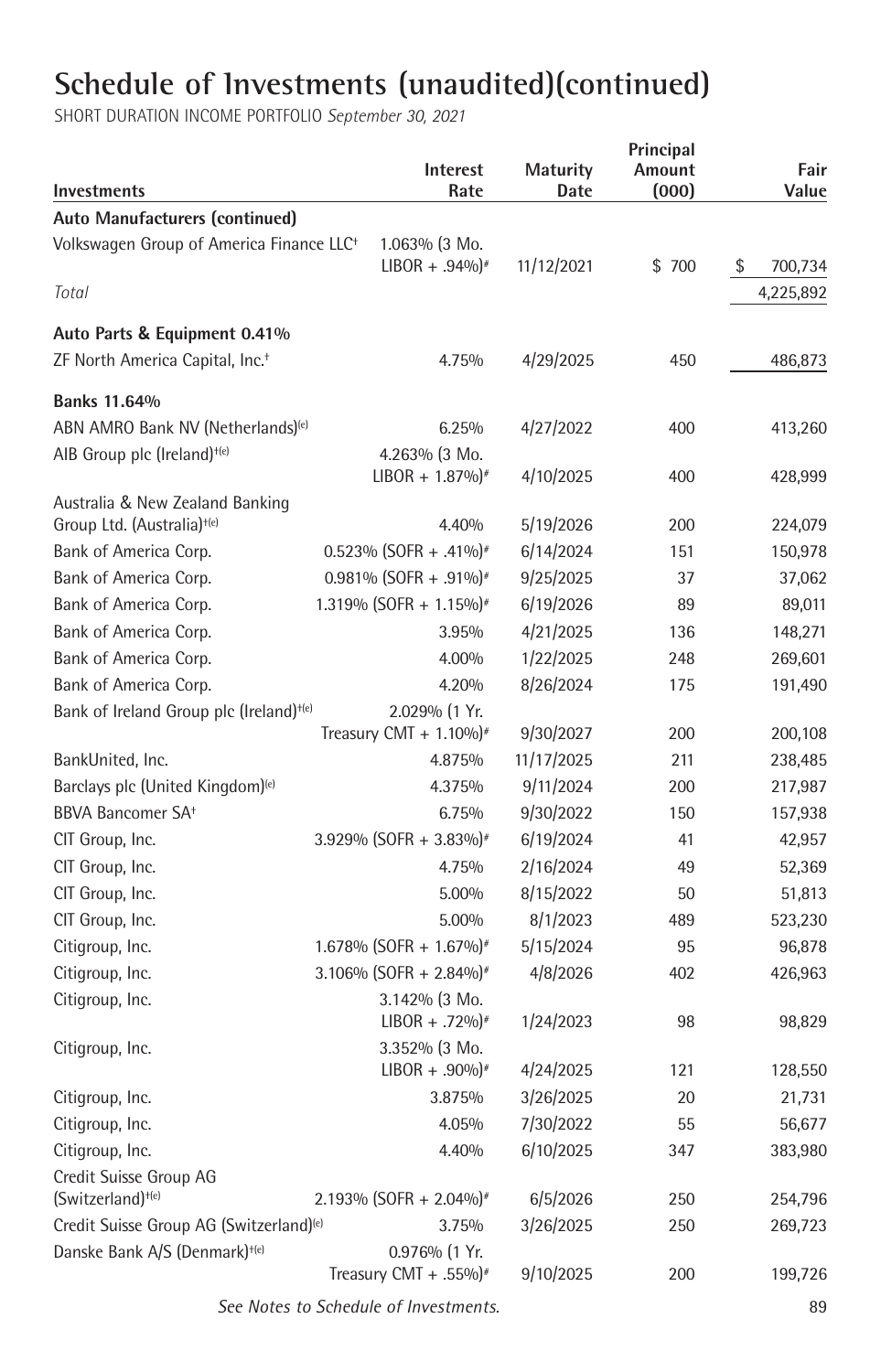| <b>Investments</b>                                   | <b>Interest</b><br>Rate                       | Maturity<br>Date | Principal<br>Amount<br>(000) | Fair<br>Value |
|------------------------------------------------------|-----------------------------------------------|------------------|------------------------------|---------------|
| <b>Banks (continued)</b>                             |                                               |                  |                              |               |
| Danske Bank A/S (Denmark) <sup>+(e)</sup>            | 1.171% (1 Yr.                                 |                  |                              |               |
|                                                      | Treasury CMT + $1.03\%$ <sup>#</sup>          | 12/8/2023        | \$<br>400                    | \$<br>401,990 |
| Danske Bank A/S (Denmark) <sup>+(e)</sup>            | 1.621% (1 Yr.                                 |                  |                              |               |
|                                                      | Treasury CMT + $1.35\%$ <sup>#</sup>          | 9/11/2026        | 200                          | 200,106       |
| Danske Bank A/S (Denmark) <sup>+(e)</sup>            | 3.244% (3 Mo.                                 |                  |                              |               |
|                                                      | $LIBOR + 1.59\%$ <sup>*</sup>                 | 12/20/2025       | 400                          | 425,071       |
| Danske Bank A/S (Denmark) <sup>+(e)</sup>            | 5.00%                                         | 1/12/2022        | 200                          | 202,413       |
| Danske Bank A/S (Denmark) <sup>+(e)</sup>            | 5.375%                                        | 1/12/2024        | 200                          | 219,544       |
| FNB Corp.                                            | 2.20%                                         | 2/24/2023        | 53                           | 53,802        |
| Goldman Sachs Group, Inc. (The)                      | $0.657\%$ (SOFR + .51%) <sup>*</sup>          | 9/10/2024        | 151                          | 151,052       |
| Goldman Sachs Group, Inc. (The)                      | $0.881\%$ (3 Mo.                              |                  |                              |               |
|                                                      | $LIBOR + .75\%$                               | 2/23/2023        | 240                          | 241,965       |
| Goldman Sachs Group, Inc. (The)                      | 1.125% (3 Mo.                                 |                  |                              |               |
|                                                      | $LIBOR + 1.00\%$ <sup>*</sup>                 | 7/24/2023        | 109                          | 109,763       |
| Goldman Sachs Group, Inc. (The)                      | 4.25%                                         | 10/21/2025       | 109                          | 120,768       |
| <b>HSBC Holdings plc</b>                             |                                               |                  |                              |               |
| (United Kingdom) <sup>(e)</sup>                      | $0.732\%$ (SOFR + .53%) <sup>#</sup>          | 8/17/2024        | 200                          | 200,193       |
| <b>HSBC Holdings plc</b>                             |                                               |                  |                              |               |
| (United Kingdom) <sup>(e)</sup>                      | 0.976% (SOFR + .71%) <sup>*</sup>             | 5/24/2025        | 200                          | 199,698       |
| Intesa Sanpaolo SpA (Italy) <sup>+(e)</sup>          | 5.017%                                        | 6/26/2024        | 400                          | 432,005       |
| JPMorgan Chase & Co.                                 | $0.768\%$ (SOFR + .49%) <sup>*</sup>          | 8/9/2025         | 148                          | 147,439       |
| JPMorgan Chase & Co.                                 | 0.824% (SOFR + .54%) <sup>#</sup>             | 6/1/2025         | 172                          | 172,012       |
| Lloyds Banking Group plc                             |                                               |                  |                              |               |
| (United Kingdom) <sup>(e)</sup>                      | 1.326% (1 Yr.                                 |                  |                              |               |
|                                                      | Treasury CMT + $1.10\%$ <sup>*</sup>          | 6/15/2023        | 200                          | 201,308       |
| Lloyds Banking Group plc                             |                                               |                  |                              |               |
| (United Kingdom) <sup>(e)</sup>                      | 4.582%                                        | 12/10/2025       | 200                          | 223,343       |
| Macquarie Group Ltd. (Australia) <sup>+(e)</sup>     | $1.34\%$ (SOFR + 1.07%) <sup>#</sup>          | 1/12/2027        | 65                           | 64,461        |
| Macquarie Group Ltd. (Australia) <sup>+(e)</sup>     | 3.189% (3 Mo.                                 |                  | 12                           |               |
|                                                      | $LIBOR + 1.02\%$ <sup>#</sup>                 | 11/28/2023       |                              | 12,359        |
| Macquarie Group Ltd. (Australia) <sup>+(e)</sup>     | 4.15% (3 Mo.<br>$LIBOR + 1.33\%$ <sup>*</sup> | 3/27/2024        | 75                           | 78,804        |
| Mitsubishi UFJ Financial Group,                      |                                               |                  |                              |               |
| Inc. (Japan) <sup>(e)</sup>                          | $0.953\%$ (1 Yr.                              |                  |                              |               |
|                                                      | Treasury CMT + .55%) <sup>#</sup>             | 7/19/2025        | 200                          | 200,279       |
| Morgan Stanley                                       | 0.79% (SOFR + .53%) <sup>#</sup>              | 5/30/2025        | 170                          | 169,536       |
| Morgan Stanley                                       | 0.791% (SOFR + .51%) <sup>#</sup>             | 1/22/2025        | 187                          | 187,029       |
| Morgan Stanley                                       | 5.00%                                         | 11/24/2025       | 106                          | 121,235       |
| Natwest Group plc (United Kingdom) <sup>(e)</sup>    | 5.125%                                        | 5/28/2024        | 376                          | 414,419       |
| NatWest Markets plc (United Kingdom) <sup>+(e)</sup> | 0.80%                                         | 8/12/2024        | 200                          | 199,633       |
| Popular, Inc.                                        | 6.125%                                        | 9/14/2023        | 23                           | 24,725        |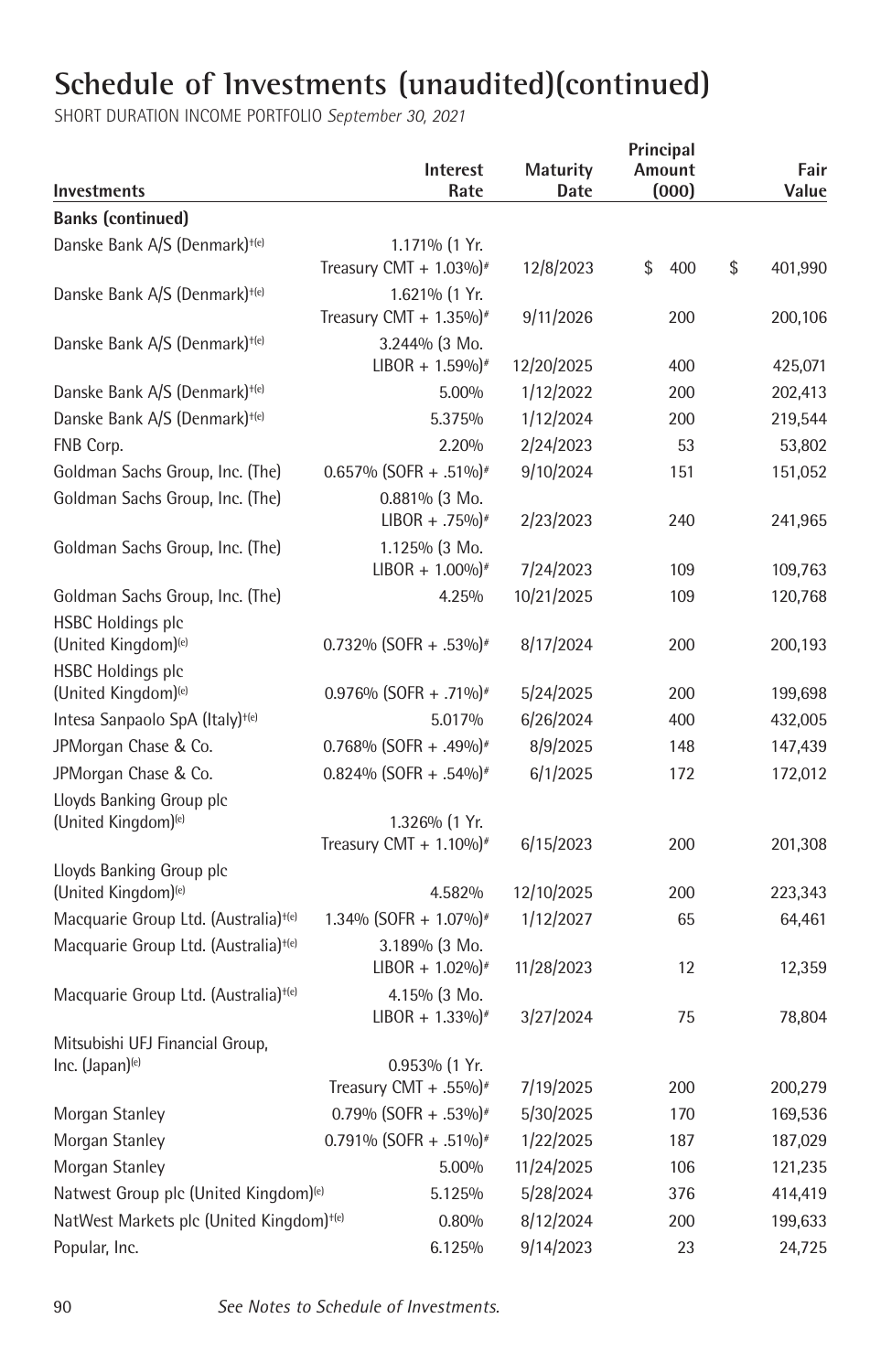| Investments                                            | <b>Interest</b><br>Rate                            | <b>Maturity</b><br>Date | Principal<br>Amount<br>(000) | Fair<br>Value |
|--------------------------------------------------------|----------------------------------------------------|-------------------------|------------------------------|---------------|
| <b>Banks (continued)</b>                               |                                                    |                         |                              |               |
| Santander Holdings USA, Inc.                           | 3.40%                                              | 1/18/2023               | \$<br>85                     | \$<br>87,921  |
| Santander Holdings USA, Inc.                           | 3.45%                                              | 6/2/2025                | 76                           | 81,408        |
| Santander UK Group Holdings plc                        |                                                    |                         |                              |               |
| (United Kingdom) <sup>(e)</sup>                        | $1.089\%$ (SOFR + .79%) <sup>*</sup>               | 3/15/2025               | 200                          | 200,399       |
| Standard Chartered plc                                 |                                                    |                         |                              |               |
| (United Kingdom) <sup>+(e)</sup>                       | 0.991% (1 Yr.                                      |                         |                              |               |
|                                                        | Treasury CMT + .78%) <sup>#</sup>                  | 1/12/2025               | 400                          | 398,886       |
| Standard Chartered plc                                 |                                                    |                         |                              |               |
| (United Kingdom) <sup>+(e)</sup>                       | 1.214% (1 Yr.<br>Treasury CMT + .88%) <sup>#</sup> | 3/23/2025               | 200                          | 200,393       |
| Standard Chartered plc                                 |                                                    |                         |                              |               |
| (United Kingdom) <sup>+(e)</sup>                       | 1.319% (1 Yr.                                      |                         |                              |               |
|                                                        | Treasury CMT + $1.17\%$ <sup>*</sup>               | 10/14/2023              | 200                          | 201,294       |
| Swedbank AB (Sweden) <sup>+(e)</sup>                   | 1.30%                                              | 6/2/2023                | 200                          | 202,957       |
| Synovus Financial Corp.                                | 3.125%                                             | 11/1/2022               | 44                           | 45,006        |
| UBS AG (United Kingdom) <sup>+(e)</sup>                | 1.75%                                              | 4/21/2022               | 200                          | 201,448       |
| UBS AG (Switzerland) <sup>(e)</sup>                    | 5.125%                                             | 5/15/2024               | 600                          | 657,042       |
| <b>UBS AG</b>                                          | 7.625%                                             | 8/17/2022               | 613                          | 649,590       |
| UniCredit SpA (Italy) <sup>+(e)</sup>                  | 7.83%                                              | 12/4/2023               | 350                          | 400,667       |
| Wells Fargo & Co.                                      | 3.75%                                              | 1/24/2024               | 49                           | 52,395        |
| Total                                                  |                                                    |                         |                              | 13,929,849    |
| Beverages 0.10%                                        |                                                    |                         |                              |               |
| Central American Bottling Corp.                        |                                                    |                         |                              |               |
| $(Guatemala)$ <sup>+(e)</sup>                          | 5.75%                                              | 1/31/2027               | 110                          | 113,492       |
| <b>Building Materials 0.01%</b>                        |                                                    |                         |                              |               |
| Forterra Finance LLC/FRTA Finance Corp. <sup>+</sup>   | 6.50%                                              | 7/15/2025               | $\overline{7}$               | 7,499         |
| Chemicals 0.31%                                        |                                                    |                         |                              |               |
| Celanese US Holdings LLC                               | 4.625%                                             | 11/15/2022              | 160                          | 167,328       |
| Orbia Advance Corp. SAB de CV (Mexico) <sup>+(e)</sup> | 1.875%                                             | 5/11/2026               | 200                          | 200,578       |
| Total                                                  |                                                    |                         |                              | 367,906       |
| <b>Commercial Services 0.24%</b>                       |                                                    |                         |                              |               |
| IHS Markit Ltd. (United Kingdom) <sup>(e)</sup>        | 4.125%                                             | 8/1/2023                | 71                           | 75,363        |
| Quanta Services, Inc.                                  | 0.95%                                              | 10/1/2024               | 29                           | 29,017        |
| Sabre GLBL, Inc. <sup>+</sup>                          | 7.375%                                             | 9/1/2025                | 100                          | 106,705       |
| Triton Container International Ltd. <sup>+</sup>       | 0.80%                                              | 8/1/2023                | 46                           | 45,977        |
| Triton Container International Ltd. <sup>+</sup>       | 1.15%                                              | 6/7/2024                | 30                           | 29,962        |
| Total                                                  |                                                    |                         |                              | 287,024       |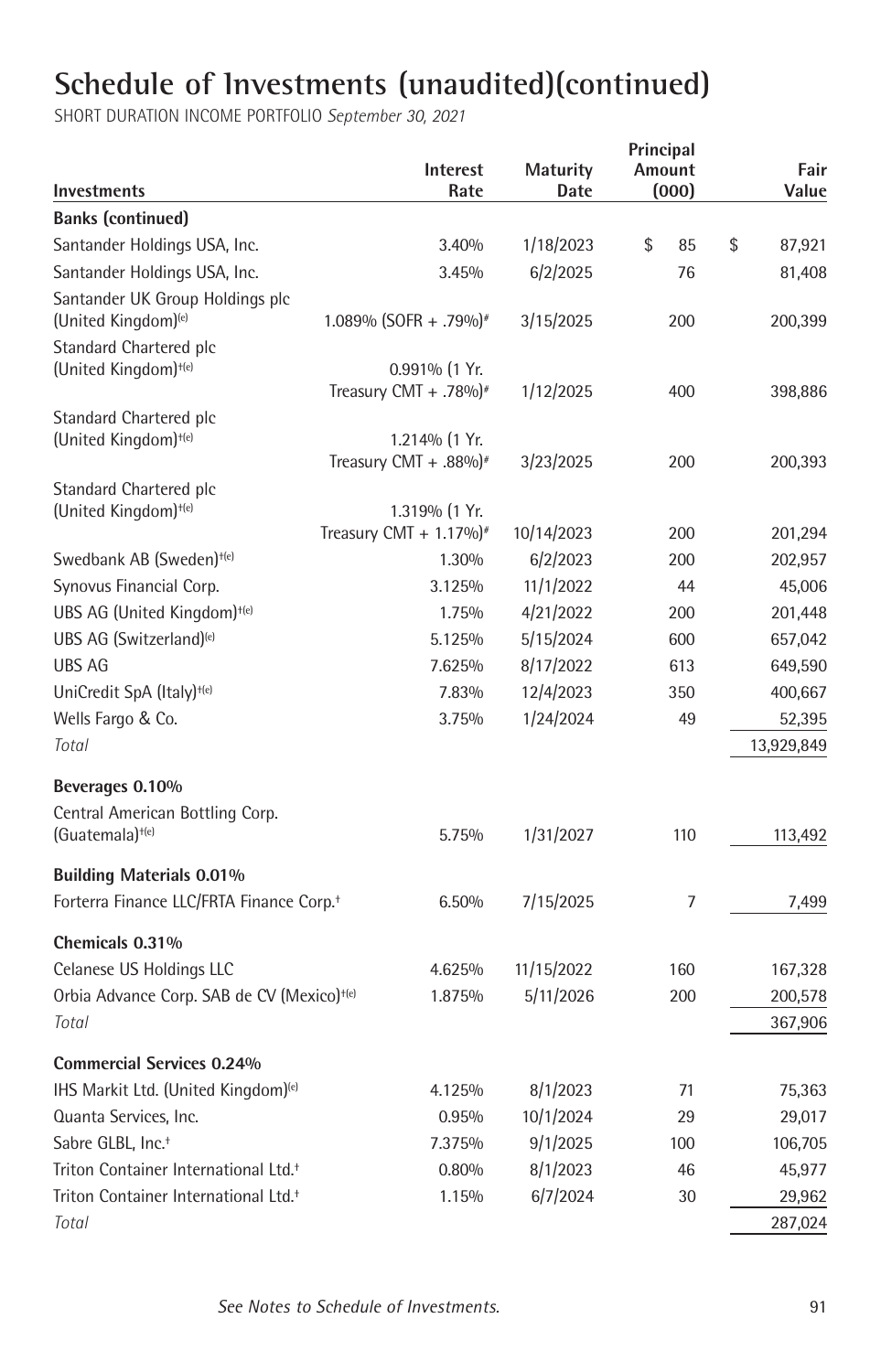|                                                         | Interest | <b>Maturity</b> | Principal<br>Amount | Fair          |
|---------------------------------------------------------|----------|-----------------|---------------------|---------------|
| <b>Investments</b>                                      | Rate     | Date            | (000)               | Value         |
| Computers 0.64%                                         |          |                 |                     |               |
| Dell International LLC/EMC Corp.                        | 5.45%    | 6/15/2023       | \$<br>520           | \$<br>557,872 |
| Dell International LLC/EMC Corp.                        | 5.85%    | 7/15/2025       | 23                  | 26,772        |
| Dell International LLC/EMC Corp.                        | 6.02%    | 6/15/2026       | 155                 | 184,503       |
| Total                                                   |          |                 |                     | 769,147       |
| Diversified Financial Services 3.77%                    |          |                 |                     |               |
| Air Lease Corp.                                         | 4.25%    | 2/1/2024        | 33                  | 35,426        |
| Aircastle Ltd.                                          | 4.40%    | 9/25/2023       | 184                 | 195,999       |
| Aircastle Ltd.                                          | 5.00%    | 4/1/2023        | 107                 | 113,698       |
| Aircastle Ltd. <sup>+</sup>                             | 5.25%    | 8/11/2025       | 70                  | 78,292        |
| Alliance Data Systems Corp. <sup>+</sup>                | 4.75%    | 12/15/2024      | 120                 | 123,061       |
| Alliance Data Systems Corp. <sup>+</sup>                | 7.00%    | 1/15/2026       | 129                 | 138,441       |
| Ally Financial, Inc.                                    | 1.45%    | 10/2/2023       | 23                  | 23,347        |
| Ally Financial, Inc.                                    | 3.875%   | 5/21/2024       | 266                 | 286,218       |
| Ally Financial, Inc.                                    | 4.625%   | 3/30/2025       | 61                  | 67,782        |
| Ally Financial, Inc.                                    | 5.125%   | 9/30/2024       | 295                 | 330,535       |
| Ally Financial, Inc.                                    | 5.75%    | 11/20/2025      | 110                 | 125,839       |
| Aviation Capital Group LLC <sup>+</sup>                 | 1.95%    | 1/30/2026       | 53                  | 52,834        |
| Aviation Capital Group LLC <sup>+</sup>                 | 2.875%   | 1/20/2022       | 16                  | 16,084        |
| Aviation Capital Group LLC <sup>+</sup>                 | 3.875%   | 5/1/2023        | 92                  | 96,023        |
| Aviation Capital Group LLC <sup>+</sup>                 | 5.50%    | 12/15/2024      | 109                 | 122,205       |
| Avolon Holdings Funding Ltd. (Ireland) <sup>+(e)</sup>  | 2.125%   | 2/21/2026       | 45                  | 44,561        |
| Avolon Holdings Funding Ltd. (Ireland) <sup>+(e)</sup>  | 3.625%   | 5/1/2022        | 26                  | 26,392        |
| Avolon Holdings Funding Ltd. (Ireland) <sup>+(e)</sup>  | 4.25%    | 4/15/2026       | 42                  | 45,194        |
| Avolon Holdings Funding Ltd. (Ireland) <sup>+(e)</sup>  | 5.125%   | 10/1/2023       | 152                 | 163,370       |
| Avolon Holdings Funding Ltd. (Ireland) <sup>+(e)</sup>  | 5.25%    | 5/15/2024       | 152                 | 166,145       |
| Citigroup Global Markets Holdings Inc/U.S.              | 0.75%    | 6/7/2024        | 117                 | 116,742       |
| <b>Discover Financial Services</b>                      | 5.20%    | 4/27/2022       | 144                 | 147,828       |
| Global Aircraft Leasing Co. Ltd. PIK 7.25% <sup>+</sup> | 6.50%    | 9/15/2024       | 78                  | 76,666        |
| Jefferies Financial Group, Inc.                         | 5.50%    | 10/18/2023      | 195                 | 207,503       |
| Jefferies Group LLC                                     | 5.125%   | 1/20/2023       | 42                  | 44,435        |
| Muthoot Finance Ltd. (India) <sup>+(e)</sup>            | 4.40%    | 9/2/2023        | 200                 | 204,040       |
| Muthoot Finance Ltd. (India) <sup>+(e)</sup>            | 6.125%   | 10/31/2022      | 200                 | 206,595       |
| Navient Corp.                                           | 5.50%    | 1/25/2023       | 174                 | 182,048       |
| Navient Corp.                                           | 5.875%   | 10/25/2024      | 144                 | 153,900       |
| Navient Corp.                                           | 6.125%   | 3/25/2024       | 77                  | 82,544        |
| Navient Corp.                                           | 6.50%    | 6/15/2022       | 24                  | 24,810        |
| OneMain Finance Corp.                                   | 5.625%   | 3/15/2023       | 26                  | 27,395        |
| OneMain Finance Corp.                                   | 6.125%   | 5/15/2022       | 20                  | 20,550        |
| OneMain Finance Corp.                                   | 6.125%   | 3/15/2024       | 139                 | 148,695       |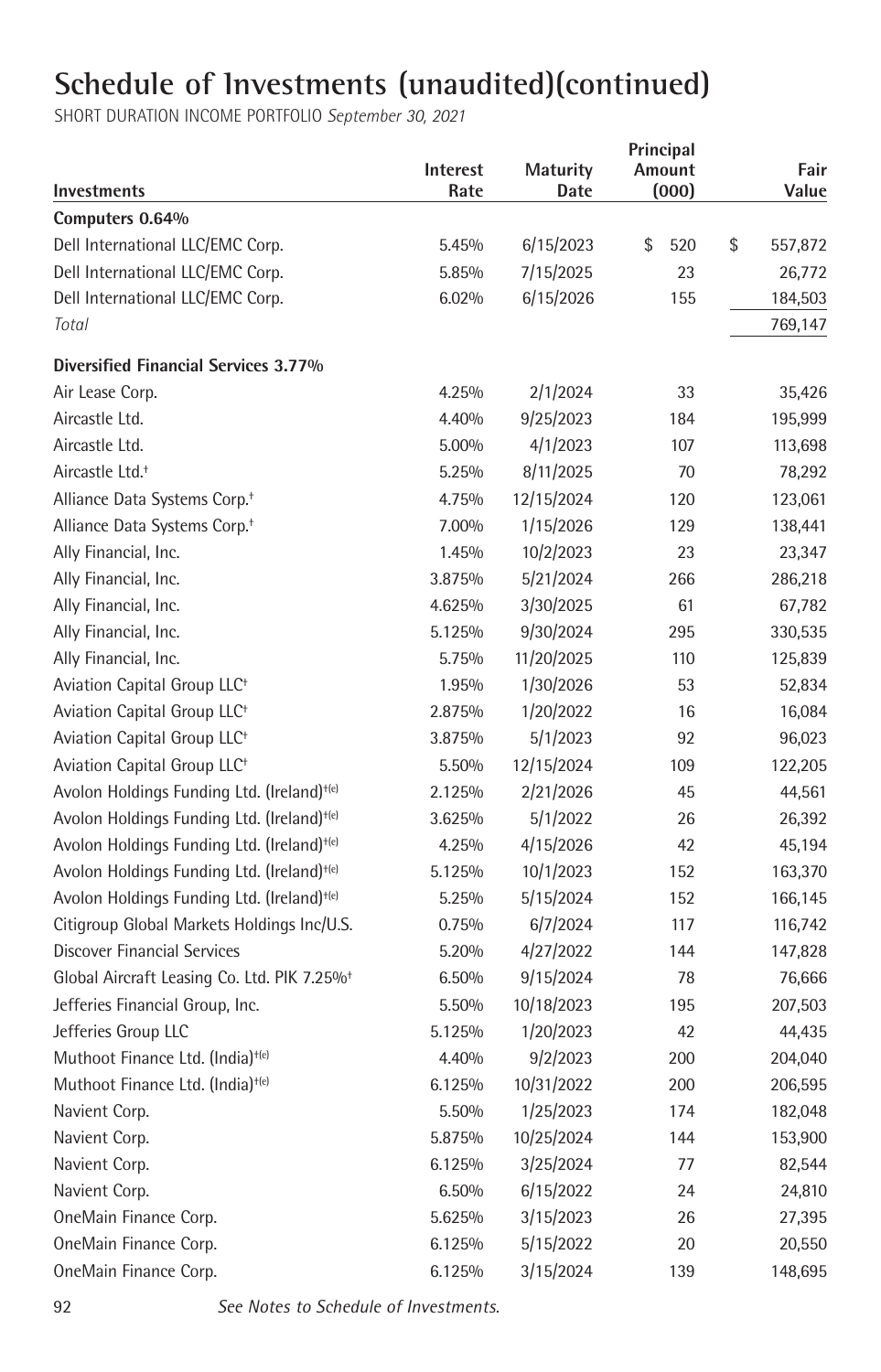|                                                             | <b>Interest</b>              | <b>Maturity</b> | Principal<br>Amount | Fair         |
|-------------------------------------------------------------|------------------------------|-----------------|---------------------|--------------|
| <b>Investments</b>                                          | Rate                         | Date            | (000)               | Value        |
| <b>Diversified Financial Services (continued)</b>           |                              |                 |                     |              |
| OneMain Finance Corp.                                       | 8.25%                        | 10/1/2023       | \$<br>50            | \$<br>55,970 |
| Park Aerospace Holdings Ltd. (Ireland) <sup>+(e)</sup>      | 4.50%                        | 3/15/2023       | 145                 | 151,551      |
| Park Aerospace Holdings Ltd. (Ireland) <sup>+(e)</sup>      | 5.25%                        | 8/15/2022       | 16                  | 16,577       |
| Park Aerospace Holdings Ltd. (Ireland) <sup>+(e)</sup>      | 5.50%                        | 2/15/2024       | 228                 | 248,869      |
| Rocket Mortgage LLC / Rocket                                |                              |                 |                     |              |
| Mortgage Co-Issuer, Inc. <sup>+</sup>                       | 2.875%                       | 10/15/2026      | 151                 | 147,746      |
| Total                                                       |                              |                 |                     | 4,515,910    |
| Electric 3.08%                                              |                              |                 |                     |              |
| AES Corp. (The) <sup>+</sup>                                | 3.30%                        | 7/15/2025       | 135                 | 143,580      |
| Alexander Funding Trust <sup>+</sup>                        | 1.841%                       | 11/15/2023      | 163                 | 166,188      |
| Ausgrid Finance Pty Ltd. (Australia) <sup>+(e)</sup>        | 3.85%                        | 5/1/2023        | 225                 | 233,572      |
| Calpine Corp. <sup>+</sup>                                  | 5.25%                        | 6/1/2026        | 195                 | 200,846      |
| Comision Federal de Electricidad (Mexico) <sup>+(e)</sup>   | 4.875%                       | 1/15/2024       | 200                 | 216,409      |
| Emera US Finance LP <sup>+</sup>                            | 0.833%                       | 6/15/2024       | 27                  | 26,924       |
| Enel Finance International NV (Netherlands) <sup>+(e)</sup> | 1.375%                       | 7/12/2026       | 200                 | 198,957      |
| Entergy Louisiana LLC                                       | 0.95%                        | 10/1/2024       | 71                  | 71,027       |
| FirstEnergy Corp.                                           | 3.35%                        | 7/15/2022       | 278                 | 281,642      |
| FirstEnergy Transmission LLC <sup>+</sup>                   | 4.35%                        | 1/15/2025       | 150                 | 163,198      |
| Jersey Central Power & Light Co. <sup>+</sup>               | 4.70%                        | 4/1/2024        | 146                 | 157,486      |
| NextEra Energy Capital Holdings, Inc.                       | $0.401\%$ (3 Mo.             |                 |                     |              |
|                                                             | $LIBOR + .27\%$ <sup>#</sup> | 2/22/2023       | 199                 | 199,021      |
| NextEra Energy Capital Holdings, Inc.                       | 0.849% (3 Mo.                |                 |                     |              |
|                                                             | $LIBOR + .72\%$ <sup>*</sup> | 2/25/2022       | 200                 | 200,492      |
| NRG Energy, Inc. <sup>+</sup>                               | 3.75%                        | 6/15/2024       | 235                 | 250,789      |
| NRG Energy, Inc.                                            | 6.625%                       | 1/15/2027       | 19                  | 19,707       |
| OGE Energy Corp.                                            | 0.703%                       | 5/26/2023       | 17                  | 17,002       |
| Origin Energy Finance Ltd. (Australia) <sup>+(e)</sup>      | 5.45%                        | 10/14/2021      | 110                 | 110,147      |
| Pacific Gas and Electric Co.                                | 1.367%                       | 3/10/2023       | 120                 | 119,608      |
| Pacific Gas and Electric Co.                                | 3.15%                        | 1/1/2026        | 315                 | 325,917      |
| Pacific Gas and Electric Co.                                | 3.25%                        | 6/15/2023       | 106                 | 108,922      |
| Pacific Gas and Electric Co.                                | 3.75%                        | 2/15/2024       | 47                  | 49,047       |
| San Diego Gas & Electric Co.                                | 1.914%                       | 2/1/2022        | 2                   | 2,148        |
| TransAlta Corp. (Canada) <sup>(e)</sup>                     | 4.50%                        | 11/15/2022      | 105                 | 107,887      |
| Vistra Operations Co. LLC <sup>+</sup>                      | 3.55%                        | 7/15/2024       | 301                 | 316,685      |
| Total                                                       |                              |                 |                     | 3,687,201    |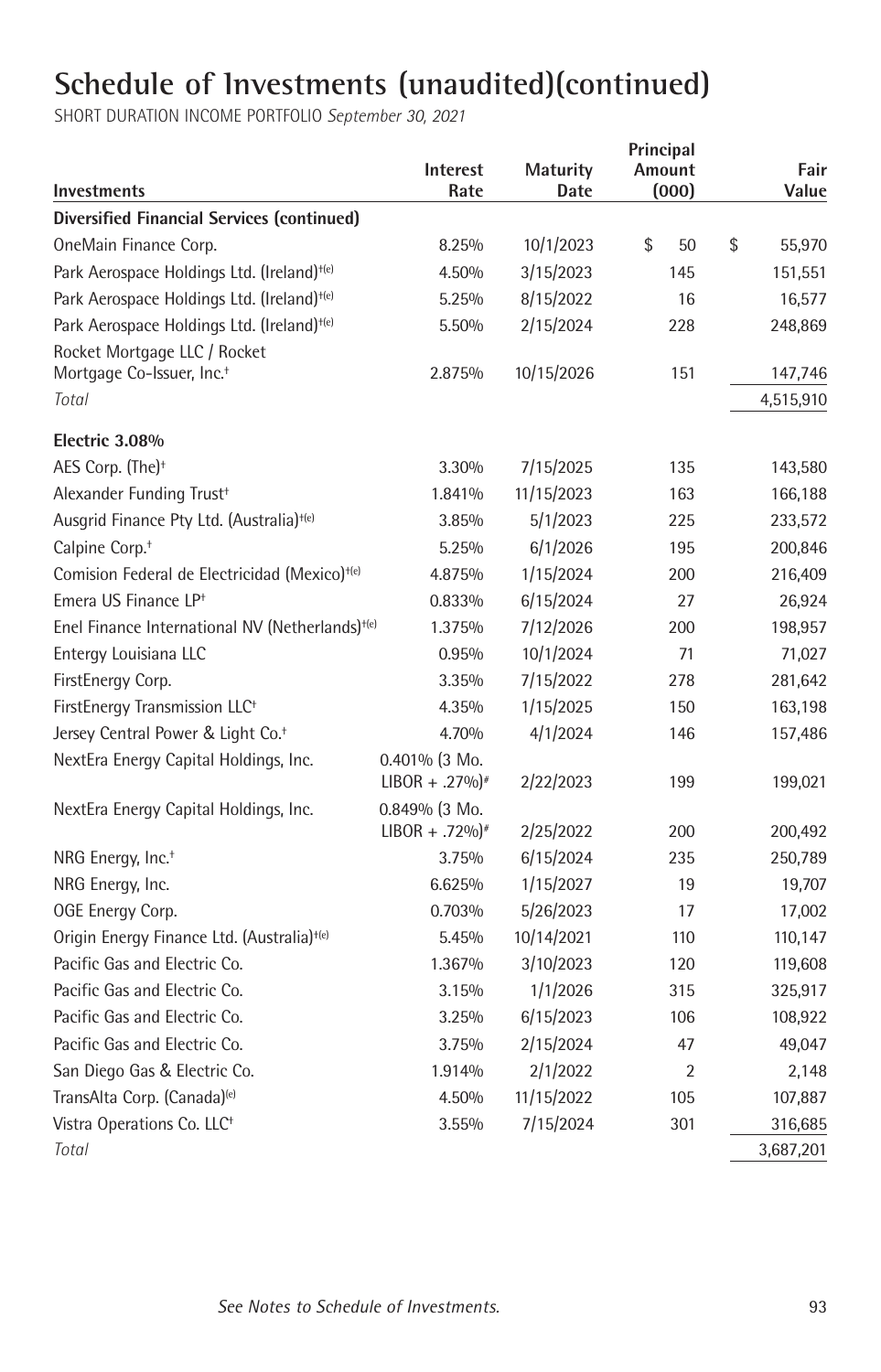| <b>Investments</b>                                            | Interest<br>Rate | <b>Maturity</b><br>Date | Principal<br>Amount<br>(000) | Fair<br>Value |
|---------------------------------------------------------------|------------------|-------------------------|------------------------------|---------------|
| Electronics 0.14%                                             |                  |                         |                              |               |
| Flex Ltd.                                                     | 3.75%            | 2/1/2026                | \$<br>102                    | \$<br>111,047 |
| SYNNEX Corp. <sup>+</sup>                                     | 1.25%            | 8/9/2024                | 52                           | 52,023        |
| Total                                                         |                  |                         |                              | 163,070       |
| Energy - Alternate Sources 0.03%                              |                  |                         |                              |               |
| Enviva Partners LP/Enviva Partners Finance Corp. <sup>+</sup> | 6.50%            | 1/15/2026               | 34                           | 35,211        |
| <b>Engineering &amp; Construction 0.02%</b>                   |                  |                         |                              |               |
| Fluor Corp.                                                   | 3.50%            | 12/15/2024              | 18                           | 18,907        |
| Entertainment 0.47%                                           |                  |                         |                              |               |
| Caesars Entertainment, Inc. <sup>+</sup>                      | 6.25%            | 7/1/2025                | 102                          | 107,509       |
| Caesars Entertainment, Inc. <sup>+</sup>                      | 8.125%           | 7/1/2027                | 71                           | 79,909        |
| Caesars Resort Collection LLC/CRC Finco, Inc. <sup>+</sup>    | 5.75%            | 7/1/2025                | 21                           | 22,165        |
| International Game Technology plc <sup>+</sup>                | 4.125%           | 4/15/2026               | 200                          | 208,124       |
| Live Nation Entertainment, Inc. <sup>+</sup>                  | 4.875%           | 11/1/2024               | 53                           | 53,658        |
| Vail Resorts, Inc. <sup>+</sup>                               | 6.25%            | 5/15/2025               | 87                           | 92,111        |
| Total                                                         |                  |                         |                              | 563,476       |
| Food 0.14%                                                    |                  |                         |                              |               |
| Albertsons Cos., Inc./Safeway, Inc./Albertsons LP/            |                  |                         |                              |               |
| Albertsons LLC                                                | 5.75%            | 3/15/2025               | 11                           | 11,233        |
| Chobani LLC/Chobani Finance Corp., Inc. <sup>+</sup>          | 7.50%            | 4/15/2025               | 112                          | 116,676       |
| Fresh Market, Inc. (The) <sup>+</sup>                         | 9.75%            | 5/1/2023                | 14                           | 14,437        |
| Kraft Heinz Foods Co.                                         | 3.00%            | 6/1/2026                | 14                           | 14,755        |
| US Foods. Inc. <sup>+</sup>                                   | 6.25%            | 4/15/2025               | 13                           | 13,653        |
| Total                                                         |                  |                         |                              | 170,754       |
| Forest Products & Paper 0.10%                                 |                  |                         |                              |               |
| West Fraser Timber Co., Ltd. (Canada) <sup>+(e)</sup>         | 4.35%            | 10/15/2024              | 115                          | 123,016       |
| Gas 0.58%                                                     |                  |                         |                              |               |
| Atmos Energy Corp.                                            | 0.625%           | 3/9/2023                | 62                           | 62,002        |
| National Fuel Gas Co.                                         | 3.75%            | 3/1/2023                | 25                           | 25,889        |
| National Fuel Gas Co.                                         | 5.50%            | 1/15/2026               | 176                          | 202,841       |
| National Fuel Gas Co.                                         | 7.395%           | 3/30/2023               | 25                           | 26,674        |
| ONE Gas. Inc.                                                 | 0.85%            | 3/11/2023               | 131                          | 131,024       |
| ONE Gas, Inc.                                                 | 1.10%            | 3/11/2024               | 250                          | 250,014       |
| Total                                                         |                  |                         |                              | 698,444       |
|                                                               |                  |                         |                              |               |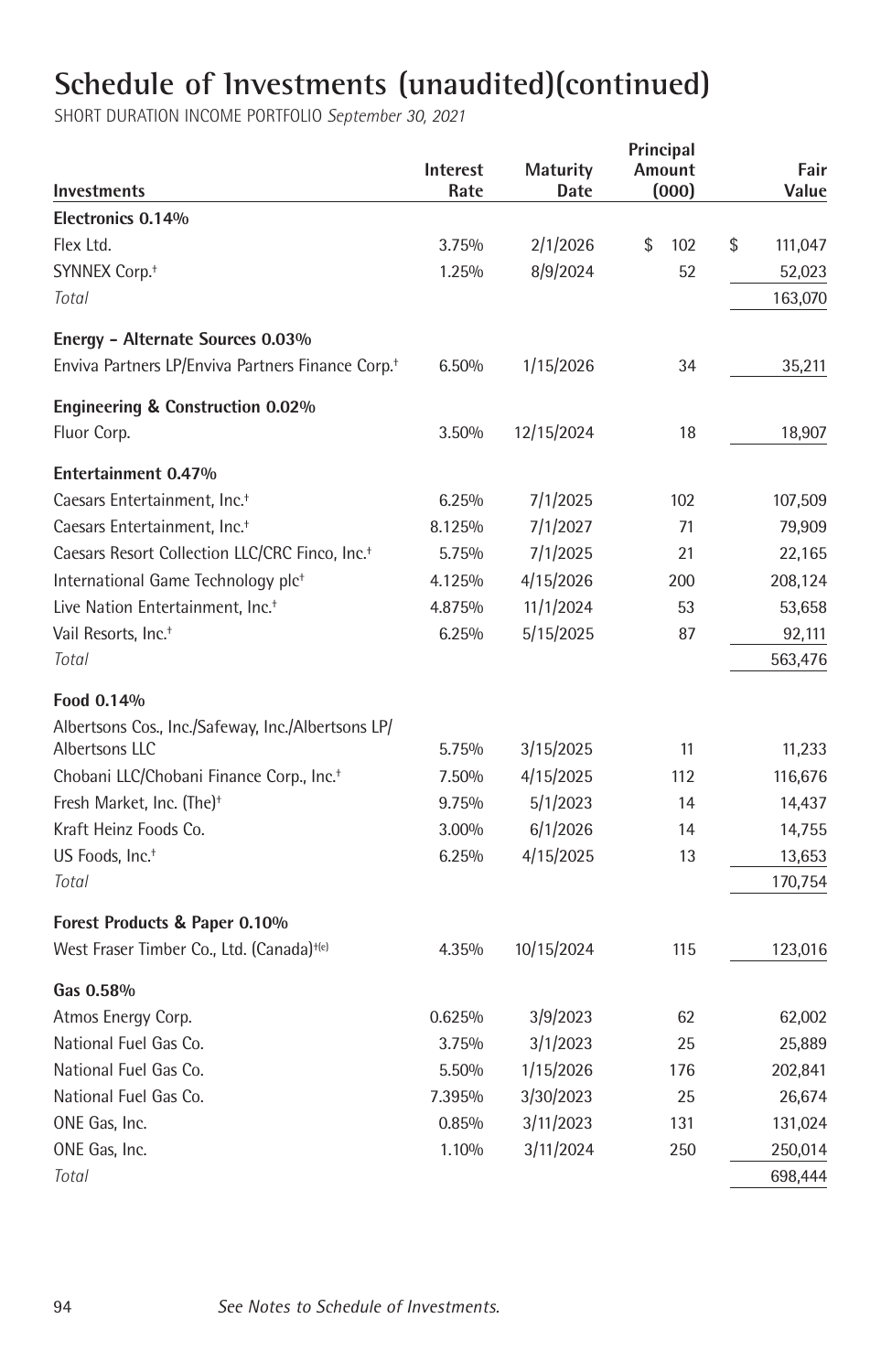| Investments                                             | Interest<br>Rate | <b>Maturity</b><br>Date | Principal<br>Amount<br>(000) | Fair<br>Value |
|---------------------------------------------------------|------------------|-------------------------|------------------------------|---------------|
| Health Care - Products 0.07%                            |                  |                         |                              |               |
| PerkinElmer, Inc.                                       | 0.85%            | 9/15/2024               | \$<br>88                     | \$<br>88,021  |
| Health Care - Services 1.10%                            |                  |                         |                              |               |
| Centene Corp.                                           | 4.25%            | 12/15/2027              | 155                          | 162,424       |
| Fresenius Medical Care US Finance II, Inc. <sup>+</sup> | 5.875%           | 1/31/2022               | 194                          | 197,390       |
| HCA, Inc.                                               | 5.00%            | 3/15/2024               | 116                          | 127,351       |
| HCA, Inc.                                               | 5.25%            | 4/15/2025               | 237                          | 268,773       |
| HCA, Inc.                                               | 5.25%            | 6/15/2026               | 81                           | 92,994        |
| HCA, Inc.                                               | 5.375%           | 2/1/2025                | 104                          | 116,350       |
| HCA, Inc.                                               | 8.36%            | 4/15/2024               | 46                           | 53,976        |
| Humana, Inc.                                            | 0.65%            | 8/3/2023                | 76                           | 76,053        |
| Molina Healthcare, Inc.                                 | 5.375%           | 11/15/2022              | 105                          | 108,381       |
| Select Medical Corp. <sup>+</sup>                       | 6.25%            | 8/15/2026               | 36                           | 37,903        |
| Universal Health Services, Inc. <sup>+</sup>            | 1.65%            | 9/1/2026                | 75                           | 74,594        |
| Total                                                   |                  |                         |                              | 1,316,189     |
| Home Builders 0.24%                                     |                  |                         |                              |               |
| D.R. Horton, Inc.                                       | 4.75%            | 2/15/2023               | 7                            | 7,321         |
| D.R. Horton, Inc.                                       | 5.75%            | 8/15/2023               | 35                           | 37,965        |
| Lennar Corp.                                            | 4.50%            | 4/30/2024               | 67                           | 72,526        |
| Lennar Corp.                                            | 4.75%            | 11/15/2022              | 59                           | 61,053        |
| Lennar Corp.                                            | 4.75%            | 5/30/2025               | 33                           | 36,810        |
| Lennar Corp.                                            | 4.875%           | 12/15/2023              | 12                           | 12,960        |
| Toll Brothers Finance Corp.                             | 4.375%           | 4/15/2023               | 30                           | 31,065        |
| Toll Brothers Finance Corp.                             | 4.875%           | 11/15/2025              | 20                           | 22,425        |
| Total                                                   |                  |                         |                              | 282,125       |
| Housewares 0.12%                                        |                  |                         |                              |               |
| Newell Brands, Inc.                                     | 4.35%            | 4/1/2023                | 116                          | 120,937       |
| Newell Brands, Inc.                                     | 4.875%           | 6/1/2025                | 20                           | 22,099        |
| Total                                                   |                  |                         |                              | 143,036       |
| Insurance 0.78%                                         |                  |                         |                              |               |
| Assurant, Inc.                                          | 4.20%            | 9/27/2023               | 45                           | 47,940        |
| CNO Financial Group, Inc.                               | 5.25%            | 5/30/2025               | 280                          | 315,370       |
| CNO Global Funding +                                    | 1.75%            | 10/7/2026               | 150                          | 149,979       |
| F&G Global Funding <sup>+</sup>                         | 0.90%            | 9/20/2024               | 59                           | 58,905        |
| F&G Global Funding <sup>+</sup>                         | 1.75%            | 6/30/2026               | 56                           | 56,379        |
| GA Global Funding Trust <sup>+</sup>                    | 0.80%            | 9/13/2024               | 150                          | 149,335       |
| Kemper Corp.                                            | 4.35%            | 2/15/2025               | 44                           | 47,822        |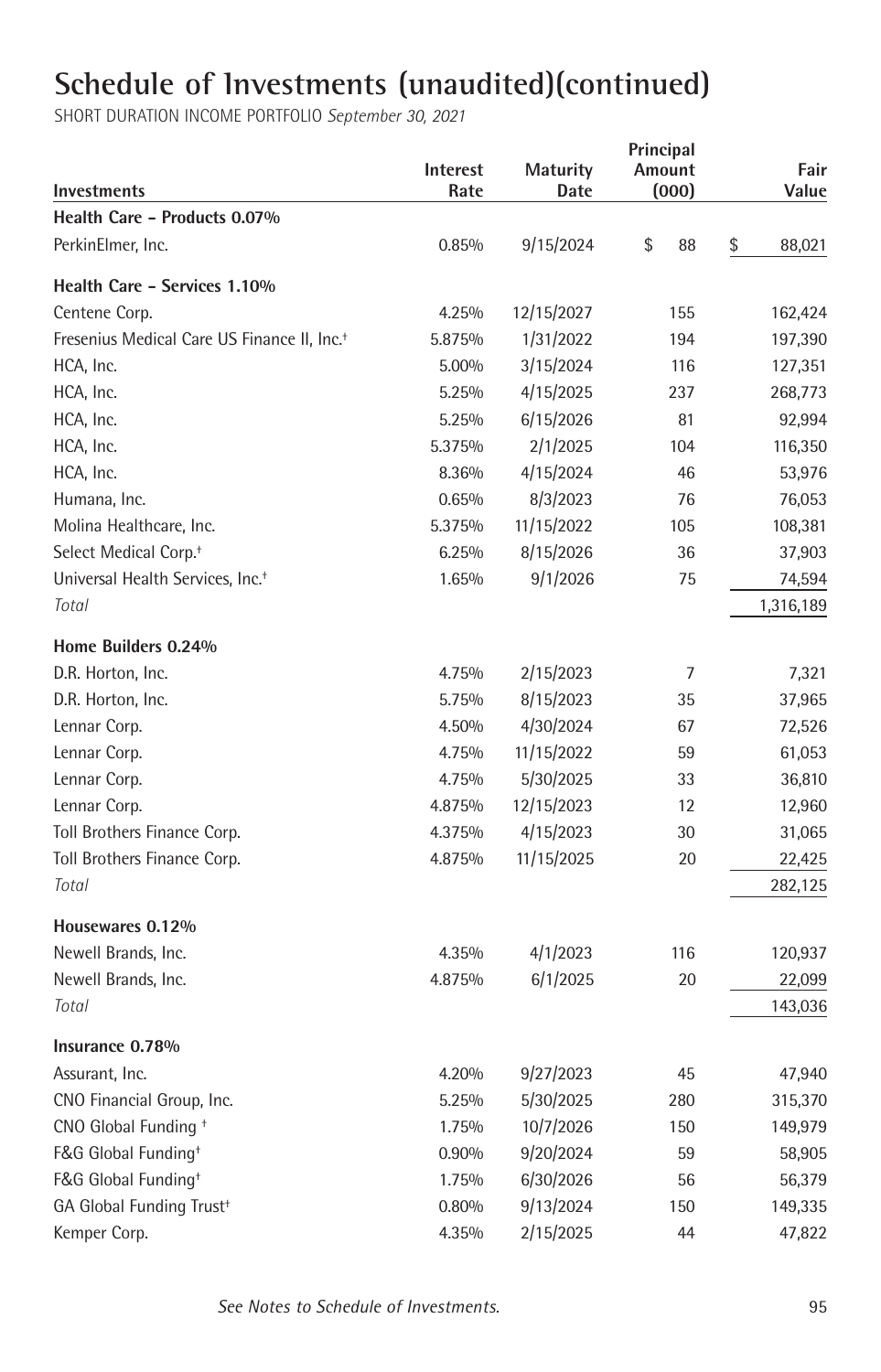| Investments                                                  | <b>Interest</b><br>Rate | <b>Maturity</b><br>Date | Principal<br>Amount<br>(000) | Fair<br>Value |
|--------------------------------------------------------------|-------------------------|-------------------------|------------------------------|---------------|
| Insurance (continued)                                        |                         |                         |                              |               |
| USI, Inc. <sup>+</sup>                                       | 6.875%                  | 5/1/2025                | \$<br>102                    | \$<br>103,935 |
| Total                                                        |                         |                         |                              | 929,665       |
| Internet 0.93%                                               |                         |                         |                              |               |
| Baidu, Inc. (China) <sup>(e)</sup>                           | 3.875%                  | 9/29/2023               | 200                          | 211,375       |
| Baidu, Inc. (China) <sup>(e)</sup>                           | 4.375%                  | 5/14/2024               | 200                          | 216,392       |
| E*TRADE Financial Corp.                                      | 2.95%                   | 8/24/2022               | 36                           | 36,724        |
| Netflix, Inc. <sup>+</sup>                                   | 3.625%                  | 6/15/2025               | 186                          | 197,858       |
| Netflix, Inc.                                                | 4.375%                  | 11/15/2026              | 27                           | 30,206        |
| Uber Technologies, Inc. <sup>+</sup>                         | 7.50%                   | 5/15/2025               | 83                           | 88,582        |
| Uber Technologies, Inc. <sup>+</sup>                         | 8.00%                   | 11/1/2026               | 99                           | 104,754       |
| VeriSign, Inc.                                               | 5.25%                   | 4/1/2025                | 19                           | 21,620        |
| Weibo Corp. (China) <sup>(e)</sup>                           | 3.50%                   | 7/5/2024                | 200                          | 208,402       |
| Total                                                        |                         |                         |                              | 1,115,913     |
| Iron - Steel 0.26%<br>Baffinland Iron Mines Corp./Baffinland |                         |                         |                              |               |
| Iron Mines LP (Canada) <sup>+(e)</sup>                       | 8.75%                   | 7/15/2026               | 92                           | 97,486        |
| CSN Resources SA (Brazil) <sup>+(e)</sup>                    | 7.625%                  | 4/17/2026               | 200                          | 212,290       |
| Total                                                        |                         |                         |                              | 309,776       |
| Leisure Time 0.44%                                           |                         |                         |                              |               |
| Carnival Corp. <sup>+</sup>                                  | 11.50%                  | 4/1/2023                | 326                          | 364,305       |
| NCL Corp. Ltd. <sup>+</sup>                                  | 5.875%                  | 3/15/2026               | 54                           | 55,423        |
| Royal Caribbean Cruises Ltd. <sup>+</sup>                    | 11.50%                  | 6/1/2025                | 94                           | 107,371       |
| Total                                                        |                         |                         |                              | 527,099       |
| Lodging 0.38%                                                |                         |                         |                              |               |
| Hyatt Hotels Corp.                                           | 1.30%                   | 10/1/2023               | 75                           | 75,110        |
| Hyatt Hotels Corp.                                           | 1.80%                   | 10/1/2024               | 57                           | 57,129        |
| Marriott International, Inc.                                 | 5.75%                   | 5/1/2025                | 10                           | 11,441        |
| <b>MGM Resorts International</b>                             | 6.00%                   | 3/15/2023               | 8                            | 8,470         |
| <b>MGM Resorts International</b>                             | 6.75%                   | 5/1/2025                | 49                           | 51,695        |
| Travel + Leisure Co.                                         | 6.60%                   | 10/1/2025               | 49                           | 55,159        |
| Wynn Las Vegas LLC/Wynn Las Vegas Capital Corp. <sup>+</sup> | 4.25%                   | 5/30/2023               | 164                          | 165,487       |
| Wynn Las Vegas LLC/Wynn Las Vegas Capital Corp. <sup>+</sup> | 5.50%                   | 3/1/2025                | 31                           | 31,171        |
| Total                                                        |                         |                         |                              | 455,662       |
| Machinery - Diversified 0.68%                                |                         |                         |                              |               |
| CNH Industrial Capital LLC                                   | 4.375%                  | 4/5/2022                | 79                           | 80,518        |
| CNH Industrial NV (United Kingdom) <sup>(e)</sup>            | 4.50%                   | 8/15/2023               | 150                          | 160,384       |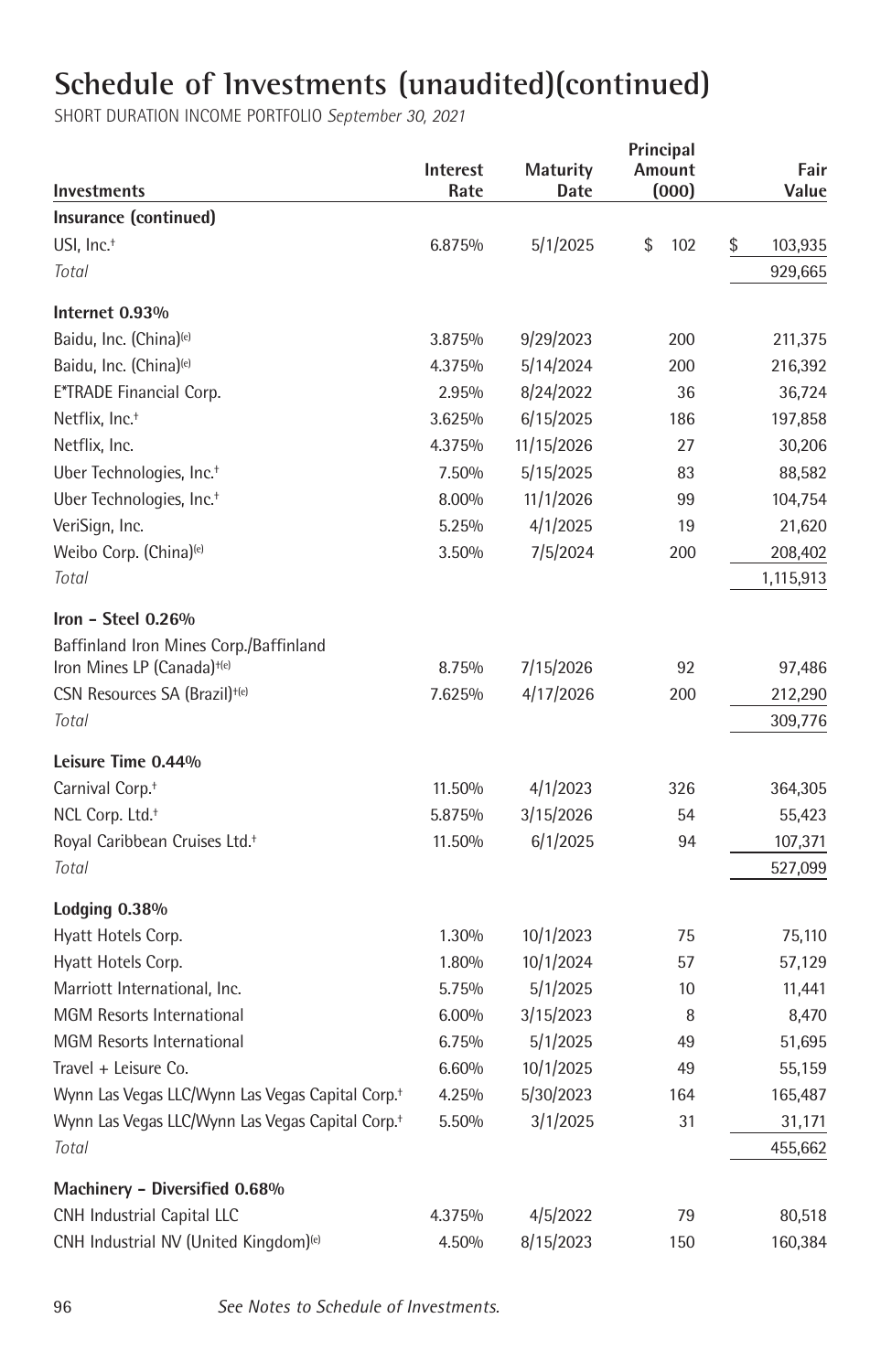| <b>Investments</b>                                          | <b>Interest</b><br>Rate                       | <b>Maturity</b><br>Date | Principal<br>Amount<br>(000) | Fair<br>Value |
|-------------------------------------------------------------|-----------------------------------------------|-------------------------|------------------------------|---------------|
| Machinery - Diversified (continued)                         |                                               |                         |                              |               |
| Flowserve Corp.                                             | 4.00%                                         | 11/15/2023              | \$<br>206                    | \$<br>218,567 |
| Granite US Holdings Corp. <sup>+</sup>                      | 11.00%                                        | 10/1/2027               | 29                           | 31,791        |
| Nvent Finance S.a.r.l. (Luxembourg) <sup>(e)</sup>          | 3.95%                                         | 4/15/2023               | 169                          | 175,916       |
| Welbilt, Inc.                                               | 9.50%                                         | 2/15/2024               | 29                           | 29,842        |
| Westinghouse Air Brake Technologies Corp.                   | 3.20%                                         | 6/15/2025               | 17                           | 18,049        |
| Westinghouse Air Brake Technologies Corp.                   | 4.40%                                         | 3/15/2024               | 92                           | 98,929        |
| Total                                                       |                                               |                         |                              | 813,996       |
| Media 0.36%                                                 |                                               |                         |                              |               |
| CCO Holdings LLC/CCO Holdings Capital Corp. <sup>+</sup>    | 5.125%                                        | 5/1/2027                | 22                           | 22,936        |
| CCO Holdings LLC/CCO Holdings Capital Corp. <sup>+</sup>    | 5.50%                                         | 5/1/2026                | 8                            | 8,260         |
| DISH DBS Corp.                                              | 5.875%                                        | 7/15/2022               | 128                          | 132,080       |
| iHeartCommunications, Inc.                                  | 6.375%                                        | 5/1/2026                | 115                          | 122,004       |
| Nexstar Media, Inc. <sup>+</sup>                            | 5.625%                                        | 7/15/2027               | 34                           | 36,014        |
| Univision Communications, Inc. <sup>+</sup>                 | 5.125%                                        | 2/15/2025               | 104                          | 105,648       |
| Total                                                       |                                               |                         |                              | 426,942       |
| <b>Mining 1.24%</b>                                         |                                               |                         |                              |               |
| Alcoa Nederland Holding BV (Netherlands) <sup>+(e)</sup>    | 5.50%                                         | 12/15/2027              | 200                          | 214,770       |
| Anglo American Capital plc (United Kingdom) <sup>+(e)</sup> | 3.625%                                        | 9/11/2024               | 200                          | 214,734       |
| FMG Resources August 2006 Pty Ltd.                          |                                               |                         |                              |               |
| (Australia) <sup>+(e)</sup>                                 | 5.125%                                        | 5/15/2024               | 10                           | 10,691        |
| Freeport-McMoRan, Inc.                                      | 3.875%                                        | 3/15/2023               | 17                           | 17,560        |
| Freeport-McMoRan, Inc.                                      | 4.55%                                         | 11/14/2024              | 252                          | 272,790       |
| Glencore Finance Canada Ltd. (Canada) <sup>+(e)</sup>       | 4.25%                                         | 10/25/2022              | 142                          | 147,600       |
| Glencore Funding LLC <sup>+</sup>                           | 1.625%                                        | 4/27/2026               | 54                           | 53,775        |
| Glencore Funding LLC <sup>+</sup>                           | 3.00%                                         | 10/27/2022              | 11                           | 11,264        |
| Glencore Funding LLC <sup>+</sup>                           | 4.125%                                        | 5/30/2023               | 211                          | 223,187       |
| Glencore Funding LLC <sup>+</sup>                           | 4.125%                                        | 3/12/2024               | 102                          | 109,301       |
| Glencore Funding LLC <sup>+</sup>                           | 4.625%                                        | 4/29/2024               | 28                           | 30,522        |
| Kinross Gold Corp. (Canada) <sup>(e)</sup>                  | 5.95%                                         | 3/15/2024               | 129                          | 142,864       |
| Novelis Corp. <sup>+</sup>                                  | 3.25%                                         | 11/15/2026              | 37                           | 37,573        |
| Total                                                       |                                               |                         |                              | 1,486,631     |
| Miscellaneous Manufacturing 0.12%                           |                                               |                         |                              |               |
| Pentair Finance Sarl (Luxembourg) <sup>(e)</sup>            | 3.15%                                         | 9/15/2022               | 137                          | 138,289       |
| Oil & Gas 4.49%                                             |                                               |                         |                              |               |
| BP Capital Markets America, Inc.                            | 0.772% (3 Mo.<br>$LIBOR + .65\%$ <sup>*</sup> | 9/19/2022               | 225                          | 226,224       |
| Cenovus Energy, Inc. (Canada) <sup>(e)</sup>                | 5.375%                                        | 7/15/2025               | 107                          | 121,923       |
|                                                             |                                               |                         |                              |               |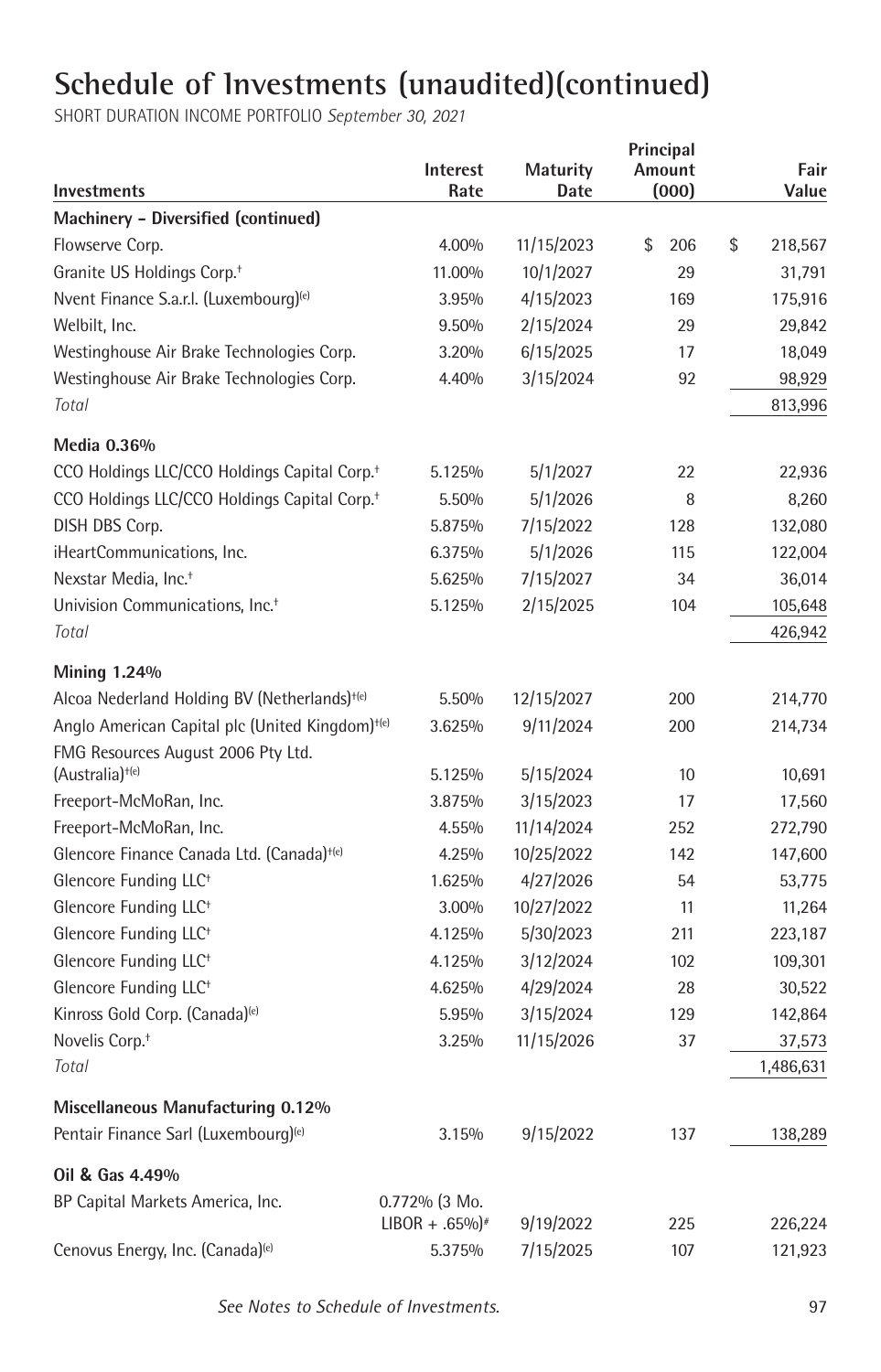| Investments                                                                       | <b>Interest</b><br>Rate | <b>Maturity</b><br>Date | Principal<br>Amount<br>(000) | Fair<br>Value |
|-----------------------------------------------------------------------------------|-------------------------|-------------------------|------------------------------|---------------|
| Oil & Gas (continued)                                                             |                         |                         |                              |               |
| Cimarex Energy Co.                                                                | 4.375%                  | 6/1/2024                | \$<br>140                    | \$<br>151,013 |
| Continental Resources, Inc.                                                       | 3.80%                   | 6/1/2024                | 46                           | 48,394        |
| Continental Resources, Inc.                                                       | 4.50%                   | 4/15/2023               | 126                          | 130,725       |
| CrownRock LP/CrownRock Finance, Inc. <sup>+</sup>                                 | 5.625%                  | 10/15/2025              | 166                          | 170,100       |
| Devon Energy Corp. <sup>+</sup>                                                   | 5.25%                   | 9/15/2024               | 63                           | 69,806        |
| Devon Energy Corp. <sup>+</sup>                                                   | 5.25%                   | 10/15/2027              | 112                          | 119,065       |
| Devon Energy Corp. <sup>+</sup>                                                   | 8.25%                   | 8/1/2023                | 57                           | 63,813        |
| Diamondback Energy, Inc.                                                          | 0.90%                   | 3/24/2023               | 41                           | 40,997        |
| Diamondback Energy, Inc.                                                          | 2.875%                  | 12/1/2024               | 252                          | 264,691       |
| Diamondback Energy, Inc.                                                          | 4.75%                   | 5/31/2025               | 47                           | 52,527        |
| Endeavor Energy Resources LP / EER Finance, Inc. <sup>+</sup>                     | 6.625%                  | 7/15/2025               | 150                          | 158,250       |
| EQT Corp. <sup>+</sup>                                                            | 3.125%                  | 5/15/2026               | 34                           | 34,896        |
| Gazprom PJSC Via Gaz Capital SA (Luxembourg) <sup>+(e)</sup>                      | 6.51%                   | 3/7/2022                | 100                          | 102,450       |
| Harvest Operations Corp. (Canada) <sup>+(e)</sup>                                 | 1.00%                   | 4/26/2024               | 200                          | 200,125       |
| Helmerich & Payne, Inc.                                                           | 4.65%                   | 3/15/2025               | 146                          | 161,336       |
| Hess Corp.                                                                        | 3.50%                   | 7/15/2024               | 93                           | 98,404        |
| Laredo Petroleum, Inc.                                                            | 9.50%                   | 1/15/2025               | 125                          | 129,687       |
| Lundin Energy Finance BV (Netherlands) <sup>+(e)</sup>                            | 2.00%                   | 7/15/2026               | 200                          | 201,302       |
| Magnolia Oil & Gas Operating<br>LLC/Magnolia Oil & Gas Finance Corp. <sup>+</sup> | 6.00%                   | 8/1/2026                | 103                          | 105,930       |
| Matador Resources Co.                                                             | 5.875%                  | 9/15/2026               | 196                          | 202,866       |
| MEG Energy Corp. (Canada) <sup>+(e)</sup>                                         | 6.50%                   | 1/15/2025               | 235                          | 242,102       |
| Murphy Oil Corp.                                                                  | 6.875%                  | 8/15/2024               | 83                           | 84,857        |
| Newfield Exploration Co.                                                          | 5.625%                  | 7/1/2024                | 49                           | 54,354        |
| Occidental Petroleum Corp.                                                        | 2.90%                   | 8/15/2024               | 55                           | 56,053        |
| Occidental Petroleum Corp.                                                        | 6.95%                   | 7/1/2024                | 160                          | 181,098       |
| Ovintiv Exploration, Inc.                                                         | 5.375%                  | 1/1/2026                | 75                           | 84,844        |
| Parsley Energy LLC/Parsley Finance Corp. <sup>+</sup>                             | 5.625%                  | 10/15/2027              | 105                          | 112,381       |
| PDC Energy, Inc.                                                                  | 5.75%                   | 5/15/2026               | 54                           | 56,295        |
| PDC Energy, Inc.                                                                  | 6.125%                  | 9/15/2024               | 59                           | 59,959        |
| Petroleos Mexicanos (Mexico) <sup>(e)</sup>                                       | 4.25%                   | 1/15/2025               | 76                           | 77,550        |
| Petroleos Mexicanos (Mexico) <sup>(e)</sup>                                       | 5.375%                  | 3/13/2022               | 51                           | 51,861        |
| Petroleos Mexicanos (Mexico) <sup>+(e)</sup>                                      | 6.875%                  | 10/16/2025              | 23                           | 25,214        |
| Petroleos Mexicanos (Mexico) <sup>(e)</sup>                                       | 6.875%                  | 8/4/2026                | 74                           | 80,575        |
| Range Resources Corp.                                                             | 9.25%                   | 2/1/2026                | 189                          | 206,256       |
| Reliance Industries Ltd. (India) <sup>+(e)</sup>                                  | 5.40%                   | 2/14/2022               | 350                          | 355,776       |
| SM Energy Co. <sup>+</sup>                                                        | 10.00%                  | 1/15/2025               | 109                          | 121,755       |
| Suncor Energy Ventures Corp. (Canada) <sup>+(e)</sup>                             | 4.50%                   | 4/1/2022                | 35                           | 35,314        |
| Suncor Energy, Inc. (Canada) <sup>(e)</sup>                                       | 7.875%                  | 6/15/2026               | 20                           | 25,154        |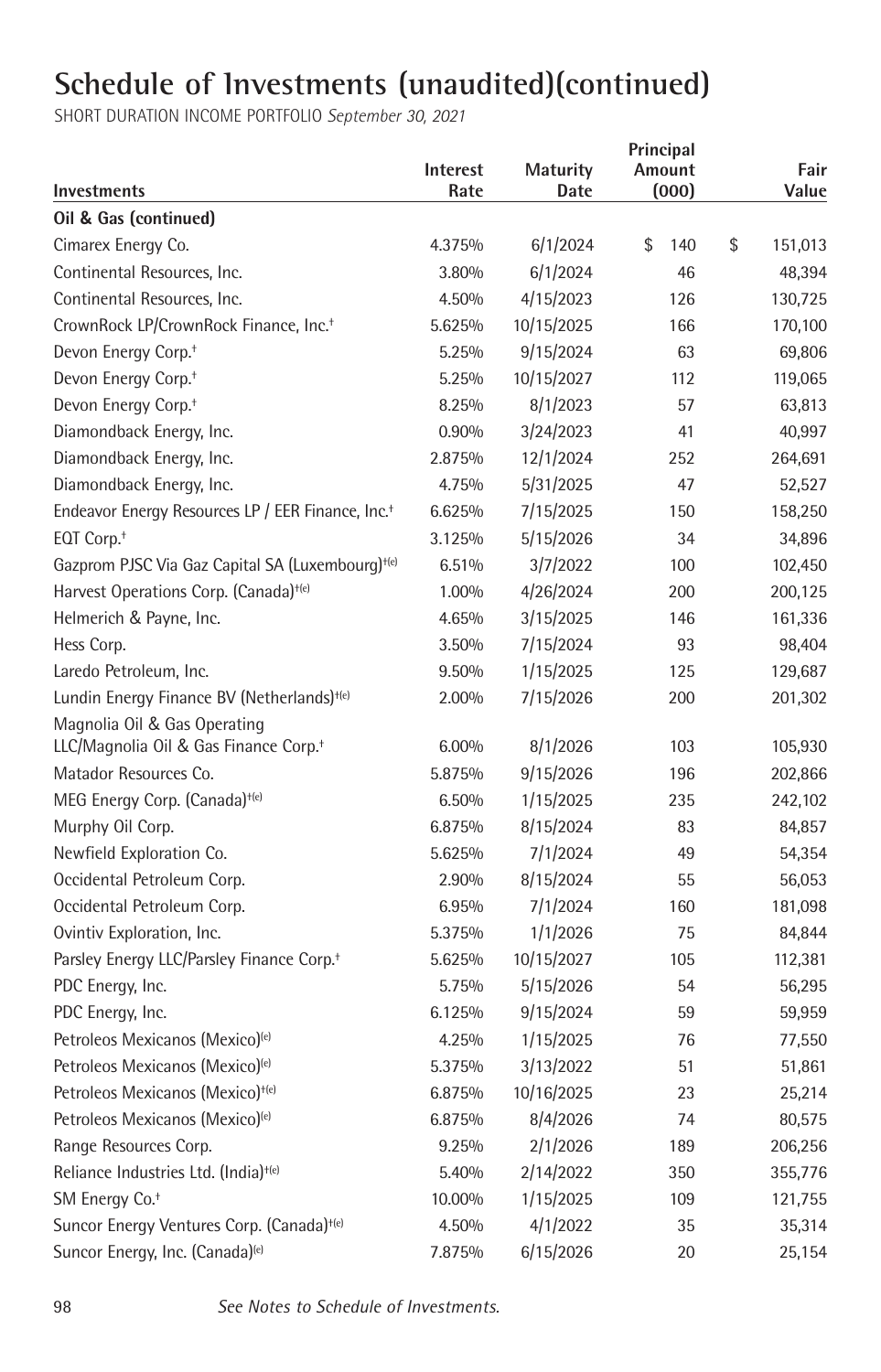| Investments                                        | Interest<br>Rate              | Maturity<br>Date | Principal<br>Amount<br>(000) | Fair<br>Value |
|----------------------------------------------------|-------------------------------|------------------|------------------------------|---------------|
| Oil & Gas (continued)                              |                               |                  |                              |               |
| Suncor Energy, Inc. (Canada) <sup>(e)</sup>        | 9.25%                         | 10/15/2021       | \$<br>72                     | \$<br>72,197  |
| Tengizchevroil Finance Co. International Ltd.      |                               |                  |                              |               |
| (Kazakhstan) <sup>+(e)</sup>                       | 2.625%                        | 8/15/2025        | 200                          | 204,315       |
| Valero Energy Corp.                                | 1.20%                         | 3/15/2024        | 74                           | 74,848        |
| Valero Energy Corp.                                | 2.70%                         | 4/15/2023        | 58                           | 59,885        |
| Valero Energy Corp.                                | 2.85%                         | 4/15/2025        | 52                           | 54,786        |
| Valero Energy Corp.                                | 3.65%                         | 3/15/2025        | 27                           | 29,228        |
| Viper Energy Partners LP <sup>+</sup>              | 5.375%                        | 11/1/2027        | 109                          | 113,864       |
| Total                                              |                               |                  |                              | 5,375,045     |
| Oil & Gas Services 0.05%                           |                               |                  |                              |               |
| Oceaneering International, Inc.                    | 4.65%                         | 11/15/2024       | 54                           | 55,148        |
| Packaging & Containers 0.18%                       |                               |                  |                              |               |
| WRKCo, Inc.                                        | 3.00%                         | 9/15/2024        | 200                          | 212,280       |
| Pharmaceuticals 1.18%                              |                               |                  |                              |               |
| Bausch Health Cos., Inc. <sup>+</sup>              | 5.50%                         | 11/1/2025        | 36                           | 36,585        |
| Bausch Health Cos., Inc. <sup>+</sup>              | 6.125%                        | 4/15/2025        | 102                          | 104,234       |
| Bayer US Finance II LLC <sup>+</sup>               | $1.126\%$ (3 Mo.              |                  |                              |               |
|                                                    | $LIBOR + 1.01\%$ <sup>*</sup> | 12/15/2023       | 425                          | 430,811       |
| Bayer US Finance II LLC <sup>+</sup>               | 3.875%                        | 12/15/2023       | 200                          | 212,863       |
| Bayer US Finance II LLC <sup>+</sup>               | 4.25%                         | 12/15/2025       | 300                          | 331,769       |
| Becton Dickinson and Co.                           | 1.148% (3 Mo.                 |                  |                              |               |
|                                                    | $LIBOR + 1.03\%$ <sup>*</sup> | 6/6/2022         | 291                          | 292,858       |
| Total                                              |                               |                  |                              | 1,409,120     |
| Pipelines 2.21%                                    |                               |                  |                              |               |
| <b>Buckeye Partners LP</b>                         | 3.95%                         | 12/1/2026        | 110                          | 112,391       |
| Cheniere Corpus Christi Holdings LLC               | 5.875%                        | 3/31/2025        | 152                          | 171,761       |
| Cheniere Corpus Christi Holdings LLC               | 7.00%                         | 6/30/2024        | 440                          | 497,773       |
| <b>Energy Transfer Operating LP</b>                | 4.25%                         | 3/15/2023        | 225                          | 234,606       |
| <b>Energy Transfer Operating LP</b>                | 5.875%                        | 1/15/2024        | 201                          | 220,946       |
| Kinder Morgan, Inc.                                | 1.406% (3 Mo.                 |                  |                              |               |
|                                                    | $LIBOR + 1.28\%$ <sup>*</sup> | 1/15/2023        | 110                          | 111,579       |
| NOVA Gas Transmission Ltd. (Canada) <sup>(e)</sup> | 7.875%                        | 4/1/2023         | 75                           | 82,653        |
| ONEOK, Inc.                                        | 7.50%                         | 9/1/2023         | 116                          | 129,127       |
| Rattler Midstream LP <sup>+</sup>                  | 5.625%                        | 7/15/2025        | 97                           | 101,127       |
| Sabine Pass Liquefaction LLC                       | 5.625%                        | 4/15/2023        | 602                          | 639,918       |
| Sabine Pass Liquefaction LLC                       | 5.75%                         | 5/15/2024        | 250                          | 278,508       |
| Texas Eastern Transmission LP <sup>+</sup>         | 2.80%                         | 10/15/2022       | 14                           | 14,246        |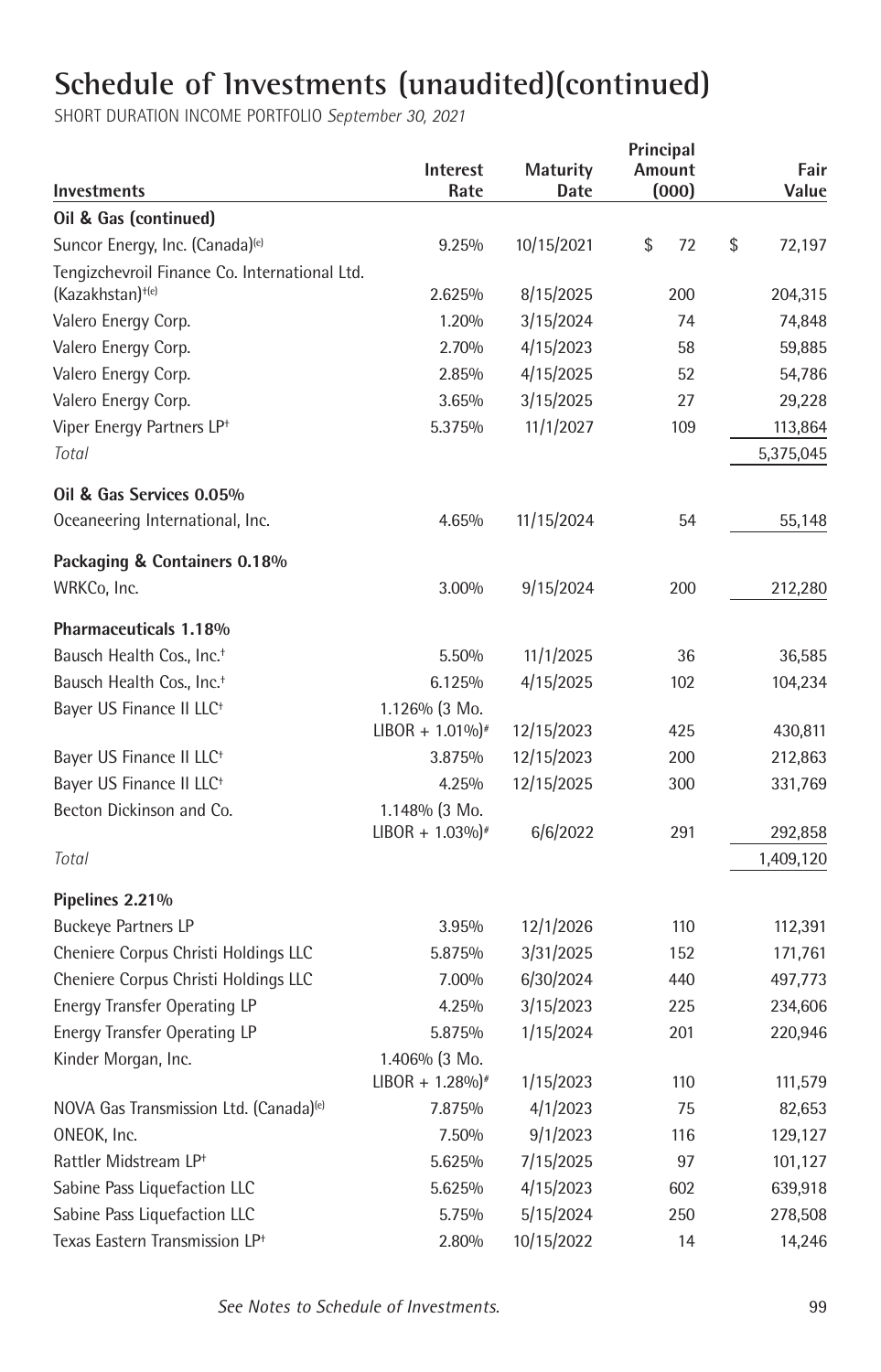| Pipelines (continued)<br>Western Midstream Operating LP<br>2.229% (3 Mo.<br>$LIBOR + 2.10\%$ <sup>*</sup><br>1/13/2023<br>\$<br>51<br>\$<br>51,010<br>Total<br>2,645,645<br><b>REITS 0.80%</b><br>Brixmor Operating Partnership LP<br>3.65%<br>6/15/2024<br>120,644<br>113<br>HAT Holdings I LLC/HAT Holdings II LLC <sup>+</sup><br>6/15/2026<br>3.375%<br>118<br>119,918<br>HAT Holdings I LLC/HAT Holdings II LLC <sup>+</sup><br>$6.00\%$<br>4/15/2025<br>24<br>25,110<br>MPT Operating Partnership LP/MPT Finance Corp.<br>10/15/2027<br>5.00%<br>149<br>157,195<br>Park Intermediate Holdings LLC/PK Domestic<br>Property LLC/PK Finance Co-Issuer <sup>+</sup><br>7.50%<br>6/1/2025<br>98<br>104,322<br>SITE Centers Corp.<br>2/1/2025<br>3.625%<br>6<br>6,361<br>10/15/2022<br>SL Green Operating Partnership LP<br>3.25%<br>99<br>101,468<br>SL Green Realty Corp.<br>12/1/2022<br>4.50%<br>195<br>201,621<br>Vornado Realty LP<br>2.15%<br>6/1/2026<br>18<br>18,293<br>Vornado Realty LP<br>1/15/2025<br>3.50%<br>97<br>103,170<br>Total<br>958,102<br><b>Retail 0.56%</b><br>Arcos Dorados Holdings, Inc. (Uruguay) <sup>+(e)</sup><br>4/4/2027<br>5.875%<br>100<br>104,126<br>Bath & Body Works, Inc. <sup>+</sup><br>7/1/2025<br>51<br>9.375%<br>64,769<br>Brinker International, Inc. <sup>+</sup><br>5.00%<br>10/1/2024<br>200<br>212,104<br>10/1/2025<br>Carvana Co. <sup>+</sup><br>5.625%<br>114<br>117,994<br>2/15/2026<br>IRB Holding Corp. <sup>+</sup><br>6.75%<br>58<br>59,668<br>Macy's Retail Holdings LLC<br>6/1/2024<br>3.625%<br>108<br>111,696<br>Total<br>670,357<br>Savings & Loans 0.09%<br>People's United Financial, Inc.<br>12/6/2022<br>3.65%<br>102<br>104,865<br>Semiconductors 1.23%<br>Microchip Technology, Inc. <sup>+</sup><br>0.972%<br>2/15/2024<br>263<br>263,249<br>Microchip Technology, Inc.<br>9/1/2023<br>2.67%<br>229<br>237,501<br>Microchip Technology, Inc.<br>9/1/2025<br>4.25%<br>42<br>43,927<br>Microchip Technology, Inc.<br>6/1/2023<br>4.333%<br>125<br>132,147<br>NXP BV/NXP Funding LLC (Netherlands) <sup>+(e)</sup><br>9/1/2022<br>3.875%<br>225<br>231,734<br>SK Hynix, Inc. (South Korea) <sup>+(e)</sup><br>1/19/2024<br>200<br>1.00%<br>199,072<br>SK Hynix, Inc. (South Korea) <sup>+(e)</sup><br>1/19/2026<br>200<br>1.50%<br>197,507<br>6/1/2026<br>Skyworks Solutions, Inc.<br>1.80%<br>162<br>164,247<br>Total<br>1,469,384 | Investments | <b>Interest</b><br>Rate | <b>Maturity</b><br>Date | Principal<br><b>Amount</b><br>(000) | Fair<br>Value |
|--------------------------------------------------------------------------------------------------------------------------------------------------------------------------------------------------------------------------------------------------------------------------------------------------------------------------------------------------------------------------------------------------------------------------------------------------------------------------------------------------------------------------------------------------------------------------------------------------------------------------------------------------------------------------------------------------------------------------------------------------------------------------------------------------------------------------------------------------------------------------------------------------------------------------------------------------------------------------------------------------------------------------------------------------------------------------------------------------------------------------------------------------------------------------------------------------------------------------------------------------------------------------------------------------------------------------------------------------------------------------------------------------------------------------------------------------------------------------------------------------------------------------------------------------------------------------------------------------------------------------------------------------------------------------------------------------------------------------------------------------------------------------------------------------------------------------------------------------------------------------------------------------------------------------------------------------------------------------------------------------------------------------------------------------------------------------------------------------------------------------------------------------------------------------------------------------------------------------------------------------------------------------------------------------------------------------------------------------------------------------------------------------------|-------------|-------------------------|-------------------------|-------------------------------------|---------------|
|                                                                                                                                                                                                                                                                                                                                                                                                                                                                                                                                                                                                                                                                                                                                                                                                                                                                                                                                                                                                                                                                                                                                                                                                                                                                                                                                                                                                                                                                                                                                                                                                                                                                                                                                                                                                                                                                                                                                                                                                                                                                                                                                                                                                                                                                                                                                                                                                        |             |                         |                         |                                     |               |
|                                                                                                                                                                                                                                                                                                                                                                                                                                                                                                                                                                                                                                                                                                                                                                                                                                                                                                                                                                                                                                                                                                                                                                                                                                                                                                                                                                                                                                                                                                                                                                                                                                                                                                                                                                                                                                                                                                                                                                                                                                                                                                                                                                                                                                                                                                                                                                                                        |             |                         |                         |                                     |               |
|                                                                                                                                                                                                                                                                                                                                                                                                                                                                                                                                                                                                                                                                                                                                                                                                                                                                                                                                                                                                                                                                                                                                                                                                                                                                                                                                                                                                                                                                                                                                                                                                                                                                                                                                                                                                                                                                                                                                                                                                                                                                                                                                                                                                                                                                                                                                                                                                        |             |                         |                         |                                     |               |
|                                                                                                                                                                                                                                                                                                                                                                                                                                                                                                                                                                                                                                                                                                                                                                                                                                                                                                                                                                                                                                                                                                                                                                                                                                                                                                                                                                                                                                                                                                                                                                                                                                                                                                                                                                                                                                                                                                                                                                                                                                                                                                                                                                                                                                                                                                                                                                                                        |             |                         |                         |                                     |               |
|                                                                                                                                                                                                                                                                                                                                                                                                                                                                                                                                                                                                                                                                                                                                                                                                                                                                                                                                                                                                                                                                                                                                                                                                                                                                                                                                                                                                                                                                                                                                                                                                                                                                                                                                                                                                                                                                                                                                                                                                                                                                                                                                                                                                                                                                                                                                                                                                        |             |                         |                         |                                     |               |
|                                                                                                                                                                                                                                                                                                                                                                                                                                                                                                                                                                                                                                                                                                                                                                                                                                                                                                                                                                                                                                                                                                                                                                                                                                                                                                                                                                                                                                                                                                                                                                                                                                                                                                                                                                                                                                                                                                                                                                                                                                                                                                                                                                                                                                                                                                                                                                                                        |             |                         |                         |                                     |               |
|                                                                                                                                                                                                                                                                                                                                                                                                                                                                                                                                                                                                                                                                                                                                                                                                                                                                                                                                                                                                                                                                                                                                                                                                                                                                                                                                                                                                                                                                                                                                                                                                                                                                                                                                                                                                                                                                                                                                                                                                                                                                                                                                                                                                                                                                                                                                                                                                        |             |                         |                         |                                     |               |
|                                                                                                                                                                                                                                                                                                                                                                                                                                                                                                                                                                                                                                                                                                                                                                                                                                                                                                                                                                                                                                                                                                                                                                                                                                                                                                                                                                                                                                                                                                                                                                                                                                                                                                                                                                                                                                                                                                                                                                                                                                                                                                                                                                                                                                                                                                                                                                                                        |             |                         |                         |                                     |               |
|                                                                                                                                                                                                                                                                                                                                                                                                                                                                                                                                                                                                                                                                                                                                                                                                                                                                                                                                                                                                                                                                                                                                                                                                                                                                                                                                                                                                                                                                                                                                                                                                                                                                                                                                                                                                                                                                                                                                                                                                                                                                                                                                                                                                                                                                                                                                                                                                        |             |                         |                         |                                     |               |
|                                                                                                                                                                                                                                                                                                                                                                                                                                                                                                                                                                                                                                                                                                                                                                                                                                                                                                                                                                                                                                                                                                                                                                                                                                                                                                                                                                                                                                                                                                                                                                                                                                                                                                                                                                                                                                                                                                                                                                                                                                                                                                                                                                                                                                                                                                                                                                                                        |             |                         |                         |                                     |               |
|                                                                                                                                                                                                                                                                                                                                                                                                                                                                                                                                                                                                                                                                                                                                                                                                                                                                                                                                                                                                                                                                                                                                                                                                                                                                                                                                                                                                                                                                                                                                                                                                                                                                                                                                                                                                                                                                                                                                                                                                                                                                                                                                                                                                                                                                                                                                                                                                        |             |                         |                         |                                     |               |
|                                                                                                                                                                                                                                                                                                                                                                                                                                                                                                                                                                                                                                                                                                                                                                                                                                                                                                                                                                                                                                                                                                                                                                                                                                                                                                                                                                                                                                                                                                                                                                                                                                                                                                                                                                                                                                                                                                                                                                                                                                                                                                                                                                                                                                                                                                                                                                                                        |             |                         |                         |                                     |               |
|                                                                                                                                                                                                                                                                                                                                                                                                                                                                                                                                                                                                                                                                                                                                                                                                                                                                                                                                                                                                                                                                                                                                                                                                                                                                                                                                                                                                                                                                                                                                                                                                                                                                                                                                                                                                                                                                                                                                                                                                                                                                                                                                                                                                                                                                                                                                                                                                        |             |                         |                         |                                     |               |
|                                                                                                                                                                                                                                                                                                                                                                                                                                                                                                                                                                                                                                                                                                                                                                                                                                                                                                                                                                                                                                                                                                                                                                                                                                                                                                                                                                                                                                                                                                                                                                                                                                                                                                                                                                                                                                                                                                                                                                                                                                                                                                                                                                                                                                                                                                                                                                                                        |             |                         |                         |                                     |               |
|                                                                                                                                                                                                                                                                                                                                                                                                                                                                                                                                                                                                                                                                                                                                                                                                                                                                                                                                                                                                                                                                                                                                                                                                                                                                                                                                                                                                                                                                                                                                                                                                                                                                                                                                                                                                                                                                                                                                                                                                                                                                                                                                                                                                                                                                                                                                                                                                        |             |                         |                         |                                     |               |
|                                                                                                                                                                                                                                                                                                                                                                                                                                                                                                                                                                                                                                                                                                                                                                                                                                                                                                                                                                                                                                                                                                                                                                                                                                                                                                                                                                                                                                                                                                                                                                                                                                                                                                                                                                                                                                                                                                                                                                                                                                                                                                                                                                                                                                                                                                                                                                                                        |             |                         |                         |                                     |               |
|                                                                                                                                                                                                                                                                                                                                                                                                                                                                                                                                                                                                                                                                                                                                                                                                                                                                                                                                                                                                                                                                                                                                                                                                                                                                                                                                                                                                                                                                                                                                                                                                                                                                                                                                                                                                                                                                                                                                                                                                                                                                                                                                                                                                                                                                                                                                                                                                        |             |                         |                         |                                     |               |
|                                                                                                                                                                                                                                                                                                                                                                                                                                                                                                                                                                                                                                                                                                                                                                                                                                                                                                                                                                                                                                                                                                                                                                                                                                                                                                                                                                                                                                                                                                                                                                                                                                                                                                                                                                                                                                                                                                                                                                                                                                                                                                                                                                                                                                                                                                                                                                                                        |             |                         |                         |                                     |               |
|                                                                                                                                                                                                                                                                                                                                                                                                                                                                                                                                                                                                                                                                                                                                                                                                                                                                                                                                                                                                                                                                                                                                                                                                                                                                                                                                                                                                                                                                                                                                                                                                                                                                                                                                                                                                                                                                                                                                                                                                                                                                                                                                                                                                                                                                                                                                                                                                        |             |                         |                         |                                     |               |
|                                                                                                                                                                                                                                                                                                                                                                                                                                                                                                                                                                                                                                                                                                                                                                                                                                                                                                                                                                                                                                                                                                                                                                                                                                                                                                                                                                                                                                                                                                                                                                                                                                                                                                                                                                                                                                                                                                                                                                                                                                                                                                                                                                                                                                                                                                                                                                                                        |             |                         |                         |                                     |               |
|                                                                                                                                                                                                                                                                                                                                                                                                                                                                                                                                                                                                                                                                                                                                                                                                                                                                                                                                                                                                                                                                                                                                                                                                                                                                                                                                                                                                                                                                                                                                                                                                                                                                                                                                                                                                                                                                                                                                                                                                                                                                                                                                                                                                                                                                                                                                                                                                        |             |                         |                         |                                     |               |
|                                                                                                                                                                                                                                                                                                                                                                                                                                                                                                                                                                                                                                                                                                                                                                                                                                                                                                                                                                                                                                                                                                                                                                                                                                                                                                                                                                                                                                                                                                                                                                                                                                                                                                                                                                                                                                                                                                                                                                                                                                                                                                                                                                                                                                                                                                                                                                                                        |             |                         |                         |                                     |               |
|                                                                                                                                                                                                                                                                                                                                                                                                                                                                                                                                                                                                                                                                                                                                                                                                                                                                                                                                                                                                                                                                                                                                                                                                                                                                                                                                                                                                                                                                                                                                                                                                                                                                                                                                                                                                                                                                                                                                                                                                                                                                                                                                                                                                                                                                                                                                                                                                        |             |                         |                         |                                     |               |
|                                                                                                                                                                                                                                                                                                                                                                                                                                                                                                                                                                                                                                                                                                                                                                                                                                                                                                                                                                                                                                                                                                                                                                                                                                                                                                                                                                                                                                                                                                                                                                                                                                                                                                                                                                                                                                                                                                                                                                                                                                                                                                                                                                                                                                                                                                                                                                                                        |             |                         |                         |                                     |               |
|                                                                                                                                                                                                                                                                                                                                                                                                                                                                                                                                                                                                                                                                                                                                                                                                                                                                                                                                                                                                                                                                                                                                                                                                                                                                                                                                                                                                                                                                                                                                                                                                                                                                                                                                                                                                                                                                                                                                                                                                                                                                                                                                                                                                                                                                                                                                                                                                        |             |                         |                         |                                     |               |
|                                                                                                                                                                                                                                                                                                                                                                                                                                                                                                                                                                                                                                                                                                                                                                                                                                                                                                                                                                                                                                                                                                                                                                                                                                                                                                                                                                                                                                                                                                                                                                                                                                                                                                                                                                                                                                                                                                                                                                                                                                                                                                                                                                                                                                                                                                                                                                                                        |             |                         |                         |                                     |               |
|                                                                                                                                                                                                                                                                                                                                                                                                                                                                                                                                                                                                                                                                                                                                                                                                                                                                                                                                                                                                                                                                                                                                                                                                                                                                                                                                                                                                                                                                                                                                                                                                                                                                                                                                                                                                                                                                                                                                                                                                                                                                                                                                                                                                                                                                                                                                                                                                        |             |                         |                         |                                     |               |
|                                                                                                                                                                                                                                                                                                                                                                                                                                                                                                                                                                                                                                                                                                                                                                                                                                                                                                                                                                                                                                                                                                                                                                                                                                                                                                                                                                                                                                                                                                                                                                                                                                                                                                                                                                                                                                                                                                                                                                                                                                                                                                                                                                                                                                                                                                                                                                                                        |             |                         |                         |                                     |               |
|                                                                                                                                                                                                                                                                                                                                                                                                                                                                                                                                                                                                                                                                                                                                                                                                                                                                                                                                                                                                                                                                                                                                                                                                                                                                                                                                                                                                                                                                                                                                                                                                                                                                                                                                                                                                                                                                                                                                                                                                                                                                                                                                                                                                                                                                                                                                                                                                        |             |                         |                         |                                     |               |
|                                                                                                                                                                                                                                                                                                                                                                                                                                                                                                                                                                                                                                                                                                                                                                                                                                                                                                                                                                                                                                                                                                                                                                                                                                                                                                                                                                                                                                                                                                                                                                                                                                                                                                                                                                                                                                                                                                                                                                                                                                                                                                                                                                                                                                                                                                                                                                                                        |             |                         |                         |                                     |               |
|                                                                                                                                                                                                                                                                                                                                                                                                                                                                                                                                                                                                                                                                                                                                                                                                                                                                                                                                                                                                                                                                                                                                                                                                                                                                                                                                                                                                                                                                                                                                                                                                                                                                                                                                                                                                                                                                                                                                                                                                                                                                                                                                                                                                                                                                                                                                                                                                        |             |                         |                         |                                     |               |
|                                                                                                                                                                                                                                                                                                                                                                                                                                                                                                                                                                                                                                                                                                                                                                                                                                                                                                                                                                                                                                                                                                                                                                                                                                                                                                                                                                                                                                                                                                                                                                                                                                                                                                                                                                                                                                                                                                                                                                                                                                                                                                                                                                                                                                                                                                                                                                                                        |             |                         |                         |                                     |               |
|                                                                                                                                                                                                                                                                                                                                                                                                                                                                                                                                                                                                                                                                                                                                                                                                                                                                                                                                                                                                                                                                                                                                                                                                                                                                                                                                                                                                                                                                                                                                                                                                                                                                                                                                                                                                                                                                                                                                                                                                                                                                                                                                                                                                                                                                                                                                                                                                        |             |                         |                         |                                     |               |
|                                                                                                                                                                                                                                                                                                                                                                                                                                                                                                                                                                                                                                                                                                                                                                                                                                                                                                                                                                                                                                                                                                                                                                                                                                                                                                                                                                                                                                                                                                                                                                                                                                                                                                                                                                                                                                                                                                                                                                                                                                                                                                                                                                                                                                                                                                                                                                                                        |             |                         |                         |                                     |               |
|                                                                                                                                                                                                                                                                                                                                                                                                                                                                                                                                                                                                                                                                                                                                                                                                                                                                                                                                                                                                                                                                                                                                                                                                                                                                                                                                                                                                                                                                                                                                                                                                                                                                                                                                                                                                                                                                                                                                                                                                                                                                                                                                                                                                                                                                                                                                                                                                        |             |                         |                         |                                     |               |
|                                                                                                                                                                                                                                                                                                                                                                                                                                                                                                                                                                                                                                                                                                                                                                                                                                                                                                                                                                                                                                                                                                                                                                                                                                                                                                                                                                                                                                                                                                                                                                                                                                                                                                                                                                                                                                                                                                                                                                                                                                                                                                                                                                                                                                                                                                                                                                                                        |             |                         |                         |                                     |               |
|                                                                                                                                                                                                                                                                                                                                                                                                                                                                                                                                                                                                                                                                                                                                                                                                                                                                                                                                                                                                                                                                                                                                                                                                                                                                                                                                                                                                                                                                                                                                                                                                                                                                                                                                                                                                                                                                                                                                                                                                                                                                                                                                                                                                                                                                                                                                                                                                        |             |                         |                         |                                     |               |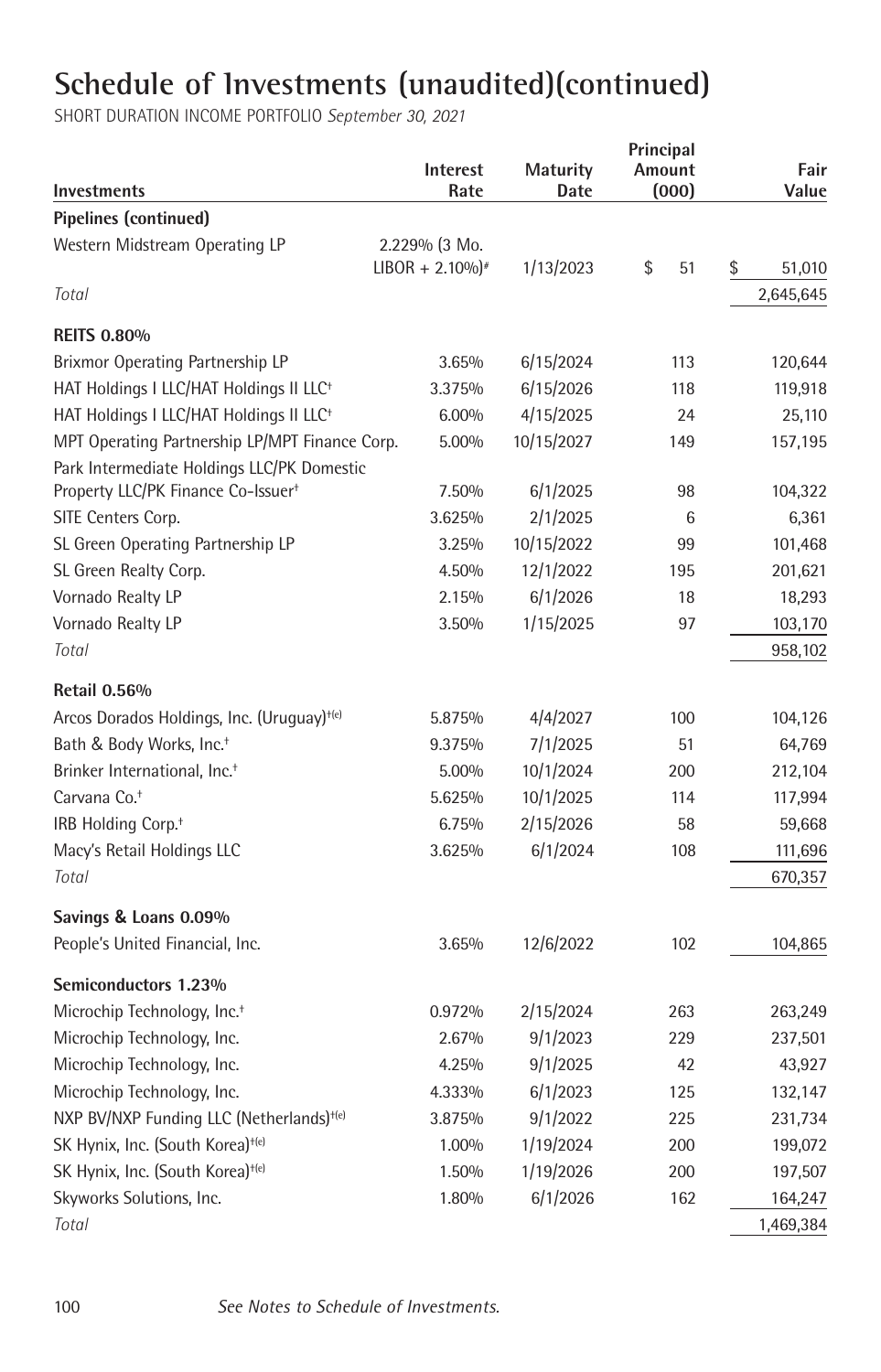| Investments                               | <b>Interest</b><br>Rate             | <b>Maturity</b><br>Date | Principal<br>Amount<br>(000) | Fair<br>Value   |
|-------------------------------------------|-------------------------------------|-------------------------|------------------------------|-----------------|
| Shipbuilding 0.03%                        |                                     |                         |                              |                 |
| Huntington Ingalls Industries, Inc.       | 3.844%                              | 5/1/2025                | \$<br>36                     | \$<br>39,016    |
| Software 0.06%                            |                                     |                         |                              |                 |
| VMware, Inc.                              | 1.00%                               | 8/15/2024               | 71                           | 71,247          |
| Telecommunications 0.17%                  |                                     |                         |                              |                 |
| Altice France SA (France) <sup>+(e)</sup> | 7.375%                              | 5/1/2026                | 200                          | 207,770         |
| Toys/Games/Hobbies 0.24%                  |                                     |                         |                              |                 |
| Hasbro, Inc.                              | 3.00%                               | 11/19/2024              | 37                           | 39,197          |
| Mattel, Inc.                              | 3.15%                               | 3/15/2023               | 200                          | 203,829         |
| Mattel, Inc. <sup>+</sup>                 | 3.375%                              | 4/1/2026                | 40                           | 41,294          |
| Total                                     |                                     |                         |                              | 284,320         |
| Trucking & Leasing 0.03%                  |                                     |                         |                              |                 |
| GATX Corp.                                | 4.35%                               | 2/15/2024               | 36                           | 38,844          |
| Total Corporate Bonds (cost \$54,456,328) |                                     |                         |                              | 55,499,771      |
| FLOATING RATE LOANS <sup>(f)</sup> 4.20%  |                                     |                         |                              |                 |
| Advertising 0.10%                         |                                     |                         |                              |                 |
| ABG Intermediate Holdings 2 LLC           |                                     |                         |                              |                 |
| 2021 Term Loan B                          | 4.00% (3 Mo.                        |                         |                              |                 |
|                                           | $LIBOR + 3.25\%$                    | 9/27/2024               | 116                          | 116,083         |
| Aerospace/Defense 0.13%                   |                                     |                         |                              |                 |
| Boeing Company The Delayed                |                                     |                         |                              |                 |
| Draw Term Loan                            | 1.366% (3 Mo.<br>$LIBOR + 1.25\%$   | 2/7/2022                | 154                          | 154,001         |
|                                           |                                     |                         |                              |                 |
| Air Transportation 0.10%                  |                                     |                         |                              |                 |
| AAdvantage Loyalty IP Ltd. 2021 Term Loan | $5.50\%$ (3 Mo.<br>$LIBOR + 4.75\%$ | 4/20/2028               | 95                           |                 |
| American Airlines, Inc. 2017 Incremental  |                                     |                         |                              | 97,828          |
| Term Loan                                 | 2.084% (1 Mo.                       |                         |                              |                 |
|                                           | $LIBOR + 2.00\%$                    | 12/15/2023              | 18                           | 17,977          |
| Total                                     |                                     |                         |                              | 115,805         |
| <b>Business Services 0.17%</b>            |                                     |                         |                              |                 |
| Global Payments Inc. 2019 Term Loan       | $\Box$ (g)                          | 7/9/2024                | 209                          | $209,180^{(h)}$ |
| Chemicals 0.05%                           |                                     |                         |                              |                 |
| Axalta Coating Systems US Holdings, Inc.  |                                     |                         |                              |                 |
| USD Term Loan B3                          | $1.882\%$ (3 Mo.                    |                         |                              |                 |
|                                           | $LIBOR + 1.75\%$                    | 6/1/2024                | 65                           | 65,099          |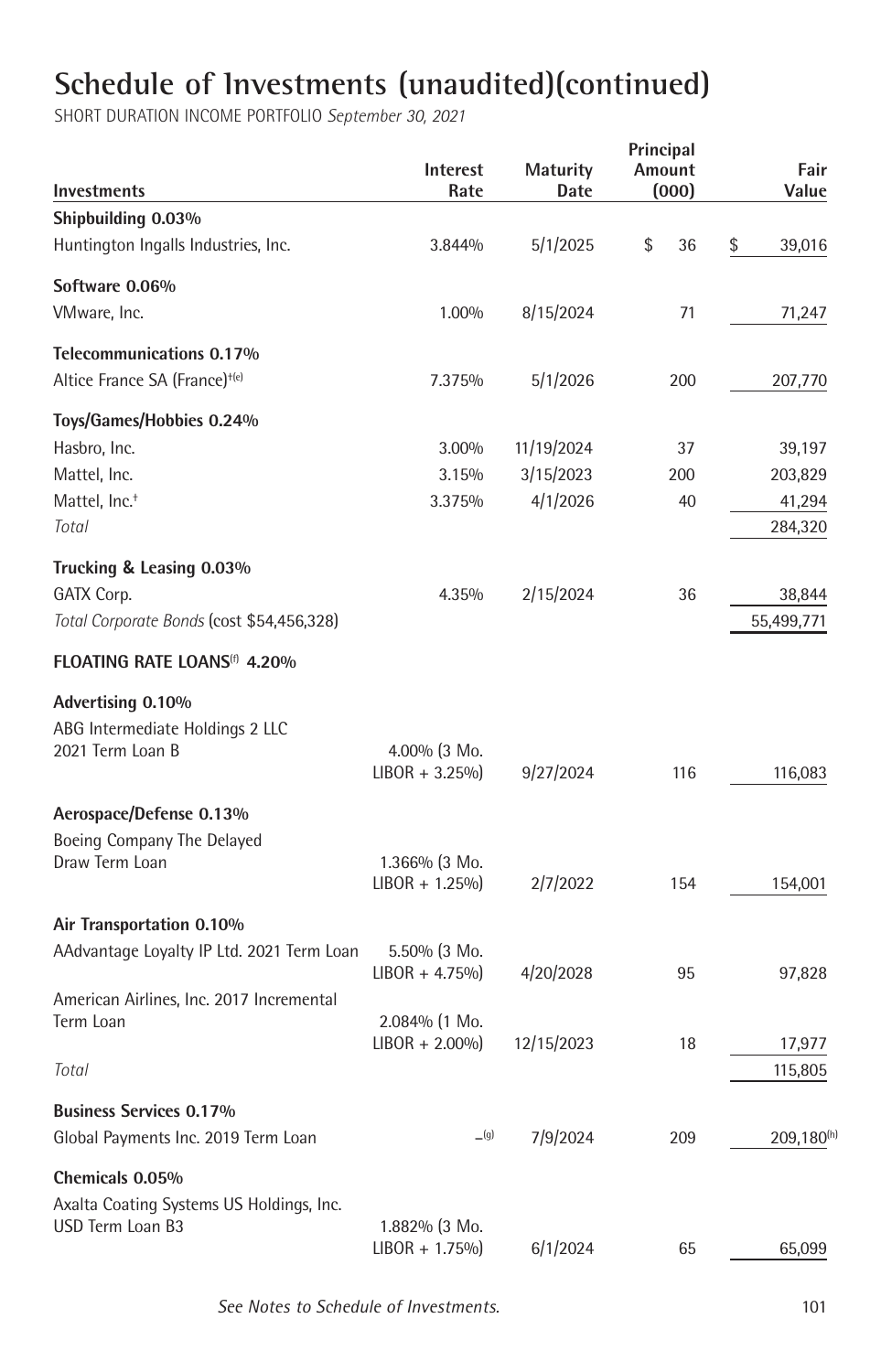SHORT DURATION INCOME PORTFOLIO *September 30, 2021*

| Investments                                                               | <b>Interest</b><br>Rate              | Maturity<br>Date | Principal<br>Amount<br>(000) | Fair<br>Value      |
|---------------------------------------------------------------------------|--------------------------------------|------------------|------------------------------|--------------------|
| Computer Hardware 0.33%                                                   |                                      |                  |                              |                    |
| Dell International LLC 2021 Term Loan B                                   | 2.00% (1 Mo.<br>$LIBOR + 1.75\%$     | 9/19/2025        | \$<br>399                    | \$<br>399,352      |
| Energy Equipment & Services 0.11%                                         |                                      |                  |                              |                    |
| Cheniere Corpus Christi Holdings,<br>LLC Delayed Draw Term Loan Tranche 2 | $1.834\%$ (1 Mo.<br>$LIBOR + 1.75\%$ | 6/30/2024        | 136                          | 136,198            |
| Entertainment 0.14%                                                       |                                      |                  |                              |                    |
| Scientific Games International, Inc. 2018<br>Term Loan B5                 | 2.834% (1 Mo.<br>$LIBOR + 2.75\%$    | 8/14/2024        | 163                          | 162,588            |
| <b>Financial Services 0.09%</b>                                           |                                      |                  |                              |                    |
| Delos Finance Sarl 2018<br>Term Loan B (Luxembourg) <sup>(e)</sup>        | 1.882% (3 Mo.<br>$LIBOR + 1.75\%$    | 10/6/2023        | 114                          | 113,689            |
| Food 0.12%                                                                |                                      |                  |                              |                    |
| US Foods, Inc. 2016 Term Loan B                                           | $1.834\%$ (1 Mo.<br>$LIBOR + 1.75\%$ | 6/27/2023        | 142                          | 141,016            |
| Government 0.15%                                                          |                                      |                  |                              |                    |
| Seminole Tribe of Florida 2018 Term Loan B                                | $1.834\%$ (1 Mo.<br>$LIBOR + 1.75\%$ | 7/8/2024         | 174                          | 173,735            |
| Health Care Services 0.47%                                                |                                      |                  |                              |                    |
| DaVita, Inc. 2020 Term Loan B                                             | 1.834% (1 Mo.<br>$LIBOR + 1.75\%$    | 8/12/2026        | 219                          | 218,371            |
| Gentiva Health Services, Inc. 2020                                        |                                      |                  |                              |                    |
| Term Loan                                                                 | 2.834% (1 Mo.<br>$LIBOR + 2.75\%$    | 7/2/2025         | 117                          | 117,580            |
| PPD, Inc. Initial Term Loan                                               | 2.50% (1 Mo.<br>$LIBOR + 2.00\%$     | 1/13/2028        | 223                          | 222,598            |
| Total                                                                     |                                      |                  |                              | 558,549            |
| Leasing 0.15%<br>Avolon TLB Borrower 1 (US) LLC<br>Term Loan B3           | 2.50% (1 Mo.                         |                  |                              |                    |
|                                                                           | $LIBOR + 1.75\%$                     | 1/15/2025        | 176                          | 175,063            |
| Leisure $0.33\%$<br>Carnival Corporation USD Term Loan B                  | (g)                                  | 6/30/2025        | 272                          | 271,485            |
| Life Time Fitness, Inc. 2021 Term Loan B                                  | 5.75% (3 Mo.                         |                  |                              |                    |
| Total                                                                     | $LIBOR + 4.75\%$                     | 12/16/2024       | 119                          | 119,846<br>391,331 |
|                                                                           |                                      |                  |                              |                    |

102 *See Notes to Schedule of Investments.*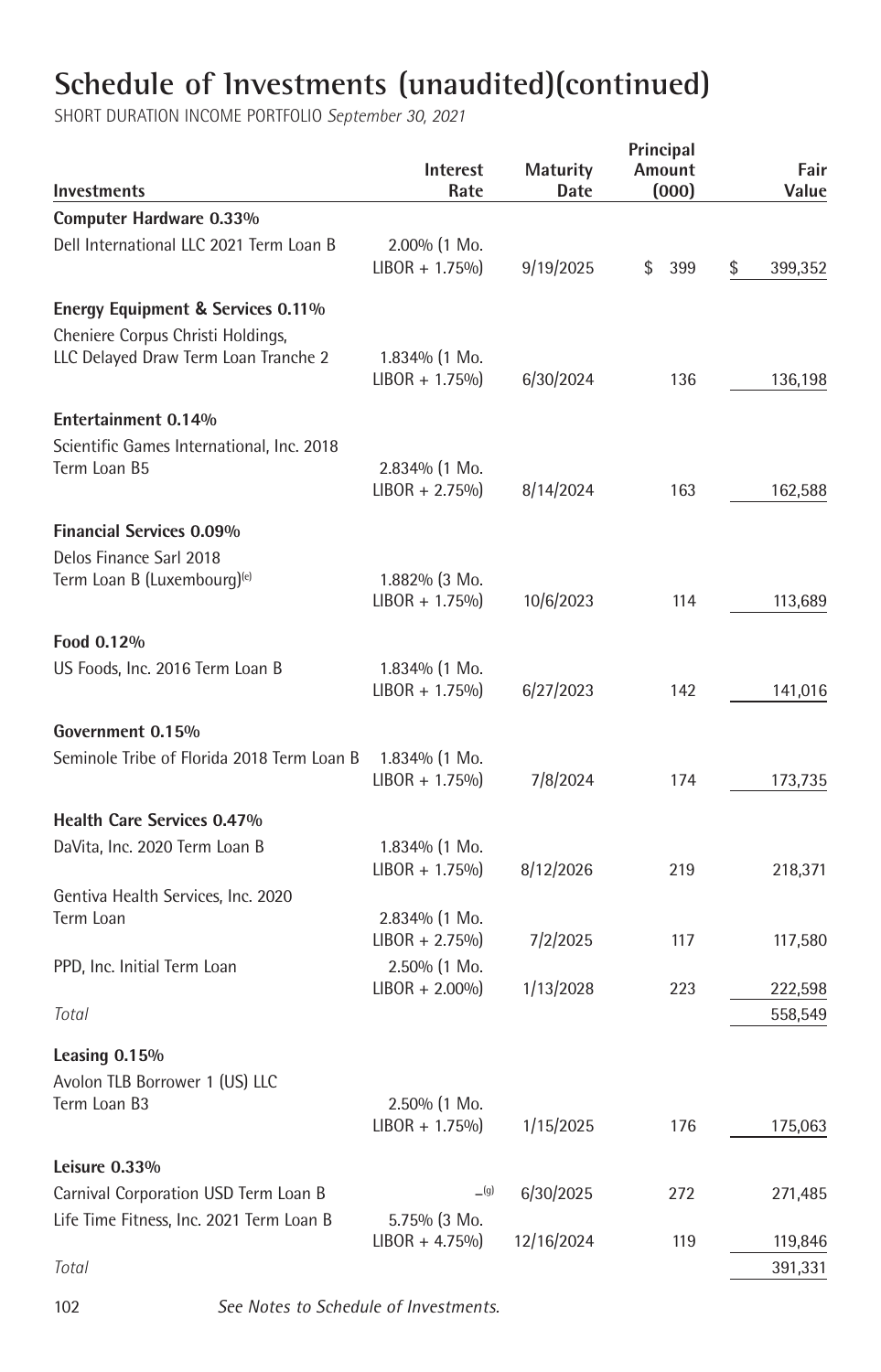|                                              |                  |                 | Principal |                        |
|----------------------------------------------|------------------|-----------------|-----------|------------------------|
|                                              | <b>Interest</b>  | <b>Maturity</b> | Amount    | Fair                   |
| Investments                                  | Rate             | Date            | (000)     | Value                  |
| Lodging 0.13%                                |                  |                 |           |                        |
| Hilton Worldwide Finance, LLC 2019           |                  |                 |           |                        |
| Term Loan B2                                 | 1.836% (1 Mo.    |                 |           |                        |
|                                              | $LIBOR + 1.75\%$ | 6/22/2026       | \$<br>152 | \$<br>151,173          |
| Media 0.34%                                  |                  |                 |           |                        |
| Nexstar Broadcasting, Inc. Term Loan A5      | 1.586% (1 Mo.    |                 |           |                        |
|                                              | $LIBOR + 1.50\%$ | 9/19/2024       | 117       | $117,238^{(h)}$        |
| Nielsen Finance LLC USD Term Loan B4         | 2.083% (1 Mo.    |                 |           |                        |
|                                              | $LIBOR + 2.00\%$ | 10/4/2023       | 290       | 290,061                |
| Total                                        |                  |                 |           | 407,299                |
| Miscellaneous 0.46%                          |                  |                 |           |                        |
| Charter Communications Operating,            |                  |                 |           |                        |
| LLC 2017 Term Loan A2                        | 1.59% (1 Mo.     |                 |           |                        |
|                                              | $LIBOR + 1.50\%$ | 3/31/2023       | 130       | 129,704                |
| Charter Communications Operating,            |                  |                 |           |                        |
| LLC 2019 Term Loan B1                        | $1.84\%$ (1 Mo.  |                 |           |                        |
|                                              | $LIBOR + 1.75\%$ | 4/30/2025       | 422       | 422,310                |
| Total                                        |                  |                 |           | 552,014                |
| Oil 0.10%                                    |                  |                 |           |                        |
| Hess Corporation Term Loan                   | 2.59% (1 Mo.     |                 |           |                        |
|                                              | $LIBOR + 2.50\%$ | 3/16/2023       | 123       | 122,757 <sup>(h)</sup> |
| <b>Retail 0.17%</b>                          |                  |                 |           |                        |
| Panera Bread Company Term Loan A             | 2.334% (1 Mo.    |                 |           |                        |
|                                              | $LIBOR + 2.25\%$ | 7/18/2022       | 211       | 207,742                |
|                                              |                  |                 |           |                        |
| Telecommunications 0.26%                     |                  |                 |           |                        |
| AT&T Inc. 2021 Delayed Draw Term Loan        | 1.082% (1 Mo.    |                 |           |                        |
|                                              | $LIBOR + 1.00\%$ | 1/28/2022       | 165       | 165,103 <sup>(h)</sup> |
| CenturyLink, Inc. 2020 Term Loan A           | 2.084% (1 Mo.    |                 |           |                        |
|                                              | $LIBOR + 2.00\%$ | 1/31/2025       | 143       | 142,419                |
| Total                                        |                  |                 |           | 307,522                |
|                                              |                  |                 |           |                        |
| Transportation: Miscellaneous 0.30%          |                  |                 |           |                        |
| XPO Logistics, Inc. 2018 Term Loan B         | 1.833% (1 Mo.    |                 |           |                        |
|                                              | $LIBOR + 1.75\%$ | 2/24/2025       | 361       | 359,776                |
| Total Floating Rate Loans (cost \$5,022,620) |                  |                 |           | 5,019,972              |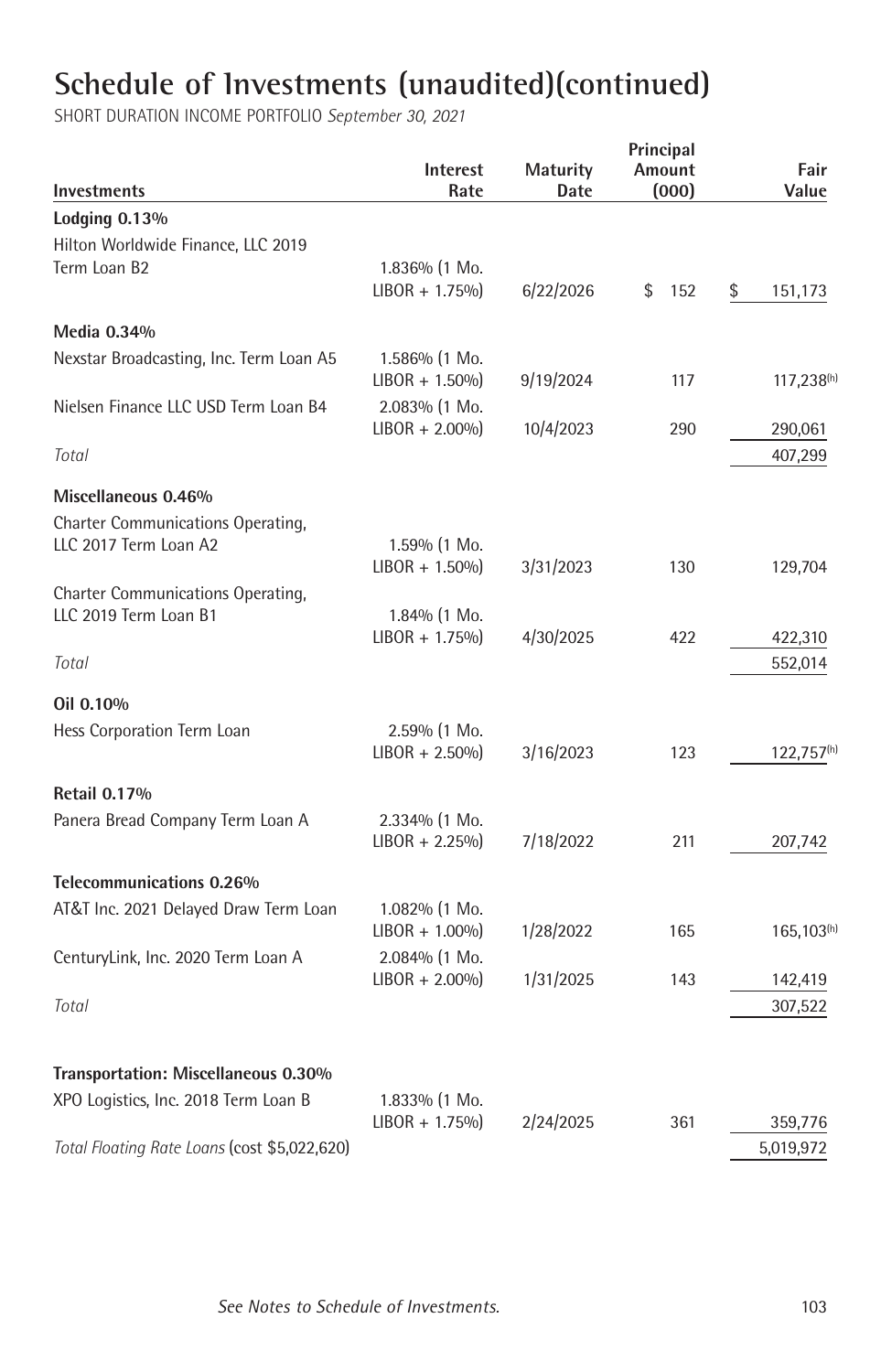| Investments                                                                                           | Interest<br>Rate                                | <b>Maturity</b><br>Date | Principal<br>Amount<br>(000) | Fair<br>Value |
|-------------------------------------------------------------------------------------------------------|-------------------------------------------------|-------------------------|------------------------------|---------------|
| FOREIGN GOVERNMENT OBLIGATIONS <sup>(e)</sup> 0.37%                                                   |                                                 |                         |                              |               |
| Egypt 0.17%                                                                                           |                                                 |                         |                              |               |
| Republic of Egypt <sup>+</sup>                                                                        | 6.125%                                          | 1/31/2022               | \$<br>200                    | \$<br>201,763 |
| Indonesia 0.19%                                                                                       |                                                 |                         |                              |               |
| Perusahaan Penerbit SBSN <sup>+</sup>                                                                 | 4.325%                                          | 5/28/2025               | 200                          | 221,990       |
| Romania 0.01%                                                                                         |                                                 |                         |                              |               |
| Republic of Romania <sup>+</sup>                                                                      | 4.875%                                          | 1/22/2024               | 16                           | 17,394        |
| Total Foreign Government Obligations (cost \$439,621)                                                 |                                                 |                         |                              | 441,147       |
| GOVERNMENT SPONSORED ENTERPRISES COLLATERALIZED MORTGAGE OBLIGATIONS 0.14%                            |                                                 |                         |                              |               |
| Government National Mortgage Assoc.<br>2014-112 A                                                     | $3.00\%$ <sup>#(j)</sup>                        | 1/16/2048               | 3                            | 3,528         |
| Government National Mortgage Assoc.<br>2014-64 10 10                                                  | $0.762\%$ <sup>#(j)</sup>                       | 12/16/2054              | 20                           | 1,218         |
| Government National Mortgage Assoc.<br>2014-78 10                                                     | Zero Coupon#(j)                                 | 3/16/2056               | 12                           | 114           |
| Government National Mortgage Assoc.<br>2015-73 AC                                                     | $2.90\%$ <sup>#(j)</sup>                        | 2/16/2053               | 12                           | 12,242        |
| Government National Mortgage Assoc.<br>2017-23 AB                                                     | 2.60%                                           | 12/16/2057              | 18                           | 18,890        |
| Government National Mortgage Assoc.<br>2017-44 AD                                                     | 2.65%                                           | 11/17/2048              | 28                           | 29,311        |
| Government National Mortgage Assoc.<br>2017-53 B                                                      | 2.75%                                           | 3/16/2050               | 40                           | 41,573        |
| Government National Mortgage Assoc.<br>2017-61 A                                                      | 2.60%                                           | 8/16/2058               | 22                           | 22,892        |
| Government National Mortgage Assoc.<br>2017-76 AS                                                     | 2.65%                                           | 11/16/2050              | 40                           | 41,064        |
| <b>Total Government Sponsored Enterprises</b><br>Collateralized Mortgage Obligations (cost \$170,619) |                                                 |                         |                              | 170,832       |
| GOVERNMENT SPONSORED ENTERPRISES PASS-THROUGHS 0.06%                                                  |                                                 |                         |                              |               |
| Federal National Mortgage Assoc.                                                                      | 2.163% (12 Mo.<br>$LIBOR + 1.78\%$ <sup>*</sup> | 10/1/2036               | 14                           | 14,340        |
| Federal National Mortgage Assoc.                                                                      | 2.166% (12 Mo.<br>$LIBOR + 1.79\%$ <sup>#</sup> | 3/1/2042                | 3                            | 3,267         |
| Federal National Mortgage Assoc.                                                                      | 2.168% (12 Mo.<br>$LIBOR + 1.80\%$ <sup>*</sup> | 10/1/2040               | (i)                          | 280           |
| Federal National Mortgage Assoc.                                                                      | 2.177% (12 Mo.<br>$LIBOR + 1.81\%$              | 12/1/2040               | (i)                          | 444           |
| Federal National Mortgage Assoc.                                                                      | 2.198% (12 Mo.<br>$LIBOR + 1.82\%$ <sup>#</sup> | 4/1/2040                | 8                            | 8,556         |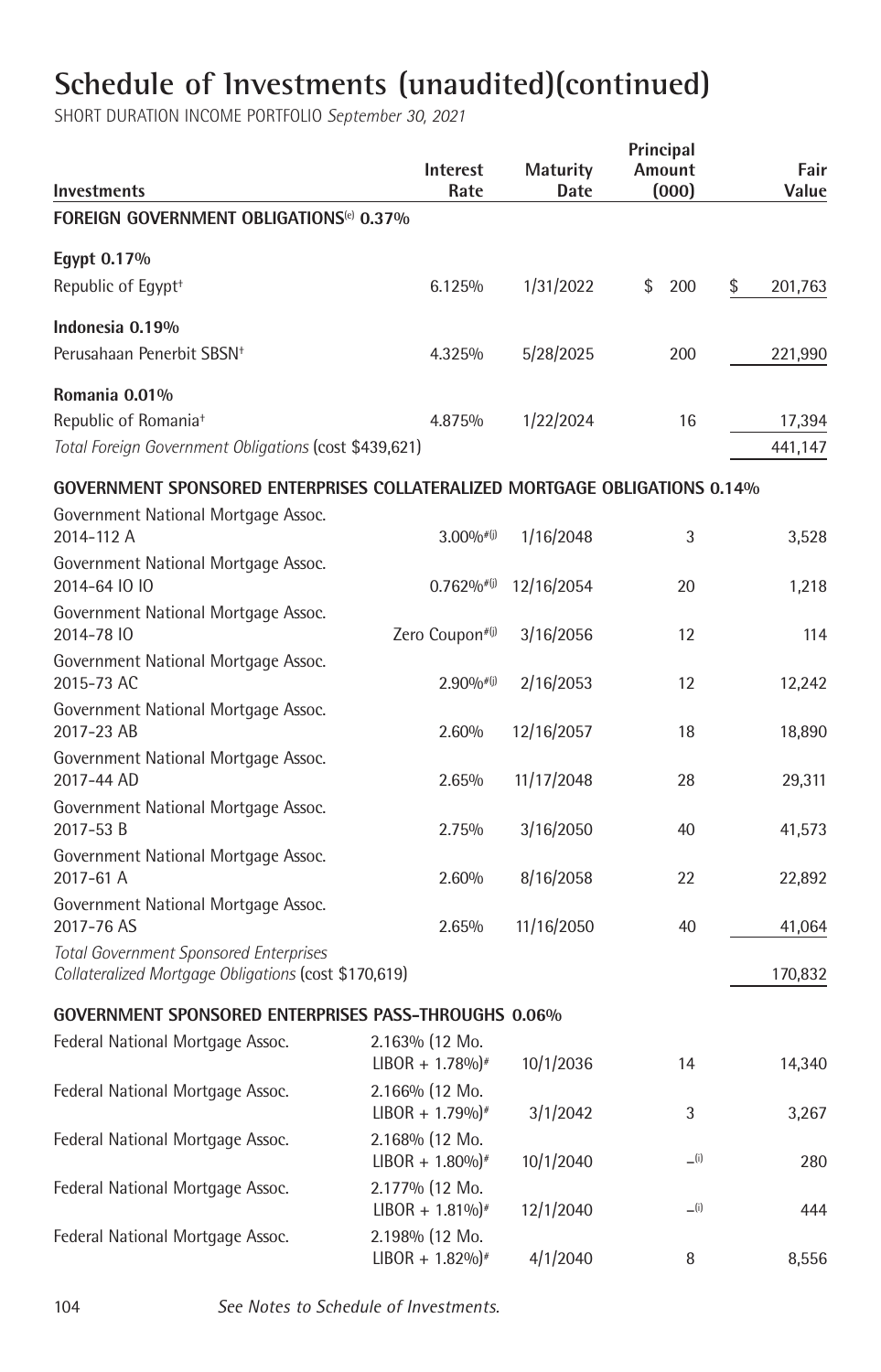| Investments                                                          | Interest<br>Rate                                | <b>Maturity</b><br>Date | Principal<br>Amount<br>(000) | Fair<br>Value |
|----------------------------------------------------------------------|-------------------------------------------------|-------------------------|------------------------------|---------------|
| <b>GOVERNMENT SPONSORED ENTERPRISES PASS-THROUGHS (continued)</b>    |                                                 |                         |                              |               |
| Federal National Mortgage Assoc.                                     | 2.233% (12 Mo.<br>$LIBOR + 1.80\%$ <sup>#</sup> | 12/1/2040               | \$<br>$\mathbf{1}$           | \$<br>916     |
| Federal National Mortgage Assoc.                                     | 2.631% (12 Mo.<br>$LIBOR + 1.82\%$ <sup>#</sup> | 1/1/2042                | 14                           | 14,948        |
| Federal National Mortgage Assoc.                                     | 2.711% (12 Mo.<br>$LIBOR + 1.60\%$ <sup>#</sup> | 12/1/2045               | 3                            | 3,031         |
| Federal National Mortgage Assoc.                                     | 2.728% (12 Mo.<br>$LIBOR + 1.60\%$ <sup>*</sup> | 12/1/2045               | 10                           | 11,005        |
| Federal National Mortgage Assoc.                                     | 2.772% (12 Mo.<br>$LIBOR + 1.60\%$ <sup>*</sup> | 10/1/2045               | 3                            | 2,916         |
| Federal National Mortgage Assoc.                                     | 2.933% (12 Mo.<br>$LIBOR + 1.72\%$ <sup>#</sup> | 6/1/2042                | 4                            | 4,367         |
| Freddie Mac Non Gold Pool                                            | 2.142% (12 Mo.<br>$LIBOR + 1.80\%$ <sup>#</sup> | 6/1/2041                | 5                            | 5,189         |
| Freddie Mac Non Gold Pool                                            | 2.17% (12 Mo.<br>$LIBOR + 1.84\%$ <sup>#</sup>  | 6/1/2042                | 2                            | 2,391         |
| Freddie Mac Non Gold Pool                                            | 2.328% (12 Mo.<br>$LIBOR + 1.90\%$ <sup>#</sup> | 12/1/2040               | 5                            | 5,012         |
| Total Government Sponsored Enterprises Pass-Throughs (cost \$75,673) |                                                 |                         |                              | 76,662        |
| <b>MUNICIPAL BONDS 0.07%</b>                                         |                                                 |                         |                              |               |
| <b>Miscellaneous</b>                                                 |                                                 |                         |                              |               |
| New York Transportation Development Corp.                            | 1.36%                                           | 12/1/2021               | 20                           | 20,030        |
| New York Transportation Development Corp.                            | 1.61%                                           | 12/1/2022               | 20                           | 20,235        |
| State of Illinois                                                    | 4.95%                                           | 6/1/2023                | 42                           | 44,065        |
| Total Municipal Bonds (cost \$82,390)                                |                                                 |                         |                              | 84,330        |
| NON-AGENCY COMMERCIAL MORTGAGE-BACKED SECURITIES 17.53%              |                                                 |                         |                              |               |
| Angel Oak Mortgage Trust 2020-1 A1 <sup>+</sup>                      | $2.466\%$ <sup>#(j)</sup>                       | 12/25/2059              | 25                           | 25,354        |
| Angel Oak Mortgage Trust 2020-6 A1 <sup>+</sup>                      | $1.261\%$ <sup>#(j)</sup>                       | 5/25/2065               | 38                           | 37,684        |
| Angel Oak Mortgage Trust 2021-4 A1 <sup>+</sup>                      | $1.035\%$ <sup>#(j)</sup>                       | 1/20/2065               | 143                          | 142,422       |
| AOA Mortgage Trust 2015-1177 A <sup>+</sup>                          | 2.957%                                          | 12/13/2029              | 100                          | 99,999        |
| Atrium Hotel Portfolio                                               |                                                 |                         |                              |               |
| Trust 2017-ATRM A <sup>+</sup>                                       | 1.014% (1 Mo.<br>$LIBOR + .93\%$ <sup>*</sup>   | 12/15/2036              | 100                          | 100,144       |
| Atrium Hotel Portfolio                                               |                                                 |                         |                              |               |
| Trust 2018-ATRM B <sup>+</sup>                                       | 1.514% (1 Mo.<br>$LIBOR + 1.43\%$ <sup>*</sup>  | 6/15/2035               | 100                          | 100,095       |
| Atrium Hotel Portfolio                                               |                                                 |                         |                              |               |
| Trust 2018-ATRM C <sup>+</sup>                                       | 1.734% (1 Mo.<br>$LIBOR + 1.65\%$ <sup>*</sup>  | 6/15/2035               | 100                          | 100,076       |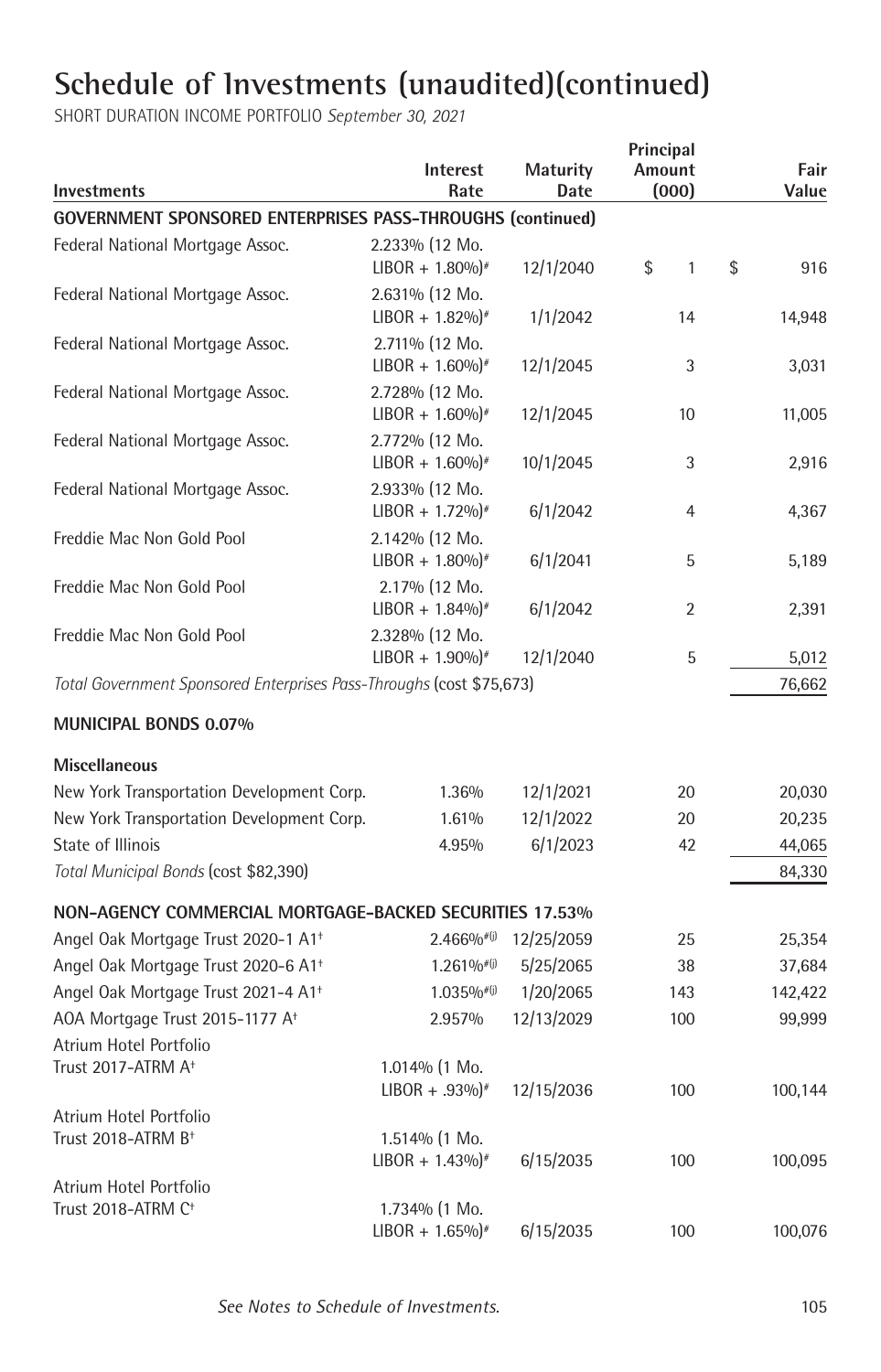| Investments                                                       | <b>Interest</b><br>Rate                        | <b>Maturity</b><br>Date | Principal<br>Amount<br>(000) | Fair<br>Value          |
|-------------------------------------------------------------------|------------------------------------------------|-------------------------|------------------------------|------------------------|
| NON-AGENCY COMMERCIAL MORTGAGE-BACKED SECURITIES (continued)      |                                                |                         |                              |                        |
| Bayview MSR Opportunity Master Fund                               |                                                |                         |                              |                        |
| Trust 2021-INV4 A11 <sup>+</sup>                                  | 0.90% (1 Mo. SOFR + .85%) <sup>*</sup>         | 10/25/2051              | 430                          | 433,261 <sup>(b)</sup> |
| BBCMS Mortgage Trust 2018-TALL A <sup>+</sup>                     | 0.806% (1 Mo.                                  |                         |                              |                        |
|                                                                   | $LIBOR + .72\%$                                | 3/15/2037               | 200                          | 199,599                |
| BBCMS Trust 2018-BXH A <sup>+</sup>                               | 1.084% (1 Mo.                                  |                         |                              |                        |
|                                                                   | $LIBOR + 1.00\%$ <sup>#</sup>                  | 10/15/2037              | 67                           | 67,143                 |
| <b>BB-UBS Trust A<sup>+</sup></b>                                 | 2.892%                                         | 6/5/2030                | 84                           | 83,751                 |
| BB-UBS Trust 2012-TFT B <sup>+</sup>                              | $3.678\%$ <sup>#(j)</sup>                      | 6/5/2030                | 100                          | 92,890                 |
| BB-UBS Trust 2012-TFT C <sup>+</sup>                              | 3.678%#(j)                                     | 6/5/2030                | 100                          | 82,237                 |
| Benchmark 2019-B12 Mortgage Trust TCA <sup>+</sup>                | $3.555\%$ <sup>#(j)</sup>                      | 8/15/2052               | 203                          | 207,219                |
| Benchmark 2019-B12 Mortgage Trust TCB <sup>+</sup>                | $3.555\%$ <sup>#(j)</sup>                      | 8/15/2052               | 225                          | 225,817                |
| BX 2021-MFM1 A <sup>+</sup>                                       | $0.784%$ (1 Mo.                                |                         |                              |                        |
|                                                                   | $LIBOR + .70\%$ <sup>*</sup>                   | 1/15/2034               | 20                           | 20,036                 |
| BX Commercial Mortgage Trust 2019-XL A <sup>+</sup>               | 1.004% (1 Mo.                                  |                         |                              |                        |
|                                                                   | $LIBOR + .92\%$ <sup>*</sup>                   | 10/15/2036              | 177                          | 177,247                |
| BX Commercial Mortgage Trust 2019-XL C <sup>+</sup>               | 1.334% (1 Mo.                                  |                         |                              |                        |
|                                                                   | $LIBOR + 1.25\%$ <sup>*</sup>                  | 10/15/2036              | 88                           | 88,524                 |
| BX Commercial Mortgage Trust 2019-XL D <sup>+</sup>               | 1.534% (1 Mo.<br>$LIBOR + 1.45\%$ <sup>*</sup> | 10/15/2036              | 521                          | 522,477                |
| BX Commercial Mortgage Trust 2019-XL E <sup>+</sup>               | 1.884% (1 Mo.                                  |                         |                              |                        |
|                                                                   | $LIBOR + 1.80\%$ <sup>*</sup>                  | 10/15/2036              | 88                           | 88,569                 |
| BX Trust 2017-SLCT D <sup>+</sup>                                 | 2.134% (1 Mo.                                  |                         |                              |                        |
|                                                                   | $LIBOR + 2.05\%$ <sup>*</sup>                  | 7/15/2034               | 33                           | 33,017                 |
| BXHPP Trust 2021-FILM A <sup>+</sup>                              | $0.734%$ (1 Mo.                                |                         |                              |                        |
|                                                                   | $LIBOR + .65\%$                                | 8/15/2036               | 280                          | 280,516                |
| BXHPP Trust 2021-FILM B <sup>+</sup>                              | 0.984% (1 Mo.                                  |                         |                              |                        |
|                                                                   | $LIBOR + .90\%$                                | 8/15/2036               | 290                          | 290,709                |
| BXP Trust 2017-CQHP A <sup>+</sup>                                | 0.934% (1 Mo.                                  |                         |                              |                        |
|                                                                   | $LIBOR + .85\%$                                | 11/15/2034              | 43                           | 42,697                 |
| <b>CFCRE Commercial Mortgage</b>                                  |                                                |                         |                              |                        |
| Trust 2016-C6 XA IO XA                                            | $1.242\%$ <sup>#(j)</sup>                      | 11/10/2049              | 181                          | 8,435                  |
| <b>CFCRE Commercial Mortgage</b>                                  |                                                |                         |                              |                        |
| Trust 2016-C7 XA IO XA                                            | $0.834%$ <sup>#(j)</sup>                       | 12/10/2054              | 183                          | 5,789                  |
| <b>CFCRE Commercial Mortgage</b><br>Trust 2018-TAN A <sup>+</sup> |                                                |                         |                              |                        |
|                                                                   | 4.236%                                         | 2/15/2033               | 134                          | 138,440                |
| CHT 2017-COSMO Mortgage Trust A <sup>+</sup>                      | 1.014% (1 Mo.<br>$LIBOR + .93\%$ <sup>*</sup>  | 11/15/2036              | 660                          | 661,307                |
| Citigroup Commercial Mortgage                                     |                                                |                         |                              |                        |
| Trust 2012-GC8 A4                                                 | 3.024%                                         | 9/10/2045               | 212                          | 214,256                |
| Citigroup Commercial Mortgage                                     |                                                |                         |                              |                        |
| Trust 2013-375P A IO XA                                           | $0.481\%$ <sup>#(j)</sup>                      | 6/10/2048               | 918                          | 11,262                 |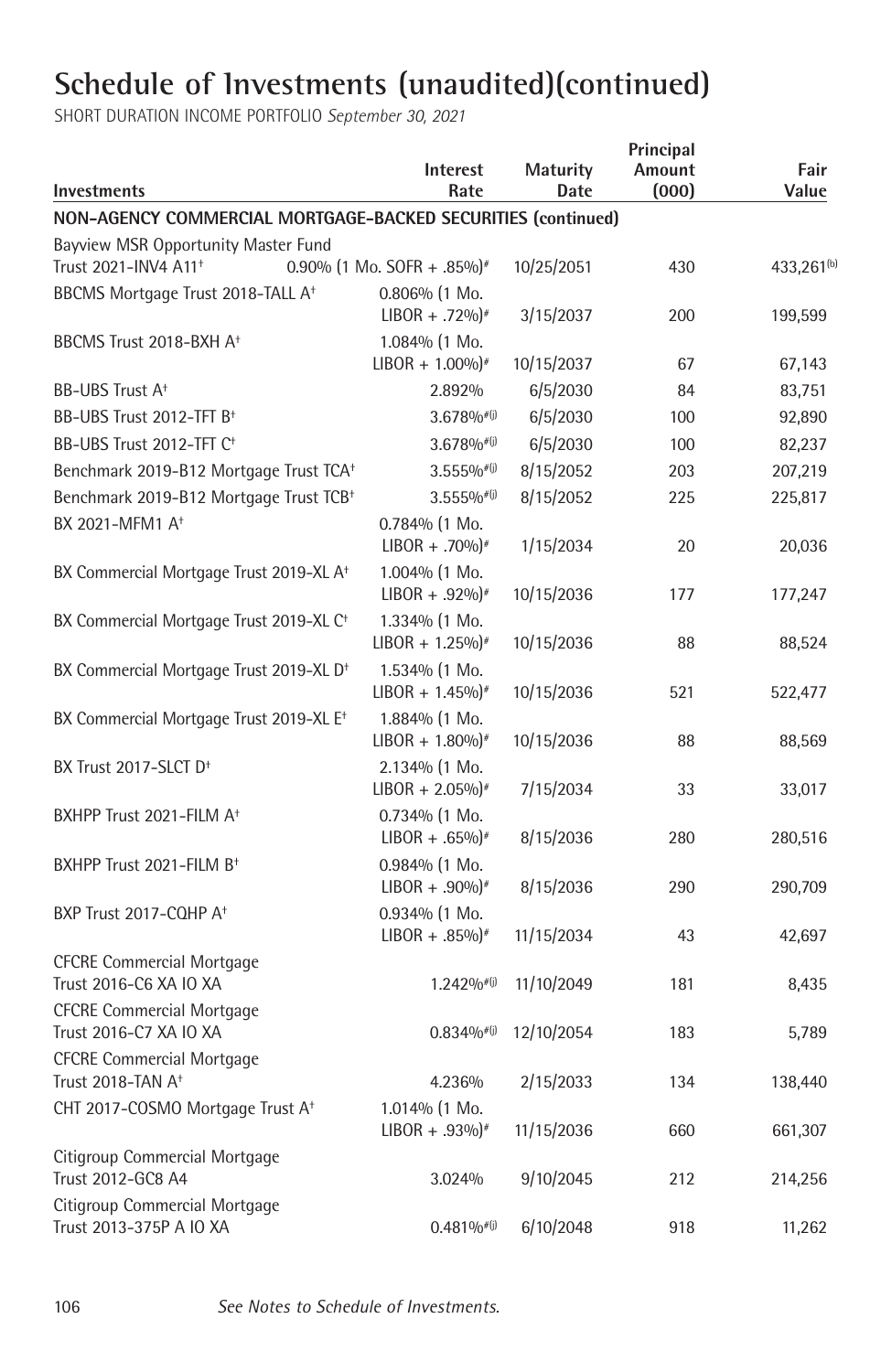| Investments                                                                          | <b>Interest</b><br>Rate                        | <b>Maturity</b><br>Date | Principal<br>Amount<br>(000) | Fair<br>Value |
|--------------------------------------------------------------------------------------|------------------------------------------------|-------------------------|------------------------------|---------------|
| NON-AGENCY COMMERCIAL MORTGAGE-BACKED SECURITIES (continued)                         |                                                |                         |                              |               |
| Citigroup Commercial Mortgage                                                        |                                                |                         |                              |               |
| <b>Trust 2015-GC27 AAB</b>                                                           | 2.944%                                         | 2/10/2048               | \$<br>$\overline{7}$         | \$<br>6,724   |
| COMM 2013-CCRE12 Mortgage Trust A3                                                   | 3.765%                                         | 10/10/2046              | 45                           | 46,699        |
| COMM 2014-CCRE19 Mortgage Trust A4                                                   | 3.532%                                         | 8/10/2047               | 23                           | 24,872        |
| COMM 2014-LC15 Mortgage Trust A3                                                     | 3.727%                                         | 4/10/2047               | 56                           | 59,528        |
| COMM 2014-UBS5 Mortgage Trust XB1 <sup>+</sup>                                       | $0.256\%$ #(j)                                 | 9/10/2047               | 2,000                        | 7,926         |
| COMM 2015-PC1 Mortgage Trust XA <sup>+</sup>                                         | $0.611\%$ <sup>#(j)</sup>                      | 7/10/2050               | 75                           | 908           |
| COMM Mortgage Trust 2015-LC21 A4                                                     | 3.708%                                         | 7/10/2048               | 35                           | 38,046        |
| Commercial Mortgage Pass-Through<br>Certificates 2012-CR3 B <sup>+</sup>             | 3.922%                                         | 10/15/2045              | 200                          | 198,392       |
| Commercial Mortgage Pass-Through<br>Certificates 2012-LTRT A2 <sup>+</sup>           | 3.40%                                          | 10/5/2030               | 100                          | 99,590        |
| Commercial Mortgage Pass-Through<br>Certificates 2013-CR18 A5                        | 3.828%                                         | 7/15/2047               | 170                          | 182,621       |
| Commercial Mortgage Pass-Through<br>Certificates 2013-CR6 A4                         | 3.101%                                         | 3/10/2046               | 10                           | 10,173        |
| Commercial Mortgage Pass-Through<br>Certificates 2013-SFS A1 <sup>+</sup>            | 1.873%                                         | 4/12/2035               | 36                           | 36,079        |
| Commercial Mortgage Pass-Through<br>Certificates 2014 A4                             | 3.819%                                         | 6/10/2047               | 13                           | 13,938        |
| Commercial Mortgage Pass-Through<br>Certificates 2016-GCT C IO XA                    | $1.525\%$ <sup>#(j)</sup>                      | 8/10/2049               | 50                           | 2,692         |
| Commercial Mortgage Pass-Through<br>Certificates 2020-SBX A <sup>+</sup>             | 1.67%                                          | 1/10/2038               | 42                           | 42,512        |
| Credit Suisse Commercial Mortgage<br>Securities Corp. 2017-MOON A <sup>+</sup>       | 3.197%                                         | 7/10/2034               | 60                           | 60,893        |
| Credit Suisse Commercial Mortgage<br>Securities Corp. 2017-MOON C <sup>+</sup>       | $3.303\%$ <sup>#(j)</sup>                      | 7/10/2034               | 109                          | 110,111       |
| Credit Suisse Commercial Mortgage<br>Securities Corp. 2017-MOON X <sup>+</sup>       | $0.09\%$ <sup>#(j)</sup>                       | 7/10/2034               | 28,675                       | 4,273         |
| Credit Suisse Commercial Mortgage<br>Securities Corp. 2019-SKLZ A <sup>+</sup>       | 1.334% (1 Mo.<br>$LIBOR + 1.25\%$ <sup>*</sup> | 1/15/2034               | 10                           | 10,278        |
| Credit Suisse Commercial Mortgage<br>Securities Corp. 2019-SKLZ A IO X1 <sup>+</sup> | $0.686\%$ <sup>#(j)</sup>                      | 9/15/2037               | 978                          | 18,252        |
| Credit Suisse Mortgage Capital<br>Certificates 2020-SPT1 A1 <sup>+</sup>             | 1.616%                                         | 4/25/2065               | 54                           | 53,852        |
| Credit Suisse Mortgage Capital<br>Certificates 2016-C6 XA                            | $2.031\%$ <sup>#(j)</sup>                      | 1/15/2049               | 632                          | 45,410        |
| Credit Suisse Mortgage Capital<br>Certificates 2017-MOON B <sup>+</sup>              | $3.303\%$ <sup>#(j)</sup>                      | 7/10/2034               | 50                           | 50,643        |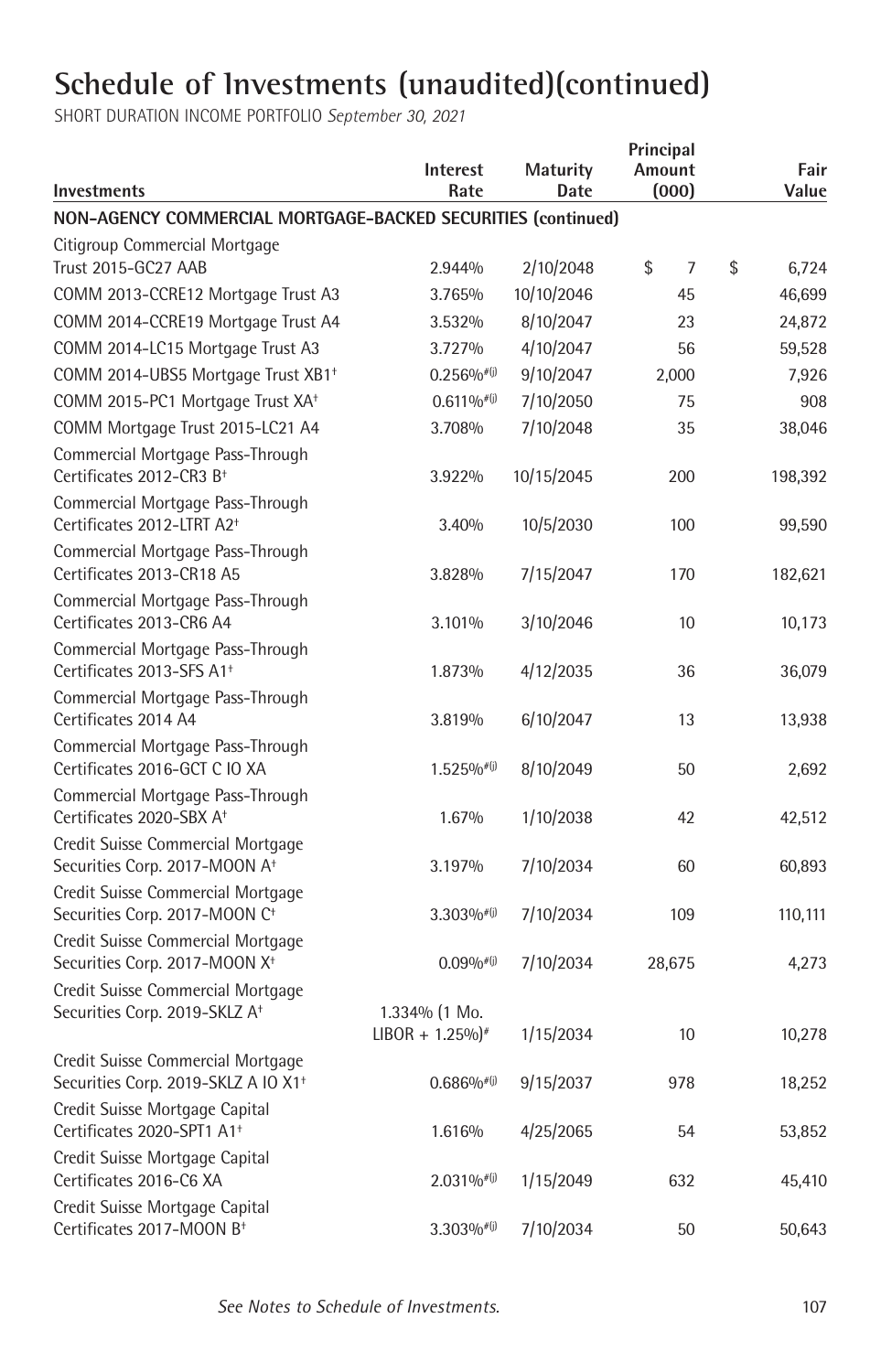| Investments                                                                   | <b>Interest</b><br>Rate                          | <b>Maturity</b><br>Date | Principal<br>Amount<br>(000) | Fair<br>Value          |
|-------------------------------------------------------------------------------|--------------------------------------------------|-------------------------|------------------------------|------------------------|
| NON-AGENCY COMMERCIAL MORTGAGE-BACKED SECURITIES (continued)                  |                                                  |                         |                              |                        |
| Credit Suisse Mortgage Capital                                                |                                                  |                         |                              |                        |
| Certificates 2019-ICE4 A <sup>+</sup>                                         | $1.064\%$ (1 Mo.                                 |                         |                              |                        |
|                                                                               | $LIBOR + .98\%$ <sup>*</sup>                     | 5/15/2036               | \$<br>434                    | \$<br>435,755          |
| Credit Suisse Mortgage Capital                                                |                                                  |                         |                              |                        |
| Certificates 2020-NQM1 A1 <sup>+</sup>                                        | 1.208%                                           | 5/25/2065               | 56                           | 56,303                 |
| Credit Suisse Mortgage Capital<br>Certificates Trust 2017-PFHP A <sup>+</sup> |                                                  |                         |                              |                        |
|                                                                               | $1.034\%$ (1 Mo.<br>$LIBOR + .95\%$ <sup>*</sup> | 12/15/2030              | 50                           | 50,027                 |
| Credit Suisse Mortgage Capital                                                |                                                  |                         |                              |                        |
| Certificates Trust 2021-NQM1 A1 <sup>+</sup>                                  | $0.809\%$ <sup>#(j)</sup>                        | 5/25/2065               | 74                           | 74,327                 |
| Credit Suisse Mortgage Capital                                                |                                                  |                         |                              |                        |
| Certificates Trust 2021-NQM3 A1 <sup>+</sup>                                  | $1.015\%$ <sup>#(j)</sup>                        | 4/25/2066               | 89                           | 88,943                 |
| <b>CSAIL Commercial Mortgage</b>                                              |                                                  |                         |                              |                        |
| Trust 2015-C4 A2 IO XA                                                        | $1.584%$ <sup>#(j)</sup>                         | 8/10/2049               | 189                          | 11,092                 |
| CSMC 2020-AFC1 Trust A1 <sup>+</sup>                                          | $2.240/n^{(0)}$                                  | 2/25/2050               | 67                           | 67,418                 |
| CSMC 2021-ADV A <sup>+</sup>                                                  | 1.484% (1 Mo.                                    |                         |                              |                        |
|                                                                               | $LIBOR + 1.40\%$ <sup>*</sup>                    | 7/15/2038               | 100                          | 100,188                |
| CSMC 2021-NQM6 A1 <sup>+</sup>                                                | $1.174\%$                                        | 7/25/2066               | 300                          | 302,188 <sup>(b)</sup> |
| CSMC 2021-NQM6 A2 <sup>+</sup>                                                | 1.379%#                                          | 7/25/2066               | 200                          | 201,459                |
| DBWF Mortgage Trust 2018-GLKS A <sup>+</sup>                                  | 1.117% (1 Mo.                                    |                         |                              |                        |
|                                                                               | $LIBOR + 1.03\%$ <sup>*</sup>                    | 12/19/2030              | 100                          | 100,277                |
| DBWF Mortgage Trust 2015-LCM A1 <sup>+</sup>                                  | 2.998%                                           | 6/10/2034               | 12                           | 12,205                 |
| DBWF Mortgage Trust 2016-85T XA IO XA <sup>+</sup>                            | $0.116\%$ <sup>#(j)</sup>                        | 12/10/2036              | 3,140                        | 7,976                  |
| DBWF Mortgage Trust 2018-AMXP A <sup>+</sup>                                  | 3.873%#(j)                                       | 5/5/2035                | 325                          | 326,143                |
| DBWF Mortgage Trust 2018-AMXP B <sup>+</sup>                                  | $4.122\%$ <sup>#(j)</sup>                        | 5/5/2035                | 100                          | 100,525                |
| DBWF Mortgage Trust 2018-AMXP C <sup>+</sup>                                  | $3.956\%$ <sup>#(j)</sup>                        | 5/5/2035                | 100                          | 100,327                |
| DBWF Mortgage Trust 2018-GLKS C <sup>+</sup>                                  | 1.837% (1 Mo.                                    |                         |                              |                        |
|                                                                               | $LIBOR + 1.75\%$ <sup>*</sup>                    | 12/19/2030              | 100                          | 100,012                |
| Deephaven Residential Mortgage<br>Trust 2021-3 A1 <sup>+</sup>                | $1.194\%$ <sup>#(j)</sup>                        | 8/25/2066               | 300                          | 302,225 <sup>(b)</sup> |
| Deephaven Residential Mortgage                                                |                                                  |                         |                              |                        |
| Trust 2020-1 A1 <sup>+</sup>                                                  | $2.339\%$ <sup>#(j)</sup>                        | 1/25/2060               | 43                           | 43,057                 |
| Fontainebleau Miami Beach                                                     |                                                  |                         |                              |                        |
| Trust 2019-FBLU A <sup>+</sup>                                                | 3.144%                                           | 12/10/2036              | 100                          | 104,773                |
| Fontainebleau Miami Beach                                                     |                                                  |                         |                              |                        |
| Trust 2019-FBLU B <sup>+</sup>                                                | 3.447%                                           | 12/10/2036              | 100                          | 104,836                |
| Freddie Mac STACR REMIC                                                       |                                                  |                         |                              |                        |
| Trust 2021-HQA3 M1 <sup>+</sup>                                               | 0.90% (1 Mo. SOFR + .85%) <sup>#</sup>           | 9/25/2041               | 125                          | 125,086                |
| GCAT Trust 2020-NQM1 A1 <sup>+</sup>                                          | 2.247%                                           | 1/25/2060               | 38                           | 37,856                 |
| Great Wolf Trust 2019-WOLF B <sup>+</sup>                                     | 1.418% (1 Mo.                                    |                         |                              |                        |
|                                                                               | $LIBOR + 1.33\%$ <sup>*</sup>                    | 12/15/2036              | 50                           | 50,005                 |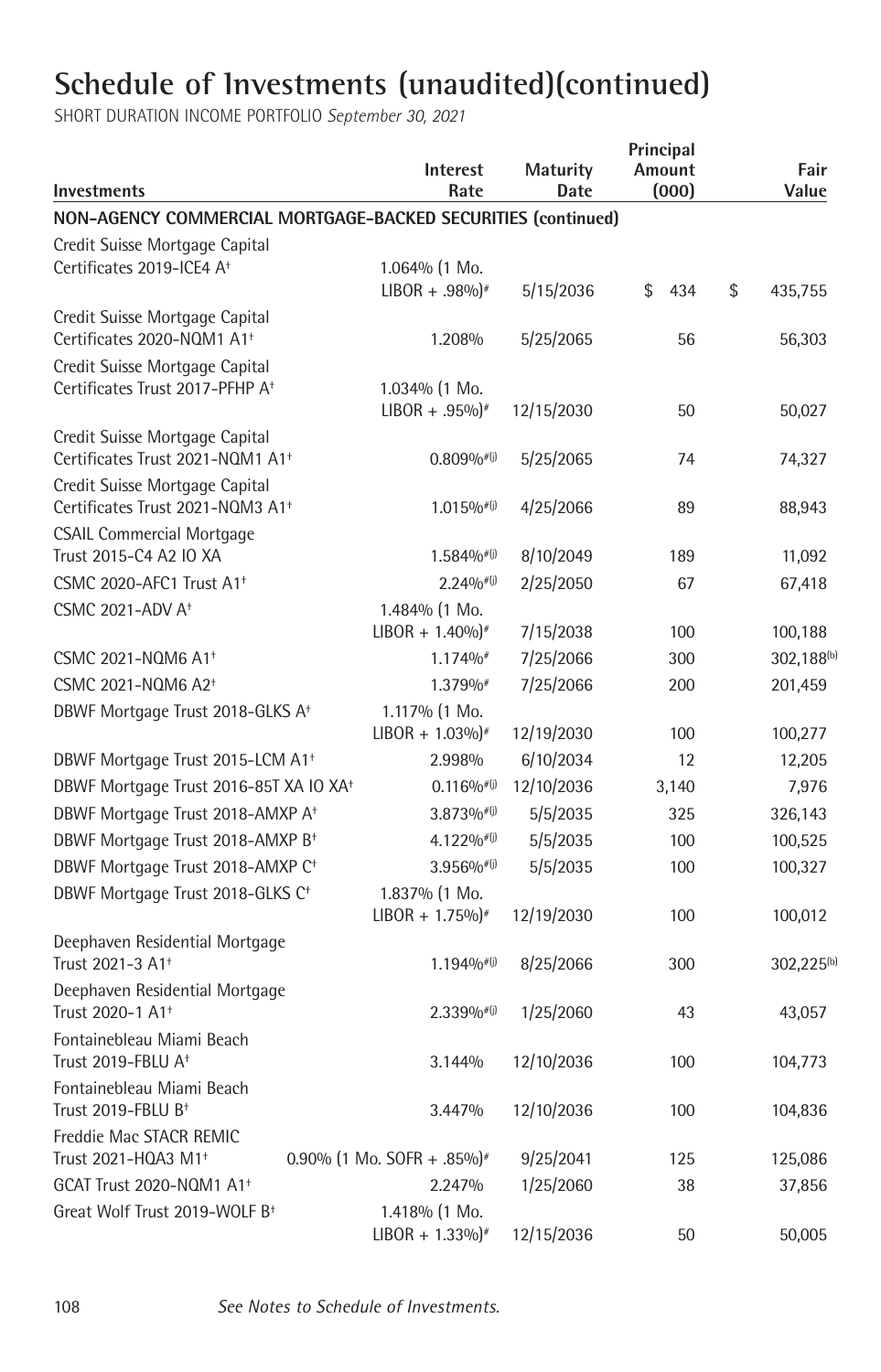| <b>Investments</b>                                             | Interest<br>Rate                                  | <b>Maturity</b><br>Date | Principal<br>Amount<br>(000) | Fair<br>Value         |
|----------------------------------------------------------------|---------------------------------------------------|-------------------------|------------------------------|-----------------------|
| NON-AGENCY COMMERCIAL MORTGAGE-BACKED SECURITIES (continued)   |                                                   |                         |                              |                       |
| Great Wolf Trust 2019-WOLF C <sup>+</sup>                      | 1.717% (1 Mo.                                     |                         |                              |                       |
|                                                                | $LIBOR + 1.63\%$ <sup>#</sup>                     | 12/15/2036              | \$<br>300                    | \$<br>299,506         |
| Great Wolf Trust 2019-WOLF E <sup>+</sup>                      | 2.816% (1 Mo.<br>$LIBOR + 2.73\%$ <sup>*</sup>    | 12/15/2036              | 15                           | 14,755                |
| GS Mortgage Securities Corp<br>Trust 2017-485L XB <sup>+</sup> | $0.244\%$ <sup>#(j)</sup>                         | 2/10/2037               | 1,590                        | 12,243 <sup>(b)</sup> |
| GS Mortgage Securities Corp<br>Trust 2019-BOCA B <sup>+</sup>  | 1.584% (1 Mo.<br>$LIBOR + 1.50\%$ <sup>*</sup>    | 6/15/2038               | 100                          | 100,179               |
| GS Mortgage Securities Corp<br>Trust 2019-SMP B <sup>+</sup>   | 1.584% (1 Mo.<br>$LIBOR + 1.50\%$ <sup>#</sup>    | 8/15/2032               | 500                          | 500,313               |
| GS Mortgage Securities Corp.<br>II 2012-BWTR A <sup>+</sup>    | 2.954%                                            | 11/5/2034               | 214                          | 217,324               |
| GS Mortgage Securities Corp.<br>II 2012-TMSQ A <sup>+</sup>    | 3.007%                                            | 12/10/2030              | 100                          | 101,808               |
| GS Mortgage Securities Corp.<br>II 2021-ROSS A <sup>+</sup>    | 1.234% (1 Mo.<br>$LIBOR + 1.15\%$ <sup>*</sup>    | 5/15/2026               | 100                          | 100,272               |
| GS Mortgage Securities Corp.<br>II 2021-ROSS H <sup>+</sup>    | 5.984% (1 Mo.<br>$LIBOR + 5.90\%$ <sup>*</sup>    | 5/15/2026               | 100                          | 100,882               |
| GS Mortgage Securities Corp.<br>Trust 2018-RIVR At             | $1.034\%$ (1 Mo.<br>$LIBOR + .95\%$ <sup>*</sup>  | 7/15/2035               | 100                          | 99,842                |
| GS Mortgage Securities Corp.<br>Trust 2017-GPTX A <sup>+</sup> | 2.856%                                            | 5/10/2034               | 100                          | 99,809                |
| GS Mortgage Securities Corp.<br>Trust 2017-STAY A <sup>+</sup> | 1.434% (1 Mo.<br>$LIBOR + 1.35\%$ <sup>*</sup>    | 7/15/2032               | 100                          | 100,211               |
| GS Mortgage Securities Corp.<br>Trust 2019-70P A <sup>+</sup>  | $1.084\%$ (1 Mo.<br>$LIBOR + 1.00\%$ <sup>#</sup> | 10/15/2036              | 253                          | 252,859               |
| GS Mortgage Securities Corp.<br>Trust 2019-70P B <sup>+</sup>  | $1.404\%$ (1 Mo.<br>$LIBOR + 1.32\%$ <sup>*</sup> | 10/15/2036              | 56                           | 55,467                |
| GS Mortgage Securities Trust 2011-GC5 B <sup>+</sup>           | 5.303%#(i)                                        | 8/10/2044               | 107                          | 107,276               |
| GS Mortgage Securities Trust 2012-GC6 XA <sup>+</sup>          | $1.717\%$ <sup>#(j)</sup>                         | 1/10/2045               | 33                           | 1                     |
| GS Mortgage Securities Trust 2012-GCJ7 B                       | 4.74%                                             | 5/10/2045               | 20                           | 20,371                |
| GS Mortgage Securities Trust 2013-G1 A2 <sup>+</sup>           | $3.557\%$ <sup>#(j)</sup>                         | 4/10/2031               | 100                          | 100,063               |
| GS Mortgage Securities Trust 2013-GCJ14 A5                     | 4.243%                                            | 8/10/2046               | 100                          | 105,785               |
| GS Mortgage Securities Trust 2014-GC18 A4                      | 4.074%                                            | 1/10/2047               | 151                          | 160,660               |
| GS Mortgage Securities Trust 2015-GS1 XB                       | $0.328\%$ #(j)                                    | 11/10/2048              | 1,082                        | 9,587                 |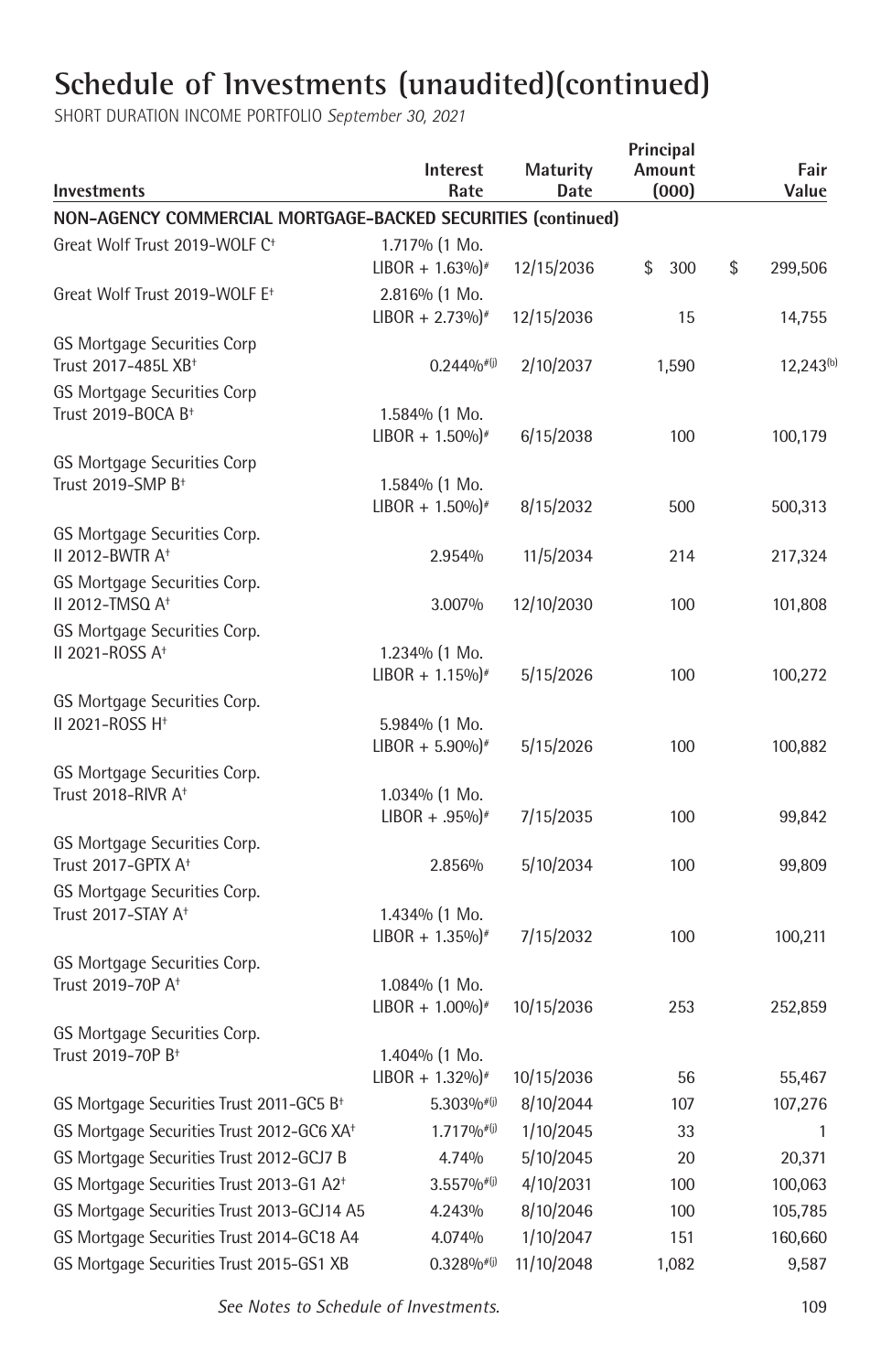| <b>Interest</b><br>Rate                | <b>Maturity</b><br>Date                                                                         | Principal<br>Amount<br>(000)                                             |                                                                                            | Fair<br>Value          |
|----------------------------------------|-------------------------------------------------------------------------------------------------|--------------------------------------------------------------------------|--------------------------------------------------------------------------------------------|------------------------|
|                                        |                                                                                                 |                                                                          |                                                                                            |                        |
| 1.534% (1 Mo.                          |                                                                                                 |                                                                          |                                                                                            |                        |
| $LIBOR + 1.45\%$ <sup>*</sup>          | 5/15/2038                                                                                       | \$<br>100                                                                | \$                                                                                         | 100,172                |
| 3.062%                                 | 7/5/2031                                                                                        | 100                                                                      |                                                                                            | 100,329                |
| 3.343%                                 | 7/5/2031                                                                                        | 100                                                                      |                                                                                            | 97,721                 |
| 3.787%                                 | 7/5/2031                                                                                        | 100                                                                      |                                                                                            | 97,883                 |
| 4.723%                                 | 7/5/2031                                                                                        | 100                                                                      |                                                                                            | 98,323                 |
| 1.25% (1 Mo.                           |                                                                                                 |                                                                          |                                                                                            |                        |
| $LIBOR + 1.15\%$ <sup>*</sup>          | 10/15/2036                                                                                      | 100                                                                      |                                                                                            | 100,100                |
| 4.666%                                 | 8/5/2034                                                                                        | 179                                                                      |                                                                                            | 158,109                |
| 3.914%                                 | 8/5/2034                                                                                        | 100                                                                      |                                                                                            | 92,866                 |
| $1.417\%$ <sup>#(j)</sup>              | 8/5/2034                                                                                        | 1,000                                                                    |                                                                                            | 8,610                  |
|                                        |                                                                                                 |                                                                          |                                                                                            |                        |
| 0.90% (1 Mo. SOFR + .85%) <sup>*</sup> | 10/25/2051                                                                                      | 300                                                                      |                                                                                            | 302,291 <sup>(b)</sup> |
| 2.068%                                 |                                                                                                 |                                                                          |                                                                                            | 9,263                  |
| 3.279%#(i)                             |                                                                                                 | 27                                                                       |                                                                                            | 28,039                 |
|                                        |                                                                                                 |                                                                          |                                                                                            | 81,030                 |
|                                        |                                                                                                 |                                                                          |                                                                                            |                        |
| 1.101%#(j)                             | 1/15/2048                                                                                       | 701                                                                      |                                                                                            | 17,781                 |
| $0.644\%$ <sup>#(j)</sup>              | 7/15/2048                                                                                       | 817                                                                      |                                                                                            | 13,586                 |
|                                        |                                                                                                 |                                                                          |                                                                                            |                        |
|                                        |                                                                                                 |                                                                          |                                                                                            |                        |
|                                        |                                                                                                 |                                                                          |                                                                                            | 43,658                 |
| $4.819\%$ <sup>#(j)</sup>              | 5/15/2045                                                                                       | 11                                                                       |                                                                                            | 11,184                 |
|                                        |                                                                                                 |                                                                          |                                                                                            |                        |
| 3.905%                                 | 5/5/2030                                                                                        | 172                                                                      |                                                                                            | 148,405                |
| 3.429%                                 | 6/10/2027                                                                                       | 200                                                                      |                                                                                            | 116,500                |
|                                        |                                                                                                 |                                                                          |                                                                                            |                        |
| $0.808\%$ <sup>#(j)</sup>              | 12/15/2049                                                                                      | 884                                                                      |                                                                                            | 19,509                 |
| 2.798%                                 | 10/5/2031                                                                                       | 225                                                                      |                                                                                            | 224,953                |
| $0.791\%$ <sup>#(j)</sup>              | 10/5/2031                                                                                       | 1,000                                                                    |                                                                                            | 690                    |
|                                        |                                                                                                 |                                                                          |                                                                                            | 43,225                 |
|                                        |                                                                                                 |                                                                          |                                                                                            |                        |
|                                        |                                                                                                 |                                                                          |                                                                                            | 67,499                 |
| 3.795%                                 | 6/5/2032                                                                                        | 27                                                                       |                                                                                            | 27,013                 |
|                                        | 3.997%<br>1.283% (1 Mo.<br>$LIBOR + 1.20\%$ <sup>*</sup><br>$1.187\%$ <sup>#(j)</sup><br>3.392% | 5/15/2048<br>5/15/2048<br>4/15/2047<br>7/5/2033<br>9/15/2050<br>6/5/2032 | NON-AGENCY COMMERCIAL MORTGAGE-BACKED SECURITIES (continued)<br>9<br>76<br>44<br>969<br>67 |                        |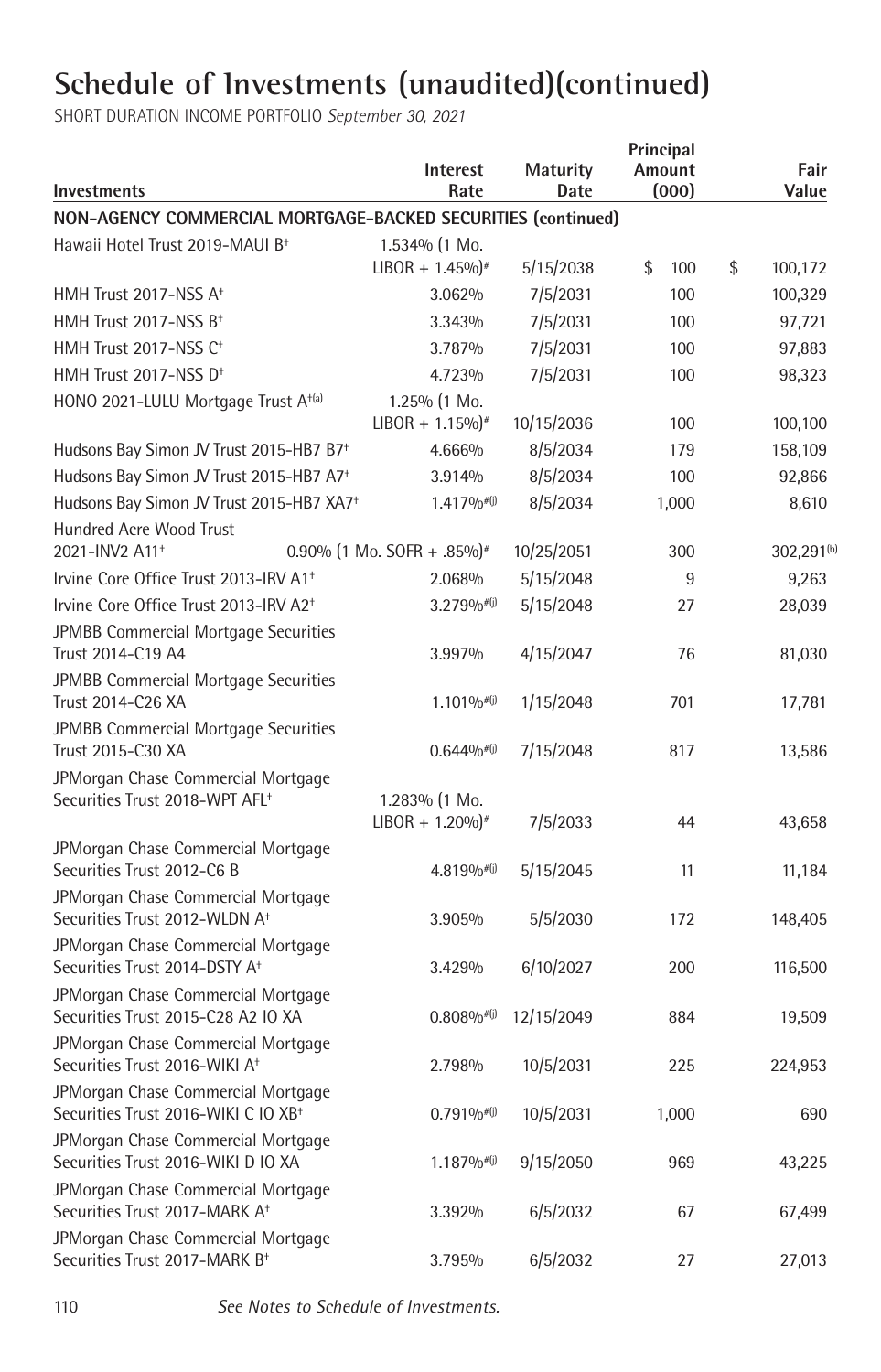| <b>Investments</b>                                                               | <b>Interest</b><br>Rate                         | <b>Maturity</b><br>Date | Principal<br>Amount<br>(000) | Fair<br>Value |
|----------------------------------------------------------------------------------|-------------------------------------------------|-------------------------|------------------------------|---------------|
| NON-AGENCY COMMERCIAL MORTGAGE-BACKED SECURITIES (continued)                     |                                                 |                         |                              |               |
| JPMorgan Chase Commercial Mortgage<br>Securities Trust 2017-MARK C <sup>+</sup>  | 4.171%#(i)                                      | 6/5/2032                | \$<br>20                     | \$<br>19,869  |
| JPMorgan Chase Commercial Mortgage<br>Securities Trust 2018-BCON A <sup>+</sup>  | 3.735%                                          | 1/5/2031                | 243                          | 250,821       |
| JPMorgan Chase Commercial Mortgage<br>Securities Trust 2018-LAQ B <sup>+</sup>   | 1.384% (1 Mo.<br>$LIBOR + 1.30\%$ <sup>*</sup>  | 6/15/2032               | 54                           | 54,464        |
| JPMorgan Chase Commercial Mortgage<br>Securities Trust 2018-LAQ C <sup>+</sup>   | 1.684% (1 Mo.<br>$LIBOR + 1.60\%$ <sup>*</sup>  | 6/15/2032               | 42                           | 41,655        |
| JPMorgan Chase Commercial Mortgage<br>Securities Trust 2018-LAQ XCP+             | Zero Coupon#(j)                                 | 6/15/2032               | 13,928                       | 139           |
| JPMorgan Chase Commercial Mortgage<br>Securities Trust 2018-PTC A <sup>+</sup>   | 1.534% (1 Mo.<br>$LIBOR + 1.45\%$ <sup>*</sup>  | 4/15/2031               | 90                           | 88,934        |
| JPMorgan Chase Commercial Mortgage<br>Securities Trust 2018-PTC B <sup>+</sup>   | 2.234% (1 Mo.<br>$LIBOR + 2.15\%$ <sup>#</sup>  | 4/15/2031               | 24                           | 23,773        |
| JPMorgan Chase Commercial Mortgage<br>Securities Trust 2018-PTC C <sup>+</sup>   | 2.634% (1 Mo.<br>$LIBOR + 2.55\%$ <sup>*</sup>  | 4/15/2031               | 18                           | 17,857        |
| JPMorgan Chase Commercial Mortgage<br>Securities Trust 2018-WPT CFL <sup>+</sup> | 1.983% (1 Mo.<br>$LIBOR + 1.90\%$ <sup>#</sup>  | 7/5/2033                | 16                           | 16,060        |
| JPMorgan Chase Commercial Mortgage<br>Securities Trust 2019-ICON XA <sup>+</sup> | $1.51\%$ <sup>#(j)</sup>                        | 1/5/2034                | 3,332                        | 86,315        |
| JPMorgan Chase Commercial Mortgage<br>Securities Trust 2020-ACE A <sup>+</sup>   | 3.287%                                          | 1/10/2037               | 240                          | 249,931       |
| JPMorgan Chase Commercial Mortgage<br>Securities Trust 2020-ACE B <sup>+</sup>   | 3.64%                                           | 1/10/2037               | 50                           | 51,370        |
| JPMorgan Chase Commercial Mortgage<br>Securities Trust 2020-ACE XA <sup>+</sup>  | $0.467\%$ <sup>#(j)</sup>                       | 1/10/2037               | 9,369                        | 112,376       |
| KIND Trust 2021-KIND A <sup>+</sup>                                              | 1.034% (1 Mo.<br>$LIBOR + .95\%$                | 8/15/2038               | 160                          | 160,306       |
| KKR Industrial Portfolio Trust 2021-KDIP A <sup>+</sup>                          | $0.634%$ (1 Mo.<br>$LIBOR + .55\%$ <sup>*</sup> | 12/15/2037              | 110                          | 110,199       |
| LoanCore Issuer Ltd. 2019-CRE3 A <sup>+</sup>                                    | 1.134% (1 Mo.<br>$LIBOR + 1.05\%$ <sup>*</sup>  | 4/15/2034               | 89                           | 88,725        |
| LoanCore Issuer Ltd. 2019-CRE3 AS <sup>+</sup>                                   | 1.454% (1 Mo.<br>$LIBOR + 1.37\%$ <sup>*</sup>  | 4/15/2034               | 40                           | 39,612        |
| LSTAR Commercial Mortgage<br>Trust 2016-4 XA IO XA <sup>+</sup>                  | $1.92\%$ <sup>#(j)</sup>                        | 3/10/2049               | 737                          | 29,129        |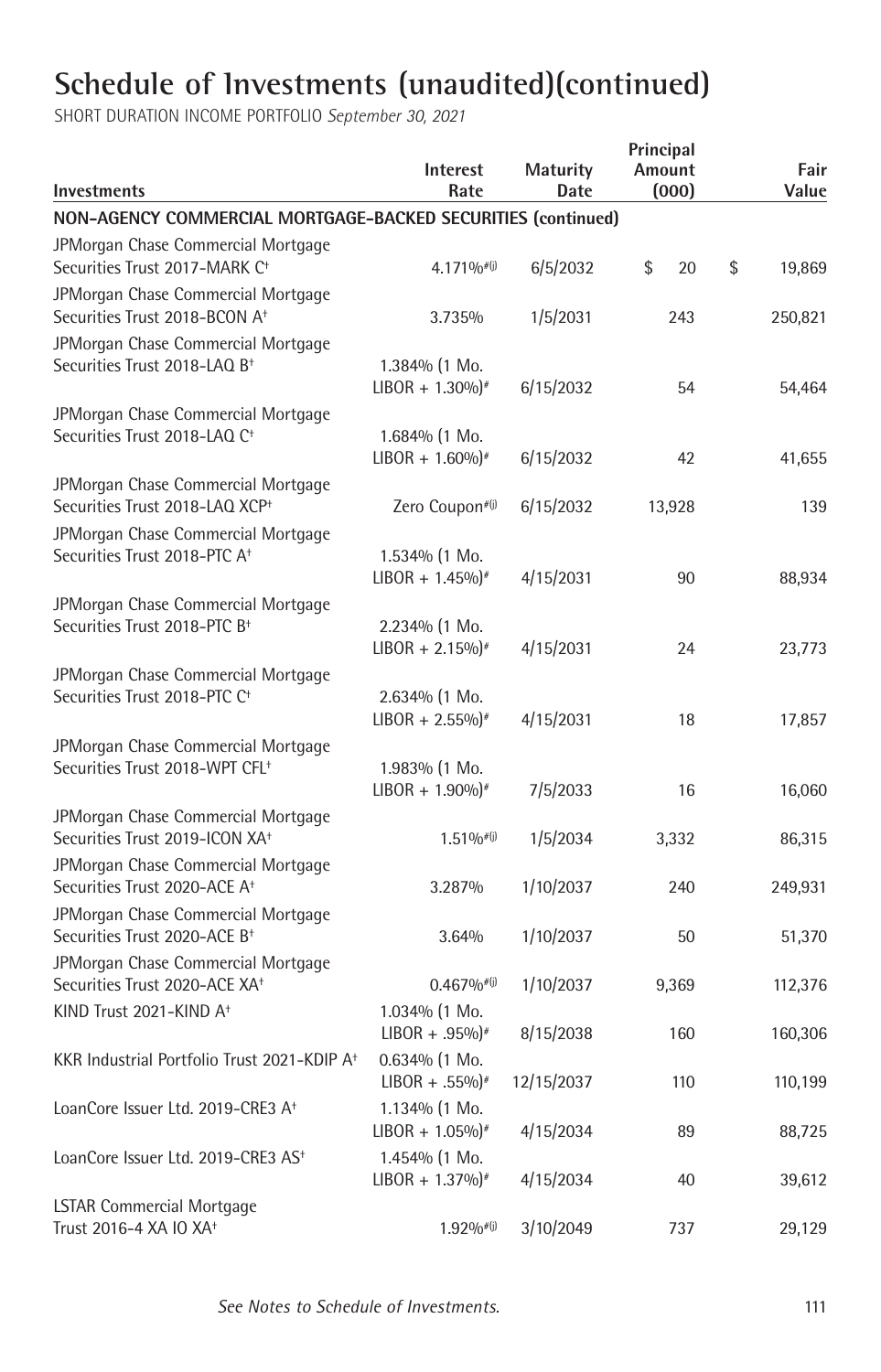| <b>Investments</b>                                                              | <b>Interest</b><br>Rate                        | <b>Maturity</b><br>Date | Principal<br>Amount<br>(000) | Fair<br>Value |     |
|---------------------------------------------------------------------------------|------------------------------------------------|-------------------------|------------------------------|---------------|-----|
| NON-AGENCY COMMERCIAL MORTGAGE-BACKED SECURITIES (continued)                    |                                                |                         |                              |               |     |
| <b>LSTAR Commercial Mortgage</b>                                                |                                                |                         |                              |               |     |
| Trust 2017-5 A2 <sup>+</sup>                                                    | 2.776%                                         | 3/10/2050               | \$<br>58                     | \$<br>57,929  |     |
| <b>LSTAR Commercial Mortgage</b>                                                |                                                |                         |                              |               |     |
| Trust 2017-5 A3 <sup>+</sup>                                                    | 4.50%                                          | 3/10/2050               | 100                          | 103,930       |     |
| Morgan Stanley Bank of America<br>Merrill Lynch Trust 2015-C23 XA               | $0.699\%$ <sup>#(j)</sup>                      | 7/15/2050               | 372                          | 6,757         |     |
| Morgan Stanley Bank of America<br>Merrill Lynch Trust 2012-CKSV A2 <sup>+</sup> | 3.277%                                         | 10/15/2030              | 100                          | 99,607        |     |
| Morgan Stanley Bank of America<br>Merrill Lynch Trust 2013-C11 A4               | $4.297\%$ <sup>#(j)</sup>                      | 8/15/2046               | 139                          | 146,465       |     |
| Morgan Stanley Bank of America<br>Merrill Lynch Trust 2013-C7 A4                | 2.918%                                         | 2/15/2046               | 10                           | 10,227        |     |
| Morgan Stanley Bank of America<br>Merrill Lynch Trust 2013-C7 A4 IO XA          | $1.465\%$ <sup>#(j)</sup>                      | 11/15/2049              | 905                          | 44,869        |     |
| Morgan Stanley Capital Barclays Bank<br>Trust 2016-MART XCP IO XCP <sup>+</sup> | Zero Coupon#(j)                                | 9/13/2031               | 9,863                        |               | (i) |
| Morgan Stanley Capital I<br>Trust 2015-UBS8 ASB                                 | 3.626%                                         | 12/15/2048              | 10                           | 10,422        |     |
| Morgan Stanley Capital I<br>Trust 2016-UB11 XB                                  | $1.054\%$ <sup>#(j)</sup>                      | 8/15/2049               | 1,000                        | 42,498        |     |
| Mortgage Repurchase Agreement<br>Financing Trust Series 2021-1 A1 <sup>+</sup>  | Zero Coupon#(j)                                | 9/10/2022               | 350                          | 350,350       |     |
| MRA Issuance Trust 2021-8 A1Y <sup>+</sup>                                      | 1.236% (1 Mo.<br>$LIBOR + 1.15\%$ <sup>*</sup> | 10/15/2021              | 1,100                        | 1,101,117     |     |
| <b>MSBAM Commercial Mortgage Securities</b>                                     |                                                |                         |                              |               |     |
| Trust 2012-CKSV A1 <sup>+</sup>                                                 | 2.117%                                         | 10/15/2030              | 11                           | 11,338        |     |
| MSCG Trust 2015-ALDR A1 <sup>+</sup>                                            | 2.612%                                         | 6/7/2035                | 10                           | 10,579        |     |
| New Orleans Hotel Trust 2019-HNLA A <sup>+</sup>                                | 1.073% (1 Mo.<br>$LIBOR + .99\%$               | 4/15/2032               | 150                          | 149,766       |     |
| New Residential Mortgage Loan                                                   |                                                |                         |                              |               |     |
| Trust 2020-NQM1 A1 <sup>+</sup>                                                 | $2.464%$ <sup>#(j)</sup>                       | 1/26/2060               | 45                           | 45,290        |     |
| One New York Plaza Trust 2020-1NYP A <sup>+</sup>                               | 1.034% (1 Mo.<br>$LIBOR + .95\%$ <sup>*</sup>  | 1/15/2026               | 215                          | 215,968       |     |
| One New York Plaza Trust 2020-1NYP AJ+                                          | 1.334% (1 Mo.<br>$LIBOR + 1.25\%$ <sup>*</sup> | 1/15/2026               | 120                          | 120,565       |     |
| One New York Plaza Trust 2020-1NYP B <sup>+</sup>                               | 1.584% (1 Mo.<br>$LIBOR + 1.50\%$ <sup>*</sup> | 1/15/2026               | 160                          | 160,883       |     |
| Palisades Center Trust 2016-PLSD A <sup>+</sup>                                 | 2.713%                                         | 4/13/2033               | 10                           | 9,376         |     |
| Palisades Center Trust 2016-PLSD D <sup>+</sup>                                 | 4.737%                                         | 4/13/2033               | 77                           | 36,228        |     |
| PFP 2021-7 Ltd. A <sup>+</sup>                                                  | 0.934% (1 Mo.<br>$LIBOR + .85\%$               | 4/14/2038               | 500                          | 499,175       |     |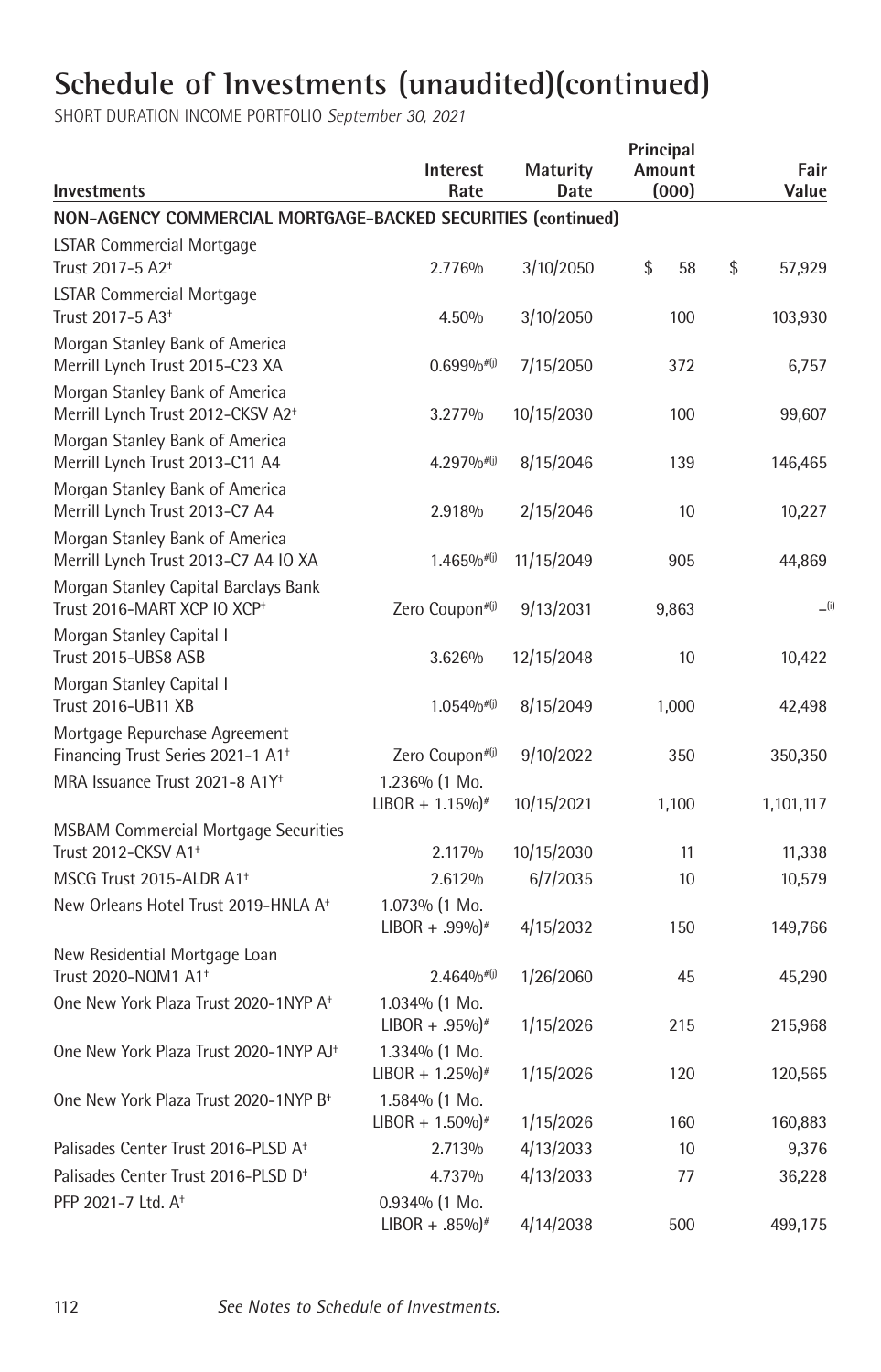| Investments                                                             | <b>Interest</b><br>Rate                        | <b>Maturity</b><br>Date | Principal<br>Amount<br>(000) | Fair<br>Value     |
|-------------------------------------------------------------------------|------------------------------------------------|-------------------------|------------------------------|-------------------|
| NON-AGENCY COMMERCIAL MORTGAGE-BACKED SECURITIES (continued)            |                                                |                         |                              |                   |
| PFP Ltd. 2019-6 A <sup>+</sup>                                          | 1.135% (1 Mo.<br>$LIBOR + 1.05\%$ <sup>*</sup> | 4/14/2037               | \$<br>48                     | \$<br>48,205      |
| RBS Commercial Funding, Inc.<br>Trust 2013-SMV A <sup>+</sup>           | 3.26%                                          | 3/11/2031               | 100                          | 102,088           |
| Ready Capital Mortgage Financing<br>2021-FL6 LLC A <sup>+</sup>         | 1.036% (1 Mo.<br>$LIBOR + .95\%$               | 7/25/2036               | 150                          | 150,253           |
| Ready Captial Mortgage Financing<br>LLC 2019-FL3 A <sup>+</sup>         | 1.086% (1 Mo.<br>$LIBOR + 1.00\%$ <sup>*</sup> | 3/25/2034               | 35                           | 34,533            |
| ReadyCap Commercial Mortgage<br>Trust 2019-6 A <sup>+</sup>             | 2.833%                                         | 10/25/2052              | 69                           | 70,593            |
| ReadyCap Commercial Mortgage<br>Trust 2018-4 A <sup>+</sup>             | 3.39%                                          | 2/27/2051               | 43                           | 44,380            |
| Residential Mortgage Loan Trust 2020-1 A1 <sup>+</sup>                  | $2.376%$ <sup>#(j)</sup>                       | 2/25/2024               | 49                           | 49,022            |
| SFO Commerical Mortgage<br>Trust 2021 555 A <sup>+</sup>                | 1.234% (1 Mo.<br>$LIBOR + 1.15\%$ <sup>*</sup> |                         | 210                          |                   |
| SG Commercial Mortgage Securities<br>Trust 2019-787E X <sup>+</sup>     | $0.456\%$ <sup>#(j)</sup>                      | 5/15/2038<br>2/15/2041  | 4,149                        | 210,902<br>98,269 |
| Shelter Growth CRE Issuer Ltd.<br>2019-FL2 AS <sup>+</sup>              | 1.534% (1 Mo.                                  |                         |                              |                   |
|                                                                         | $LIBOR + 1.45\%$ <sup>*</sup>                  | 5/15/2036               | 35                           | 34,886            |
| Shops at Crystals Trust 2016-CSTL XB <sup>+</sup>                       | $0.328\%$ <sup>#(j)</sup>                      | 7/5/2036                | 1,000                        | 10,200            |
| SLIDE 2018-FUN A <sup>+</sup>                                           | 1.234% (1 Mo.<br>$LIBOR + 1.15\%$ <sup>*</sup> | 6/15/2031               | 65                           | 65,124            |
| SLIDE 2018-FUN B <sup>+</sup>                                           | 1.584% (1 Mo.<br>$LIBOR + 1.50\%$ <sup>#</sup> | 6/15/2031               | 14                           | 13,922            |
| <b>SLIDE 2018-FUN C<sup>+</sup></b>                                     | 1.884% (1 Mo.<br>$LIBOR + 1.80\%$ <sup>*</sup> | 6/15/2031               | 12                           | 12,051            |
| SLIDE 2018-FUN XCP IO XCP+                                              | Zero Coupon#(j)                                | 12/15/2020              | 1,549                        | $15^{(b)}$        |
| Starwood Mortgage Residential<br>Trust 2020-1 A1 <sup>+</sup>           | $2.275\%$ <sup>#(j)</sup>                      | 2/25/2050               | 36                           | 36,344            |
| UBS-BAMLL Trust D <sup>+</sup>                                          | $4.379\%$ <sup>#(j)</sup>                      | 6/10/2030               | 100                          | 63,746            |
| UBS-Barclays Commercial Mortgage<br>Trust 2012-C3 A4 IO XA <sup>+</sup> | $1.04\%$ <sup>#(j)</sup>                       | 3/10/2046               | 705                          | 5,468             |
| Verus Securitization Trust 2020-1 A1 <sup>+</sup>                       | 2.417%                                         | 1/25/2060               | 35                           | 35,344            |
| Verus Securitization Trust 2020-4 A1 <sup>+</sup>                       | 1.502%                                         | 5/25/2065               | 60                           | 60,107            |
| Verus Securitization Trust 2020-5 A1 <sup>+</sup>                       | 1.218%                                         | 5/25/2065               | 64                           | 63,885            |
| Verus Securitization Trust 2021-1 A1 <sup>+</sup>                       | $0.815\%$ <sup>#(j)</sup>                      | 1/25/2066               | 80                           | 79,862            |
| Verus Securitization Trust 2021-3 A1 <sup>+</sup>                       | $1.046%$ <sup>#(j)</sup>                       | 6/25/2066               | 125                          | 125,073           |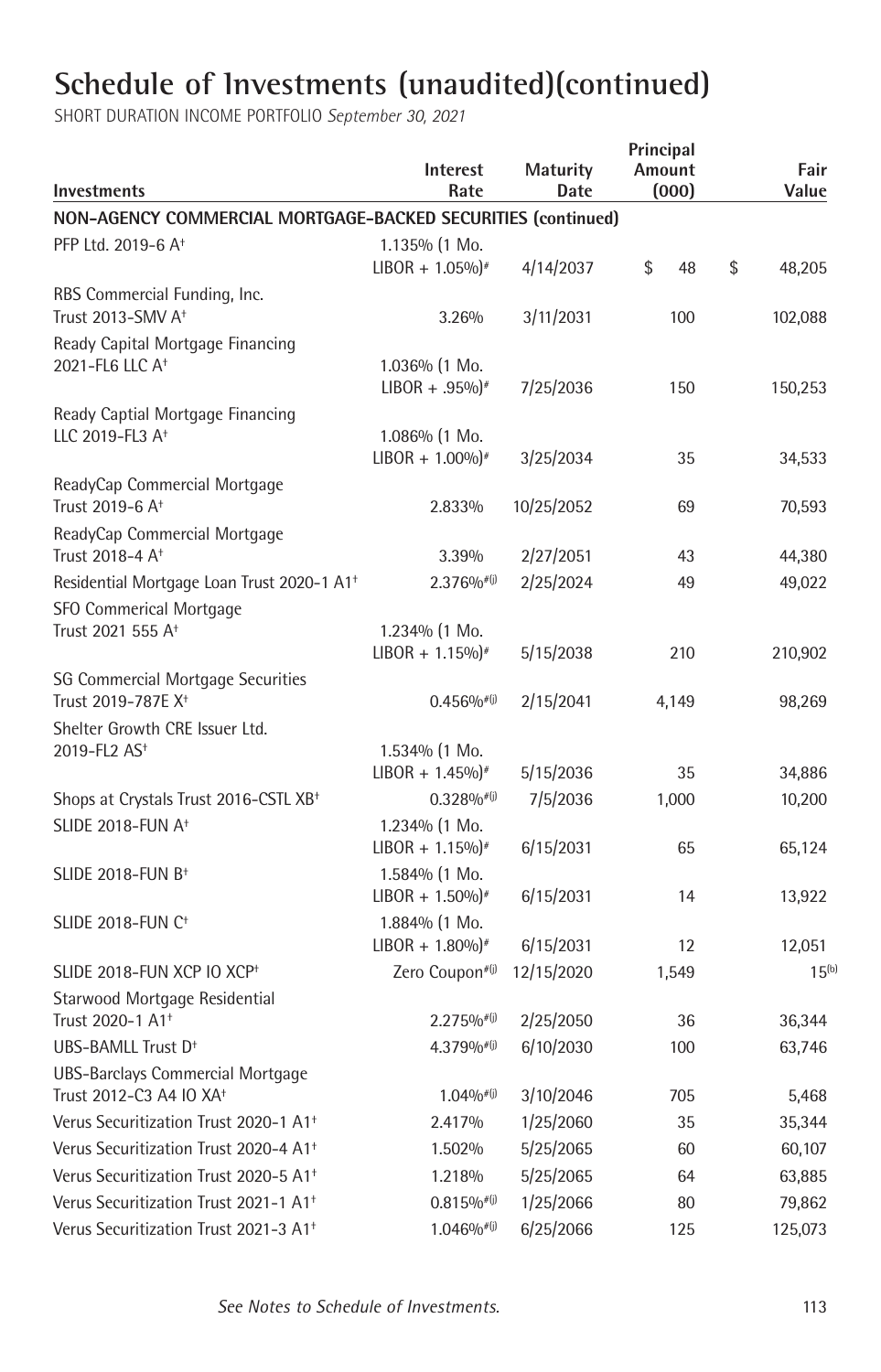|                                                                                    | <b>Interest</b><br>Rate       | <b>Maturity</b><br><b>Date</b> | Principal<br>Amount<br>(000) | Fair<br>Value                     |
|------------------------------------------------------------------------------------|-------------------------------|--------------------------------|------------------------------|-----------------------------------|
| <b>Investments</b><br>NON-AGENCY COMMERCIAL MORTGAGE-BACKED SECURITIES (continued) |                               |                                |                              |                                   |
| Verus Securitization Trust 2021-5 A1 <sup>+</sup>                                  | $1.013\%$ <sup>#(j)</sup>     | 9/25/2066                      | \$<br>200                    | \$<br>199,911                     |
| Verus Securitization Trust 2021-R2 A1 <sup>+</sup>                                 | $0.918\%$ <sup>#(j)</sup>     | 2/25/2064                      | 68                           | 68,054                            |
| Verus Securitization Trust 2021-R3 A1 <sup>+</sup>                                 | $1.02\%$ <sup>#(j)</sup>      | 4/25/2064                      | 110                          | 110,510                           |
| VNDO Mortgage Trust 2012-6AVE A <sup>+</sup>                                       | 2.996%                        | 11/15/2030                     | 300                          | 306,472                           |
| Waikiki Beach Hotel Trust 2019-WBM A <sup>+</sup>                                  | 1.134% (1 Mo.                 |                                |                              |                                   |
|                                                                                    | $LIBOR + 1.05\%$ <sup>*</sup> | 12/15/2033                     | 48                           | 48,074                            |
| Wells Fargo Commercial Mortgage<br>Trust 2010-C1 C IO XB                           | $0.095\%$ <sup>#(j)</sup>     | 6/15/2048                      | 2,000                        | 3,474                             |
| Wells Fargo Commercial Mortgage<br>Trust 2015-NXS4 A2A IO XA                       | $1.864%$ <sup>#(j)</sup>      | 8/15/2049                      | 934                          | 65,250                            |
| Wells Fargo Commercial Mortgage<br>Trust 2015-SG1 XA                               | $0.813\%$ <sup>#(j)</sup>     | 9/15/2048                      | 865                          | 18,945                            |
| Wells Fargo Commercial Mortgage<br>Trust 2018-C44 A2                               | 4.178%                        | 5/15/2051                      | 35                           | 36,691                            |
| West Town Mall Trust 2017-KNOX A <sup>+</sup>                                      | 3.823%                        | 7/5/2030                       | 71                           | 71,073                            |
| West Town Mall Trust 2017-KNOX B <sup>+</sup>                                      | 4.322%                        | 7/5/2030                       | 31                           | 31,121                            |
| West Town Mall Trust 2017-KNOX C <sup>+</sup>                                      | $4.491\%$ <sup>#(j)</sup>     | 7/5/2030                       | 25                           | 24,864                            |
| West Town Mall Trust 2017-KNOX D <sup>+</sup>                                      | $4.491\%$ <sup>#(j)</sup>     | 7/5/2030                       | 25                           | 24,732                            |
| West Town Mall Trust 2017-KNOX B IO X <sup>+</sup>                                 | $0.516\%$ <sup>#(j)</sup>     | 7/5/2030                       | 1,553                        | 1,810                             |
| <b>WF-RBS Commercial Mortgage</b><br>Trust 2011-C2 A4 IO XA <sup>+</sup>           | $1.449%$ <sup>#(j)</sup>      | 6/15/2045                      | 67                           | 184                               |
| <b>WF-RBS Commercial Mortgage</b><br>Trust 2012-C7 A2                              | 3.431%                        | 6/15/2045                      | 50                           | 50,569                            |
| <b>WF-RBS Commercial Mortgage</b><br>Trust 2012-C7 B                               | $4.892\%$ <sup>#(j)</sup>     | 6/15/2045                      | 25                           | 23,811                            |
| <b>WFRBS Commercial Mortgage</b><br>Trust 2012-C8 XA <sup>+</sup>                  | $1.935\%$ <sup>#(j)</sup>     | 8/15/2045                      | 303                          | 1,861                             |
| <b>WF-RBS Commercial Mortgage</b><br>Trust 2012-C9 A3                              | 2.87%                         | 11/15/2045                     | 267                          |                                   |
| ZH Trust 2021-2 A <sup>+</sup>                                                     | 2.349%                        | 10/17/2027                     | 350                          | 271,254<br>352,527 <sup>(b)</sup> |
| Total Non-Agency Commercial Mortgage-Backed Securities (cost \$21,161,391)         |                               |                                |                              | 20,976,672                        |
|                                                                                    |                               |                                |                              |                                   |
| <b>U.S. TREASURY OBLIGATIONS 5.59%</b>                                             |                               |                                |                              |                                   |
| U.S. Treasury Bill                                                                 | Zero Coupon                   | 1/27/2022                      | 3,747                        | 3,746,506                         |
| U.S. Treasury Note                                                                 | 0.125%                        | 6/30/2023                      | 1,899                        | 1,895,884                         |
| U.S. Treasury Note                                                                 | 0.125%                        | 8/31/2023                      | 459                          | 457,817                           |
| U.S. Treasury Note                                                                 | 0.625%                        | 7/31/2026                      | 599                          | 589,453                           |
| Total U.S. Treasury Obligations (cost \$6,697,570)                                 |                               |                                |                              | 6,689,660                         |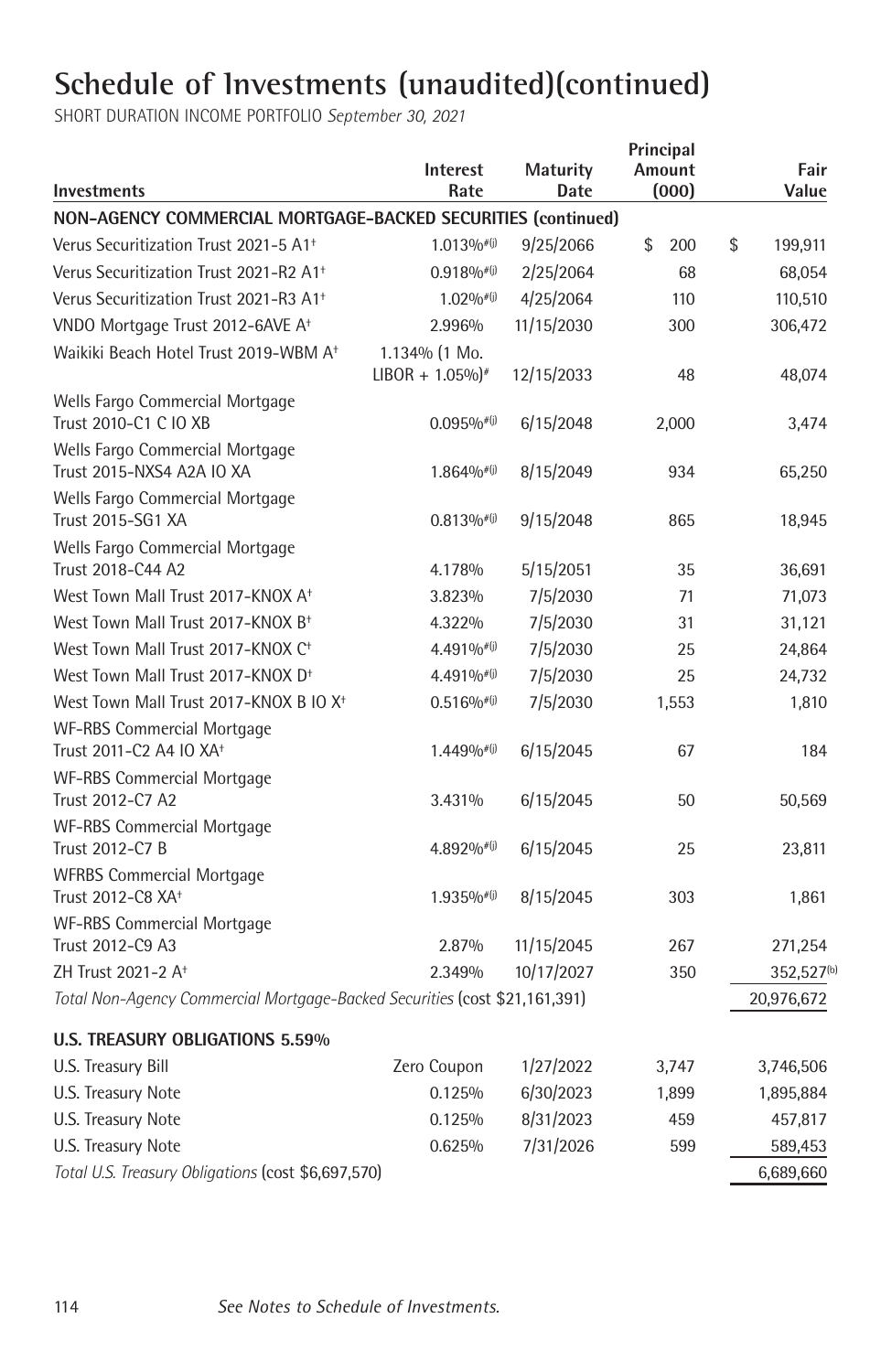| <b>Investments</b>                               | <b>Interest</b><br>Rate | <b>Maturity</b><br>Date | <b>Shares</b><br>(000) |     | Fair<br>Value      |
|--------------------------------------------------|-------------------------|-------------------------|------------------------|-----|--------------------|
| <b>WARRANTS 0.00%</b>                            |                         |                         |                        |     |                    |
| <b>Miscellaneous Financials</b>                  |                         |                         |                        |     |                    |
| Sable Permian Resources <sup>+(k)</sup>          | (l)<br>\$               | 2/1/2024                | (d)                    | \$. | 488 <sup>(b)</sup> |
| UTEX Industries, Inc.                            | 1.50                    | 12/3/2025               | (d)                    |     | $38^{(b)}$         |
| Total Warrants (cost \$118)                      |                         |                         |                        |     | 526                |
| Total Long-Term Investments (cost \$118,061,653) |                         |                         |                        |     | 119,018,325        |

|                    |                                                                                                                                                                                                                                                                                                                                       | <b>Interest</b><br>Rate | <b>Maturity</b><br>Date | Principal<br>Amount<br>(000) |               |
|--------------------|---------------------------------------------------------------------------------------------------------------------------------------------------------------------------------------------------------------------------------------------------------------------------------------------------------------------------------------|-------------------------|-------------------------|------------------------------|---------------|
|                    | SHORT-TERM INVESTMENTS 0.21%                                                                                                                                                                                                                                                                                                          |                         |                         |                              |               |
|                    | <b>COMMERCIAL PAPER 0.21%</b>                                                                                                                                                                                                                                                                                                         |                         |                         |                              |               |
| <b>Electronics</b> |                                                                                                                                                                                                                                                                                                                                       |                         |                         |                              |               |
| JABIL, Inc.        |                                                                                                                                                                                                                                                                                                                                       |                         |                         |                              |               |
|                    | (cost \$250,000)                                                                                                                                                                                                                                                                                                                      | 0.406%                  | 10/1/2021               | \$250                        | 250,000       |
|                    | Total Investments in Securities 99.69% (cost \$118,311,653)                                                                                                                                                                                                                                                                           |                         |                         |                              | 119,268,325   |
|                    | Other Assets and Liabilities - Net m $0.31\%$                                                                                                                                                                                                                                                                                         |                         |                         |                              | 368,227       |
| <b>CMT</b>         | Net Assets 100.00%<br>Constant Maturity Rate.                                                                                                                                                                                                                                                                                         |                         |                         |                              | \$119,636,552 |
| <b>LIBOR</b>       | Interest Only.<br>$\overline{10}$<br>London Interbank Offered Rate.                                                                                                                                                                                                                                                                   |                         |                         |                              |               |
|                    | Payment-in-kind.<br><b>PIK</b>                                                                                                                                                                                                                                                                                                        |                         |                         |                              |               |
| <b>SOFR</b>        | Secured Over Night Financing Rate.                                                                                                                                                                                                                                                                                                    |                         |                         |                              |               |
| $^+$               | Security was purchased pursuant to Rule 144A under the Securities Act of 1933 and, unless registered under such Act<br>or exempted from registration, may only be resold to qualified institutional buyers. At September 30, 2021, the total<br>value of Rule 144A securities was \$64,075,325 which represents 53.56% of net assets. |                         |                         |                              |               |
|                    | Variable rate security. The interest rate represents the rate in effect at September 30, 2021.                                                                                                                                                                                                                                        |                         |                         |                              |               |
| (a)                | Securities purchased on a when-issued basis.                                                                                                                                                                                                                                                                                          |                         |                         |                              |               |
| (b)                | Level 3 Investment as described in Note $2(b)$ in the Notes to Financials. Security valued utilizing third party pricing                                                                                                                                                                                                              |                         |                         |                              |               |
|                    |                                                                                                                                                                                                                                                                                                                                       |                         |                         |                              |               |

- information without adjustment. Such valuations are based on unobservable inputs. A significant change in third party
- information could result in a significantly lower or higher value of such Level 3 investments.<br>(c) Variable Rate is Fixed to Float: Rate remains fixed or at Zero Coupon until designated future  $^{(c)}$  Variable Rate is Fixed to Float: Rate remains fixed or at Zero Coupon until designated future date.<br> $^{(d)}$  Amount represents less than 1.000 shares.
- $\frac{dI}{dr}$  Amount represents less than 1,000 shares.<br>(e) Eoreign security traded in LLS dollars
- $^{(e)}$  Foreign security traded in U.S. dollars.<br>(f) Floating Rate Loans in which the Fun
- $<sup>(f)</sup>$  Floating Rate Loans in which the Fund invests generally pay interest at rates which are periodically re-determined at a</sup> margin above the London Interbank Offered Rate ("LIBOR") or the prime rate offered by major U.S. banks. The rate(s) shown is the rate(s) in effect at September 30, 2021.<br> $\frac{q_0}{r_0}$  Interest rate to be determined
- $\frac{1}{1}$  Interest rate to be determined.<br>(h) Level 3 Investment as described
- Level 3 Investment as described in Note2(b) in the Notes to Financials. Floating Rate Loans categorized as Level 3 are valued based on a single quotation obtained from a dealer. Accounting principles generally accepted in the United States of America do not require the Fund to create quantitative unobservable inputs that were not developed by the Fund. Therefore, the Fund does not have access to unobservable inputs and cannot disclose such inputs in the valuation.  $\stackrel{1}{0}$  Amount is less than \$1.000.
- $\frac{1}{9}$  Amount is less than \$1,000.<br> $\frac{1}{9}$  Interest rate is based on the
- $^{\circ}$  Interest rate is based on the weighted average interest rates of the underlying mortgages within the mortgage pool.<br> $^{\circ}$  Defaulted (non-income producing security)
	- (k) Defaulted (non-income producing security).<br>(l) Cashless strike price
- $^{(1)}$  Cashless strike price.
- Other Assets and Liabilities Net include net unrealized appreciation/depreciation on futures contracts as follows: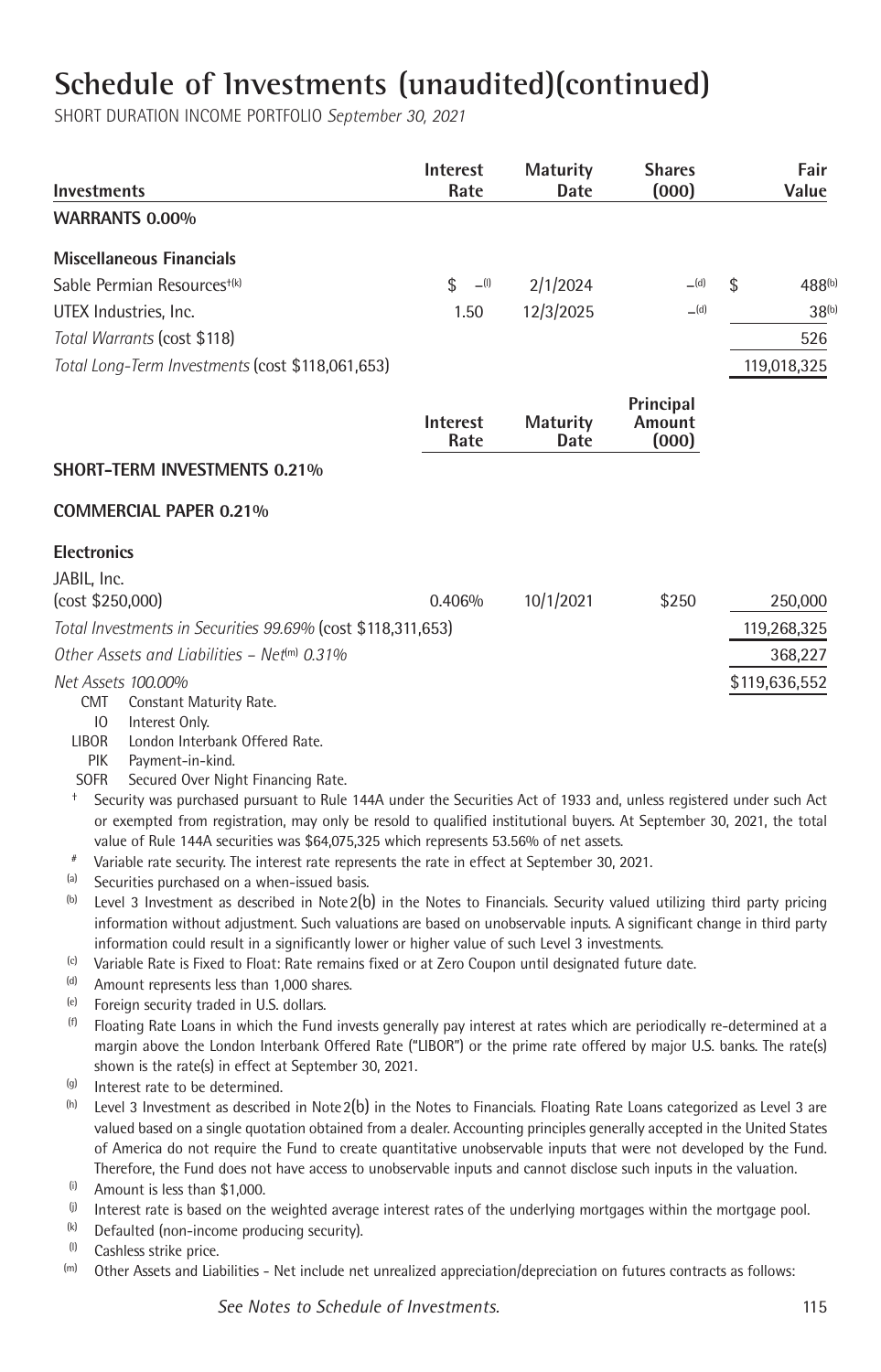SHORT DURATION INCOME PORTFOLIO *September 30, 2021*

#### **Open Futures Contracts at September 30, 2021:**

|                           |               |           |          | Notional           | <b>Notional</b>          | Unrealized                 |
|---------------------------|---------------|-----------|----------|--------------------|--------------------------|----------------------------|
| Type                      | Expiration    | Contracts | Position | Amount             | Value                    | Appreciation               |
| U.S. 5-Year Treasury Note | December 2021 | 67        | Short    | \$ (8.284.579)     | \$(8,223,727)            | \$60,852                   |
| <b>Type</b>               | Expiration    | Contracts | Position | Notional<br>Amount | <b>Notional</b><br>Value | Unrealized<br>Depreciation |
| U.S. 2-Year Treasury Note | December 2021 | 151       | Lona     | \$33,245,484       | \$33,228,258             | \$(17,226)                 |

The following is a summary of the inputs used as of September 30, 2021 in valuing the Fund's investments carried at fair value<sup>(1)</sup>:

| Investment Type <sup>(2)</sup>                                                                              | Level 1                        | Level <sub>2</sub> | Level 3       | <b>Total</b>  |
|-------------------------------------------------------------------------------------------------------------|--------------------------------|--------------------|---------------|---------------|
| <b>Long-Term Investments</b>                                                                                |                                |                    |               |               |
| <b>Asset-Backed Securities</b>                                                                              |                                |                    |               |               |
| Others                                                                                                      | \$                             | \$14,031,488       | 600,704<br>\$ | \$14,632,192  |
| Student Loan                                                                                                |                                | 691,317            | 199,963       | 891,280       |
| Remaining Industries                                                                                        |                                | 14,427,468         |               | 14,427,468    |
| <b>Common Stocks</b>                                                                                        |                                | 288                |               | 288           |
| Convertible Bonds                                                                                           |                                | 107,525            |               | 107,525       |
| Corporate Bonds                                                                                             |                                | 55,499,771         |               | 55,499,771    |
| Floating Rate Loans                                                                                         |                                |                    |               |               |
| <b>Business Services</b>                                                                                    |                                |                    | 209,180       | 209,180       |
| Media                                                                                                       |                                | 290,061            | 117,238       | 407,299       |
| Oil                                                                                                         |                                |                    | 122,757       | 122,757       |
| Telecommunications                                                                                          |                                | 142,419            | 165,103       | 307,522       |
| Remaining Industries                                                                                        |                                | 3,973,214          |               | 3,973,214     |
| Foreign Government Obligations                                                                              |                                | 441,147            |               | 441,147       |
| Government Sponsored Enterprises<br>Collateralized Mortgage Obligations<br>Government Sponsored Enterprises |                                | 170,832            |               | 170,832       |
| Pass-Throughs                                                                                               |                                | 76,662             |               | 76,662        |
| <b>Municipal Bonds</b>                                                                                      |                                | 84,330             |               | 84,330        |
| Non-Agency Commercial<br>Mortgage-Backed Securities                                                         |                                | 19,271,922         | 1,704,750     | 20,976,672    |
| U.S. Treasury Obligations                                                                                   |                                | 6,689,660          |               | 6,689,660     |
| <b>Warrants</b>                                                                                             |                                |                    | 526           | 526           |
| <b>Short-Term Investments</b>                                                                               |                                |                    |               |               |
| Commercial Paper                                                                                            |                                | 250,000            |               | 250,000       |
| Total                                                                                                       | \$<br>$\overline{\phantom{0}}$ | \$116,148,104      | \$3,120,221   | \$119,268,325 |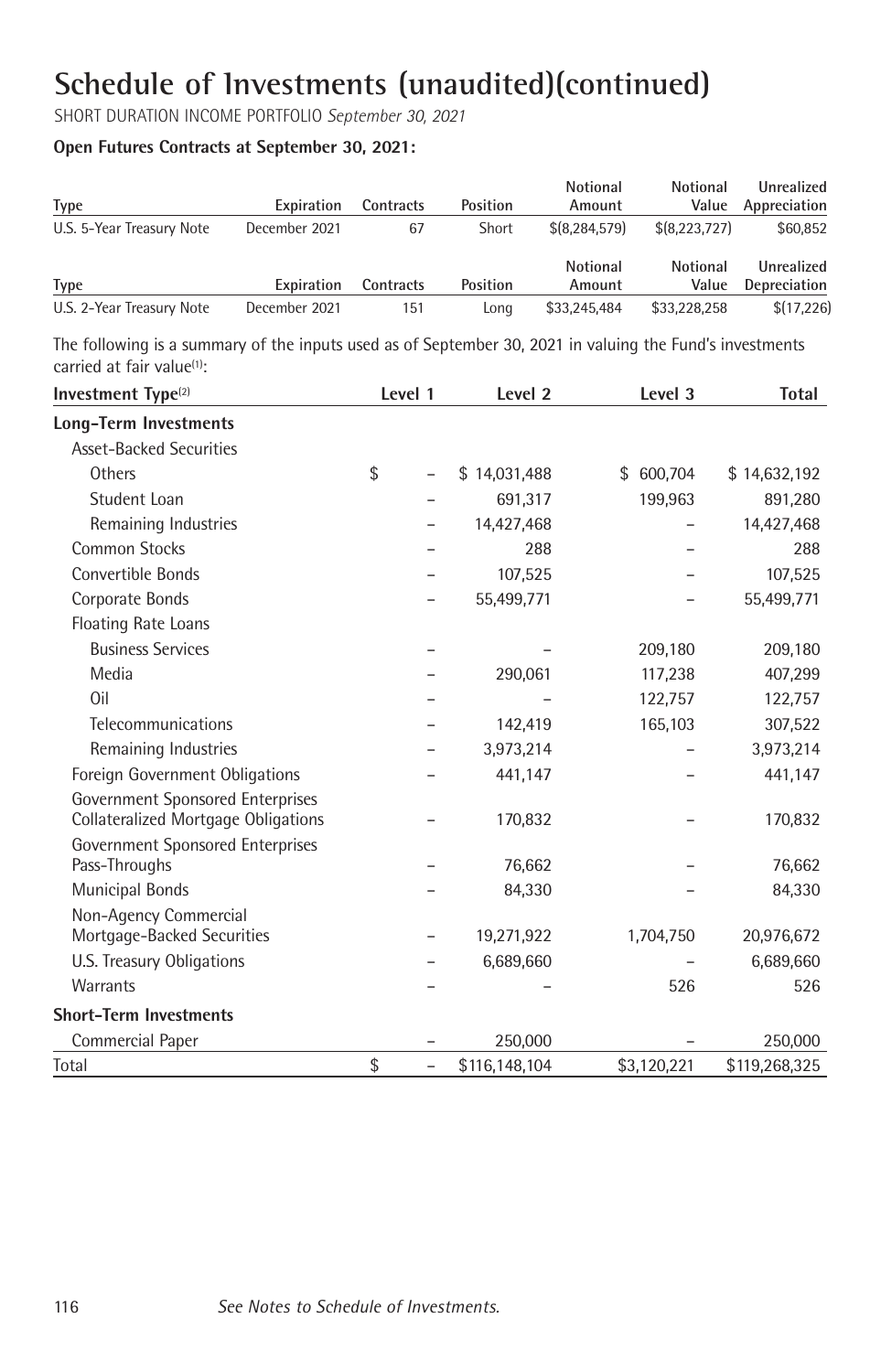SHORT DURATION INCOME PORTFOLIO *September 30, 2021*

| Investment $Type(2)$               | Level 1      | Level 2 | Level 3           | Total     |
|------------------------------------|--------------|---------|-------------------|-----------|
| <b>Other Financial Instruments</b> |              |         |                   |           |
| <b>Futures Contracts</b>           |              |         |                   |           |
| Assets                             | $$60,852$ \$ |         | $\qquad \qquad -$ | 60.852    |
| Liabilities                        | (17, 226)    | -       |                   | (17, 226) |
| Total                              | \$43,626     |         | -                 | 43.626    |

 $(1)$  Refer to Note 2(b) for a description of fair value measurements and the three-tier hierarchy of inputs.

(2) See Schedule of Investments for fair values in each industry and identification of foreign issuers and/or geography. The table above is presented by Investment Type. Industries are presented within an Investment Type should such Investment Type include securities classified as two or more levels within the three-tier fair value hierarchy. Each Level 3 security is identified on the Schedule of Investments along with the valuation technique utilized.

A reconciliation of Level 3 investments is presented when the Fund has a material amount of Level 3 investments at the beginning or end of the period in relation to the Fund's net assets.

The following is a reconciliation of investments with unobservable inputs (Level 3) that were used in determining fair value:

| <b>Investment Type</b>                                                                                                                                      | Asset-Backed<br><b>Securities</b> |         | <b>Floating Rate</b> | Loans | Non-Agency<br>Commercial<br>Mortgage-<br><b>Backed</b><br><b>Securities</b> | Warrants |
|-------------------------------------------------------------------------------------------------------------------------------------------------------------|-----------------------------------|---------|----------------------|-------|-----------------------------------------------------------------------------|----------|
| Balance as of January 1, 2021                                                                                                                               | \$                                |         | \$160,853            |       | \$<br>96,261                                                                | \$22     |
| Accrued Discounts (Premiums)                                                                                                                                |                                   |         |                      | 103   | (1,691)                                                                     |          |
| Realized Gain (Loss)                                                                                                                                        |                                   |         |                      | (11)  |                                                                             |          |
| Change in Unrealized Appreciation (Depreciation)                                                                                                            |                                   | 741     |                      | 6     | 12,428                                                                      | 407      |
| Purchases                                                                                                                                                   |                                   | 799,926 | 737,181              |       | 1,679,990                                                                   | 96       |
| <b>Sales</b>                                                                                                                                                |                                   |         | (148, 843)           |       |                                                                             |          |
| Transfers into Level 3                                                                                                                                      |                                   |         |                      |       | 14,024                                                                      |          |
| Transfers out of Level 3                                                                                                                                    |                                   |         | (135,011)            |       | (96, 261)                                                                   |          |
| Balance as of September 30, 2021                                                                                                                            | \$800,667                         |         | \$614,278            |       | \$1,704,751                                                                 | \$525    |
| Change in unrealized appreciation/<br>depreciation for the period ended<br>September 30, 2021, related to Level 3<br>investments held at September 30, 2021 |                                   | \$741   | \$                   | 68    | \$<br>12,428                                                                | \$407    |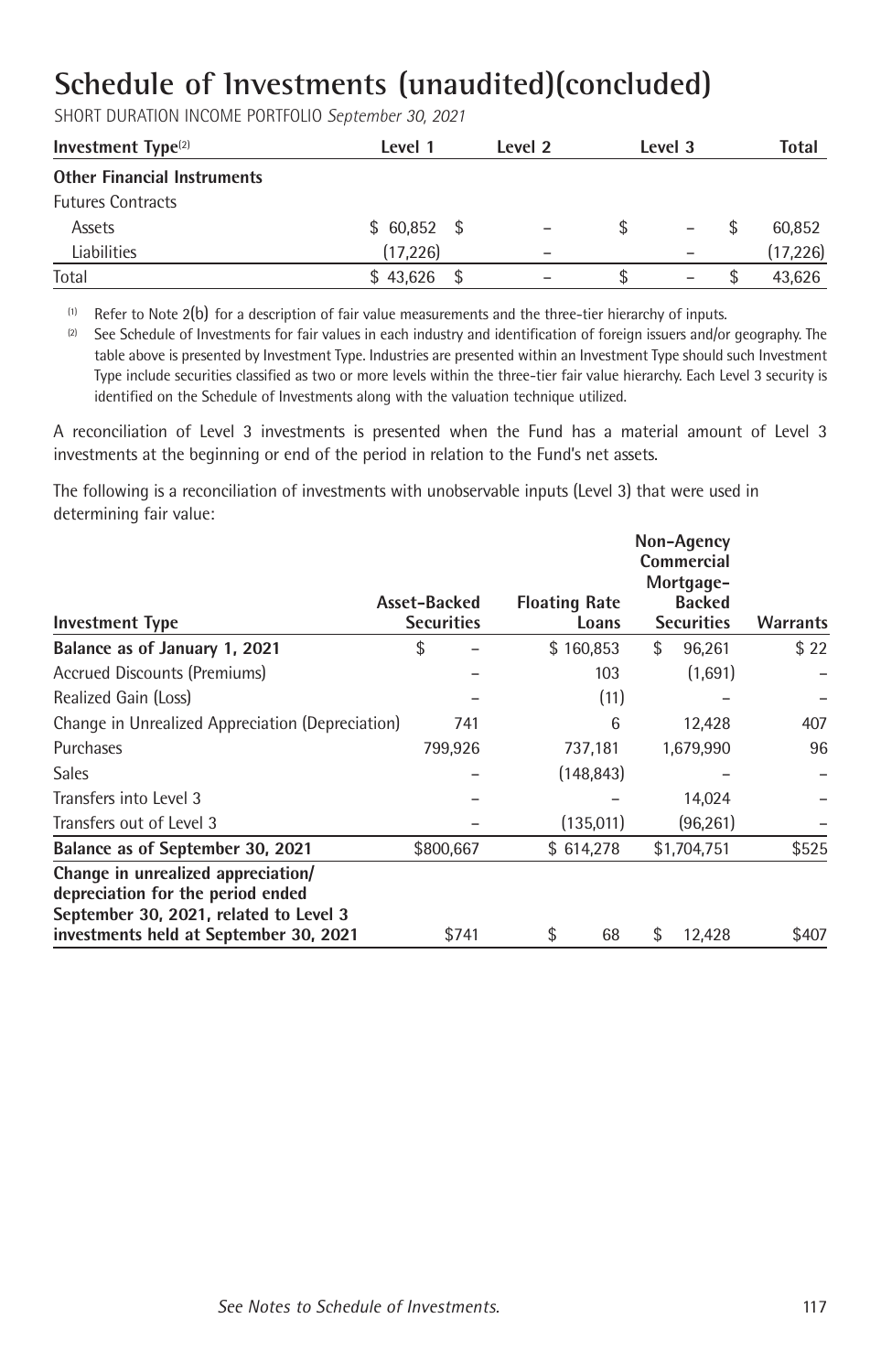# **Schedule of Investments (unaudited)**

| Investments                                                         | Interest<br>Rate | <b>Maturity</b><br>Date | Principal<br>Amount<br>(000) | Fair<br>Value   |
|---------------------------------------------------------------------|------------------|-------------------------|------------------------------|-----------------|
| LONG-TERM INVESTMENTS 105.06%                                       |                  |                         |                              |                 |
| <b>ASSET-BACKED SECURITIES 18.60%</b>                               |                  |                         |                              |                 |
| Auto Floor Plan 0.25%                                               |                  |                         |                              |                 |
| Ford Credit Floorplan Master Owner Trust 2018-4 A                   | 4.06%            | 11/15/2030              | \$1,480                      | \$<br>1,686,511 |
| Automobiles 7.70%                                                   |                  |                         |                              |                 |
| ACC Trust 2019-1 B <sup>+</sup>                                     | 4.47%            | 10/20/2022              | 275                          | 276,352         |
| AmeriCredit Automobile Receivables Trust 2020-3 D                   | 1.49%            | 9/18/2026               | 2,075                        | 2,095,304       |
| Avid Automobile Receivables Trust 2019-1 A <sup>+</sup>             | 2.62%            | 2/15/2024               | 69                           | 69,340          |
| Avid Automobile Receivables Trust 2019-1 B <sup>+</sup>             | 2.82%            | 7/15/2026               | 500                          | 506,712         |
| Avid Automobile Receivables Trust 2019-1 C <sup>+</sup>             | 3.14%            | 7/15/2026               | 500                          | 512,338         |
| Carmax Auto Owner Trust 2021-1 A2A                                  | 0.22%            | 2/15/2024               | 3,798                        | 3,798,598       |
| Carvana Auto Receivables Trust NP1 2020-N1A E <sup>+</sup>          | 5.20%            | 7/15/2027               | 1,500                        | 1,601,085       |
| CPS Auto Receivables Trust 2018-B D <sup>+</sup>                    | 4.26%            | 3/15/2024               | 332                          | 338,071         |
| CPS Auto Receivables Trust 2019-B E <sup>+</sup>                    | 5.00%            | 3/17/2025               | 575                          | 595,814         |
| CPS Auto Receivables Trust 2020-C C <sup>+</sup>                    | 1.71%            | 8/17/2026               | 785                          | 796,114         |
| Exeter Automobile Receivables Trust 2020-3A E <sup>+</sup>          | 3.44%            | 8/17/2026               | 1,750                        | 1,809,929       |
| Exeter Automobile Receivables Trust 2018-3A E <sup>+</sup>          | 5.43%            | 8/15/2024               | 1,940                        | 2,047,237       |
| Flagship Credit Auto Trust 2020-2 A <sup>+</sup>                    | 1.49%            | 7/15/2024               | 125                          | 125,067         |
| Flagship Credit Auto Trust 2018-3 B <sup>+</sup>                    | 3.59%            | 12/16/2024              | 93                           | 92,655          |
| Flagship Credit Auto Trust 2021-1 A <sup>+</sup>                    | 0.31%            | 6/16/2025               | 1,307                        | 1,307,426       |
| Flagship Credit Auto Trust 2018-3 E <sup>+</sup>                    | 5.28%            | 12/15/2025              | 1,425                        | 1,516,593       |
| Flagship Credit Auto Trust 2018-4 E <sup>+</sup>                    | 5.51%            | 3/16/2026               | 1,675                        | 1,790,333       |
| Ford Credit Auto Lease Trust 2021-A A2                              | 0.19%            | 7/15/2023               | 3,995                        | 3,995,271       |
| Ford Credit Auto Owner Trust 2020-B A2                              | 0.50%            | 2/15/2023               | 422                          | 421,695         |
| Foursight Capital Automobile Receivables Trust                      |                  |                         |                              |                 |
| 2018-1 C <sup>+</sup>                                               | 3.68%            | 8/15/2023               | 113                          | 113,236         |
| Hertz Vehicle Financing III LP 2021-2A A <sup>+</sup>               | 1.68%            | 12/27/2027              | 2,235                        | 2,242,988       |
| Honda Auto Receivables Owner Trust 2020-2 A2                        | 0.74%            | 11/15/2022              | 146                          | 146,406         |
| Mercedes-Benz Auto Lease Trust 2021-A A2                            | 0.18%            | 3/15/2023               | 3,613                        | 3,612,898       |
| Santander Consumer Auto Receivables Trust<br>2020-BA C <sup>+</sup> | 1.29%            | 4/15/2026               | 2,081                        | 2,099,855       |
| Santander Drive Auto Receivables Trust 2020-3 D                     | 1.64%            | 11/16/2026              | 2,350                        | 2,384,424       |
| Santander Drive Auto Receivables Trust 021-1 A2                     | 0.29%            | 11/15/2023              | 1,797                        | 1,796,454       |
| Toyota Auto Receivables Owner Trust 2021-A A2                       | 0.16%            | 7/17/2023               | 5,312                        | 5,311,300       |
| Westlake Automobile Receivables Trust                               |                  |                         |                              |                 |
| 2020-2A A2A <sup>+</sup>                                            | 0.93%            | 2/15/2024               | 1,354                        | 1,357,155       |
| Westlake Automobile Receivables Trust 2019-2A D <sup>+</sup>        | 3.20%            | 11/15/2024              | 2,010                        | 2,061,308       |
| Westlake Automobile Receivables Trust 2021-1A E <sup>+</sup>        | 2.33%            | 8/17/2026               | 1,850                        | 1,849,721       |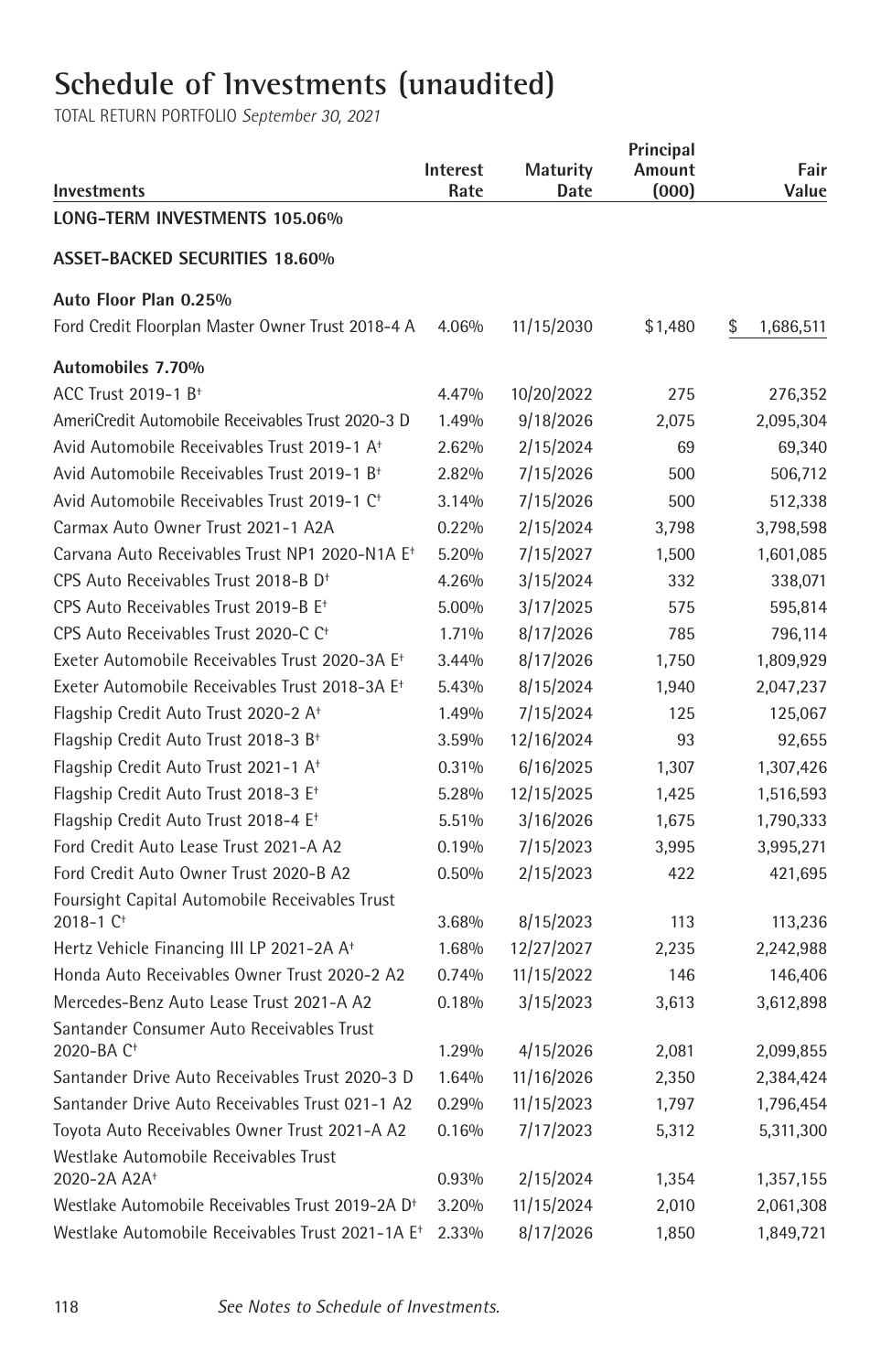TOTAL RETURN PORTFOLIO *September 30, 2021*

| Investments                                                  | <b>Interest</b><br>Rate                          | Maturity<br>Date | Principal<br>Amount<br>(000) | Fair<br>Value     |
|--------------------------------------------------------------|--------------------------------------------------|------------------|------------------------------|-------------------|
| Automobiles (continued)                                      |                                                  |                  |                              |                   |
| Westlake Automobile Receivables Trust 2020-3A E <sup>+</sup> | 3.34%                                            | 6/15/2026        | \$1,450                      | \$<br>1,494,057   |
| World Omni Auto Receivables Trust 2021-A A2                  | 0.17%                                            | 2/15/2024        | 3,926                        | 3,926,317         |
| Total                                                        |                                                  |                  |                              | 52,092,053        |
| Credit Card 1.20%                                            |                                                  |                  |                              |                   |
| American Express Credit Account Master Trust                 |                                                  |                  |                              |                   |
| 2019-3B                                                      | 2.20%                                            | 4/15/2025        | 3,068                        | 3,125,379         |
| Capital One Multi-Asset Execution Trust<br>2005-B3 B3        | $0.676%$ (3 Mo.                                  |                  |                              |                   |
|                                                              | $LIBOR + .55\%$ <sup>*</sup>                     | 5/15/2028        | 1,671                        | 1,662,604         |
| World Financial Network Credit Card Master                   |                                                  |                  |                              |                   |
| Trust 2019-B A                                               | 2.49%                                            | 4/15/2026        | 3,261                        | 3,314,630         |
| Total                                                        |                                                  |                  |                              | 8,102,613         |
| Home Equity 0.00%                                            |                                                  |                  |                              |                   |
| New Century Home Equity Loan Trust                           |                                                  |                  |                              |                   |
| 2005-A A6                                                    | 4.72%                                            | 8/25/2035        | 5                            | 5,171             |
| Others 9.13%                                                 |                                                  |                  |                              |                   |
| Apidos CLO XXXV 2021-35A A <sup>+</sup>                      | 1.249% (3 Mo.                                    |                  |                              |                   |
|                                                              | $LIBOR + 1.05\%$ <sup>*</sup>                    | 4/20/2034        | 760                          | 761,411           |
| Arbor Realty Collateralized Loan                             |                                                  |                  |                              |                   |
| Obligation Ltd. 2021-FL2 D <sup>+</sup>                      | 2.584% (1 Mo.<br>$LIBOR + 2.50\%$ <sup>*</sup>   | 5/15/2036        | 1,320                        | 1,324,429         |
| Arbor Realty Collateralized Loan                             |                                                  |                  |                              |                   |
| Obligation Ltd. 2021-FL2 E <sup>+</sup>                      | 3.034% (1 Mo.                                    |                  |                              |                   |
|                                                              | $LIBOR + 2.95\%$ <sup>*</sup>                    | 5/15/2036        | 330                          | 331,282           |
| Avery Point IV CLO Ltd. 2014-1A BR <sup>+</sup>              | 1.725% (3 Mo.                                    |                  |                              |                   |
|                                                              | $LIBOR + 1.60\%$ <sup>#</sup>                    | 4/25/2026        | 26                           | 26,052            |
| Bain Capital Credit CLO 2019-2A AR <sup>+(a)</sup>           | Zero Coupon#(b)                                  | 10/17/2032       | 1,690                        | $1,690,000^{(c)}$ |
| Barings CLO Ltd. 2018-3A D <sup>+</sup>                      | 3.034% (3 Mo.<br>$LIBOR + 2.90\%$ <sup>*</sup>   | 7/20/2029        | 500                          | 493,128           |
| Barings CLO Ltd. 2019-3A BR <sup>+</sup>                     | 1.734% (3 Mo.                                    |                  |                              |                   |
|                                                              | $LIBOR + 1.60\%$ <sup>*</sup>                    | 4/20/2031        | 1,060                        | 1,059,927         |
| Carlyle Global Market Strategies CLO Ltd.                    |                                                  |                  |                              |                   |
| 2015-5A BRR <sup>+</sup>                                     | Zero Coupon#(b)                                  | 1/20/2032        | 790                          | 790,016           |
| Carlyle US CLO Ltd. 2021-1A A1 <sup>+</sup>                  | 1.331% (3 Mo.                                    |                  |                              |                   |
|                                                              | $LIBOR + 1.14\%$ <sup>*</sup>                    | 4/15/2034        | 2,860                        | 2,861,426         |
| CBAM Ltd. 2017-1A D <sup>+</sup>                             | 3.884% (3 Mo.                                    |                  |                              |                   |
|                                                              | $LIBOR + 3.75\%$ <sup>*</sup><br>$4.075%$ (3 Mo. | 7/20/2030        | 1,010                        | 1,012,669         |
| Cedar Funding XII CLO Ltd. 2020-12A D <sup>+</sup>           | $LIBOR + 3.95\%$ <sup>*</sup>                    | 10/25/2032       | 740                          | 741,945           |
| CIFC Funding I Ltd. 2021-1A A1 <sup>+</sup>                  | 1.235% (3 Mo.                                    |                  |                              |                   |
|                                                              | $LIBOR + 1.11\%$ <sup>#</sup>                    | 4/25/2033        | 2,690                        | 2,693,364         |
|                                                              |                                                  |                  |                              |                   |

 *See Notes to Schedule of Investments.* 119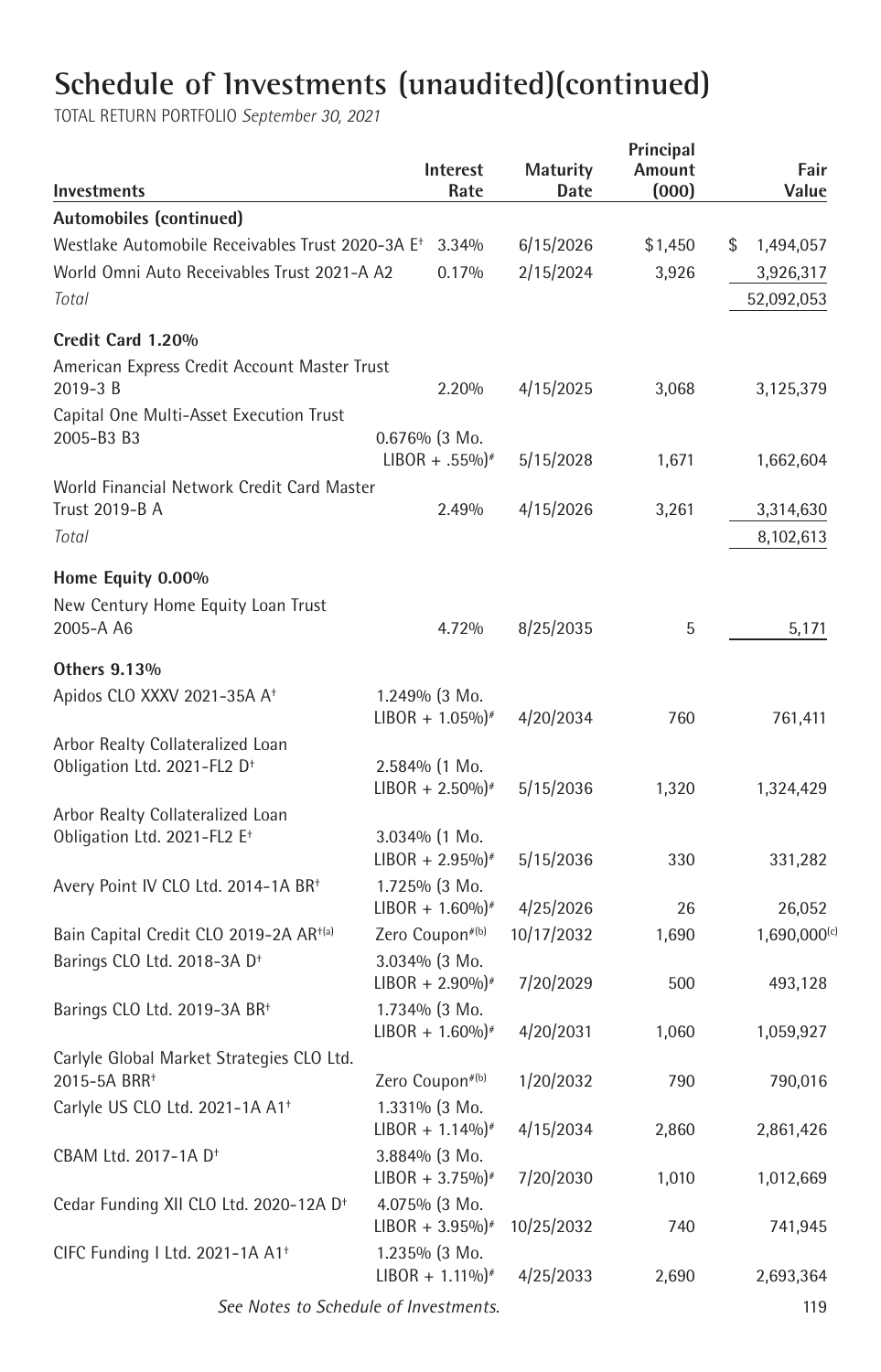| Investments                                                 | Interest<br>Rate                               | <b>Maturity</b><br>Date | Principal<br>Amount<br>(000) | Fair<br>Value |
|-------------------------------------------------------------|------------------------------------------------|-------------------------|------------------------------|---------------|
| <b>Others (continued)</b>                                   |                                                |                         |                              |               |
| Diamond Resorts Owner Trust 2017-1A B <sup>+</sup>          | 4.11%                                          | 10/22/2029              | \$<br>152                    | \$<br>153,144 |
| Dryden 58 CLO Ltd. 2018-58A B <sup>+</sup>                  | 1.634% (3 Mo.                                  |                         |                              |               |
|                                                             | $LIBOR + 1.50\%$ <sup>*</sup>                  | 7/17/2031               | 2,650                        | 2,654,632     |
| Dryden 61 CLO Ltd. 2018-61A A1R <sup>+</sup>                | $1.124\%$ (3 Mo.                               |                         |                              |               |
|                                                             | $LIBOR + .99\%$                                | 1/17/2032               | 1,710                        | 1,710,041     |
| Dryden Senior Loan Fund 2017-47A BR <sup>+</sup>            | 1.596% (3 Mo.                                  |                         |                              |               |
|                                                             | $LIBOR + 1.47\%$ <sup>*</sup>                  | 4/15/2028               | 1,990                        | 1,993,596     |
| Gracie Point International Funding<br>2020-B B <sup>+</sup> | 2.486% (1 Mo.                                  |                         |                              |               |
|                                                             | $LIBOR + 2.40\%$ <sup>*</sup>                  | 5/2/2023                | 1,124                        | 1,133,012     |
| Hardee's Funding LLC 2018-1A A23 <sup>+</sup>               | 5.71%                                          | 6/20/2048               | 411                          | 461,739       |
| Hardee's Funding LLC 2018-1A A2II <sup>+</sup>              | 4.959%                                         | 6/20/2048               | 802                          | 856,214       |
| HGI CRE CLO Ltd. 2021-FL1 C <sup>+</sup>                    | 1.785% (1 Mo.                                  |                         |                              |               |
|                                                             | $LIBOR + 1.70\%$ <sup>#</sup>                  | 6/16/2036               | 1,150                        | 1,144,424     |
| HGI CRE CLO Ltd. 2021-FL1 D <sup>+</sup>                    | $2.435\%$ (1 Mo.                               |                         |                              |               |
|                                                             | $LIBOR + 2.35\%$ <sup>*</sup>                  | 6/16/2036               | 1,000                        | 1,012,388     |
| Kayne CLO 10 Ltd. 2021-10A A <sup>+</sup>                   | Zero Coupon#(b)                                | 4/23/2034               | 2,230                        | 2,232,806     |
| Kayne CLO 5 Ltd. 2019-5A A <sup>+</sup>                     | 1.475% (3 Mo.                                  |                         |                              |               |
|                                                             | $LIBOR + 1.35\%$ <sup>*</sup>                  | 7/24/2032               | 1,300                        | 1,301,673     |
| Kayne CLO Ltd. 2020-7A A1 <sup>+</sup>                      | 1.334% (3 Mo.                                  |                         |                              |               |
|                                                             | $LIBOR + 1.20\%$ <sup>*</sup>                  | 4/17/2033               | 1,822                        | 1,828,213     |
| KKR CLO 18 Ltd. $B^+$                                       | 1.834% (3 Mo.                                  |                         |                              |               |
|                                                             | $LIBOR + 1.70\%$ <sup>*</sup>                  | 7/18/2030               | 920                          | 921,165       |
| Lending Funding Trust 2020-2A A <sup>+</sup>                | 2.32%                                          | 4/21/2031               | 1,840                        | 1,886,834     |
| Lendmark Funding Trust 2021-1A A <sup>+</sup>               | 1.90%                                          | 11/20/2031              | 1,400                        | 1,410,291     |
| Logan CLO I Ltd. 2021-1A A <sup>+</sup>                     | 1.313% (3 Mo.                                  |                         |                              |               |
|                                                             | $LIBOR + 1.16\%$ <sup>*</sup>                  | 7/20/2034               | 1,040                        | 1,040,642     |
| Marble Point CLO XVII Ltd. 2020-1A A <sup>+</sup>           | 1.434% (3 Mo.                                  |                         |                              |               |
|                                                             | $LIBOR + 1.30\%$ <sup>*</sup>                  | 4/20/2033               | 1,135                        | 1,135,581     |
| Marlette Funding Trust 2020-2A D <sup>+</sup>               | 4.65%                                          | 9/16/2030               | 2,070                        | 2,185,754     |
| ME Funding LLC 2019-1 A2 <sup>+</sup>                       | 6.448%                                         | 7/30/2049               | 1,977                        | 2,094,971     |
| Meritage Mortgage Loan Trust 2004-2 M3                      | 1.061% (1 Mo.<br>$LIBOR + .98\%$               | 1/25/2035               | 2                            | 2,164         |
| Mountain View CLO LLC 2017-1A AR <sup>+</sup>               | $1.216%$ (3 Mo.                                |                         |                              |               |
|                                                             | $LIBOR + 1.09\%$ <sup>*</sup>                  | 10/16/2029              | 1,047                        | 1,047,230     |
| Neuberger Berman Loan Advisers CLO Ltd.                     |                                                |                         |                              |               |
| 2019-35A A1 <sup>+</sup>                                    | 1.474% (3 Mo.                                  |                         |                              |               |
|                                                             | $LIBOR + 1.34\%$ <sup>*</sup>                  | 1/19/2033               | 2,000                        | 2,003,652     |
| Newark BSL CLO 1 Ltd. 2016-1A CR <sup>+</sup>               | 3.129% (3 Mo.<br>$LIBOR + 3.00\%$ <sup>*</sup> | 12/21/2029              | 700                          | 701,773       |
| Oaktree CLO Ltd. 2019-4A CR <sup>+(a)</sup>                 | Zero Coupon#(b)                                | 10/20/2032              | 1,100                        | 1,100,000(c)  |
| OCP CLO Ltd. 2019-16A AR <sup>+</sup>                       | $1.119\%$ (3 Mo.                               |                         |                              |               |
|                                                             | $LIBOR + 1.00\%$ <sup>*</sup>                  | 4/10/2033               | 1,510                        | 1,510,061     |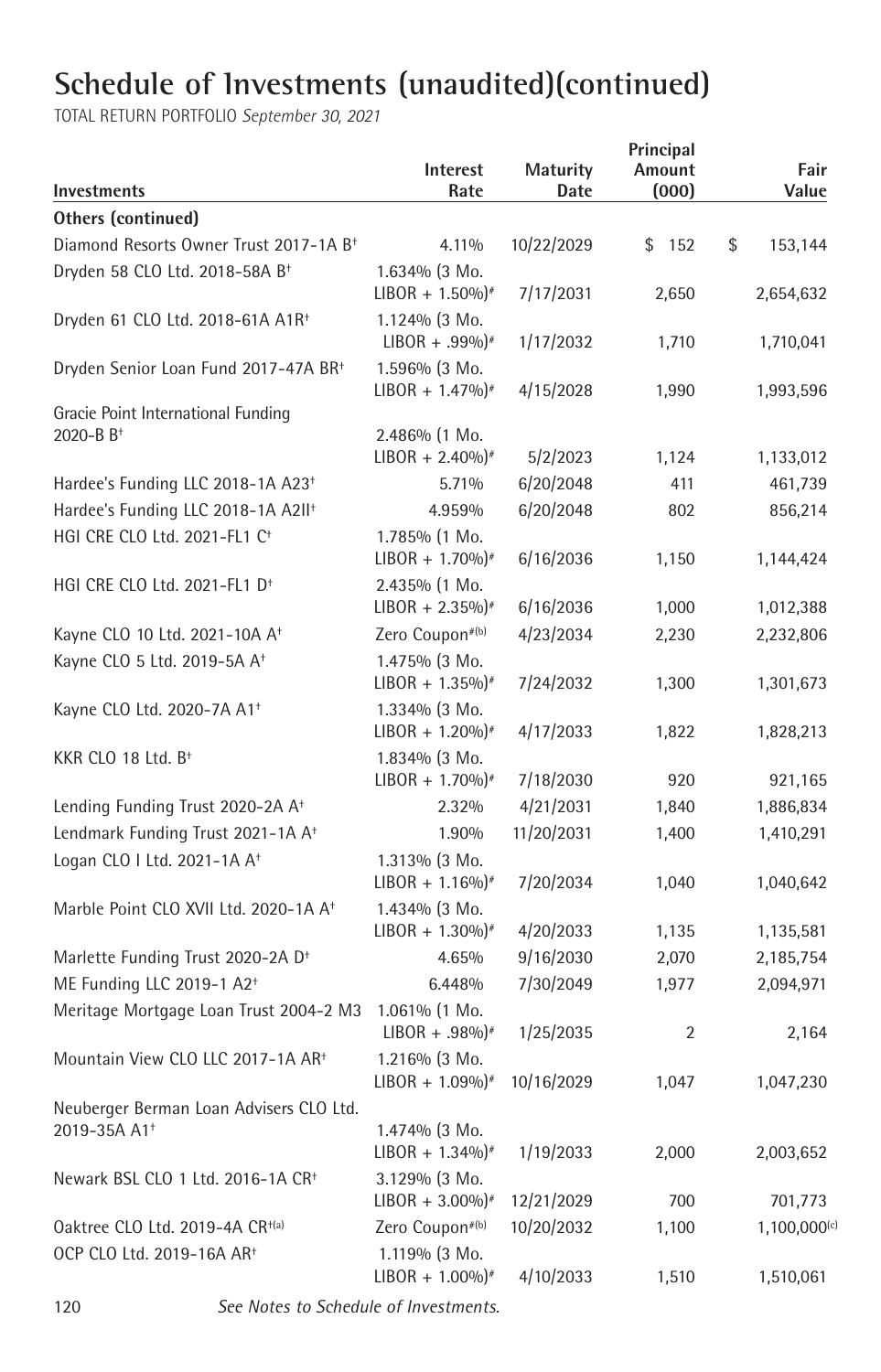| <b>Investments</b>                                       | <b>Interest</b><br>Rate       | <b>Maturity</b><br>Date | Principal<br>Amount<br>(000) | Fair<br>Value   |
|----------------------------------------------------------|-------------------------------|-------------------------|------------------------------|-----------------|
| <b>Others (continued)</b>                                |                               |                         |                              |                 |
| Octagon Investment Partners 48 Ltd.                      |                               |                         |                              |                 |
| 2020-3A A <sup>+</sup>                                   | $1.634\%$ (3 Mo.              |                         |                              |                 |
|                                                          | $LIBOR + 1.50\%$ <sup>*</sup> | 10/20/2031              | \$1,200                      | \$<br>1,202,004 |
| OneMain Financial Issuance Trust 2019-2A A <sup>+</sup>  | 3.14%                         | 10/14/2036              | 1,610                        | 1,726,720       |
| OneMain Financial Issuance Trust 2020-2A C <sup>+</sup>  | 2.76%                         | 9/14/2035               | 2,745                        | 2,829,658       |
| Palmer Square CLO Ltd. 2021-2A A <sup>+</sup>            | 1.256% (3 Mo.                 |                         |                              |                 |
|                                                          | $LIBOR + 1.15\%$ <sup>*</sup> | 7/15/2034               | 1,840                        | 1,841,440       |
| Planet Fitness Master Issuer LLC 2019-1A A2 <sup>+</sup> | 3.858%                        | 12/5/2049               | 491                          | 500,469         |
| Progress Residential 2021-SFR4 D <sup>+</sup>            | 2.309%                        | 5/17/2038               | 1,550                        | 1,562,207       |
| Race Point IX CLO Ltd. 2015-9A CR <sup>+</sup>           | 3.326% (3 Mo.                 |                         |                              |                 |
|                                                          | $LIBOR + 3.20\%$ <sup>*</sup> | 10/15/2030              | 500                          | 481,833         |
| SCF Equipment Leasing LLC 2019-2A B <sup>+</sup>         | 2.76%                         | 8/20/2026               | 1,442                        | 1,490,917       |
| SCF Equipment Leasing LLC 2021-1A D <sup>+</sup>         | 1.93%                         | 9/20/2030               | 1,369                        | 1,361,654       |
| Shackleton CLO Ltd. 2016-9A B <sup>+</sup>               | $2.034\%$ (3 Mo.              |                         |                              |                 |
|                                                          | $LIBOR + 1.90\%$ <sup>*</sup> | 10/20/2028              | 499                          | 499,927         |
| Sunrun Demeter Issuer 2021-2A A <sup>+</sup>             | 2.27%                         | 1/30/2057               | 800                          | 801,448         |
| Westgate Resorts LLC 2018-1A A <sup>+</sup>              | 3.38%                         | 12/20/2031              | 127                          | 128,067         |
| Total                                                    |                               |                         |                              | 61,733,993      |
| Packaging & Containers 0.12%                             |                               |                         |                              |                 |
| SLC Student Loan Trust 2008-1 A4A                        | 1.716% (3 Mo.                 |                         |                              |                 |
|                                                          | $LIBOR + 1.60\%$ <sup>*</sup> | 12/15/2032              | 843                          | 852,607         |
| Student Loan 0.20%                                       |                               |                         |                              |                 |
| Massachusetts Educational Financing                      |                               |                         |                              |                 |
| Authority 2008-1 A1                                      | 1.075% (3 Mo.                 |                         |                              |                 |
|                                                          | $LIBOR + .95\%$ <sup>*</sup>  | 4/25/2038               | 328                          | 329,660         |
| Navient Private Education Refi Loan Trust                |                               |                         |                              |                 |
| 2018-DA A2A <sup>+</sup>                                 | 4.00%                         | 12/15/2059              | 427                          | 448,584         |
| Pennsylvania Higher Education Assistance                 |                               |                         |                              |                 |
| Agency 2006-1 B                                          | $0.395\%$ (3 Mo.              |                         |                              |                 |
|                                                          | $LIBOR + .27\%$               | 4/25/2038               | 168                          | 160,710         |
| Towd Point Asset Trust 2018-SL1 A <sup>+</sup>           | $0.686\%$ (1 Mo.              |                         |                              |                 |
|                                                          | $LIBOR + .60\%$ <sup>*</sup>  | 1/25/2046               | 392                          | 390,498         |
| Total                                                    |                               |                         |                              | 1,329,452       |
| Total Asset-Backed Securities (cost \$125,382,384)       |                               |                         |                              | 125,802,400     |
| <b>CORPORATE BONDS 35.03%</b>                            |                               |                         |                              |                 |
| Advertising 0.10%                                        |                               |                         |                              |                 |
| Clear Channel Outdoor Holdings, Inc. <sup>+</sup>        | 7.75%                         | 4/15/2028               | 670                          | 706,073         |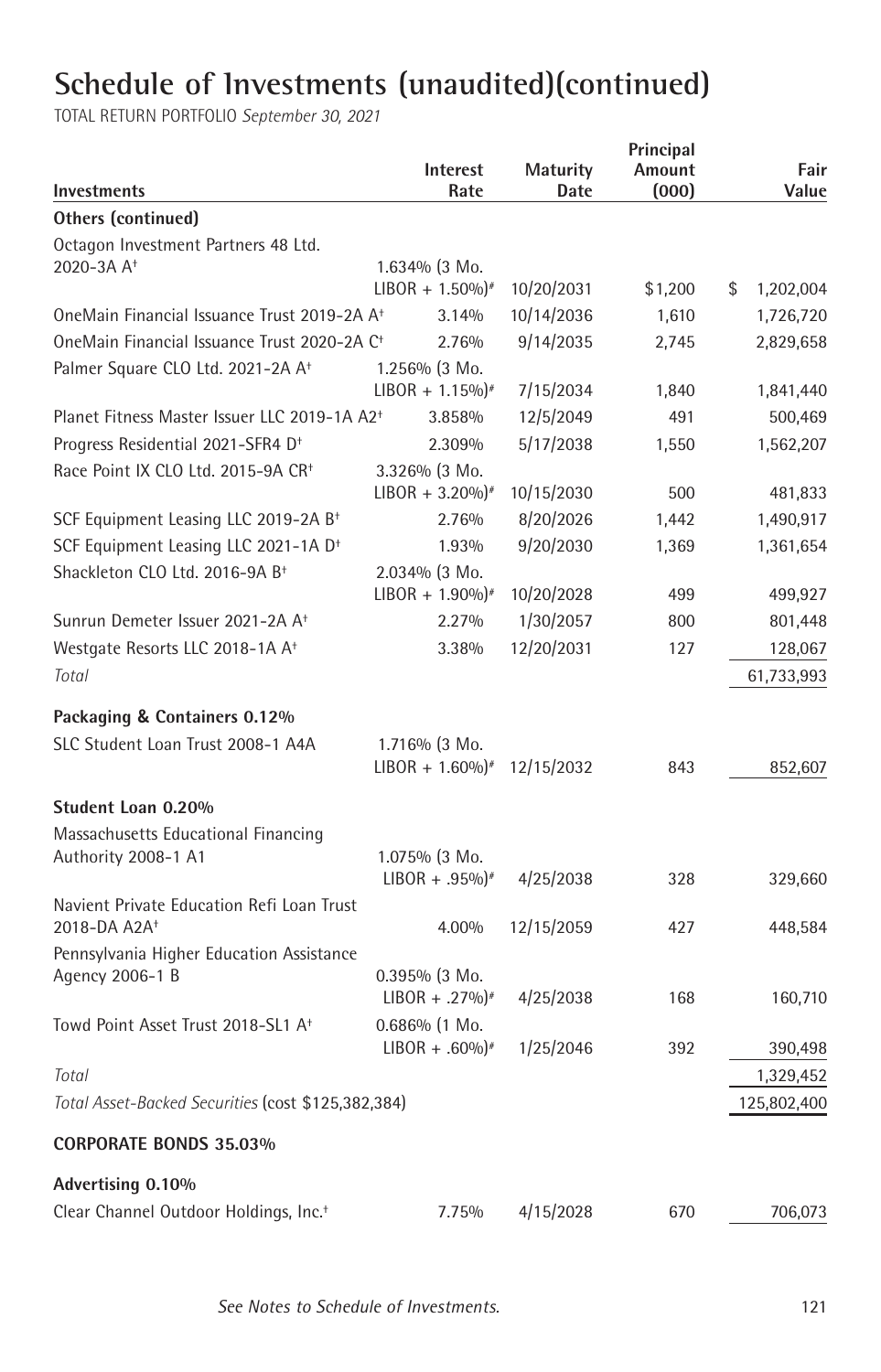| Investments                                                                       |                       | Interest<br>Rate            | <b>Maturity</b><br>Date | Principal<br>Amount<br>(000) | Fair<br>Value |
|-----------------------------------------------------------------------------------|-----------------------|-----------------------------|-------------------------|------------------------------|---------------|
| Aerospace/Defense 0.54%                                                           |                       |                             |                         |                              |               |
| Boeing Co. (The)                                                                  |                       | 4.875%                      | 5/1/2025                | \$<br>597                    | \$<br>664,691 |
| Boeing Co. (The)                                                                  |                       | 5.04%                       | 5/1/2027                | 1,942                        | 2,235,117     |
| Bombardier, Inc. (Canada) <sup>+(d)</sup>                                         |                       | $6.00\%$                    | 2/15/2028               | 45                           | 45,567        |
| TransDigm, Inc.                                                                   |                       | 6.375%                      | 6/15/2026               | 652                          | 673,458       |
| Total                                                                             |                       |                             |                         |                              | 3,618,833     |
| Agriculture 0.19%                                                                 |                       |                             |                         |                              |               |
| MHP Lux SA (Luxembourg) <sup>+(d)</sup>                                           |                       | 6.25%                       | 9/19/2029               | 1,240                        | 1,272,116     |
| Airlines 0.84%                                                                    |                       |                             |                         |                              |               |
| Air Canada (Canada) <sup>+(d)</sup>                                               |                       | 3.875%                      | 8/15/2026               | 247                          | 249,544       |
| American Airlines Group, Inc. <sup>+</sup>                                        |                       | 3.75%                       | 3/1/2025                | 783                          | 706,540       |
| American Airlines. Inc. <sup>+</sup>                                              |                       | 11.75%                      | 7/15/2025               | 602                          | 745,728       |
| British Airways Pass Through Trust<br>20-1 A PTT (United Kingdom) <sup>+(d)</sup> |                       | 4.25%                       | 5/15/2034               | 736                          | 796,741       |
| Delta Air Lines, Inc. <sup>+</sup>                                                |                       | 7.00%                       | 5/1/2025                | 1,287                        | 1,501,455     |
| Delta Air Lines, Inc./SkyMiles IP Ltd. <sup>+</sup>                               |                       | 4.50%                       | 10/20/2025              | 568                          | 607,927       |
| Delta Air Lines, Inc./SkyMiles IP Ltd. <sup>+</sup>                               |                       | 4.75%                       | 10/20/2028              | 576                          | 642,596       |
| Spirit Loyalty Cayman Ltd./Spirit IP Cayman Ltd. <sup>+</sup>                     |                       | 8.00%                       | 9/20/2025               | 364                          | 408,906       |
| Total                                                                             |                       |                             |                         |                              | 5,659,437     |
| Apparel 0.34%                                                                     |                       |                             |                         |                              |               |
| Levi Strauss & Co. <sup>+</sup>                                                   |                       | 3.50%                       | 3/1/2031                | 1,008                        | 1,019,340     |
| PVH Corp.                                                                         |                       | 7.75%                       | 11/15/2023              | 561                          | 633,376       |
| William Carter Co. (The) <sup>+</sup>                                             |                       | 5.50%                       | 5/15/2025               | 611                          | 642,741       |
| Total                                                                             |                       |                             |                         |                              | 2,295,457     |
| Auto Manufacturers 1.08%                                                          |                       |                             |                         |                              |               |
| Ford Motor Co.                                                                    |                       | 7.45%                       | 7/16/2031               | 1,564                        | 2,042,740     |
| General Motors Financial Co., Inc.                                                |                       | 3.60%                       | 6/21/2030               | 4,115                        | 4,417,030     |
| Stellantis Finance US, Inc. <sup>+</sup>                                          |                       | 2.691%                      | 9/15/2031               | 856                          | 848,227       |
| Total                                                                             |                       |                             |                         |                              | 7,307,997     |
| <b>Banks 6.72%</b>                                                                |                       |                             |                         |                              |               |
| Banco Nacional de Comercio                                                        |                       |                             |                         |                              |               |
| Exterior SNC <sup>+</sup>                                                         | 2.72% (5 Yr. Treasury | $CMT + 2.00\%$ <sup>*</sup> | 8/11/2031               | 702                          | 706,388       |
| Bank of America Corp.                                                             |                       | 2.087%<br>$(SOFR + 1.06\%)$ |                         | 1,549                        | 1,547,466     |
|                                                                                   |                       | 2.687%                      | 6/14/2029               |                              |               |
| Bank of America Corp.                                                             |                       | $(SOFR + 1.32\%)$           | 4/22/2032               | 2,244                        | 2,286,293     |
| BankUnited, Inc.                                                                  |                       | 5.125%                      | 6/11/2030               | 1,140                        | 1,318,309     |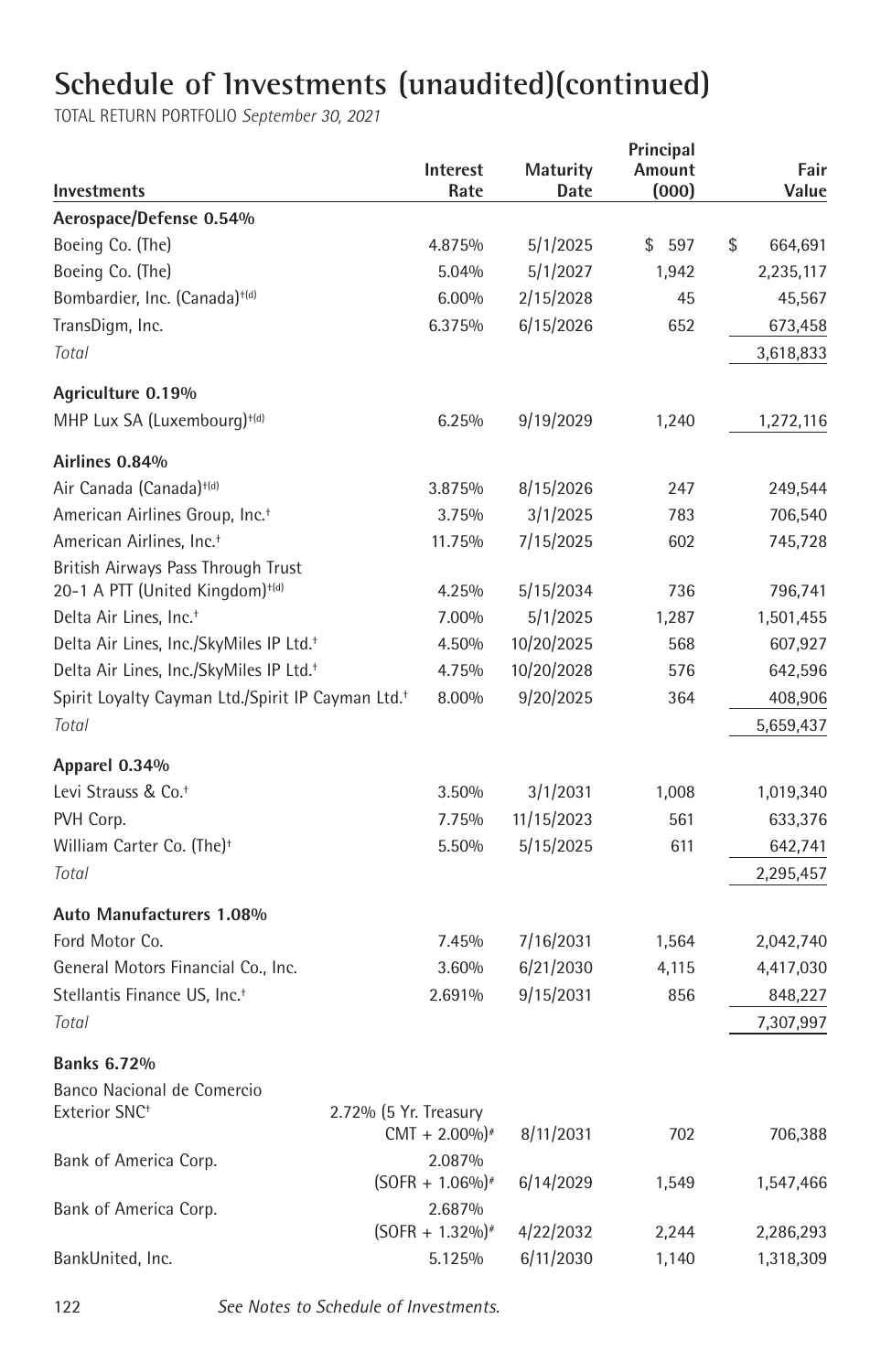| Investments                                                            | <b>Interest</b><br>Rate                       | <b>Maturity</b><br>Date | Principal<br>Amount<br>(000) | Fair<br>Value |
|------------------------------------------------------------------------|-----------------------------------------------|-------------------------|------------------------------|---------------|
| <b>Banks (continued)</b>                                               |                                               |                         |                              |               |
| Citigroup, Inc.                                                        | 2.666%                                        |                         |                              |               |
|                                                                        | $(SOFR + 1.15\%)$                             | 1/29/2031               | \$816                        | \$<br>836,119 |
| Citigroup, Inc.                                                        | 3.887% (3 Mo.                                 |                         |                              |               |
|                                                                        | $LIBOR + 1.56\%$ <sup>*</sup>                 | 1/10/2028               | 1,186                        | 1,311,490     |
| Citigroup, Inc.                                                        | 3.98% (3 Mo.                                  |                         |                              |               |
|                                                                        | $LIBOR + 1.34\%$ <sup>#</sup>                 | 3/20/2030               | 4,411                        | 4,956,336     |
| Danske Bank A/S (Denmark) <sup>+(d)</sup>                              | 4.375%                                        | 6/12/2028               | 200                          | 223,762       |
| Goldman Sachs Group, Inc. (The)                                        | 2.383%                                        |                         |                              |               |
|                                                                        | $(SOFR + 1.25\%)$                             | 7/21/2032               | 2,718                        | 2,692,815     |
| JPMorgan Chase & Co.                                                   | 3.54% (3 Mo.<br>$LIBOR + 1.38\%$ <sup>*</sup> | 5/1/2028                | 2,477                        | 2,707,176     |
| Macquarie Bank Ltd. (Australia) <sup>+(d)</sup>                        | 3.624%                                        | 6/3/2030                | 516                          | 542,042       |
| Macquarie Group Ltd. (Australia) <sup>+(d)</sup>                       | 2.691%                                        |                         |                              |               |
|                                                                        | $(SOFR + 1.44\%)$ <sup>#</sup>                | 6/23/2032               | 2,044                        | 2,042,241     |
| Macquarie Group Ltd. (Australia) <sup>+(d)</sup>                       | 4.654% (3 Mo.                                 |                         |                              |               |
|                                                                        | $LIBOR + 1.73\%$ <sup>*</sup>                 | 3/27/2029               | 1,431                        | 1,638,757     |
| Morgan Stanley                                                         | 2.239%                                        |                         |                              |               |
|                                                                        | $(SOFR + 1.18\%)$                             | 7/21/2032               | 1,438                        | 1,414,148     |
| Morgan Stanley                                                         | 2.484%                                        |                         |                              |               |
|                                                                        | $(SOFR + 1.36\%)$                             | 9/16/2036               | 1,088                        | 1,065,432     |
| Morgan Stanley                                                         | 3.625%                                        | 1/20/2027               | 1,036                        | 1,142,679     |
| Morgan Stanley                                                         | 4.431% (3 Mo.                                 |                         |                              |               |
|                                                                        | $LIBOR + 1.63\%$ <sup>*</sup>                 | 1/23/2030               | 2,838                        | 3,278,930     |
| National Australia Bank Ltd. (Australia) <sup>+(d)</sup>               | 2.99%                                         | 5/21/2031               | 1,023                        | 1,035,960     |
| Santander Holdings USA, Inc.                                           | 4.40%                                         | 7/13/2027               | 670                          | 753,217       |
| UBS AG (Switzerland) <sup>(d)</sup>                                    | 5.125%                                        | 5/15/2024               | 1,399                        | 1,532,003     |
| Wachovia Corp.                                                         | 7.574%                                        | 8/1/2026                | 660                          | 838,622       |
| Wells Fargo & Co.                                                      | 2.393%                                        |                         |                              |               |
|                                                                        | $(SOFR + 2.10\%)$ #                           | 6/2/2028                | 5,043                        | 5,205,638     |
| Wells Fargo & Co.                                                      | 3.584% (3 Mo.                                 |                         |                              |               |
|                                                                        | $LIBOR + 1.31\%$ <sup>*</sup>                 | 5/22/2028               | 1,873                        | 2,051,985     |
| Westpac Banking Corp. (Australia) <sup>(d)</sup> 2.894% (5 Yr Treasury | $CMT + 1.35\%$ <sup>#</sup>                   | 2/4/2030                | 1,047                        | 1,084,475     |
| Westpac Banking Corp. (Australia) <sup>(d)</sup>                       | 4.322% (5 Yr. Swap                            |                         |                              |               |
|                                                                        | rate + $2.24\%$ <sup>*</sup>                  | 11/23/2031              | 2,917                        | 3,221,833     |
| Total                                                                  |                                               |                         |                              | 45,434,116    |
| <b>Building Materials 0.34%</b>                                        |                                               |                         |                              |               |
| Cemex SAB de CV (Mexico) <sup>+(d)</sup>                               | 5.45%                                         | 11/19/2029              | 970                          | 1,052,450     |
| Forterra Finance LLC/FRTA Finance Corp. <sup>+</sup>                   | 6.50%                                         | 7/15/2025               | 616                          | 659,890       |
| Griffon Corp.                                                          | 5.75%                                         | 3/1/2028                | 587                          |               |
| Total                                                                  |                                               |                         |                              | 617,084       |
|                                                                        |                                               |                         |                              | 2,329,424     |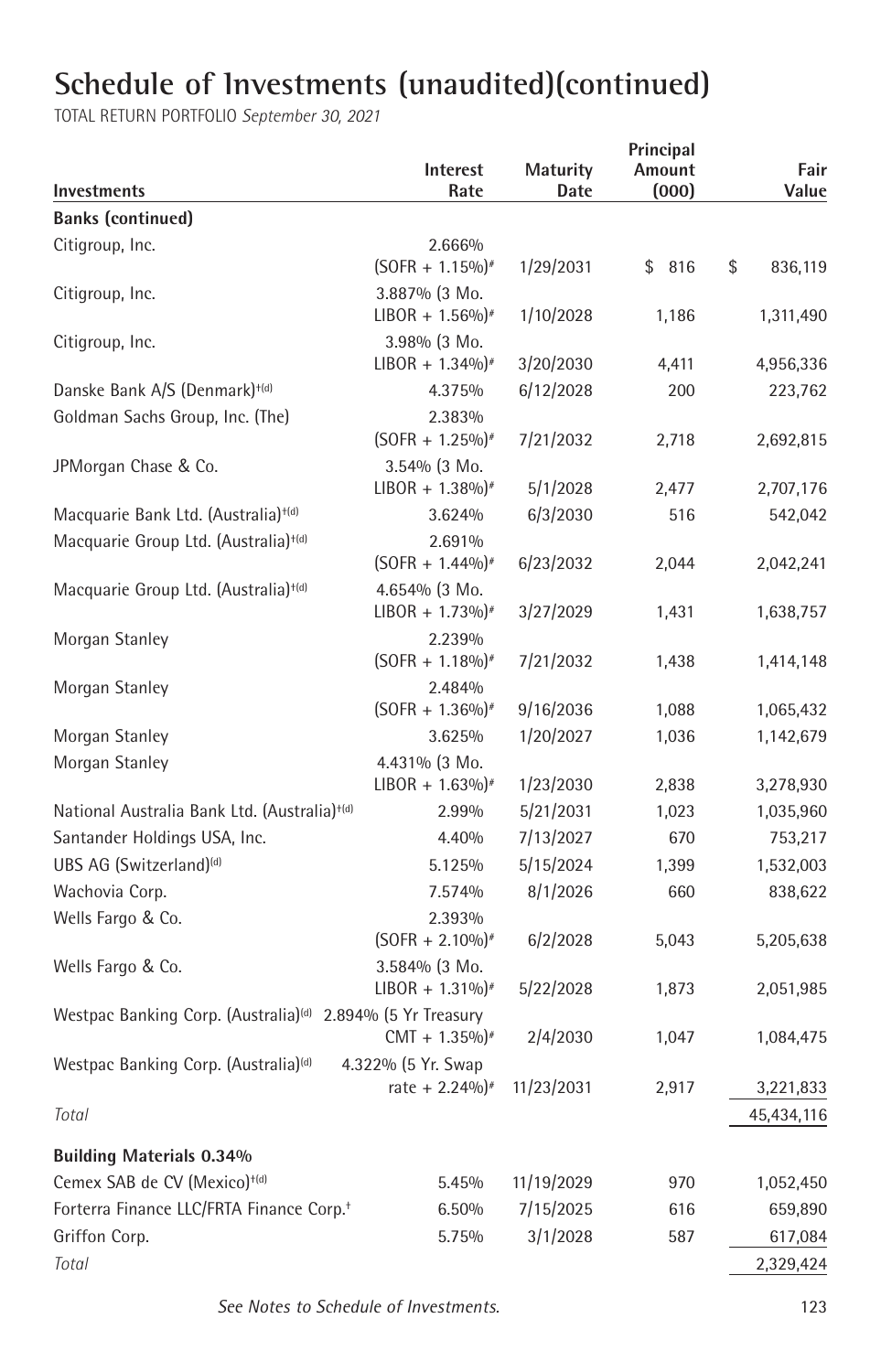| Investments                                                                         | <b>Interest</b><br>Rate     | <b>Maturity</b><br>Date | Principal<br>Amount<br>(000) | Fair<br>Value |
|-------------------------------------------------------------------------------------|-----------------------------|-------------------------|------------------------------|---------------|
| Chemicals 0.60%                                                                     |                             |                         |                              |               |
| Ashland LLC                                                                         | 6.875%                      | 5/15/2043               | 272<br>\$                    | \$<br>356,089 |
| Braskem Netherlands Finance BV (Netherlands) <sup>+(d)</sup>                        | 4.50%                       | 1/31/2030               | 1,657                        | 1,765,119     |
| CVR Partners LP/CVR Nitrogen Finance Corp. <sup>+</sup>                             | 6.125%                      | 6/15/2028               | 649                          | 681,450       |
| Phosagro OAO Via Phosagro Bond Funding                                              |                             |                         |                              |               |
| DAC (Ireland) <sup>+(d)</sup>                                                       | 2.60%                       | 9/16/2028               | 1,280                        | 1,279,066     |
| Total                                                                               |                             |                         |                              | 4,081,724     |
| Coal 0.19%                                                                          |                             |                         |                              |               |
| SunCoke Energy, Inc. <sup>+</sup>                                                   | 4.875%                      | 6/30/2029               | 711                          | 709,222       |
| Warrior Met Coal, Inc. <sup>+</sup>                                                 | 8.00%                       | 11/1/2024               | 586                          | 595,523       |
| Total                                                                               |                             |                         |                              | 1,304,745     |
| <b>Commercial Services 0.48%</b>                                                    |                             |                         |                              |               |
| CoStar Group, Inc. <sup>+</sup>                                                     | 2.80%                       | 7/15/2030               | 381                          | 387,786       |
| Garda World Security Corp. (Canada) <sup>+(d)</sup>                                 | 9.50%                       | 11/1/2027               | 612                          | 663,163       |
| Global Payments, Inc.                                                               | 3.20%                       | 8/15/2029               | 501                          | 529,924       |
| Rent-a-center, Inc. <sup>+</sup>                                                    | 6.375%                      | 2/15/2029               | 660                          | 712,800       |
| United Rentals North America, Inc.                                                  | 4.00%                       | 7/15/2030               | 316                          | 328,245       |
| United Rentals North America, Inc.                                                  | 4.875%                      | 1/15/2028               | 592                          | 626,644       |
| Total                                                                               |                             |                         |                              | 3,248,562     |
| Computers 0.35%                                                                     |                             |                         |                              |               |
| Dell International LLC/EMC Corp.                                                    | 5.45%                       | 6/15/2023               | 247                          | 264,989       |
| Dell International LLC/EMC Corp.                                                    | 6.02%                       | 6/15/2026               | 158                          | 188,074       |
| Dell International LLC/EMC Corp.                                                    | 8.35%                       | 7/15/2046               | 1,189                        | 1,932,070     |
| Total                                                                               |                             |                         |                              | 2,385,133     |
| Diversified Financial Services 2.81%                                                |                             |                         |                              |               |
| AerCap Ireland Capital DAC/AerCap                                                   |                             |                         |                              |               |
| Global Aviation Trust (Ireland) <sup>(d)</sup>                                      | 3.50%                       | 1/15/2025               | 1,388                        | 1,461,290     |
| AerCap Ireland Capital DAC/AerCap                                                   |                             |                         | 916                          |               |
| Global Aviation Trust (Ireland) <sup>(d)</sup><br>AerCap Ireland Capital DAC/AerCap | 3.875%                      | 1/23/2028               |                              | 984,711       |
| Global Aviation Trust (Ireland) <sup>(d)</sup>                                      | 4.875%                      | 1/16/2024               | 523                          | 565,204       |
| Aircastle Ltd. <sup>+</sup>                                                         | 2.85%                       | 1/26/2028               | 254                          | 257,416       |
| Ally Financial, Inc.                                                                | 4.70% (5 Yr Treasury        |                         |                              |               |
|                                                                                     | $CMT + 3.87\%$ <sup>*</sup> | $=(e)$                  | 679                          | 708,859       |
| Ally Financial, Inc.                                                                | 8.00%                       | 11/1/2031               | 1,228                        | 1,772,704     |
| Aviation Capital Group LLC <sup>+</sup>                                             | 1.95%                       | 1/30/2026               | 812                          | 809,454       |
| Aviation Capital Group LLC <sup>+</sup>                                             | 5.50%                       | 12/15/2024              | 1,928                        | 2,161,572     |
| Avolon Holdings Funding Ltd. (Ireland) <sup>+(d)</sup>                              | 2.125%                      | 2/21/2026               | 2,161                        | 2,139,902     |
| Avolon Holdings Funding Ltd. (Ireland) <sup>+(d)</sup>                              | 4.25%                       | 4/15/2026               | 1,379                        | 1,483,861     |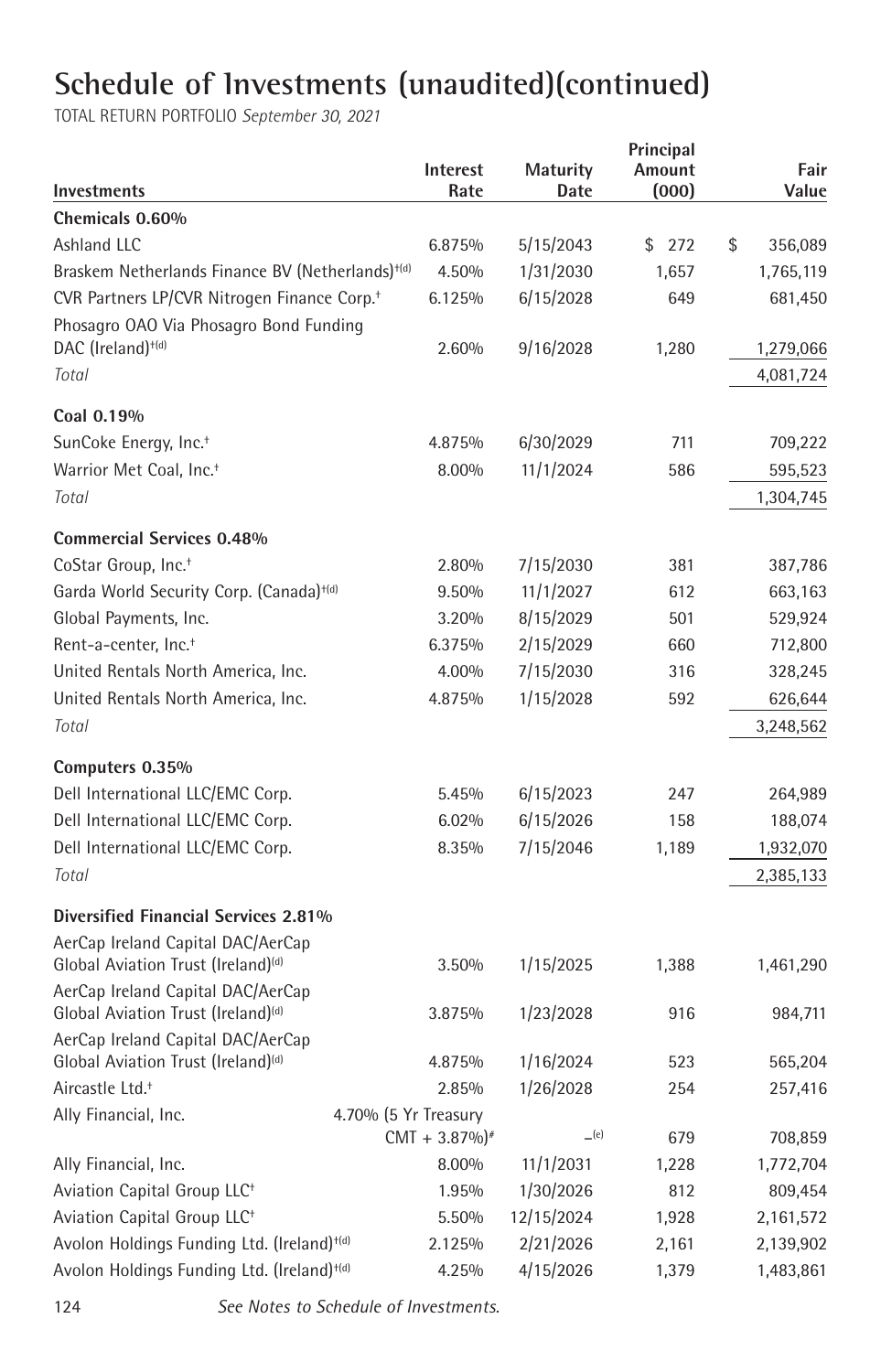| Investments                                                               | <b>Interest</b><br>Rate | Maturity<br>Date | Principal<br>Amount<br>(000) | Fair<br>Value |
|---------------------------------------------------------------------------|-------------------------|------------------|------------------------------|---------------|
| Diversified Financial Services (continued)                                |                         |                  |                              |               |
| Brightsphere Investment Group, Inc.                                       | 4.80%                   | 7/27/2026        | \$<br>662                    | \$<br>718,059 |
| Global Aircraft Leasing Co. Ltd. PIK 7.25% <sup>+</sup>                   | 6.50%                   | 9/15/2024        | 962                          | 943,876       |
| International Lease Finance Corp.                                         | 5.875%                  | 8/15/2022        | 156                          | 163,188       |
| Nationstar Mortgage Holdings, Inc. <sup>+</sup>                           | 5.50%                   | 8/15/2028        | 624                          | 643,566       |
| Navient Corp.                                                             | 5.00%                   | 3/15/2027        | 1,091                        | 1,125,094     |
| Neuberger Berman Group LLC/Neuberger<br>Berman Finance Corp. <sup>+</sup> | 4.50%                   | 3/15/2027        | 541                          | 616,236       |
| Neuberger Berman Group LLC/Neuberger                                      |                         |                  |                              |               |
| Berman Finance Corp. <sup>+</sup>                                         | 4.875%                  | 4/15/2045        | 677                          | 782,429       |
| OneMain Finance Corp.                                                     | 5.375%                  | 11/15/2029       | 940                          | 1,019,994     |
| Rocket Mortgage LLC/Rocket Mortgage                                       |                         |                  |                              |               |
| Co-Issuer, Inc. <sup>+</sup>                                              | 3.625%                  | 3/1/2029         | 674                          | 682,425       |
| Total                                                                     |                         |                  |                              | 19,039,840    |
| Electric 2.71%                                                            |                         |                  |                              |               |
| AES Corp. (The) <sup>+</sup>                                              | 3.95%                   | 7/15/2030        | 1,138                        | 1,253,478     |
| Alfa Desarrollo SpA (Chile) <sup>+(d)</sup>                               | 4.55%                   | 9/27/2051        | 992                          | 968,936       |
| Ausgrid Finance Pty Ltd. (Australia) <sup>+(d)</sup>                      | 4.35%                   | 8/1/2028         | 1,118                        | 1,258,879     |
| Calpine Corp. <sup>+</sup>                                                | 4.50%                   | 2/15/2028        | 588                          | 600,495       |
| Calpine Corp. <sup>+</sup>                                                | 5.125%                  | 3/15/2028        | 609                          | 617,516       |
| Cikarang Listrindo Tbk PT (Indonesia) <sup>+(d)</sup>                     | 4.95%                   | 9/14/2026        | 985                          | 1,005,385     |
| Emera US Finance LP                                                       | 3.55%                   | 6/15/2026        | 4,556                        | 4,927,250     |
| FirstEnergy Corp.                                                         | 4.40%                   | 7/15/2027        | 1,299                        | 1,426,154     |
| Minejesa Capital BV (Netherlands) <sup>+(d)</sup>                         | 4.625%                  | 8/10/2030        | 1,335                        | 1,386,211     |
| NRG Energy, Inc. <sup>+</sup>                                             | 4.45%                   | 6/15/2029        | 537                          | 594,721       |
| NRG Energy, Inc.                                                          | 5.75%                   | 1/15/2028        | 598                          | 636,870       |
| Pennsylvania Electric Co. <sup>+</sup>                                    | 3.60%                   | 6/1/2029         | 597                          | 642,914       |
| <b>PSEG Power LLC</b>                                                     | 8.625%                  | 4/15/2031        | 770                          | 1,212,240     |
| Vistra Operations Co. LLC <sup>+</sup>                                    | 3.55%                   | 7/15/2024        | 1,683                        | 1,770,701     |
| Total                                                                     |                         |                  |                              | 18,301,750    |
| Energy - Alternate Sources 0.09%                                          |                         |                  |                              |               |
| TerraForm Power Operating LLC <sup>+</sup>                                | 4.75%                   | 1/15/2030        | 562                          | 588,695       |
| Entertainment 0.39%                                                       |                         |                  |                              |               |
| Caesars Entertainment, Inc. <sup>+</sup>                                  | 4.625%                  | 10/15/2029       | 566                          | 573,782       |
| Caesars Entertainment, Inc. <sup>+</sup>                                  | 8.125%                  | 7/1/2027         | 616                          | 693,293       |
| Live Nation Entertainment, Inc. <sup>+</sup>                              | 4.75%                   | 10/15/2027       | 660                          | 671,550       |
| Scientific Games International, Inc. <sup>+</sup>                         | 7.25%                   | 11/15/2029       | 622                          | 699,680       |
| Total                                                                     |                         |                  |                              | 2,638,305     |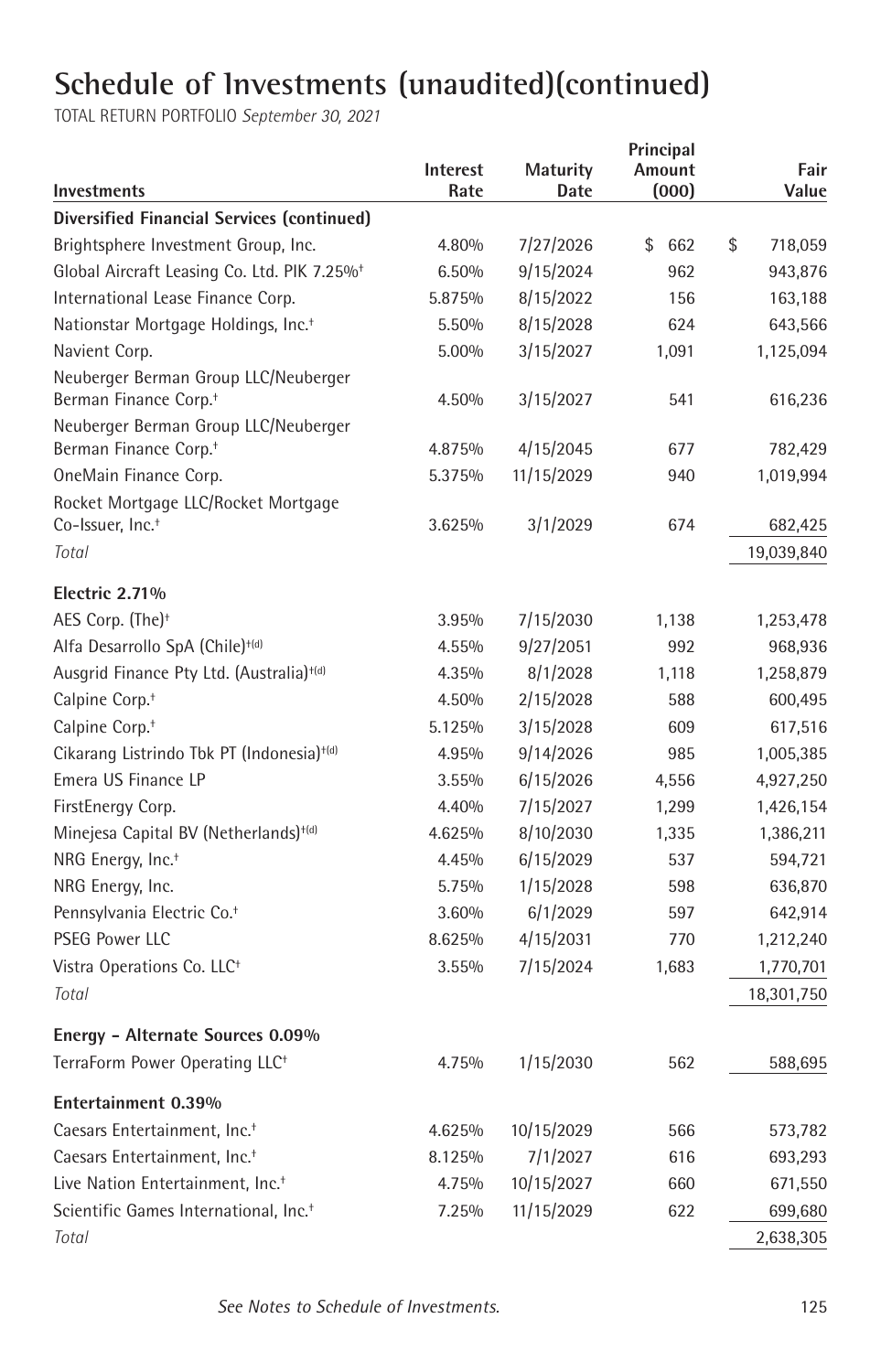| <b>Investments</b>                                                                  | Interest<br>Rate | <b>Maturity</b><br>Date | Principal<br>Amount<br>(000) | Fair<br>Value |
|-------------------------------------------------------------------------------------|------------------|-------------------------|------------------------------|---------------|
| <b>Environmental Control 0.10%</b>                                                  |                  |                         |                              |               |
| Madison IAQ LLC <sup>+</sup>                                                        | 5.875%           | 6/30/2029               | \$<br>688                    | \$<br>694,058 |
| Food 0.37%                                                                          |                  |                         |                              |               |
| Albertsons Cos, Inc./Safeway, Inc./New<br>Albertsons LP/Albertsons LLC <sup>+</sup> | 4.875%           | 2/15/2030               | 590                          | 636,462       |
| JBS USA LUX SA/JBS USA Food Co./JBS<br>USA Finance, Inc. <sup>+</sup>               | 6.50%            | 4/15/2029               | 588                          | 657,825       |
| Kraft Heinz Foods Co.                                                               | 4.375%           | 6/1/2046                | 571                          | 650,859       |
| Minerva Luxembourg SA (Luxembourg) <sup>+(d)</sup>                                  | 5.875%           | 1/19/2028               | 503                          | 538,814       |
| Total                                                                               |                  |                         |                              | 2,483,960     |
| Forest Products & Paper 0.12%                                                       |                  |                         |                              |               |
| Suzano Austria GmbH (Brazil) <sup>(d)</sup>                                         | 3.75%            | 1/15/2031               | 821                          | 844,399       |
| Gas 0.19%                                                                           |                  |                         |                              |               |
| National Fuel Gas Co.                                                               | 5.50%            | 1/15/2026               | 1,122                        | 1,293,110     |
| Health Care - Services 1.52%                                                        |                  |                         |                              |               |
| Centene Corp.                                                                       | 2.45%            | 7/15/2028               | 550                          | 553,438       |
| Centene Corp.                                                                       | 2.625%           | 8/1/2031                | 750                          | 745,867       |
| Centene Corp.                                                                       | 3.375%           | 2/15/2030               | 605                          | 627,113       |
| CHS/Community Health Systems, Inc. <sup>+</sup>                                     | 4.75%            | 2/15/2031               | 699                          | 704,243       |
| CHS/Community Health Systems, Inc. <sup>+</sup>                                     | 6.125%           | 4/1/2030                | 709                          | 689,885       |
| DaVita, Inc. <sup>+</sup>                                                           | 3.75%            | 2/15/2031               | 673                          | 656,175       |
| HCA, Inc.                                                                           | 4.125%           | 6/15/2029               | 2,089                        | 2,335,098     |
| HCA, Inc.                                                                           | 4.50%            | 2/15/2027               | 820                          | 923,617       |
| HCA, Inc.                                                                           | 5.25%            | 6/15/2026               | 886                          | 1,017,194     |
| Radiology Partners, Inc. <sup>+</sup>                                               | 9.25%            | 2/1/2028                | 657                          | 707,625       |
| Surgery Center Holdings, Inc. <sup>+</sup>                                          | 10.00%           | 4/15/2027               | 588                          | 635,775       |
| Tenet Healthcare Corp. <sup>+</sup>                                                 | 6.25%            | 2/1/2027                | 658                          | 683,498       |
| Total                                                                               |                  |                         |                              | 10,279,528    |
| Home Builders 0.60%                                                                 |                  |                         |                              |               |
| Century Communities, Inc.                                                           | 6.75%            | 6/1/2027                | 576                          | 615,594       |
| NVR, Inc.                                                                           | 3.00%            | 5/15/2030               | 1,703                        | 1,783,383     |
| Toll Brothers Finance Corp.                                                         | 3.80%            | 11/1/2029               | 660                          | 709,665       |
| Toll Brothers Finance Corp.                                                         | 4.35%            | 2/15/2028               | 588                          | 644,595       |
| Tri Pointe Homes, Inc.                                                              | 5.25%            | 6/1/2027                | 310                          | 335,395       |
| Total                                                                               |                  |                         |                              | 4,088,632     |
| Household Products/Wares 0.02%                                                      |                  |                         |                              |               |
| Kimberly-Clark de Mexico SAB de CV (Mexico) <sup>+(d)</sup>                         | 3.80%            | 4/8/2024                | 100                          | 106,507       |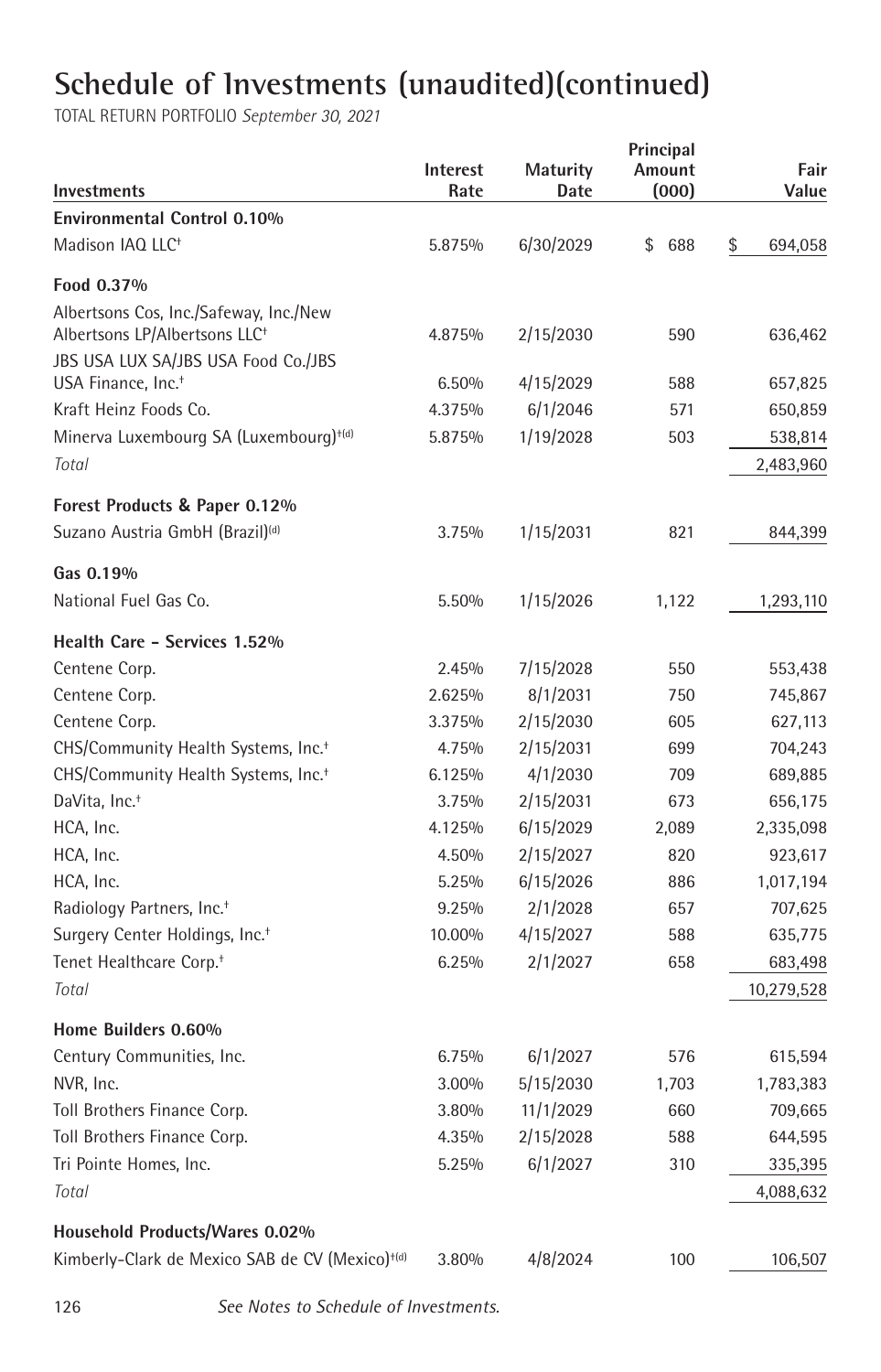| <b>Investments</b>                                   | <b>Interest</b><br>Rate | <b>Maturity</b><br>Date | Principal<br>Amount<br>(000) | Fair<br>Value |
|------------------------------------------------------|-------------------------|-------------------------|------------------------------|---------------|
| Housewares 0.11%                                     |                         |                         |                              |               |
| Newell Brands, Inc.                                  | 5.875%                  | 4/1/2036                | \$<br>580                    | \$<br>721,114 |
| Insurance 0.24%                                      |                         |                         |                              |               |
| Assurant, Inc.                                       | 2.65%                   | 1/15/2032               | 720                          | 714,634       |
| First American Financial Corp.                       | 2.40%                   | 8/15/2031               | 939                          | 915,635       |
| Total                                                |                         |                         |                              | 1,630,269     |
| Internet 0.99%                                       |                         |                         |                              |               |
| Baidu, Inc. (China) <sup>(d)</sup>                   | 3.075%                  | 4/7/2025                | 1,137                        | 1,193,825     |
| Match Group Holdings II LLC <sup>+</sup>             | 5.00%                   | 12/15/2027              | 302                          | 316,488       |
| Match Group Holdings II LLC <sup>+</sup>             | 5.625%                  | 2/15/2029               | 287                          | 309,418       |
| Meituan (China) <sup>+(d)</sup>                      | 3.05%                   | 10/28/2030              | 1,440                        | 1,336,628     |
| Netflix, Inc.                                        | 6.375%                  | 5/15/2029               | 1,326                        | 1,679,047     |
| Uber Technologies, Inc. <sup>+</sup>                 | 4.50%                   | 8/15/2029               | 686                          | 692,002       |
| Uber Technologies, Inc. <sup>+</sup>                 | 8.00%                   | 11/1/2026               | 622                          | 658,154       |
| VeriSign, Inc.                                       | 2.70%                   | 6/15/2031               | 509                          | 517,953       |
| Total                                                |                         |                         |                              | 6,703,515     |
| <b>Investment Companies 0.17%</b>                    |                         |                         |                              |               |
| Owl Rock Capital Corp.                               | 2.875%                  | 6/11/2028               | 831                          | 830,066       |
| Temasek Financial I Ltd. (Singapore) <sup>+(d)</sup> | 2.50%                   | 10/6/2070               | 380                          | 348,058       |
| Total                                                |                         |                         |                              | 1,178,124     |
| Iron - Steel $0.10\%$                                |                         |                         |                              |               |
| GUSAP III LP <sup>+</sup>                            | 4.25%                   | 1/21/2030               | 635                          | 679,450       |
| Leisure Time 0.26%                                   |                         |                         |                              |               |
| Carnival Corp. <sup>+</sup>                          | 7.625%                  | 3/1/2026                | 397                          | 424,294       |
| Carnival Corp. <sup>+</sup>                          | 11.50%                  | 4/1/2023                | 855                          | 955,462       |
| Royal Caribbean Cruises Ltd. <sup>+</sup>            | 11.50%                  | 6/1/2025                | 333                          | 380,369       |
| Total                                                |                         |                         |                              | 1,760,125     |
| <b>Lodging 0.15%</b>                                 |                         |                         |                              |               |
| Boyd Gaming Corp.                                    | 4.75%                   | 12/1/2027               | 406                          | 418,970       |
| Boyd Gaming Corp. <sup>+</sup>                       | 4.75%                   | 6/15/2031               | 557                          | 575,102       |
| Total                                                |                         |                         |                              | 994,072       |
| Machinery - Diversified 0.44%                        |                         |                         |                              |               |
| nVent Finance Sarl (Luxembourg) <sup>(d)</sup>       | 4.55%                   | 4/15/2028               | 2,050                        | 2,251,611     |
| TK Elevator US Newco, Inc. <sup>+</sup>              | 5.25%                   | 7/15/2027               | 702                          | 736,556       |
| Total                                                |                         |                         |                              | 2,988,167     |
|                                                      |                         |                         |                              |               |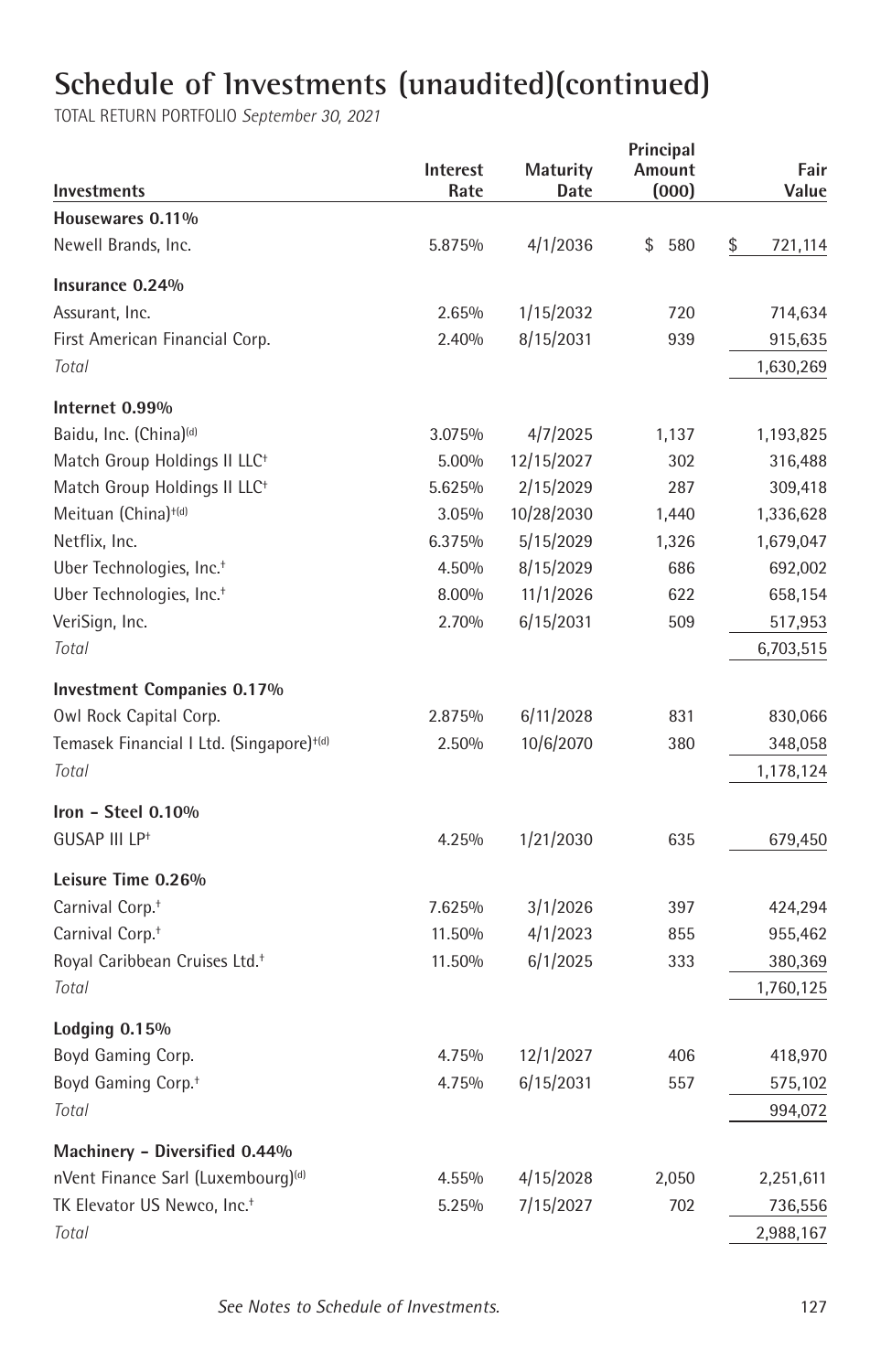| <b>Investments</b>                                             | Interest<br>Rate              | <b>Maturity</b><br>Date | Principal<br>Amount<br>(000) | Fair<br>Value |
|----------------------------------------------------------------|-------------------------------|-------------------------|------------------------------|---------------|
| Media 0.82%                                                    |                               |                         |                              |               |
| CCO Holdings LLC/CCO Holdings Capital Corp. <sup>+</sup>       | 4.75%                         | 3/1/2030                | \$<br>645                    | \$<br>675,138 |
| Charter Communications Operating LLC/Charter                   |                               |                         |                              |               |
| Communications Operating Capital <sup>(a)</sup>                | 2.25%                         | 1/15/2029               | 2,182                        | 2,181,193     |
| DISH DBS Corp.                                                 | 7.75%                         | 7/1/2026                | 618                          | 698,633       |
| Globo Comunicacao e Participacoes SA (Brazil) <sup>+(d)</sup>  | 4.875%                        | 1/22/2030               | 950                          | 942,728       |
| Time Warner Cable LLC                                          | 7.30%                         | 7/1/2038                | 211                          | 303,142       |
| Time Warner Entertainment Co. LP                               | 8.375%                        | 7/15/2033               | 502                          | 746,457       |
| Total                                                          |                               |                         |                              | 5,547,291     |
| Mining 1.33%                                                   |                               |                         |                              |               |
| Anglo American Capital PLC (United Kingdom) <sup>+(d)</sup>    | 4.00%                         | 9/11/2027               | 1,457                        | 1,606,933     |
| Antofagasta plc (Chile) <sup>+(d)</sup>                        | 2.375%                        | 10/14/2030              | 656                          | 633,867       |
| FMG Resources August 2006 Pty Ltd. (Australia) <sup>+(d)</sup> | 4.375%                        | 4/1/2031                | 1.017                        | 1,052,188     |
| Freeport-McMoRan, Inc.                                         | 4.125%                        | 3/1/2028                | 657                          | 681,637       |
| Freeport-McMoRan, Inc.                                         | 5.45%                         | 3/15/2043               | 544                          | 670,480       |
| Glencore Funding LLC <sup>+</sup>                              | 2.85%                         | 4/27/2031               | 1,091                        | 1,098,829     |
| Glencore Funding LLC <sup>+</sup>                              | 4.875%                        | 3/12/2029               | 2,494                        | 2,866,659     |
| Yamana Gold, Inc. (Canada) <sup>+(d)</sup>                     | 2.63%                         | 8/15/2031               | 391                          | 382,451       |
| Total                                                          |                               |                         |                              | 8,993,044     |
| Miscellaneous Manufacturing 0.36%                              |                               |                         |                              |               |
| General Electric Co.                                           | $3.446%$ (3 Mo.               |                         |                              |               |
|                                                                | $LIBOR + 3.33\%$ <sup>*</sup> | $=(e)$                  | 2,512                        | 2,464,418     |
| Oil & Gas 3.82%                                                |                               |                         |                              |               |
| Apache Corp.                                                   | 4.375%                        | 10/15/2028              | 638                          | 690,635       |
| California Resources Corp. <sup>+</sup>                        | 7.125%                        | 2/1/2026                | 342                          | 361,350       |
| Cenovus Energy, Inc. (Canada) <sup>(d)</sup>                   | 3.75%                         | 2/15/2052               | 390                          | 379,529       |
| Comstock Resources, Inc. <sup>+</sup>                          | 6.75%                         | 3/1/2029                | 666                          | 720,113       |
| Continental Resources, Inc.                                    | 3.80%                         | 6/1/2024                | 660                          | 694,353       |
| Continental Resources, Inc. <sup>+</sup>                       | 5.75%                         | 1/15/2031               | 980                          | 1,185,800     |
| Diamondback Energy, Inc.                                       | 3.50%                         | 12/1/2029               | 2,397                        | 2,565,029     |
| Diamondback Energy, Inc.                                       | 4.75%                         | 5/31/2025               | 599                          | 669,444       |
| Equinor ASA (Norway) <sup>(d)</sup>                            | 7.15%                         | 11/15/2025              | 605                          | 743,245       |
| Helmerich & Payne, Inc. <sup>+</sup>                           | 2.90%                         | 9/29/2031               | 1,250                        | 1,253,991     |
| Hilcorp Energy I LP/Hilcorp Finance Co. <sup>+</sup>           | 5.75%                         | 2/1/2029                | 1,302                        | 1,339,433     |
| Laredo Petroleum, Inc.                                         | 9.50%                         | 1/15/2025               | 984                          | 1,020,900     |
| MEG Energy Corp. (Canada) <sup>+(d)</sup>                      | 5.875%                        | 2/1/2029                | 365                          | 373,833       |
| MEG Energy Corp. (Canada) <sup>+(d)</sup>                      | 7.125%                        | 2/1/2027                | 1,192                        | 1,253,030     |
| Murphy Oil Corp.                                               | 5.875%                        | 12/1/2027               | 677                          | 705,434       |
| Occidental Petroleum Corp.                                     | 6.125%                        | 1/1/2031                | 1,146                        | 1,377,177     |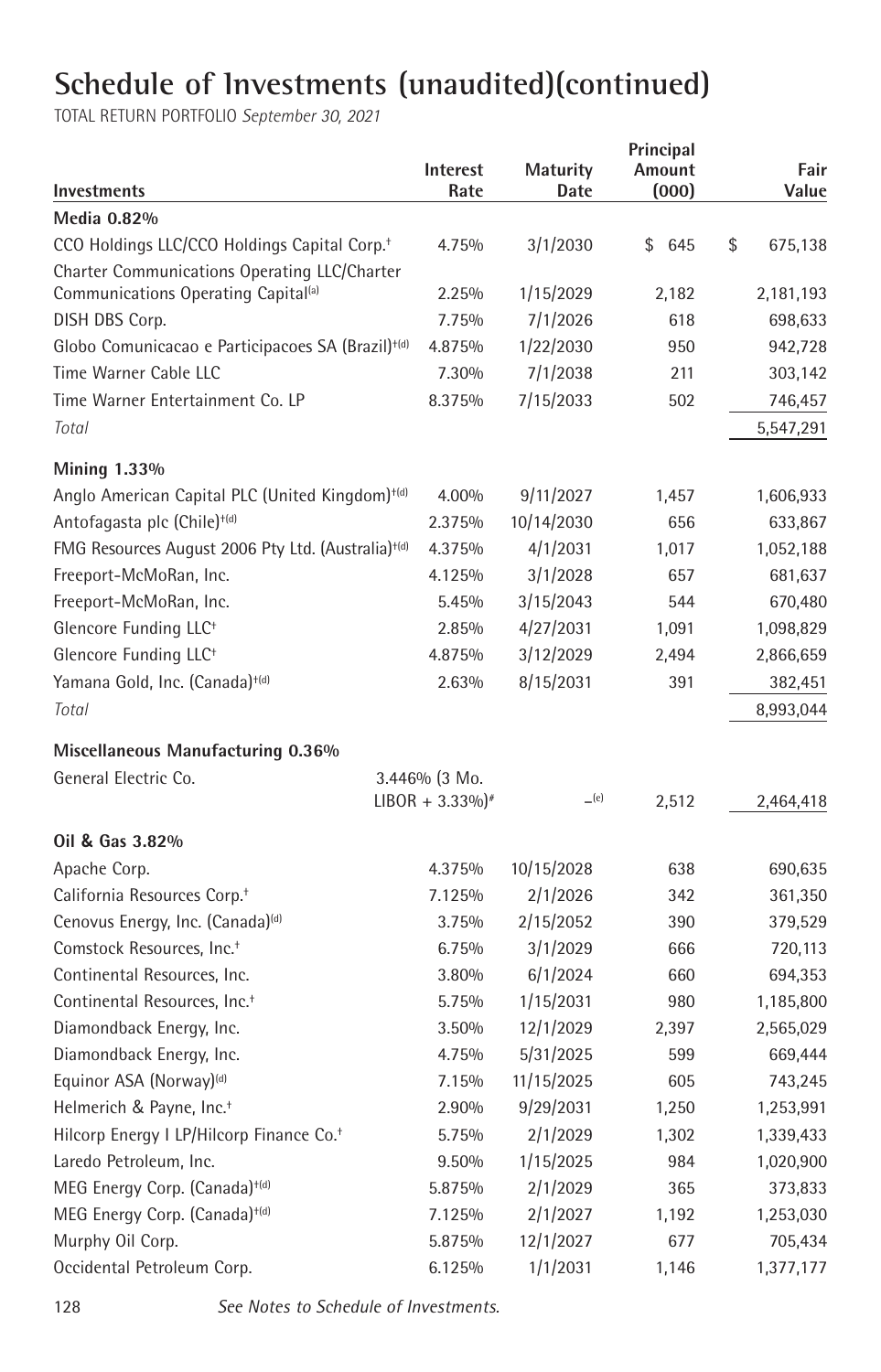TOTAL RETURN PORTFOLIO *September 30, 2021*

| <b>Investments</b>                                                            | Interest<br>Rate              | <b>Maturity</b><br>Date | Principal<br>Amount<br>(000) | Fair<br>Value |
|-------------------------------------------------------------------------------|-------------------------------|-------------------------|------------------------------|---------------|
| Oil & Gas (continued)                                                         |                               |                         |                              |               |
| Ovintiv, Inc.                                                                 | 6.50%                         | 2/1/2038                | 549<br>\$                    | \$<br>756,710 |
| Petroleos Mexicanos (Mexico) <sup>(d)</sup>                                   | 4.50%                         | 1/23/2026               | 956                          | 962,644       |
| Petroleos Mexicanos (Mexico) <sup>(d)</sup>                                   | 5.35%                         | 2/12/2028               | 2,326                        | 2,296,181     |
| Qatar Petroleum (Qatar) <sup>+(d)</sup>                                       | 3.125%                        | 7/12/2041               | 1,000                        | 1,001,430     |
| Range Resources Corp. <sup>+</sup>                                            | 8.25%                         | 1/15/2029               | 660                          | 743,358       |
| SA Global Sukuk Ltd. <sup>+</sup>                                             | 2.694%                        | 6/17/2031               | 1,400                        | 1,414,584     |
| SM Energy Co.                                                                 | 5.625%                        | 6/1/2025                | 304                          | 306,250       |
| SM Energy Co.                                                                 | 6.75%                         | 9/15/2026               | 726                          | 742,400       |
| Southwestern Energy Co.                                                       | 7.75%                         | 10/1/2027               | 620                          | 670,561       |
| Tengizchevroil Finance Co. International Ltd.<br>(Kazakhstan) <sup>+(d)</sup> | 3.25%                         | 8/15/2030               | 470                          | 477,454       |
| Transocean Guardian Ltd. <sup>+</sup>                                         | 5.875%                        | 1/15/2024               | 771                          | 767,611       |
| Viper Energy Partners LP <sup>+</sup>                                         | 5.375%                        | 11/1/2027               | 318                          | 332,191       |
| Total                                                                         |                               |                         |                              | 25,804,670    |
|                                                                               |                               |                         |                              |               |
| Packaging & Containers 0.13%                                                  |                               |                         |                              |               |
| Ball Corp.                                                                    | 2.875%                        | 8/15/2030               | 894                          | 868,856       |
| Pharmaceuticals 0.36%                                                         |                               |                         |                              |               |
| Bausch Health Cos, Inc. <sup>+</sup>                                          | 5.25%                         | 1/30/2030               | 753                          | 703,317       |
| Bayer Corp. <sup>+</sup>                                                      | 6.65%                         | 2/15/2028               | 670                          | 825,569       |
| Bayer US Finance II LLC <sup>+</sup>                                          | 3.875%                        | 12/15/2023              | 881                          | 937,659       |
| Total                                                                         |                               |                         |                              | 2,466,545     |
| Pipelines 1.41%                                                               |                               |                         |                              |               |
| <b>Buckeye Partners LP</b>                                                    | 6.375% (3 Mo.                 |                         |                              |               |
|                                                                               | $LIBOR + 4.02\%$ <sup>*</sup> | 1/22/2078               | 825                          | 759,441       |
| Cheniere Corpus Christi Holdings LLC                                          | 3.70%                         | 11/15/2029              | 940                          | 1,020,650     |
| Eastern Gas Transmission & Storage, Inc. <sup>+</sup>                         | 3.00%                         | 11/15/2029              | 846                          | 888,905       |
| Galaxy Pipeline Assets Bidco Ltd.                                             |                               |                         |                              |               |
| (United Arab Emirates) <sup>+(d)</sup>                                        | 3.25%                         | 9/30/2040               | 1,413                        | 1,427,511     |
| NGPL PipeCo LLC <sup>+</sup>                                                  | 3.25%                         | 7/15/2031               | 1,372                        | 1,406,791     |
| Sabine Pass Liquefaction LLC                                                  | 5.875%                        | 6/30/2026               | 1,990                        | 2,343,088     |
| Western Midstream Operating LP                                                | 5.30%                         | 2/1/2030                | 1,530                        | 1,692,562     |
| Total                                                                         |                               |                         |                              | 9,538,948     |
| <b>REITS 0.70%</b>                                                            |                               |                         |                              |               |
| American Homes 4 Rent LP                                                      | 2.375%                        | 7/15/2031               | 873                          | 865,784       |
| Blackstone Mortgage Trust, Inc. <sup>+(a)</sup>                               | 3.75%                         | 1/15/2027               | 956                          | 948,830       |
| <b>EPR Properties</b>                                                         | 4.95%                         | 4/15/2028               | 1,069                        | 1,175,672     |
| Invitation Homes Operating Partnership LP                                     | 2.00%                         | 8/15/2031               | 1,808                        | 1,737,587     |
| Total                                                                         |                               |                         |                              | 4,727,873     |
|                                                                               |                               |                         |                              |               |

 *See Notes to Schedule of Investments.* 129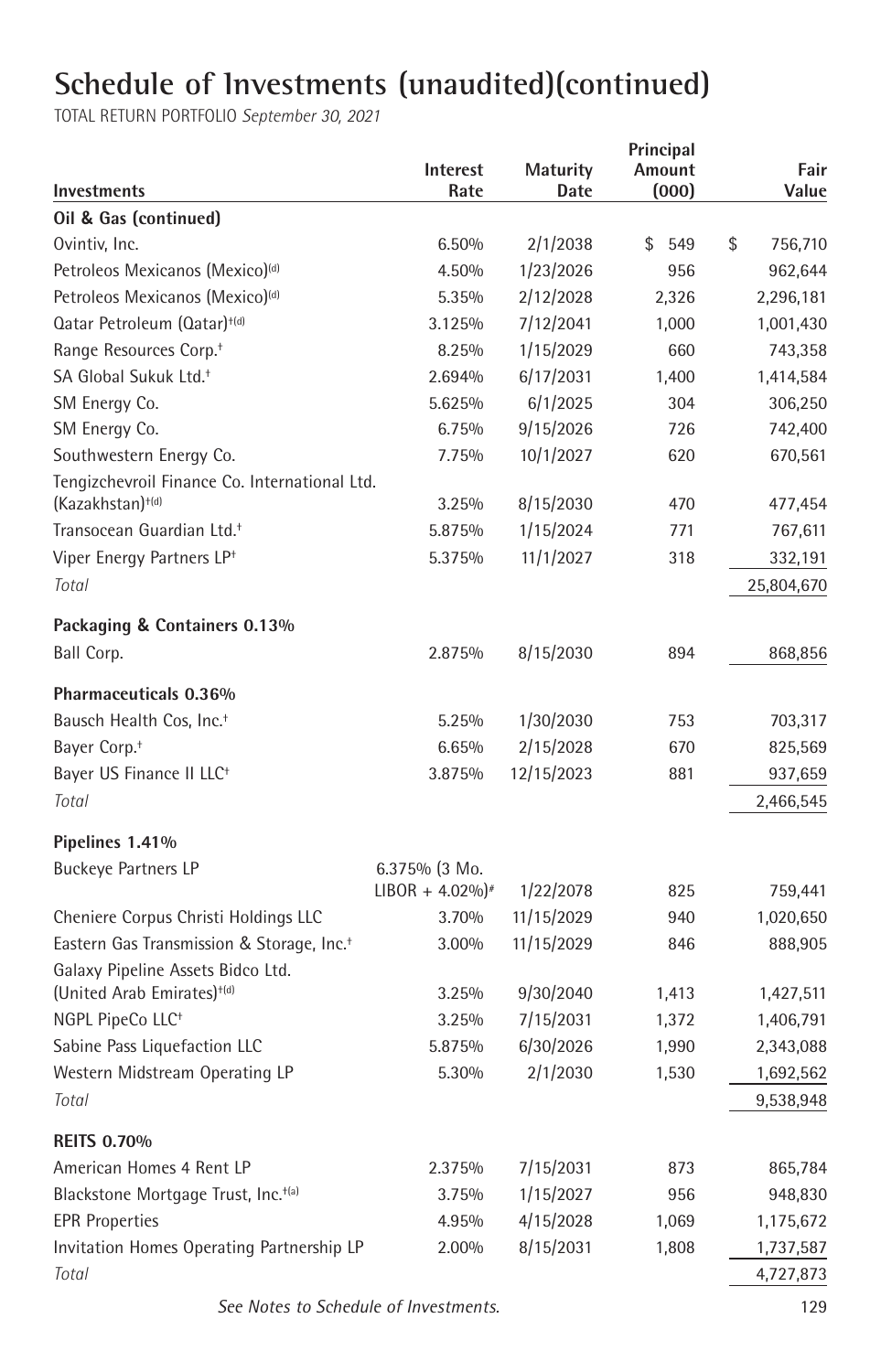|                                                    |                 |                 | Principal |               |
|----------------------------------------------------|-----------------|-----------------|-----------|---------------|
|                                                    | <b>Interest</b> | <b>Maturity</b> | Amount    | Fair          |
| <b>Investments</b>                                 | Rate            | Date            | (000)     | Value         |
| <b>Retail 0.82%</b>                                |                 |                 |           |               |
| Bath & Body Works, Inc.                            | 6.875%          | 11/1/2035       | \$<br>520 | \$<br>653,250 |
| Carvana Co. <sup>+</sup>                           | 5.875%          | 10/1/2028       | 633       | 654,494       |
| CEC Entertainment LLC <sup>+</sup>                 | 6.75%           | 5/1/2026        | 672       | 674,520       |
| Kohl's Corp.                                       | 5.55%           | 7/17/2045       | 1,170     | 1,403,733     |
| Murphy Oil USA, Inc. <sup>+</sup>                  | 3.75%           | 2/15/2031       | 342       | 344,565       |
| Party City Holdings, Inc. <sup>+</sup>             | 8.75%           | 2/15/2026       | 988       | 1,034,999     |
| PetSmart, Inc./PetSmart Finance Corp. <sup>+</sup> | 4.75%           | 2/15/2028       | 739       | 760,246       |
| Total                                              |                 |                 |           | 5,525,807     |
| Semiconductors 0.42%                               |                 |                 |           |               |
| SK Hynix, Inc. (South Korea) <sup>+(d)</sup>       | 2.375%          | 1/19/2031       | 1,450     | 1,408,610     |
| Skyworks Solutions, Inc.                           | 3.00%           | 6/1/2031        | 1,395     | 1,427,839     |
| Total                                              |                 |                 |           | 2,836,449     |
| Software 0.93%                                     |                 |                 |           |               |
| Oracle Corp.                                       | 2.875%          | 3/25/2031       | 1,151     | 1,185,243     |
| Oracle Corp.                                       | 2.95%           | 4/1/2030        | 2,725     | 2,856,508     |
| VMware, Inc.                                       | 4.70%           | 5/15/2030       | 1,899     | 2,240,066     |
| Total                                              |                 |                 |           | 6,281,817     |
| Telecommunications 0.49%                           |                 |                 |           |               |
| CommScope, Inc. <sup>+</sup>                       | 7.125%          | 7/1/2028        | 632       | 645,828       |
| Frontier Communications Holdings LLC <sup>+</sup>  | 5.00%           | 5/1/2028        | 759       | 797,899       |
| LogMeln, Inc. <sup>+</sup>                         | 5.50%           | 9/1/2027        | 627       | 638,756       |
| Sprint Capital Corp.                               | 6.875%          | 11/15/2028      | 492       | 630,375       |
| Zayo Group Holdings, Inc. <sup>+</sup>             | 4.00%           | 3/1/2027        | 602       | 599,881       |
| Total                                              |                 |                 |           | 3,312,739     |
| Transportation 0.20%                               |                 |                 |           |               |
| Watco Cos LLC/Watco Finance Corp. <sup>+</sup>     | 6.50%           | 6/15/2027       | 629       | 674,080       |
| XPO Logistics, Inc. <sup>+</sup>                   | 6.25%           | 5/1/2025        | 620       | 655,170       |
| Total                                              |                 |                 |           | 1,329,250     |
| <b>Water 0.09%</b>                                 |                 |                 |           |               |
| Aegea Finance Sarl (Luxembourg) <sup>+(d)</sup>    | 5.75%           | 10/10/2024      | 574       | 589,068       |
| Total Corporate Bonds (cost \$229,283,102)         |                 |                 |           | 236,944,012   |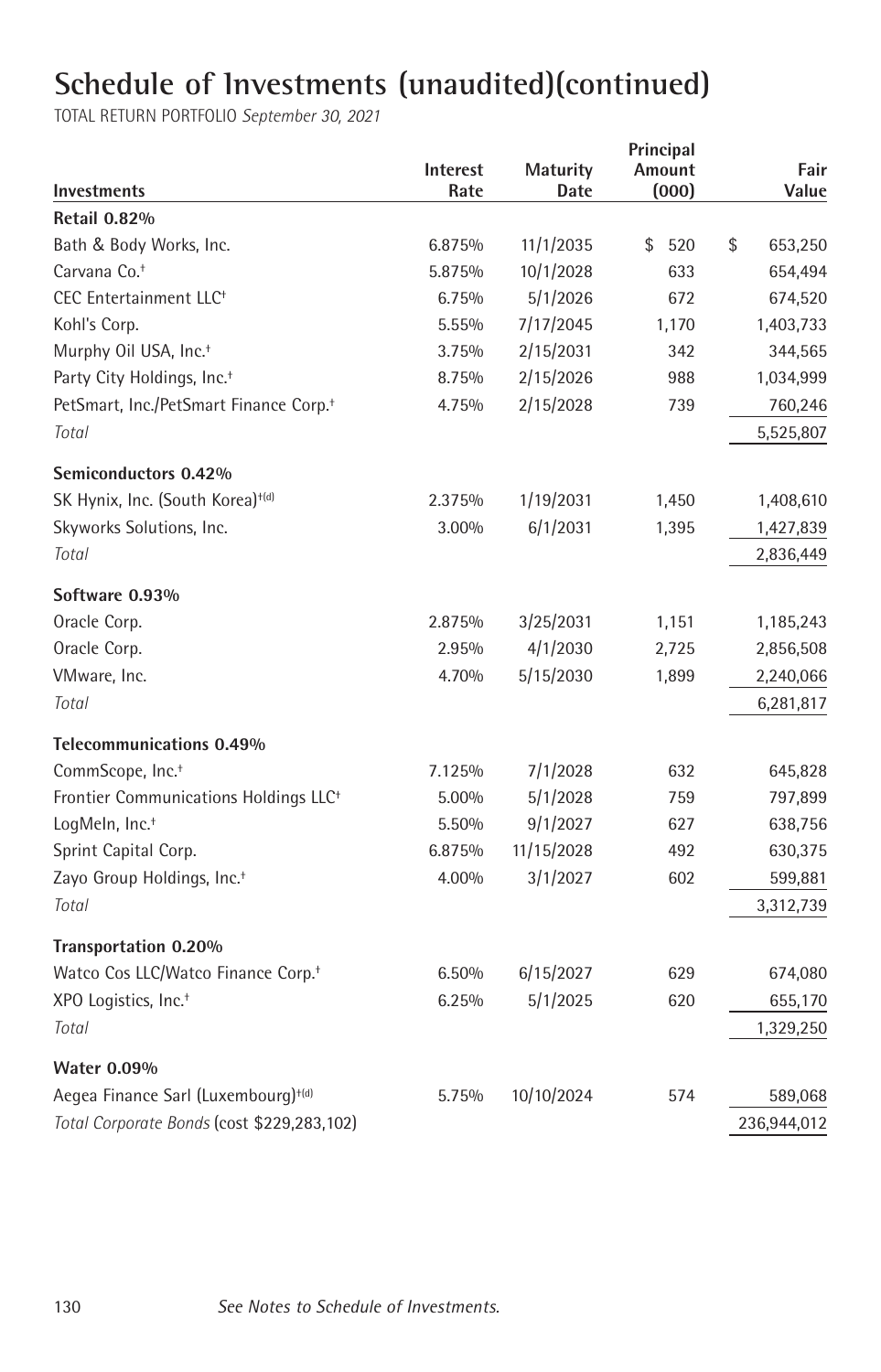| <b>Investments</b>                                     | Interest<br>Rate                     | Maturity<br>Date | Principal<br>Amount<br>(000) | Fair<br>Value |
|--------------------------------------------------------|--------------------------------------|------------------|------------------------------|---------------|
| FLOATING RATE LOANS <sup>(f)</sup> 1.98%               |                                      |                  |                              |               |
| Aerospace/Defense 0.10%                                |                                      |                  |                              |               |
| WP CPP Holdings, LLC 2018 Term Loan                    | $3.834\% - 4.75\%$                   |                  |                              |               |
|                                                        | $(1 \text{ Mo. LIBOR} + 3.75\%)$     |                  |                              |               |
|                                                        | $(3 \text{ Mo. LIBOR} + 3.75\%)$     | 4/30/2025        | \$695                        | \$<br>678,145 |
| Air Transportation 0.29%                               |                                      |                  |                              |               |
| AAdvantage Loyalty IP Ltd. 2021 Term Loan 5.50% (3 Mo. |                                      |                  |                              |               |
|                                                        | $LIBOR + 4.75\%$                     | 4/20/2028        | 1,907                        | 1,974,581     |
|                                                        |                                      |                  |                              |               |
| <b>Business Services 0.20%</b>                         |                                      |                  |                              |               |
| KUEHG Corp. 2018 Incremental Term Loan                 | 4.75% (3 Mo.                         |                  | 691                          |               |
|                                                        | $LIBOR + 3.75\%$                     | 2/21/2025        |                              | 686,058       |
| Learning Care Group, Inc. 2018 1st Lien<br>Term Loan   | $4.25\%$ (3 Mo.                      |                  |                              |               |
|                                                        | $LIBOR + 3.25\%$                     | 3/13/2025        | 697                          | 688,354       |
| Total                                                  |                                      |                  |                              | 1,374,412     |
|                                                        |                                      |                  |                              |               |
| Computer Software 0.26%                                |                                      |                  |                              |               |
| Liftoff Mobile Inc Term Loan B                         | (g)                                  | 9/23/2028        | 670                          | 668,536       |
| Polaris Newco LLC USD Term Loan B                      | $4.50\%$ (6 Mo.                      |                  |                              |               |
|                                                        | $LIBOR + 4.00\%$                     | 6/2/2028         | 1,065                        | 1,068,661     |
| Total                                                  |                                      |                  |                              | 1,737,197     |
| Entertainment 0.21%                                    |                                      |                  |                              |               |
|                                                        |                                      |                  |                              |               |
| Playtika Holding Corp 2021 Term Loan                   | $2.834\%$ (1 Mo.<br>$LIBOR + 2.75\%$ | 3/13/2028        | 1,429                        | 1,430,353     |
|                                                        |                                      |                  |                              |               |
| <b>Financial Services 0.10%</b>                        |                                      |                  |                              |               |
| SSH Group Holdings, Inc. 2018 1st Lien                 |                                      |                  |                              |               |
| Term Loan                                              | 4.382% (3 Mo.                        |                  |                              |               |
|                                                        | $LIBOR + 4.25\%$                     | 7/30/2025        | 698                          | 680,683       |
| <b>Health Care Services 0.20%</b>                      |                                      |                  |                              |               |
| Heartland Dental, LLC 2018 1st Lien                    |                                      |                  |                              |               |
| Term Loan                                              | $3.585\%$ (1 Mo.                     |                  |                              |               |
|                                                        | $LIBOR + 3.50\%$                     | 4/30/2025        | 690                          | 685,184       |
| MED ParentCo LP 1st Lien Term Loan                     | 4.334% (1 Mo.                        |                  |                              |               |
|                                                        | $LIBOR + 4.25\%$                     | 8/31/2026        | 688                          | 687,310       |
| Total                                                  |                                      |                  |                              | 1,372,494     |
| Leisure 0.10%                                          |                                      |                  |                              |               |
| Amer Sports Oyj EUR Term Loan B <sup>(h)</sup>         | 4.50% (6 Mo.                         |                  |                              |               |
|                                                        | EURIBOR + $4.50\%$                   | 3/30/2026        | <b>EUR 572</b>               | 664,301       |
|                                                        |                                      |                  |                              |               |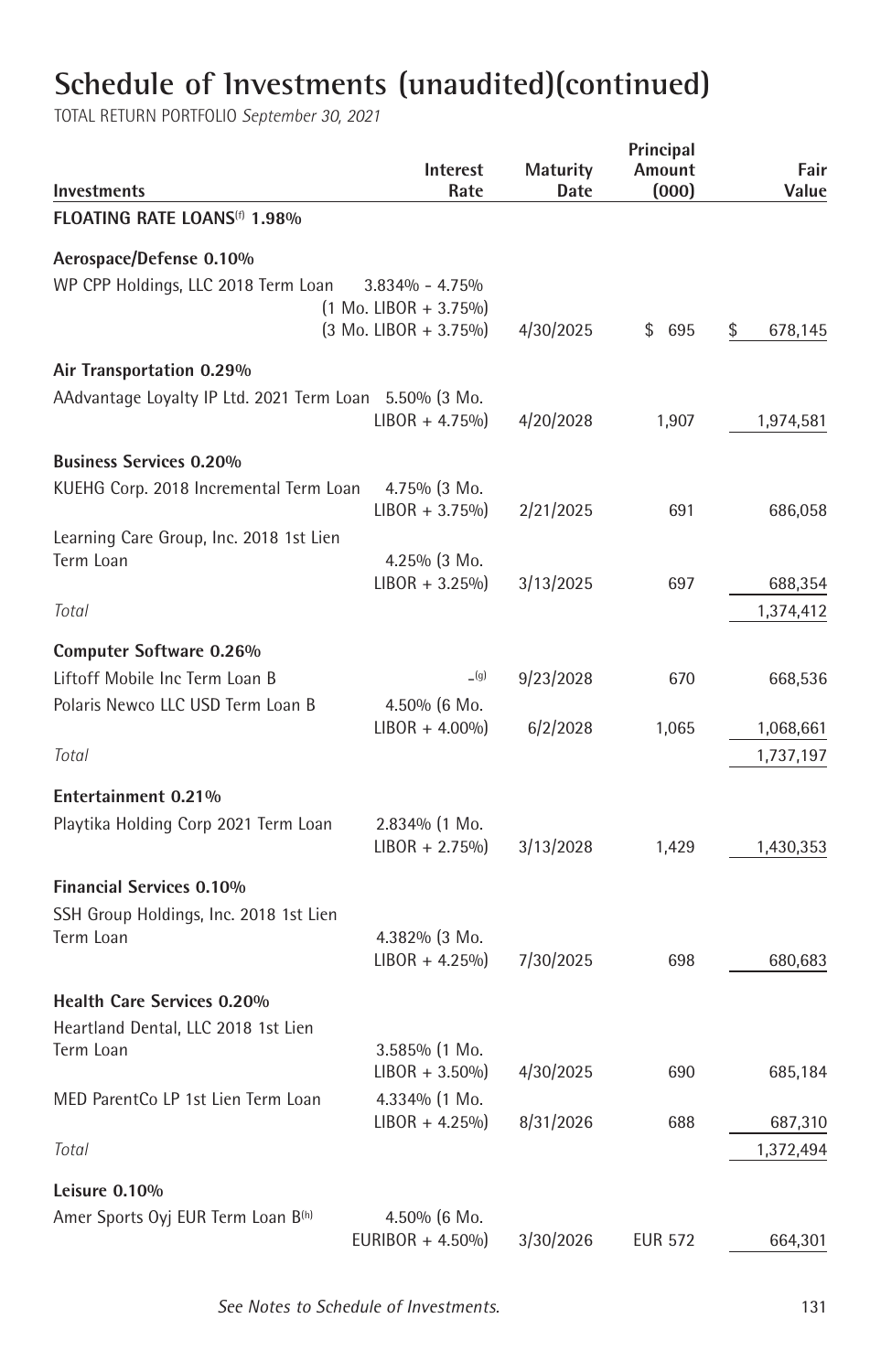| Investments                                           | Interest<br>Rate                     | <b>Maturity</b><br>Date | Principal<br>Amount<br>(000) | Fair<br>Value |
|-------------------------------------------------------|--------------------------------------|-------------------------|------------------------------|---------------|
| Media 0.10%                                           |                                      |                         |                              |               |
| A-L Parent LLC 2016 1st Lien Term Loan                | $4.25\%$ (1 Mo.<br>$LIBOR + 3.25\%$  | 12/1/2023               | \$695                        | \$<br>668,927 |
| Miscellaneous 0.21%                                   |                                      |                         |                              |               |
| Cvent, Inc. 1st Lien Term Loan                        | 3.834% (1 Mo.<br>$LIBOR + 3.75\%$    | 11/29/2024              | 695                          | 692,779       |
| MND Holdings III Corp 2018 1st Lien<br>Term Loan      | $4.50\%$ (3 Mo.                      |                         |                              |               |
|                                                       | $LIBOR + 3.50\%$                     | 6/19/2024               | 779                          | 754,506       |
| Total                                                 |                                      |                         |                              | 1,447,285     |
| Oil 0.11%                                             |                                      |                         |                              |               |
| Brazos Delaware II, LLC Term Loan B                   | $4.084\%$ (1 Mo.<br>$LIBOR + 4.00\%$ | 5/21/2025               | 733                          | 723,495       |
| Transportation 0.10%                                  |                                      |                         |                              |               |
| American Trailer World Corp. Term Loan B              | 4.50% (1 Mo.<br>$LIBOR + 3.75\%$     | 3/3/2028                | 673                          | 671,040       |
| Total Floating Rate Loans (cost \$13,192,605)         |                                      |                         |                              | 13,422,913    |
| <b>FOREIGN GOVERNMENT OBLIGATIONS 1.83%</b>           |                                      |                         |                              |               |
| Egypt 0.35%                                           |                                      |                         |                              |               |
| Republic of Egypt <sup>+(d)</sup>                     | 5.80%                                | 9/30/2027               | 1,820                        | 1,791,481     |
| Republic of Egypt <sup>+(d)</sup>                     | 7.60%                                | 3/1/2029                | 543                          | 564,209       |
| Total                                                 |                                      |                         |                              | 2,355,690     |
| Ghana 0.20%                                           |                                      |                         |                              |               |
| Republic of Ghana <sup>+(d)</sup>                     | 6.375%                               | 2/11/2027               | 1,455                        | 1,373,338     |
| Nigeria 0.19%                                         |                                      |                         |                              |               |
| Republic of Nigeria <sup>+(d)</sup>                   | 7.143%                               | 2/23/2030               | 1,265                        | 1,293,130     |
| Qatar 0.70%                                           |                                      |                         |                              |               |
| State of Qatar <sup>+(d)</sup>                        | 3.75%                                | 4/16/2030               | 2,419                        | 2,728,368     |
| State of Qatar <sup>+(d)</sup>                        | 4.00%                                | 3/14/2029               | 1,725                        | 1,964,258     |
| Total                                                 |                                      |                         |                              | 4,692,626     |
| Senegal 0.07%                                         |                                      |                         |                              |               |
| Senegal Government International Bond <sup>+(h)</sup> | 5.375%                               | 6/8/2037                | <b>EUR 400</b>               | 457,724       |
| Sri Lanka 0.07%                                       |                                      |                         |                              |               |
| Republic of Sri Lanka <sup>+(d)</sup>                 | 5.875%                               | 7/25/2022               | \$670                        | 492,450       |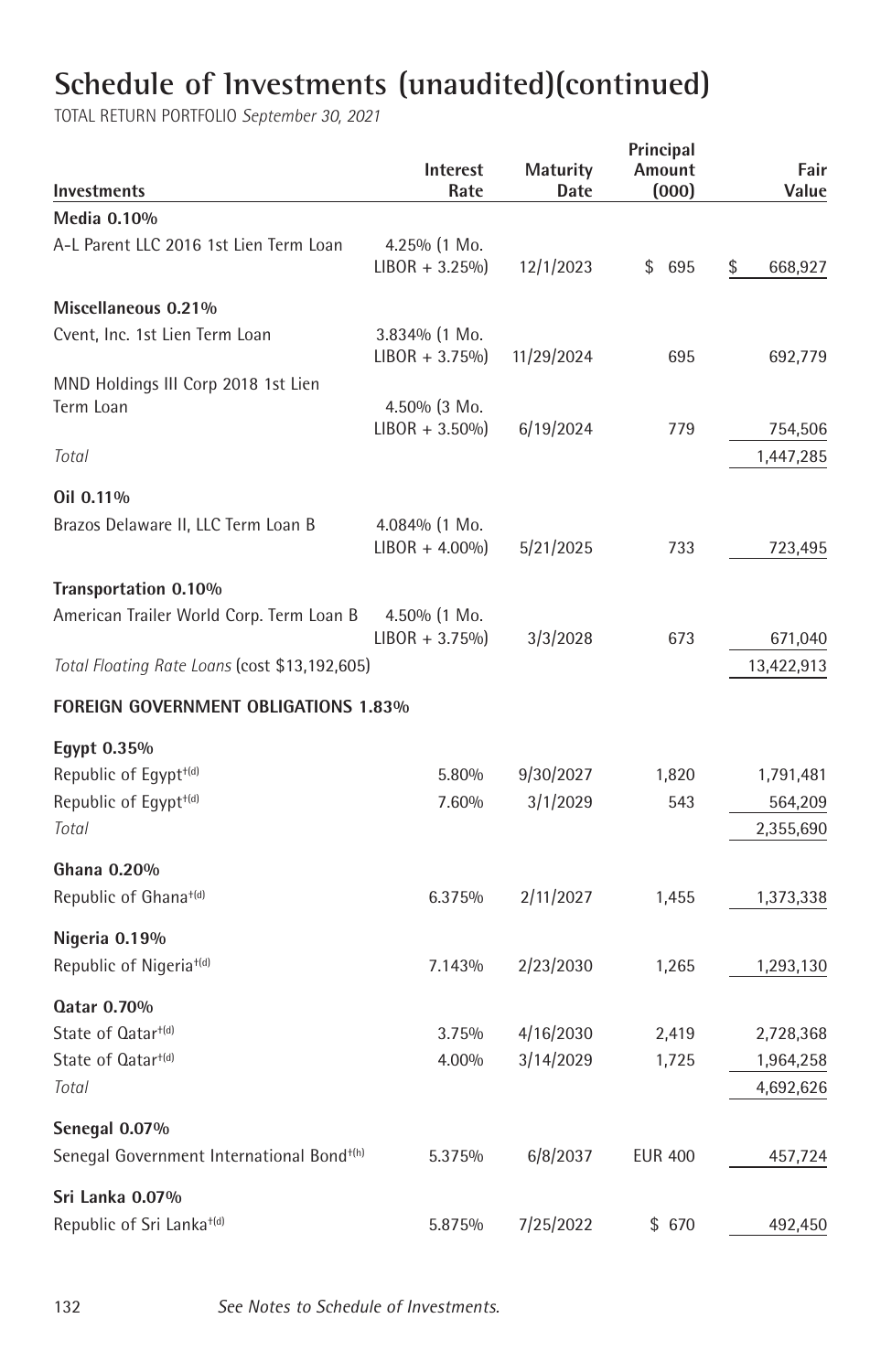| Investments                                                                 | Interest<br>Rate                   | <b>Maturity</b><br>Date | Principal<br>Amount<br>(000) | Fair<br>Value |
|-----------------------------------------------------------------------------|------------------------------------|-------------------------|------------------------------|---------------|
| <b>Turkey 0.25%</b>                                                         |                                    |                         |                              |               |
| Republic of Turkey <sup>(d)</sup>                                           | 5.25%                              | 3/13/2030               | \$445                        | \$<br>411,627 |
| Turkiye Ihracat Kredi Bankasi AS <sup>+(d)</sup>                            | 5.75%                              | 7/6/2026                | 1,300                        | 1,275,899     |
| Total                                                                       |                                    |                         |                              | 1,687,526     |
| Total Foreign Government Obligations (cost \$12,448,464)                    |                                    |                         |                              | 12,352,484    |
| GOVERNMENT SPONSORED ENTERPRISES COLLATERALIZED MORTGAGE OBLIGATIONS 0.06%  |                                    |                         |                              |               |
| Federal Home Loan Mortgage Corp. 0001 XA IO 2.143%#(i)                      |                                    | 2/25/2032               | 2,603                        | 282,608       |
| Government National Mortgage Assoc. 2015-73 AC 2.90%#(i)                    |                                    | 2/16/2053               | 86                           | 89,033        |
| <b>Total Government Sponsored Enterprises</b>                               |                                    |                         |                              |               |
| Collateralized Mortgage Obligations (cost \$370,468)                        |                                    |                         |                              | 371,641       |
| <b>GOVERNMENT SPONSORED ENTERPRISES PASS-THROUGHS 7.82%</b>                 |                                    |                         |                              |               |
| Federal National Mortgage Assoc.                                            | 2.166% (12 Mo.                     |                         |                              |               |
|                                                                             | $LIBOR + 1.79\%$ <sup>*</sup>      | 3/1/2042                | 139                          | 146,996       |
| Federal National Mortgage Assoc. <sup>(j)</sup>                             | 2.50%                              | <b>TBA</b>              | 16,306                       | 16,813,652    |
| Federal National Mortgage Assoc. <sup>(j)</sup>                             | 3.00%                              | <b>TBA</b>              | 27,282                       | 28,549,121    |
| Federal National Mortgage Assoc.                                            | 3.50%                              | 9/1/2047                | 4,238                        | 4,565,264     |
| Federal National Mortgage Assoc.                                            | 3.50%                              | 3/1/2050                | 2,617                        | 2,828,151     |
| Total Government Sponsored Enterprises Pass-Throughs<br>(cost \$52,547,154) |                                    |                         |                              | 52,903,184    |
| MUNICIPAL BONDS 0.51%                                                       |                                    |                         |                              |               |
| <b>Miscellaneous</b>                                                        |                                    |                         |                              |               |
| County of Miami-Dade FL                                                     | 2.786%                             | 10/1/2037               | 210                          | 209,039       |
| Foothill-Eastern Transportation Corridor Agency                             | 4.094%                             | 1/15/2049               | 646                          | 682,567       |
| New Jersey Transportation Trust Fund Authority                              | 4.081%                             | 6/15/2039               | 170                          | 193,664       |
| New Jersey Transportation Trust Fund Authority                              | 4.131%                             | 6/15/2042               | 1,140                        | 1,301,991     |
| New York City Transitional Finance Authority Futur                          | 1.95%                              | 8/1/2034                | 675                          | 644,856       |
| Regents of the University of California Medical Ce                          | 3.006%                             | 5/15/2050               | 375                          | 384,214       |
| Total Municipal Bonds (cost \$3,357,908)                                    |                                    |                         |                              | 3,416,331     |
| NON-AGENCY COMMERCIAL MORTGAGE-BACKED SECURITIES 9.07%                      |                                    |                         |                              |               |
| Angel Oak Mortgage Trust 2020-1 A1 <sup>+</sup>                             | $2.466\%$ <sup>#(i)</sup>          | 12/25/2059              | 166                          | 167,220       |
| Atrium Hotel Portfolio Trust 2018-ATRM A <sup>+</sup>                       | 1.034% (1 Mo.<br>$LIBOR + .95\%$   | 6/15/2035               | 1,050                        | 1,052,012     |
| BBCMS Mortgage Trust 2019-BWAY A <sup>+</sup>                               | $1.04\%$ (1 Mo.<br>$LIBOR + .96\%$ | 11/15/2034              | 655                          | 653,999       |
| BBCMS Mortgage Trust 2019-BWAY B <sup>+</sup>                               | 1.394% (1 Mo.                      |                         |                              |               |
|                                                                             | $LIBOR + 1.31\%$ <sup>*</sup>      | 11/15/2034              | 288                          | 286,585       |
| Benchmark Mortgage Trust 2018-B5 C                                          | $4.763%$ <sup>#(i)</sup>           | 7/15/2051               | 850                          | 953,101       |
| BFLD 2019-DPLO E <sup>+</sup>                                               | 2.324% (1 Mo.                      |                         |                              |               |
|                                                                             | $LIBOR + 2.24\%$ <sup>#</sup>      | 10/15/2034              | 1,910                        | 1,899,080     |
| See Notes to Schedule of Investments.                                       |                                    |                         |                              | 133           |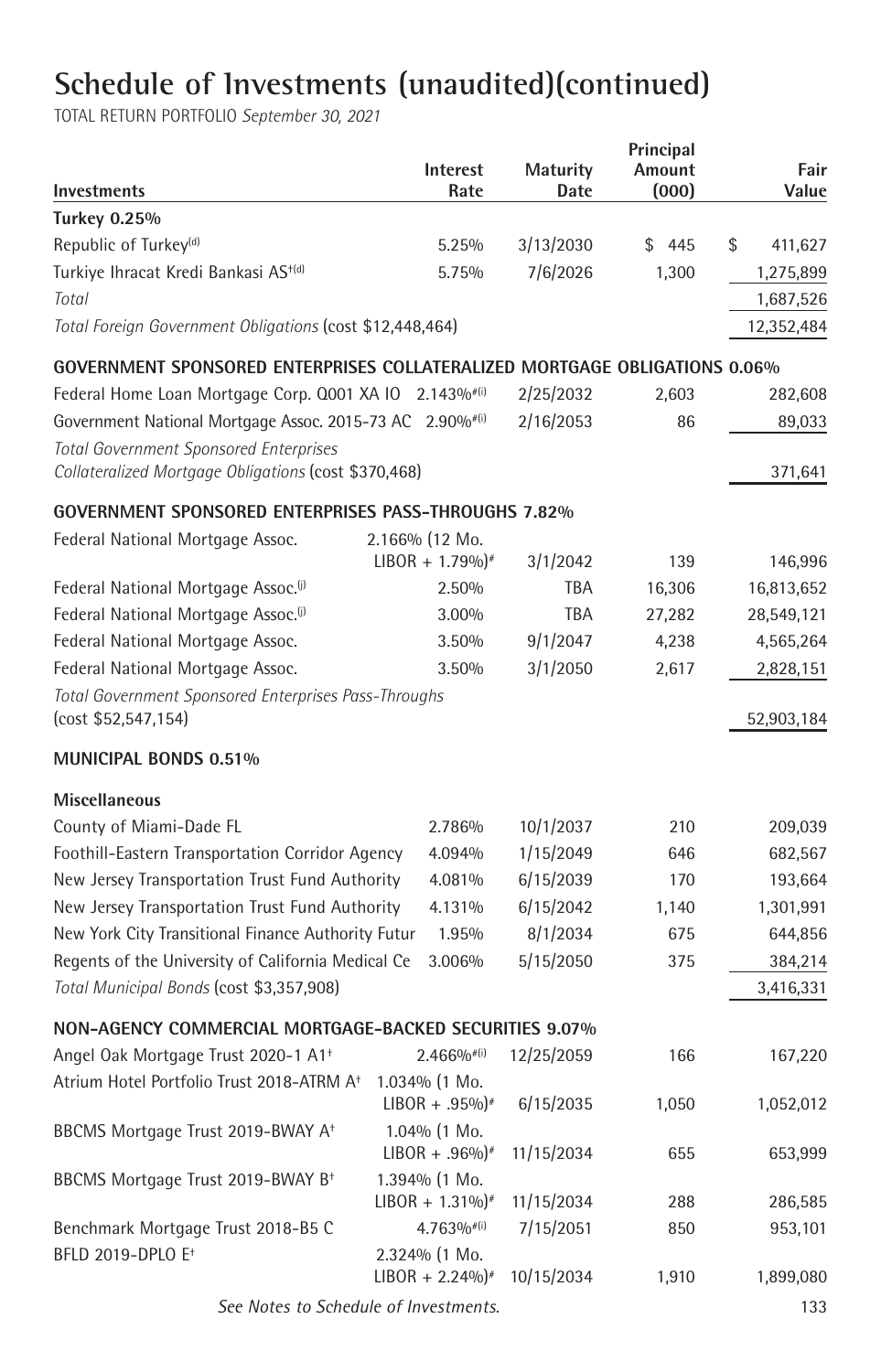| <b>Investments</b>                                                                 | <b>Interest</b><br>Rate                        | <b>Maturity</b><br>Date | Principal<br>Amount<br>(000) | Fair<br>Value |
|------------------------------------------------------------------------------------|------------------------------------------------|-------------------------|------------------------------|---------------|
| NON-AGENCY COMMERCIAL MORTGAGE-BACKED SECURITIES (continued)                       |                                                |                         |                              |               |
| BFLD 2019-DPLO F <sup>+</sup>                                                      | 2.624% (1 Mo.<br>$LIBOR + 2.54\%$ <sup>*</sup> | 10/15/2034              | \$<br>790                    | \$<br>777,949 |
| BHMS 2018-ATLS C <sup>+</sup>                                                      | 1.984% (1 Mo.<br>$LIBOR + 1.90\%$ <sup>*</sup> | 7/15/2035               | 630                          | 631,150       |
| BHMS 2018-ATLS A <sup>+</sup>                                                      | 1.334% (1 Mo.<br>$LIBOR + 1.25\%$ <sup>*</sup> | 7/15/2035               | 1,080                        | 1,084,455     |
| BX Commercial Mortgage Trust                                                       |                                                |                         |                              |               |
| 2021-VOLT A <sup>+</sup>                                                           | $0.80\%$ (1 Mo.                                |                         |                              |               |
|                                                                                    | $LIBOR + .70\%$ <sup>*</sup>                   | 9/15/2036               | 1,360                        | 1,362,663     |
| BX Trust 2018-GW A <sup>+</sup>                                                    | $0.884\%$ (1 Mo.<br>$LIBOR + .80\%$            | 5/15/2035               | 1,710                        | 1,712,092     |
| CIM Retail Portfolio Trust 2021-RETL E <sup>+</sup>                                | 3.834% (1 Mo.                                  |                         |                              |               |
|                                                                                    | $LIBOR + 3.75\%$ <sup>*</sup>                  | 8/15/2036               | 1,840                        | 1,847,456     |
| Citigroup Commercial Mortgage Trust                                                |                                                |                         |                              |               |
| 2016-GC36 D <sup>+</sup>                                                           | 2.85%                                          | 2/10/2049               | 1,250                        | 895,571       |
| Commercial Mortgage Pass-Through<br>Certificates 2014-CR17 A5                      | 3.977%                                         | 5/10/2047               | 1,000                        | 1,074,337     |
| Commercial Mortgage Pass-Through                                                   |                                                |                         |                              |               |
| Certificates 2014-CR19 XA IO                                                       | $1.112\%$ <sup>#(i)</sup>                      | 8/10/2047               | 474                          | 10,695        |
| Commercial Mortgage Pass-Through<br>Certificates 2015-PC1 AM                       | $4.29\%$ <sup>#(i)</sup>                       | 7/10/2050               | 510                          | 558,595       |
| Commercial Mortgage Pass-Through<br>Certificates 2015-PC1 B                        | $4.463\%$ <sup>#(i)</sup>                      | 7/10/2050               | 178                          | 192,890       |
| Commercial Mortgage Pass-Through<br>Certificates 2015-PC1 C                        | 4.463% <sup>#(i)</sup>                         | 7/10/2050               | 730                          | 773,698       |
| Commercial Mortgage Pass-Through<br>Certificates 2015-PC1 D                        | $4.463\%$ <sup>#(i)</sup>                      | 7/10/2050               | 574                          | 527,428       |
| Credit Suisse Mortgage Capital                                                     |                                                |                         |                              |               |
| Certificates 2020-SPT1 A1 <sup>+</sup>                                             | 1.616%                                         | 4/25/2065               | 676                          | 678,398       |
| Csail Commercial Mortgage Trust 2015-C2 C                                          | $4.327\%$ <sup>#(i)</sup>                      | 6/15/2057               | 700                          | 678,687       |
| CSAIL Commercial Mortgage Trust 2019-C18 AS                                        | 3.321%                                         | 12/15/2052              | 709                          | 763,662       |
| CSMC 2020-AFC1 Trust A1 <sup>+</sup>                                               | $2.24\%$ <sup>#(i)</sup>                       | 2/25/2050               | 438                          | 442,565       |
| DBWF Mortgage Trust 2018-GLKS A <sup>+</sup>                                       | 1.117% (1 Mo.                                  |                         |                              |               |
|                                                                                    | $LIBOR + 1.03\%$ <sup>*</sup>                  | 12/19/2030              | 1,100                        | 1,103,049     |
| Deephaven Residential Mortgage Trust                                               |                                                |                         |                              |               |
| 2019-4A A1 <sup>+</sup>                                                            | $2.791\%$ <sup>#(i)</sup>                      | 10/25/2059              | 235                          | 236,221       |
| Deephaven Residential Mortgage Trust 2021-3 A1+ 1.194%#(i)                         |                                                | 8/25/2066               | 1,720                        | 1,732,759(c)  |
| Deephaven Residential Mortgage Trust 2020-1 A1 <sup>+</sup> 2.339% <sup>#(i)</sup> |                                                | 1/25/2060               | 234                          | 235,150       |
| Extended Stay America Trust 2021-ESH C <sup>+</sup>                                | 1.784% (1 Mo.<br>$LIBOR + 1.70\%$ <sup>#</sup> | 7/15/2038               | 1,234                        | 1,244,571     |
| Freddie Mac STACR REMIC Trust                                                      |                                                |                         |                              |               |
| 2021-DNA3 M2 <sup>+</sup>                                                          | 2.15% (1 Mo.<br>$SOFR + 2.10\%$ <sup>*</sup>   | 10/25/2033              | 1,290                        | 1,317,788     |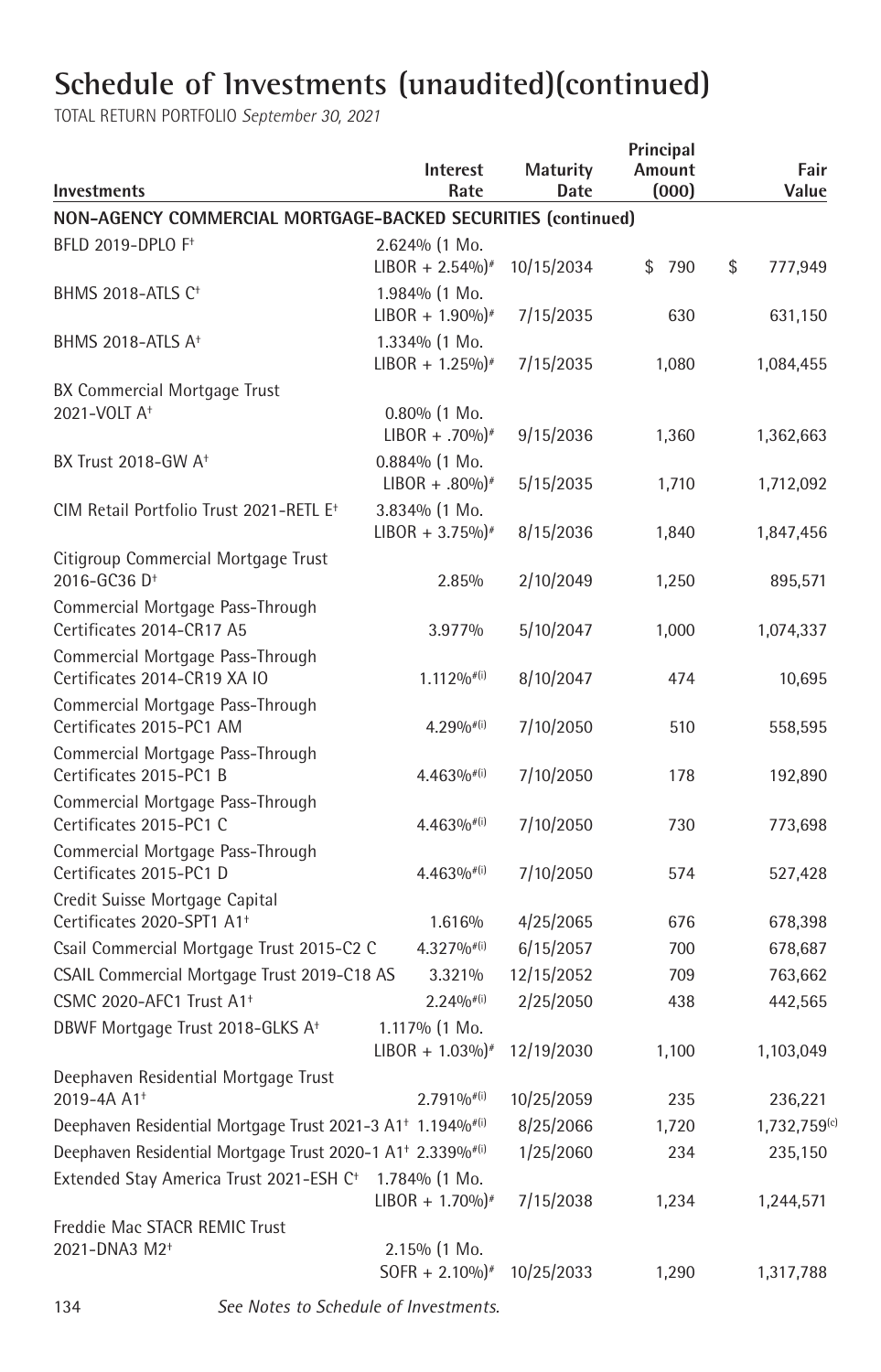| Investments                                                                      | <b>Interest</b><br>Rate       | <b>Maturity</b><br>Date | Principal<br>Amount<br>(000) | Fair<br>Value   |
|----------------------------------------------------------------------------------|-------------------------------|-------------------------|------------------------------|-----------------|
| NON-AGENCY COMMERCIAL MORTGAGE-BACKED SECURITIES (continued)                     |                               |                         |                              |                 |
| Freddie Mac STACR REMIC Trust                                                    |                               |                         |                              |                 |
| 2021-HQA3 M2 <sup>+</sup>                                                        | 2.15% (1 Mo.                  |                         |                              |                 |
|                                                                                  | SOFR + $2.10\%$ <sup>*</sup>  | 9/25/2041               | \$1,420                      | \$<br>1,422,662 |
| GCAT Trust 2020-NQM1 A1 <sup>+</sup>                                             | 2.247%                        | 1/25/2060               | 152                          | 153,150         |
| Great Wolf Trust 2019-WOLF A <sup>+</sup>                                        | 1.118% (1 Mo.                 |                         |                              |                 |
|                                                                                  | $LIBOR + 1.03\%$ <sup>#</sup> | 12/15/2036              | 3,216                        | 3,218,722       |
| GS Mortgage Securities Corp. Trust                                               |                               |                         |                              |                 |
| 2018-RIVR A <sup>+</sup>                                                         | $1.034\%$ (1 Mo.              |                         |                              |                 |
|                                                                                  | $LIBOR + .95\%$ <sup>*</sup>  | 7/15/2035               | 682                          | 681,920         |
| GS Mortgage Securities Corp. Trust                                               |                               |                         |                              |                 |
| 2021-ROSS G <sup>+</sup>                                                         | 4.734% (1 Mo.                 |                         |                              |                 |
|                                                                                  | $LIBOR + 4.65\%$ <sup>#</sup> | 5/15/2026               | 1,230                        | 1,237,015       |
| GS Mortgage Securities Trust 2015-GC32 C                                         | $4.569%$ <sup>#(i)</sup>      | 7/10/2048               | 195                          | 206,724         |
| HONO LULU Mortgage Trust 2021-B <sup>+(a)</sup>                                  | 1.55% (1 Mo.                  |                         |                              |                 |
|                                                                                  | $LIBOR + 1.45\%$ <sup>*</sup> | 10/15/2036              | 490                          | 490,490         |
| HONO LULU Mortgage Trust 2021-C <sup>+(a)</sup>                                  | 1.95% (1 Mo.                  |                         |                              |                 |
|                                                                                  | $LIBOR + 1.85\%$ <sup>*</sup> | 10/15/2036              | 300                          | 300,300         |
| Hudsons Bay Simon JV Trust 2015-HB7 B7 <sup>+</sup>                              | 4.666%                        | 8/5/2034                | 668                          | 590,038         |
| Hudsons Bay Simon JV Trust 2015-HB7 D7 <sup>+</sup>                              | $5.331\%$ <sup>#(i)</sup>     | 8/5/2034                | 629                          | 451,228         |
| JPMorgan Chase Commercial Mortgage<br>Securities Trust 2015-C30 C                | $4.408%$ <sup>#(i)</sup>      | 7/15/2048               | 374                          | 391,555         |
| JPMorgan Chase Commercial Mortgage<br>Securities Trust 2016-WIKI D <sup>+</sup>  | 4.143% <sup>#(i)</sup>        | 10/5/2031               | 450                          | 449,439         |
| JPMorgan Chase Commercial Mortgage                                               |                               |                         |                              |                 |
| Securities Trust 2018-MINN A <sup>+</sup>                                        | 2.02% (1 Mo.                  |                         |                              |                 |
|                                                                                  | $LIBOR + 1.02\%$ <sup>#</sup> | 11/15/2035              | 542                          | 544,729         |
| JPMorgan Chase Commercial Mortgage                                               |                               |                         |                              |                 |
| Securities Trust 2018-WPT AFL <sup>+</sup>                                       | 1.283% (1 Mo.                 |                         |                              |                 |
|                                                                                  | $LIBOR + 1.20\%$ <sup>#</sup> | 7/5/2033                | 365                          | 365,755         |
| JPMorgan Chase Commercial Mortgage<br>Securities Trust 2018-WPT BFL <sup>+</sup> | $1.583\%$ (1 Mo.              |                         |                              |                 |
|                                                                                  | $LIBOR + 1.50\%$ <sup>*</sup> | 7/5/2033                | 1,130                        | 1,133,725       |
| JPMorgan Chase Commercial Mortgage                                               |                               |                         |                              |                 |
| Securities Trust 2018-WPT BFX <sup>+</sup>                                       | 4.549%                        | 7/5/2033                | 340                          | 357,088         |
| JPMorgan Chase Commercial Mortgage                                               |                               |                         |                              |                 |
| Securities Trust 2018-WPT CFX <sup>+</sup>                                       | 4.95%                         | 7/5/2033                | 453                          | 475,743         |
| JPMorgan Chase Commercial Mortgage                                               |                               |                         |                              |                 |
| Securities Trust 2018-LAQ B <sup>+</sup>                                         | 1.384% (1 Mo.                 |                         |                              |                 |
|                                                                                  | $LIBOR + 1.30\%$ <sup>*</sup> | 6/15/2032               | 995                          | 996,367         |
| KIND Trust 2021-KIND D <sup>+</sup>                                              | 2.384% (1 Mo.                 |                         |                              |                 |
|                                                                                  | $LIBOR + 2.30\%$ <sup>#</sup> | 8/15/2038               | 1,170                        | 1,173,394       |
| Life Mortgage Trust 2021-BMR E <sup>+</sup>                                      | 1.834% (1 Mo.                 |                         |                              |                 |
|                                                                                  | $LIBOR + 1.75\%$ <sup>*</sup> | 3/15/2038               | 800                          | 803,073         |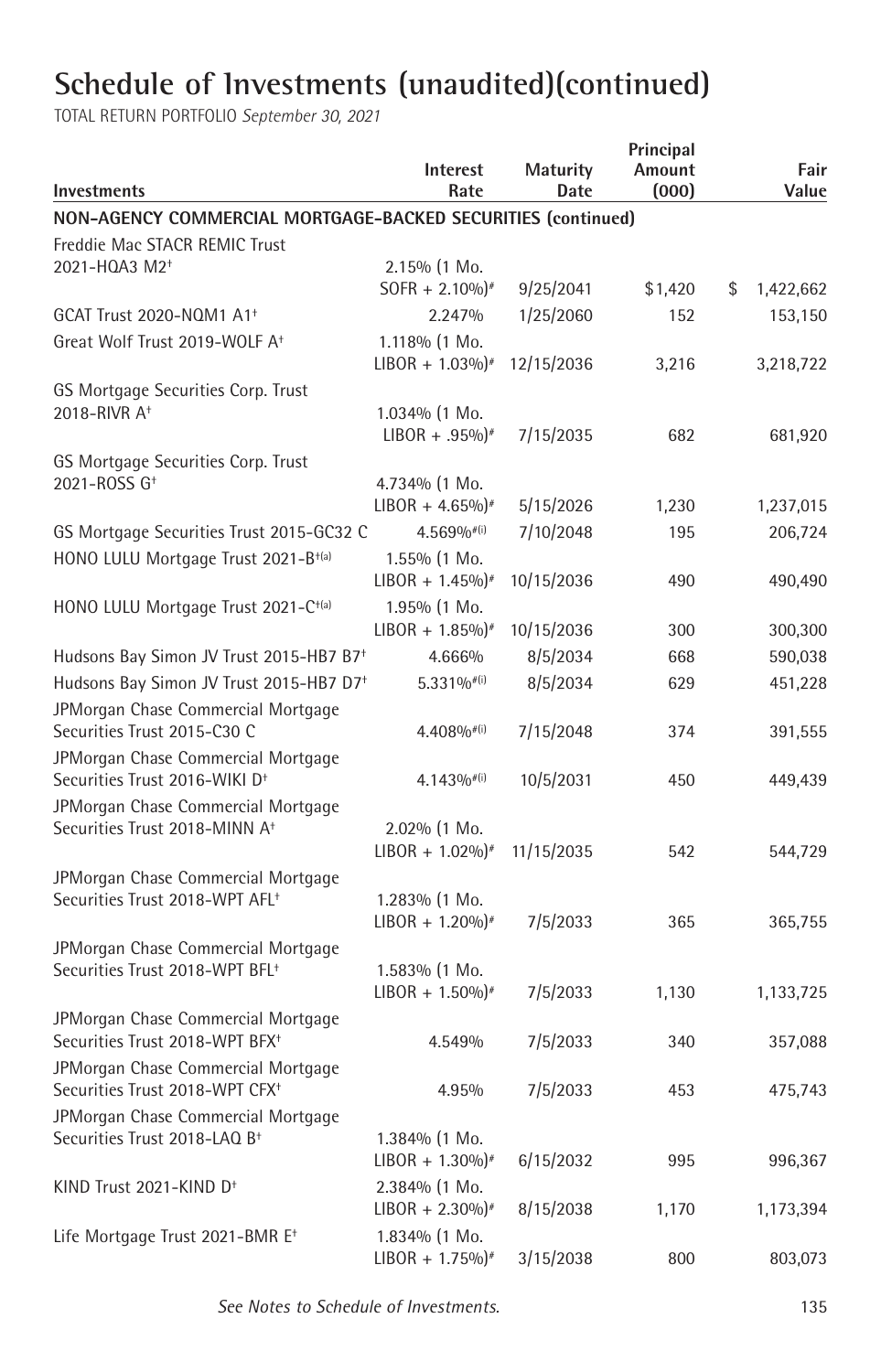TOTAL RETURN PORTFOLIO *September 30, 2021*

| <b>Investments</b>                                                            | <b>Interest</b><br>Rate                        | <b>Maturity</b><br>Date | Principal<br>Amount | (000) | Fair<br>Value |
|-------------------------------------------------------------------------------|------------------------------------------------|-------------------------|---------------------|-------|---------------|
| NON-AGENCY COMMERCIAL MORTGAGE-BACKED SECURITIES (continued)                  |                                                |                         |                     |       |               |
| Merrill Lynch Mortgage Investors Trust<br>2006-AF2 AF1                        | 6.25%                                          | 10/25/2036              | \$                  | 9     | \$<br>5,361   |
| Morgan Stanley Bank of America Merrill<br>Lynch Trust 2015-C23 XA             | $0.699\%$ <sup>#(i)</sup>                      | 7/15/2050               | 14,888              |       | 270,283       |
| New Residential Mortgage Loan Trust<br>2020-NQM1 A1 <sup>+</sup>              | $2.464\%$ <sup>#(i)</sup>                      | 1/26/2060               |                     | 153   | 153,953       |
| One New York Plaza Trust 2020-1NYP B <sup>+</sup>                             | 1.584% (1 Mo.<br>$LIBOR + 1.50\%$ <sup>*</sup> | 1/15/2026               |                     | 1,660 | 1,669,161     |
| PFP Ltd. 2019-6 A <sup>+</sup>                                                | 1.135% (1 Mo.<br>$LIBOR + 1.05\%$ <sup>*</sup> | 4/14/2037               |                     | 317   | 316,504       |
| Ready Capital Mortgage Financing LLC<br>2021-FL6 C <sup>+</sup>               | $1.986\%$ (1 Mo.                               |                         |                     |       |               |
|                                                                               | $LIBOR + 1.90\%$ <sup>*</sup>                  | 7/25/2036               |                     | 1,100 | 1,102,387     |
| ReadyCap Commercial Mortgage Trust 2019-6 A <sup>+</sup>                      | 2.833%                                         | 10/25/2052              |                     | 456   | 463,753       |
| Residential Mortgage Loan Trust 2020-1 A1 <sup>+</sup>                        | $2.376%$ <sup>#(i)</sup>                       | 2/25/2024               |                     | 115   | 115,730       |
| <b>SLIDE 2018-FUN E<sup>+</sup></b>                                           | 2.634% (1 Mo.<br>$LIBOR + 2.55\%$ <sup>*</sup> | 6/15/2031               |                     | 1,432 | 1,399,762     |
| Starwood Mortgage Residential Trust 2020-3 A1 <sup>+</sup>                    | $1.486\%$ <sup>#(i)</sup>                      | 4/25/2065               |                     | 1,011 | 1,016,268     |
| Starwood Mortgage Residential Trust 2020-1 A1 <sup>+</sup>                    | $2.275\%$ <sup>#(i)</sup>                      | 2/25/2050               |                     | 200   | 201,479       |
| Structured Asset Securities Corp. 2006-3H 1A2                                 | 5.75%                                          | 12/25/2035              |                     | 4     | 4,588         |
| UBS Commercial Mortgage Trust 2017-C3 C                                       | $4.452%$ <sup>#(i)</sup>                       | 8/15/2050               |                     | 1,350 | 1,382,068     |
| UBS-BAMLL Trust 2012-WRM E <sup>+</sup>                                       | $4.379\%$ <sup>#(i)</sup>                      | 6/10/2030               |                     | 595   | 264,982       |
| <b>UBS-Barclays Commercial Mortgage</b><br>Trust 2012-C3 B <sup>+</sup>       | $4.365\%$ <sup>#(i)</sup>                      | 8/10/2049               |                     | 200   | 206,023       |
| Verus Securitization Trust 2020-2 A1 <sup>+</sup>                             | $1.031\%$ <sup>#(i)</sup>                      | 2/25/2066               |                     | 1,797 | 1,801,212     |
| Verus Securitization Trust 2020-1 A1 <sup>+</sup>                             | 2.417%                                         | 1/25/2060               |                     | 434   | 439,333       |
| Verus Securitization Trust 2020-5 A1 <sup>+</sup>                             | 1.218%                                         | 5/25/2065               |                     | 1,047 | 1,051,364     |
| Vista Point Securitization Trust 2020-2 A1 <sup>+</sup>                       | $1.475\%$ <sup>#(i)</sup>                      | 4/25/2065               |                     | 675   | 680,112       |
| Wells Fargo Commercial Mortgage Trust<br>2013-LC12 D <sup>+</sup>             | $4.443\%$ <sup>#(i)</sup>                      | 7/15/2046               |                     | 364   | 188,958       |
| Wells Fargo Commercial Mortgage Trust<br>2015-C28 D                           | $4.23\%$ <sup>#(i)</sup>                       | 5/15/2048               |                     | 1,489 | 1,451,402     |
| Wells Fargo Commercial Mortgage Trust<br>2015-SG1 B                           | 4.603%#(i)                                     | 9/15/2048               |                     | 2,350 | 2,423,697     |
| Wells Fargo Commercial Mortgage Trust<br>2016-C35 C                           | 4.176% <sup>#(i)</sup>                         | 7/15/2048               |                     | 213   | 219,697       |
| Wells Fargo Commercial Mortgage Trust<br>2016-NXS5 E <sup>+</sup>             | $5.151\%$ <sup>#(i)</sup>                      | 1/15/2059               |                     | 434   | 439,597       |
| Wells Fargo Commercial Mortgage Trust<br>2017-C41 AS                          | $3.785\%$ <sup>#(i)</sup>                      | 11/15/2050              |                     | 1,630 | 1,770,772     |
| ZH Trust 2021-2 A <sup>+(a)</sup>                                             | 2.349%                                         | 10/17/2027              |                     | 1,990 | 2,004,366(c)  |
| Total Non-Agency Commercial Mortgage-Backed<br>Securities (cost \$60,967,900) |                                                |                         |                     |       | 61,379,755    |

136 *See Notes to Schedule of Investments.*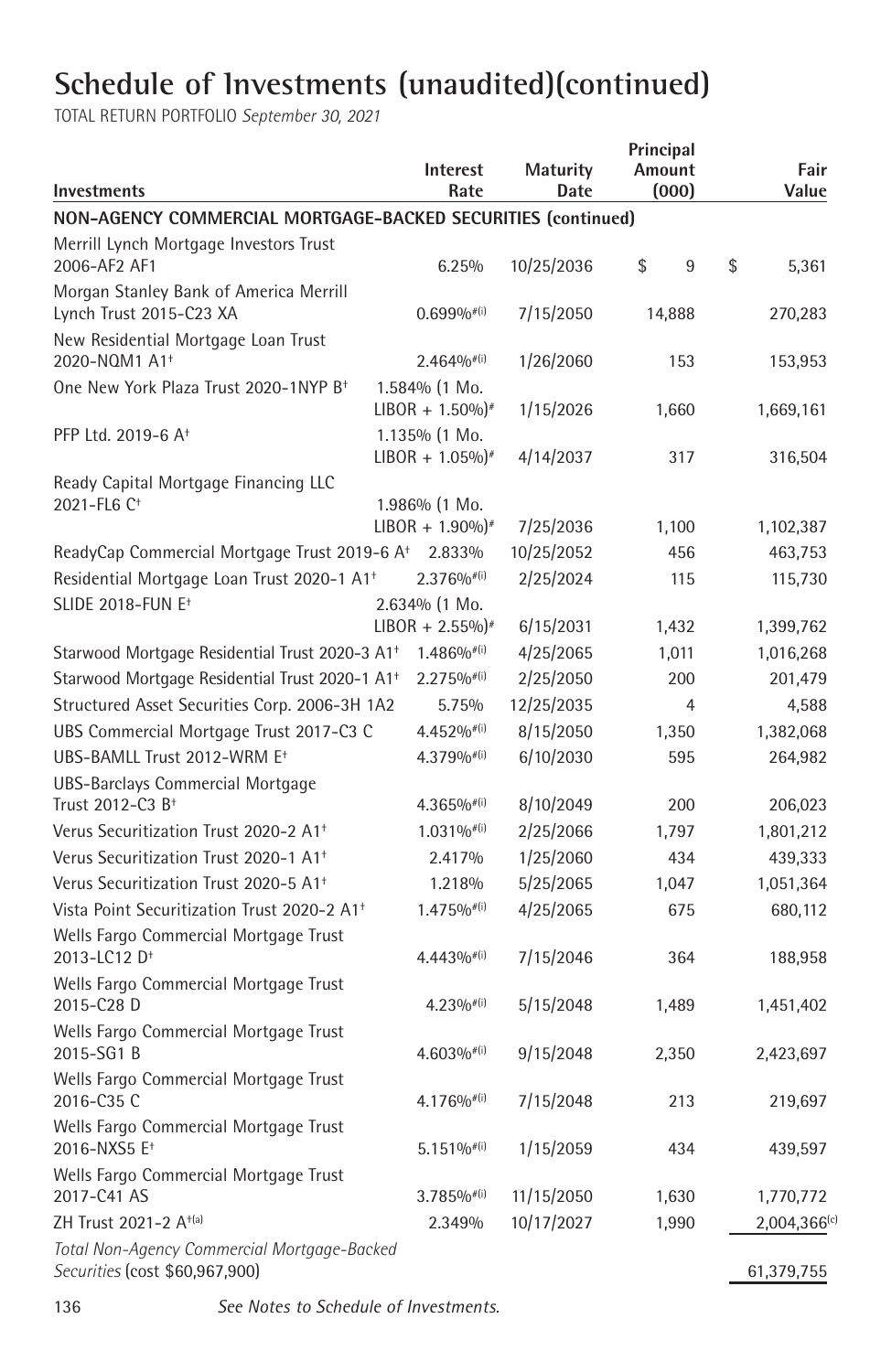|                                                      |                 |                 | Principal |              |
|------------------------------------------------------|-----------------|-----------------|-----------|--------------|
|                                                      | <b>Interest</b> | <b>Maturity</b> | Amount    | Fair         |
| <b>Investments</b>                                   | Rate            | Date            | (000)     | Value        |
| U.S. TREASURY OBLIGATIONS 30.16%                     |                 |                 |           |              |
| U.S. Treasury Bill                                   | Zero Coupon     | 10/21/2021      | \$20,800  | \$20,799,151 |
| U.S. Treasury Bill                                   | Zero Coupon     | 11/18/2021      | 27,000    | 26,999,145   |
| U.S. Treasury Bond                                   | 1.125%          | 5/15/2040       | 26,356    | 22,788,674   |
| U.S. Treasury Bond                                   | 2.00%           | 8/15/2051       | 16,812    | 16,517,790   |
| U.S. Treasury Bond                                   | 2.25%           | 8/15/2049       | 2,956     | 3,065,003    |
| U.S. Treasury Note                                   | 0.125%          | 6/30/2023       | 5,558     | 5,548,881    |
| U.S. Treasury Note                                   | 0.125%          | 8/31/2023       | 81,838    | 81,627,012   |
| U.S. Treasury Note                                   | 0.625%          | 7/31/2026       | 20,414    | 20,088,652   |
| U.S. Treasury Note                                   | 1.25%           | 8/15/2031       | 6,690     | 6,528,499    |
| Total U.S. Treasury Obligations (cost \$204,966,288) |                 |                 |           | 203,962,807  |
| Total Long-Term Investments (cost \$702,516,273)     |                 |                 |           | 710,555,527  |
|                                                      |                 |                 |           |              |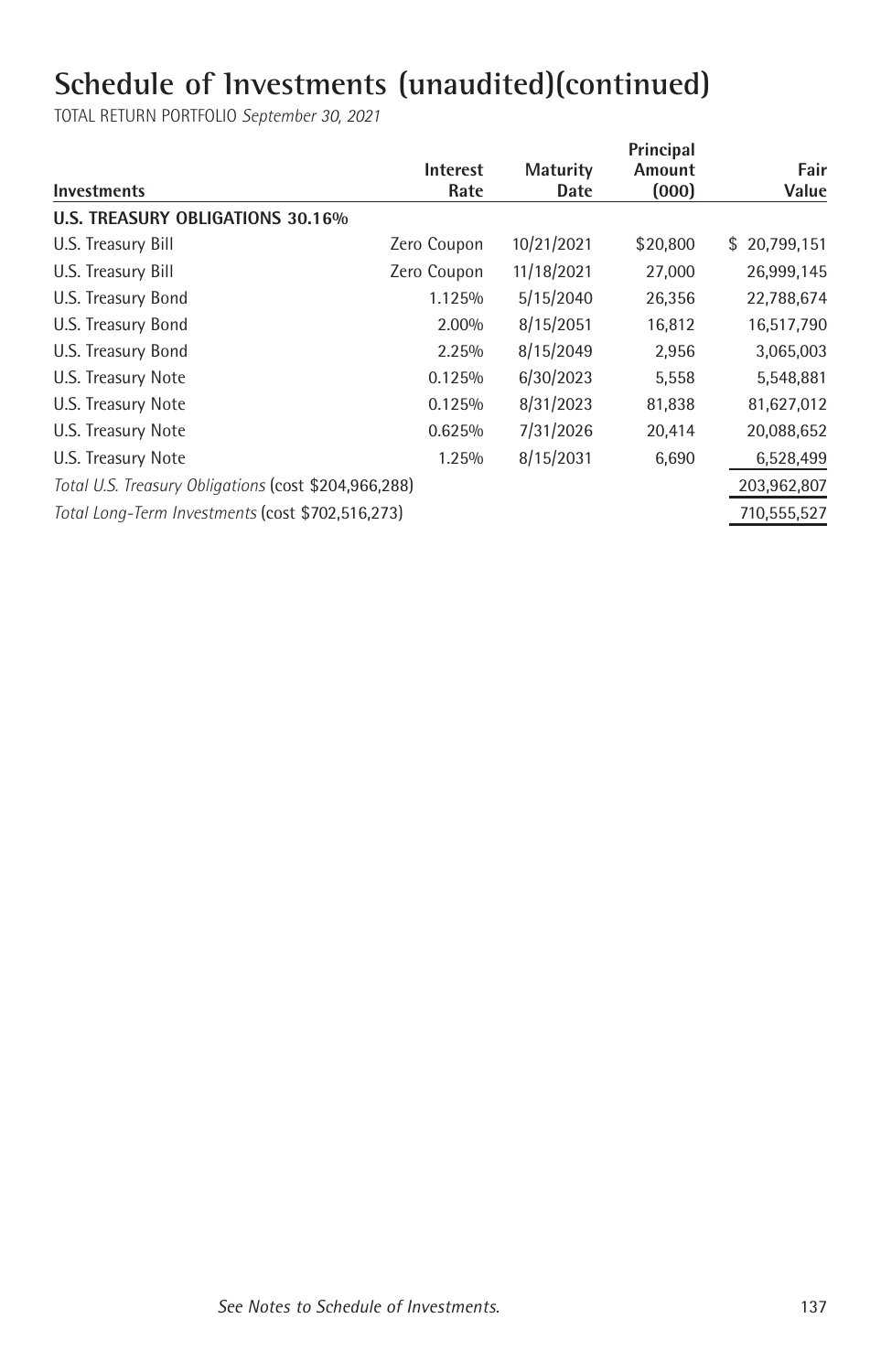TOTAL RETURN PORTFOLIO *September 30, 2021*

| <b>Investments</b> |             |                                                                                                                                                                                                                          | Principal<br>Amount<br>(000) | Fair<br>Value  |
|--------------------|-------------|--------------------------------------------------------------------------------------------------------------------------------------------------------------------------------------------------------------------------|------------------------------|----------------|
|                    |             | <b>SHORT-TERM INVESTMENT 1.85%</b>                                                                                                                                                                                       |                              |                |
|                    |             | <b>Repurchase Agreements</b>                                                                                                                                                                                             |                              |                |
|                    |             |                                                                                                                                                                                                                          |                              |                |
|                    |             | Repurchase Agreement dated 9/30/2021,<br>0.00% due 10/1/2021 with Fixed Income                                                                                                                                           |                              |                |
|                    |             | Clearing Corp. collateralized by \$12,844,000                                                                                                                                                                            |                              |                |
|                    |             | of U.S. Treasury Note at 1.25% due 9/30/2028;                                                                                                                                                                            |                              |                |
|                    |             | value: \$12,777,776; proceeds: \$12,527,196                                                                                                                                                                              |                              |                |
|                    |             | (cost \$12,527,196)                                                                                                                                                                                                      | \$12,527                     | \$12,527,196   |
|                    |             | Total Investments in Securities 106.91% (cost \$715,043,469)                                                                                                                                                             |                              | 723,082,723    |
|                    |             | Other Assets and Liabilities - Net <sup>(k)</sup> (6.91%)                                                                                                                                                                |                              | (46, 712, 089) |
|                    |             |                                                                                                                                                                                                                          |                              |                |
|                    |             | Net Assets 100.00%                                                                                                                                                                                                       |                              | \$676,370,634  |
|                    | EUR         | Euro.                                                                                                                                                                                                                    |                              |                |
|                    | <b>CMT</b>  | Constant Maturity Rate.                                                                                                                                                                                                  |                              |                |
| <b>EURIBOR</b>     |             | Euro Interbank Offered Rate.                                                                                                                                                                                             |                              |                |
|                    | 10          | Interest Only.                                                                                                                                                                                                           |                              |                |
| <b>LIBOR</b>       |             | London Interbank Offered Rate.                                                                                                                                                                                           |                              |                |
|                    | <b>PIK</b>  | Payment-in-kind.                                                                                                                                                                                                         |                              |                |
| t                  | <b>SOFR</b> | Secured Over Night Financing Rate.<br>Security was purchased pursuant to Rule 144A under the Securities Act of 1933 and, unless registered under such                                                                    |                              |                |
|                    |             | Act or exempted from registration, may only be resold to qualified institutional buyers. At September 30, 2021, the                                                                                                      |                              |                |
|                    |             | total value of Rule 144A securities was \$246,794,279 which represents 36.55% of net assets.                                                                                                                             |                              |                |
| $\#$               |             | Variable rate security. The interest rate represents the rate in effect at September 30, 2021.                                                                                                                           |                              |                |
| (a)                |             | Securities purchased on a when-issued basis.                                                                                                                                                                             |                              |                |
| (b)<br>(c)         |             | Variable Rate is Fixed to Float: Rate remains fixed or at Zero Coupon until designated future date.<br>Level 3 Investment as described in Note in the Notes to Financials. Security valued utilizing third party pricing |                              |                |
|                    |             | information without adjustment. Such valuations are based on unobservable inputs. A significant change in third                                                                                                          |                              |                |
|                    |             | party information could result in a significantly lower or higher value of such Level 3 investments.                                                                                                                     |                              |                |
| (d)                |             | Foreign security traded in U.S. dollars.                                                                                                                                                                                 |                              |                |
| (e)                |             | Security is perpetual in nature and has no stated maturity.                                                                                                                                                              |                              |                |
| (f)                |             | Floating Rate Loans in which the Fund invests generally pay interest at rates which are periodically re-determined                                                                                                       |                              |                |
|                    |             | at a margin above the London Interbank Offered Rate ("LIBOR") or the prime rate offered by major U.S. banks. The<br>rate(s) shown is the rate(s) in effect at September 30, 2021.                                        |                              |                |
| (g)                |             | Interest Rate to be determined.                                                                                                                                                                                          |                              |                |
| (h)                |             | Investment in non-U.S. dollar denominated securities.                                                                                                                                                                    |                              |                |
| (i)                |             | Interest rate is based on the weighted average interest rates of the underlying mortgages within the mortgage pool.                                                                                                      |                              |                |
| (j)                |             | To-be-announced ("TBA"). Security purchased on a forward commitment basis with an approximate principal and                                                                                                              |                              |                |
|                    |             | maturity date. Actual principal and maturity will be determined upon settlement when the specific mortgage pools                                                                                                         |                              |                |
|                    |             | are assigned.                                                                                                                                                                                                            |                              |                |

<sup>(k)</sup> Other Assets and Liabilities - Net include net unrealized appreciation/depreciation on forward foreign currency exchange contracts, futures contracts and swaps as follows: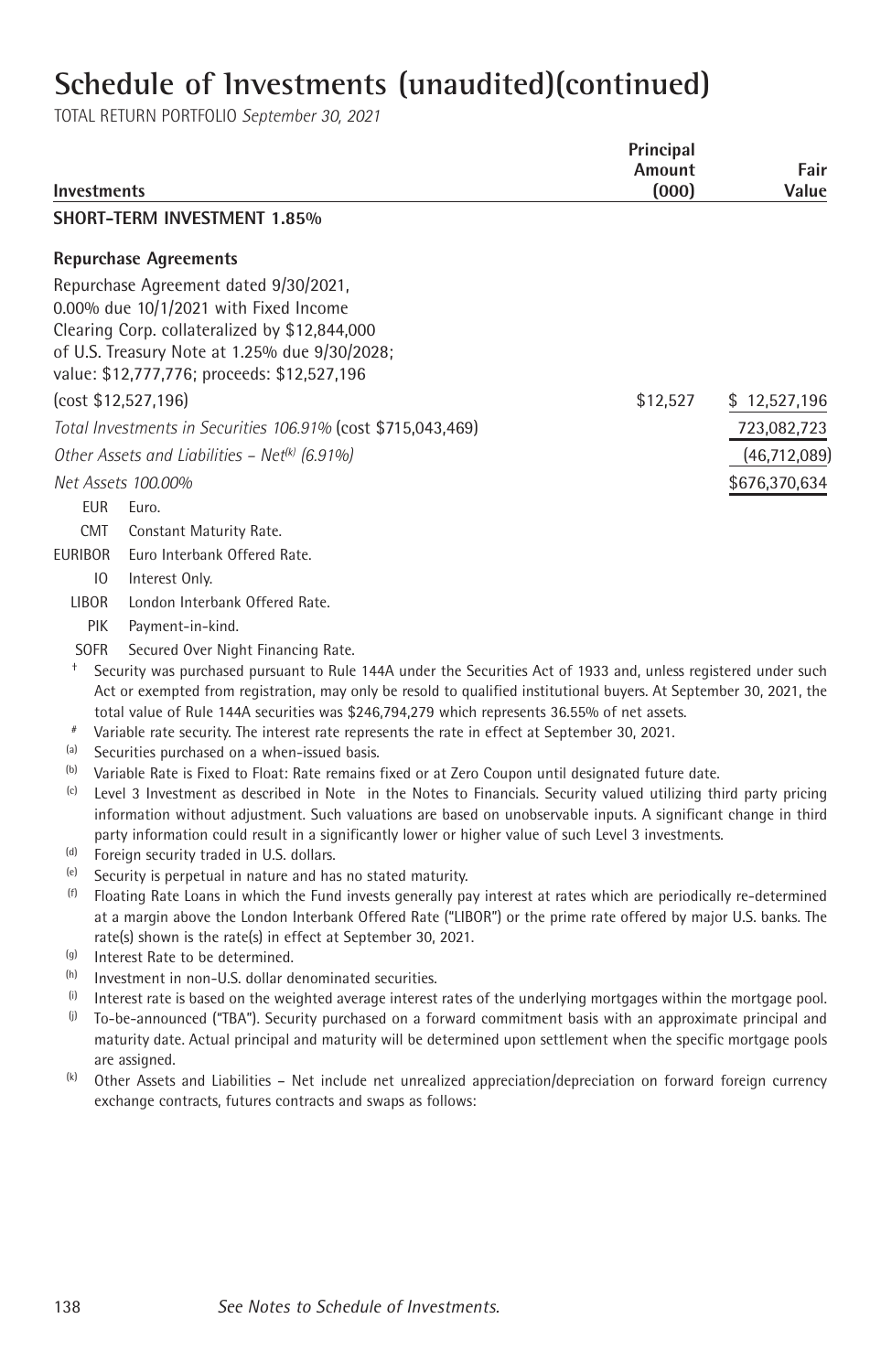TOTAL RETURN PORTFOLIO *September 30, 2021*

#### **Centrally Cleared Credit Default Swaps on Indexes - Buy Protection at September 30, 2021(1) :**

| Referenced<br>Indexes                     | Central<br><b>Clearing Party</b> | Fund<br>Pavs<br>(Quarterly) | Termination<br>Date        | Notional<br>Amount | Notional<br>Value         | Payments<br>Upfront <sup><math>(2)</math></sup> | Unrealized<br>Appreciation <sup>(3)</sup> |
|-------------------------------------------|----------------------------------|-----------------------------|----------------------------|--------------------|---------------------------|-------------------------------------------------|-------------------------------------------|
| Markit CDX.<br>$NA.EM.36^{(4)(5)}$        | Bank of America                  | 1.00%                       | 12/20/2026                 |                    | $$6,020,000$ $$5,779,503$ | \$.<br>207.026                                  | \$33,471                                  |
| Markit CDX.<br>$NA.HY.37^{(4)(6)}$        | <b>Bank of America</b>           | $5.00\%$                    | 12/20/2026                 | 12.901.000         | 14.098.278                | (1.206.268)<br>$$$ (999.242)                    | 8,990<br>\$42,461                         |
| Referenced<br>Indexes                     | Central<br><b>Clearing Party</b> | Fund<br>Pavs<br>(Quarterly) | <b>Termination</b><br>Date | Notional<br>Amount | Notional<br>Value         | Payments<br>Unfortunately of a                  | Unrealized<br>Depreciation <sup>(3)</sup> |
| Markit CDX.<br>NA.IG.37 <sup>(4)(7)</sup> | <b>Bank of America</b>           | 1.00%                       | 12/20/2026                 | 16.500.000         | 16.894.019                | (391.102)                                       | (2, 917)                                  |

 (1) If the Fund is a buyer of protection and a credit event occurs, as defined under the terms of that particular swap agreement, the Fund will either  $(i)$  receive from the seller of protection an amount equal to the notional amount of the swap and make delivery of the referenced obligation or underlying securities comprising the referenced index or (ii) pay a net settlement amount in the form of cash or securities equal to the notional amount of the swap less the recovery value of the referenced obligation or underlying securities.

 (2) Upfront payments received by Central Clearing Party are presented net of amortization (See Note 2<sup>(i)</sup>).

<sup>(3)</sup> Total unrealized appreciation on Credit Default Swaps on Indexes amounted to \$42,461. Total unrealized depreciation on Credit Default Swaps on Indexes amounted to \$2,917.

 (4) Central Clearinghouse: Intercontinental Exchange (ICE).

 (5) The Referenced Index is for the Centrally Cleared Credit Default Swaps on Indexes, which is comprised of a basket of emerging markets sovereign issuers.

 (6) The Referenced Index is for the Centrally Cleared Credit Default Swaps on Indexes, which is comprised of a basket of high yield securities.

 (7) The Referenced Index is for the Centrally Cleared Credit Default Swaps on Indexes, which is comprised of a basket of investment grade securities.

#### **Open Consumer Price Index ("CPI") Centrally Cleared Swaps at September 30, 2021:**

| Swap<br>Counterparty                                   | Payments to be<br>Made By<br>The Fund at<br><b>Termination Date Termination Date</b> | Payments to be<br><b>Received By</b> | The Fund at Termination<br>Date | Notional<br>Amount        | Fair<br>Value | Unrealized<br>Depreciation |  |
|--------------------------------------------------------|--------------------------------------------------------------------------------------|--------------------------------------|---------------------------------|---------------------------|---------------|----------------------------|--|
|                                                        | Bank of America CPI Urban Consumer NSA                                               | 2.545%                               | 6/16/2026                       | \$10,800,000 \$10,476,828 |               | \$(323, 172)               |  |
|                                                        | Bank of America CPI Urban Consumer NSA                                               | 2.547%                               | 6/16/2026                       | 10.700.000                | 10.381.243    | (318, 757)                 |  |
|                                                        | Bank of America CPI Urban Consumer NSA                                               | 2.697%                               | 8/11/2026                       | 13.470.000                | 13.326.779    | (143, 221)                 |  |
| Unrealized Depreciation on CPI Centrally Cleared Swaps |                                                                                      |                                      |                                 |                           |               |                            |  |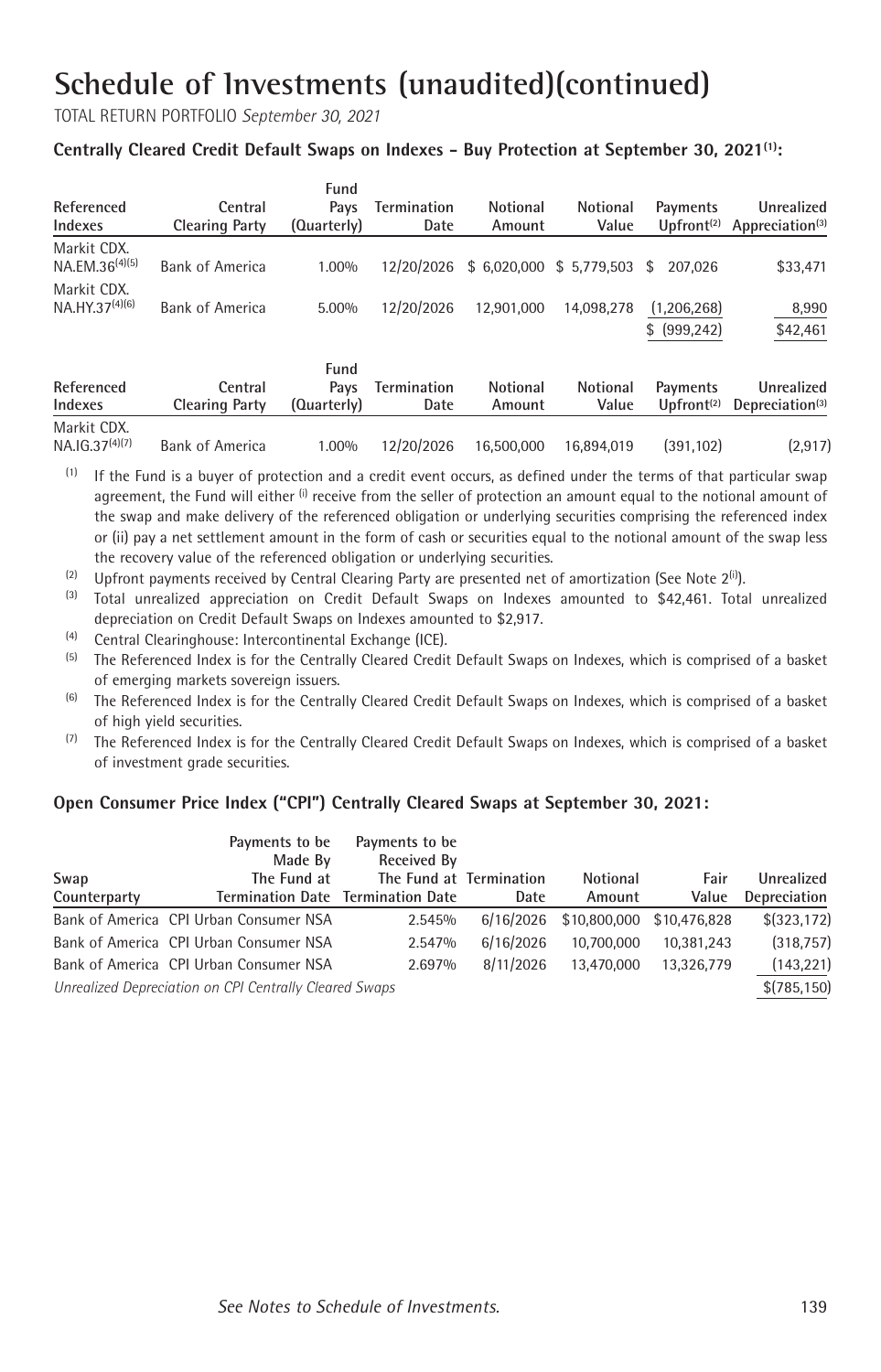TOTAL RETURN PORTFOLIO *September 30, 2021*

#### **Credit Default Swaps on Indexes - Sell Protection at September 30, 2021(1) :**

|              |                |             |                    |           |           |                        |                                                       | Credit<br>Default<br>Swap |
|--------------|----------------|-------------|--------------------|-----------|-----------|------------------------|-------------------------------------------------------|---------------------------|
|              |                | Fund        |                    |           |           |                        |                                                       | Unrealized Agreements     |
| Referenced   | Swap           | Receives    | <b>Termination</b> | Notional  | Notional  | Payments               | Appreciation/                                         | Payable at                |
| $Index^*$    | Counterparty   | (Quarterly) | Date               | Amount    | Value     | Upfront <sup>(2)</sup> | Depreciation <sup>(3)</sup> Fair Value <sup>(4)</sup> |                           |
| Markit CMBX. |                |             |                    |           |           |                        |                                                       |                           |
| NA.BBB-9     | Morgan Stanley | 3.000%      | 8/17/2061          | 1.400.000 | 1.335.307 | (78, 124)              | 13.431                                                | (64, 693)                 |
| <b>OPEN</b>  | CitiGroup      | 3.000%      | 9/17/2058          | 5.700.000 | 5.259.493 | (454, 912)             | 14.405                                                | (440, 507)                |
|              |                |             |                    |           |           | \$(533,036)            | \$27.836                                              | \$(505, 200)              |

- \* The Referenced Index is for the Credit Default Swaps on Indexes, which is comprised of a basket of commercial mortgage-backed securities.
- $(1)$  If the Fund is a seller of protection and a credit event occurs, as defined under the terms of that particular swap agreement, the Fund will either (i) pay to the buyer of protection an amount equal to the notional amount of the swap and take delivery of the referenced obligation or underlying securities comprising the referenced index or (ii) pay a net settlement amount in the form of cash or securities equal to the notional amount of the swap less the recovery value of the referenced obligation or underlying securities.
- (2) Upfront payments received are presented net of amortization.
- (3) Total unrealized appreciation on Credit Default Swaps in Indexes amounted to \$27,836. Total unrealized depreciation on Credit Default Swaps on Indexes amounted to \$0.
- (4) Includes upfront payments received.

#### **Open Forward Foreign Currency Exchange Contracts at September 30, 2021:**

| Forward<br>Foreign                |                     |                                       |                    |                     | $U.S.$ \$                      |                               |                            |
|-----------------------------------|---------------------|---------------------------------------|--------------------|---------------------|--------------------------------|-------------------------------|----------------------------|
| Currency<br>Exchange<br>Contracts | Transaction<br>Type | Counterparty                          | Expiration<br>Date | Foreian<br>Currency | Cost on<br>Origination<br>Date | $U.S.$ \$<br>Current<br>Value | Unrealized<br>Appreciation |
| Euro                              | Sell                | <b>State Street Bank</b><br>and Trust | 12/10/2021         | 396.000             | \$469.001                      | \$459.312                     | \$9,689                    |

#### **Open Futures Contracts at September 30, 2021:**

|                                                         |               |           |                 | <b>Notional</b> | <b>Notional</b> | Unrealized       |
|---------------------------------------------------------|---------------|-----------|-----------------|-----------------|-----------------|------------------|
| <b>Type</b>                                             | Expiration    | Contracts | <b>Position</b> | Amount          | Value           | Appreciation     |
| U.S. 10-Year Treasury Note                              | December 2021 | 27        | Short           | \$(3,606,771)   | \$(3,553,453)   | \$53,318         |
| U.S. 10-Year Ultra                                      |               |           |                 |                 |                 |                  |
| <b>Treasury Note</b>                                    | December 2021 | 57        | Short           | (8,437,655)     | (8,279,250)     | 158,405          |
| Total Unrealized Appreciation on Open Futures Contracts |               |           |                 |                 |                 | \$211,723        |
|                                                         |               |           |                 | <b>Notional</b> | <b>Notional</b> | Unrealized       |
| <b>Type</b>                                             | Expiration    | Contracts | Position        | Amount          | Value           | Depreciation     |
| U.S. Long Bond                                          | December 2021 | 208       | Long            | 33,930,368      | 33,117,500      | (812, 868)<br>\$ |
| U.S. Ultra Treasury Bond                                | December 2021 | 153       | Long            | 30,039,373      | 29,232,563      | (806, 810)       |
| Total Unrealized Depreciation on Open Futures Contracts |               |           |                 |                 |                 | \$(1,619,678)    |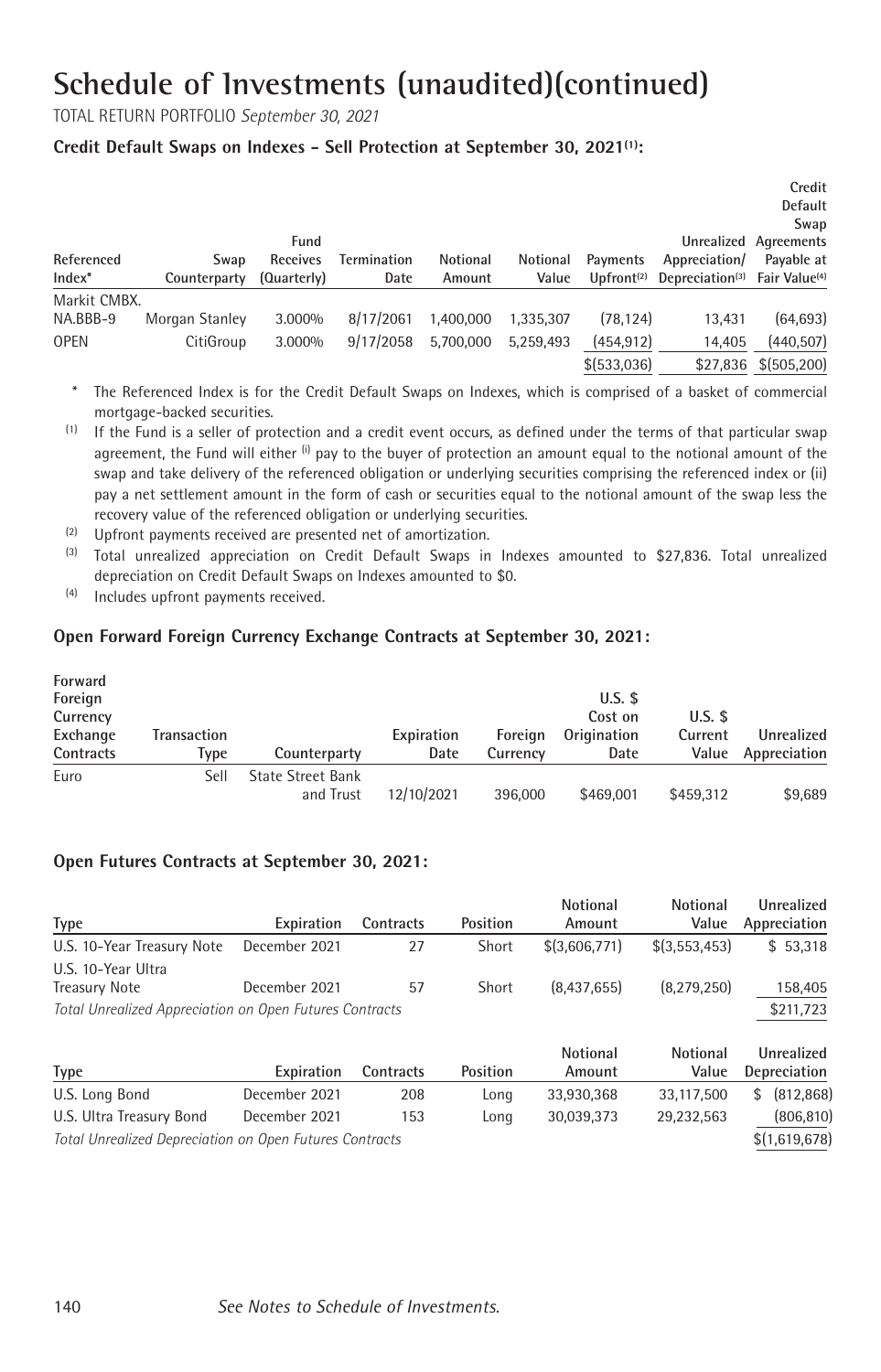TOTAL RETURN PORTFOLIO *September 30, 2021*

The following is a summary of the inputs used as of September 30, 2021 in valuing the Fund's investments carried at fair value<sup>(1)</sup>:

| Investment $Type(2)$                                                             | Level 1 | Level 2                   | Level 3     | <b>Total</b>              |
|----------------------------------------------------------------------------------|---------|---------------------------|-------------|---------------------------|
| Long-Term Investments                                                            |         |                           |             |                           |
| <b>Asset-Backed Securities</b>                                                   |         |                           |             |                           |
| Others                                                                           | \$      | \$58,943,993              | \$2,790,000 | 61,733,993<br>\$          |
| Remaining Industries                                                             |         | 64,068,407                |             | 64,068,407                |
| Corporate Bonds                                                                  |         | 236,944,012               | -           | 236,944,012               |
| Floating Rate Loans                                                              |         | 13,422,913                |             | 13,422,913                |
| Foreign Government Obligations                                                   |         | 12,352,484                |             | 12,352,484                |
| Government Sponsored Enterprises<br>Collateralized Mortgage Obligations          |         | 371,641                   |             | 371,641                   |
| Government Sponsored Enterprises<br>Pass-Throughs<br>Municipal Bonds             |         | 52,903,184<br>3,416,331   |             | 52,903,184<br>3,416,331   |
| Non-Agency Commercial<br>Mortgage-Backed Securities<br>U.S. Treasury Obligations |         | 57,642,630<br>203,962,807 | 3,737,125   | 61,379,755<br>203,962,807 |
| <b>Short-Term Investments</b>                                                    |         |                           |             |                           |
| Repurchase Agreements                                                            |         | 12,527,196                |             | 12,527,196                |
| Total                                                                            | \$      | \$716,555,598             | \$6,527,125 | \$723,082,723             |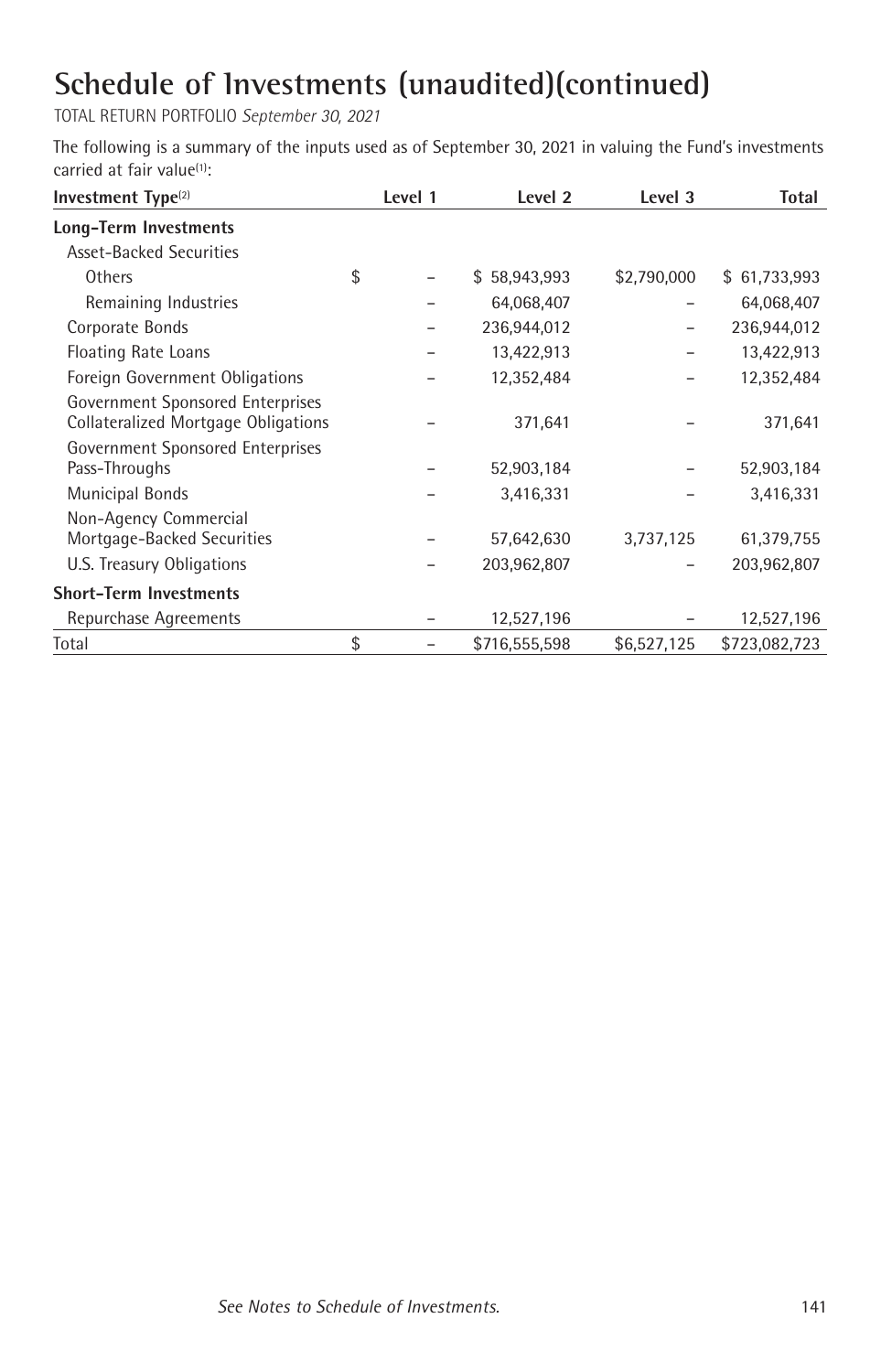TOTAL RETURN PORTFOLIO *September 30, 2021*

| Investment Type <sup>(2)</sup>                  | Level 1       | Level 2             | Level 3 | <b>Total</b>      |
|-------------------------------------------------|---------------|---------------------|---------|-------------------|
| <b>Other Financial Instruments</b>              |               |                     |         |                   |
| Centrally Cleared Credit Default Swap Contracts |               |                     |         |                   |
| Assets                                          | S             | \$<br>42,461        | \$      | \$<br>42,461      |
| Liabilities                                     |               | (2, 917)            |         | (2, 917)          |
| Centrally Cleared CPI Swap Contracts            |               |                     |         |                   |
| Assets                                          |               |                     |         |                   |
| Liabilities                                     |               | (785, 150)          |         | (785, 150)        |
| Credit Default Swap Contracts                   |               |                     |         |                   |
| Assets                                          |               |                     |         |                   |
| Liabilities                                     |               | (505, 200)          |         | (505, 200)        |
| Forward Foreign Currency Exchange Contracts     |               |                     |         |                   |
| Assets                                          |               | 9,689               |         | 9,689             |
| Liabilities                                     |               |                     |         |                   |
| <b>Futures Contracts</b>                        |               |                     |         |                   |
| Assets                                          | 211,723       |                     |         | 211,723           |
| Liabilities                                     | (1,619,678)   |                     |         | (1,619,678)       |
| Total                                           | \$(1,407,955) | \$<br>(1, 241, 117) | \$      | \$<br>(2,649,072) |

 $(1)$  Refer to Note 2(b) for a description of fair value measurements and the three-tier hierarchy of inputs.

<sup>(2)</sup> See Schedule of Investments for fair values in each industry and identification of foreign issuers and/or geography. The table above is presented by Investment Type. Industries are presented within an Investment Type should such Investment Type include securities classified as two or more levels within the three-tier fair value hierarchy. Each Level 3 security is identified on the Schedule of Investments along with the valuation technique utilized.

A reconciliation of Level 3 investments is presented when the Fund has a material amount of Level 3 investments at the beginning or end of the period in relation to the Fund's net assets. Management has determined not to provide a reconciliation as the balance of Level 3 investments was not considered to be material to the Fund's net assets at the beginning or end of the period.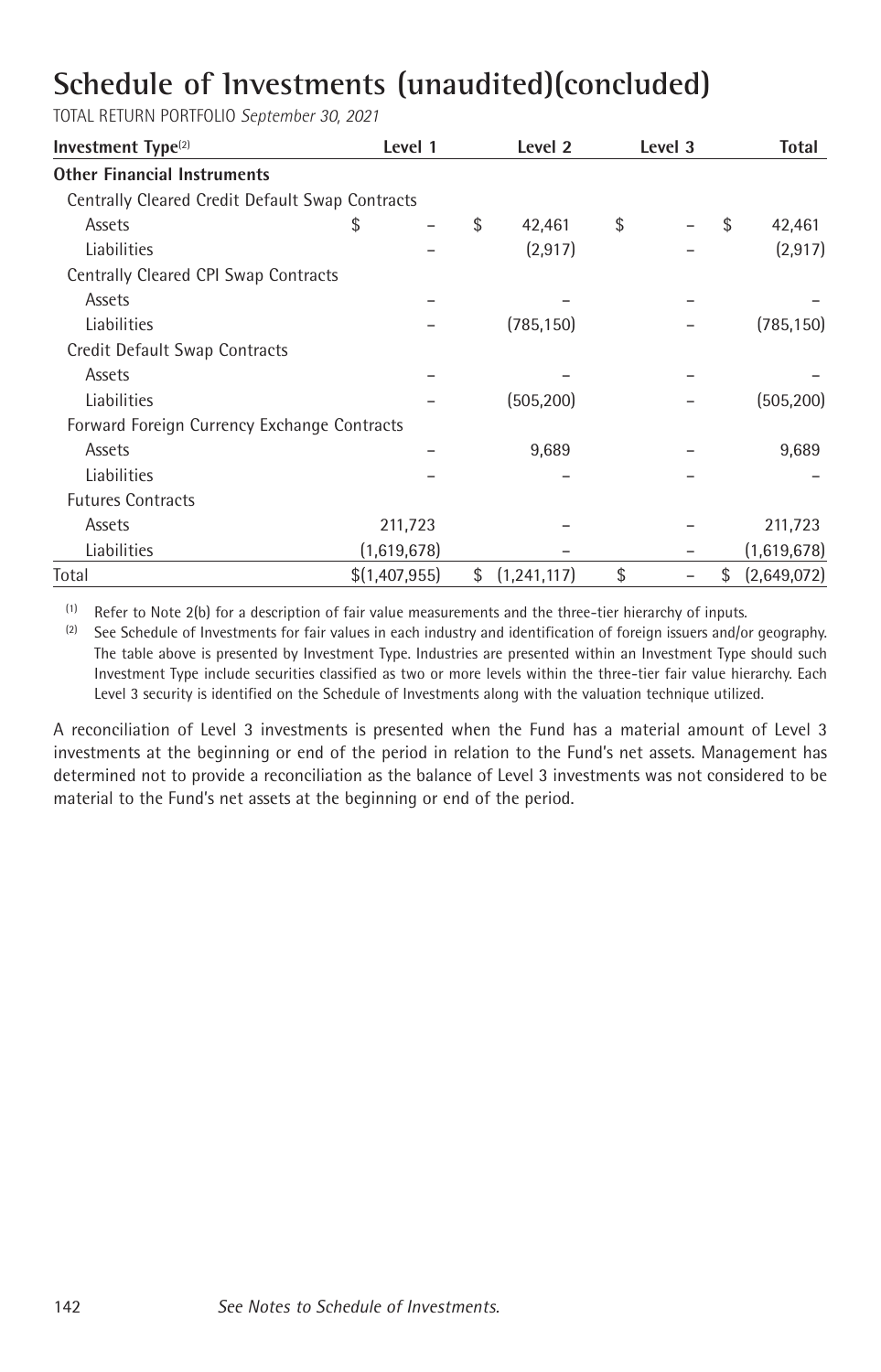#### **Notes to Schedule of Investments (unaudited)**

#### **1. ORGANIZATION**

Lord Abbett Series Fund, Inc. (the "Company") is registered under the Investment Company Act of 1940, as amended (the "Act"), as an open-end management investment company and was incorporated under Maryland law in 1989. The Company consists of the following nine portfolios (separately, a "Fund" and collectively, the "Funds"): Bond Debenture Portfolio ("Bond Debenture"), Developing Growth Portfolio ("Developing Growth"), Dividend Growth Portfolio ("Dividend Growth"), Fundamental Equity Portfolio ("Fundamental Equity"), Growth and Income Portfolio ("Growth and Income"), Growth Opportunities Portfolio ("Growth Opportunities"), Mid Cap Stock Portfolio ("Mid Cap Stock"), Short Duration Income Portfolio ("Short Duration Income") and Total Return Portfolio ("Total Return"). Each Fund is diversified as defined in the Act.

#### **2. SIGNIFICANT ACCOUNTING POLICIES**

(a) **Investment Valuation**–Under procedures approved by the Funds' Board of Directors (the "Board"), Lord, Abbett & Co. LLC ("Lord Abbett"), the Funds' investment manager, has formed a Pricing Committee to administer the pricing and valuation of portfolio investments and to ensure that prices utilized reasonably reflect fair value. Among other things, these procedures allow the Funds to utilize independent pricing services, quotations from securities and financial instrument dealers and other market sources to determine fair value.

Securities actively traded on any recognized U.S. or non-U.S. exchange or on The NASDAQ Stock Market LLC are valued at the last sale price or official closing price on the exchange or system on which they are principally traded. Events occurring after the close of trading on non-U.S. exchanges may result in adjustments to the valuation of foreign securities to more accurately reflect their fair value as of the close of regular trading on the New York Stock Exchange. When valuing foreign equity securities that meet certain criteria, the Board has approved the use of an independent fair valuation service that values such securities to reflect market trading that occurs after the close of the applicable foreign markets of comparable securities or other instruments that correlate to the fair-valued securities. Unlisted equity securities are valued at the last quoted sale price or, if no sale price is available, at the mean between the most recently quoted bid and asked prices. Fixed income securities are valued based on evaluated prices supplied by independent pricing services, which reflect broker/dealer supplied valuations and the independent pricing services' own electronic data processing techniques. Exchange traded options and futures contracts are valued at the last quoted sale price in the market where they are principally traded. If no sale has occurred, the mean between the most recently quoted bid and asked prices is used. Floating rate loans are valued at the average of bid and ask quotations obtained from dealers in loans on the basis of prices supplied by independent pricing services. Forward foreign currency exchange contracts are valued using daily forward exchange rates. Swaps are valued daily using independent pricing services or quotations from broker/dealers to the extent available.

Securities for which prices are not readily available are valued at fair value as determined by the Pricing Committee. The Pricing Committee considers a number of factors, including observable and unobservable inputs, when arriving at fair value. The Pricing Committee may use related or comparable assets or liabilities, recent transactions, market multiples, book values, yield curves, broker quotes, observable trading activity, option adjusted spread models and other relevant information to determine the fair value of portfolio investments. The Board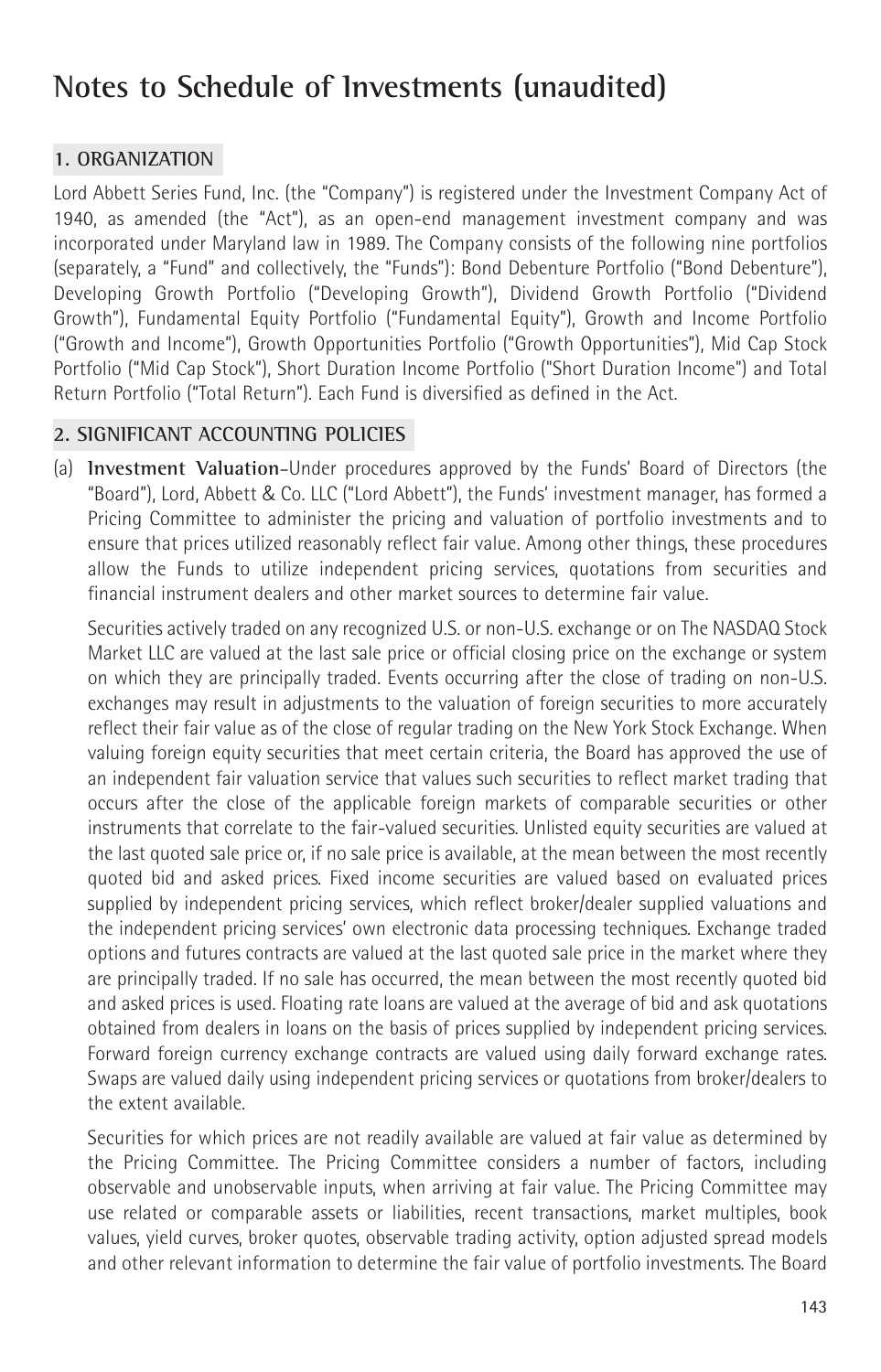## **Notes to Schedule of Investments (unaudited)(continued)**

or a designated committee thereof regularly reviews fair value determinations made by the Pricing Committee and may employ techniques such as reviewing related market activity, reviewing inputs and assumptions, and retrospectively comparing prices of subsequent purchases and sales transactions to fair value determinations made by the Pricing Committee.

Investments in open-end money market mutual funds are valued at their NAV as of the close of each business day. Short-term securities with 60 days or less remaining to maturity are valued using the amortized cost method, which approximates fair value.

- (b) **Fair Value Measurements**–Fair value is defined as the price that the Fund would receive upon selling an investment or transferring a liability in an orderly transaction to an independent buyer in the principal or most advantageous market of the investment. A three-tier hierarchy is used to maximize the use of observable market data and minimize the use of unobservable inputs and to establish classification of fair value measurements for disclosure purposes. Inputs refer broadly to the assumptions that market participants would use in pricing the asset or liability, including assumptions about risk - for example, the risk inherent in a particular valuation technique used to measure fair value (such as a pricing model) and/or the risk inherent in the inputs to the valuation technique. Inputs may be observable or unobservable. Observable inputs reflect the assumptions market participants would use in pricing the asset or liability. Observable inputs are based on market data obtained from sources independent of the reporting entity. Unobservable inputs reflect the reporting entity's own assumptions about the assumptions market participants would use in pricing the asset or liability. Unobservable inputs are based on the best information available in the circumstances. The three-tier hierarchy classification is determined based on the lowest level of inputs that is significant to the fair value measurement, and is summarized in the three broad Levels listed below:
	- Level 1 unadjusted quoted prices in active markets for identical investments;
	- Level 2 other significant observable inputs (including quoted prices for similar investments, interest rates, prepayment speeds, credit risk, etc.); and
	- Level 3 significant unobservable inputs (including the Fund's own assumptions in determining the fair value of investments).

A summary of inputs used in valuing the Fund's investments as of September 30, 2021 and, if applicable, Level 3 rollforwards for the period is included in the Fund's Schedule of Investments.

Changes in valuation techniques may result in transfers into or out of an assigned level within the three-tier hierarchy. The inputs or methodology used for valuing securities are not necessarily an indication of the risk associated with investing in those securities.

## **3. FEDERAL TAX INFORMATION**

It is the policy of the Fund to meet the requirements of Subchapter M of the Internal Revenue Code applicable to regulated investment companies and to distribute substantially all taxable income and capital gains to its shareholders. Therefore, no income tax provision is required.

Each Fund files U.S. federal and various state and local tax returns. No income tax returns are currently under examination. The statute of limitations on each Fund's filed U.S. federal tax returns remains open generally three years after the filing of the tax return. The statutes of limitations on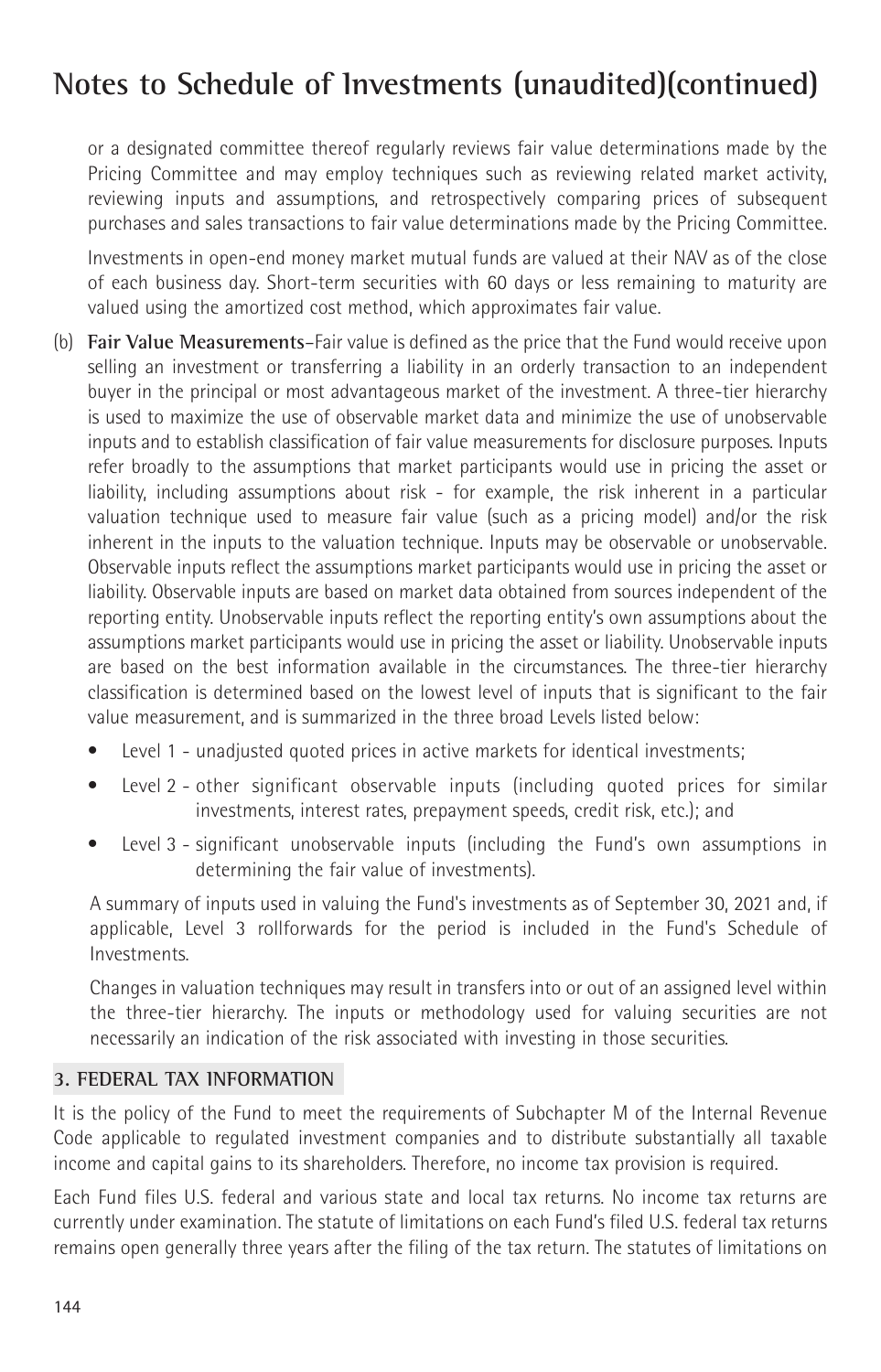## **Notes to Schedule of Investments (unaudited)(concluded)**

each Fund's, state and local tax returns may remain open for an additional year depending upon the jurisdiction.

## **4. SECURITIES LENDING AGREEMENT**

The Funds have established a securities lending agreement with Citibank, N.A. for the lending of securities to qualified brokers in exchange for securities or cash collateral equal to at least the market value of securities loaned, plus interest, if applicable. Cash collateral is invested in an approved money market fund. In accordance with the Funds' securities lending agreement, the market value of securities on loan is determined each day at the close of business and any additional collateral required to cover the value of securities on loan is delivered to the Funds on the next business day. As with other extensions of credit, the Funds may experience a delay in the recovery of their securities or incur a loss should the borrower of the securities breach its agreement with the Funds become insolvent at a time when the collateral is insufficient to cover the cost of repurchasing securities on loan.

The initial collateral received by the Funds is required to have a value equal to at least 100% of the market value of the securities loaned. The collateral must be marked-to-market daily to cover increases in the market value of the securities loaned (or potentially a decline in the value of the collateral). In general, the risk of borrower default will be borne by Citibank, N.A.; the Funds will bear the risk of loss with respect to the investment of the cash collateral. The advantage of such loans is that the Fund continues to receive income on loaned securities while receiving a portion of any securities lending fees and earning returns on the cash amounts which may be reinvested for the purchase of investments in securities.

As of September 31, 2021, the market value of securities loaned and collateral received for the Funds were as follows:

| <b>Funds</b>                   | <b>Market Value of Securities Loaned</b> | <b>Collateral Received</b> |
|--------------------------------|------------------------------------------|----------------------------|
| Developing Growth Portfolio    | \$3.912.417                              | \$4.079.950                |
| Growth Opportunities Portfolio | 11.570                                   | 12.192                     |
| Mid-Cap Stock Portfolio        | 2.571.654                                | 2,634,476                  |